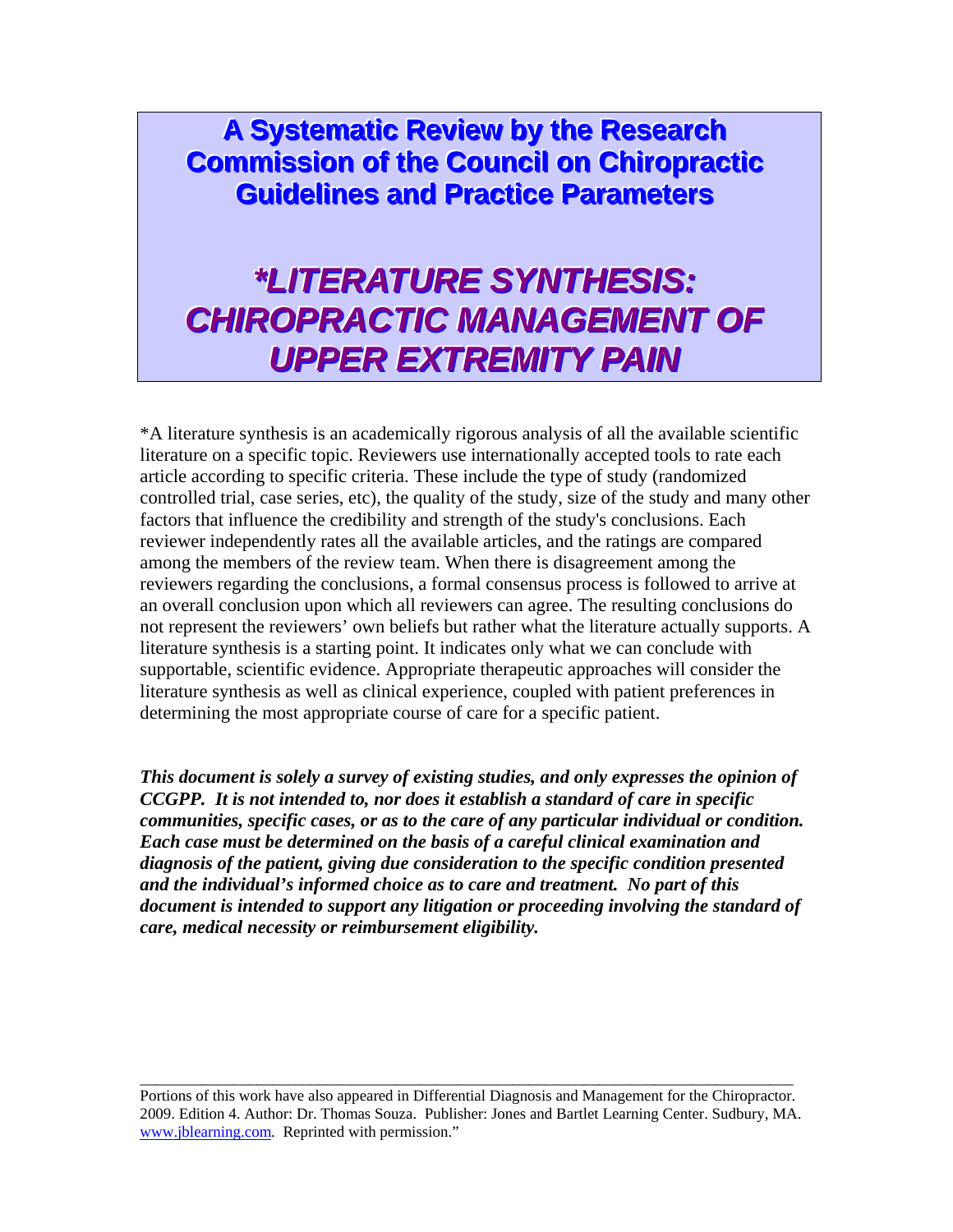## **CHIIROPRACTIC MANAGEMENT OF UPPER EXTREMITY PAIN**

#### **Team Lead**

**Thomas Souza, DC**  Dean of Academic Affairs Palmer Chiropractic College San Jose, CA 95134

#### **Team Members**

## **Ed Feinberg, DC, MS**

Professor Palmer College of Chiropractic West San Jose, CA 95134

**Susan Holm, DC, MS** 

**Michael Carnes, DC, MS**  Associate Professor Western States Chiropractic College Portland, Oregon 97230

**Michael Reed, DC** 

Medical Director, Performance Services United States Olympic Committee Colorado Springs, CO 80909

#### **Phyllis Harvey, MLS**

Assistant Professor Palmer College of Chiropractic Davenport, IA 52803

Portions of this work have also appeared in Differential Diagnosis and Management for the Chiropractor. 2009. Edition 4. Author: Dr. Thomas Souza. Publisher: Jones and Bartlet Learning Center. Sudbury, MA. www.jblearning.com. Reprinted with permission."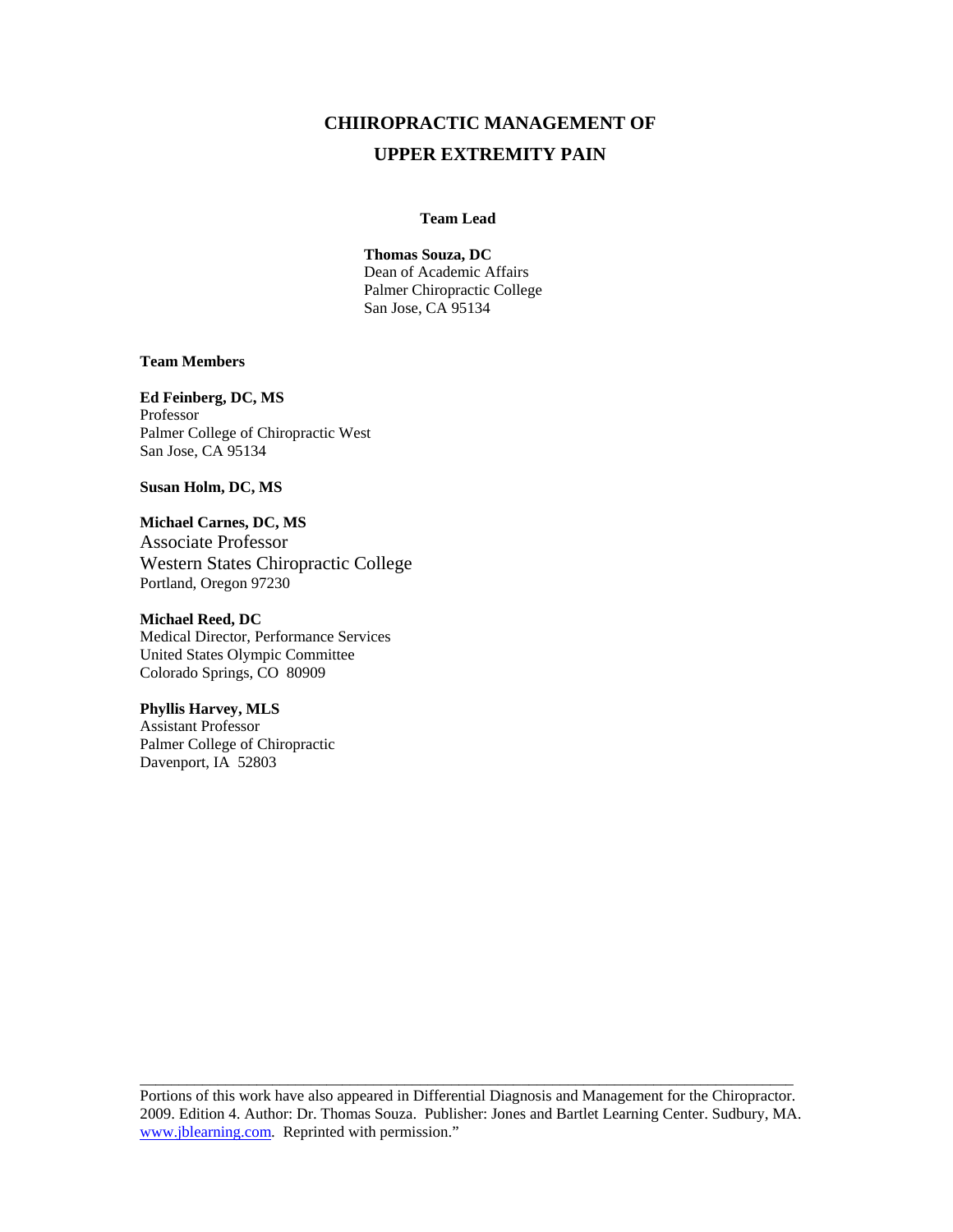## **Table of Contents:**

Portions of this work have also appeared in Differential Diagnosis and Management for the Chiropractor. 2009. Edition 4. Author: Dr. Thomas Souza. Publisher: Jones and Bartlet Learning Center. Sudbury, MA. www.jblearning.com. Reprinted with permission."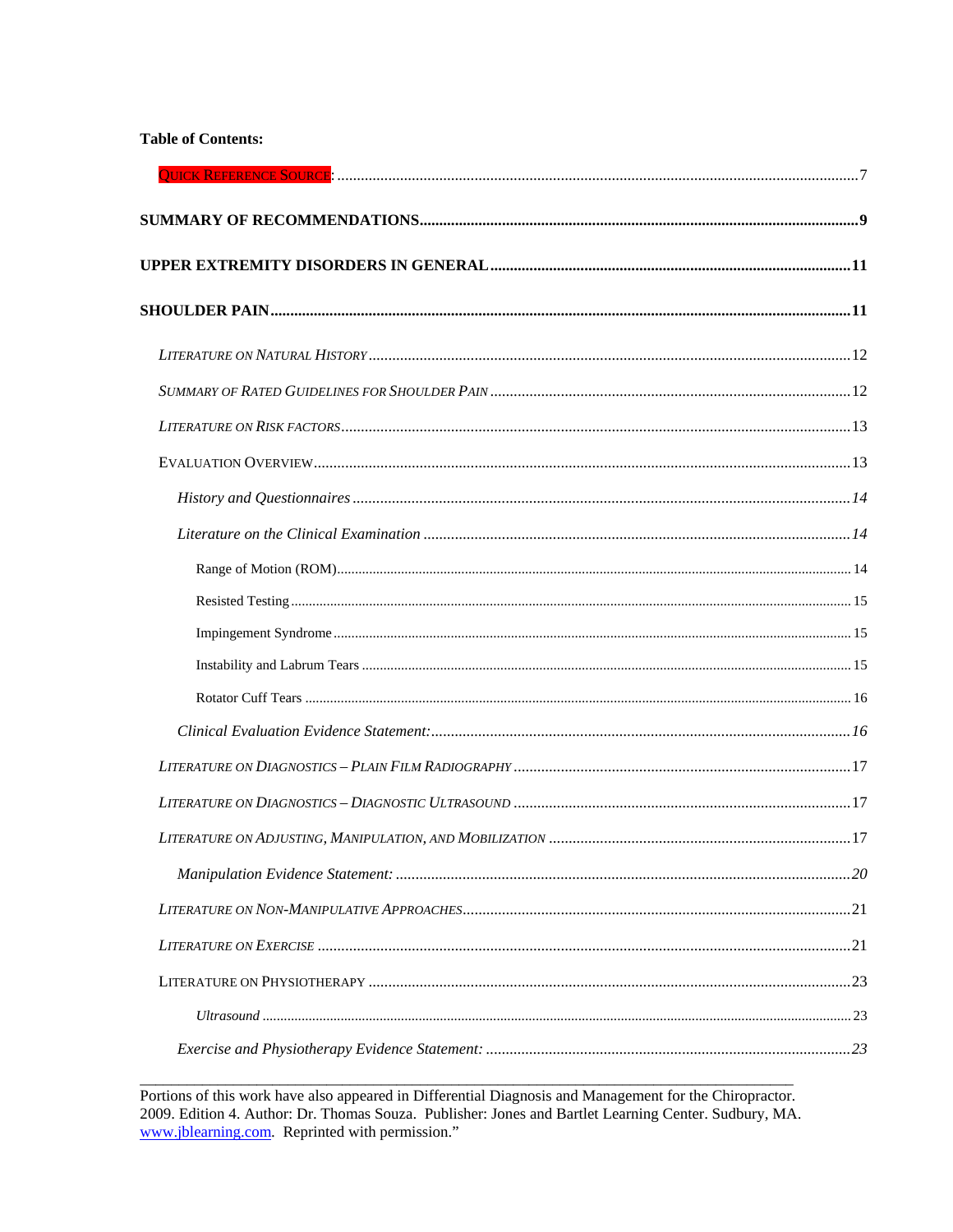Portions of this work have also appeared in Differential Diagnosis and Management for the Chiropractor.<br>2009. Edition 4. Author: Dr. Thomas Souza. Publisher: Jones and Bartlet Learning Center. Sudbury, MA.<br>www.jblearning.c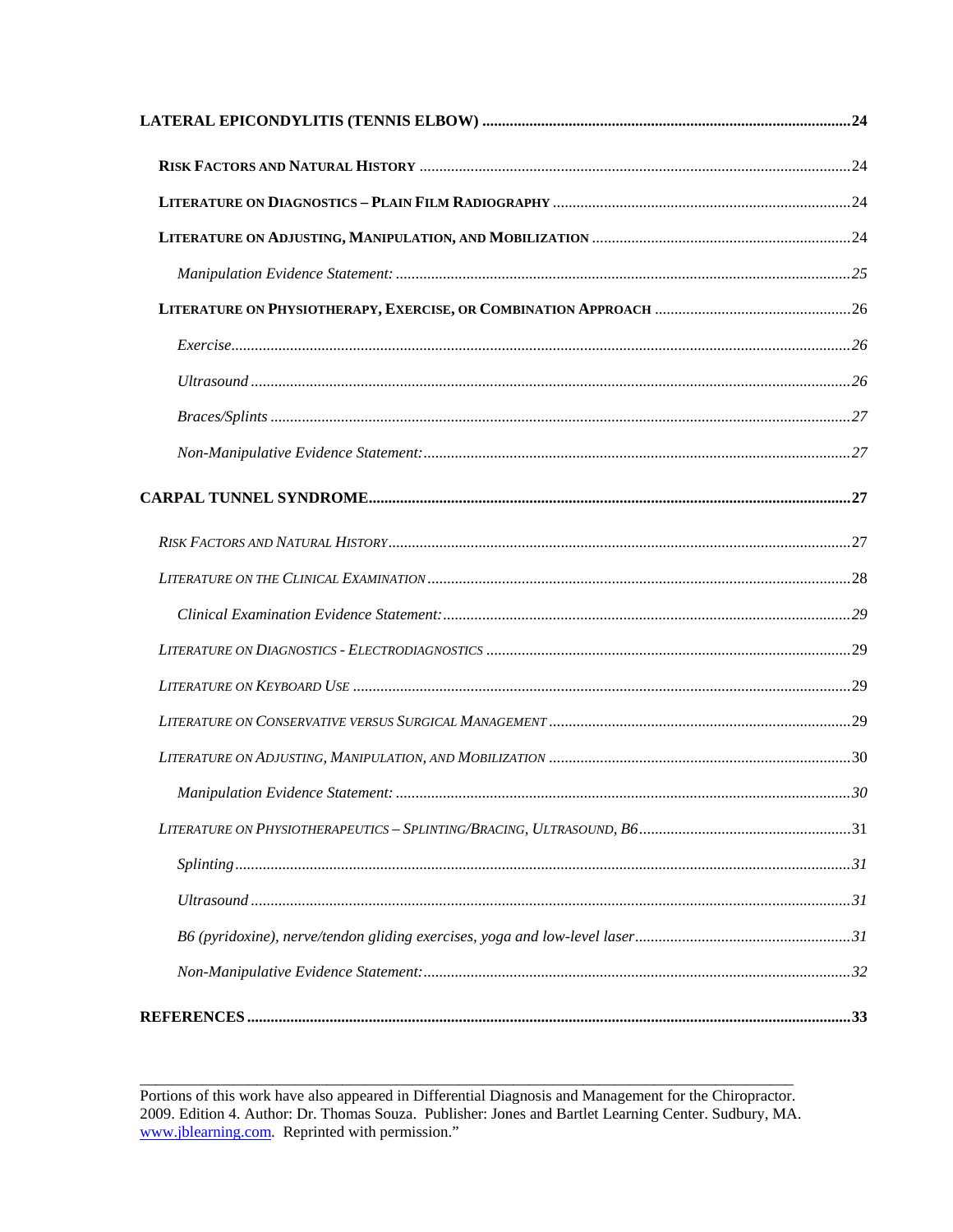| REFERENCES ERGONOMIC AND PHYSIOTHERAPEUTIC INTERVENTIONS FOR TREATING UPPER                 |  |
|---------------------------------------------------------------------------------------------|--|
|                                                                                             |  |
|                                                                                             |  |
|                                                                                             |  |
|                                                                                             |  |
| REFERENCES - PHYSIOTHERAPY AND PHYSIOTHERAPEUTICAL MODALITIES FOR LATERAL EPICONDYLITIS  66 |  |
| REFERENCES SURGICAL VERSUS NON-SURGICAL TREATMENT FOR CARPAL TUNNEL SYNDROME  70            |  |
|                                                                                             |  |
|                                                                                             |  |
|                                                                                             |  |
|                                                                                             |  |
|                                                                                             |  |
|                                                                                             |  |
|                                                                                             |  |
|                                                                                             |  |
|                                                                                             |  |
|                                                                                             |  |
|                                                                                             |  |
|                                                                                             |  |
|                                                                                             |  |
|                                                                                             |  |
|                                                                                             |  |
|                                                                                             |  |
|                                                                                             |  |
|                                                                                             |  |

Portions of this work have also appeared in Differential Diagnosis and Management for the Chiropractor. 2009. Edition 4. Author: Dr. Thomas Souza. Publisher: Jones and Bartlet Learning Center. Sudbury, MA. www.jblearning.com. Reprinted with permission."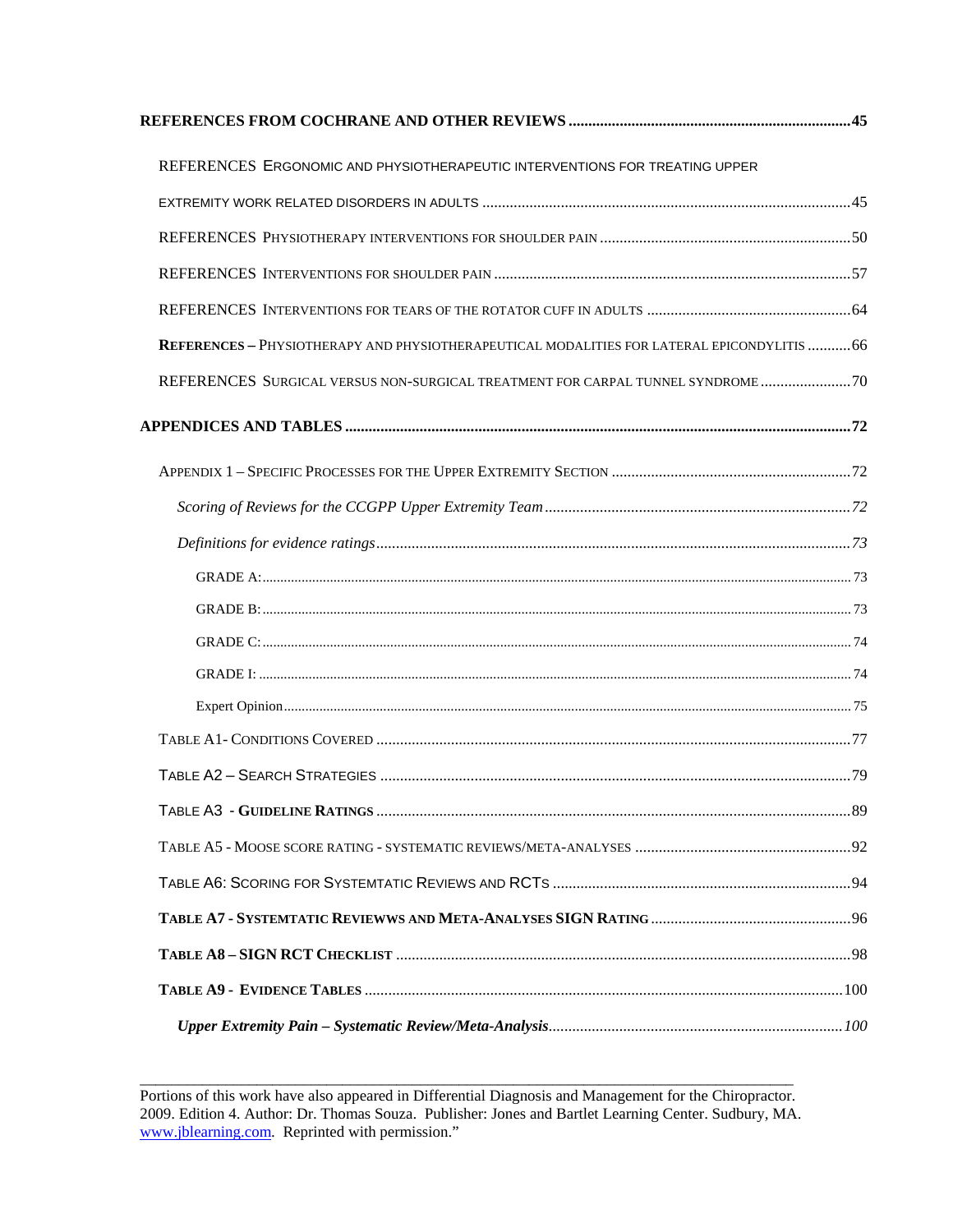Portions of this work have also appeared in Differential Diagnosis and Management for the Chiropractor.<br>2009. Edition 4. Author: Dr. Thomas Souza. Publisher: Jones and Bartlet Learning Center. Sudbury, MA. www.jblearning.com. Reprinted with permission."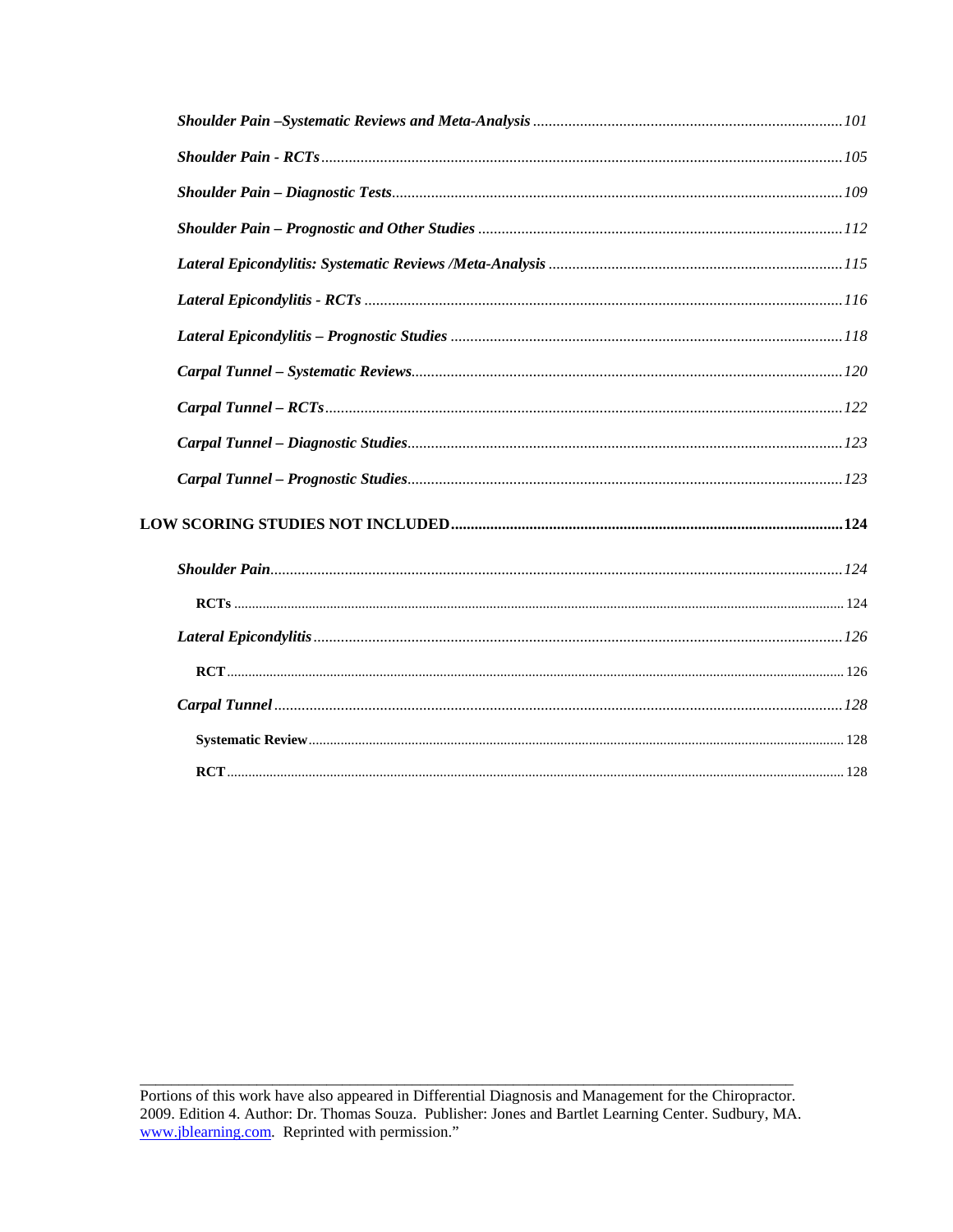#### **Quick Reference Source:**

*Scope*: Upper extremity pain, shoulder pain, elbow pain, and wrist pain Chronicity range: acute, subacute, chronic and recurrent Applicable ICD codes: 354.0, 723.4, 726.0, 726.1, 726.12, 726.31, 726.32, 726.33, 726.90, 727.3, 739.7, 840.0, 840.4, 840.9, 841.2, 841.9, 842.10, 905.7, 923.0, 923.1

## *Objectives*:

- 1. To implement an interactive process that will create and successively build a consolidation for systematic summary of various types of evidence on the effectiveness of chiropractic management for upper extremity and related disorders including their quantity, quality and summary of conclusions.
- 2. Types of evidence ultimately to be rated include: Guidelines, metaanalyses, systematic reviews, randomized controlled trials, cohort studies, case series. Relevant sources that inform on issues of outcome measures, diagnosis, technology assessment, natural/treatment history and prognosis and risk stratification will be reviewed.
- 3. Initiation of the iterative process will begin by team review of the literature and determination of the most common clinical disorders and treatments involving chiropractors. Unique or particularly current diagnostic methods will also be considered.

## *Intended audience:*

- $\triangleright$  Chiropractors
- $\triangleright$  Chiropractic students and prospective students
- $\triangleright$  Chiropractic educators/educational institutions
- $\triangleright$  Chiropractic organizations/agencies
- $\triangleright$  Third-party payers
- $\triangleright$  Governmental agencies
- $\triangleright$  Patients and prospective patients

## *Practices and interventions considered*:

- $\triangleright$  Diagnostic
	- o Patient history
	- o Physical, manual and laboratory examinations
	- o Plain film radiographs
	- o Advanced or specialized imaging
	- o Diagnostic Ultrasound
- $\triangleright$  Therapeutic
	- o Assurance and advice
	- o Bed rest
	- o High velocity, low amplitude manipulation, mobilization and massage
	- o Exercise
	- o Selected modalities
	- o Medical / surgical referral

## **Methods used to select/collect evidence**

Portions of this work have also appeared in Differential Diagnosis and Management for the Chiropractor. 2009. Edition 4. Author: Dr. Thomas Souza. Publisher: Jones and Bartlet Learning Center. Sudbury, MA. www.jblearning.com. Reprinted with permission."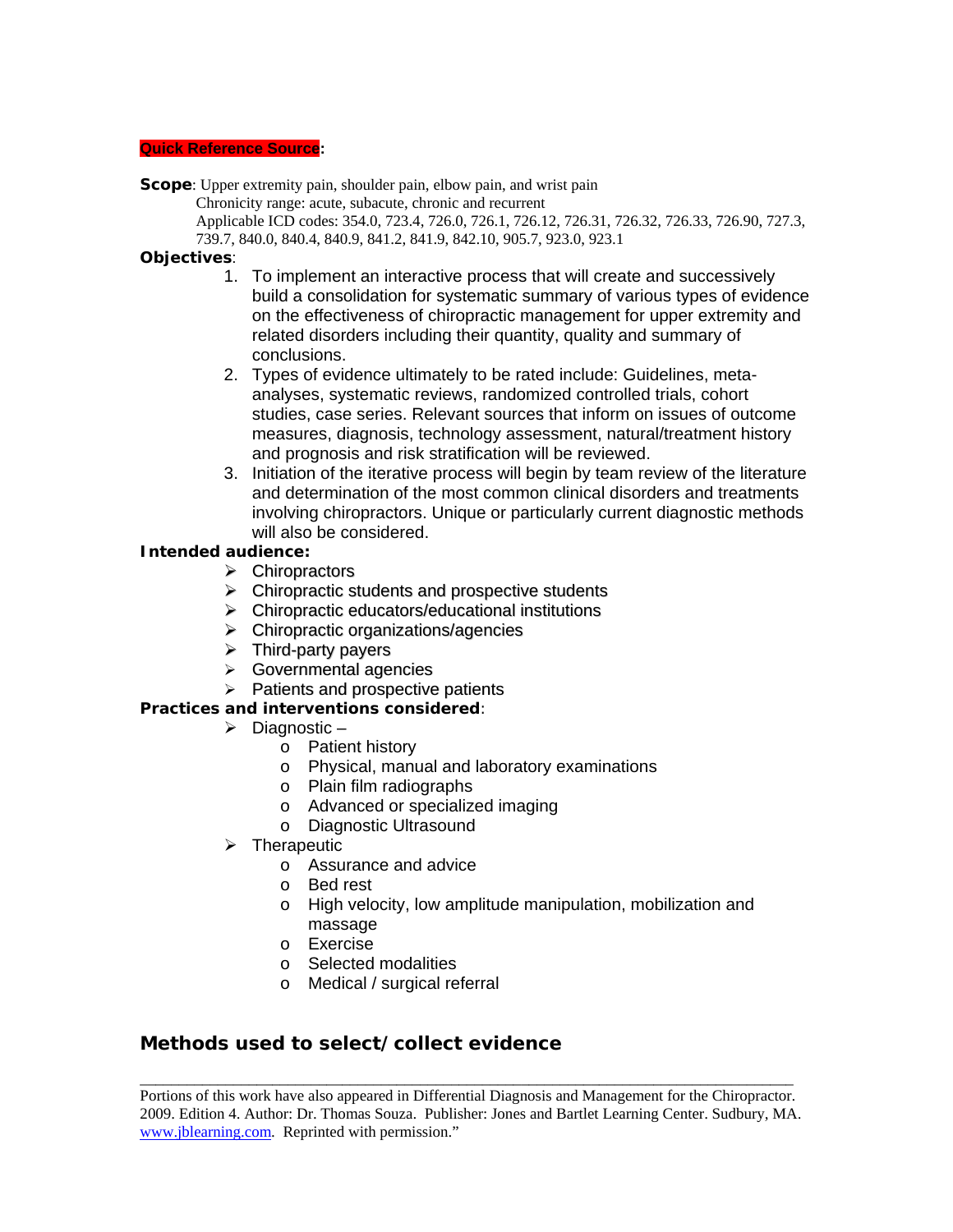*Selection:* Topics were selected based on the most common disorders seen, and most common classifications of treatments used by chiropractors based on the literature.

*Collection* - Hand-searches of Published Literature (Primary Sources) Searches of Electronic Databases

Number of source documents

1,340 source documents were identified. Conclusions were drawn from:

- Upper Extremity
- Shoulder
- Elbow
- Wrist/Hand 70 RCTs, 12 guidelines and 14 systematic reviews

Methods to assess the quality and strength of the evidence

Weighting According to a Rating Scheme (Scheme Given) Standardized and validated instruments were used for rating evidence

## Methods to analyze the evidence

Panel review and rating of Published Meta-Analyses & Systematic Reviews Cohort studies Case series Diagnostic studies Review of evidence on natural history, complexity and risk factors

## *Methods to formulate conclusions*

 Two strategies were used in consolidating and rating the literature: a) Rate and accept /reject existing published reviews (including guidelines), independently reviewing the underlying literature if the rating was considered substandard and 2) independently review and rate newer or previously unrated literature as appropriate.

 Divergence in team member opinions triggered a modified Delphi consensus process in motion. Initial conclusions, herein, are being submitted for stakeholder review. Comments will be reviewed and responded to by the team. Final conclusions with comments and responses released.

Portions of this work have also appeared in Differential Diagnosis and Management for the Chiropractor. 2009. Edition 4. Author: Dr. Thomas Souza. Publisher: Jones and Bartlet Learning Center. Sudbury, MA. www.jblearning.com. Reprinted with permission."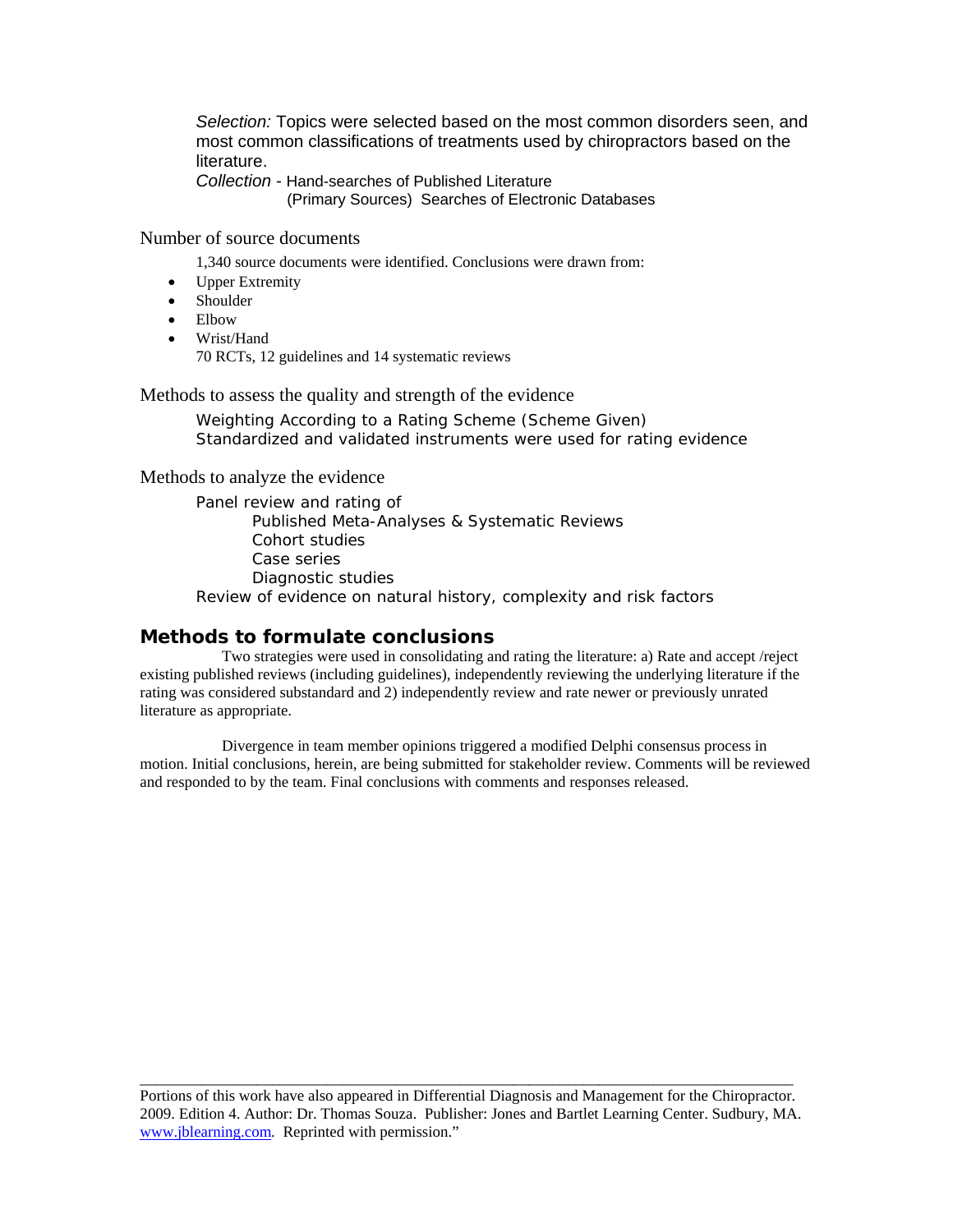| <b>Summary of Recommendations</b> |                                                                                                                                                                                           |         |
|-----------------------------------|-------------------------------------------------------------------------------------------------------------------------------------------------------------------------------------------|---------|
| <b>Topic</b>                      | <b>Conclusion and Strength of Evidence Rating</b>                                                                                                                                         | Page(s) |
| <b>Shoulder</b>                   |                                                                                                                                                                                           |         |
| <b>Evaluation</b>                 | <b>RATING A: Questionnaires</b>                                                                                                                                                           | 17      |
|                                   | There is strong evidence to suggest that for shoulder function questionnaires, small                                                                                                      |         |
|                                   | sample sizes in most studies make conclusions difficult. The DASH is commonly                                                                                                             |         |
|                                   | used and has a good rating on systematic review.                                                                                                                                          |         |
|                                   | <b>RATING A: Physical Examination</b>                                                                                                                                                     |         |
|                                   | There is strong evidence, that clinical tests for the rotator cuff:                                                                                                                       |         |
|                                   | Are able to rule-out full tears                                                                                                                                                           |         |
|                                   | Have questionable value for partial tears                                                                                                                                                 |         |
|                                   | For instability and labrum tears the evidence suggests that tests have<br>$\bullet$                                                                                                       |         |
|                                   | moderate sensitivity and specificity, but the quality of studies is still                                                                                                                 |         |
|                                   | questionable                                                                                                                                                                              |         |
|                                   | For ROM, evidence indicates moderate reliability<br>٠                                                                                                                                     |         |
|                                   | There is moderate evidence to suggest that use of Cyriax testing of the                                                                                                                   |         |
|                                   | shoulder has not been shown to be reliable.                                                                                                                                               |         |
| Manipulation/                     | RATING: B - for mobilization and for HVLA adjustments to the shoulder                                                                                                                     | 21      |
| <b>Mobilization</b>               |                                                                                                                                                                                           |         |
|                                   |                                                                                                                                                                                           |         |
|                                   | There is moderate evidence that manipulation (i.e. mobilization not including grade 5                                                                                                     |         |
|                                   | Maitland [cavitation]) may be of short-term benefit, and limited evidence for long-term<br>benefit for patients with shoulder pain. There is limited evidence for the use of HVLA         |         |
|                                   | adjustments for the shoulder girdle.                                                                                                                                                      |         |
| Conservative                      | RATING: B - for exercise for roator cuff disorders and impingement                                                                                                                        | 25      |
| Non-                              | syndrome                                                                                                                                                                                  |         |
| <b>Manipulation</b>               | <b>RATING A</b> - for ultrasound for calcific tendinitis                                                                                                                                  |         |
|                                   | There is moderate evidence that exercise may benefit patients with rotator cuff disorders or                                                                                              |         |
|                                   | impingement syndrome. There is limited evidence that eccentric exercise may be of benefit                                                                                                 |         |
|                                   | for patients with impingement syndrome. There is strong evidence that pulsed-ultrasound is                                                                                                |         |
|                                   | useful is resolution of pain and calcific deposits for patients with calcific tendinitis.                                                                                                 |         |
| Lateral                           |                                                                                                                                                                                           |         |
| <b>Epicondylitis</b>              |                                                                                                                                                                                           |         |
| Manipulation/                     | RATING: B- for mobilization;                                                                                                                                                              | 28      |
| <b>Mobilization</b>               | Expert Opinion supports the use of HVSA adjustments to the elbow                                                                                                                          |         |
|                                   | There is moderate evidence to suggest that mobilization of either the elbow, cervical spine,                                                                                              |         |
|                                   | or wrist may produce some immediate benefit but no evidence for or against long-term                                                                                                      |         |
|                                   | beneift. There is no evidence for or against high-velocity, short amplitude (HVSA) adjusting                                                                                              |         |
|                                   | of the elbow in the management of LE.                                                                                                                                                     |         |
| Conservative                      | RATING: C - for exercise, US, and bracing                                                                                                                                                 | 30      |
| Non-                              | Chiropractors should consider the use of exercise in the management of LE. There is limited<br>evidence for the use of physiotherapy approaches with some possible short-term benefit for |         |
| <b>Manipulation</b>               | US and bracing.                                                                                                                                                                           |         |
| <b>Carpal Tunnel</b>              |                                                                                                                                                                                           |         |
| <b>Evaluation</b>                 | <b>RATING: A</b>                                                                                                                                                                          | 32      |
|                                   | There is strong evidence that the standard clinical examination tests used for CTS vary in                                                                                                |         |
|                                   | their ability to rule-in or rule-out CTS if electrodiagnosis is used as the gold standard of                                                                                              |         |
|                                   | compairosn. There is mild evidence that if electrodiagnosis is not used as the comparison                                                                                                 |         |
|                                   | standard, the sensitivity and specificity rise to a usable/valuable level.                                                                                                                |         |
| Manipulation/                     | <b>RATING: B and C</b>                                                                                                                                                                    | 34      |
| <b>Mobilization</b>               | There is limited evidence from one moderate quality RCT to support the use of a chiropractic                                                                                              |         |
|                                   | multi-therapy approach to CTS that includes adjusting of the wrist and cervical spine. Our                                                                                                |         |
|                                   | group's expert opinion supports the use of adjusting of the wrist (most often the lunate and                                                                                              |         |
|                                   | distal radioulnar joint) for CTS.                                                                                                                                                         |         |
| Conservative                      | RATING: C for use of splinting/bracing:                                                                                                                                                   | 36      |

Portions of this work have also appeared in Differential Diagnosis and Management for the Chiropractor. 2009. Edition 4. Author: Dr. Thomas Souza. Publisher: Jones and Bartlet Learning Center. Sudbury, MA. www.jblearning.com. Reprinted with permission."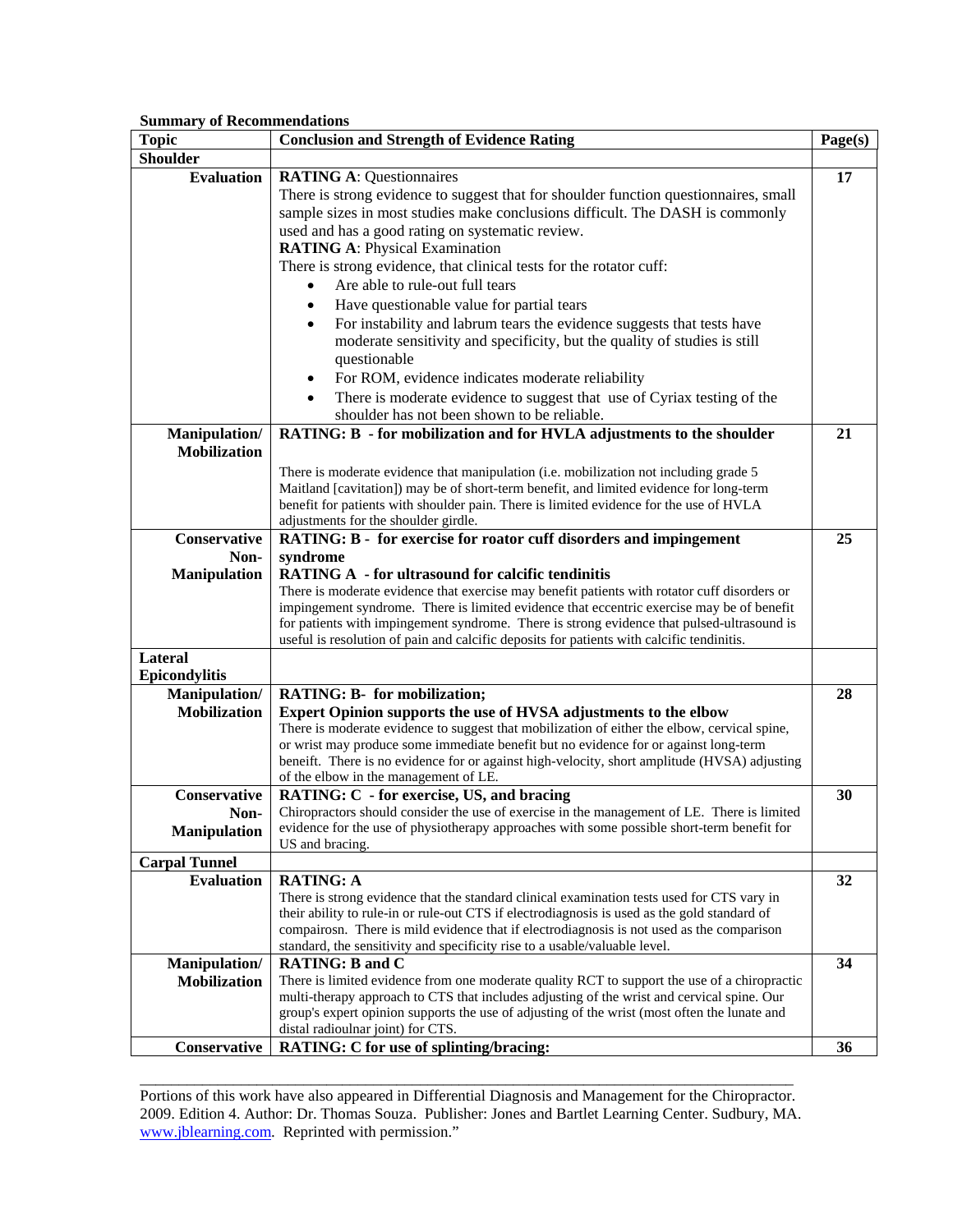| Non-                | C no evidence for B6, yoga, laser                                                                                                                                                                                                                                                                                |  |
|---------------------|------------------------------------------------------------------------------------------------------------------------------------------------------------------------------------------------------------------------------------------------------------------------------------------------------------------|--|
| <b>Manipulation</b> | There is limited evidence that splinting may be helpful in the initial management of CTS for<br>patients with a new onset of symptoms. There is no strong evidence for the use of B6, yoga,<br>or laser therapy. There is no convincing evidence for or against myofascial approaches or<br>exercise/stretching. |  |

Portions of this work have also appeared in Differential Diagnosis and Management for the Chiropractor. 2009. Edition 4. Author: Dr. Thomas Souza. Publisher: Jones and Bartlet Learning Center. Sudbury, MA. www.jblearning.com. Reprinted with permission."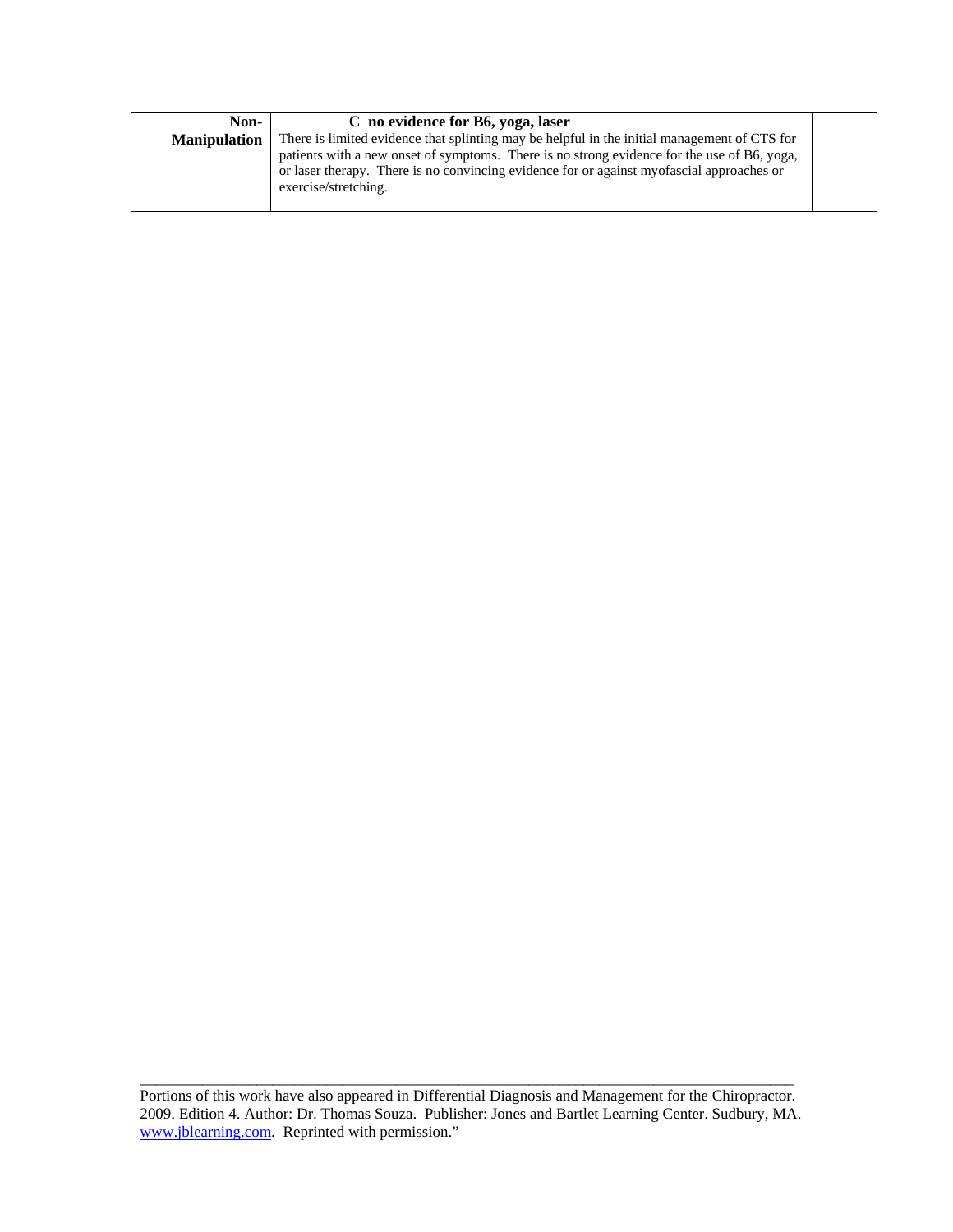#### **Upper Extremity Disorders in General**

Data from several sources taken together indicate that upper extremity complaints comprise approximately 8%-10% of patient complaints in chiropractic practice. The percentage varies among states and among countries. Hurwitz et al.<sup>1</sup> performed a random sample of U.S. and Canadian chiropractic practices which resulted in a range of 5% to 11.3%. The National Board of Chiropractic Examiners Job Analysis<sup>2</sup> remains within a narrow range over several iterations spanning over a decade. The current percentage of patients with upper extremity complaints is  $8.3\%$ . Mootz et al.<sup>3</sup> in a comparison of chiropractic practice in Massachusetts and Arizona demonstrated a 4% and 9% rate of extremity complaints respectively without distinction between upper or lower extremity. They quote in their study the range of previous studies<sup>4-6</sup> from 6% to 13%, but again for extremity complaints as an aggregate not upper extremity alone.

Injuries/disorders associated with repetitive and/or forceful work activity are a major concern and source of health care costs. Most importantly, an increase in the number of repetitive injury traumas reported in the U.S. Bureau of Labor Statistics<sup>7</sup> between 1988-1992 indicated a 144% increase compared to only a 3% increase for all other injuries and diseases. In 2001<sup>8</sup>, work-related upper extremity disorders (WRUED) accounted for the majority of the  $65\%$  of reported occupational illnesses<sup>9</sup>.

Due to the non-specific nature of this broad category and therefore the difficulty in drawing any conclusions about specific conditions we decided to focus our attention on each region and its specific literature. We did review two Cochrane documents to obtain an overview of what exists in this broader category. One of these studies by Verhagen et al.<sup>10</sup> was expectedly very broad and included not only upper extremity work-related disorders but also studies that included chronic non-specific neck or shoulder complaints (Quality Rating  $= 55$ ). The results were divided into seven main groups which included exercise, massage, manual therapy, ergonomics, multidisciplinary treatment, splinting, and individual versus group therapy. The review indicated limited effectiveness for exercise but for effectiveness of some specific keyboards for patients with carpal tunnel syndrome. No conclusions could be drawn for manual therapy, massage, or multidisciplinary treatment.

A systematic review by Karjalainen et al.<sup>11</sup> focused on biopsychosocial interventions for repetitive upper extremity injury (Quality Rating  $= 55$ ). Only two studies met the criteria of the review. There was limited evidence for hypnosis combined with comprehensive treatment versus comprehensive treatment alone. There were no differences among applied relaxation, electromyography (EMG) biofeedback plus applied relaxation, and control groups at 8 weeks and at a 6-month follow-up.

Conclusions and recommendations will be discussed under each of the following sections.

#### **Shoulder Pain**

Shoulder pain clinically presents as either a generalized regional pain, local shoulder girdle pain or combined with neck pain (i.e. neck/shoulder pain). This current project included only studies addressing shoulder pain not the combination of neck and shoulder pain. Shoulder pain in the general population has been reported as high as 50% in some countries<sup>12</sup>. The range is between 20-50%. In a systematic review by Luime et al.<sup>13</sup> (2004), eighteen studies were evaluated for prevalence and one on incidence. The incidence range was relatively narrow at 0.9-2.5% which varied due to age. Prevalence figures, however, had a wide range from 6.9 to 26% for point prevalence, 18.6-31%, for 1-month prevalence, 4.7-46.7% for 1-year prevalence and 6.7-66.7% for lifetime prevalence. Factors that affected the variance were case definition which allowed some reduction in percentage and inclusion of other regions which increased that

Portions of this work have also appeared in Differential Diagnosis and Management for the Chiropractor. 2009. Edition 4. Author: Dr. Thomas Souza. Publisher: Jones and Bartlet Learning Center. Sudbury, MA. www.jblearning.com. Reprinted with permission."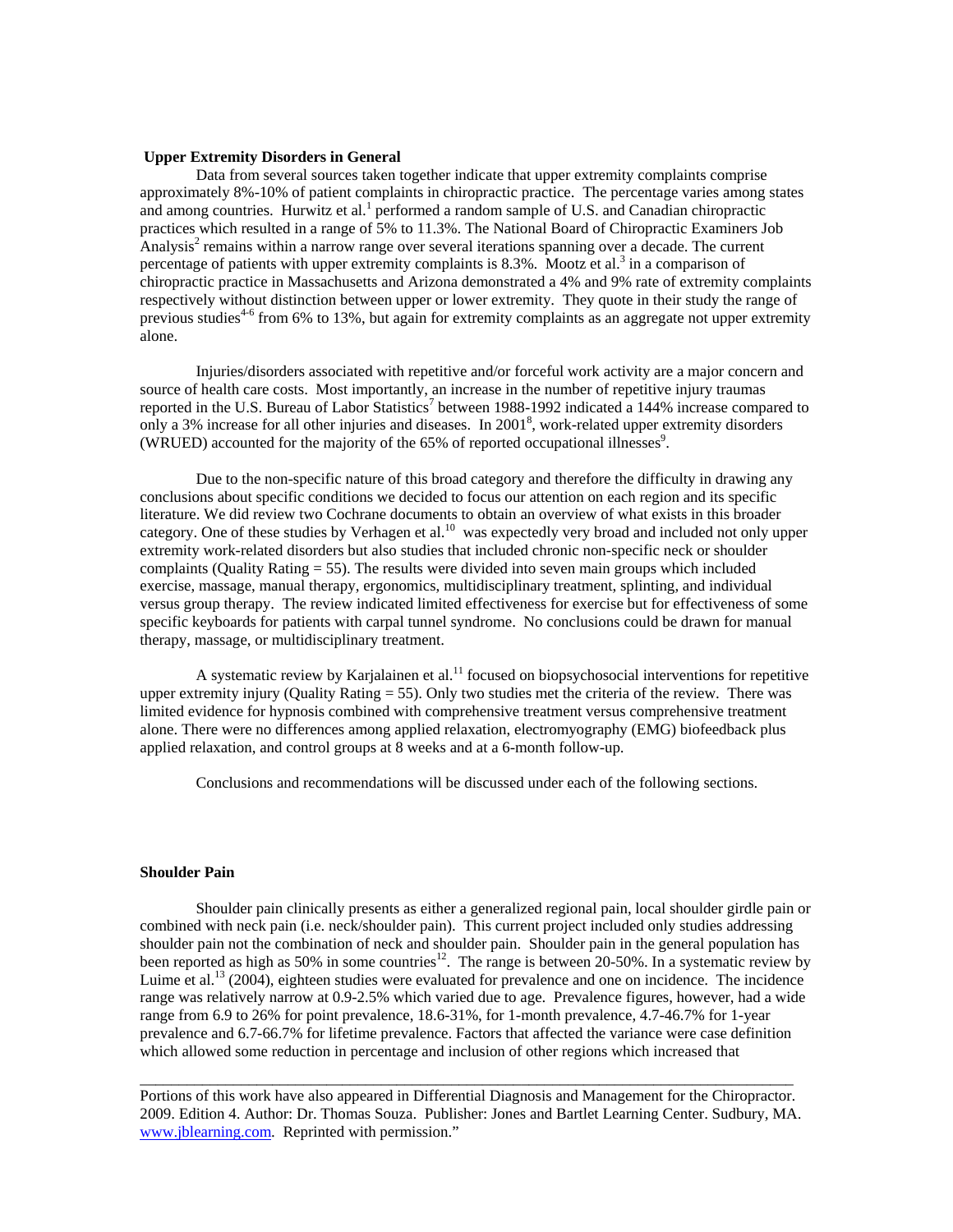percentage. It is important to keep in mind that policy decisions based on prevalence may be difficult given this variation.

#### *Literature on Natural History*

Chronic shoulder pain appears to be common. At 6 months following initial evaluation 34% to 79% of patients report still having shoulder symptoms  $14 \frac{15 \frac{16}{17} \frac{18}{8}}{17}$  with 24% to 61% reporting pain 6 to 18 months beyond the initial 6 month follow-up. Most disturbing is that only about half of the elderly who reported having shoulder symptoms sought treatment. Poor recovery from shoulder pain was associated with increasing age, severe symptoms or recurrent symptoms, restricted range of passive abduction, or with concomitant neck pain<sup>19</sup>. The presentation of mild trauma or overuse occurring before the onset of shoulder pain, acute onset, and early presentation to a care giver indicated a favorable outcome.

A prognostic study by Thomas et al.<sup>20</sup> (2005) indicated that baseline characteristics rather than treatment rendered were a better predictor of outcome (Quality Rating = 77). Evaluating 316 subjects in two RCTs, baseline characteristics that independently reduced the likelihood of recovery were being female, reporting a gradual onset, or higher baseline disability scores.

A study by Largacha et al.<sup>21</sup> (Quality Rating – Strong [qualitative study])) attempted to determine the value of patient perception with regard to function and its relationship to the final diagnosis. Also, a correlation to age and time of presentation was investigated. Data was collected over an 11 year period. At time of entry into the primary author's office (orthopedist): 87% of patients were unable to sleep on the affected side and 71% were unable to wash the back of the opposite shoulder. Those with instability seemed to present to a specialist around age 20-35 years. Patients with full-thickness tears present 15 years later than those with partial cuff tears. Those individuals with cuff tear arthropathy presented 13 years later than full-thickness tears. The conditions with greatest female prevalence were RA and adhesive capsulitis. All other conditions were male predominant especially capsulorrrhaphy arthropathy, degenerative joint disease (DJD), and traumatic instability.

Shoulder pain, like low back pain, is being recognized as an enigmatic complaint in that the source of pain and location of pain are not logically manifested as standard clinical presentations<sup>22</sup>. In the search for shoulder pain studies, it became apparent that although there may be a condition-focus of a given study, that there were often overlaps. This ambiguity is likely a reflection of the co-existence of many conditions (e.g. instability and labrum tears or impingement and rotator cuff tears) but also reflects the diagnostic difficulty of pinpointing the pain source. The concern was emphasized in a prospective, reliability study by de Winter et al.<sup>23</sup> (1999) on interobserver agreement on the diagnostic classification of patients into six categories which included: adhesive capsulitis, acute bursitis, acromioclavicular syndrome, subacromial syndrome (e.g. tendonitis), chronic bursitis, rest group (e.g. unclear clinical picture or extrinsic causes), and mixed clinical picture (95% CI 0.37-0.54) for classification. Disagreement was associated with bilateral involvement, chronic complaints, and severe pain.

#### *Summary of Rated Guidelines for Shoulder Pain*

New Zealand Guidelines<sup>24</sup>: The Diagnosis and Management o Soft Tissue Shoulder Injuries and Related Disorders – These guidelines were of high quality using a rigorous approach to searching and grading. Stakeholder groups, including chiropractors, were used as part of the panel or as reviewers. The recommendations are formatted in a user-friendly manner and clearly reflect the literature support for the recommendations. The CCGPP Upper Extremity Team recommended the inclusion of these guidelines.

The Philadelphia Panel Evidence-Based Clinical Practice Guidelines on Selected Rehabilitative Interventions for Shoulder Pain<sup>25</sup> – An extensive literature search, rating, and recommendations were made by a group of primarily physical therapists for various regions including the shoulder. The CCGPP Upper Extremity Team felt the recommendations for the use of pulsed ultrasound for calcific tendonitis and the comments regarding lack of literature for other physiotherapy modalities were supported by the literature.

Portions of this work have also appeared in Differential Diagnosis and Management for the Chiropractor. 2009. Edition 4. Author: Dr. Thomas Souza. Publisher: Jones and Bartlet Learning Center. Sudbury, MA. www.jblearning.com. Reprinted with permission."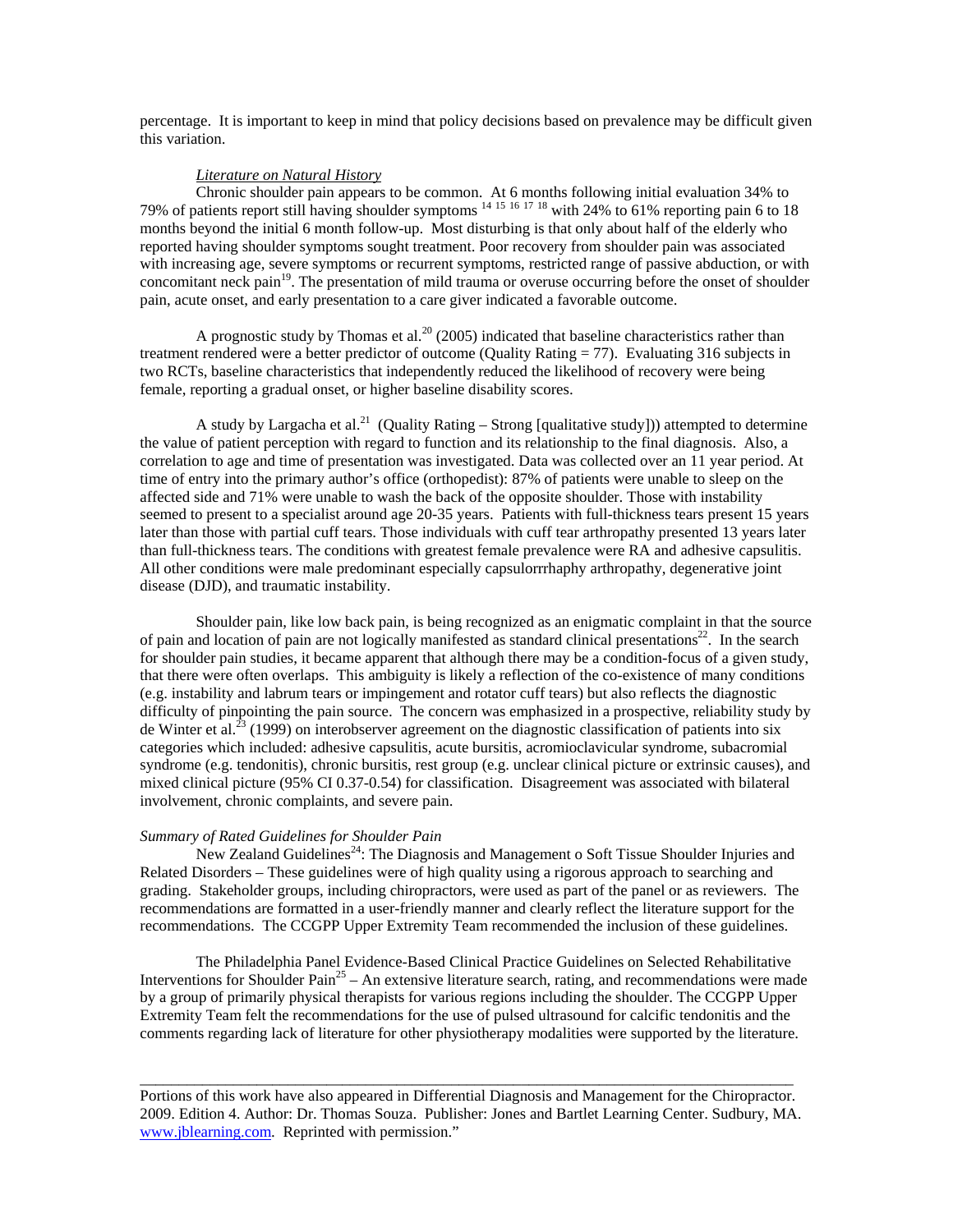However, the Team felt that the rigor of process, lack of stakeholder input, and lack of conflict-of-interest statements caused the Team to be split on recommendations.

The American Academy of Orthopedic Surgeons (AAOS) Clinical Guidelines for Shoulder Pain – These guidelines developed by orthopedic surgeons were fairly comprehensive with a rational, comprehensive approach to various shoulder conditions. The CCGPP Upper Extremity Team had concerns regarding the limitations and bias of a surgical group evaluating options that did not include conservative options (other than injection). Additionally, the literature search seemed to be piecemeal and may not have included the most recent literature. The document was recommended by most of the Team based on the perspective that it may have value for determining recommendations for referral for surgery.

Australian Guidelines<sup>26</sup>: The Evidence-Based Management of Acute Musculoskeletal Pain (Shoulder Section) – Initially the CCGPP Upper Extremity Team recommended these guidelines, however, there was an overall low rating. The reason for the high recommendation but poor rating was due to the perception by members of the Team of a lack of evidence and inclusion of chiropractic input. Upon further evaluation of source documents and the larger document, it was clear that a strong literature base was present and that there was inclusion of chiropractors.

#### *Literature on Risk factors*

In a systematic review by van der Windt et  $al^{18}$ . 29 studies were included. The review of these studies indicated that although no clear evidence of psychosocial risk factors was found, nearly all studies reported at least one positive association with shoulder pain. The difficulty with interpreting results from these studies was that the results were not consistent and some studies often lacked estimates of risk or made poor attempts at adjusting for confounding factors. Also exposure was poorly quantified for establishing a relationship between dose and response. There was a deficiency, in total, of any longitudinal research. What was found was consistent with data indicating no relationship with both repetitive work and work with vibrating tools. There was less evidence for working in an awkward position and performing work for a prolonged period of time.

In two more recent longitudinal studies, additional factors were proposed. The first, a study by Miranda et al.<sup>27</sup> indicated there was also an association found between an increased risk of shoulder pain and mental stress, obesity, older age, as well as physically strenuous work and working with the trunk forward flexed or with the hand above the shoulder level. The more recent study by Leclerc et al.<sup>28</sup>, after adjustment for other risk factors, found that the presence of depressive symptoms was able to predict occurrence of shoulder pain. There was also an association between a low-level of job control and shoulder pain. Men with repetitive tool use and women using vibrating tools and working with arms above shoulder level were also strong predictors of shoulder pain.

The data from two RCTs was combined by Thomas et al.<sup>20</sup> to determine the prognostic value of baseline data compared with the prognostic value of intervention (Quality Rating = 72). Pain scores at follow-up were higher in women and those with longer duration of symptoms, and higher baseline pain or disability scores. Being female, reporting a gradual onset, or having a higher baseline disability each independently reduced the likelihood of recovery.

#### Evaluation Overview

We reviewed several guideline recommendations for both evaluation and management of shoulder complaints. These included the New Zealand Guidelines<sup>24</sup>, The Dutch College of General Practitioners Guidelines<sup>29</sup>, the Philadelphia Guidelines<sup>25</sup>, and the Australian Guidelines<sup>26</sup>. These documents were in general agreement in statements that suggest that the physical examination is not able to clearly distinguish among shoulder disorders, however, is likely able to rule-out serious disorders. The Dutch guidelines go as far as stating that only three examination procedures are helpful which include active abduction (painful arc), passive abduction, and passive external rotation with the shoulder at 90 degrees abduction.

Portions of this work have also appeared in Differential Diagnosis and Management for the Chiropractor. 2009. Edition 4. Author: Dr. Thomas Souza. Publisher: Jones and Bartlet Learning Center. Sudbury, MA. www.jblearning.com. Reprinted with permission."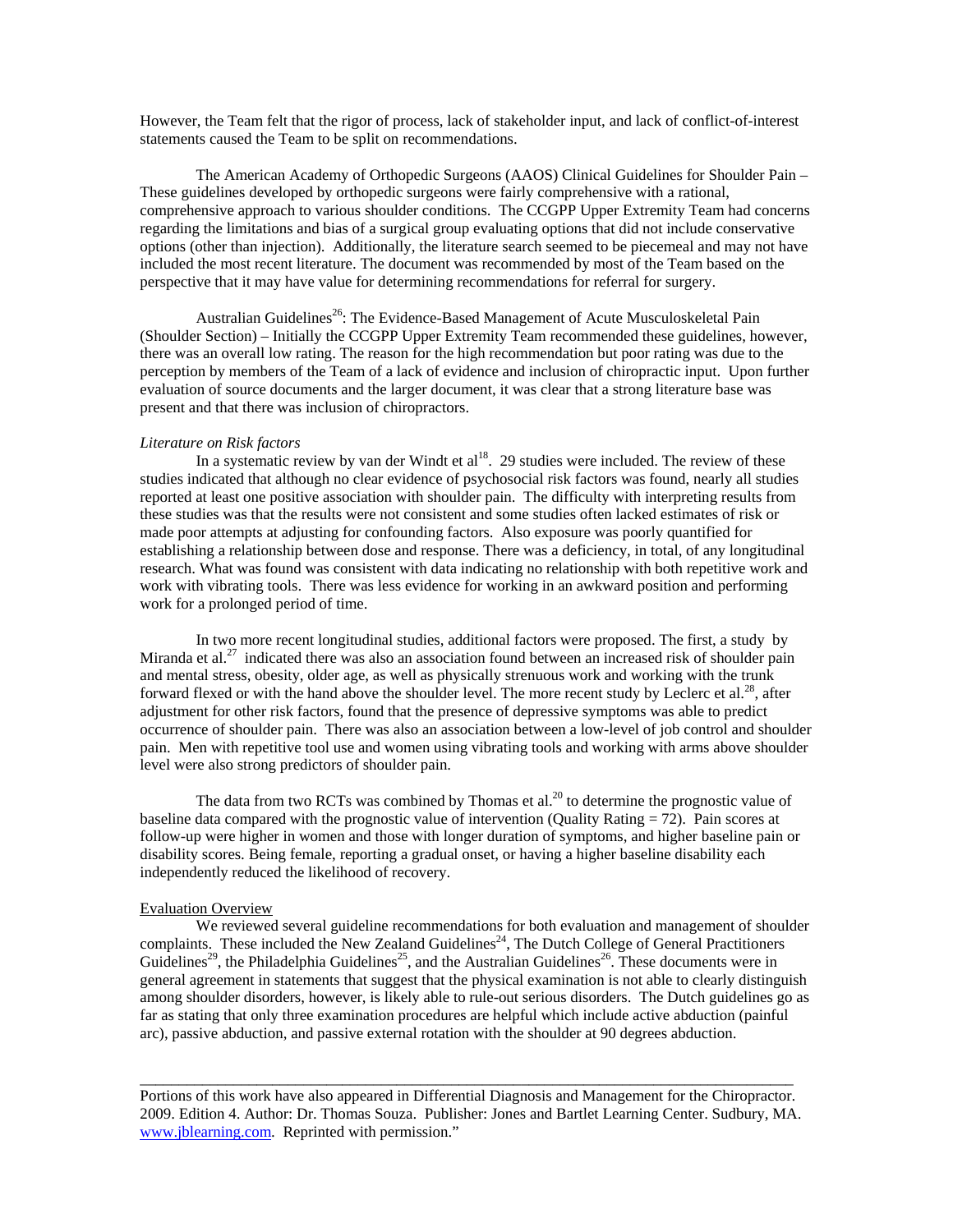The evaluation of a patient's shoulder complaint by a chiropractor would be similar to an orthopedist approach from a history and physical examination perspective. Evaluation beyond the clinical examination may include radiographs or the ordering of special imaging. Following is an overview of what the literature reveals regarding these different aspects of evaluation.

#### *History and Questionnaires*

In a systematic review of shoulder disability questionnaires, Bot et al.<sup>30</sup> (2004) evaluated 16 questionnaires focusing on those with the most evidence which included the Disability of the Arm, Shoulder, and Hand Scale (DASH), the Shoulder Pain and Disability Index (SPADI), and the American Shoulder and Elbow Surgeons Standardized Shoulder Assessment Form (ASES) (Quality Rating = 100). Properties scored included validity, reproducibility, responsiveness, interprobability, and practical burden. The results indicated that none of the questionnaires demonstrated satisfactory results for all properties. Only seven questionnaires showed adequate test-retest reliability (ICC >0.70 with five questionnaires testing as inadequate. Most studies had small sample sizes (n<43) and none had information on the interpretation of test results. The DASH received the best ratings for clinometric properties.

#### *Literature on the Clinical Examination*

In an extensive systematic review by Dinnes et al. $31$  studies involving clinical examination, ultrasound, magnetic resonance (MR), and MR arthrography (MRA) were evaluated (Quality Rating  $= 95$ ). The review was specific to impingement syndrome and rotator cuff tear (full or partial). Some of the conclusions from the review were that the prevalence of rotator cuff disorders was high, partial verification of patients was common, in many cases patients were selected retrospectively, and sample sizes were generally very small. Reference tests were often inappropriate. Cohort studies for clinical examination indicated that physical examination used by specialists can rule out the presence of a rotator cuff tear.

#### Range of Motion (ROM)

We reviewed two studies that evaluated the reliability for measuring range of motion of the shoulder. A study by Hoving, et al. $^{32}$  was very small and included patients with varying degrees of pain and stiffness (Quality Rating = 88). Measurement was performed by rheumatologists using a specific inclinometer (Plurimeter V). The intrarater and interrater reliability of different shoulder movements varied widely with only hand-behind-back and total shoulder flexion yielding high intraclass correlation coefficients (ICCs) for both intrarater reliability (0.91 and 0.83 respectively) and interrater reliability (0.80 and 0.72 respectively). Low ICC scores were found for abduction, external rotation in abduction, and internal rotation in abduction. Generalizability is not possible due to the use of a specific inclinometer and testing performed by rheumatologists in this study.

Another small study by Hayes et al. $33$  evaluated five methods including visual estimation, goniometry, still photography, "stand and reach", and hand-behind-back reach for six shoulder movements (Quality Rating = 50).. For flexion, abduction, and external rotation fair to good reliability was demonstrated for the ICC using visual (inter-rater Rho = 0.57-0.70, intra-rater Rho = 0.59-0.67, goniometry (inter-rater Rho =  $0.54$ - $0.59$ , intra-rater Rho =  $0.53$ - $0.65$ , and for photography (inter-rater Rho =  $0.62$ - $0.73$ , and intra-rater Rho = 0.56-0.61). The standard errors of measurement were between 14 and 25 degrees (inter-rater) and 11 and 23 degrees (intra-rater). The hand-behind-back was the least reliable. Although fair to good reliability was found for some approaches, the range of standard measurement errors indicates a large variation in precision

Valentine et al.<sup>34</sup> in a more recent RCT (2006) determined the intraobserver reliability of four physiologic movements in subjects with and without symptoms (Quality Rating  $= 55$ ). The methods used in this study were very specific to each movement measured. These selected measurements were based on a very good literature review. Shoulder flexion and abduction were evaluated using a gravity dependent inclinometer. Shoulder external rotation was measured using a tape measure. The patient with their arm at their side and elbow flexed to 90 degrees would externally rotate to end range (if asymptomatic) or to the

Portions of this work have also appeared in Differential Diagnosis and Management for the Chiropractor. 2009. Edition 4. Author: Dr. Thomas Souza. Publisher: Jones and Bartlet Learning Center. Sudbury, MA. www.jblearning.com. Reprinted with permission."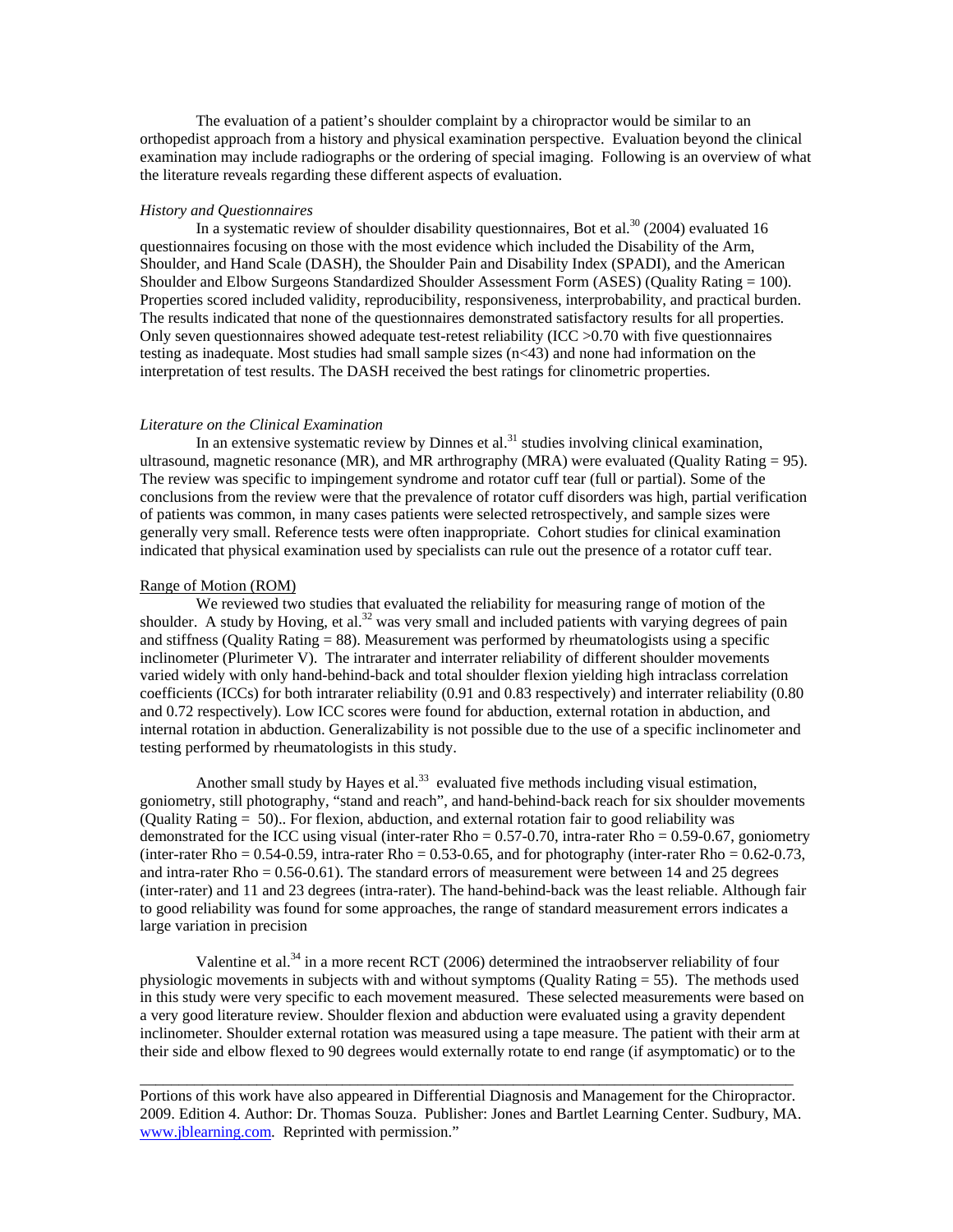first sense of pain in symptomatic. Measurement was from the ulnar styloid process to the umbilicus with the mean of three measurements used as the data point. Shoulder internal rotation was based on visual estimation. The patient with their arm at their side and the thumb facing forward were asked to internally rotate the arm. Measurements were estimated using 5 degree increments as a visual interpretation of an imaginary bisecting line between the humeral condyles and the angle made by this line at the end point. This was an interesting study because it was focused on testing intraobserver (one examiner) reliability but also measured the reliability for patients with and without pain. This is an important determination given range of motion is often used as an outcome measure of improvement or lack thereof. The findings were also interesting in hat using intraclass correlation coefficients (ICC) the researchers found that, in general, there was good reliability. However, the standard error for shoulder flexion in the symptomatic group was quite large and should be considered in interpreting this measurement finding as an indicator of clinical change in patients.

#### Resisted Testing

Hayes et al.<sup>35</sup>, performed a study on the reliability of resistive testing as proposed by Cyriax (Quality Rating = 90). The study included both the upper and lower extremities with the knee, shoulder, and elbow included. Examiners used maximum contraction testing and were unaware of previous testing results. The intrarater kappa values ranged from 0.44 to 0.82; with the interrater kappa coefficients ranged from 0.00-0.46. A small number of patients who were classified as weak affected the kappa coefficients. In the intrarater evaluation percentages for the knee evaluators averaged 91% of maximum kappa while for the shoulder the average was 66.5%. For the interrater evaluation, the average was 60.4% of the maximum kappa for both the knee and the shoulder. The intrarater and interrater reliability were not acceptable for the shoulder.

#### Impingement Syndrome

For impingement syndrome, diagnostic testing was evaluated in a cross-sectional study by Ardic et al.<sup>36</sup> and in a prospective study by Park et al.<sup>37</sup> In the Ardic study, comparison between clinical findings to diagnostic ultrasound and MRI was performed (Quality Rating = 81). The most painful shoulders had a more frequent finding of glenoid labral tear and this correlated with more restricted extension on physical examination. Subacromial bursal effusion/hypertrophy visible on imaging was correlated with shoulder disability and impingement test maneuvers. Clinical tests as a whole had modest accuracy for rotator cuff tears and biceps pathology. In the Park study, 913 patients underwent physical examination and diagnostic arthroscopy (Quality Rating  $= 69$ ). The physical examination included eight clinical tests: Hawkins-Kennedy, Neer's, empty-can, Speeds, cross-body adduction, infraspinatus strength test, drop-arm sign, and painful arc. Results indicated that the combination of the Hawkins-Kennedy, painful arc, and infraspinatus muscle tests yielded the best post-test probability (95%) for any degree of impingement. The combination of the painful arc, drop-arm sign, and infraspinatus muscle test produced the best post-test probability (95%) for a full-thickness rotator cuff tear. Given the likelihood ratio for these patients (knowing that they were surgical candidates) test performance may appear inflated as far as sensitivity. If impingement has a functional rather than a structural component which is then not visible on arthroscopy, it is possible that arthroscopy may not be the gold standard for these functional cases

#### Instability and Labrum Tears

 For instability, specifically labrum tears, a number of diagnostic procedures have been developed and promoted over the last 10 years. A systematic review by Luime et al.<sup>38</sup> attempted to determine the value of six tests commonly used to evaluate instability and/or labrum tears (Quality Rating = 74). Results for each test were:

- the relocation test  $(LR, 6.5; 95\% \text{ CI}, 3.0-14.0)$
- anterior release (LR, 8.3; 95% CI, 3.6-19)
- biceps load I and II (LR, 29; 95% CI, 7.3-115.0 and LR, 26; 95% CI, 8.6-80.0), respectively,
- pain provocation of Mimori (LR, 7.2; 95% CI, 1.6-32.0)
- internal rotation resistance strength (LR, 25; 95% CI, 8.1-76.0).
- the apprehension, clunk, release, load and shift, and sulcus sign tests proved less useful.

Portions of this work have also appeared in Differential Diagnosis and Management for the Chiropractor. 2009. Edition 4. Author: Dr. Thomas Souza. Publisher: Jones and Bartlet Learning Center. Sudbury, MA. www.jblearning.com. Reprinted with permission."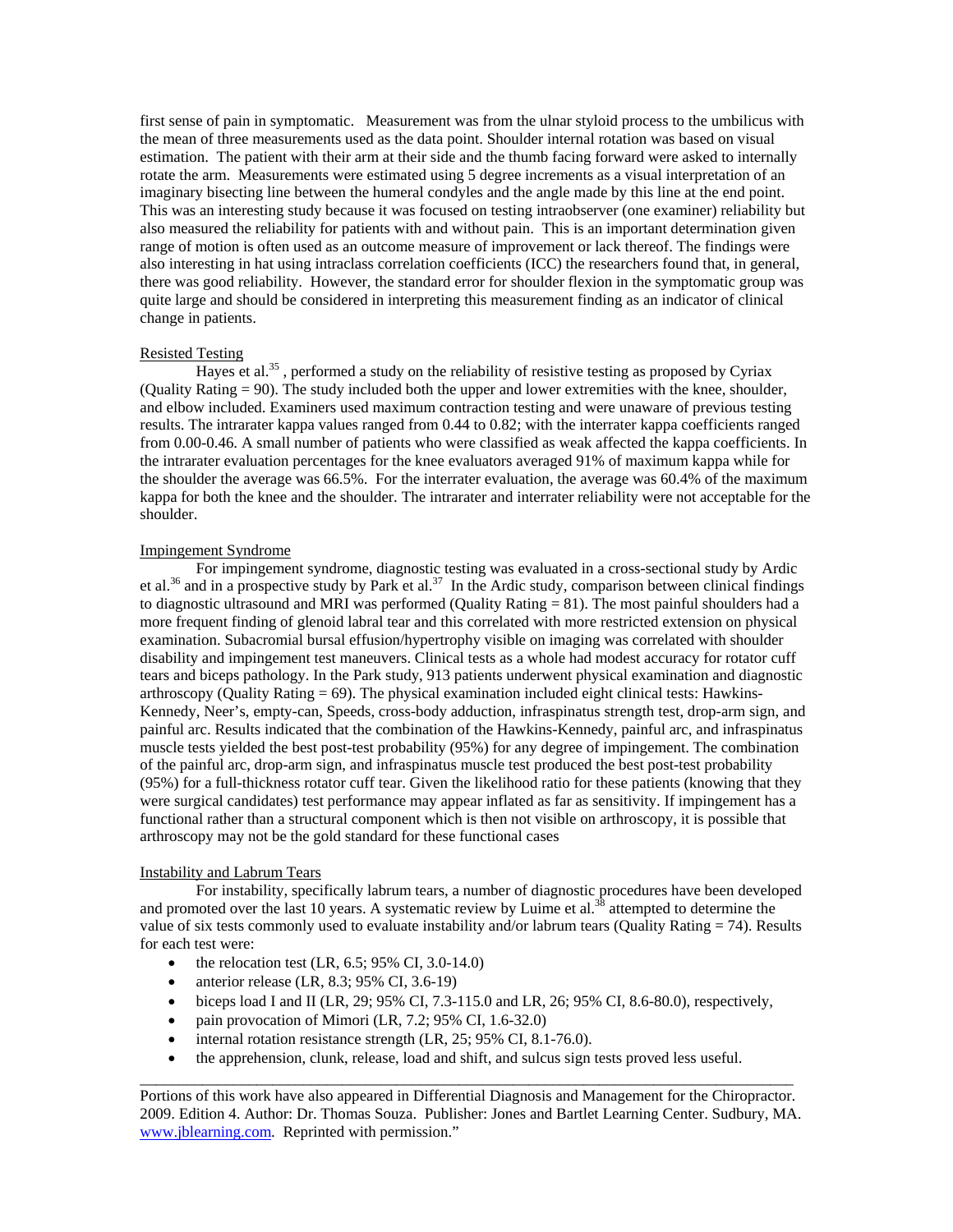The researchers conclude that results should be cautiously interpreted because studies were completed in select populations in orthopedic practice, mostly assessed by the test designers, and evaluated in single studies only. No accuracy studies were found for history taking or for clinical tests in primary care in this study

A prospective, cohort-study by Parentis et al.<sup>39</sup> (2006) evaluated provocative maneuvers for the diagnosis of superior labral anterior to posterior (SLAP) tears of the shoulder (Quality Rating = 88). Onehundred thirty-two consecutive patients scheduled for diagnostic shoulder arthroscopy were included. The sensitivity for type II SLAP lesions was highest for the active compression test and Hawkin's, followed by Speed's, Neer's, and Jobe's. They were statistically different from the other four tests  $(P< 0.5)$  but not from each other. The Hawkins and active compression tests were the least specific. The most specific for type II lesions was Yergason's and pain provocation tests (P< 0.5). Positive predictive values were low for all tests. Negative predictive values were in the 80% range for each test. The authors conclude that finding negative test results might be valuable in ruling out a SLAP lesion. Patients were referral patients and may not reflect primary entry patient types. In other words, patients were pre-screened and this would affect examiners interpretation of positive versus negative findings. Some of the tests used were not designed specifically for SLAP lesions.

#### Rotator Cuff Tears

In a retrospective study by Ito et al.<sup>22</sup> common sites of pain were evaluated using clinical charts of 149 patients diagnosed with either rotator cuff tears or adhesive capsulitis confirmed by arthroscopic findings (Quality rating  $= 80$ ). The lateral and anterior shoulder were the most common sites of pain regardless of the existence of whether there was a tear or where the tear occurred. Motion pain was more common than pain at rest for patients with rotator cuff tendonitis or tears. The authors conclude that pain location is not useful in locating the site of a tear, however, the physical exam based on positive results to muscle tests with appropriate thresholds for muscle weakness was clinically useful. Specifically;

- Supraspinatus the full can test and empty can test showed the higher accuracy when assessed with muscle weakness (78% and 79% respectively) then when assessed with pain (74% and 71% respectively)
- Infraspinatus external rotation strength showed accuracy of 50% using pain and between 58% and 74% using weakness as a positive.
- Subscapularis lift-off test accuracy was 65% with pain and 62%-85% when using strength.

The researchers evaluated both pain reported in the history and pain provoked by muscle testing including the muscle grade at which a positive test occurred. Supraspinatus testing was the most accurate with muscle strength less than grade 5; infraspinatus testing most accurate when the threshold of a positive was less then grade 4; and for subscapularis, muscle strength less than grade 3.

## **Clinical Evaluation Evidence Statement:**

#### **RATING: A**

There is strong evidence to suggest that for shoulder function questionnaires, small sample sizes in most studies make conclusions difficult. The DASH is commonly used and has a good rating on systematic review.

There is strong evidence, that clinical tests for the rotator cuff:

- Are able to rule-out full tears
- Have questionable value for partial tears
- For instability and labrum tears the evidence suggests that tests have moderate sensitivity and specificity, but the quality of studies is still questionable
- For ROM, evidence indicates moderate reliability

Portions of this work have also appeared in Differential Diagnosis and Management for the Chiropractor. 2009. Edition 4. Author: Dr. Thomas Souza. Publisher: Jones and Bartlet Learning Center. Sudbury, MA. www.jblearning.com. Reprinted with permission."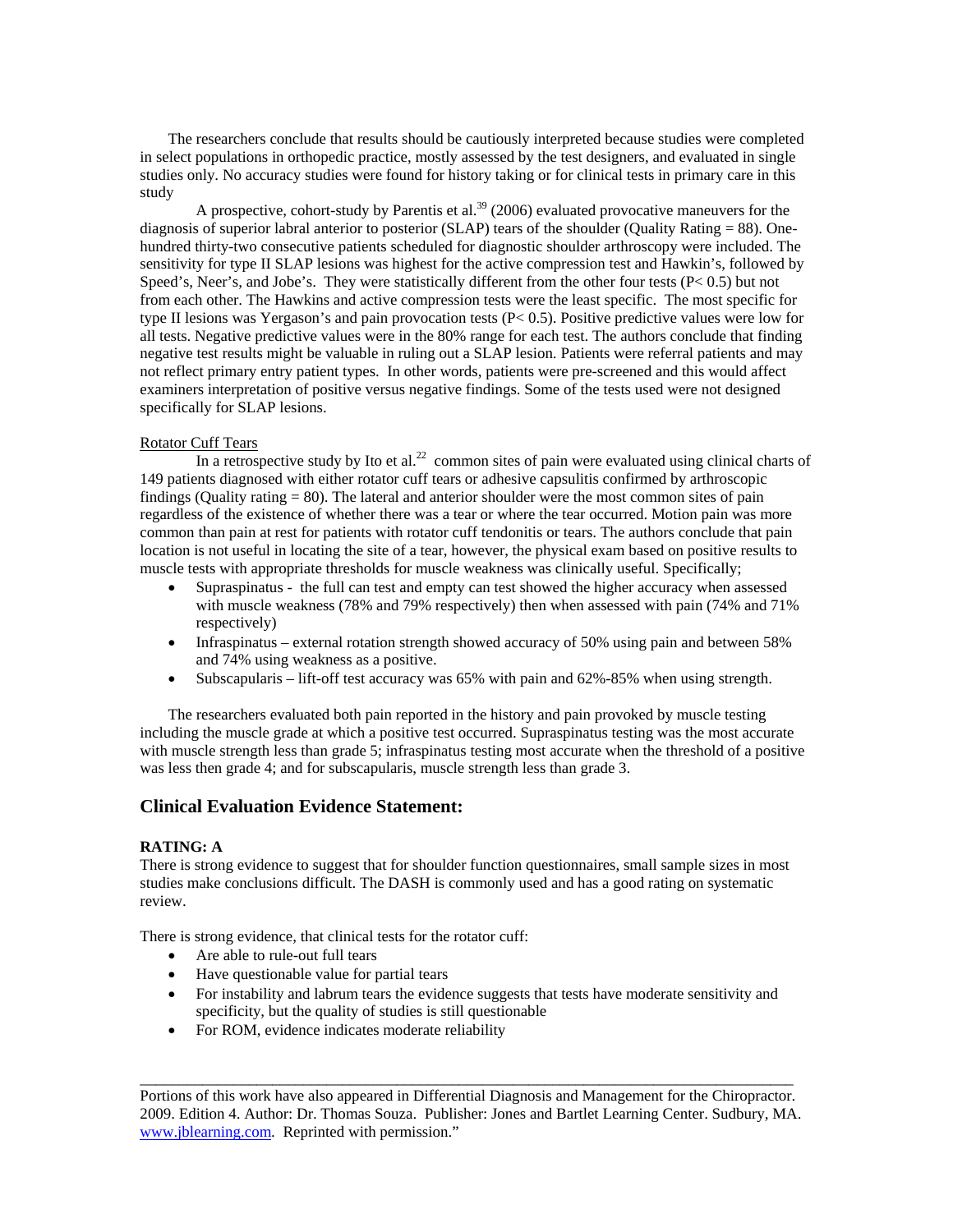• There is moderate evidence to suggest that use of Cyriax testing of the shoulder has not been shown to be reliable.

Chiropractors should consider use of a functional questionnaire such as DASH. A clinical evaluation should be performed in an effort to rule-out serious disease and to consider the need for special imaging

#### *Literature on Diagnostics – Plain Film Radiography*

We reviewed the American College of Radiology Guidelines for the Appropriateness of Radiography of the Upper Extremity <sup>40</sup> which included the shoulder. This and other documents support the use of radiography for primarily bone-related conditions including suspicion of:

- **Fractures**
- Dislocations
- Infections
- Cancer/tumors

All guidelines reviewed indicated that radiography is of little diagnostic value for the evaluation of softtissue disorders unless there is an acute traumatic presentation.

 More recently, we reviewed the radiographic guidelines published in the *Journal of Manipulative and Physiological Therapeutics* (JMPT) in 2008 for the upper extremity<sup>41</sup>. Our group highly recommends these comprehensive, evidence-based guidelines. These guidelines were developed through a very extensive and inclusive group of chiropractors and other experts. They provide a valuable charting based on patient presentation for when radiographs should be considered and, when ordered, which views. They also provide a path for when to consider other diagnostic entities and imaging options.

#### *Literature on Diagnostics – Diagnostic Ultrasound*

In the previously mentioned review by Dinnes et al.<sup>31</sup> thirty-eight cohort studies for diagnostic US indicated it to be most accurate for detection of full-thickness tears; sensitivity was lower for partialthickness. The authors felt that given the low cost, diagnostic US might be the initial choice for detecting full-thickness and perhaps partial-thickness tears keeping in mind the caveat that the accuracy and reliability are operator dependence.

Ardic et al.<sup>36</sup> evaluated the value of MRI and diagnostic ultrasound (US) for soft-tissue disorders of the shoulder. They found a high sensitivity for US in detecting rotator cuff tears (98.1%) and biceps pathologies (100%),

#### *Literature on Diagnostics - MRI*

The Dinnes et al review evaluated twenty-nine cohort studies for MRI which indicated a high sensitivity for full-thickness tears, however, for partial thickness tears the pooled sensitivity estimate was much less. Six cohort studies for MRA indicated high accuracy for full-thickness tears, however for partialthickness tears, it was less consistent.

In the Ardic et al.<sup>36</sup> study, MRI was superior to US for glenoid labral tears and subacromial bursal effusion hypertrophy (P<0.01).There were more correlations between clinical and MRI findings than clinical and US findings. The severity of disability (measured by DASH) was associated with either subacromial bursal effusion or labral tear on MRI and clinically, with restricted shoulder extension. The more painful shoulders had more frequent findings of glenoid labral tear and more restricted extension. Subacromial bursal effusion/hypertrophy was correlated with shoulder disability and impingement test maneuvers. Clinical tests as a whole had modest accuracy for detecting rotator cuff tears and biceps pathology.

#### *Literature on Adjusting, Manipulation, and Mobilization*

Portions of this work have also appeared in Differential Diagnosis and Management for the Chiropractor. 2009. Edition 4. Author: Dr. Thomas Souza. Publisher: Jones and Bartlet Learning Center. Sudbury, MA. www.jblearning.com. Reprinted with permission."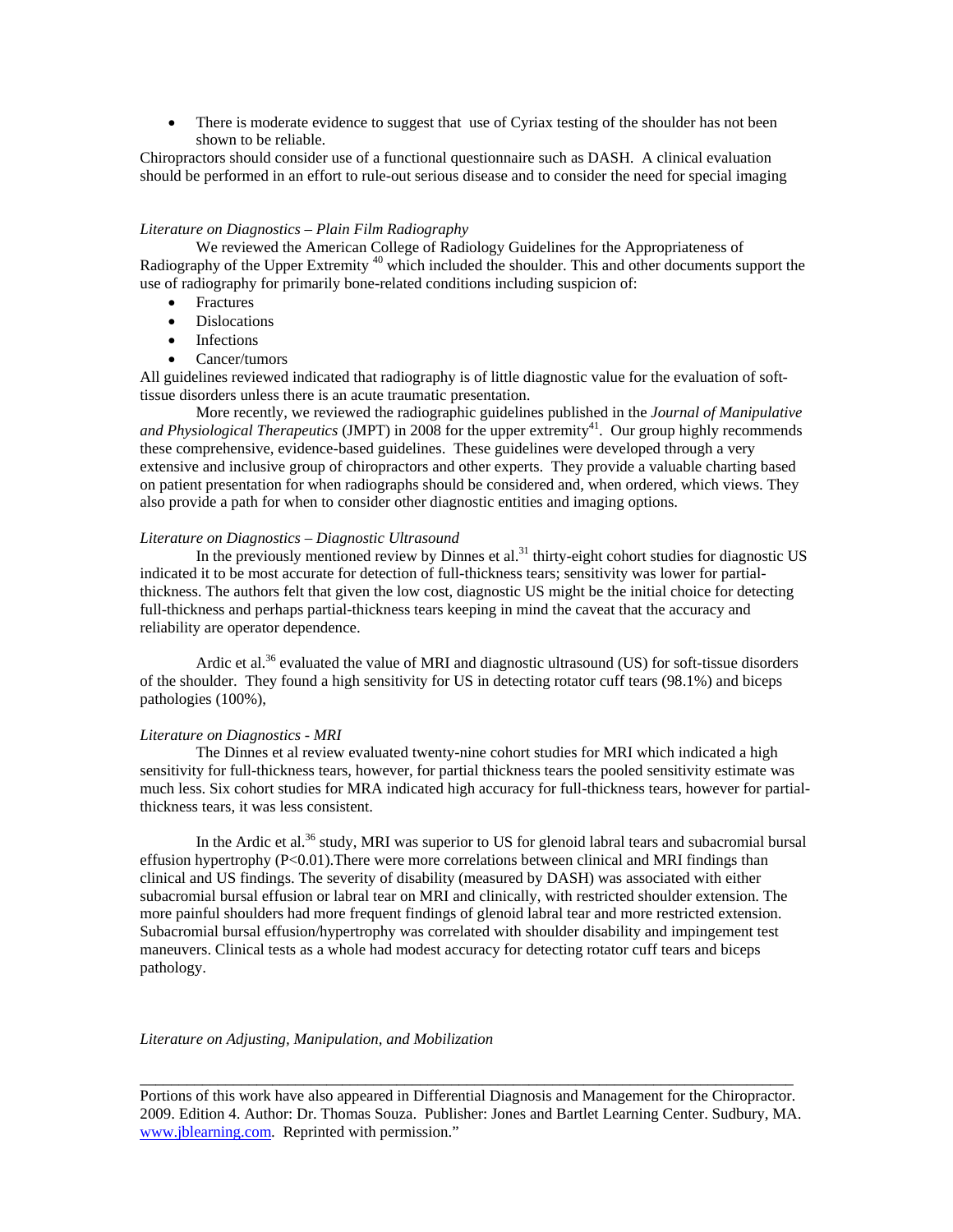The literature on manipulation for the shoulder is both sparse and complex. Most studies that use the term manipulation are utilizing what chiropractors would consider mobilization (e.g. Maitland grade 1- 4; not 5). A literature search for mobilization and manipulation of the shoulder produces results that include manipulation under anesthesia for adhesive capsulitis (the vast majority of articles) and studies that address not only joint but soft-tissue mobilization/ manipulation. From an interpretation and usage standpoint there is a lack of focus. Studies on manipulation include the cervical spine as much or more than the shoulder joint itself.

The basic science evidence for glenohumeral manipulation is sparse. A study by Hsu et al.<sup>42</sup> using cadavers incorporated a dorsal translational mobilization (DTM) and ventral translational mobilization (VTM) of the glenohumeral joint. Increases in abduction ROM for both DTM and VTM occurred, however, these were only 2 degrees with a large standard deviation. No changes were found in the resting position. Small increases were found with lateral rotation ROM after VTM in the resting position, however, even less than for abduction.

The largest RCT on manipulation and the shoulder was conducted by Winters et al.<sup>43</sup> (Quality Rating  $= 75$ ). Their group performed a follow-up study 2 years later<sup>44</sup>. In the original study, patients from general practices in the Netherlands were included. There were 198 patients with shoulder complaints divided into diagnostic groups; a shoulder girdle group ( $n = 58$ ) and a synovial group ( $n = 114$ ). These diagnostic groups were based on testing that indicated, for the synovial group, pain or limited movement that was assumed to be due to the synovial structures about the shoulder including subacromial structures, the acromioclavicular joint, the glenohumeral joint, or a combination of these. Patients in the shoulder girdle group had pain and sometimes slightly limited range of active movement of the glenohumeral joint. The assumption was that for patients with shoulder problems (i.e. pain or restriction) without specific clinical findings for the shoulder, the source was unrelated to the synovial structures but could be due to functional disorders of the cervical spine, upper thoracic spine, or the upper ribs. Manipulation was performed by physical therapists and they were allowed to include manipulation of the cervical spine, upper thoracic spine, the upper ribs, the acromioclavicular joint, or the glenohumeral joint. The method of "manipulation" was not clearly described. The shoulder girdle group was randomized to manipulation or physiotherapy. Patients in the synovial group were randomized to corticosteroid injection, manipulation, or physiotherapy. In the shoulder girdle group, at five weeks, 70% of the manipulation group considered themselves cured compared to only 10% of the physiotherapy group. In the synovial group, at five weeks, 75% of patients in the injection group, 20% of the physiotherapy group, and 40% of the manipulation group reported a "cure". There was a shift of patients from the synovial group to the shoulder girdle group as a result of treatment success with non-steroidal anti-inflammatory drugs (NSAIDs). Drop-out rates due to treatment failure in the synovial group were high in the manipulation group (59%) and physiotherapy group (51%). In the shoulder girdle group drop-out was 20% in the manipulation group and 45% in the physiotherapy group. The large drop-out rates are of concern. There are several concerns with regard to the "manipulation" approach in this study. The first concern is that there is no description of the method used. Secondly, the treatment was not standardized, in that, any given patient might have had manipulation of the cervical spine only or the glenohumeral joint only or multiple joints. There is no indication of who received which. The advantage to this approach is it may be more representative of clinical practice where the approach varies from patient to patient based on their specific needs. However, drawing conclusions about specific manipulation approaches is not possible with this methodology.

The follow-up study two years later<sup>44</sup> indicated that the advantage of manipulation or corticosteroid injection was lost over time. Part of the reason may have been the high attrition rate and failure of "success" cases to respond.

A more recent RCT by Bergman et al.<sup>45</sup> studied the effectiveness of manipulative therapy for the shoulder girdle in addition to usual medical care for relief of shoulder pain and dysfunction (Quality Rating = 70). The study design was based on a prior paper published in the *Journal of Manipulative and Physiological Therapeutics (JMPT).*46 One-hundred and fifty patients from 50 general practices in the

Portions of this work have also appeared in Differential Diagnosis and Management for the Chiropractor. 2009. Edition 4. Author: Dr. Thomas Souza. Publisher: Jones and Bartlet Learning Center. Sudbury, MA. www.jblearning.com. Reprinted with permission."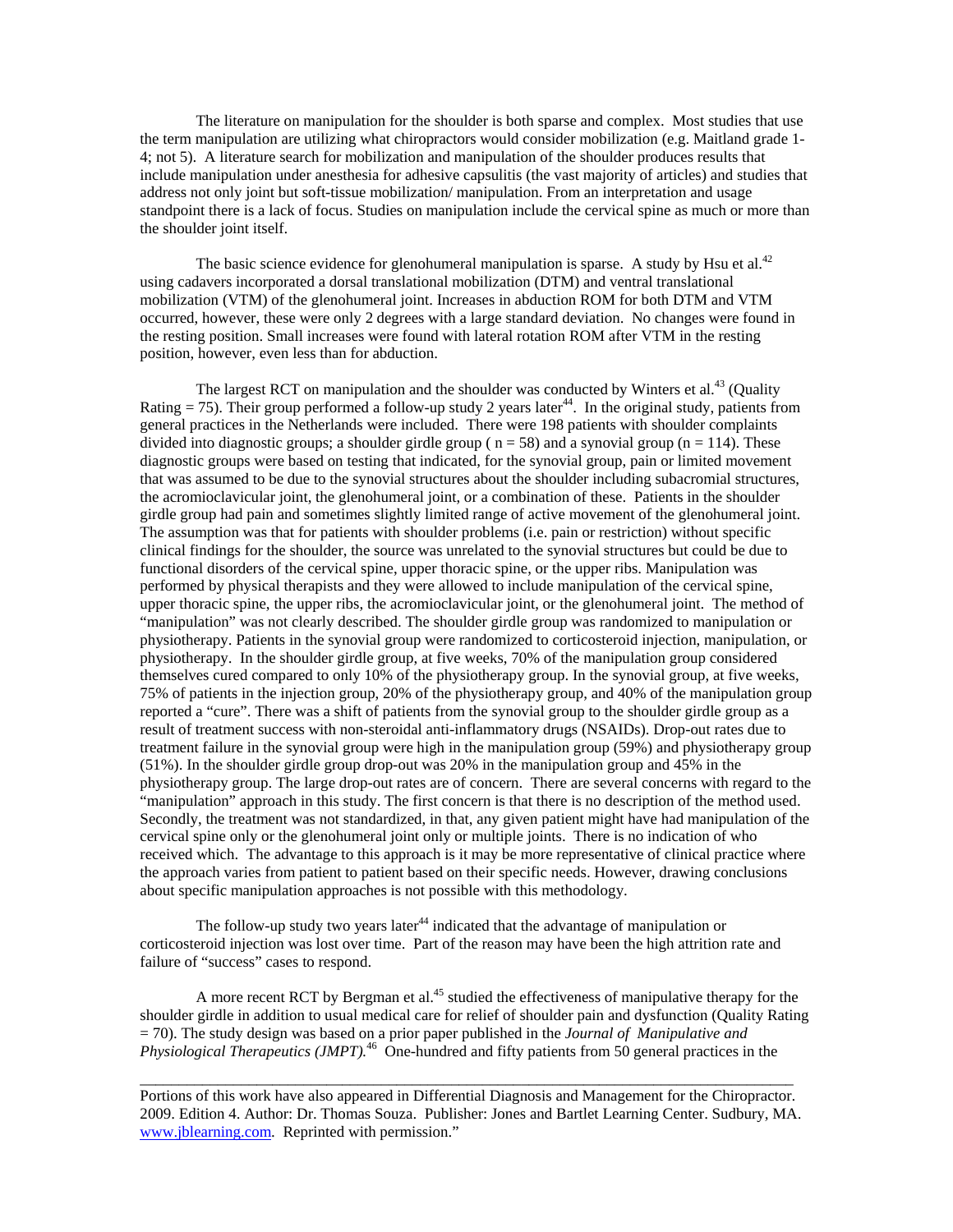Netherlands were included. The inclusion criteria were patients who were 18 years and older who had not had a consultation or treatment for shoulder symptoms in the past 3 months. Patients had to have demonstrated dysfunction of the cervicothoracic spine and adjacent ribs. The premise that cervicothoracic spine dysfunction is a cause or risk factor for shoulder pain was based upon one systematic review by Sobel et al.<sup>47</sup> and two studies by Norlander et al.<sup>48, 49</sup>

All patients received usual medical care from general practitioners. Only the intervention group received additional manipulative therapy to the cervicothoracic area or adjacent ribs (but not to the shoulder). Treatment consisted of up to 6 sessions in a 12 week period. Follow-up was over a one-year period. At 6 weeks, no differences between groups were demonstrated. At 12 weeks, 43% of the intervention group (manipulation plus usual medical care) and 21% of the control group reported full recovery. At 52 weeks, the same difference in recovery rate was reported.

A limitation of the Bergman study was that patients had shoulder pain 'accompanied" by neck symptoms. Also, patients in the medical group might have received corticosteroid injections. Patients in the manipulation group might have received other treatment because therapists were only "discouraged" from deviating from the treatment protocol. Sixteen percent of patients, in fact, had manipulation of a vertebral segment or joint outside the shoulder region.

In a small RCT by Conroy et  $al<sup>50</sup>$ . patients were assigned to either a "joint mobilization/comprehensive treatment group" or a "comprehensive treatment group only" which consisted of hot packs, active ROM, physiologic stretching, muscle strengthening, soft-tissue mobilization, and patient education (Quality Rating = 61). The joint mobilization utilized in the first group was of the Maitland type. Maitland mobilization involved applying oscillatory pressure at 2-3 oscillations/second. There was no indication of a grade 5 Maitland (i.e. manipulation) being used. The experimental group (the one with joint mobilization) improved on all variables, while the control group improved only with mobility and function. The mobilization group had less 24-hour pain and pain with a subacromial compression test when compared to the comprehensive treatment group but no differences in ROM and function were reported.

A very specific manipulation approach was evaluated in a study by Kebl et al.<sup>51</sup> involving 29 elderly patients with pre-existing shoulder problems including tendonitis, bursitis, osteoarthritis, healed fracture, or neurologic impairment and chronic pain in one or both shoulders (Quality Rating  $= 75$ ). They were randomized to an osteopathic manipulation therapy (OMT) or a control group for 14 weeks. The OMT was a technique utilizing end-range isometric contractions against doctor resistance. The control group received a placebo treatment which involved positioning only with no contractions. Both groups had significantly increased ROM ( $p < 0.1$ ) and decreased perceived pain ( $p < 0.1$ ). Those receiving the OMT demonstrated continued improvement in their ROM while ROM in the placebo group decreased over several months. The manipulative technique was a specific approach called the Spencer technique (sometimes referred to as "muscle energy technique"). It is not true "manipulation" but, in fact, a mobilization technique involving seven positions held as an isometric contraction against resistance

A case-report by Vermeulen et al.<sup>52</sup> involving several patients diagnosed with adhesive capsulitis tested the effects of three months of end-range mobilization on increases in range of motion and increases in joint capsule volume. Out of the seven participants, four patients rated their improvement as excellent, two patients rated it as good, and one patient rated improvement as moderate as related to shoulder function. At the 9-month follow-up, all patients appeared to maintain any gain in joint mobility.

Recently, Vermeulen et al<sup>53</sup> published an RCT comparing the effects of high-grade mobilization techniques (HGMT) with that of low-grade mobilization techniques (LGMT) (Quality Rating  $= 67$ ). The HGMT was described as intensive passive mobilization applied at end-range positions whereas, LGMT were performed within the pain-free zone. Range of motion and disability questionnaires were the outcome measures used. Patients were treated twice per week for 30 minutes for a maximum of 12 weeks. At 12

Portions of this work have also appeared in Differential Diagnosis and Management for the Chiropractor. 2009. Edition 4. Author: Dr. Thomas Souza. Publisher: Jones and Bartlet Learning Center. Sudbury, MA. www.jblearning.com. Reprinted with permission."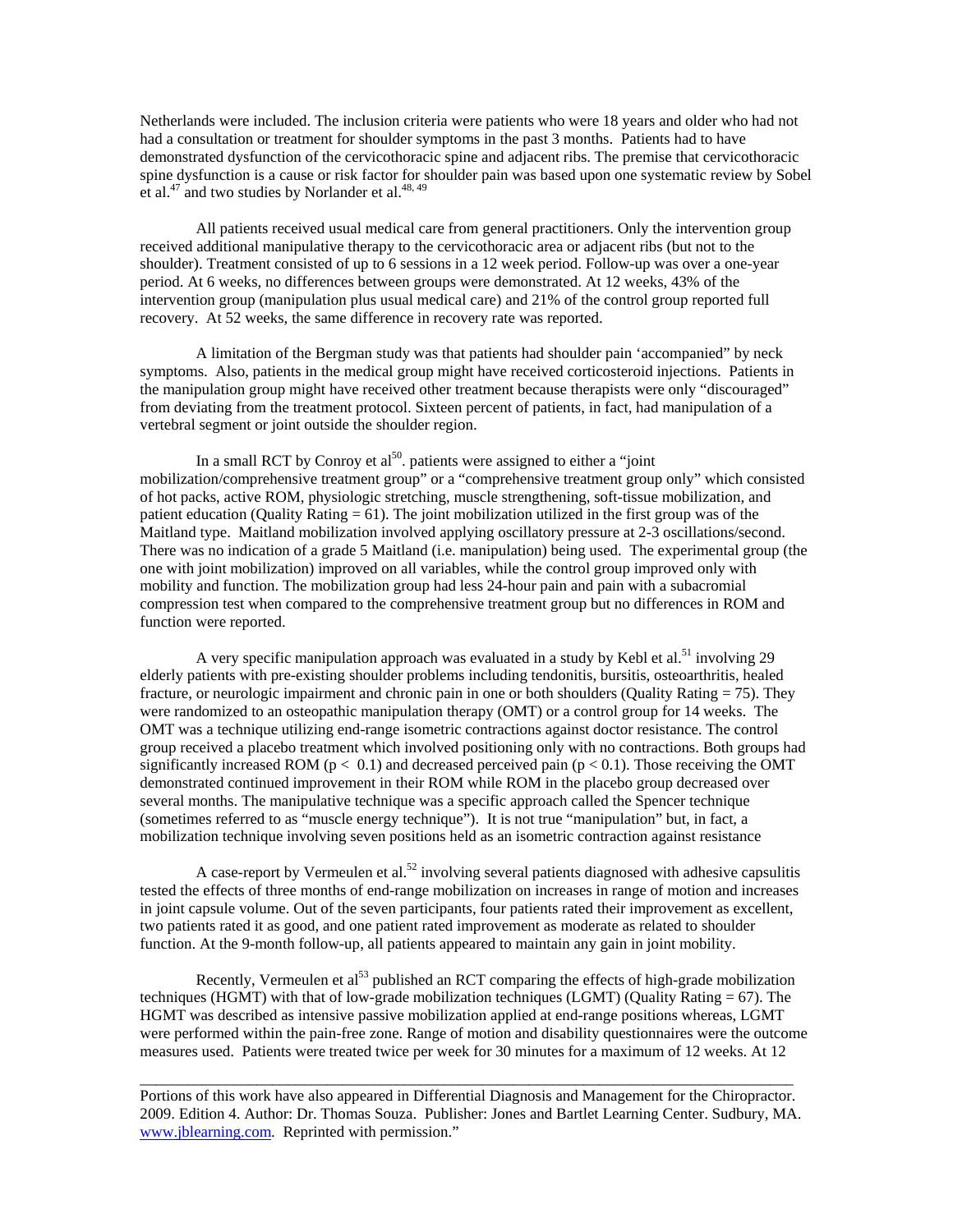months the overall difference between the two groups was small with those treated with HGMT having greater changes in the disability questionnaires. The HGMT may have had slightly more external rotation and passive abduction at the one year period.

Only one small RCT on high-velocity, low amplitude adjusting (manipulation) of the shoulder has been published (Quality Rating = 78). This study by Munday et al.<sup>54</sup> evaluates the effect of a more typically used chiropractic adjustment on patients with impingement syndrome. The study randomized patients to a placebo group using detuned ultrasound or a shoulder-girdle adjustment group. It is interesting to note that although any part of the shoulder could be adjusted. The AC joint was the most frequently adjusted, not the glenohumeral joint. The study is a good initial pilot evaluation using a small group of 30 participants. The follow-up period was only one-month. However, the outcomes for that one-month follow-up indicate a significant treatment effect for algometry, visual analog pain scale, and the Short-Form McGill Pain Questionnaire. Future studies should include a larger patient group with a more lengthy follow-up period of one to two years.

All other studies were case studies that tended to either be general  $55-57$ , specific to spinal adjusting for shoulder problems<sup>58-60</sup>, or specific to disorder  $61-69$ .

## **Manipulation Evidence Statement:**

## **RATING: B - for mobilization and for HVLA adjustments to the shoulder**

There is moderate evidence that manipulation (i.e. mobilization not including grade 5 Maitland [cavitation]) of the glenohumeral joint and cervical spine may be of short-term benefit, and limited evidence for long-term benefit for patients with shoulder pain. There is moderate evidence for long-term benefit for patients with adhesive capuslitis. There is limited evidence for HVLA adjustments for the shoulder specifically for impingement syndrome.

**Recommendation:** Chiropractors should consider mobilization approaches to the glenohumeral joint or cervical spine for patients with shoulder pain. For adhesive capsulities, mobilization should be considered.

The expert opinion of our group supports the use of high-velocity, short-amplitude (HVSA) manipulation (adjustment) of the shoulder with some recommendations for use that include avoidance of any anticipated risk. Further evaluation and/or change in management is required for patients who fail to respond to treatment within a reasonable period of time.

- For all patients who have fracture, suspected fracture, dislocation, severe generalized or local osteoporosis, infection, tumor, or infection HVSA manipulation is contraindicated.
- For patients who have had surgery of the shoulder, consider date of surgery, extent of surgery, type of procedure, and other related factors in making decisions about use of HVSA manipulation
- For all patients, an evaluation for joint stability must be performed. Based on the findings, it is recommended that no HVSA manipulation be used for patients with medical subluxation, hypermobility syndromes (e.g. Marfan's, Ehlers-Danlos syndrome), or gross looseness indicating multidirectional instability. Mobilization such as applying a load-and-shift or Maitland grade 1-4 type of translational movement may be appropriate in these case settings.
- For patients with adhesive capsulitis or any acute inflammatory condition such as rheumatoid arthritis, active hemarthrosis or extensive swelling, rheumatoid variant disease, crystalline disease (e.g. gout), or acute bursitis it is recommended not to use HVSA. There is some literature evidence that aggressive mobilization may worsen or prolong the natural history of adhesive capsulitis<sup>70</sup>. Based on this evidence and the experience of our panel, we feel that an HVSA approach is highly risky for certainly the early stages of adhesive capsulitis. For the middle and later stages of adhesive capsulitis chiropractors should consider a progressive application of

Portions of this work have also appeared in Differential Diagnosis and Management for the Chiropractor. 2009. Edition 4. Author: Dr. Thomas Souza. Publisher: Jones and Bartlet Learning Center. Sudbury, MA. www.jblearning.com. Reprinted with permission."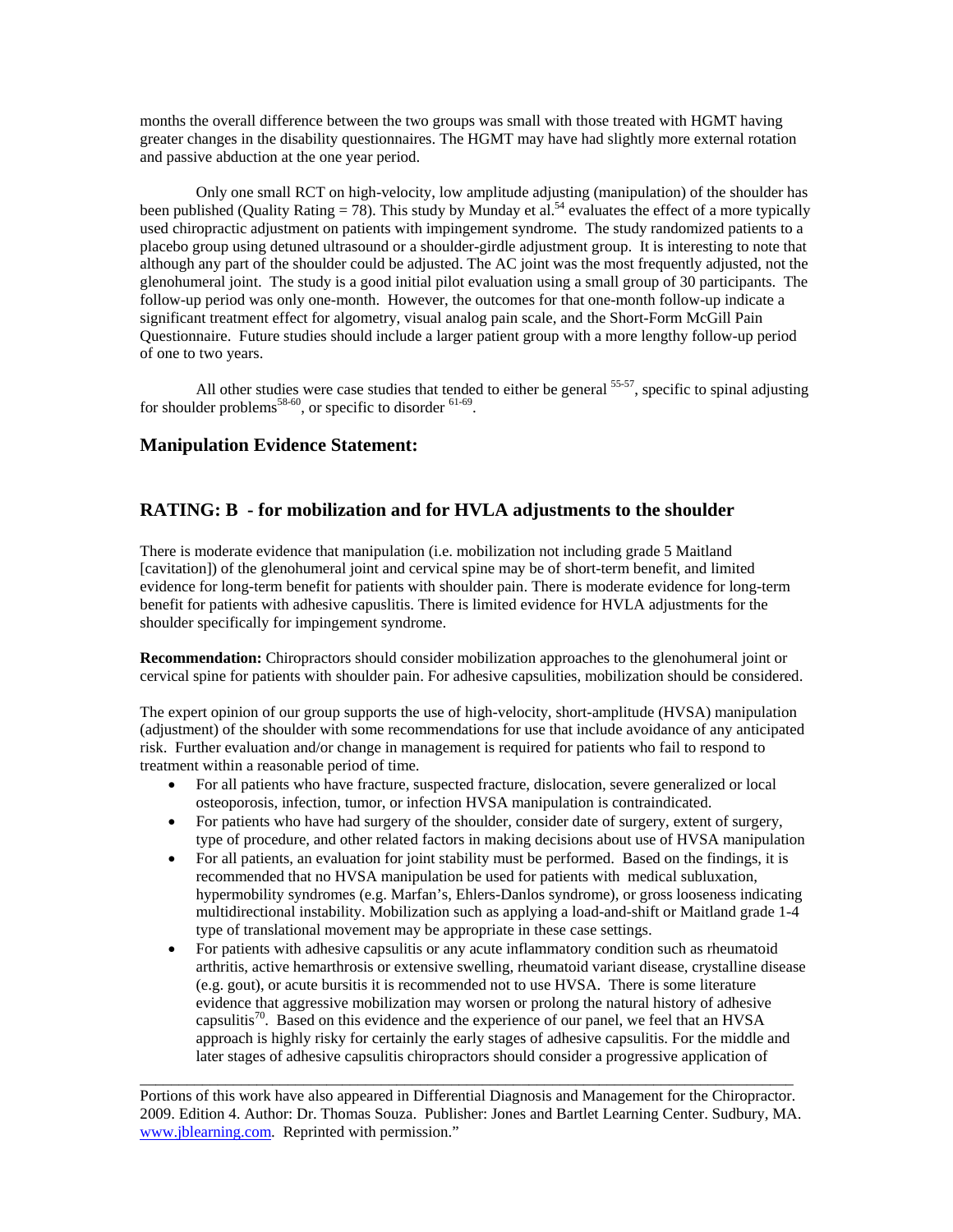increasing the grade of amplitude of manipulation. It is recommended that by using patient feedback and response as a guide, increasing grades of amplitude may be applied.

• For patients with impingement syndrome with a known structural cause (e.g. type 3 acromion, arthritis, etc.), we strongly recommend that any HVLA manipulation not be applied in a superior direction.

#### *Literature on Non-Manipulative Approaches*

There are several systematic reviews and a number of RCTs that investigate non-manipulative yet conservative approaches to the management of shoulder pain. The complication is that, like clinical practice, these studies often combine treatments into regimens that are heterogeneous. The most frequent combinations of therapy are physiotherapy which include ultrasound, exercise, and stretching among other approaches. Even when exercise alone is the primary approach, the type of exercise, method of prescription, environment, type of prescription (e.g. repetitions and sets) are not homogenous between studies or even within studies. Given the two primary approaches are ultrasound and/or exercise prescription, our group focused on each as the main types of therapy that might be employed by chiropractors.

#### *Literature on Exercise*

 Three major systematic reviews were evaluated for exercise in the management of shoulder pain. Two by Green et al.<sup>71,  $\tilde{7}$ </sup> are for generalized shoulder pain and include a review of multiple interventions, while the systematic review by Desmeules et al.<sup>73</sup> was specific to impingement syndrome and exercise. The earlier study by Green (2000) was intended to be for generalized shoulder pain, however, the breakdown of disorders was clearly into adhesive capsulitis and rotator cuff tendonitis (Quality Rating  $=$ 92). Only three trials met the inclusion criteria for pooling of data for rotator cuff tendonitis. The conclusion was that there was little evidence to support or refute common interventions for treatment of shoulder pain in adults including subacromial injections, distension arthrography, physiotherapy, corticosteroids, manipulation under anesthesia versus placebo or another intervention. Three years later, a Cochrane review by Green et al. (2003) drew different conclusions presented in sub-groups based on disorder (Quality Rating = 74). Exercise was demonstrated effective for short-term recovery in rotator cuff disease (RR 7.74 [1.97,30.32]) and a benefit for long term restoration of function (RR 2.45 [1.24, 4.86]). For rotator cuff disease a combination of exercise and mobilization resulted in additional benefit over exercise alone

In the Desmeules<sup>73</sup> systematic review of the same year (2003), exercise or manual therapy were evaluated (Quality Rating  $= 84$ ). Although the review appears to be focused (at least in title) on impingement, rotator cuff tendonitis or bursitis were also included in the literature search and evaluation. Four studies (rating of 67% for top three) suggested some benefit for therapeutic exercise or manual therapy when compared with other treatments such as acromioplasty, placebo, or no intervention.

Several RCTs have evaluated exercise for the management of shoulder pain. Two by Ginn et al.<sup>74,</sup> <sup>75</sup> indicate some benefit to exercise or equal benefit compared to other treatments such as corticosteroid injection (Quality Rating = 95). The earlier RCT of 1997 randomized patients to a treatment group who were treated with exercise and stretching for a period of one month while the control group received no treatment over the same time period (Quality Rating = 58). Physical therapy included sessions 4-10 times over a 1-month period which consisted of stretching for shoulder muscles found to be short, strengthening exercises for shoulder muscles found to be weak, and retraining for restoration of scapulohumeral rhythm. However, the type, frequency, and duration were at the discretion of the treating physical therapist. The treatment group reported greater improvement in symptoms. The treatment group also demonstrated greater increases in pain-free abduction and flexion with a mean increase of 22 degrees abduction compared to a mean decrease of 5 degrees in the control group. After 1 month of no treatment, 50% of control group deteriorated.

Portions of this work have also appeared in Differential Diagnosis and Management for the Chiropractor. 2009. Edition 4. Author: Dr. Thomas Souza. Publisher: Jones and Bartlet Learning Center. Sudbury, MA. www.jblearning.com. Reprinted with permission."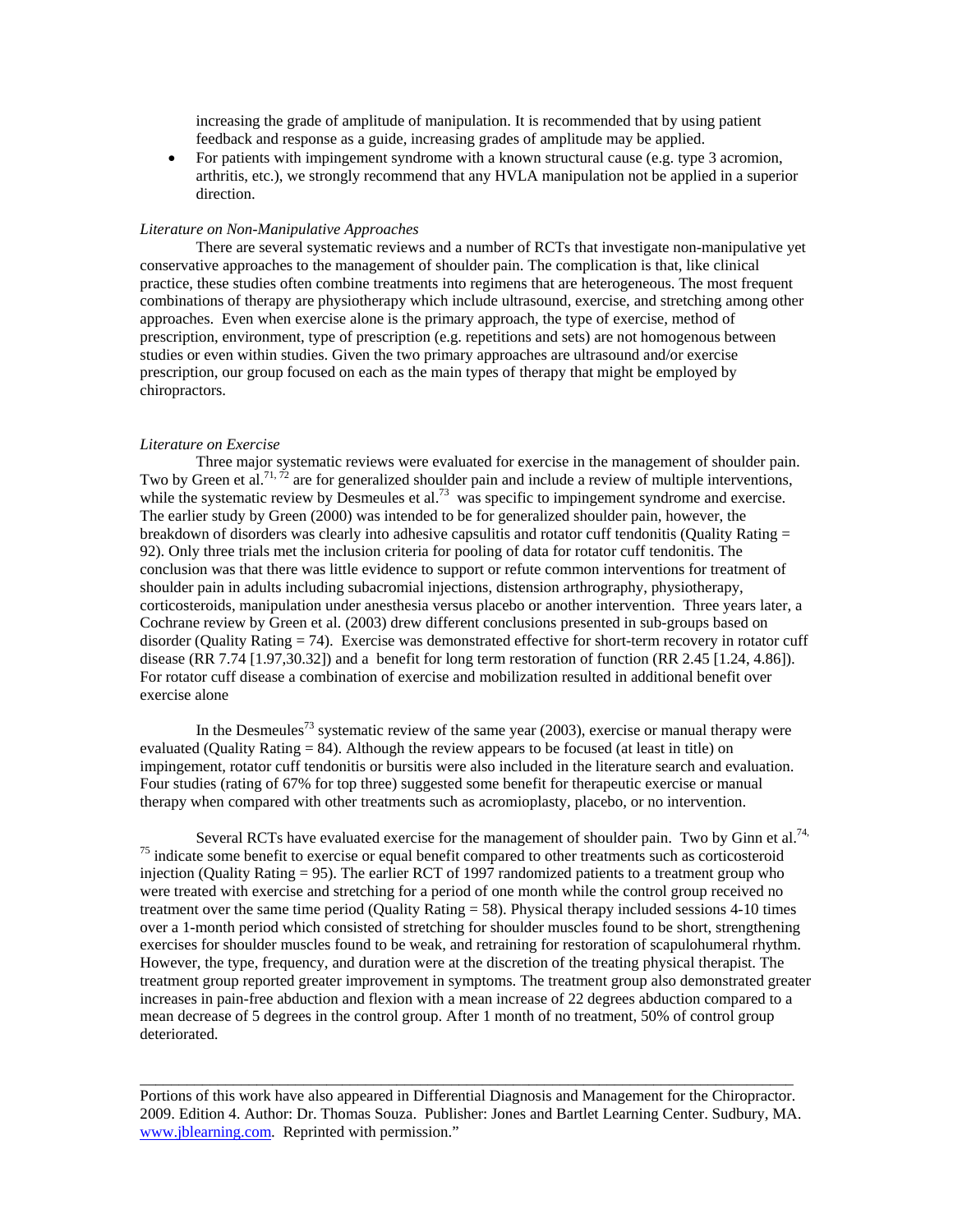In a RCT assessing the effect of a standardized 8 week home exercise program on workers diagnosed with shoulder pain, Ludwig et al.<sup>76</sup> randomized 67 male workers diagnosed with impingement syndrome into either an at-home exercise group or a no treatment control group (Quality Rating = 78). The intervention group showed significantly greater improvements in the Shoulder Rating Questionnaire and shoulder satisfaction score compared to the control group. Also they found there was a greater reduction in pain and disability compared to controls. This was a particularly good study in that it compared symptomatic groups with the exercise intervention or no intervention and then compared to an asymptomatic control group. This study is also unique in that it specifically addressed the working population.

In an RCT by Haahr et al.<sup>77</sup>, 90 consecutive patients diagnosed with impingement syndrome were randomized into a subacromial decompression (surgery) group or an exercise group (Quality Rating = 75). The exercise prescription for each patient was directed toward strengthening and decompression of the shoulder with emphasis on periscapular muscles and rotator cuff muscles. The frequency was 3 times for the first two weeks, 2 times a week for the next three weeks, and 1 time per week for the remaining seven weeks. Outcomes were measured using the Constant score and a pain and dysfunction score. The Constant score is a combination measure of four subscores: pain with a visual-analog scale (VAS), activities-ofdaily-living (ADLs), active ROM in four directions and isometric shoulder strength.

At baseline the Constant score was 34.8 for the training group and 33.7 for the surgery group. At 12 months the score improved to 57.0 and 52.7 respectively; the difference not being significant. No group difference in mean pain and dysfunction improvement scores was found. The authors conclude that subacromial decompression was not shown to be superior to physiotherapy with exercise. Some limitations include possible bias due to unblinded assessment of Constant scores by physiotherapists and patient preference influencing scores, although the authors suggest the effect would be small.

Bang et al.<sup>78</sup> performed an RCT with patients diagnosed with impingement, rotator cuff tendonitis, or "shoulder tendonitis", and randomized them into two treatment groups (Quality Rating = 83). The first group received supervised flexibility and strengthening exercises while the second group also received the same flexibility and strengthening program but also received manual therapy. Both groups received their respective interventions 6 times over a three week period. Subjects in the combined treatment group (manual therapy plus exercise) had significantly more improvement in pain and increases in function although both groups had some improvement. Strength in the manual therapy group improved significantly while not in the exercise group. Manual therapy as described in this study included "gliding" mobilization, not manipulation, soft tissue massage, and muscle stretching.

A study by Malliou et al.<sup>79</sup> employed a RCT approach to compare various training methods for the shoulder (Quality Rating  $=$  50). There were four comparative groups. Group one performed multi-joint dynamic resistance exercise, the second performed dumbbell training, the fourth performed isokinetic exercise while the control group performed no exercise. The volunteers in this study were young (mean age of 22.3) asymptomatic individuals. There was an initial isokinetic assessment performed as a baseline comparison which was followed by a six-week training period for all groups at 3 times per week. All subjects were then reassessed isokinetically. One way analysis of variance found no difference between the groups for initial tests. Analysis of variance demonstrated improvement in all groups with the most improvement in the isokinetically-trained group. The small sample size is a limitation. Given these are asymptomatic physical-education students, results can not be extrapolated to symptomatic patients. Testing pre- and post-intervention was performed isokinetically. It is likely that those training isokinetically would have an advantage over those who had not. Training is recognized as demand-specific. One conclusion might be that all methods were effective.

A recent (2006) prospective study by Jonnson et al.<sup>80</sup> evaluated the effect of an eccentric training program on patients with chronic shoulder pain (Quality Rating = 100). The study was quite small with only 9 patients, therefore, conclusions are certainly preliminary. The patients were diagnosed with

Portions of this work have also appeared in Differential Diagnosis and Management for the Chiropractor. 2009. Edition 4. Author: Dr. Thomas Souza. Publisher: Jones and Bartlet Learning Center. Sudbury, MA. www.jblearning.com. Reprinted with permission."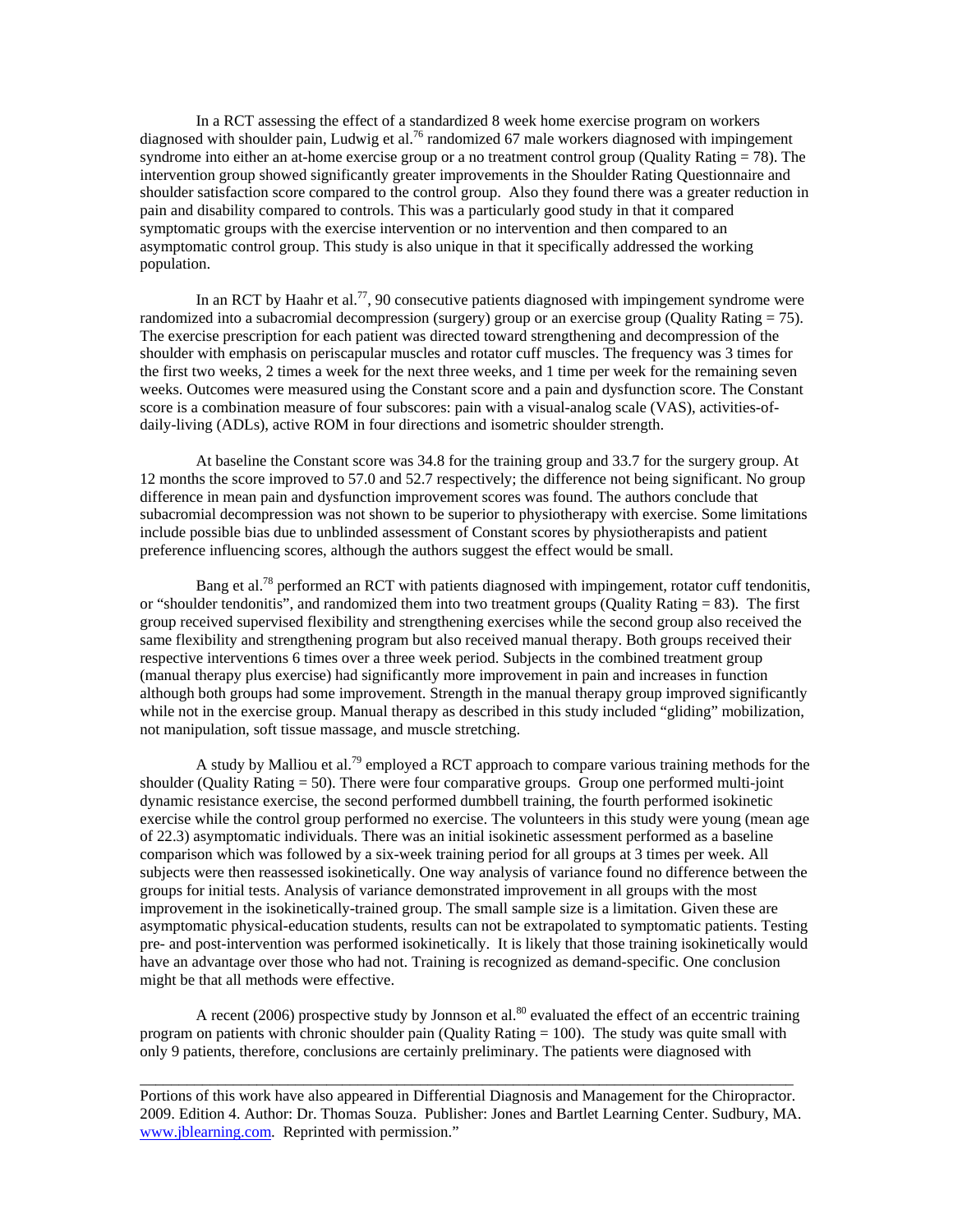impingement syndrome and on a waiting list for surgical treatment (mean of 13 months). The eccentric training program was designed for the supraspinatus and deltoid muscles; 3 sets of 15 repetitions, 2 times/day, 7 days a week for 12 weeks. After 12 weeks, 5 patients were satisfied with treatment. At 1 year follow-up all 5 patients had still not elected for surgery. Their mean VAS and Constant scores were 31 and 81 respectively. Among the satisfied patients, one had a partial supraspinatus tendon tear and three had type 3 acromions (i.e. hooked acromions).

#### Literature on Physiotherapy

#### *Ultrasound*

In the Green systematic analysis of  $2003^{72}$ , ultrasound and pulsed electromagnetic field were judged effective when compared to placebo for pain in calcific tendonitis (RR 1.81 [1.26,2.60] and RR 19 [1.16, 12.43]) respectively (Quality Rating = 74). There was no evidence for effectiveness of US for other causes of shoulder pain such as, adhesive capsulitis, or rotator cuff tendonitis. There was evidence that compared to exercise, US had no additional benefit. A RCT by Gursel et al.<sup>81</sup> randomized patients into two groups; one receiving superficial heat, electrical stimulation, and the other an exercise program, were randomized into a true US or sham US group with treatment administered 3 days a week for three weeks (Quality Rating = 47). The patients had shoulder pain and limitation of movement with a diagnosis confirmed by diagnostic US or MRI. Subjects showed within-group differences but these did not reach significance when compared to between-groups differences for pain, ROM, Shoulder Disability Questionnaire scores, and Health Assessment Questionnaire scores. Results indicate that true-US versus sham-US added no further benefit when applied in addition to other physical therapy interventions. Patients with calcific tendonitis were excluded from the study which may explain differences compared to other studies. Given there were diagnostic differences in the groups and given there were within-group differences, it would be interesting to know if responses were diagnosis (disorder) specific.

In a strong study by Ebenbichler et al. $82\,$  63 consecutive patients with a diagnosis of calcific tendonitis, (type 1 and 2) were randomized either to US or sham US. US consisted of twenty-four, 15 minute sessions of pulsed US (frequency 0.89 mHz, intensity 2.5 W per square centimeter, pulsed mode 1:4) (Quality Rating = 89). After 6 weeks, in six of the shoulders (19%) calcium deposits had resolved. Calcium deposits resolved at least 50% in nine shoulders (28%) compared to zero shoulders and three shoulders (10%) respectively in the sham groups. At 9 months, nine shoulders (42%) had resolution with improvement seen in seven shoulders (23%). At the end of the treatment period, there were greater decreases in pain and greater improvements in quality of life for those with real US versus sham US. This was a very good study that was able, through the sham group, to determine a sense of natural history for calcific tendonitis. The randomization and blinding were at a high level in this study.

#### **Exercise and Physiotherapy Evidence Statement:**

## **RATING: B - for exercise for roator cuff disorders and impingement syndrome,**

## **A - for ultrasound for calcific tendinitis**

There is moderate evidence that exercise may benefit patients with rotator cuff disorders or impingement syndrome. There is limited evidence that eccentric exercise may be of benefit for patients with impingement syndrome. There is strong evidence that pulsed-ultrasound is useful for resolution of pain and calcific deposits for patients with calcific tendinitis.

Chiropractors should consider the use of exercise for patients with rotator cuff disorders or impingement syndrome. For patients with calcific tendinitis, chiropractors should consider the use of pulsed-ultrasound. Other forms of physical therapy, although potentially helpful in the short-course, may not have long-term effects on outcome.

Portions of this work have also appeared in Differential Diagnosis and Management for the Chiropractor. 2009. Edition 4. Author: Dr. Thomas Souza. Publisher: Jones and Bartlet Learning Center. Sudbury, MA. www.jblearning.com. Reprinted with permission."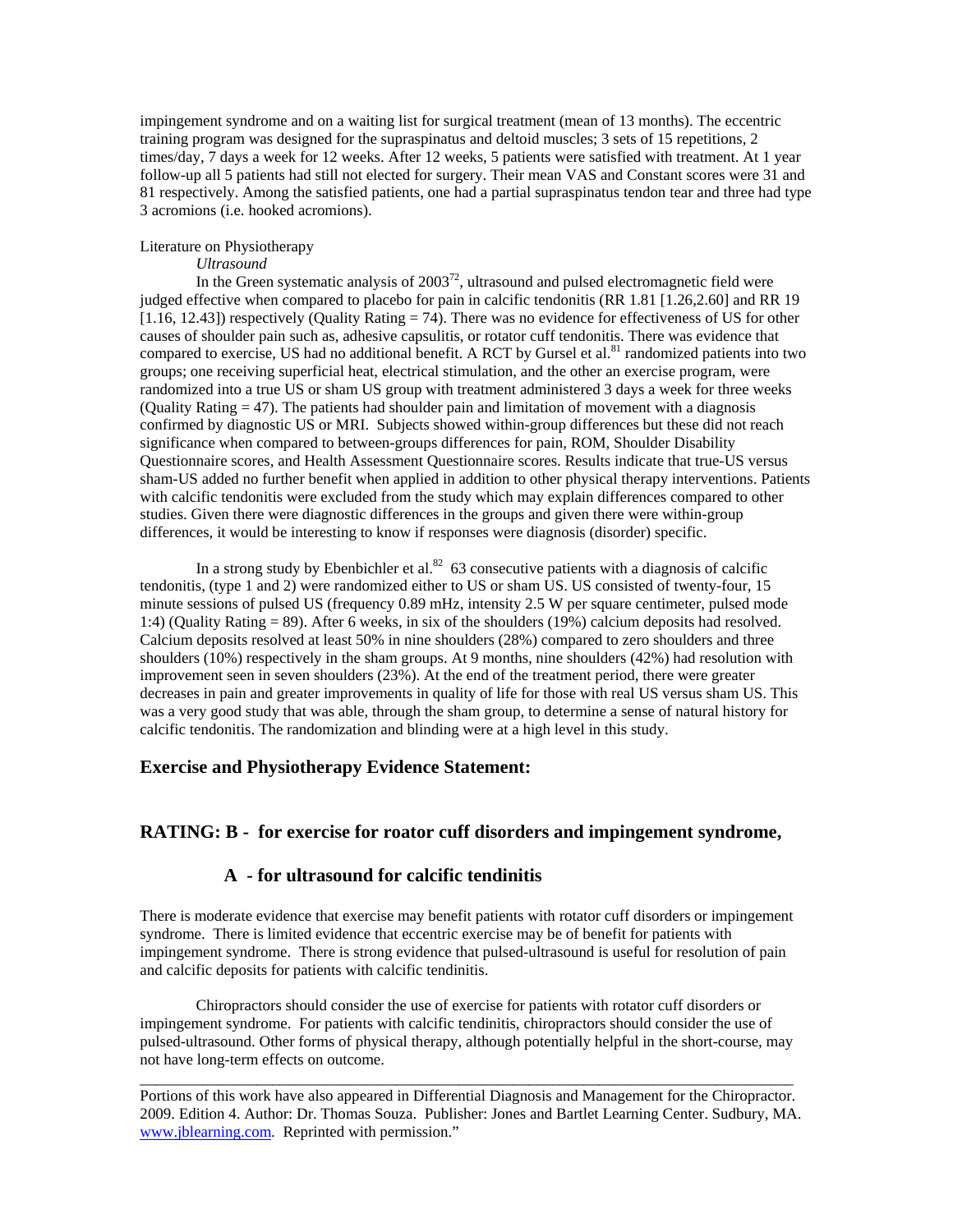#### **Lateral Epicondylitis (Tennis Elbow)**

Lateral epicondylitis is a condition characterized by the development of lateral elbow pain made worse by resisted wrist extension and gripping. It is not an inflammatory condition as once thought, but is a degenerative process. Lateral epicondylitis (LE) is a relatively common disorder, however, prevalence studies are limited and the most commonly reported study is from 1974<sup>83</sup>. The range reported is between 1% to 10% with a range of 1% to 3% quoted most often. The incidence of LE in general practice is estimated between  $4-7$  per 1000 patients<sup>84</sup>. For chiropractic practice, the incidence is less clear.

#### **Risk Factors and Natural History**

Even though LE is also referred to as tennis elbow and does account for between 75% to 80% of the 50% of recreational tennis players who complain of lateral elbow pain, tennis players account for only 5% of all LE patients<sup>85-88</sup> By far, the most commonly reported causes are work-related<sup>89-92</sup> Thirty-five to 61% are related to work and 27% with leisure activities. Thirty percent are unmatched to a known precipitating cause<sup>93</sup> Among workers, LE results in an average time-off from work of 12 weeks in as many as 30% of those affected<sup>94</sup>. A U.S. National Institute of Occupational Safety and Health (NIOSH)<sup>95</sup> review found no evidence for an association between repetitive work and LE or postural factors with LE. The study did find strong evidence for a relationship between a combination of risk factors (i.e. force, repetition, and posture) and LE.

Lateral epicondylitis is seen more often in individuals between the ages of 40 to 60 years; equal distribution between men and women<sup>94, 96</sup>. Lateral epicondylitis appears to be self-limiting with a reported duration per episode of between 6 months and 2 years<sup>97</sup>.

In a prospective study of patients with LE, Waugh et al. $98$  (2004) indicated that women were more likely than men to have a work-related onset, repetitive keyboarding jobs, and cervical joint signs (Quality Rating  $= 68$ ). Among women, these factors were associated with higher final DASH and VAS scores. Women and patients who report nerve symptoms are more likely to experience a poorer short-term outcome after physiotherapy management of  $LE^{99}$ .

We evaluated two systematic reviews for LE; one by Bisset et al.<sup>100</sup> and one by Smidt et al.<sup>101</sup>. It is clear from these reviews that although there is a large number of studies, many have insufficient power, and some have conflicting results. Also, there are a low number of quality studies per intervention. In addition, we rated some of the key RCTs that were addressed in these reviews and also more recent RCTs not included in these systematic reviews.

 There were no clinical studies found on the diagnostic accuracy or reliability for the clinical examination of LE.

#### **Literature on Diagnostics – Plain Film Radiography**

We reviewed the American College of Radiology Guidelines for the Appropriateness of Radiography of the Upper Extremity<sup>102</sup> which included the chronic elbow pain. This and other documents support the use of radiography for primarily bone-related conditions including suspicion of:

- **Fractures**
- Dislocations
- Infections
- Cancer/tumors

All guidelines reviewed indicated that radiography is of little diagnostic value for the evaluation of softtissue disorders unless there is an acute traumatic presentation.

#### **Literature on Adjusting, Manipulation, and Mobilization**

Portions of this work have also appeared in Differential Diagnosis and Management for the Chiropractor. 2009. Edition 4. Author: Dr. Thomas Souza. Publisher: Jones and Bartlet Learning Center. Sudbury, MA. www.jblearning.com. Reprinted with permission."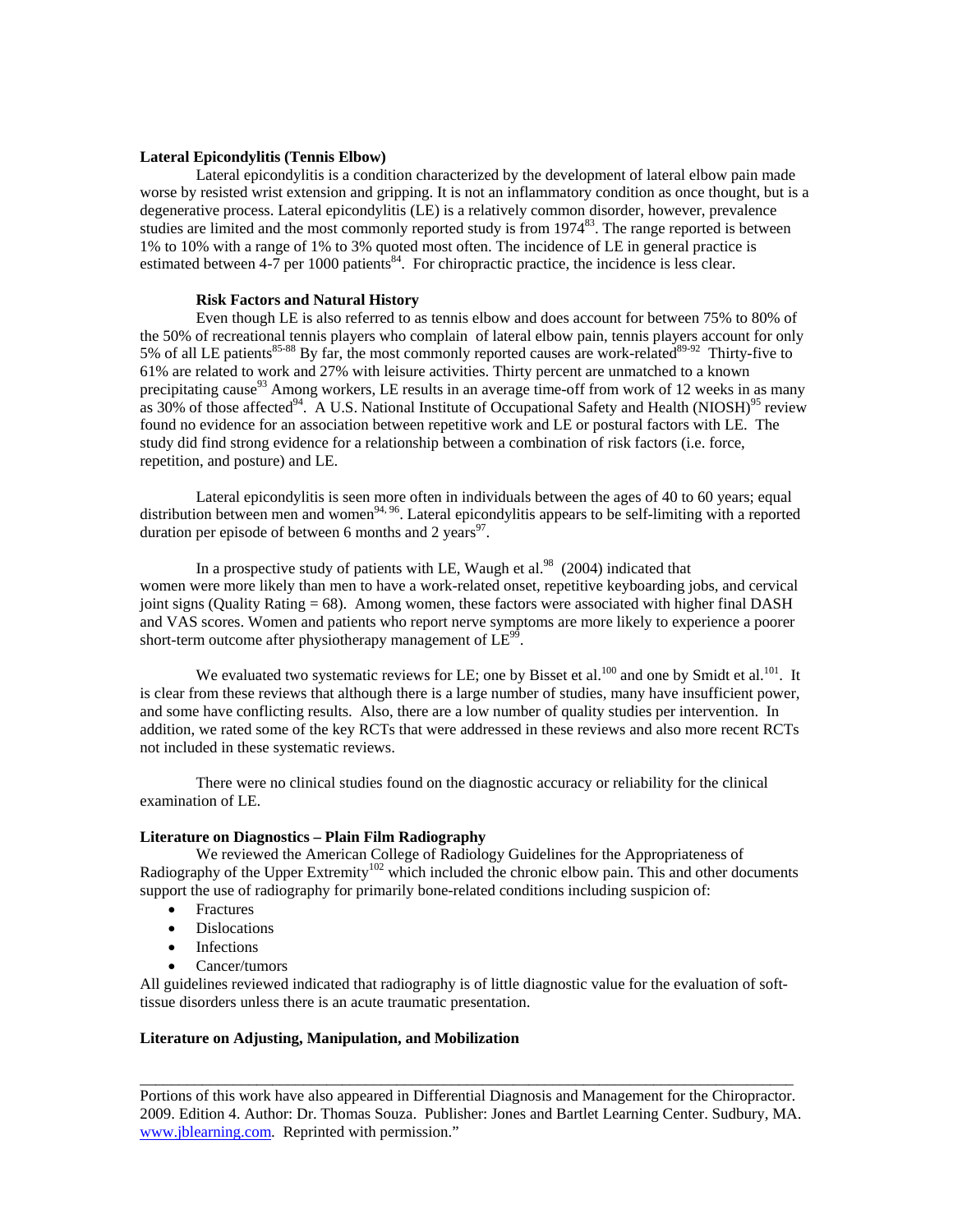The literature includes studies on both local manipulation/mobilization of the elbow and non-local manipulation for lateral epicondylitis. The non-local manipulative approaches include cervical and/or cervicothoracic spine manipulation and manipulation of the wrist. The systematic reviews by Smidt<sup>101</sup> in 2003 which included all physiotherapy approaches, concluded that there was insufficient evidence for mobilization techniques, specifically for the wrist for LE (Quality Rating  $= 95$ ). The systematic review by Bisset<sup>100</sup> in 2004 indicated that there was some evidence that local manipulation may have an immediate effect, however, the study was a single treatment approach without follow-up (Quality Rating = 95). The study referred to by Bisset was by Vicenzino<sup>103</sup>. He demonstrated a substantial increase in pain-free grip during treatment using a lateral-glide mobilization (Mulligan-type). Patients were randomized to a lateralglide treatment group or a position-only (no gliding) group. As mentioned above, the study only indicates the immediate effect but had no follow-up to determine now long effects lasted (Quality Rating  $= 58$ ).

The Bisset review also concluded that wrist manipulation did not demonstrate a significant difference when compared to a treatment group that included cross-friction massage, exercise, and pulsedultrasound. The study referred to was an RCT by Struijs et al.<sup>104</sup> that utilized a Lewit-type mobilization of the wrist. This study demonstrated a similar positive outcome for both groups in a visual analog scale, grip strength, and pain threshold at the end of 6 weeks. This study was rated low by our group (Quality Rating  $=$ 38).

Specific studies related to chiropractic management of lateral epicondylitis are non-existent other than one randomized, prospective study<sup>105</sup> and an occasional case report<sup>106</sup>. In the randomized, prospective report by Langen-Peters et al.<sup>105</sup> patients were treated either with adjusting (manipulation) of the elbow with associated stretching or ultrasound. Both groups demonstrated improvement, however, there was no control group for comparison. This small study indicated that either manipulation of the elbow with stretching/strengthening or ultrasound are effective in the short term.

Two studies involving cervical spine manipulation/mobilization were evaluated. An RCT by Vicenzino et al.<sup>107</sup> utilized a lateral-glide mobilization at the C5-C6 vertebral segments (Quality Rating = 92). This small study of 15 patients demonstrated significant improvements in pain threshold, pain-free grip strength, and pain scores relative to placebo or control. There was no measure of duration of effect in any short-term or long-term follow-up. The second study was a retrospective evaluation by Cleland et al.<sup>108</sup> . This study compared ultrasound, soft-tissue mobilization, and elbow joint mobilization versus a group treated with cervical spine manual therapy which included passive accessory mobilization and movement techniques. Data was derived from a telephone interview over an undesignated period time which appears to be at least 1-3 years. Seventy-five percent of the local treatment group and 80% of the local plus manual therapy group had a successful outcome. The local plus manual therapy to the cervical spine group achieved a successful long-term outcome in fewer visits (mean of 9.6 visits for local versus a mean of 5.6 visits for the local plus C-spine manipulation group). This study was rated low by our group (Quality rating  $= 25$ ).

## **Manipulation Evidence Statement:**

#### **RATING: B- for mobilization; D - for HVSA adjustments to the elbow**

There is moderate evidence to suggest that mobilization of either the elbow, cervical spine, or wrist may produce some immediate benefit but no evidence for or against long-term beneift. There is no evidence for or against high-velocity, short amplitude (HVSA) adjusting of the elbow in the management of LE.

**Recommendation**: Chiropractors should consider the use of mobilization techniques for the elbow, cervical spine, and possibly wrist in the management of LE, however, effects may not necesaarily be longlasting. Use of a high-velocity, short amplitude approach to the elbow is recommended based on expert opinion.

Portions of this work have also appeared in Differential Diagnosis and Management for the Chiropractor. 2009. Edition 4. Author: Dr. Thomas Souza. Publisher: Jones and Bartlet Learning Center. Sudbury, MA. www.jblearning.com. Reprinted with permission."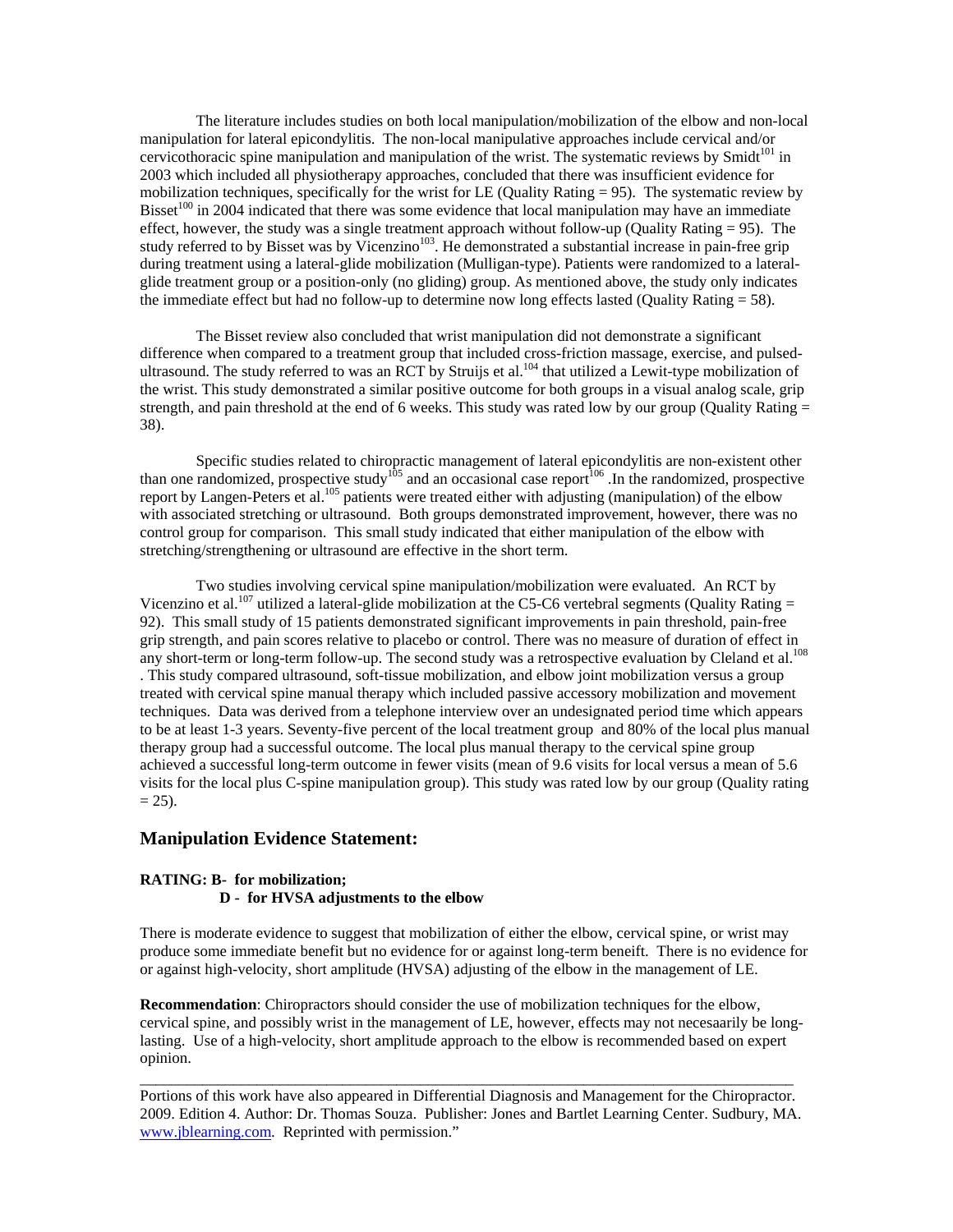Given there is no clear literature evidence for or against manipulation of the elbow joints for the management of lateral epicondylitis (with the exception of some case studies) our panel formed an expert consensus on this topic. The expert opinion of our group supports the use of high-velocity, short-amplitude (HVSA) manipulation (adjustment) of the elbow with some recommendations for use that include avoidance of risk. Further evaluation and/or management is required for patients who fail to respond to treatment within a reasonable period of time.

- For all patients who have fracture, suspected fracture, dislocation, active hemarthrosis or extensive swelling, severe generalized or local osteoporosis, infection, tumor, or infection HVSA manipulation is contraindicated.
- For patients who have had surgery of the elbow, consider date of surgery, extent of surgery, type of procedure, and other related factors in making decisions about use of HVSA manipulation
- Cautious or modified application of manipulation should be considered for the following: known joint mice, traction spurs, or olecranon arthrosis
- For all patients, an evaluation for joint stability must be performed. Based on the findings, it is recommended that no HVSA manipulation be used for patients with hypermobility syndromes (e.g. Marfan's, Ehler-Danlos syndrome), or gross looseness indicating multidirectional instability. Mobilization such as applying a Maitland grade 1-4 type of translational movement may be appropriate in these case settings.
- For patients with any acute inflammatory condition such as rheumatoid, crystalline disease (e.g. gout), or acute bursitis it is recommended not to use HVSA. For some patients with olecranon bursitis, HVSA manipulation may be safely applied if the bursitis is chronic or the application is not specific to the olecranon.

#### **Literature on Physiotherapy, Exercise, or Combination Approach**

In an RCT evaluating cost-effectiveness for interventions for LE, Karthals-de Bos et al.<sup>109</sup> determined that the success rate for a physiotherapy group was 91%, for a corticosteroid injection group; 69%, and for a wait-and-see group; 83% at one year (Quality Rating = 56). They concluded that from a cost perspective a wait-and-see approach should be the first approach.

Similar to the Karthals-de Bos study, Smidt et al  $^{110}$  randomized patients to corticosteroid injection, physiotherapy, or a wait-and-see group (Quality Rating  $= 69$ ). Follow-up was at 3, 6, 12, 26, and 52 weeks. There was a clear advantage at 6 weeks for corticosteroid injection. However, there was a high recurrence rate in the injection group. At 52 weeks, there was no advantage with 69% reporting success compared to 91% of patients reporting success with physiotherapy, and 83% of patients in the wait-and-see group reporting success. As a long-term approach, it was suggested that either physiotherapy or wait-andsee are the more effective approaches, however, dependent on pain levels, injection may be needed.

#### *Exercise*

Although the Bisset<sup>100</sup> review indicated lack of evidence for long-term benefit using physical interventions for lateral epicondylitis, there was limited evidence that exercise may have an effect on pain reduction but not maximum grip strength (Quality Rating = 95). Also, some limited evidence was found for an effect using a combination treatment that included ultrasound, exercise, and transverse friction massage when compared to a corticosteroid injection. The one study included in the Bisset review was a follow-up, prospective study by Pienimake et al.<sup>99</sup> of a RCT conducted in 1996<sup>111</sup> (Quality Rating = 64). The exercise utilized in this study consisted of a four-step exercise for 8 weeks with a 36 month follow-up ( $n=30$ ) patients). The exercise group improved more when compared to a pulsed-ultrasound group with lower pain scores on visual analog scale. At the 3-year follow-up, the exercise group had pain scores and pain drawings that had improved significantly more than the ultrasound group. Five patients in the ultrasound group had resorted to surgery whereas only one patient in the exercise group had surgery.

#### *Ultrasound*

Portions of this work have also appeared in Differential Diagnosis and Management for the Chiropractor. 2009. Edition 4. Author: Dr. Thomas Souza. Publisher: Jones and Bartlet Learning Center. Sudbury, MA. www.jblearning.com. Reprinted with permission."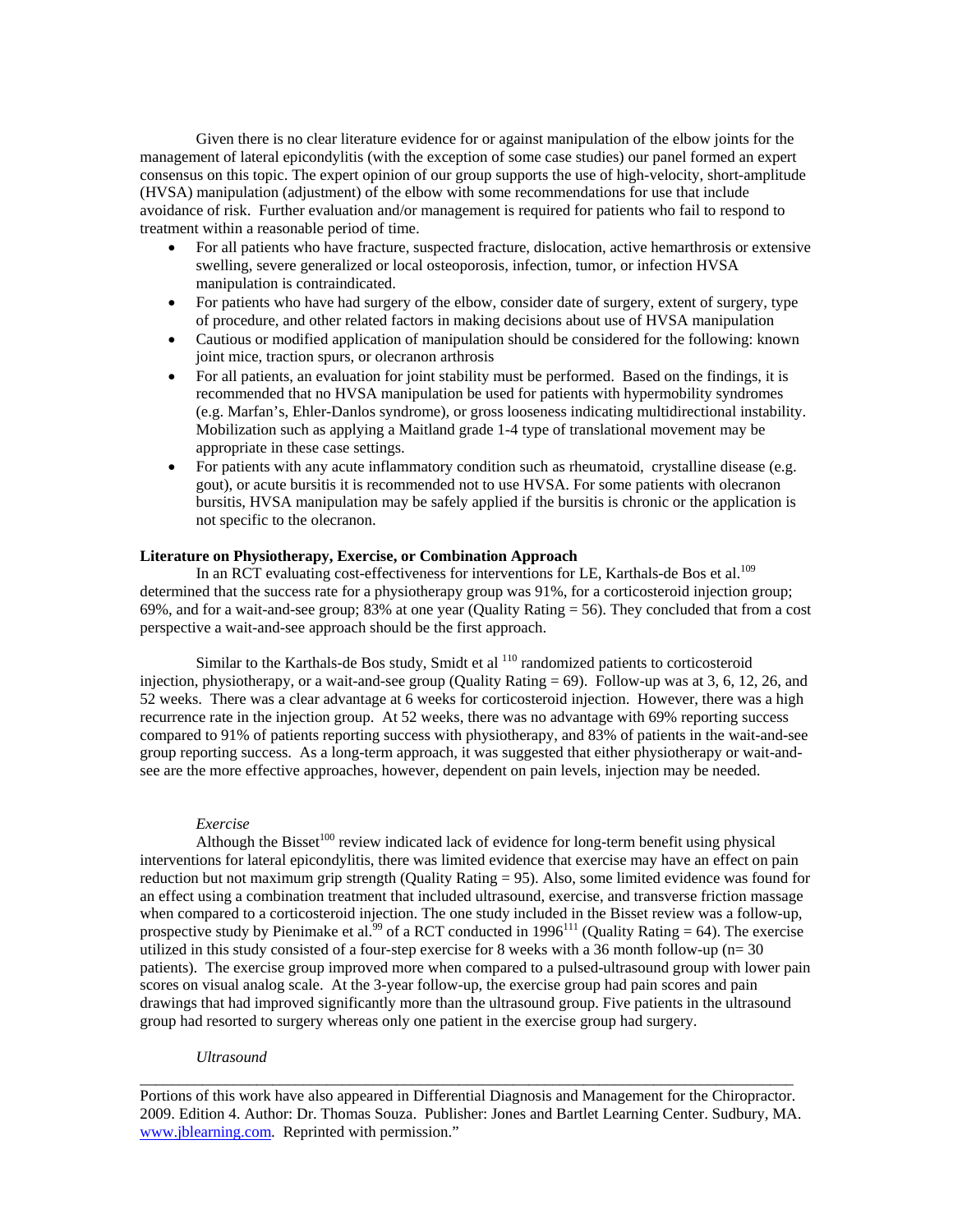In the Smidt $101$  review only ultrasound demonstrated a clinically and statistically relevant positive effect although the evidence was rated as weak (Quality Rating  $= 95$ ). They did conclude though that one study determined that exercise was significantly better that ultrasound combined with friction massage.

#### *Braces/Splints*

Braces/splints are commonly used for LE. These range from small "counter-force" braces to larger braces and even wrist braces. There is some disagreement as to whether the imposed rest by bracing/splinting is beneficial or detrimental to the initial or overall outcome. This concern arises from conflicting results in the literature. In a retrospective study by Derebery et al.<sup>112</sup> of 4614 workers, those who were splinted had higher rates of limited duty, more medical visits and charges, and higher total charges, and longer treatment durations compared to patients who were not splinted. One criticism of the study is that as a retrospective study the pretreatment differences between patients would not have been randomly allocated, although the study attempted to neutralize some of the effect using propensity score methodology. Another criticism is that the types of braces were not standardized. Our group rated this study low (Quality Rating  $= 42$ ).

In a RCT by Struijs et al.<sup>113</sup> a brace-only group was compared to a combination group that received physiotherapy (Quality Rating = 83). At 6 weeks, physiotherapy was superior to brace-only for pain, disability, and satisfaction. The brace-only group was superior on ability of daily activities. At 6 months and one year follow-up there were no significant differences between treatment approaches.

A more recent RCT by Faes et al.<sup>114</sup> used a specialized dynamic extensor brace custom-made for each patient (Quality Rating = 78).They compared a brace group to a no brace group. Brace treatment resulted in significant pain reduction, improved functionality of the arm, and improvement in pain-free grip strength. After the treatment period, the brace group maintained beneficial effects at a one year follow-up. Unfortunately, this specific brace is not necessarily available and the cost of the brace was not stated or considered.

## **Non-Manipulative Evidence Statement:**

#### **RATING: C - for exercise, US, and bracing**

There is moderate evidence for the use of exercise in the management of LE. There is conflicting evidence for the use of US and bracing with some possible short-term benefits.

**Recommendation**: Chiropractors should consider the use of exercise in the management of LE. There is limited evidence for the use of physiotherapy approaches with some possible short-term benefit for US and bracing.

#### **Carpal Tunnel Syndrome**

The prevalence of CTS is not entirely clear. The most often quoted percentage is 3.7% from a population-based study by Atrosi et al.<sup>115</sup>. One of the lowest reported prevalence is by Katz et al <sup>116</sup> and Levine et al<sup>117</sup> at 1%. The range, however, is between 0.7% to 9.2% for women and from 0.4% to 2.1% for men in the general population<sup>118-120</sup>. Certainly in some high-risk populations, this percentage is higher<sup>121-123</sup> with a prevalence as high as 61%. Tanka's<sup>124</sup> study on self-reported CTS indicated that approximately 0.5% of the population has been diagnosed with CTS.

## *Risk Factors and Natural History*

Atroshi<sup>115</sup> found that obesity is associated with an increased incidence of CTS. They found that women in their 40s and 50s are four more times likely to suffer from CTS than men.

Further confusing the identity and therefore management of CTS is the variable and unpredictable course. Some studies<sup>125</sup> indicate a cyclic, unpredictable occurrence of "silent" periods alternating with periods of exacerbation. Other studies<sup>126</sup> indicate spontaneous improvement without management.

Portions of this work have also appeared in Differential Diagnosis and Management for the Chiropractor. 2009. Edition 4. Author: Dr. Thomas Souza. Publisher: Jones and Bartlet Learning Center. Sudbury, MA. www.jblearning.com. Reprinted with permission."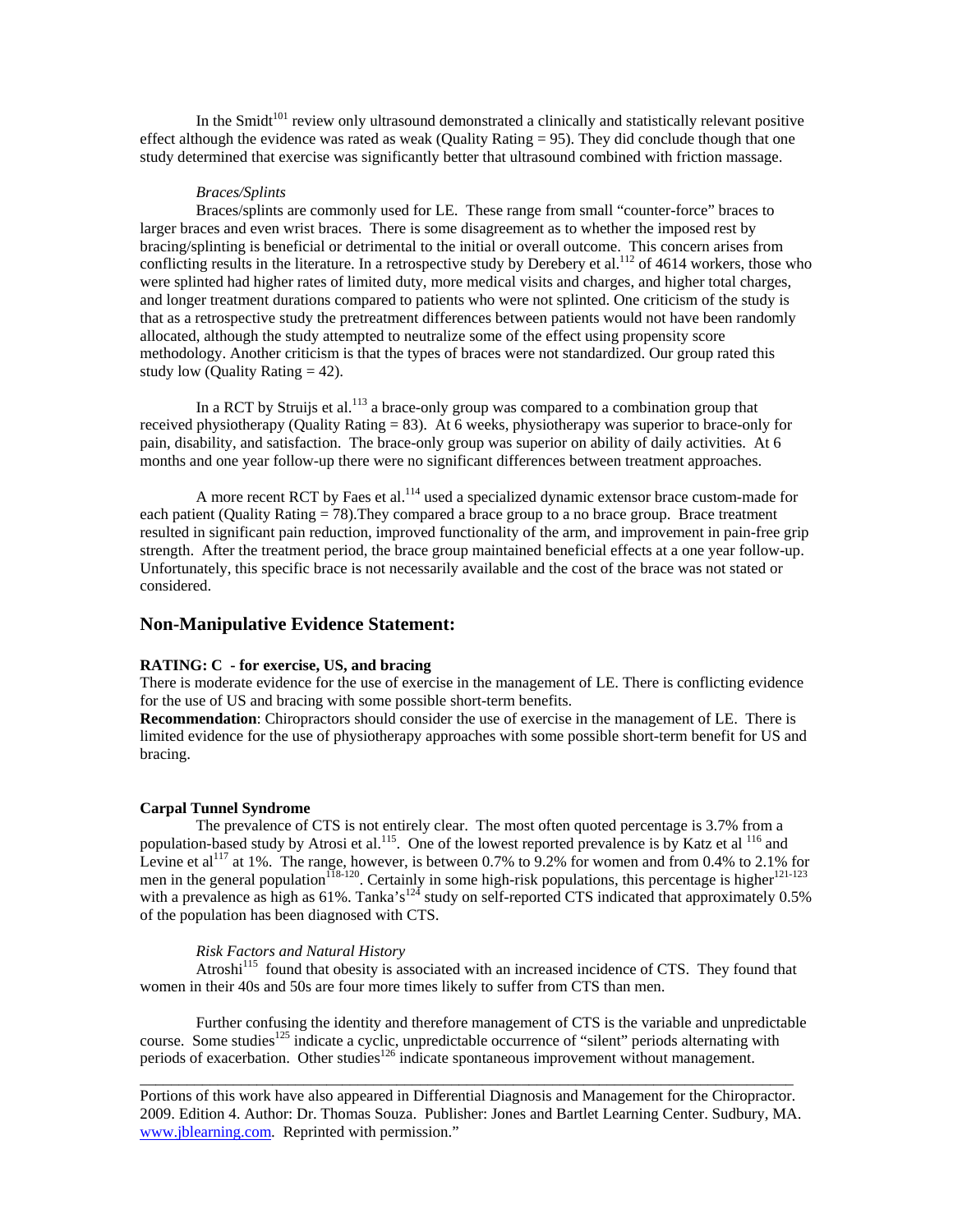There is strong evidence for an association between exposure to a combination of risk factors and CTS. Carpal Tunnel Syndrome is an important contributor to work-related health care costs. There was some concern when the U.S. Department of Labor, Bureau of Labor Statistics reported a tenfold increase in the number of disorders "associated with repeated trauma" between  $1981-1991^{127}$ . CTS is reported as the most frequent of these disorders<sup>128</sup>. There was some speculation about the introduction of computer use including keyboard and mouse usage. Recent studies contradict the assumption of a causative relationship to keyboard use. The evidence points to a combination of highly repetitive work or in combination with forceful work and work involving hand and wrist vibration. Specifically, risk is high for work that demands intensive manual exertion<sup>95, 124</sup> such as automobile assembly workers, meatpackers, and poultry processors but not necessarily frequent computer users (when compared to the general population)<sup>119</sup>. There is no literature evidence at this time between posture and CTS.

#### *Literature on the Clinical Examination*

There is no clear "gold standard" for the diagnosis of CTS. Although the clinical examination is used as a standard which is then often "confirmed" by electrodiagnostic (ED) studies, it is clear that there is overlap among other neurological conditions and that ED studies may produce false positives and false negatives for patients with  $CTS^{129}$ . More confounding is that the sensitivity and specificity for ED has been based on the standard of a positive clinical evaluation such as a positive Tinel's sign! This is worrisome considering the convincing evidence in the Kuschner et al<sup>130</sup> review of Tinel's sign and Phalen's test that clearly demonstrated a wide range of sensitivity and specificity questioning their value. Sensitivity for Phalen's ranged from 40% to 88% with an overall average sensitivity of 60% or 80% dependent on the inclusion of a study by Posch et al.<sup>131</sup> Specificity was overall 80%. Tinel's sign had an overall sensitivity of 49% with the Posch et al data and 64% without. Specificity overall was 55%.

On the other hand a more recent review by LaJoie et al.<sup>132</sup> applies a different statistical approach to determine the sensitivity and specificity of these commonly used tests. The authors claim that latent class analysis is necessary if there is no reference standard (gold standard). In other words, if there is an assumption that the reference test is 100% sensitive and specific, underestimation may occur when evaluating other tests in comparison. With that approach, these authors re-evaluated Tinel's and Phalen's and found them to be highly sensitive (0.97 and 0.92, respectively) and specific (0.91 and 0.88, respectively). The sensitivity and specificity of nerve conduction velocity testing was 0.93 and 0.87, respectively.

A systematic review and narrative review by MacDermid et al.<sup>133, 134</sup> (2004) are somewhat intermediate to the conclusions drawn in the LeJoie and Kuschner reviews. They agree with Kuschner et al stating that the quality of many of the studies was poor. The overall estimate for Phalen's was 68% for sensitivity and 73% for specificity. Tinel's estimated sensitivity was 50% and specificity, 77%. The carpal compression test had estimates of 64% and 83% for sensitivity and specificity, respectively. Specific but not sensitive were two-point discrimination and testing of atrophy or strength of the abductor policis brevis.

A prospective study by Nora et al.<sup>135</sup> (2004) demonstrated a wide range of findings that seemed to vary based on overlapping disease and patient subjectivity. Out of a total of 1528 hands were diagnosed with CTS the severity was considered mild in 42% of cases, moderate in 18% and severe in 40%. Patients had a female predominance of 5.6:1 female to male. Symptoms were restricted to the hand and wrist in 51.8% of cases with paresthesia and in 18.5% of cases with pain. In 92.5% of the partially affected hands, paresthesia was present in at least one of the first three fingers, while pain affected the three first fingers in 78.8% of these hands. Matching to the Katz's hand diagram, showed a classic pattern in 12.6% of affected hands with a pattern rated as probable CTS in 66.3%. Tinel's and Phalen's sign were positive in 34.2% and 56.3% of these hands, respectively.

D'Arcy et al<sup>136</sup> performed a systematic review of history taking and physical examination for diagnosing CTS and used ED testing as the comparative standard (Quality Rating = 95). In the studies that

Portions of this work have also appeared in Differential Diagnosis and Management for the Chiropractor. 2009. Edition 4. Author: Dr. Thomas Souza. Publisher: Jones and Bartlet Learning Center. Sudbury, MA. www.jblearning.com. Reprinted with permission."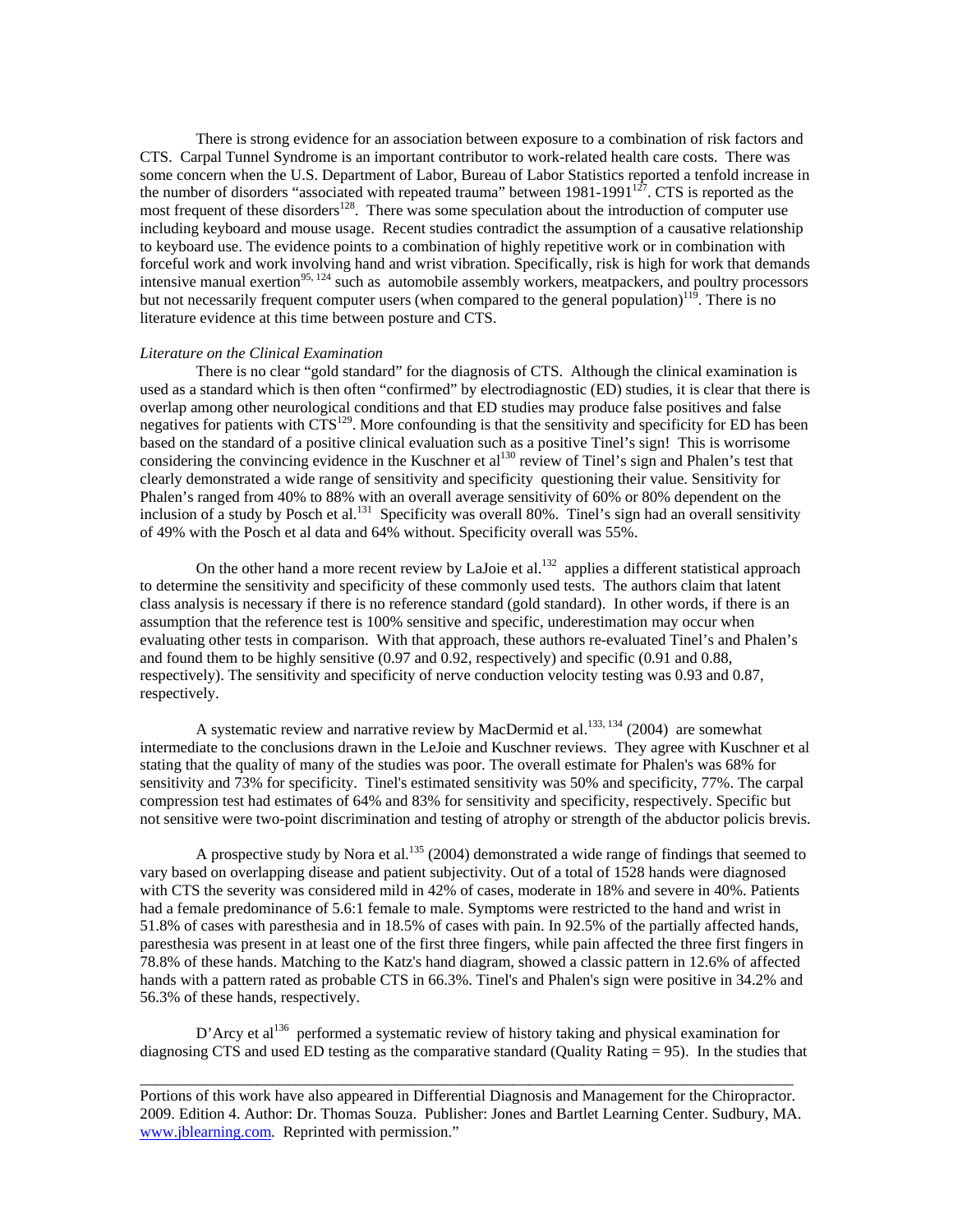met the inclusion criteria, the following were indications of the value of history and physical examination findings confirmed by ED testing:

- hypalgesia in the median nerve territory (LR, 3.1, 95% CI, 2.0-5.1)
- classic or probable Katz hand diagram<sup>137</sup> results (LR, 2.4 95% CI, 1.6-3.5), and
- weak thumb abduction strength  $(LR, 1.8, 95\% \text{ CI}, 1.4-2.3)$

Findings arguing against CTS are:

- unlikely Katz hand diagram results (LR, 0.2, 95% CI, 0.0-0.7), and
- normal thumb abduction strength  $(LR, 0.5, 95\% \text{ CI } 0.4-0.7)$ )
- Some standard tests such as Phalen's and Tinel's signs, thenar atrophy, and nocturnal paresthesia had little or no diagnostic value for positive ED test findings

It is important to note that the degree or severity of CTS in these patients was likely beyond that seen by many primary care physicians or chiropractors because these were patients seen by orthopedic surgeons, physical therapists, and ED laboratories further questioning the value of these standard clinical examination approaches in less severe cases.

## **Clinical Examination Evidence Statement:**

#### **RATING: A**

There is strong evidence that the standard clinical examination tests used for CTS vary in their ability to rule-in or rule-out CTS if electrodiagnosis is used as the gold standard of compairosn. There is mild evidence that if electrodiagnosis is not used as the comparison standard, the sensitivity and specificity rise to a usable/valuable level.

**Recommendation**: Chiropractors should use a clinical evaluation for CTS in patients with hand symptoms. Although somewhat variable in differentiating between those patients with or without CTS, they may be used as a reflection of the severity of the disorder.

#### *Literature on Diagnostics - Electrodiagnostics*

With regard to nerve conduction studies, a sensitivity and specificity analysis was performed in a study by Lew et al.<sup>138</sup> in 2005 (Quality Rating = 75). The results indicate that measurement of a single short-nerve segment tended to be superior to results obtained by either long-segment studies or differential subtraction between 2 segments of the same nerve. Short segment, onset-latency transcarpal mixed NCV yielded the highest sensitivity (75%).

#### *Literature on Keyboard Use*

Both the surveys by Bernard<sup>95</sup> and Andersen<sup>139</sup> clearly demonstrated no association between keyboard use and CTS. However, there is still some question regarding mouse usage and CTS. On the other hand, the Verhagen et al.<sup>10</sup> Cochrane systematic review (Quality Rating = 55) indicated some evidence for the effectiveness of some specific keyboard for patients with  $\overline{CS}^{140}$ . Evidence for expensive ergonomic interventions was not clearly demonstrated in their review.

#### *Literature on Conservative versus Surgical Management*

We rated four systematic reviews that were focused on conservative management of carpal tunnel syndrome (CTS). Two of the reviews were Cochrane Systematic Reviews. In addition, we list some of the key RCTs that were addressed in these reviews and also more recent RCTs not included in these systematic reviews.

The difficulty and complexity of reviews is the lack of a defined standard for the diagnosis of CTS. Although it has become acceptable and even recommended in some guidelines to use various electrodiagnostic criteria, it is clear that not all patients with CTS have positive findings and some patients without CTS test positive.

Portions of this work have also appeared in Differential Diagnosis and Management for the Chiropractor. 2009. Edition 4. Author: Dr. Thomas Souza. Publisher: Jones and Bartlet Learning Center. Sudbury, MA. www.jblearning.com. Reprinted with permission."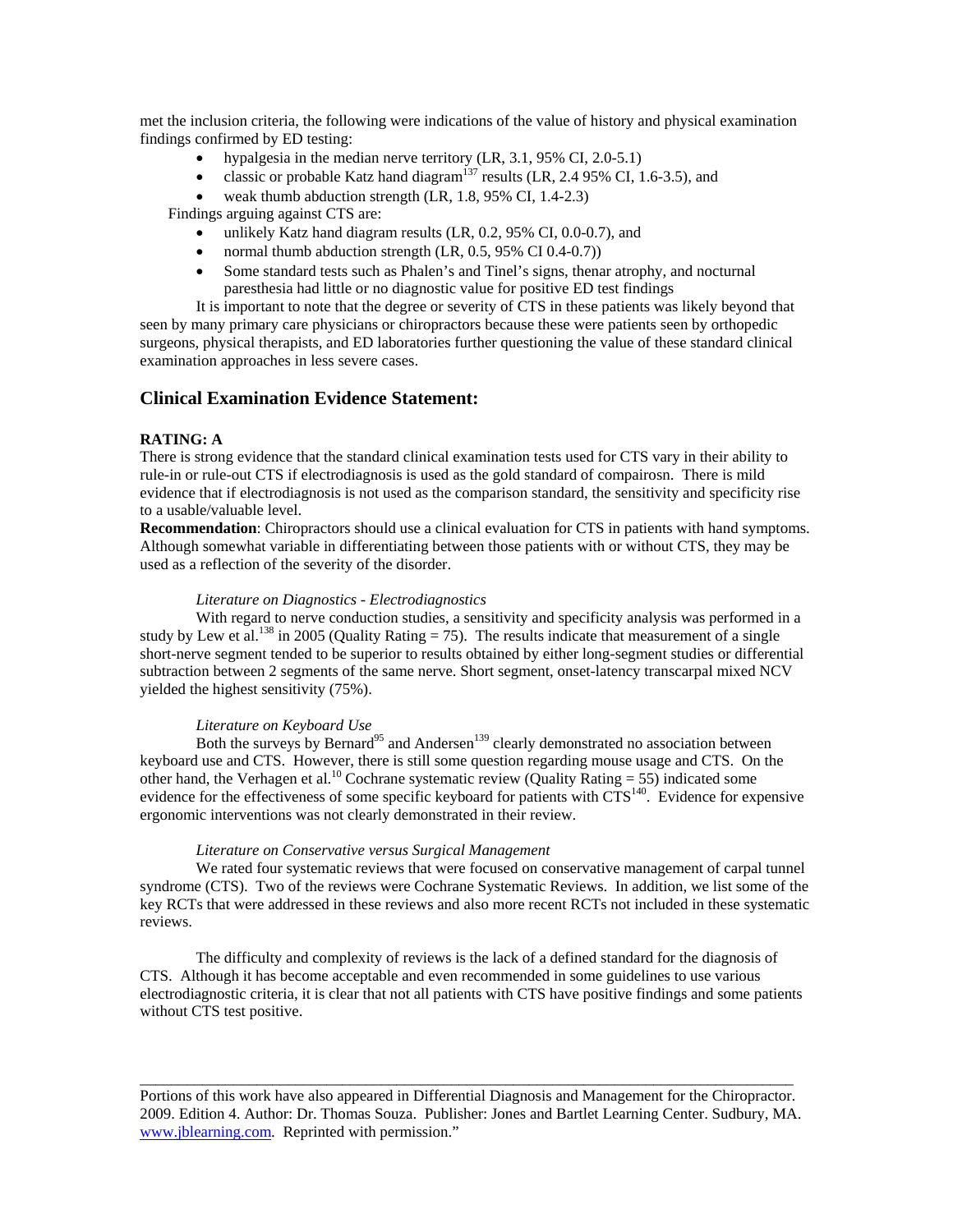In the Cochrane reviews on non-surgical management of CTS by Verdugo et al. <sup>141</sup> only 2 RCTs met the criteria for inclusion (Quality Rating = 71). One by Garland<sup>142</sup> was published in 1964 when surgical treatment would be different than current standards. The other study by Gerritsen<sup>143</sup> compared splinting to surgery for the management of CTS. Both studies produced evidence in favor of surgery, however, on closer inspection, the Gerritsen study although showing a statistically significant advantage for surgery, demonstrated a CI that was quite low and close to a non significance with a RR of 1.38 (95% CI 1.08 to 1.75). The surgery rated in this study was an open carpal tunnel release which would currently be not the standard. For these reasons, our group did not include these studies as rated.

#### *Literature on Adjusting, Manipulation, and Mobilization*

Recommendations are preliminary due to the small number of well-controlled studies, variability in duration, and the broad range of outcome measures. It is clear that the term manipulation is not synonymous with an "adjustment" or grade 5 mobilization. Only one randomized controlled trial by Davis<sup>144</sup> evaluated chiropractic management versus usual medical care (Quality Rating = 81). Even this study is not specific to manipulation/adjustment of the wrist including manipulation of the spine as part of the overall management. In both Cochrane reviews on conservative management of CTS by O'Connor<sup>145</sup> and Verdugo<sup>141</sup>, the Davis study was included, however, the conclusions reached were inconsistent. This is partly due to the different outcome measures used, but also because the determination was to focus on whether chiropractic management was of benefit beyond usual medical care. The Davis study, in fact, indicated that in the short-term, both approaches were essentially equal. The improvement reported was in perceived comfort and function, and nerve conduction and finger sensation overall, but no significant differences between groups. In the Davis' study, medical treatment consisted of medication and nocturnal wrist supports. Chiropractic treatment included nocturnal wrist support, myofascial massage/loading, and ultrasound in addition to "manual thrusts" to the wrist and spine. No other high-quality studies on chiropractic management were found other than case reports <sup>146</sup>.

In a comparative study by Tal-Akabi $147$  a small number of patients were treated with carpal bone mobilization, a "median nerve stretching" (neurodynamic mobilization), or a control group with no treatment. Although the study indicated a significant effect on patient symptom improvement, there was no significant effect of carpal bone mobilization on improving pain, hand function, active wrist motion, or a decreased need for carpal tunnel release surgery. The symptom relief was demonstrated for the short-term (with three weeks of treatment). This low quality study was not included in rating.

#### *Manipulation Evidence Statement:*

#### **RATING: B and C for manipulation of the wrist**

There is limited evidence from one moderate quality RCT to support the use of a chiropractic multi-therapy approach to CTS that includes adjusting of the wrist and cervical spine. Our group's expert opinion supports the use of adjusting of the wrist (most often the lunate and distal radioulnar joint) for CTS.

**Reommendation**: Chiropractors should consider the addition of adjusting of the wrist and/or cervical spine in the management of CTS.

Given there is limited literature evidence for manipulation of the wrist for CTS with the exception of one RCT and some case studies, our panel also formed an expert consensus on this topic. The expert opinion of our group supports the use of high-velocity, short-amplitude (HVSA) manipulation (adjustment) of the wrist with some recommendations for use that include avoidance of risk. Further evaluation and/or management is required for patients who fail to respond to treatment within a reasonable period of time.

Portions of this work have also appeared in Differential Diagnosis and Management for the Chiropractor. 2009. Edition 4. Author: Dr. Thomas Souza. Publisher: Jones and Bartlet Learning Center. Sudbury, MA. www.jblearning.com. Reprinted with permission."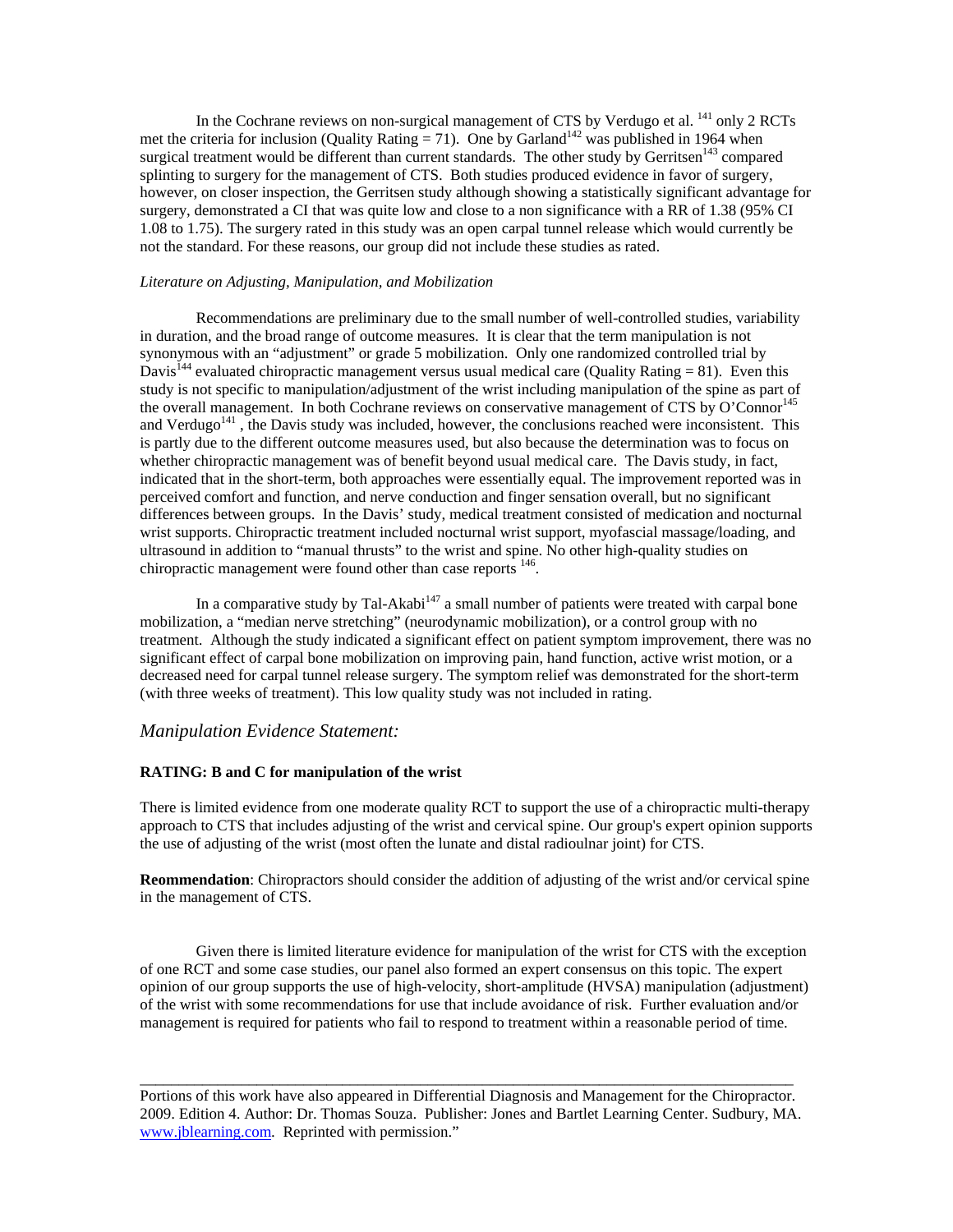- For all patients who have fracture, suspected fracture, dislocation, active hemarthrosis or extensive swelling, severe generalized or local osteoporosis, infection, tumor, or infection HVSA manipulation is contraindicated.
- For patients who have had surgery of the wrist/hand, consider date of surgery, extent of surgery, type of procedure, and other related factors in making decisions about use of HVSA manipulation
- For all patients, an evaluation for joint stability must be performed. Based on the findings, it is recommended that no HVSA manipulation be used for patients with dissociation (i.e. instability), hypermobility syndromes (e.g. Marfan's, Ehler-Danlos syndrome), or gross looseness indicating multidirectional instability. Mobilization such as applying a Maitland grade 1-4 type of translational movement may be appropriate in these case settings.

#### *Literature on Physiotherapeutics – Splinting/Bracing, Ultrasound, B6*

In addition to manipulation/mobilization for carpal tunnel syndrome, chiropractors may utilize other management approaches including wrist supports/splints, ultrasound, and/or B6 vitamins (pyridoxine). Other approaches that have been studied include laser therapy, nerve/tendon gliding/stretching, or yoga. In the O'Connor<sup>145</sup> Cochrane systematic review, all of the above approaches were evaluated for evidence (Quality Rating = 90). In the Verdugo<sup>141</sup> Cochrane review, only splinting was compared to surgery (Quality Rating  $= 71$ ).

#### *Splinting*

Splinting has been used as a treatment approach for CTS with the theoretical purposes of both preventing use and also decreasing pressure within the carpal tunnel. Additional variations include neutral/extension splinting and nocturnal versus full-time usage. Braces/splints can be custom made or stock. The findings in the Verdugo<sup>141</sup> systematic review are similar to other reviews such as Gerritsen<sup>148</sup>, D'Arcy<sup>136</sup>, and Feurstein<sup>149</sup> and RCTs such as Gerritsen<sup>143</sup> that indicate outcomes that favor surgery. Gerritsen's RCT indicated that at the end of an 18 month follow-up, 41% of patients in a splint group had eventually resorted to surgery (Quality Rating  $= 73$ ). However, in this prospective evaluation for splinting Gerritsen et al.<sup>143</sup> found a 31% success rate for splinting. Only two prognostic indicators were identified. For patients with both a short duration of CTS complaints (one year or less) and a score of 6 or less for severity of paresthesia at night at baseline the predicted probability of success was 62%. The percentage of patients correctly identified by this model was 78% (95% CI, 69%-87%).

All studies indicate some success in the short-term for some patients. A more recent RCT by Werner et  $al<sup>150</sup>$ , demonstrated not only significant decreases in discomfort and symptoms but also maintained the success at a 1 year follow-up (Quality Rating = 31). The weakness of the study was the high drop-out rate of 30%.

#### *Ultrasound*

Ultrasound was evaluated in two trials, one by Ebenbichler<sup>151</sup> and the other by Oztas<sup>152</sup>, which demonstrated that two weeks of treatment was not beneficial. However, these trials did demonstrate significant improvement following seven weeks of treatment. Interestingly, O'Connor pooled the data for these studies even though one trial used continuous US while the other used pulsed-US. In the Goodyear-Smith<sup>153</sup> systematic review of non-surgical management for CTS, they conclude that the Ebenbichler and Oztas studies provide conflicting evidence with a high drop-out rate. They summarize stating that there is limited evidence for US in the short and medium term (up to 6 months) (Quality Rating  $= 69$ ). A more recent study supports this finding<sup>154</sup>.

#### *B6 (pyridoxine), nerve/tendon gliding exercises, yoga and low-level laser*

Numerous approaches may be included in the conservative management of CDS. The evidence is limited for each.

 $\bullet$  B6 – Two RCTs on the effects of 10-12 weeks of vitamin B6 therapy have been evaluated<sup>155, 156</sup>. There is limited evidence for improvement of finger swelling and movement discomfort with 12

Portions of this work have also appeared in Differential Diagnosis and Management for the Chiropractor. 2009. Edition 4. Author: Dr. Thomas Souza. Publisher: Jones and Bartlet Learning Center. Sudbury, MA. www.jblearning.com. Reprinted with permission."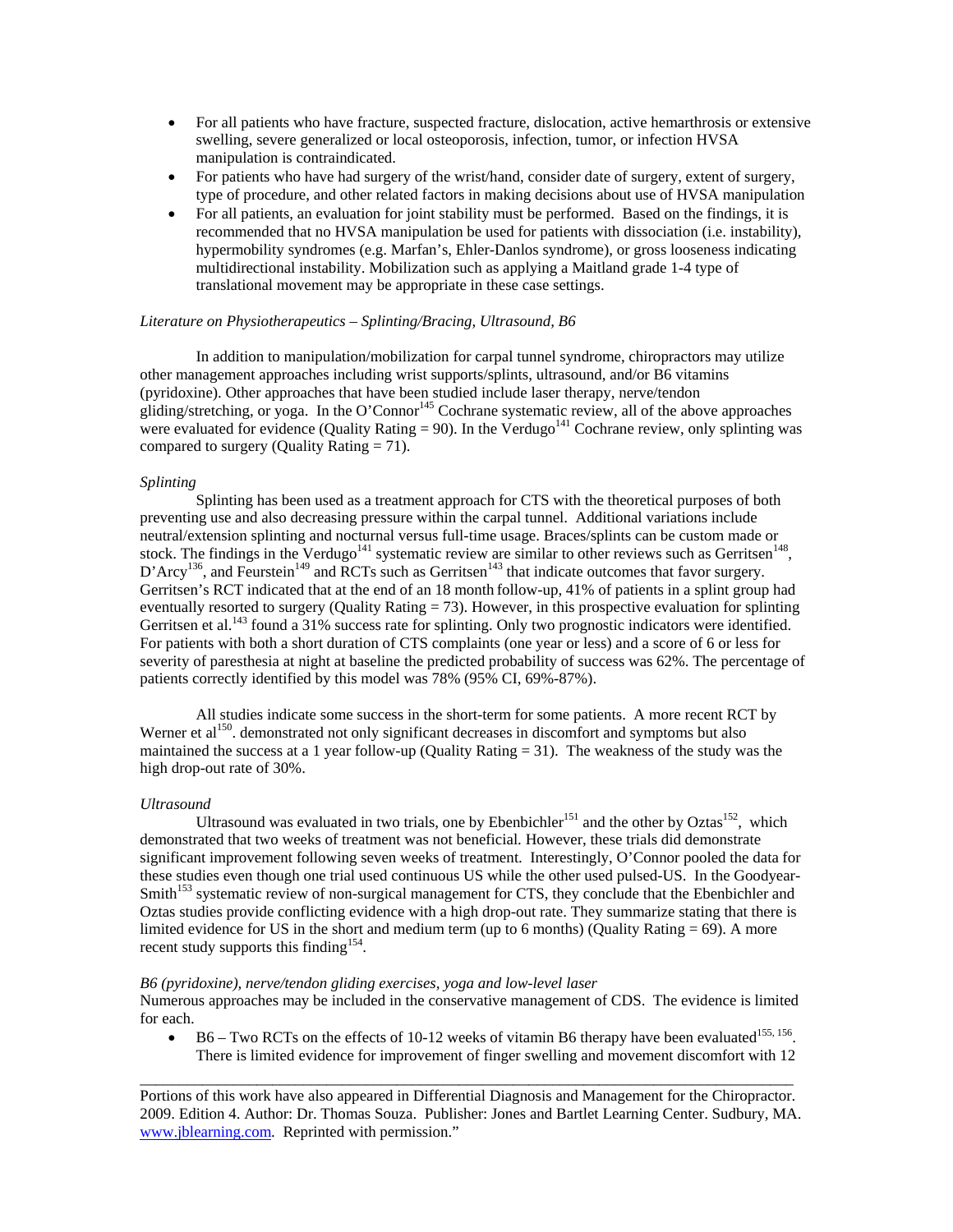weeks of treatment. However, there is also limited evidence that B6 does not improve any of the symptoms or signs of CTS.

- One study by Akalin et al.<sup>157</sup> on nerve/tendon gliding exercises compared these exercises to wrist splint only or combined with the exercises. Our group rated this study and did not include it as a high level paper, however, given the apparent level of interest in this approach, it was included in the discussion (Quality Rating = 44). Although there was some improvement with static-two-point discrimination, there was no advantage over wrist splint-only treatment for improving hand symptoms and signs.
- One study by Garfinkel et al.158 evaluated yoga stretching compared to wrist splinting for CTS. There was limited evidence that yoga improved pain and Phalen's sign findings better than wrist splinting. There was limited evidence that yoga and wrist splinting were similar in providing short-term improvement with Tinel's sign, grip strength, and nocturnal awakening.
- There is limited evidence that low-level laser treatment has not been shown to have an advantage over a sham-laser treatment<sup>159</sup>.

## **Non-Manipulative Evidence Statement:**

## **RATING: C for use of splinting/bracing: C for B6, yoga, laser**

There is limited evidence that splinting may be helpful in the initial management of CTS for patients with a new onset of symptooms. There is no strong evidence for the use of B6, yoga, or laser therapy. There is no convincing evidence for or against myofascial approaches or exercise/stretching.

**Recommendation**: Chiropractors should consider the use of brace/splint for the initial management of CTS particularly in patients with recent onset of symptoms. The use of B6, yoga, and laser require further investigation.

Portions of this work have also appeared in Differential Diagnosis and Management for the Chiropractor. 2009. Edition 4. Author: Dr. Thomas Souza. Publisher: Jones and Bartlet Learning Center. Sudbury, MA. www.jblearning.com. Reprinted with permission."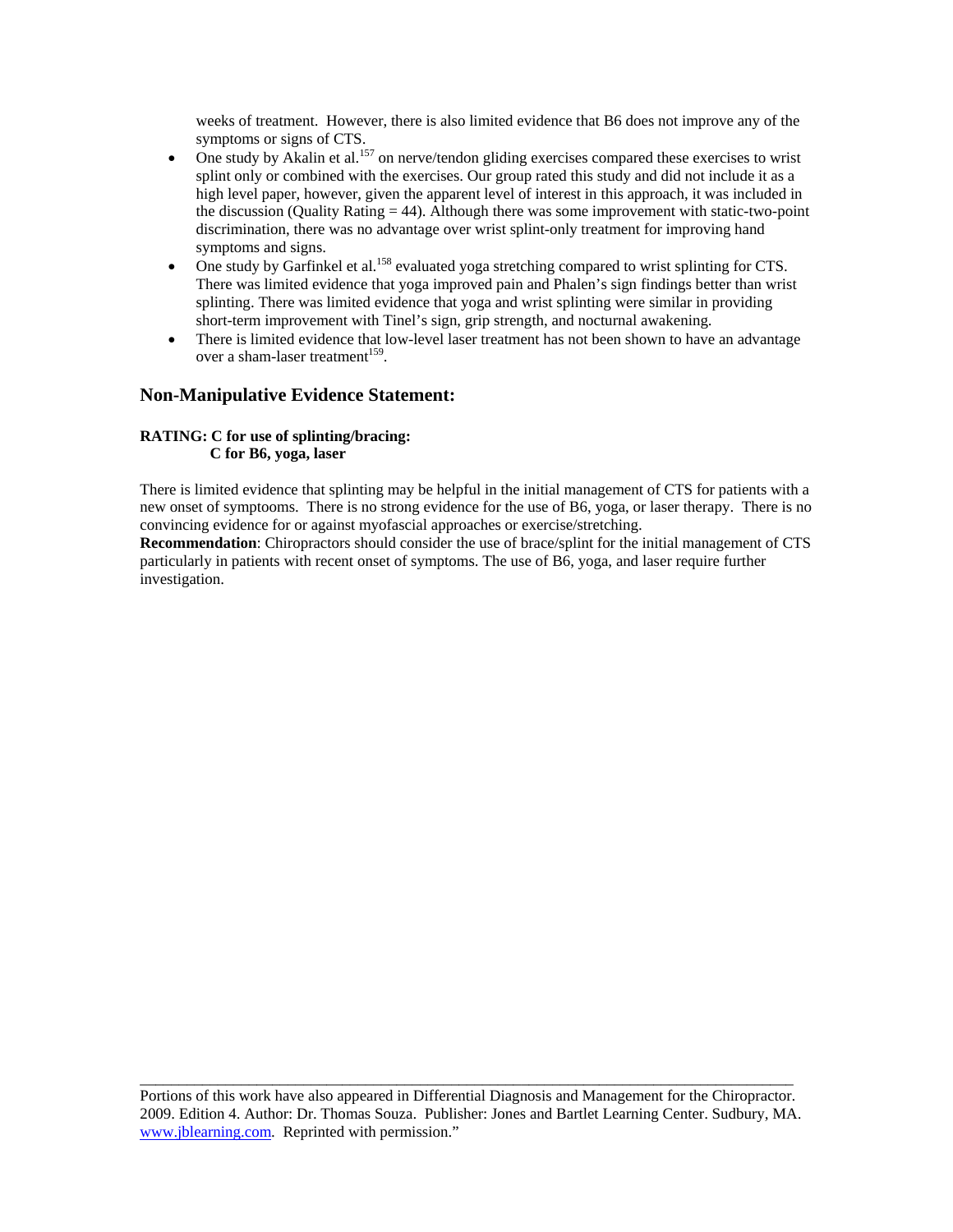# **References**

- **1.** Hurwitz EL, Coulter ID, Adams AH, Genovese BJ, Shekelle PG. Use of chiropractic services from 1985 through 1991 in the United States and Canada. *Am J Public Health.* May 1998;88(5):771-776.
- **2.** NBCE. *Job Analysis of Chiropractic: A project report, survey analysis, and summary of the practice of chiropractic within the United States.* Greeley, CO: National Board of Chiropractic Examiners (NBCE); 2005.
- **3.** Mootz RD, Cherkin DC, Odegard CE, Eisenberg DM, Barassi JP, Deyo RA. Characteristics of chiropractic practitioners, patients, and encounters in Massachusetts and Arizona. *J Manipulative Physiol Ther.* Nov-Dec 2005;28(9):645-653.
- **4.** Cherkin DC, Deyo RA, Sherman KJ, et al. Characteristics of visits to licensed acupuncturists, chiropractors, massage therapists, and naturopathic physicians. *J Am Board Fam Pract.* Nov-Dec 2002;15(6):463-472.
- **5.** Coulter ID, Hurwitz EL, Adams AH, Genovese BJ, Hays R, Shekelle PG. Patients using chiropractors in North America: who are they, and why are they in chiropractic care? *Spine.* Feb 1 2002;27(3):291-296; discussion 297-298.
- **6.** Jackson P. Summary of the ACA professional survey on chiropractic practice. *J Am Chiropr Assoc.* 2001;38:227-230.
- **7.** BLS. *Repetitive tasks loosen some workers' grip on safety and health.* Washington D.C.: U.S. Bureau of Labor Statistics (BLS); 1994.
- **8.** BLS. Workplac injuries and illnesses in 2001. 2001.
- **9.** Gerr F, Letz R, Landrigan PJ. Upper-extremity musculoskeletal disorders of occupational origin. *Annu Rev Public Health.* 1991;12:543-566.
- **10.** Verhagen AP, Bierma-Zeinstra SM, Feleus A, et al. Ergonomic and physiotherapeutic interventions for treating upper extremity work related disorders in adults. *Cochrane Database Syst Rev*; 2004:CD003471.
- **11.** Karjalainen K, Malmivaara A, van Tulder M, et al. Biopsychosocial rehabilitation for upper limb repetitive strain injuries in working age adults. *Cochrane Database Syst Rev.* 2000(3):CD002269.
- **12.** Van der Heijden GJ. Shoulder disorders: a state-of-the-art review. *Ballieres Clin Rheumatol.* 1999;2:287-309.
- **13.** Luime JJ, Koes BW, Hendriksen IJ, et al. Prevalence and incidence of shoulder pain in the general population; a systematic review. *Scand J Rheumatol.* Vol 33; 2004:73-81.
- **14.** Croft P, Pope D, Silman A. The clinical course of shoulder pain: prospective cohort study in primary care. Primary Care Rheumatology Society Shoulder Study Group. *Bmj.* Vol 313; 1996:601-602.
- **15.** Bartolozzi A, Andreychik D, Ahmad S. Determinants of outcome in the treatment of rotator cuff disease. *Clin Orthop Relat Res.* Nov 1994(308):90-97.
- **16.** van der Windt DA, Koes BW, de Jong BA, Bouter LM. Shoulder disorders in general practice: incidence, patient characteristics, and management. *Ann Rheum Dis.* Vol 54; 1995:959-964.

Portions of this work have also appeared in Differential Diagnosis and Management for the Chiropractor. 2009. Edition 4. Author: Dr. Thomas Souza. Publisher: Jones and Bartlet Learning Center. Sudbury, MA. www.jblearning.com. Reprinted with permission."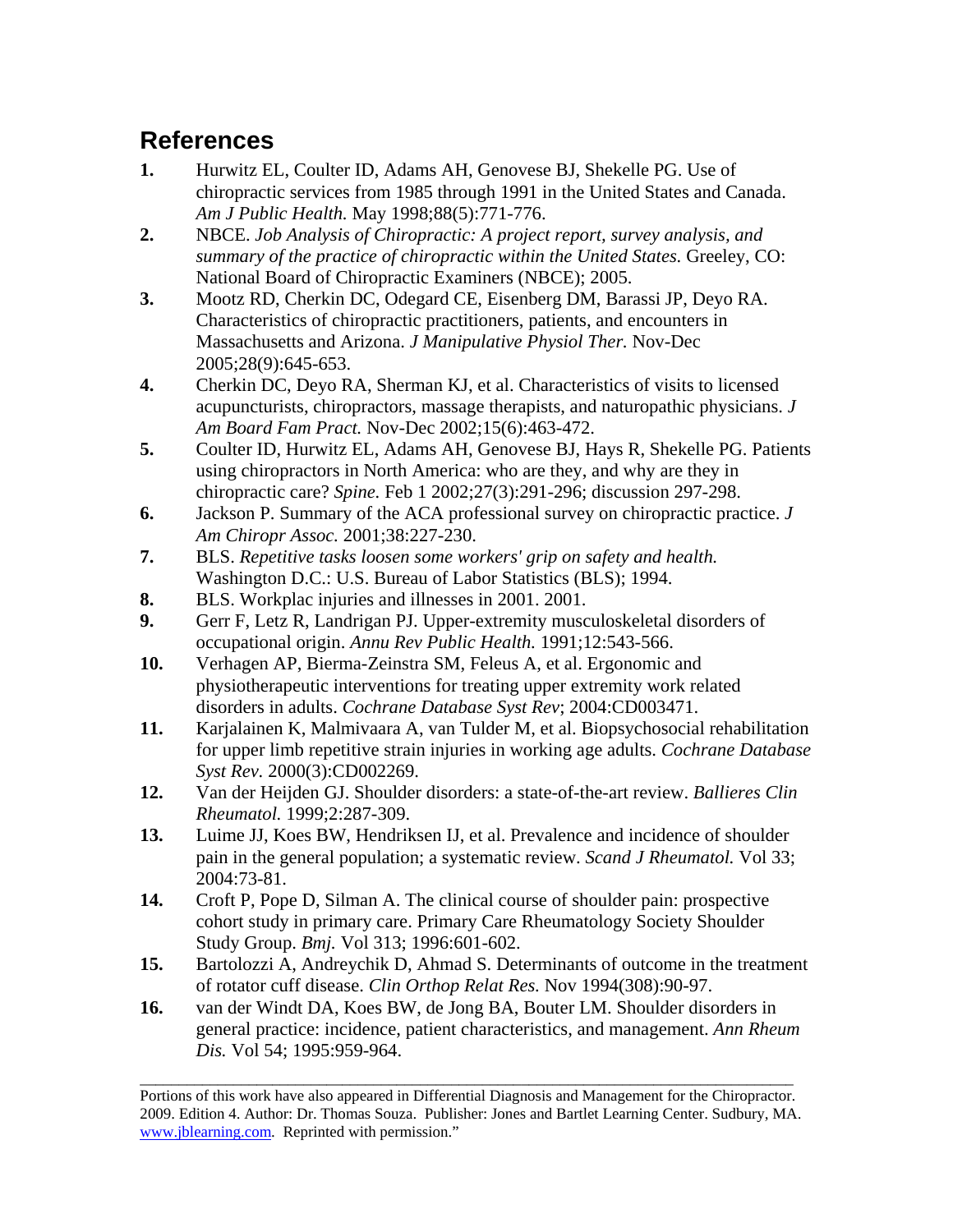- **17.** Chard MD, Sattelle LM, Hazleman BL. The long-term outcome of rotator cuff tendinitis--a review study. *Br J Rheumatol.* Oct 1988;27(5):385-389.
- **18.** van der Windt DA, Koes BW, Boeke AJ, Deville W, De Jong BA, Bouter LM. Shoulder disorders in general practice: prognostic indicators of outcome. *Br J Gen Pract.* Vol 46; 1996:519-523.
- **19.** Croft P, Pope D, Silman A. The clinical course of shoulder pain: prospective cohort study in primary care. Primary Care Rheumatology Society Shoulder Study Group. *Bmj.* Sep 7 1996;313(7057):601-602.
- **20.** Thomas E, van der Windt DA, Hay EM, et al. Two pragmatic trials of treatment for shoulder disorders in primary care: generalisability, course, and prognostic indicators. *Ann Rheum Dis.* Jul 2005;64(7):1056-1061.
- **21.** Largacha M, Parsons IMt, Campbell B, Titelman RM, Smith KL, Matsen F, 3rd. Deficits in shoulder function and general health associated with sixteen common shoulder diagnoses: a study of 2674 patients. *J Shoulder Elbow Surg.* Jan-Feb 2006;15(1):30-39.
- **22.** Itoi E, Minagawa H, Yamamoto N, Seki N, Abe H. Are pain location and physical examinations useful in locating a tear site of the rotator cuff? *Am J Sports Med.*  Feb 2006;34(2):256-264.
- **23.** de Winter AF, Jans MP, Scholten RJ, Deville W, van Schaardenburg D, Bouter LM. Diagnostic classification of shoulder disorders: interobserver agreement and determinants of disagreement. *Ann Rheum Dis.* May 1999;58(5):272-277.
- **24.** NZGG. *The Diagnosis and Management of Soft Tisssue Shoulder Injuries and Related Disorders: Best-Practice Evidence-Based Guideline*. Auckland, New Zealand: New Zealand Guidelines Group; 2004.
- **25.** Philadelphia Panel evidence-based clinical practice guidelines on selected rehabilitation interventions for shoulder pain. *Phys Ther.* Oct 2001;81(10):1719- 1730.
- **26.** AAMPGG. *Evidence-Based Management of Acute Musculoskeletal Pain: A guide for Clinicians: Shoulder. Acute Shoulder Pain*. Bowen Hills, Australia: Australian Academic Press Pty. Ltd.; 2004.
- **27.** Miranda H, Viikari-Juntura E, Martikainen R, Takala EP, Riihimaki H. A prospective study of work related factors and physical exercise as predictors of shoulder pain. *Occup Environ Med.* Aug 2001;58(8):528-534.
- **28.** Leclerc A, Chastang JF, Niedhammer I, Landre MF, Roquelaure Y. Incidence of shoulder pain in repetitive work. *Occup Environ Med.* January 1, 2004 2004;61(1):39-44.
- **29.** Winters JC, de Jongh AC, van der Windt DAWN, et al. *The Dutch College of General Practictioners (NGH Practice Guideline: Shoulder Complaints*: NHG; 1999.
- **30.** Bot SD, Terwee CB, van der Windt DA, Bouter LM, Dekker J, de Vet HC. Clinimetric evaluation of shoulder disability questionnaires: a systematic review of the literature. *Ann Rheum Dis.* Apr 2004;63(4):335-341.

Portions of this work have also appeared in Differential Diagnosis and Management for the Chiropractor. 2009. Edition 4. Author: Dr. Thomas Souza. Publisher: Jones and Bartlet Learning Center. Sudbury, MA. www.jblearning.com. Reprinted with permission."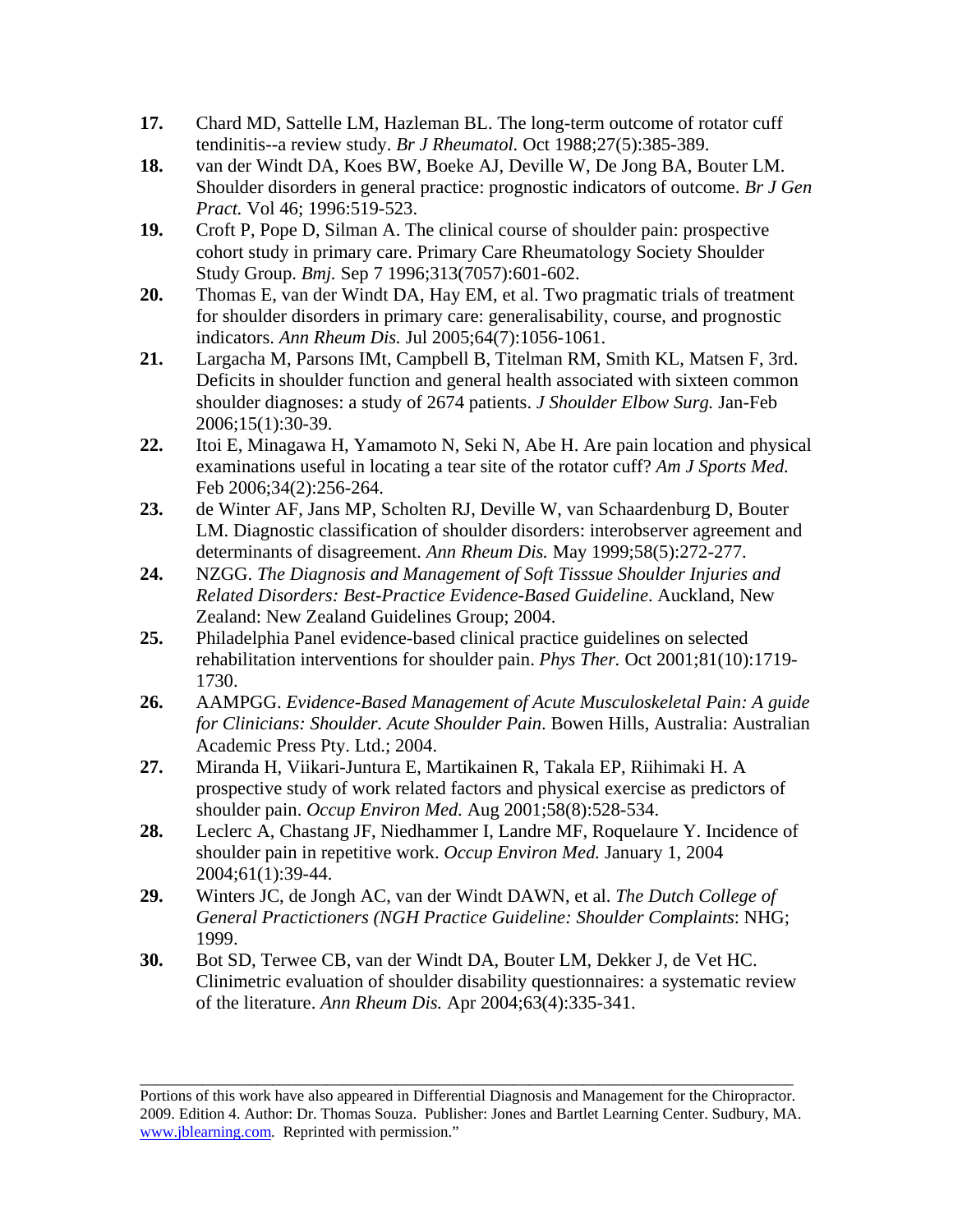- **31.** Dinnes J, Loveman E, McIntyre L, Waugh N. The effectiveness of diagnostic tests for the assessment of shoulder pain due to soft tissue disorders: a systematic review. *Health Technol Assess.* Vol 7; 2003:iii, 1-166.
- **32.** Hoving JL, Buchbinder R, Green S, et al. How reliably do rheumatologists measure shoulder movement? *Ann Rheum Dis.* Vol 61; 2002:612-616.
- **33.** Hayes K, Walton JR, Szomor ZR, Murrell GA. Reliability of five methods for assessing shoulder range of motion. *Aust J Physiother.* Vol 47; 2001:289-294.
- **34.** Valentine RE, Lewis JS. Intraobserver reliability of 4 physiologic movements of the shoulder in subjects with and without symptoms. *Arch Phys Med Rehabil.* Sep 2006;87(9):1242-1249.
- **35.** Hayes KW, Petersen CM. Reliability of classifications derived from Cyriax's resisted testing in subjects with painful shoulders and knees. *J Orthop Sports Phys Ther.* May 2003;33(5):235-246.
- **36.** Ardic F, Kahraman Y, Kacar M, Kahraman MC, Findikoglu G, Yorgancioglu ZR. Shoulder impingement syndrome: relationships between clinical, functional, and radiologic findings. *Am J Phys Med Rehabil.* Jan 2006;85(1):53-60.
- **37.** Park HB, Yokota A, Gill HS, El Rassi G, McFarland EG. Diagnostic accuracy of clinical tests for the different degrees of subacromial impingement syndrome. *J Bone Joint Surg Am.* Jul 2005;87(7):1446-1455.
- **38.** Luime JJ, Verhagen AP, Miedema HS, et al. Does this patient have an instability of the shoulder or a labrum lesion? *Jama.* Vol 292; 2004:1989-1999.
- **39.** Parentis MA, Glousman RE, Mohr KS, Yocum LA. An evaluation of the provocative tests for superior labral anterior posterior lesions. *Am J Sports Med.*  Feb 2006;34(2):265-268.
- **40.** Steinbach L, Daffner S, Dalinka M. Shoulder Trauma. *Expert Panel on Musculoskeletal Imagin*. Reston, VA: American College of Radiology; 2005.
- **41.** Bussieres AE, Peterson C, Taylor JA. Diagnostic imaging guideline for musculoskeletal complaints in adults-an evidence-based approach-part 2: upper extremity disorders. *J Manipulative Physiol Ther.* Jan 2008;31(1):2-32.
- **42.** Hsu AT, Hedman T, Chang JH, et al. Changes in abduction and rotation range of motion in response to simulated dorsal and ventral translational mobilization of the glenohumeral joint. *Phys Ther.* Vol 82; 2002:544-556.
- **43.** Winters, Jc, Sobel, et al.: Comparison of physiotherapy, manipulation, and corticosteroid injection for treating shoulder complaints in general practice: randomised, single blind study. 1997: 7090.
- **44.** Winters JC, Jorritsma W, Groenier KH, Sobel JS, Meyboom-de Jong B, Arendzen HJ. Treatment of shoulder complaints in general practice: long term results of a randomised, single blind study comparing physiotherapy, manipulation, and corticosteroid injection. *BMJ.* 1999;318(7195):1395.
- **45.** Bergman GJD, Winters JC, Groenier KH, et al. Manipulative therapy in addition to usual medical care for patients with shoulder dysfunction and pain: a randomized, controlled trial. *Annals of Internal Medicine.* 2004;141(6):432.
- **46.** Bergman G, Winters J, GJM, Postema K, Meyboom-de Jong B. Groningen Manipulation Study. The effect of manipulation of the structures of the shoulder

Portions of this work have also appeared in Differential Diagnosis and Management for the Chiropractor. 2009. Edition 4. Author: Dr. Thomas Souza. Publisher: Jones and Bartlet Learning Center. Sudbury, MA. www.jblearning.com. Reprinted with permission."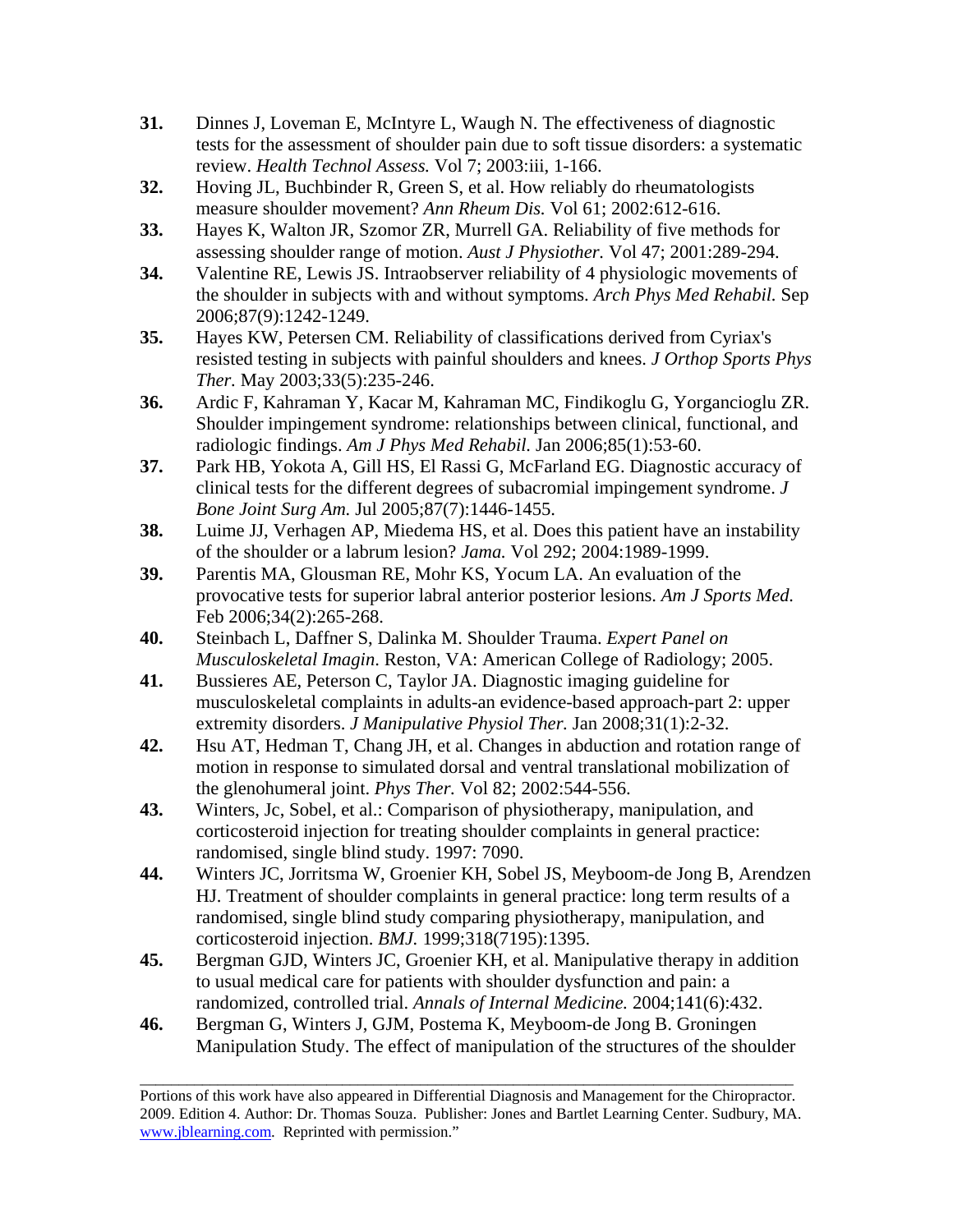girdle as additional treatment for symptom relief and for prevention of chronicity or recurrence of shoulder symptoms. Design of a randomized controlled trial within a comprehensive prognostic cohort study. *Journal of Manipulative and Physiological Therapeutics.* 2002/11//2002 Nov-Dec 2002;25(9):543-549.

- **47.** Sobel J, Kremer I, Winters J, Arendzen J, de Jong B. Reviews of the literature. The influence of the mobility in the cervicothoracic spine and the upper ribs (shoulder girdle) on the mobility of the scapulohumeral joint. *Journal of Manipulative and Physiological Therapeutics.* Vol 19; 1996:469-474.
- **48.** Norlander S, Gustavsson BA, Lindell J, Nordgren B. Reduced mobility in the cervico-thoracic motion segment--a risk factor for musculoskeletal neck-shoulder pain: a two-year prospective follow-up study. *Scand J Rehabil Med.* Sep 1997;29(3):167-174.
- **49.** Norlander S, Aste-Norlander U, Nordgren B, Sahlstedt B. Mobility in the cervicothoracic motion segment: an indicative factor of musculo-skeletal neck-shoulder pain. *Scand J Rehabil Med.* Dec 1996;28(4):183-192.
- **50.** Conroy DE, Hayes KW. The effect of joint mobilization as a component of comprehensive treatment for primary shoulder impingement syndrome. *J Orthop Sports Phys Ther.* Jul 1998;28(1):3-14.
- **51.** Knebl JA, Shores JH, Gamber RG, Gray WT, Herron KM. Improving functional ability in the elderly via the Spencer technique, an osteopathic manipulative treatment: a randomized, controlled trial. *J Am Osteopath Assoc.* Jul 2002;102(7):387-396.
- **52.** Vermeulen HM, Obermann WR, Burger BJ, Kok GJ, Rozing PM, van Den Ende CH. End-range mobilization techniques in adhesive capsulitis of the shoulder joint: A multiple-subject case report. *Phys Ther.* Dec 2000;80(12):1204-1213.
- **53.** Vermeulen HM, Rozing PM, Obermann WR, le Cessie S, Vliet Vlieland TP. Comparison of high-grade and low-grade mobilization techniques in the management of adhesive capsulitis of the shoulder: randomized controlled trial. *Phys Ther.* Mar 2006;86(3):355-368.
- **54.** Munday S, Jones A, Brantingham J, Globe G, Jensen M, Price J. A randomized, single-blinded, placebo-controlled trial to evaluate the efficacy of chiropractic shoulder girdle adjustment in the treatment of shoulder impingement syndrome. *J Am Chiro Assoc.* 2007;44(8):6-15.
- **55.** Donahue T, Bergmann T, Donahue S, Dody M. Manipulative assessment and treatment of the shoulder complex: case reports. *Journal of Chiropractic Medicine.* Vol 2; 2003:145-152.
- **56.** Kaye M. Evaluation and treatment of a patient with upper quarter myofascial pain syndrome. *Journal of Sports Chiropractic & Rehabilitation.* Vol 15; 2001:26.
- **57.** Pribicevic M, Pollard H. A multi-modal treatment approach for the shoulder: a 4 patient case series. *Chiropr Osteopat.* Sep 16 2005;13:20.
- **58.** Sharp J. Treatment of shoulder and cervical dysfunction in an infant. *Chiropractic Technique.* Vol 11; 1999:53-56.
- **59.** Smith T. Cervical manipulation for shoulder injury. *JNMS: Journal of the Neuromusculoskeletal System.* Vol 8; 2000:24-26.

Portions of this work have also appeared in Differential Diagnosis and Management for the Chiropractor. 2009. Edition 4. Author: Dr. Thomas Souza. Publisher: Jones and Bartlet Learning Center. Sudbury, MA. www.jblearning.com. Reprinted with permission."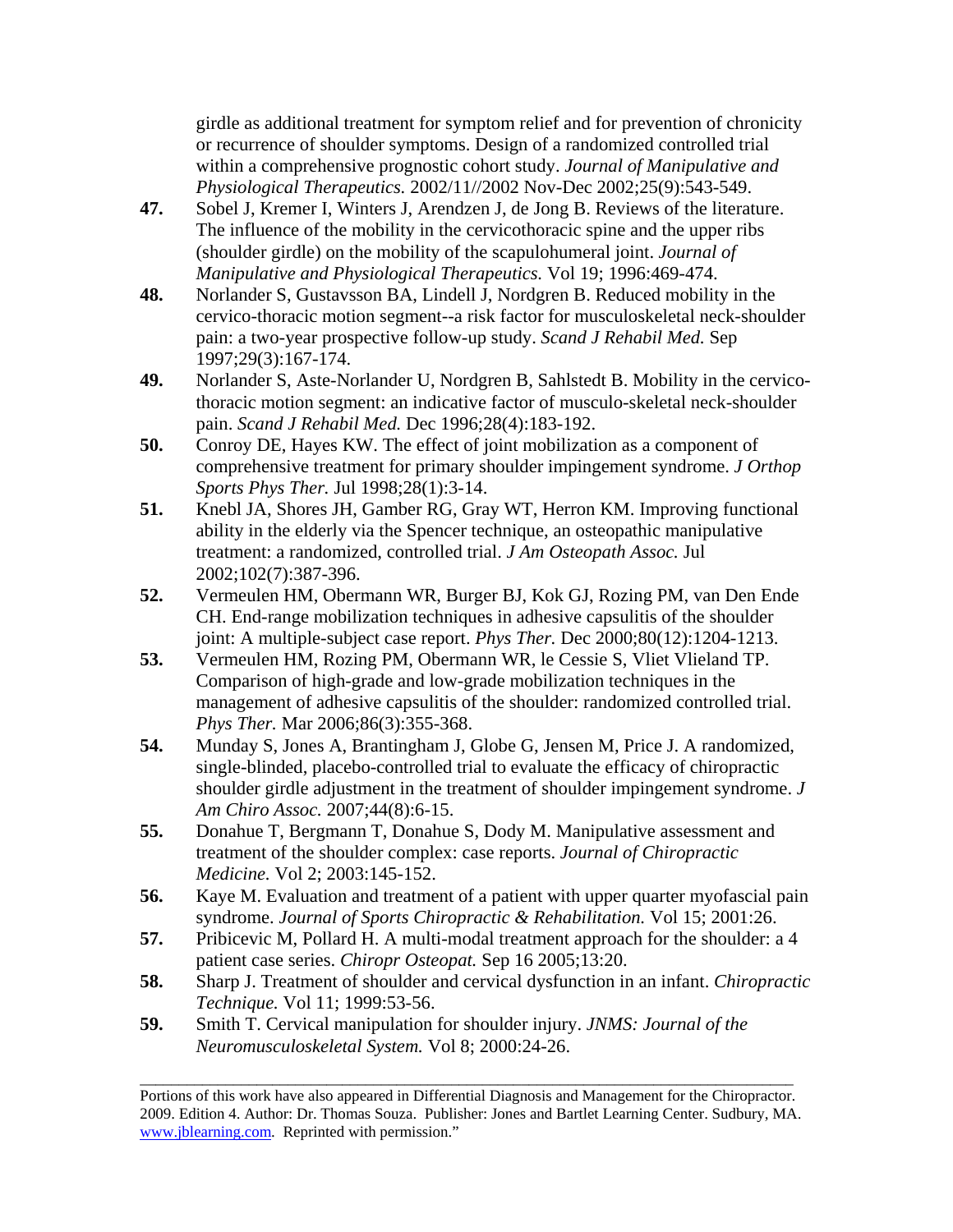- **60.** Sobel JS, Winters JC, Groenier K, Arendzen JH, Meyboom de Jong B. Physical examination of the cervical spine and shoulder girdle in patients with shoulder complaints. *J Manipulative Physiol Ther.* May 1997;20(4):257-262.
- **61.** Feeley K. Conservative chiropractic care of frozen shoulder syndrome: a case study. *CRJ: Chiropractic Research Journal.* Vol 2; 1992:31-37.
- **62.** Polkinghorn BS. Chiropractic treatment of frozen shoulder syndrome (adhesive capsulitis) utilizing mechanical force, manually assisted short lever adjusting procedures. *J Manipulative Physiol Ther.* Vol 18; 1995:105-115.
- **63.** Moreau CE, Moreau SR. Chiropractic management of a professional hockey player with recurrent shoulder instability. *J Manipulative Physiol Ther.* Vol 24; 2001:425-430.
- **64.** Gimblett PA, Saville J, Ebrall P. A conservative management protocol for calcific tendinitis of the shoulder. *J Manipulative Physiol Ther.* Vol 22; 1999:622-627.
- **65.** A K. Diagnosis and management of grade II acromioclavicular joint separation. *Clinical Chiropractic.* 2004;7:24-30.
- **66.** Stoddard J, Johnson C. Conservative treatment of a patient with a mild acromioclavicular joint separation. *Journal of Sports Chiropractic & Rehabilitation.* Vol 14; 2000:118.
- **67.** Shrode LW. Treating shoulder impingement using the supraspinatus synchronization exercise. *J Manipulative Physiol Ther.* Vol 17; 1994:43-53.
- **68.** Pribicevic M, Pollard H. Rotator cuff impingement. *Journal of Manipulative and Physiological Therapeutics.* 2004;27(9):580.
- **69.** Kazemi M. Adhesive capsulitis: a case report. *Journal of the Canadian Chiropractic Association.* Vol 44; 2000:169-176.
- **70.** Bulgen DY, Binder AI, Hazleman BL, Dutton J, Roberts S. Frozen shoulder: prospective clinical study with an evaluation of three treatment regimens. *Ann Rheum Dis.* Jun 1984;43(3):353-360.
- **71.** Green S, Buchbinder R, Glazier R, Forbes A. Interventions for shoulder pain. *Cochrane Database Syst Rev*; 2000:CD001156.
- **72.** Green S, Buchbinder R, Hetrick S. Physiotherapy interventions for shoulder pain. *Cochrane Database Syst Rev*; 2003:CD004258.
- **73.** Desmeules F,  $C\tilde{A}^{\dagger}$   $\tilde{A} \odot$  CH, Fr $\tilde{A} \odot$  mont P. Therapeutic exercise and orthopedic manual therapy for impingement syndrome: a systematic review. *Clinical Journal of Sport Medicine.* 2003;13(3):176.
- **74.** Ginn KA, Cohen ML. Exercise therapy for shoulder pain aimed at restoring neuromuscular control: a randomized comparative clinical trial. *Journal of Rehabilitation Medicine.* 2005;37(2):115.
- **75.** Ginn KA, Herbert RD, Khouw W, Lee R. A randomized, controlled clinical trial of a treatment for shoulder pain. *Phys Ther.* Vol 77; 1997:802-809; discussion 810-801.
- **76.** Ludwig R, Mariotti G, Schlumpf U. [Prognosis of shoulder calcifications after irrigation treatment and roentgen findings. A prospective study and literature review]. *Schweiz Rundsch Med Prax.* Apr 16 1996;85(16):526-533.

Portions of this work have also appeared in Differential Diagnosis and Management for the Chiropractor. 2009. Edition 4. Author: Dr. Thomas Souza. Publisher: Jones and Bartlet Learning Center. Sudbury, MA. www.jblearning.com. Reprinted with permission."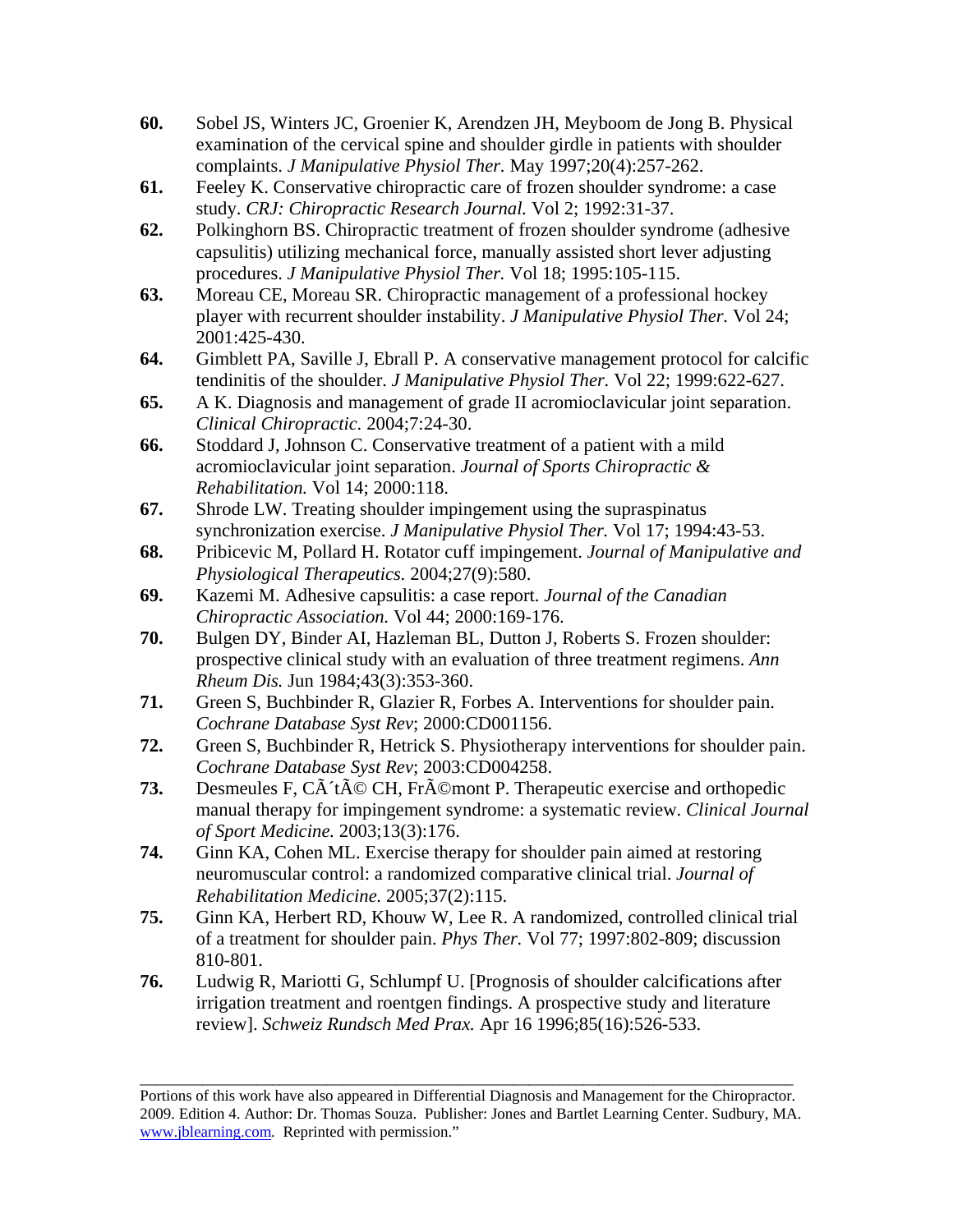- **77.** Haahr JP, Ostergaard S, Dalsgaard J, et al. Exercises versus arthroscopic decompression in patients with subacromial impingement: a randomised, controlled study in 90 cases with a one year follow up. *Ann Rheum Dis.* May 2005;64(5):760-764.
- **78.** Bang MD, Deyle GD. Comparison of supervised exercise with and without manual physical therapy for patients with shoulder impingement syndrome. *J Orthop Sports Phys Ther.* Mar 2000;30(3):126-137.
- **79.** Malliou PC, Giannakopoulos K, Beneka AG, Gioftsidou A, Godolias G. Effective ways of restoring muscular imbalances of the rotator cuff muscle group: a comparative study of various training methods. *Br J Sports Med.* Dec 2004;38(6):766-772.
- **80.** Jonsson P, Wahlstrom P, Ohberg L, Alfredson H. Eccentric training in chronic painful impingement syndrome of the shoulder: results of a pilot study. *Knee Surg Sports Traumatol Arthrosc.* Jan 2006;14(1):76-81.
- **81.** Kurtais Gursel Y, Ulus Y, Bilgic A, Dincer G, van der Heijden GJ. Adding ultrasound in the management of soft tissue disorders of the shoulder: a randomized placebo-controlled trial. *Phys Ther.* Apr 2004;84(4):336-343.
- **82.** Ebenbichler GR, Erdogmus CB, Resch KL, et al. Ultrasound therapy for calcific tendinitis of the shoulder. *N Engl J Med.* May 20 1999;340(20):1533-1538.
- **83.** Allander E. Prevalence, incidence, and remission rates of some common rheumatic diseases or syndromes. *Scand J Rheumatol.* 1974;3(3):145-153.
- **84.** Hamilton PG. The prevalence of humeral epicondylitis: a survey in general practice. *J R Coll Gen Pract.* Oct 1986;36(291):464-465.
- **85.** Gruchow HW, Pelletier D. An epidemiologic study of tennis elbow. Incidence, recurrence, and effectiveness of prevention strategies. *Am J Sports Med.* Jul-Aug 1979;7(4):234-238.
- **86.** Maylack FH. Epidemiology of tennis, squash, and racquetball injuries. *Clin Sports Med.* Apr 1988;7(2):233-243.
- **87.** Wadsworth TG. Tennis elbow: conservative, surgical, and manipulative treatment. *Br Med J (Clin Res Ed).* Mar 7 1987;294(6572):621-624.
- **88.** Coonrad RW, Hooper WR. Tennis elbow: its course, natural history, conservative and surgical management. *J Bone Joint Surg Am.* Sep 1973;55(6):1177-1182.
- **89.** Dimberg L. The prevalence and causation of tennis elbow (lateral humeral epicondylitis) in a population of workers in an engineering industry. *Ergonomics.*  Mar 1987;30(3):573-579.
- **90.** Kivi P. The etiology and conservative treatment of humeral epicondylitis. *Scand J Rehabil Med.* 1983;15(1):37-41.
- **91.** Kurppa K, Viikari-Juntura E, Kuosma E, Huuskonen M, Kivi P. Incidence of tenosynovitis or peritendinitis and epicondylitis in a meat-processing factory. *Scand J Work Environ Health.* Feb 1991;17(1):32-37.
- **92.** Roto P, Kivi P. Prevalence of epicondylitis and tenosynovitis among meatcutters. *Scand J Work Environ Health.* Jun 1984;10(3):203-205.

Portions of this work have also appeared in Differential Diagnosis and Management for the Chiropractor. 2009. Edition 4. Author: Dr. Thomas Souza. Publisher: Jones and Bartlet Learning Center. Sudbury, MA. www.jblearning.com. Reprinted with permission."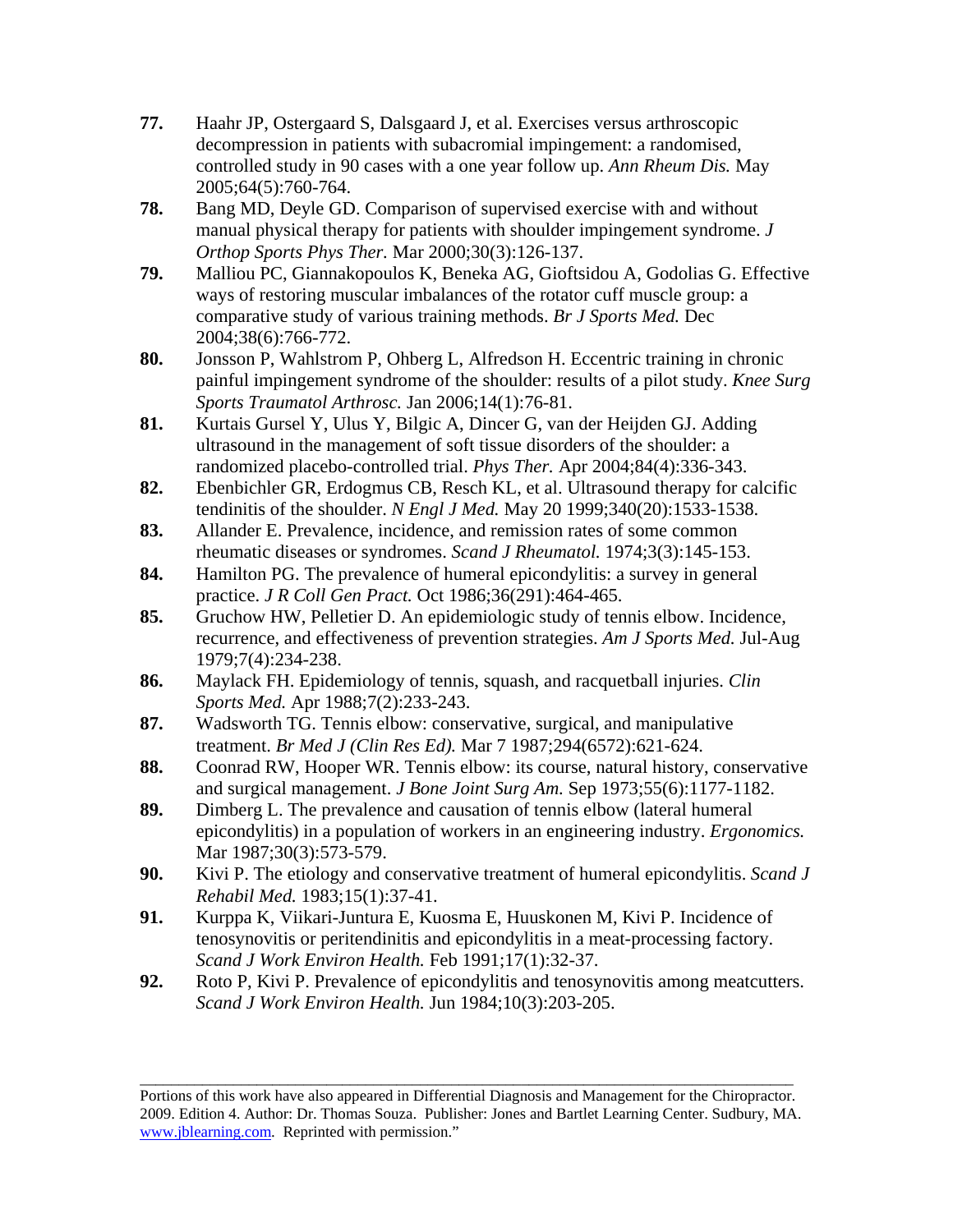- **93.** Binder AI, Hazleman BL. Lateral humeral epicondylitis--a study of natural history and the effect of conservative therapy. *Br J Rheumatol.* May 1983;22(2):73-76.
- **94.** Verhaar JA. Tennis elbow. Anatomical, epidemiological and therapeutic aspects. *Int Orthop.* Oct 1994;18(5):263-267.
- **95.** Bernard B. *Musculoskeletal Disorders (MSD) and Workplace Factors: A Critical Review of Epidemiologic Evidence for Work-Related Musculoskeletal Diosrders of the Neck, Upper Extremity, and Low Back*. Cincinatti, OH: NIOSH, Centers for Disease Control and Prevention National Institute for Occupational Safety and Health; 1997.
- **96.** Nirschl RP. The etiology and treatment of tennis elbow. *J Sports Med.* Nov-Dec 1974;2(6):308-323.
- **97.** Hudak PL, Cole DC, Haines AT. Understanding prognosis to improve rehabilitation: the example of lateral elbow pain. *Arch Phys Med Rehabil.* Jun 1996;77(6):586-593.
- **98.** Waugh EJ, Jaglal SB, Davis AM. Computer use associated with poor long-term prognosis of conservatively managed lateral epicondylalgia. *J Orthop Sports Phys Ther.* Dec 2004;34(12):770-780.
- **99.** Pienimaki T, Karinen P, Kemila T, Koivukangas P, Vanharanta H. Long-term follow-up of conservatively treated chronic tennis elbow patients. A prospective and retrospective analysis. *Scand J Rehabil Med.* Sep 1998;30(3):159-166.
- **100.** Bisset L, Paungmali A, Vicenzino B, Beller E. A systematic review and metaanalysis of clinical trials on physical interventions for lateral epicondylalgia. *Br J Sports Med.* Jul 2005;39(7):411-422; discussion 411-422.
- **101.** Smidt N, Assendelft WJ, Arola H, et al. Effectiveness of physiotherapy for lateral epicondylitis: a systematic review. *Ann Med.* Vol 35; 2003:51-62.
- **102.** Steinbach L, Dalinka M, Alazraki M. *Chronic elbow pain*. Reston, VA: American College of Radiology; 2001.
- **103.** Vicenzino B, Paungmali A, Buratowski S, Wright A. Specific manipulative therapy treatment for chronic lateral epicondylalgia produces uniquely characteristic hypoalgesia. *Man Ther.* Nov 2001;6(4):205-212.
- **104.** Struijs PA, Damen PJ, Bakker EW, Blankevoort L, Assendelft WJ, van Dijk CN. Manipulation of the wrist for management of lateral epicondylitis: a randomized pilot study. *Phys Ther.* Vol 83; 2003:608-616.
- **105.** Langen-Pieters P, Weston P, Brantingham JW. A randomized, prospective pilot study comparing chiropractic care and ultrasound for the treatment of lateral epicondylitis. *European Journal of Chiropractic.* 2003;50(3):211.
- **106.** Kaufman RL. Conservative chiropractic care of lateral epicondylitis. *J Manipulative Physiol Ther.* Nov-Dec 2000;23(9):619-622.
- **107.** Vicenzino B, Collins D, Wright A. The initial effects of a cervical spine manipulative physiotherapy treatment on the pain and dysfunction of lateral epicondylalgia. *Pain.* Nov 1996;68(1):69-74.
- **108.** Cleland JA, Whitman JM, Fritz JM. Effectiveness of manual physical therapy to the cervical spine in the management of lateral epicondylalgia: a retrospective

Portions of this work have also appeared in Differential Diagnosis and Management for the Chiropractor. 2009. Edition 4. Author: Dr. Thomas Souza. Publisher: Jones and Bartlet Learning Center. Sudbury, MA. www.jblearning.com. Reprinted with permission."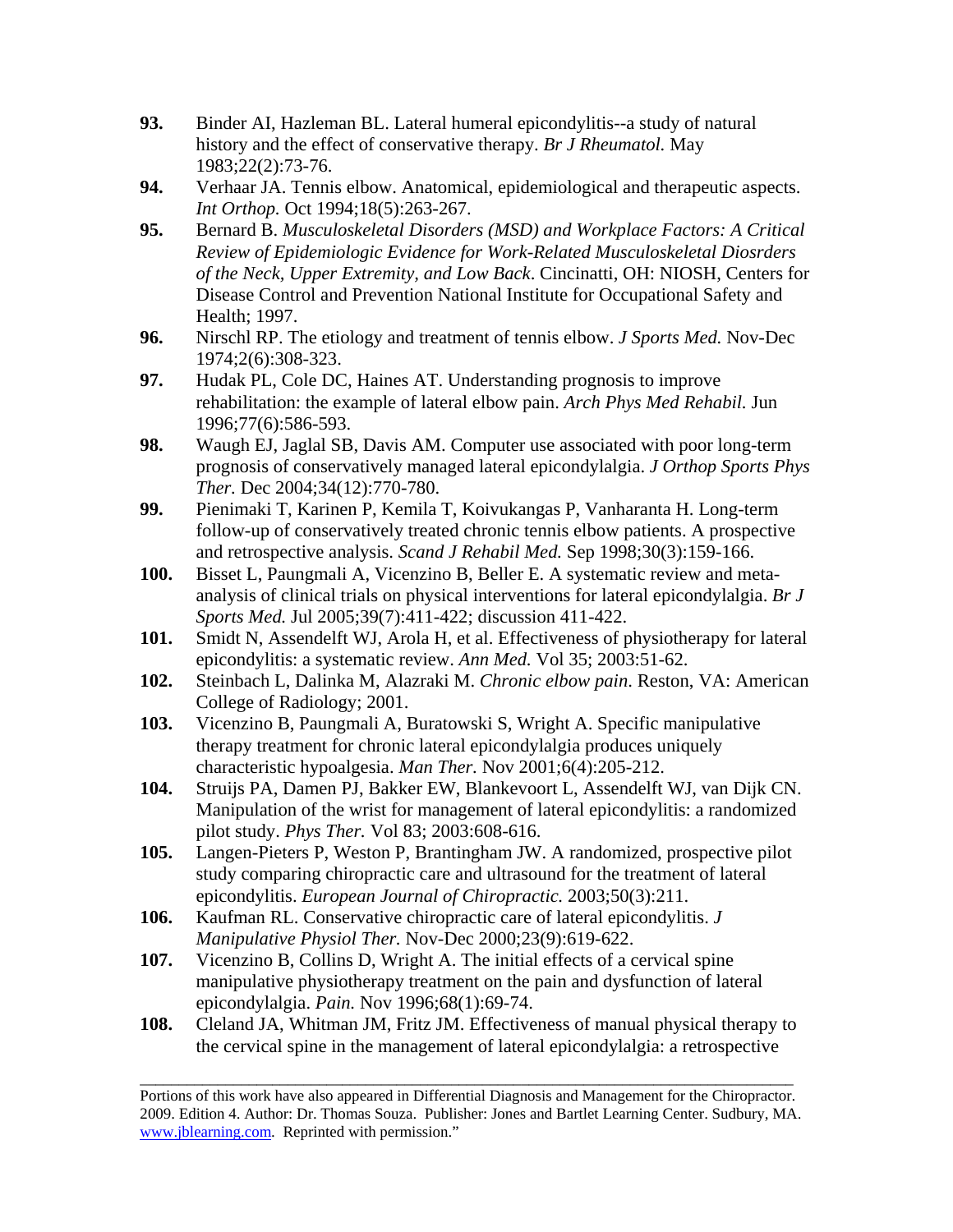analysis. including commentary by Vicenzio B. *Journal of Orthopaedic and Sports Physical Therapy.* 2004;34(11):713.

- **109.** Korthals-de Bos IB, Smidt N, van Tulder MW, et al. Cost effectiveness of interventions for lateral epicondylitis: results from a randomised controlled trial in primary care. *Pharmacoeconomics.* Vol 22; 2004:185-195.
- **110.** Smidt N, Daw, Assendelft WJJ, Deville W, Bouter LM. Corticosteroid injections, physiotherapy or a wait-and-see policy for lateral epicondylitis: a randomised controlled trial. *Nederlands Tijdschrift Voor Fysiotherapie.* 2004;114(1):14.
- **111.** Pienimaki TT, Tarvainen TK, Siira PT, Vanharanta H. Progressive strengthening and stretching exercises and ultrasound for chronic lateral epicondylitis [corrected] [published erratum appears in PHYSIOTHERAPY 1997 Jan; 83(1): 48]. *Physiotherapy.* 1996;82(9):522.
- **112.** Derebery VJ, Devenport JN, Giang GM, Fogarty WT. The effects of splinting on outcomes for epicondylitis. *Arch Phys Med Rehabil.* Jun 2005;86(6):1081-1088.
- **113.** Struijs PAA, Kerkhoffs GMMJ, Assendelft WJJ, van Dijk CN. Conservative Treatment of Lateral Epicondylitis: Brace Versus Physical Therapy or a Combination of Both--A Randomized Clinical Trial. *Am J Sports Med.* Vol 32; 2004:462-469.
- **114.** Faes M, van den Akker B, de Lint JA, Kooloos JG, Hopman MT. Dynamic Extensor Brace for Lateral Epicondylitis. *Clin Orthop Relat Res.* Jan 2006;442:149-157.
- **115.** Atroshi I, Gummesson C, Johnsson R, Ornstein E, Ranstam J, Rosen I. Prevalence of carpal tunnel syndrome in a general population. *Jama.* Jul 14 1999;282(2):153- 158.
- **116.** Katz JN, Lew RA, Bessette L, et al. Prevalence and predictors of long-term work disability due to carpal tunnel syndrome. *Am J Ind Med.* Jun 1998;33(6):543-550.
- **117.** Levine DW, Simmons BP, Koris MJ, et al. A self-administered questionnaire for the assessment of severity of symptoms and functional status in carpal tunnel syndrome. *J Bone Joint Surg Am.* Nov 1993;75(11):1585-1592.
- **118.** Stevens JC, Sun S, Beard CM, O'Fallon WM, Kurland LT. Carpal tunnel syndrome in Rochester, Minnesota, 1961 to 1980. *Neurology.* Jan 1988;38(1):134-138.
- **119.** Stevens JC, Witt JC, Smith BE, Weaver AL. The frequency of carpal tunnel syndrome in computer users at a medical facility. *Neurology.* Jun 12 2001;56(11):1568-1570.
- **120.** de Krom MC, Knipschild PG, Kester AD, Thijs CT, Boekkooi PF, Spaans F. Carpal tunnel syndrome: prevalence in the general population. *J Clin Epidemiol.*  Apr 1992;45(4):373-376.
- **121.** Hagberg M, Morgenstern H, Kelsh M. Impact of occupations and job tasks on the prevalence of carpal tunnel syndrome. *Scand J Work Environ Health.* Dec 1992;18(6):337-345.
- **122.** Thomsen JF, Hansson GA, Mikkelsen S, Lauritzen M. Carpal tunnel syndrome in repetitive work: a follow-up study. *Am J Ind Med.* Oct 2002;42(4):344-353.

Portions of this work have also appeared in Differential Diagnosis and Management for the Chiropractor. 2009. Edition 4. Author: Dr. Thomas Souza. Publisher: Jones and Bartlet Learning Center. Sudbury, MA. www.jblearning.com. Reprinted with permission."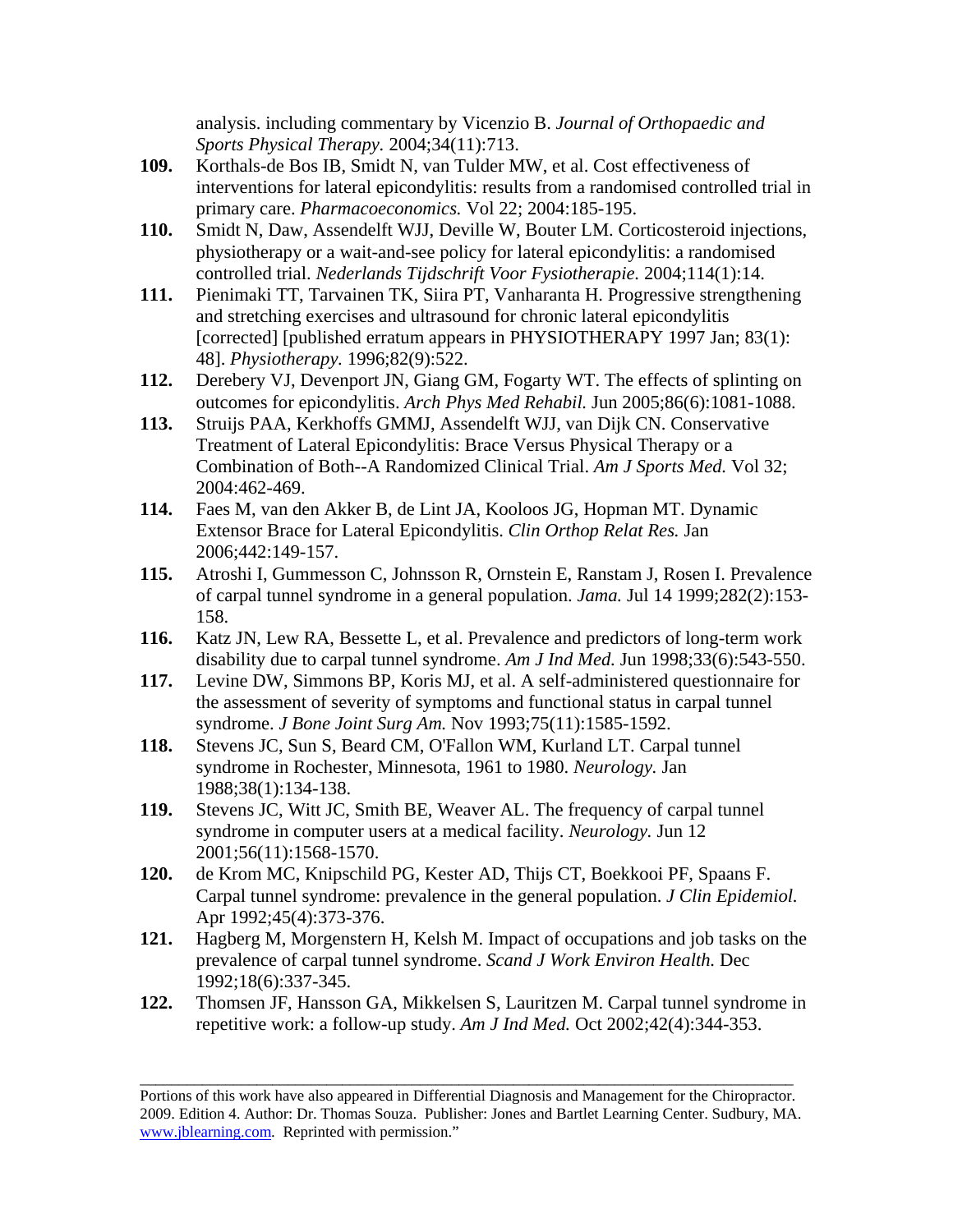- **123.** Stevens E. Carpal tunnel syndrome: a dental hygienist's fate? Facts you should know and practice. *Nda J.* Summer 1996;47(1):14-15.
- **124.** Tanaka S, Wild DK, Seligman PJ, Behrens V, Cameron L, Putz-Anderson V. The US prevalence of self-reported carpal tunnel syndrome: 1988 National Health Interview Survey data. *Am J Public Health.* Nov 1994;84(11):1846-1848.
- **125.** Braun RM, Davidson K, Doehr S. Provocative testing in the diagnosis of dynamic carpal tunnel syndrome. *J Hand Surg [Am].* Mar 1989;14(2 Pt 1):195-197.
- **126.** Padua L, Padua R, Aprile I, D'Amico P, Tonali P. Carpal tunnel syndrome: relationship between clinical and patient-oriented assessment. *Clinical Orthopaedics and Related Research.* 2002;395:128.
- **127.** BLS reports on survey of occupational injuries and illnesses in 1989. *Am Ind Hyg Assoc J.* Feb 1991;52(2):A92.
- **128.** Abbas MA, Afifi AA, Zhang ZW, Kraus JF. Meta-analysis of published studies of work-related carpal tunnel syndrome. *Int J Occup Environ Health.* Jul-Sep 1998;4(3):160-167.
- **129.** Goodgold J. A statistical problem in diagnosis of carpal tunnel disease. *Muscle Nerve.* Dec 1994;17(12):1490-1491.
- **130.** Kuschner SH, Ebramzadeh E, Johnson D, Brien WW, Sherman R. Tinel's sign and Phalen's test in carpal tunnel syndrome. *Orthopedics.* Nov 1992;15(11):1297- 1302.
- **131.** Posch JL, Prpic I. Surgical treatment of the carpal tunnel syndrome. *Handchirurgie.* 1975;7(2):95-98.
- **132.** LaJoie AS, McCabe SJ, Thomas B, Edgell SE. Determining the sensitivity and specificity of common diagnostic tests for carpal tunnel syndrome using latent class analysis. *Plast Reconstr Surg.* Aug 2005;116(2):502-507.
- **133.** MacDermid JC, Wessel J. Clinical diagnosis of carpal tunnel syndrome: a systematic review. *J Hand Ther.* Apr-Jun 2004;17(2):309-319.
- **134.** MacDermid JC, Doherty T. Clinical and electrodiagnostic testing of carpal tunnel syndrome: a narrative review. *J Orthop Sports Phys Ther.* Oct 2004;34(10):565- 588.
- **135.** Nora DB, Becker J, Ehlers JA, Gomes I. Clinical features of 1039 patients with neurophysiological diagnosis of carpal tunnel syndrome. *Clin Neurol Neurosurg.*  Dec 2004;107(1):64-69.
- **136.** D'Arcy CA, McGee S. Does This Patient Have Carpal Tunnel Syndrome? *JAMA.*  June 21, 2000 2000;283(23):3110-3117.
- **137.** Katz JN, Stirrat CR. A self-administered hand diagram for the diagnosis of carpal tunnel syndrome. *J Hand Surg [Am].* Mar 1990;15(2):360-363.
- **138.** Lew HL, Date ES, Pan SS, Wu P, Ware PF, Kingery WS. Sensitivity, specificity, and variability of nerve conduction velocity measurements in carpal tunnel syndrome. *Arch Phys Med Rehabil.* Jan 2005;86(1):12-16.
- **139.** Andersen JH, Thomsen JF, Overgaard E, et al. Computer use and carpal tunnel syndrome: a 1-year follow-up study. *Jama.* Jun 11 2003;289(22):2963-2969.

Portions of this work have also appeared in Differential Diagnosis and Management for the Chiropractor. 2009. Edition 4. Author: Dr. Thomas Souza. Publisher: Jones and Bartlet Learning Center. Sudbury, MA. www.jblearning.com. Reprinted with permission."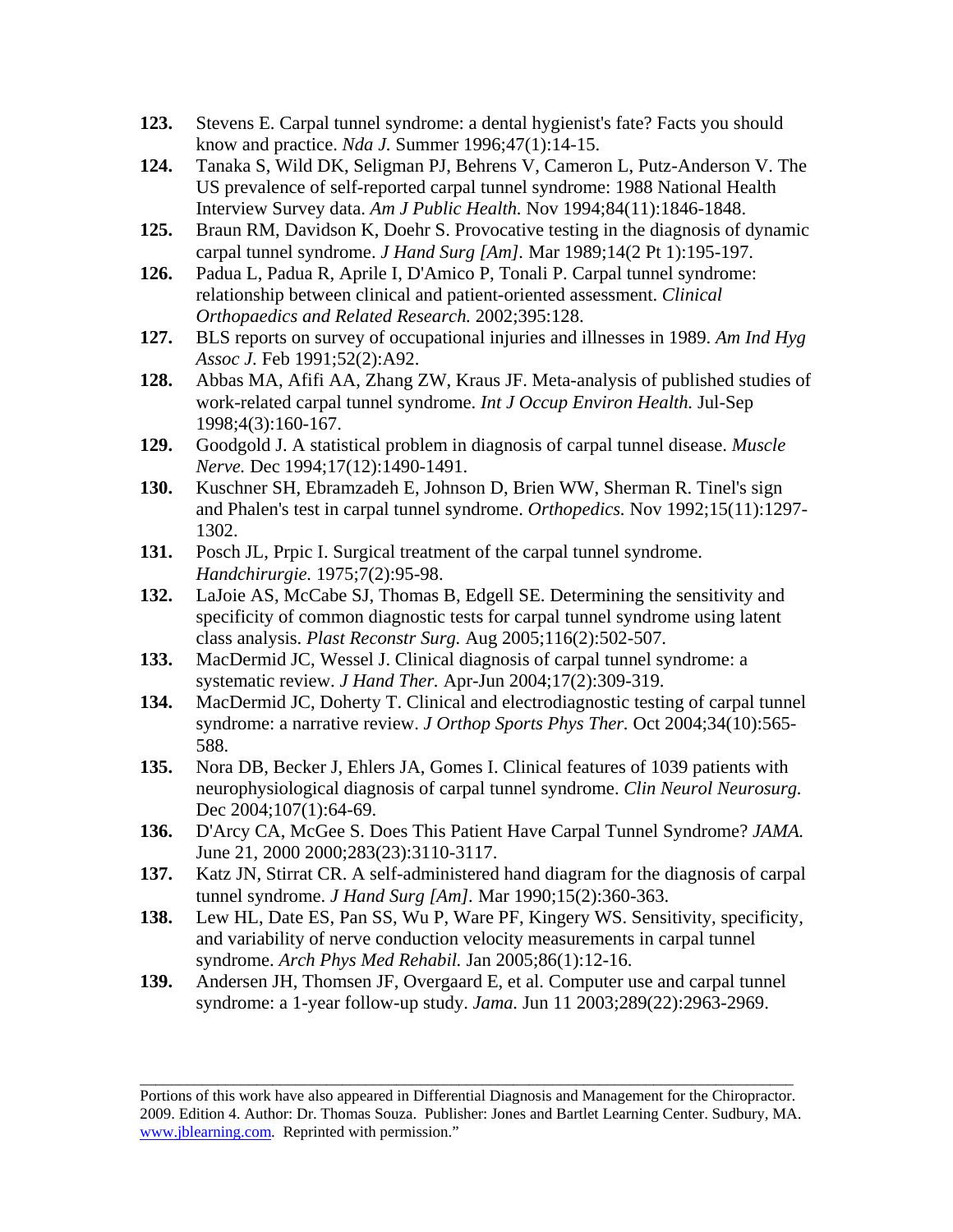- **140.** Tittiranonda P, Rempel D, Armstrong T, Burastero S. Effect of four computer keyboards in computer users with upper extremity musculoskeletal disorders. *Am J Ind Med.* Jun 1999;35(6):647-661.
- **141.** Verdugo RJ, Salinas RS, Castillo J, Cea JG. Surgical versus non-surgical treatment for carpal tunnel syndrome. *Cochrane Database Syst Rev*; 2003:CD001552.
- **142.** Garland H, Langworth EP, Taverner D, Clark JM. Surgical Treatment For The Carpal Tunnel Syndrome. *Lancet.* May 23 1964;13:1129-1130.
- **143.** Gerritsen AA, Korthals-de Bos IB, Laboyrie PM, de Vet HC, Scholten RJ, Bouter LM. Splinting for carpal tunnel syndrome: prognostic indicators of success. *J Neurol Neurosurg Psychiatry.* Vol 74; 2003:1342-1344.
- **144.** Davis PT, Hulbert JR, Kassak KM, Meyer JJ. Comparative efficacy of conservative medical and chiropractic treatments for carpal tunnel syndrome: a randomized clinical trial. *Journal of Manipulative and Physiological Therapeutics.* 1998;21(5):317.
- **145.** O'Connor D, Marshall S, Massy-Westropp N. Non-surgical treatment (other than steroid injection) for carpal tunnel syndrome. *Cochrane Database Syst Rev.*  2003(1):CD003219.
- **146.** Valente R, Gibson H. Chiropractic manipulation in carpal tunnel syndrome. *J Manipulative Physiol Ther.* Vol 17; 1994:246-249.
- **147.** Tal-Akabi A, Rushton A. An investigation to compare the effectiveness of carpal bone mobilisation and neurodynamic mobilisation as methods of treatment for carpal tunnel syndrome. *Man Ther.* Nov 2000;5(4):214-222.
- **148.** Gerritsen AA, de Krom MC, Struijs MA, Scholten RJ, de Vet HC, Bouter LM. Conservative treatment options for carpal tunnel syndrome: a systematic review of randomised controlled trials. *J Neurol.* Vol 249; 2002:272-280.
- **149.** Feuerstein M, Burrell LM, Miller VI, Lincoln A, Huang GD, Berger R. Clinical management of carpal tunnel syndrome: a 12-year review of outcomes. *Am J Ind Med.* Mar 1999;35(3):232-245.
- **150.** Werner RA, Franzblau A, Gell N. Randomized controlled trial of nocturnal splinting for active workers with symptoms of carpal tunnel syndrome. *Archives of Physical Medicine and Rehabilitation.* 2005/1 2005;86(1):1-7.
- **151.** Ebenbichler GR, Resch KL, Nicolakis P, et al. Ultrasound treatment for treating the carpal tunnel syndrome: randomised "sham" controlled trial. *BMJ.*  1998;316(7133):731.
- **152.** Oztas O, Turan B, Bora I, Karakaya MK. Ultrasound therapy effect in carpal tunnel syndrome. *Arch Phys Med Rehabil.* Dec 1998;79(12):1540-1544.
- **153.** Goodyear-Smith F, Arroll B. What Can Family Physicians Offer Patients With Carpal Tunnel Syndrome Other Than Surgery? A Systematic Review of Nonsurgical Management. *Ann Fam Med.* Vol 2; 2004:267-273.
- **154.** Bakhtiary AH, Rashidy-Pour A. Ultrasound and laser therapy in the treatment of carpal tunnel syndrome. *Aust J Physiother.* 2004;50(3):147-151.

Portions of this work have also appeared in Differential Diagnosis and Management for the Chiropractor. 2009. Edition 4. Author: Dr. Thomas Souza. Publisher: Jones and Bartlet Learning Center. Sudbury, MA. www.jblearning.com. Reprinted with permission."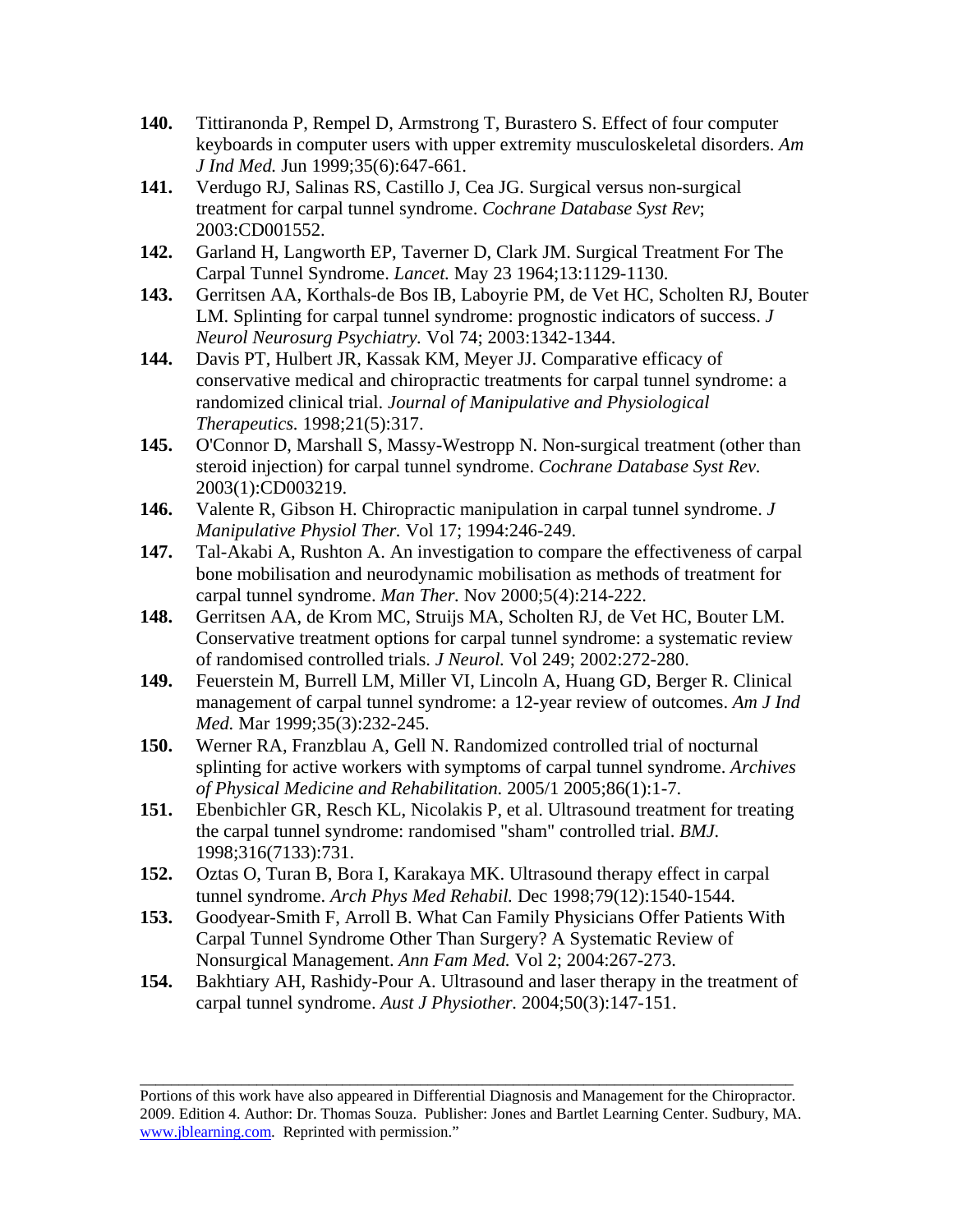- **155.** Spooner GR, Desai HB, Angel JF, Reeder BA, Donat JR. Using pyridoxine to treat carpal tunnel syndrome. Randomized control trial. *Can Fam Physician.* Oct 1993;39:2122-2127.
- **156.** Stransky M, Rubin A, Lava NS, Lazaro RP. Treatment of carpal tunnel syndrome with vitamin B6: a double-blind study. *South Med J.* Jul 1989;82(7):841-842.
- **157.** Akalin E, El O, Peker O, et al. Treatment of carpal tunnel syndrome with nerve and tendon gliding exercises. *Am J Phys Med Rehabil.* Feb 2002;81(2):108-113.
- **158.** Garfinkel MS, Schumacher HR, Jr., Husain A, Levy M, Reshetar RA. Evaluation of a yoga based regimen for treatment of osteoarthritis of the hands. *J Rheumatol.*  Dec 1994;21(12):2341-2343.
- **159.** Irvine J, Chong SL, Amirjani N, Chan KM. Double-blind randomized controlled trial of low-level laser therapy in carpal tunnel syndrome. *Muscle Nerve.* Aug 2004;30(2):182-187.
- **160.** Ejnisman B, Andreoli CV, Soares BG, et al. Interventions for tears of the rotator cuff in adults. *Cochrane Database Syst Rev*; 2004:CD002758.
- **161.** Godges JJ, Mattson-Bell M, Thorpe D, Shah D. The immediate effects of soft tissue mobilization with proprioceptive neuromuscular facilitation on glenohumeral external rotation and overhead reach. *J Orthop Sports Phys Ther.*  Dec 2003;33(12):713-718.
- **162.** Rahme H, Solem-Bertoft E, Westerberg CE, Lundberg E, Sorensen S, Hilding S. The subacromial impingement syndrome. A study of results of treatment with special emphasis on predictive factors and pain-generating mechanisms. *Scand J Rehabil Med.* Vol 30; 1998:253-262.
- **163.** Winters JC, Sobel JS, Groenier KH, Arendzen JH, Meyboom-de Jong B. The long-term course of shoulder complaints: a prospective study in general practice. *Rheumatology (Oxford).* Vol 38; 1999:160-163.
- **164.** Struijs PA, Damen PJ, Bakker EW, Blankevoort L, Assendelft WJ, van Dijk CN. Manipulation of the wrist for management of lateral epicondylitis: a randomized pilot study. *Phys Ther.* Jul 2003;83(7):608-616.
- **165.** Struijs PA, Kerkhoffs GM, Assendelft WJ, Van Dijk CN. Conservative treatment of lateral epicondylitis: brace versus physical therapy or a combination of both-a randomized clinical trial. *Am J Sports Med.* Mar 2004;32(2):462-469.
- **166.** Walker WC, Metzler M, Cifu DX, Swartz Z. Neutral wrist splinting in carpal tunnel syndrome: a comparison of night-only versus full-time wear instructions. *Arch Phys Med Rehabil.* Apr 2000;81(4):424-429.
- **167.** Ebenbichler GR, Resch KL, Nicolakis P, et al. Ultrasound treatment for treating the carpal tunnel syndrome: randomised "sham" controlled trial. *Bmj.* Mar 7 1998;316(7133):731-735.
- **168.** Ostor AJ, Richards CA, Prevost AT, Hazleman BL, Speed CA. Interrater reproducibility of clinical tests for rotator cuff lesions. *Ann Rheum Dis.* Oct 2004;63(10):1288-1292.
- **169.** Ginn KA, Cohen ML. Conservative treatment for shoulder pain: prognostic indicators of outcome. *Arch Phys Med Rehabil.* Vol 85; 2004:1231-1235.

Portions of this work have also appeared in Differential Diagnosis and Management for the Chiropractor. 2009. Edition 4. Author: Dr. Thomas Souza. Publisher: Jones and Bartlet Learning Center. Sudbury, MA. www.jblearning.com. Reprinted with permission."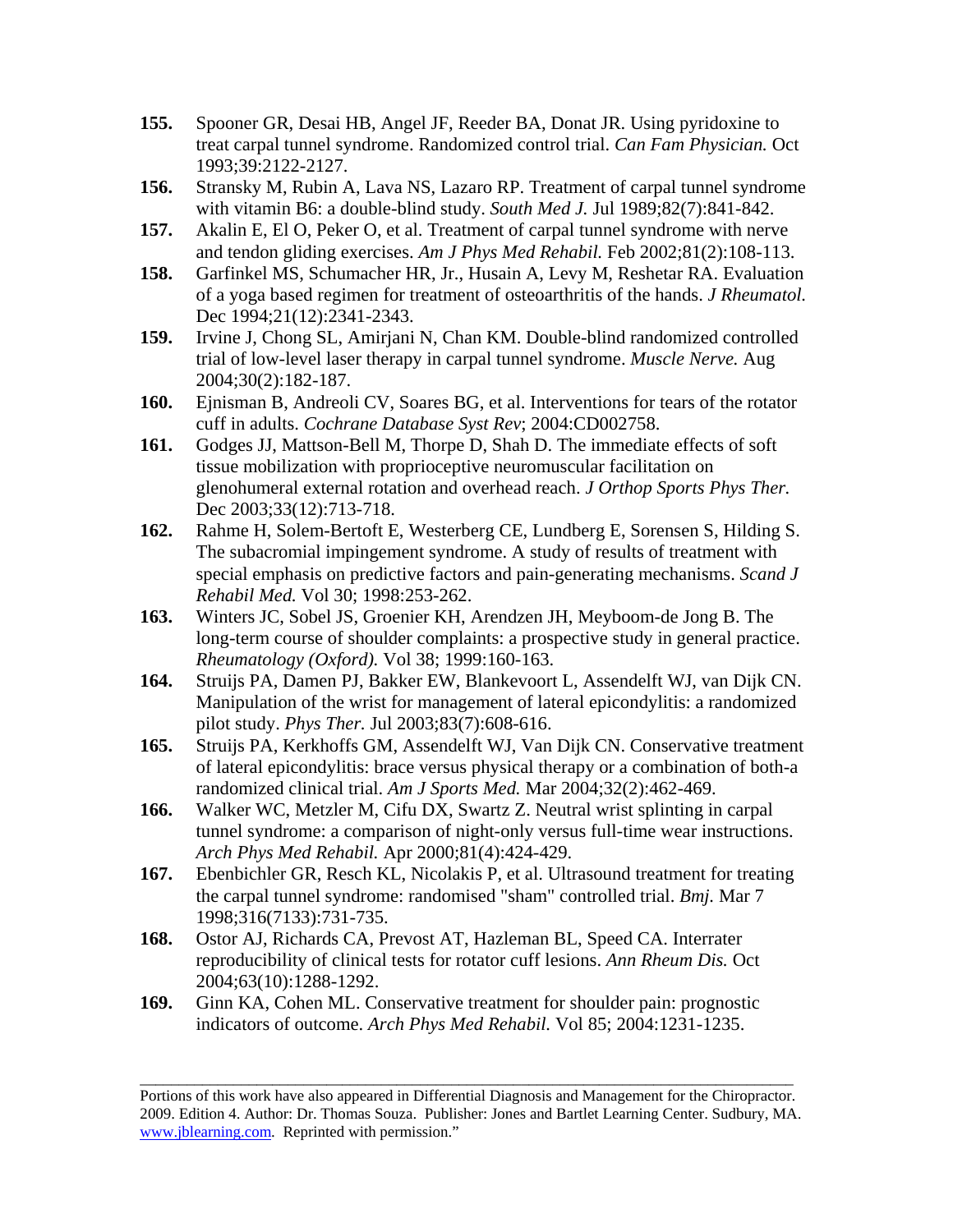**170.** Haahr JP, Andersen JH. Prognostic factors in lateral epicondylitis: a randomized trial with one-year follow-up in 266 new cases treated with minimal occupational intervention or the usual approach in general practice. *Rheumatology (Oxford).*  Oct 2003;42(10):1216-1225.

Portions of this work have also appeared in Differential Diagnosis and Management for the Chiropractor. 2009. Edition 4. Author: Dr. Thomas Souza. Publisher: Jones and Bartlet Learning Center. Sudbury, MA. www.jblearning.com. Reprinted with permission."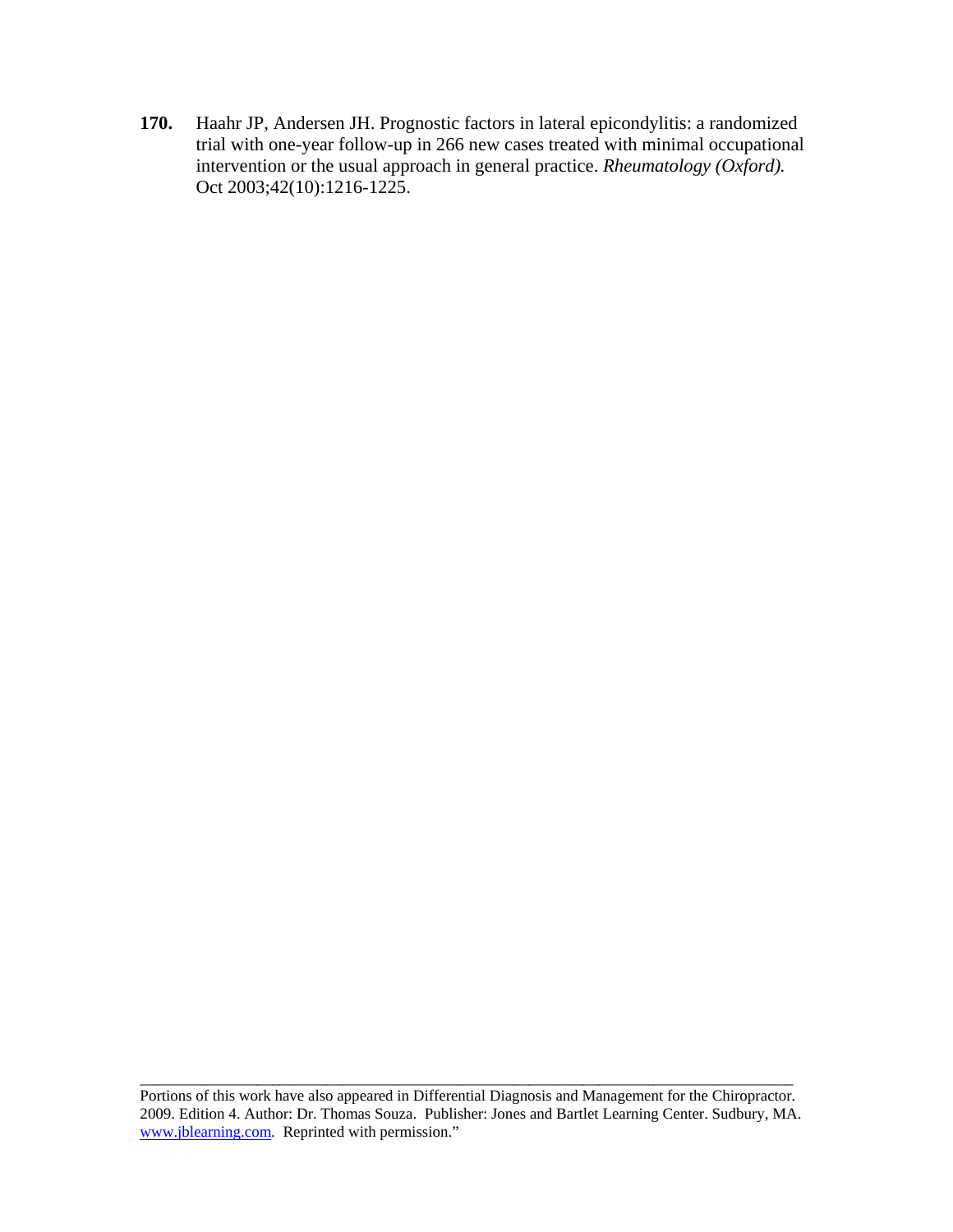# **References from Cochrane and Other Reviews**

**Title:** Ergonomic and physiotherapeutic interventions for treating upper extremity work related disorders in adults **Reviewer(s):** Verhagen AP; Bierma-Zeinstra SMA; Feleus A; Karels C; Dahaghin S; Burdorf L; de Vet HCW; Koes BW **Document Information:** The Cochrane Database of Systematic Reviews. This Cochrane Review is unmodified this issue. Review first published in Issue 1, 2004. Protocol first published in Issue 1, 2004.

REFERENCES Ergonomic and physiotherapeutic interventions for treating upper extremity work related disorders in adults

References to studies included in this review

Bang 2000 (*published data only*)

Bang MD, Deyle GD. Comparison of supervised exercise with and without manual physical therapy for patients with shoulder impingement syndrome. *Journal of Orthopeadic & Sports Physical Therapy* 2000;30(3) :126-37

#### **Ferguson 1976** (*published data only*)

Ferguson D, Duncan J. A trial of physiotherapy for symptoms in keyboard operating. *The Australian Journal of Physiotherapy* 1976;22(2) :61-72

**Feuerstein 1993** (*published data only*)

Feuerstein M, Callan-Harris S, Hickey P, Dyer D, Armbruster W, Carosella AM. Multidisciplinary rehabilitation of chronic work-related upper extremity disorders. Long-term effects. *Journal of Occupational Medicine* 1993;35:396-403

# **Hagberg 2000** (*published data only*)

Hagberg M, Harms-Ringdahl K, Nisell R, Hjelm EW. Rehabilitation of neck-shoulder pain in women industrial workers: a randomized trial comparing isometric shoulder endurance training with isometric shoulder strength training. *Arch Phys Med Rehabil* 2000;81(8) :1051-8

#### **Kamwendo 1991** (*published data only*)

Kamwendo K, Linton SJ. A controlled study of the effect of neck school in medical secretaries. *Scandinavian Journal of Rehabilitation and Medicine* 1991;23(3) :143-52

#### **Leboeuf 1987** (*published data only*)

Leboeuf C, Grant BR, Maginnes GS. Chiropractic treatment of repetitive strain injuries: a preliminary prospective outcome study of SMT versus SMT combined with massage. *The Journal of the Australian Chiropractors' Association* 1987;17(1) :11-4

#### **Levoska 1993** (*published data only*)

Levoska S, Keinänen-Kiukaanniemi S. Active or passive physiotherapy for occupational cervicobrachial disorders? A comparison of two treatment methods with a 1-year follow-up. *Arch Phys Med Rehabil* 1993;74:425-30

#### **Lundblad 1999** (*published data only*)

Lundblad I, Elert J, Gerdle B. Randomised controlled trial of physiotherapy and Feldenkrais interventions in female workers with neck-shoulder complaints. *Journal of Occupational Rehabilitation* 1999;9:179-94

### **Rempel 1999** (*published data only*)

Rempel D, Tittiranonda P, Burastero S, Hudes M, So Y. Effect of keyboard keyswitch design on hand pain. *Journal of Occupational and Environmental Medicine* 1999;41:111-9

#### **Rundcrantz 1991** (*published data only*)

Rundcrantz BJ, Johnsson B, Moritz U, Roxendal G. Cervico-brachial disorders in dentists. A comparison between two kinds of physiotherapeutic interventions. *Scandinavian Journal of Rehabilitation and Medicine* 1991;23:11-7

#### **Stralka 1998** (*published data only*)

Stralka SW, Jackson JA, Lewis AR. Treatment of hand and wrist pain. A randomized clinical trail of high voltage pulsed, direct current built into a wrist splint. *AAOHN journal: Official journal of the American Association of Occupational Health Nurses* 1998;46(5) :233-6

Portions of this work have also appeared in Differential Diagnosis and Management for the Chiropractor. 2009. Edition 4. Author: Dr. Thomas Souza. Publisher: Jones and Bartlet Learning Center. Sudbury, MA. www.jblearning.com. Reprinted with permission."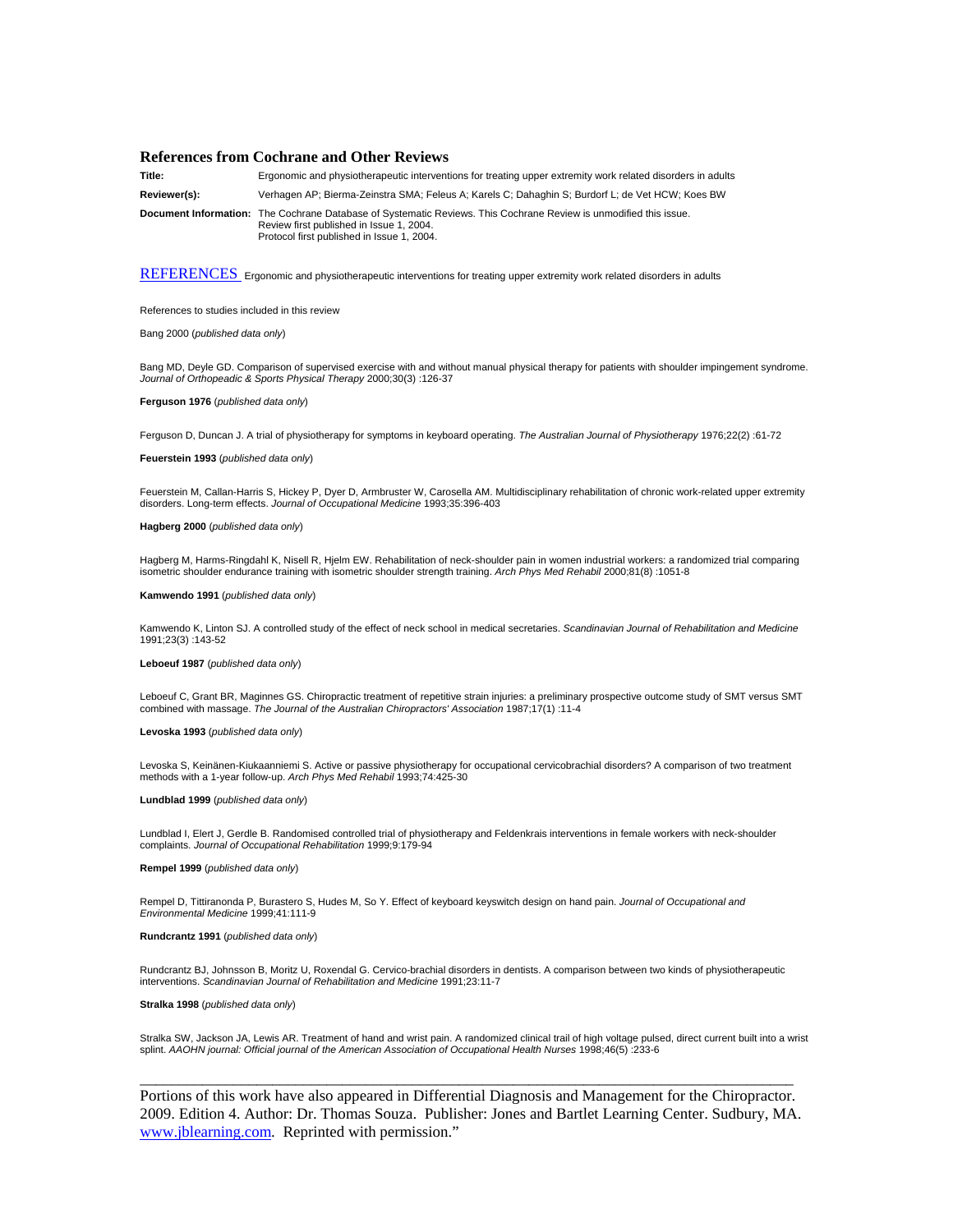#### **Takala 1994** (*published data only*)

Takala EP, Viikari-Juntura E, Tynkkynen EM. Does group gymnastics at the workplace help in neck pain? A controlled study. *Scandinavian Journal of Rehabilitation and Medicine* 1994;26:17-20

#### **Tittiranonda 1999** (*published data only*)

Tittiranonda P, Rempel D, Armstrong T, Burastero S. Effect of four computer keyboards in computer users with upper extremity musculoskeletal disorders. *American Journal of Industrial Medicine* 1999;35:647-61

#### **Vasseljen 1995** (*published data only*)

Vasseljen jr O, Johansen BM, Westgaard RH. The effect of pain reduction on perceived tension and EMG-recorded trapezius muscle activity in workers with shoulder and neck pain. *Scandinavian Journal of Rehabilitation and Medicine* 1995;27:243-52

# **Waling 2000** (*published data only*)

Waling K, Sundelin G, Ahlgren C, Järvholm B. Perceived pain before and after three exercise programs - a controlled clinical trial of women with workrelated trapezius myalgia. *Pain* 2000;85:201-7

#### **References to studies excluded from this review**

#### **Aaras 1994**

Aaras A. The impact of ergonomic intervention on individual health and corporate prosperity in a telecommunications environment. *Ergonomics* 1994;37(10) :1679-96

#### **Banta 1994**

Banta CA. A prospective, non-randomized study of iontophoresis, wrist splinting, and anti inflammatory medication in the treatment of early mild carpal tunnel syndrome. *Journal of Occupational and Environmetal Medicine* 1994;36(2) :166-8

# **Bru 1994**

Bru E, Mykletun RJ, Berge WT, Svebak S. Effects of different psychosocial interventions on neck, shoulder and low back pain in female hospital staff. *Psychology and Health* 1994;9:371-82

#### **Carlton 1987**

Carlton RS. The effects of body mechanics instruction on work performance. *American Journal of Occupational Therapy* 1987;41(1) :16-20

#### **Chatterjee 1992**

Chatterjee DS. Workplace upper limb disorders: a prospective study with intervention. *Occupational Medicine* 1992;42:129-36

#### **Davis 1998**

Davis PT, Hulbert JR, Kassak KM, Meyer JJ. Comparative efficacy of conservative medical and chiropractic treatments for carpal tunnel syndrome: a randomized clinical trial. *J Manipulative Physiol Ther* 1998;21(5) :317-26

#### **Dortch 1990**

Dortch HL, Trombly CA. The effects of education on hand use with industrial workers in repetitive jobs. *American Journal of Occupational Therapy* 1990;44(9) :777-82

#### **Fogleman 1995**

Foggleman M, Brogmus G. Computer mouse use and cumulative trauma disorders of the upper extremities. *Ergonomics* 1995;38(12) :2465-75

#### **Garfinkel 1998**

Garfinkel MS, Singhal A, Katz W, Allan DA, Reshetar R, Schumacher HR. Yoga based intervention for carpal tunnel syndrome; a randomized clinical trial. *JAMA* 1998;280:1601-3

#### **Giebel 1997**

Giebel GD, Edelmann M, Hüser R. Sprain of the cervical spine: early functional vs. immobilization treatment. [Die Distorsion der Halswirbelsaule: Frühfunctionelle vs ruhigstellende Behandlung] *Zentralblatt für Chirurgie* 1997;122:517-21

Portions of this work have also appeared in Differential Diagnosis and Management for the Chiropractor. 2009. Edition 4. Author: Dr. Thomas Souza. Publisher: Jones and Bartlet Learning Center. Sudbury, MA. www.jblearning.com. Reprinted with permission."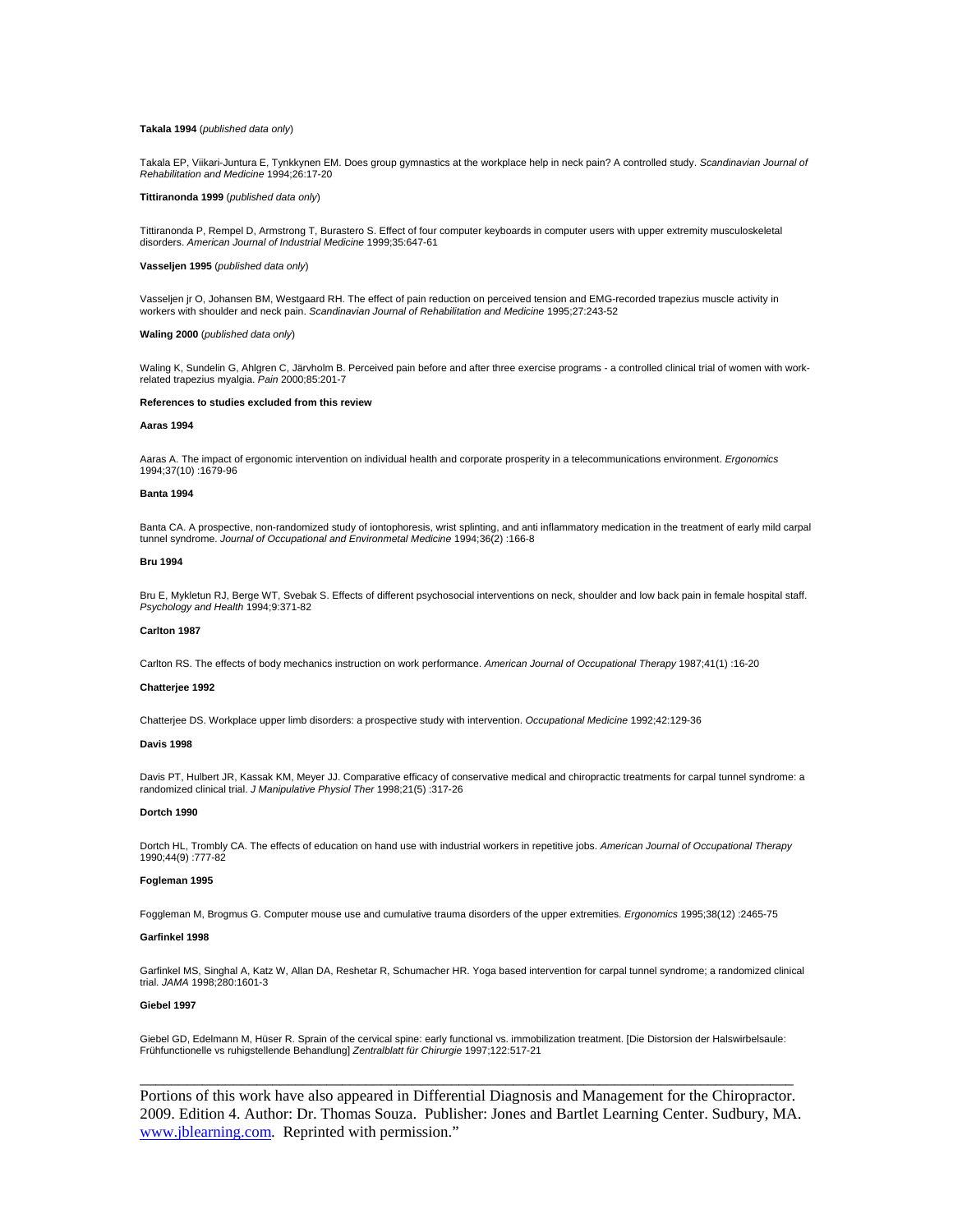#### **Ginn 1997**

Ginn KA, Herbert RD, Khouw W, Lee R. A randomized, controlled clinical trial of a treatment for shoulder pain. *Physical Therapy* 1997;77(8) :802-11

#### **Hilyer 1990**

Hilyer JC, Brown KC, Sirles AT, Peoples L. A flexibility intervention to reduce the incidence and severity of joint injuries among municipal firefighters. *Journal of Occupational Medicine* 1990;32(7) :631-7

### **Himmelstein 1995**

Himmelstein JS, Feuerstein M, Stanek EJ, Koyamatsu K, Pransky GS, Morgan W, et al. Work-related upper-extremity disorders and work disability: clinical and psychosocial presentation. *American College of Occupational and Environmental Medicine* 1995;37(11) :1278-86

#### **Karlberg 1996**

Karlberg M, Magnussen M, Malmström EM, Melander A, Moritz U. Postural and symptomatic improvement after physiotherapy in patients with dizziness of suspected cervical origin. *Arch Phys Med Rehabil* 1996;77:874-82

#### **Knebel 1999**

Knebel PT, Avery DW, Gebhardt TL, Koppenhaver SL, Allison SC, Bryan JM, et al. Effects of the forearm support band on wrist extensor muscle fatigue. *Journal of Orthopaedic & Sports Physical Therapy* 1999;29(11) :677-85

#### **Kuorinka 1995**

Kuorinka I, Alaranta H, Erich I. Prevention of musculoskeletal disorders at work: validation and reliability in a multicenter intervention study. *International Journal of Industrial Ergonomics* 1995;15:437-46

#### **Linton 1993**

Linton SJ, Hellsing AL, Andersson D. A controlled study of the effects of an early intervention on acute musculoskeletal pain problems. *Pain* 1993;54:353-9

#### **Oztas 1998**

Oztas O, Turan B, Bora I, Karakaya MK. Ultrasound electrotherapy effect in carpal tunnel syndrome. *Arch Phys Med Rehabil* 1988;79:1540-4

#### **Rozmaryn 1998**

Rozmaryn LM, Dovelle S, Rothman ER, Gorman K, Olvey KM, Bartko JJ. Nerve and tendon gliding exercises and the conservative management of carpal tunnel syndrome. *Journal of Hand Surgery* 1998;11:171-9

#### **Schüldt 1987**

Schüldt K, Ekholm J, Harms-Ringdahl K, Németh G, Arborelius UP. Effects of arm support or suspension on neck and shoulder muscle activity during sedentary work. *Scandinavian Journal of Rehabilitation Medicine* 1987;19:77-84

#### **Spence 1989**

Spence SH. Cognitive behavior therapy in the management of chronic, occupational pain of the upper limbs. *Behaviour Research and Therapy* 1989;27:435-46

#### **Spence 1991**

Spence SH. Case history and shorter communication. Cognitive-behavior therapy in the treatment of chronic, occupational pain of the upper limbs: a 2 yr follow-up. *Behaviour Research and Therapy* 1991;29:503-9

# **Spence 1995**

Spence SH, Sharpe L, Newton-John T, Champion D. Effect of EMG Biofeedback compared to applied relaxation training with chronic, upper extremity cumulative trauma disorders. *Pain* 1995;63:199-206

### **Swerissen 1991**

Swerissen H, Matyas T, Thomas S. An experimental investigation of a cognitive behavioral and movement retraining program for the treatment of chronic pain associated with occupational overuse injuries. *Behaviour Change* 1991;8:60-9

### **Tal-Akabi 2000**

Portions of this work have also appeared in Differential Diagnosis and Management for the Chiropractor. 2009. Edition 4. Author: Dr. Thomas Souza. Publisher: Jones and Bartlet Learning Center. Sudbury, MA. www.jblearning.com. Reprinted with permission."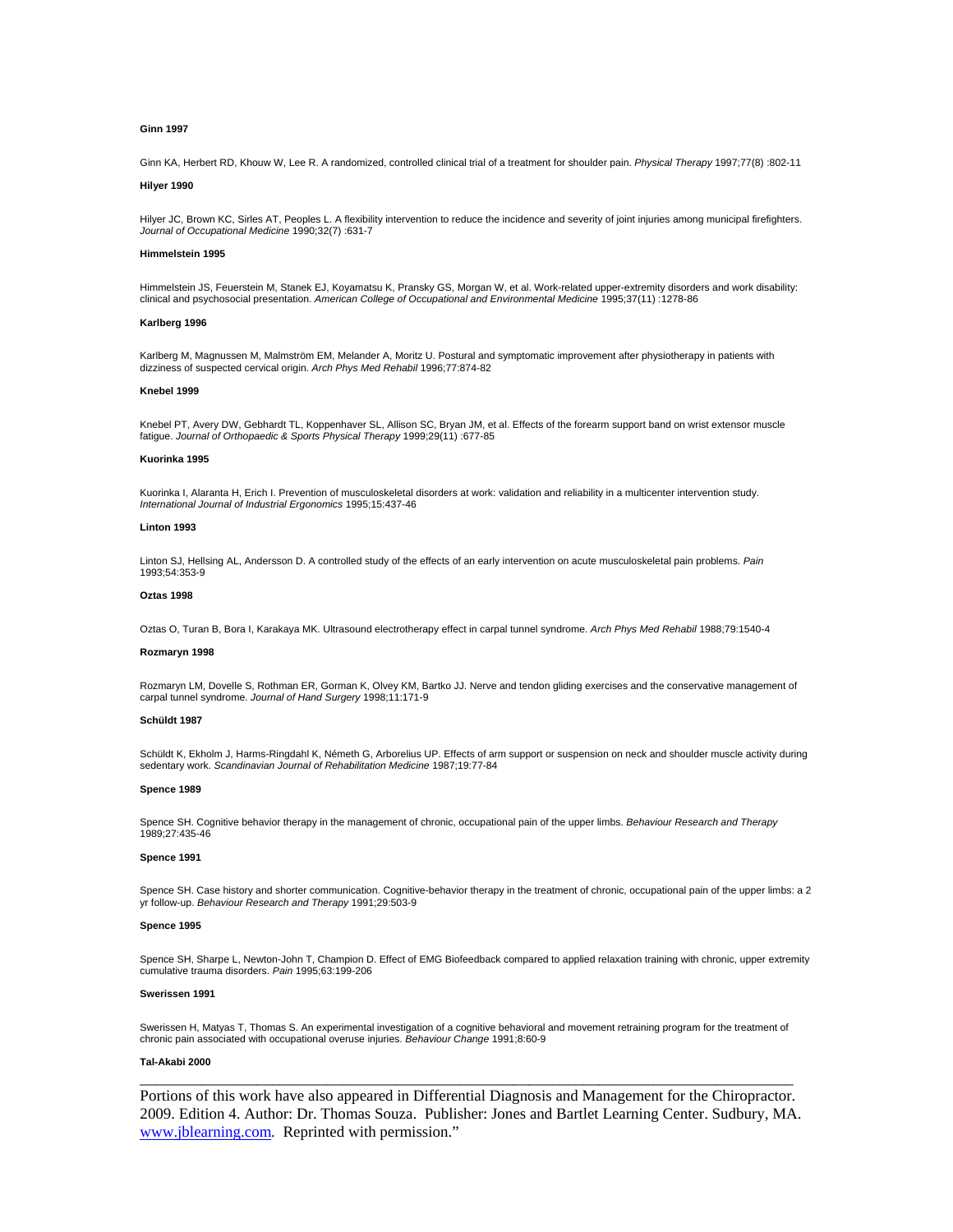Tal-Akabi A, Rushton A. An investigation to compare the effectiveness of carpal bone mobilisation and neurodynamic mobilisation as methods of treatment for carpal tunnel syndrome. *Manual Therapy* 2000;5(4) :214-22

# **Turville 1998**

Turville KL, Psihogios JP, Ulmer TR, Mirka GA. The effects of video display terminal height on the operator: a comparison of the 15 and 40 recommendations. *Applied Ergonomics* 1988;29(4) :239-46

#### **Westlander 1995**

Westlander G, Viitasara E, Johansson A, Shahnavaz H. Evaluation of an ergonomics intervention programme in VDT workplaces. *Applied Ergonomics* 1995;26(2) :83-92

#### **Wong 1995**

Wong E, Lee G, Zucherman J, Mason DT. Succesful management of female office workers with 'repetitive stress injury' or 'carpal tunnel syndrome' by a new treatment modality - application of low level laser. *International Journal of Clinical Pharmacology and Therapeutics* 1995;33(4) :208-11

### **Zagnoli 1999**

Zagnoli F, Andre V, le Dreff P, Garcia JF, Bellard S. Idiopathic carpal tunnel syndrome. *Revue du Rhumatisme* 1999;66(4) :192-200

#### **Zecevic 2000**

Zecevic A, Miller DI, Harburn K. An evaluation of the ergonomics of three computer keyboards. *Ergonomics* 2000;43(1) :55-72

#### **Additional references**

#### **Altman 2001**

Altman DG, Schulz KF, Moher D, Egger M, Davidoff F, Elbourne D, et al. The revised CONSORT statement for reporting randomized trials: explanation and elaboration. *Ann Int Med* 2001;134(8) :663-94

# **Hagberg 1992**

Hagberg M, Morgenstern H, Kelsh M. Impact of occupations and job tasks on the prevalence of carpal tunnel syndrome. *Scandinavian Journal of Work, Environment and Health* 1992;18(6) :337-45

#### **Karjalainen 2003a**

Karjalainen K, Malmivaara A, van Tulder M, Roine R, Jauhiainen M, Hurri H, et al. Biopsychosocial rehabilitation for upper limb repetitive strain injuries in working age adults (Cochrane Review). *The Cochrane Library* 2003(4) Update Software, Oxford :

#### **Karjalainen 2003b**

Karjalainen K, Malmivaara A, van Tulder M, Roine R, Jauhiainen M, Hurri H, et al. Multidisciplinary biopsychosocial rehabilitation for neck and shoulder pain among working age adults (Cochrane Review). *The Cochrane LIbrary* 2003(4) Update Software, Oxford :

# **Konijnenberg 2001**

Konijnenberg HS, de Wilde NS, Gerritsen AA, van Tulder MW, de Vet HC. Conservative treatment for repetitive strain injury. *Scandinavian Journal of Work, Environment and Health* 2001;27(5) :299-310

### **Lau 1997**

Lau J, Ioannidis JP, Schmid CH. Quantitative synthesis in systematic reviews. *Ann Int Med* 1997;127(9) :820-6

#### **Melhorn 1998**

Melhorn JM. Cumulative trauma disorders and repetitive strain injuries. The future. *Clin Ortho Rel Res* 1998(351) :107-26

# **Miller 1994**

Miller RS, Iverson DC, Fried RA, Green LA, Nutting PA. Carpal tunnel syndrome in primary care: a report from ASPN. Ambulatory Sentinel Practice Network. *Journal of Family Practice* 1994;38:337-44

# **Physiotherapy Index**

\_\_\_\_\_\_\_\_\_\_\_\_\_\_\_\_\_\_\_\_\_\_\_\_\_\_\_\_\_\_\_\_\_\_\_\_\_\_\_\_\_\_\_\_\_\_\_\_\_\_\_\_\_\_\_\_\_\_\_\_\_\_\_\_\_\_\_\_\_\_\_\_\_\_\_\_\_\_\_\_\_\_\_\_ British Library. Medical Information Service. *Current awareness topic searches. Physiotherapy index* Wetherby (UK) : Medical Information Service, British Library, Document Supply Centre, 1985-2002

Portions of this work have also appeared in Differential Diagnosis and Management for the Chiropractor. 2009. Edition 4. Author: Dr. Thomas Souza. Publisher: Jones and Bartlet Learning Center. Sudbury, MA. www.jblearning.com. Reprinted with permission."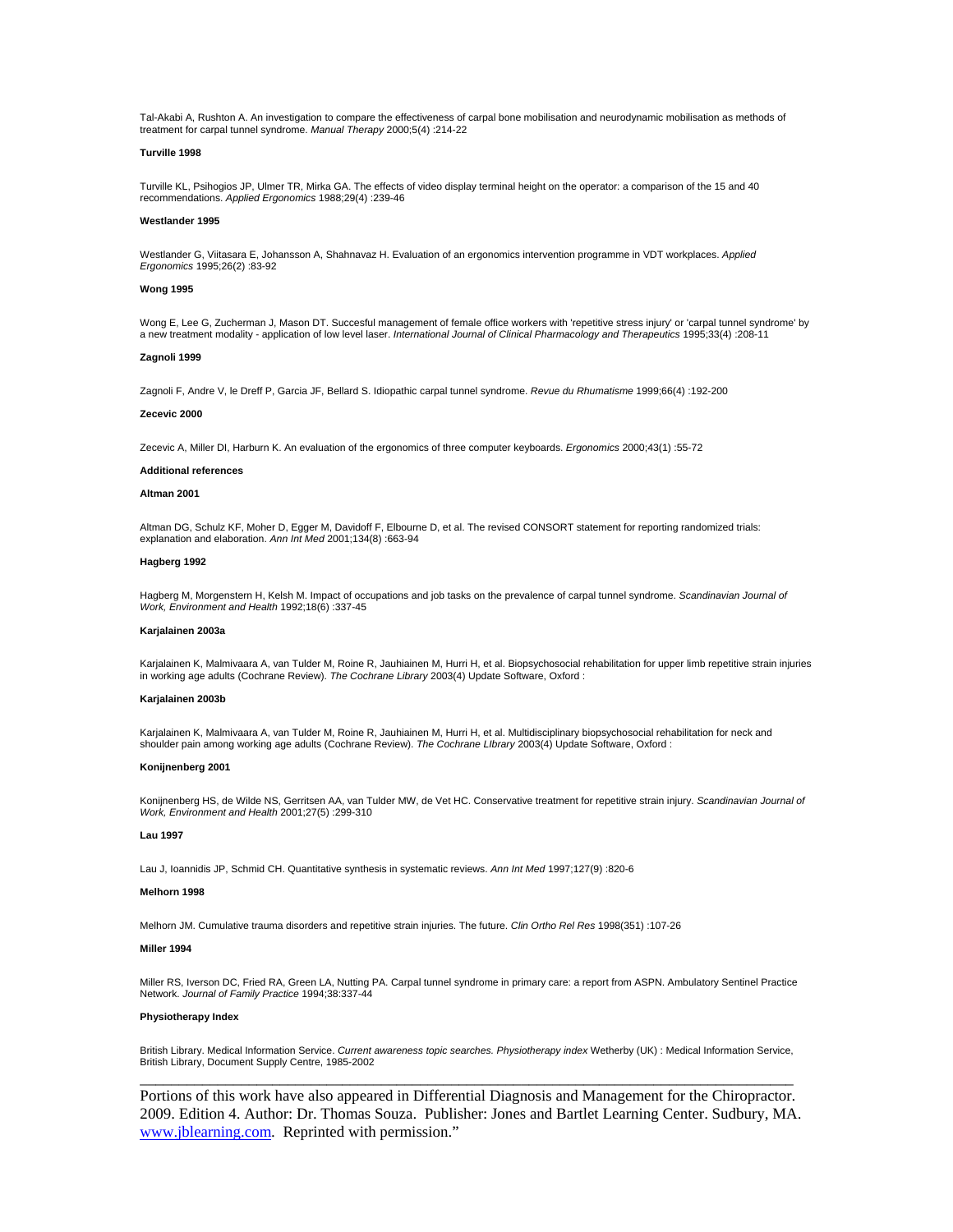### **Pilligan 2000**

Pilligan G, Herbert R, Hearns M, Dropkin J, Landsbergis P, Cherniack M. Evaluation and management of chronic work-related musculoskeletal disorders of the distal upper extremity. *American Journal of Industrial Medicine* 2000;37:75-93

#### **Putz-Anderson 1988**

Putz-Anderson V. Prevention strategies adopted by select countries for work-related musculoskeletal disorders from repetitive trauma. *Trends in Ergonomic and Human Factors* 1988;5:100-5

#### **RevMan 2000**

Review Manager (RevMan). 20004.1 for Windows Edition, Oxford, England : The Cochrane Collaboration,

### **Robinson 2001**

Robinson KA. *personal communication* April 30th 2001

### **Robinson 2002**

Robinson KA, Dickersin K. Development of a highly sensitive search strategy for the retrieval of reports of controlled trials using PubMed. *International Journal of Epidemiology* 2002;31(1) :150-3

#### **Silverstein 1997**

Silverstein BA, Stetson DS, Keyserling WM, Fine LJ. Work-related musculoskeletal disorders: comparison of data sources for surveillance. *American Journal of Industrial Medicine* 1997;31:600-8

#### **van Tulder 2000**

van Tulder MW, Esmail R, Bombardier C, Koes BW. Back schools for non-specific low back pain (Cochrane Review). *The Cochrane Library* 2003(4) Update Software, Oxford :

#### **Verhagen 1998**

Verhagen AP, de Vet HCW, de Bie RA, Kessels AGH, Boers M, Bouter LM, et al. The Delphi list: a criteria list for quality assessment of randomised clinical trials for conducting systematic reviews developed by Delphi consensus. *Journal of Clinical Epidemiology* 1998;51:1235-41

#### **Yassi 1997**

Yassi A. Repetitive strain injuries. *Lancet* 1997;349:943-7

Portions of this work have also appeared in Differential Diagnosis and Management for the Chiropractor. 2009. Edition 4. Author: Dr. Thomas Souza. Publisher: Jones and Bartlet Learning Center. Sudbury, MA. www.jblearning.com. Reprinted with permission."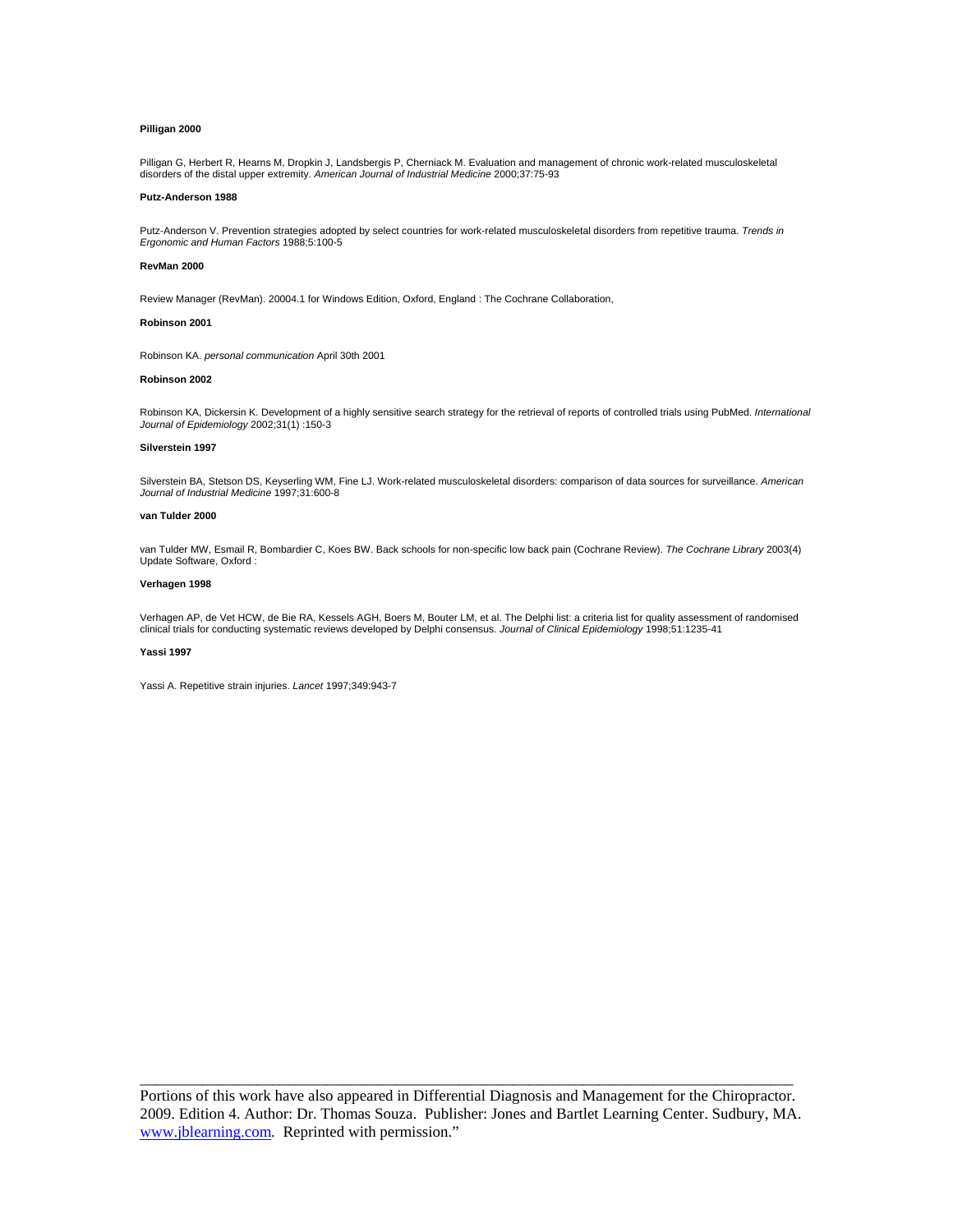**Title:** Physiotherapy interventions for shoulder pain **Reviewer(s):** Green S; Buchbinder R; Hetrick S **Document Information:** The Cochrane Database of Systematic Reviews. This Cochrane Review is unmodified this issue. **Update Information:** The last minor update was made on 06 December 2002 The last substantive update was made on 24 February 2003

# **REFERENCES Physiotherapy interventions for shoulder pain**

References to studies included in this review

Bang 2000 (*published data only*)

Bang M, Deyle G. [Comparison of supervised exercise with and without manual physical therapy for patients with shoulder impingement syndrome] *Journal of Orthopeadic & Sports Physical Therapy* 2000;30(3) :126 - 137

**Berry 1980** (*published data only*)

Berry H, Fernandes L, Bloom B, Clark RJ, Hamilton EB. [Clinical study comparing acupuncture, physiotherapy, injection and oral anti-inflammatory treatment in shoulder-cuff lesions] *Current Medical Research & Opinion* 1980;7(121-6)

Fernandes L, Berry H, Clark RJ, Bloom B, Hamilton EBD. [Clinical study comparing acupuncture, physiotherapy, injection and oral anti-inflammatory therapy in shoulder cuff lesions] *Lancet* 1980;Jan:208-209

**Binder 1984** (*published data only*)

Binder A, Parr G, Hazleman B. [Pulsed electromagnetic field therapy of persistent rotator cuff tendonitis] *Lancet* 1984;1(8379) :695-698

**Brox 1993/7** (*published data only*)

Bohmer A, Staff P, Brox J. [Supervised exercises in relation to rotator cuff disease (impingement syndrom stages I and II): a treatment regimen and its rationale] *Physiotherapy Theory & Practice* 1998;14:93-105

Brox J, Staff P, Ljunggren A, Brevik J. [Arthroscopic surgery compared with supervised exercises in patients with rotator cuff disease] *British Medical Journal* 1993;307(6909) :899 - 903

Brox JI, Gjengedal E, Uppheim G, Bohmer AS, Brevik JI, Ljuggren AE, Staff PH. [Arthroscopic surgery versus supervised exercises in patients with rotator cuff disease (stage II impingement syndrome): A prospective, randomised, controlled study in 125 patients with a 2 1/2 year follow-up] *Journal of Shoulder & Elbow Surgery* 1999;8(2) :102-111

**Bulgen 1984** (*published data only*)

Bulgen D, Binder A, Hazleman B, Dutton J, Roberts S. [Frozen shoulder: prospective clinical study with an evaluation of three treatment regimes] *Annals of the Rheumatic Diseases* 1984;43:353-360

#### **Conroy 1998** (*published data only*)

\*Conroy DE, Hayes KW. [The effect of mobilization as a component of comprehensive treatment for primary shoulder impingement syndrome] *Journal of Orthopaedic & Sports Physical Therapy* 1998;28(1) :3-14

**Dacre1989** (*published data only*)

Dacre J, Beeney N, Scott D. [Injections and physiotherapy for the painful, stiff shoulder] *Annals of the Rheumatic Diseases* 1989;48(4) :322-332

**Dal Conte 1990** (*published data only*)

Dal Conte G, Rivoltini P, Combi F. [Trattamento della periartrite calcarea di spalla con campi magnetici pulsanti: studio controllato] *La Riabilitazione* 1990;23(1) :27-33

**Downing 1986** (*published data only*)

Portions of this work have also appeared in Differential Diagnosis and Management for the Chiropractor. 2009. Edition 4. Author: Dr. Thomas Souza. Publisher: Jones and Bartlet Learning Center. Sudbury, MA. www.jblearning.com. Reprinted with permission."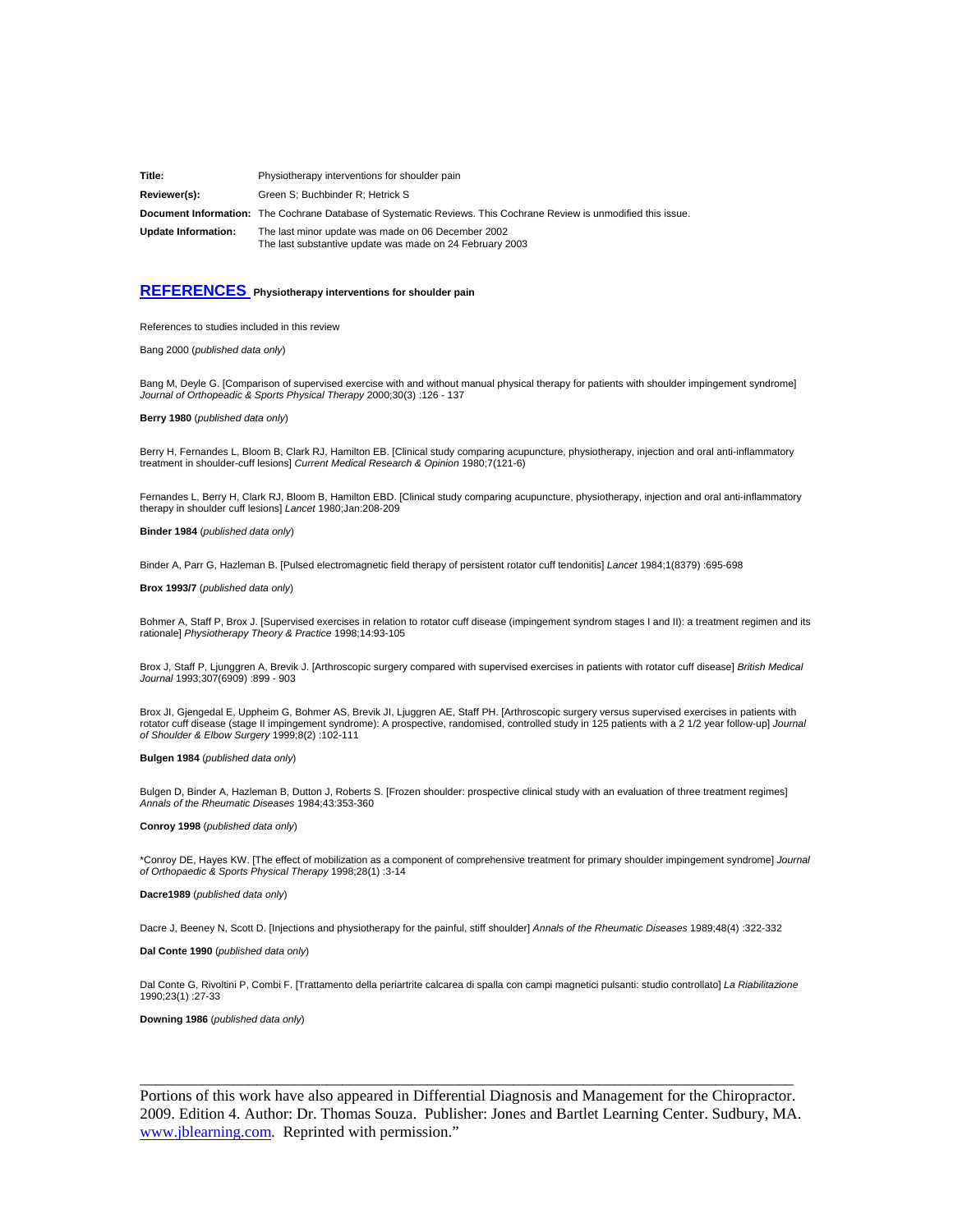Downing D, Weinstein A. [Ultrasound therapy of Subacromial Bursitis] *Physical Therapy* 1986;66(2) :194-199

#### **Ebenbichler 1999** (*published data only*)

\*Ebenbichler GR, Erdogmus CB, Resch KL, Funovics MA, Kainberger F, Barisani G et al. [Ultrasound therapy for calcific tendinitis of the shoulder] *New England Journal of Medicine* 1999;340:1533-8

### **England 1989** (*published data only*)

England S, Farrell A, Coppock J, Struthers G, Bacon P. [Low laser therapy of shoulder tendonitis] *Scandanavian Journal of Rheumatology* 1989;18:427-43

#### **Ginn 1997** (*published data only*)

Ginn KA, Herbert RD, Khouw W, Lee R. [A randomized, controlled clinical trial of a treatment for shoulder pain] *Physical Therapy* 1997;77(8) :802-811

#### **Herrera-Lasso 1993** (*published data only*)

Herrera-Lasso I, Moborak L, Fernandez-Dominguez L, Cardiel M, Alarcon-Segovia D. [Comparative effectiveness of packages of treatment including ultrasound or transcutaneous electrical nerve stimulation in painful shoulder syndrome] *Physiotherapy* 1993;79(4) :251-253

#### **Leclaire 1991** (*published data only*)

Leclaire R, Bourgouin J. [Electromagnetic treatment of shoulder periarthritis: a randomised controlled trial of efficiency and tolerance of magnetotherapy] *Archives of Physical Medicine & Rehabilitation* 1991;72:284-288

#### **Lee 1973** (*published data only*)

Lee M, Haq A, Wright V, Longton E. [Periarthritis of the shoulder: A controlled trial of physiotherapy] *Physiotherapy* 1973;59(10) :312-315

# **Nicholson 1985** (*published data only*)

Nicholson G. [The effects of passive joint mobilisation on pain and hypomobility associated with adhesive capsulitis of the shoulder] *Journal of Orthopaedic & Sports Physical Therapy* 1985;6:238-246

#### **Nykanen 1995** (*published data only*)

Nykanen M. [Pulsed ultrasound treatment of the painful shoulder: A randomized, double-blind, placebo-controlled study] *Scandinavian Journal of Rehabilotation Medicine* 1995;27:105-108

#### **Perron 1997** (*published data only*)

Perron M, Malouin F. [Acetic acid iontophoresis and ultrasound for the treatment of calcifying tendinitis of the shoulder: A randomized control trial] *Arch Phys Med Rehabil* 1997;78:379-384

#### **Reid 1996** (*published data only*)

Reid D, Saboe L, Chepeha J. [Anterior shoulder instability in athletes: comparison of isokinetic resistance exercises and an electromyographic<br>biofeedback re-education program - a pilot program] *Physiotherapy Canada* 1996

### **Saunders 1995** (*published data only*)

Saunders L. [The efficacy of low level laser therapy in supraspinatus tendinitis] *Clinical Rehabilitation* 1995;9:126-34

### **Shehab 2000** (*published data only*)

Shehab D, Adham N. [Comparative effectiveness of ultrasound and transcutaneous electrical stimulation in treatment of periarticular shoulder pain] *Physiotherapy Canada* 2000;52(3) :208-210, 214

# **Taverna 1990** (*published data only*)

\*Taverna E, Parrini M, Cabitza P. Laser therapy versus placebo in the treatment of some bone and joint pathology. [Laserterapia IR versus placebo nel trattamento di alcune patologie a carcio dell'apparato locomotore] *Minerva Ortopedica E Traumatologica* 1990;41:631-6

### **van der Heijden 1999** (*published data only*)

\*van der Heijden GJMG, Leffers P, Wolters PJMC, Verheijden JJD, van Mameren HHJP, Bouter LM, Knipschild PG. [No effect of bipolar interferential electrotherapy and pulsed ultrasound for soft tissue shoulder disorders: a randomised controlled trial] *Annals of Rheumatic Diseases* 1999;58(9) :530- 540

Portions of this work have also appeared in Differential Diagnosis and Management for the Chiropractor. 2009. Edition 4. Author: Dr. Thomas Souza. Publisher: Jones and Bartlet Learning Center. Sudbury, MA. www.jblearning.com. Reprinted with permission."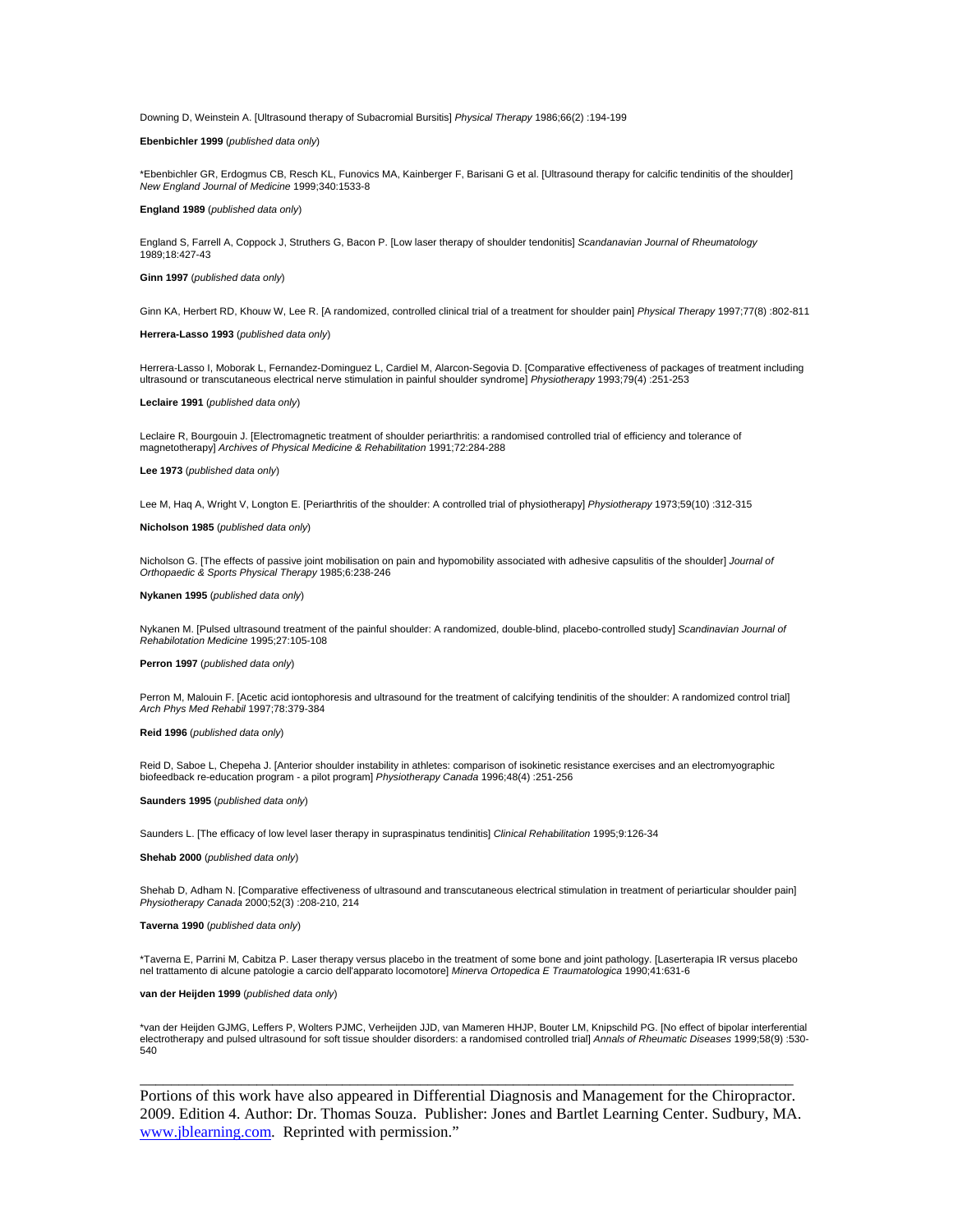van der Heijden GJMG, van der Windt DAWM. [Shoulder disorders in primary care: prognosis and management] *Dutch Journal of Physical Therapy* 1999;May:19-22

# **van der Windt 1998** (*published data only*)

\*van der Windt DAWM, Koes BW, Deville W, Boeke QAJP, de Jong BA, Bouter LM. [Effectiveness of corticosteroid injections versus physiotherapy for treatment of painful stiff shoulder in primary care: randomised trial] *British Medical Journal* 1998;317(7168) :1292-1296

#### **Vecchio 1993** (*published data only*)

Vecchio P, Cave C, King V, Adebajo AO, Smith M, Hazleman BL. [A double-blind study of the effectiveness of low level laser treatment of rotator cuff tendinitis] *British Journal of Rheumatology* 1993;32(740-42)

#### **Winters 1997/9** (*published data only*)

Winters JC, Jorritsma W, Groenier KH, Sobel JS, Meyboom-de-Jong B, Hans J. [Treatment of shoulder complaints in general practice: long term results of a randomised, single blind study comparing physiotherapy, manipulation, and corticosteroid injection] *British Medical Journal* 1999;318(7195) :1395-1396

Winters JC, Sobel JS, Groenier KH, Arendzen HJ, Meyboom-de-jong, B. [Comparison of physiotherapy, manipulation, and corticosteroid injection for treating shoulder complaints in general practice: Randomized, single blind study] *British Medical Journal* 1997;314:1320-1325

Winters JC, Sobel JS, Groenier KH, et al. [Comparison of physiotherapy, manipulation and corticosteroid injection for treating shoulder complaints in general practice] *Journal of Family Practice (Journal Club)* 1997;45(2) :103-4

\* indicates the major publication of the study.

#### **References to studies excluded from this review**

### **Anderson 1996**

\*Anderson NH, Johannsen HV. Sneppen O. [Self-training versus physiotherapist guided rehabilitation after arthroscopic deconmpression- a prospective randomized study] *Acta Orthopaedica Scandinavica* 1996;Suppl 272:67

#### **Arciero 1994**

Arciero RA, Wheeler JH, Ryan JB, McBride JT. [Arthroscopic bankart repair versus non operative treatment for acute initial anterior shoulder dislocations] *American Journal of Sports Medicine* 1994;22(5) :589-94

#### **Arslan 2001**

Arslan S, Celiker R. [Comparison of the efficacy of local corticosteroid injection and physical therapy for the treatment of adhesive capsulitis] *Rheumatology International* 2001;21(1) :20-23

#### **Biswas 1979**

Biswas AK, Sur BN, Gupta CR. [Treatment of periarthritis shoulder] *Journal of the Indian Medical Association* 1979;72:276-7

#### **Chee 1986**

Chee E, Walton H. [Treatment of Trigger Points with Microamperage Transcutaneous Nerve Stimulation (TENS) - (The Electro-Acuscope 80)] *Journal of Manipulative & Physiological Therapeutics* 1986;9(2) :131-134

### **Curtis 1999**

Curtis K, Tyner T, Zachary L, Lentell G, Brink D, Didyk T et al. [Effect of a standard exercise protocol on shoulder pain in long-term wheelchair users] *Spinal Cord* 1999;37(6) :421-429

# **Echternach 1966**

Echternach J. [Audioanalgesia as an adjunct to mobilization of the chronic frozen shoulder] *Physical Therapy* 1966;46(8) :839-46

#### **Gam 1998**

Gam A, Warming S, Larsen A. [Treatment of myofascial trigger-points with ultrasound combined with massage and exercise: a randomised controlled trial] *Pain* 1998;77(1) :73-79

#### **Grossi 1986**

Portions of this work have also appeared in Differential Diagnosis and Management for the Chiropractor. 2009. Edition 4. Author: Dr. Thomas Souza. Publisher: Jones and Bartlet Learning Center. Sudbury, MA. www.jblearning.com. Reprinted with permission."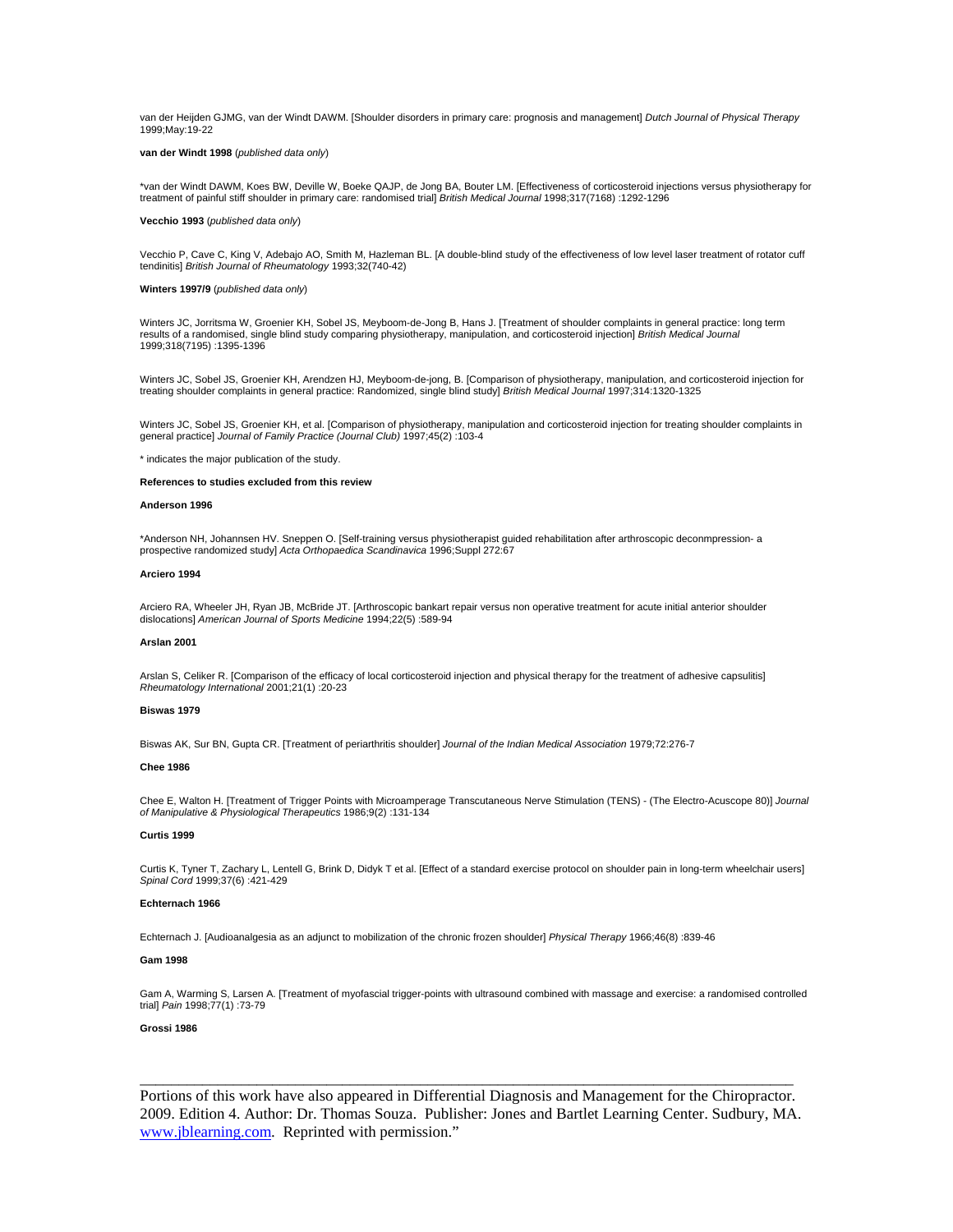Grossi E, Monza GC, Pollavini S, Bona L. [NSAID ionisation in the management of soft-tissue rheumatism: Role played by the drug, electrical stimulation and suggestion] *Clinical and Experimental Rheumatology* 1986;4:265-267

# **Hagberg 2000**

Hagberg M, Harms-Ringdahl K, Nisell R, Hjelm E. [Rehabilitation of neck-shoulder pain in women industrial workers: a randomised trial comparing isometric shoulder endurance training with shoulder strength training] *Archives of Physical Medicine & Rehabilitation* 2000;81(8) :1051-1058

#### **Inaba 1972**

Inaba MK, Piorkowski M. [Ultrasound treatment of painful shoulders in patients with hemiplegia] *Physical Therapy* 1972;52:737-41

#### **Lastayo 1998**

Lastayo P, Wright T, Jaffe R, Hartzel J. [Continuous passive motion after repair of the rotator cuff: A prospective outcome study] *Journal of Bone & Joint Surgery - American Volume* 1998;80(7) :1002-1011

#### **Leandri 1990**

Leandri M, Parodi CI, Corrieri N. [Comparisons of TENS treatments in hemiplegic shoulder pain] *Scandinavian Journal of Rheumatology* 1989;18:427- 31

#### **Leboeuf 1987**

Leboeuf C, Grant B, Maginnes GS. [Chiropractic treatment of repetitive strain injuries: A preliminary prospective outcome study of SMT versus SMT combined with massage] *Journal of Australian Chiropractors' Association* 1987;17:11-14

#### **Livesley 1992**

Livesley PJ, Mugglestone A, Whitton J. [Electrotherapy and the management of minimally displaced fractures of the neck of humerus] *Injury* 1992;23:323-327

#### **Lloyd-Roberts 1959**

Lloyd-Roberts GC, French PR. [Periarthritis of the shoulder: A study of the disease and its treatment] *British Medical Journal* 1959;1:1569-71

#### **Lundberg 1979**

Lundberg BJ, Svenungsos-Hartwig E, Wikmark R. [Independent exercises versus physiotherapy in non-displaced proximal humeral head fractures] *Scandinavian Journal of Rehabilitation Medicine* 1979;11:133-136

#### **Lundblad 1999**

Lundblad I, Elert J, Gerdle B. [Randomized controlled trial of physiotherapy and feldenkrais interventions in female workers with neck-shoulder complaints] *Journal of Occupational Rehabilitation* 1999;9(3) :179-193

#### **Melzer 1995**

Melzer C, Wallny T, Wirth CJ, Hoffmann S. [Frozen shoulder, treatment and results] *Archives of Orthopaedic & Trauma Surgery* 1995;114(2) :87-91

### **Meyer 1997**

Meyer M, Liebau C, Merk H. [Therapy for idiopathic frozen shoulder stages 2 and 3 - Manipulation under anaesthesia versus arthroscopy: A prospective study] *The Journal of Bone and Joint Surgery - British Volume* (1997);79B(supp. 2) :202

### **Morgan 1995**

Morgan B, Jones A, Mulcahy K, Finlay D, Collett B. [Transcutaneous electric nerve stimulation (TENS) during distension shoulder arthrography: a controlled trial] *Pain* 1995;64:265-267

### **Nash 1990**

\*Nash TP, Williams JD, Machin D. [TENS: Does the type of stimulus really matter?] *Pain Clinic* 1990;3:161-168

#### **Partridge 1990**

Partridge CJ, Edwards SM, Mee R, Langenberghe HVK van. [Hemiplegic shoulder pain: a study of two methods of physiotherapy treatment] *Clinical Rehabilitation* 1990;4:43-9

# **Philipson 1983**

Portions of this work have also appeared in Differential Diagnosis and Management for the Chiropractor. 2009. Edition 4. Author: Dr. Thomas Souza. Publisher: Jones and Bartlet Learning Center. Sudbury, MA. www.jblearning.com. Reprinted with permission."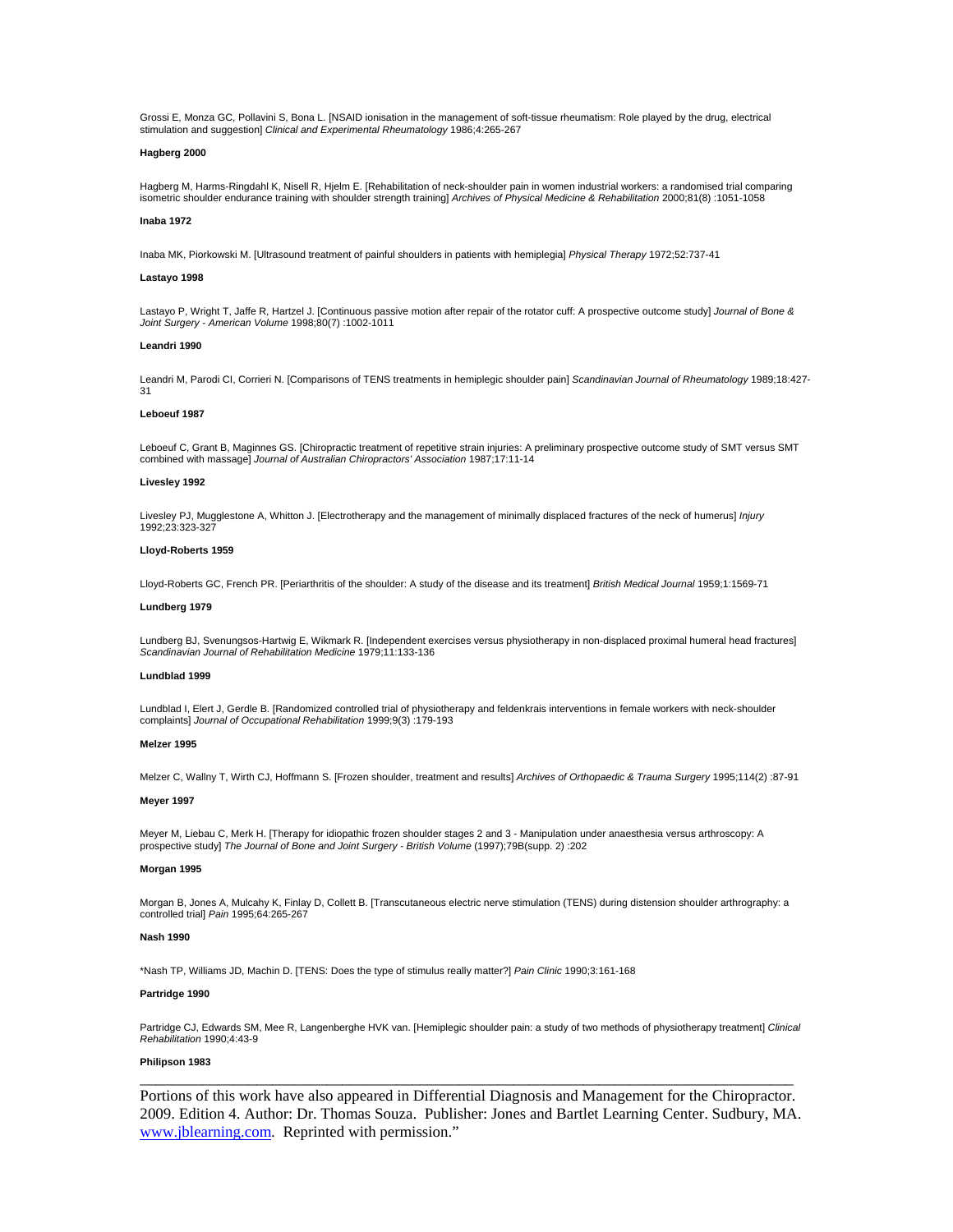\*Philipson T, Haagensen N, Laumann V, Nies M, Thorup K, Hansen TI. [The effect of diadynamic current on chronic soft tissue pain in the neck and shoulder girdle] *Ugeskr Laeger* 1983;145(7) :479-481

# **Quin 1965**

Quin CE. [Frozen shoulder: Evaluation of tretment with hydrocortisone injections and exercises] *Annals of Physical Medicine* 1965;8:22-29

#### **Raab 1996**

Raab M, Rzeszutko D, O'Connor W, Greatting M. [Early results of continuous passive motion after rotator cuff repair: a prospective, randomised, blinded, controlled study] *American Journal of Orthopaedics* 1996;25(3) :214-220

#### **Rahme 1998**

\*Rahme H, Solem-Bertoft E, Westerberg CE, Lundberg E, Sorensen S, Hilding S. [The subacromial impingement syndrome. A study of results of treatment with special emphasis on predictive factors and pain-generating mechanisms] *Scandinavian Journal of Rehabilitative Medicine* 1998;30(4) :253-62

# **Randlov 1998**

Randlov A, Ostergaard M, Manniche C, Kryger P et al. [Intensive dynamic training for females with chronic neck/ shoulder pain. A randomised controlled trial] *Clinical Rehabilitation* 1998;12:200-210

#### **Ritchie 1997**

Ritchie, ED., Tong, D., Chung, F., Norris, A., Miniaci, A., & Vairavanathan, S. D. [Suprascapular nerve block - A new technique for pain relief in arthroscopic shoulder surgery?] *The Journal of Bone and Joint Surgery - British Volume* 1997;79B(supp. 1) :72-73

#### **Rizk 1983**

Rizk T, Christopher R, Pinals R. [Adhesive Capsulitis (Frozen Shoulder): A new approach to its management] *Archives of Physical Medicine & Rehabilitation* 1983;64:29-33

# **Speer 1996**

Speer K, Warren R, Horowitz. [The efficacy of cryotherapy in post-operative shoulder] *Journal of Shoulder & Elbow Surgery* 1996;5:62-8

### **Spence 1995**

Spence SH, Sharpe L, Newton-John T, Champion D. [Effect of EMG biofeedback compared to applied relaxation training with chronic, upper extremity cumulative trauma disorders] *Pain* 1995;63:199-206

#### **Vasseljen 1998**

Vasseljen O, Johansen B, Westgaard R. [The effect of pain reduction on perceived tension and EMG recorded trapezius muscle activity in workers with shoulder and neck pain] *Scandinavian Journal of Rehabilitation Medicine* 1995;27:243-252

#### **Vecchini 1984**

Vecchini L, Grossi E. [Ionisation with diclofenac sodium in rheumatic disorders: A double blind placebo controlled trial] *Journal of International Medical Research* 1984;12:346-350

#### **Waldburger 1992**

Waldburger M, Meirer JL, Gobelet C. [The frozen shoulder: Diagnosis and treatment. Prospective study of 50 cases of Adhesive capsulitis] *Clinical Rheumatology* 1992;11(3) :364-368

# **Waling 2000**

Waling K, Sundelin G, Ahlgren C, Jarvholm B. [Perceived pain before and after three exercise program - a controlled clinical trial of women with work related trapezius myalgia] *Pain* 2000;85(1-2) :201-207

#### **Williams 1986**

Williams J, Harvey J, Tannenbaum H. [Use of superficial heat versus ice for rheumatoid arthritic shoulder. A pilot study] *Physiotherapy Canada* 1986;38:8-13

# **Wolf 1996**

Portions of this work have also appeared in Differential Diagnosis and Management for the Chiropractor. 2009. Edition 4. Author: Dr. Thomas Souza. Publisher: Jones and Bartlet Learning Center. Sudbury, MA. www.jblearning.com. Reprinted with permission."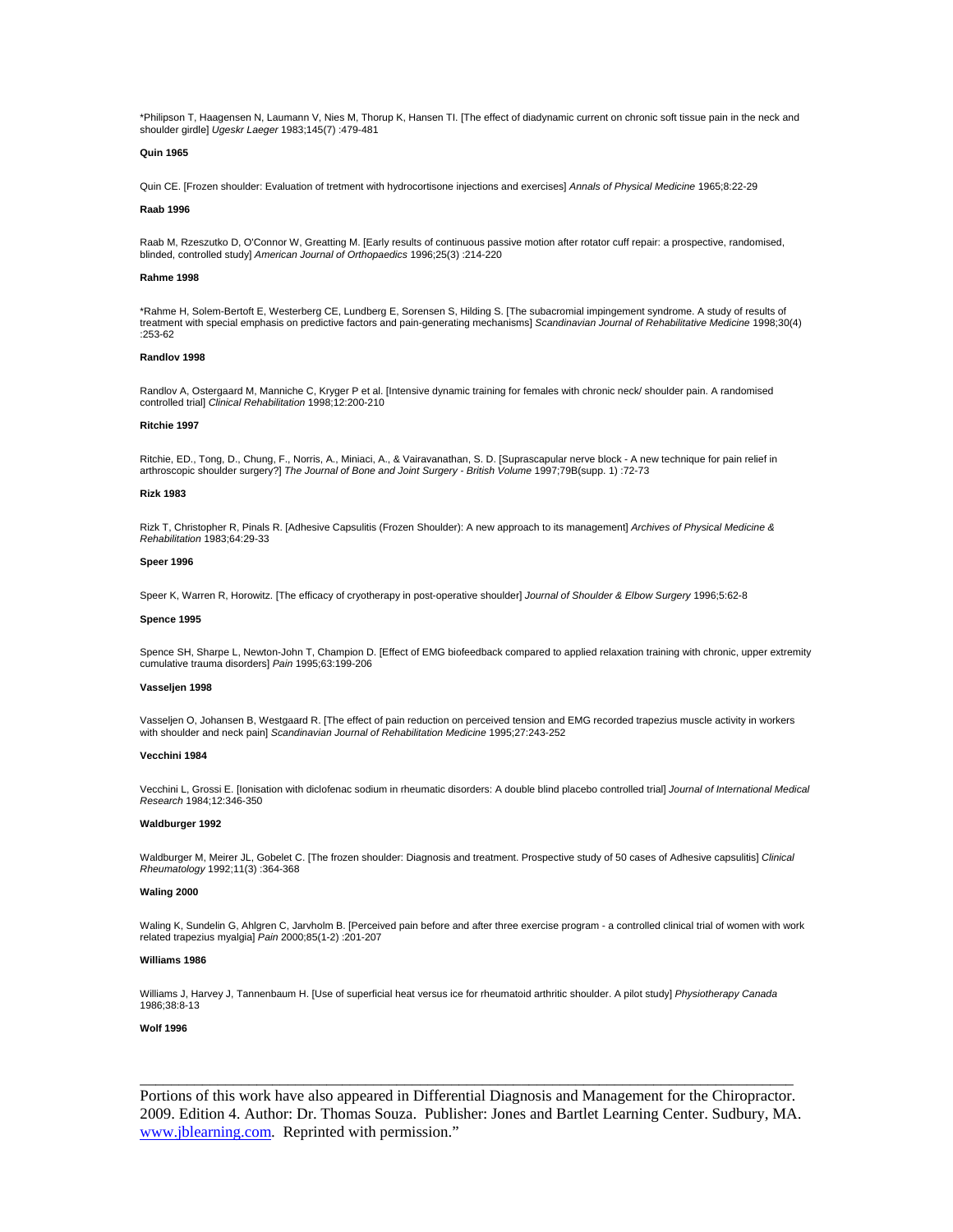Wolf M, Gomez R. [Independent home therapy versus formal physical therapy following arthroscopic shoulder surgery] *American Academy of Orthopaedic Surgeons: Scientific Program. Abstract in Orthopaedic Transactions* 1996;20:20

# **Chard 1988**

Chard MD, Hazleman BL, Devereaux MD. Controlled trial to investigate dose-response patterns to portable, pulsed electromagnetic fields in the treatment of rotator cuff tendinitis: a review trial. *J Orthop Rheumatol* 1988;1:33-40

#### **Gudmundsen 1987**

Gudmundsen J, Vikne J. Laser treatment for epicondylitis humeri and rotator cuff syndrome. *Nord Tidsskr Idrettsmed* 1987;2:6-15

#### **Knorre 1990**

\*Knorre, von B., Keitel, W. [Vergleichende Therapiestudie: Ultraschall, Kryotherapie und intraartikulare Kortisonoide bei Veranderungen des Schultergelenkes aus entzundlicher Ursache] *Z. Physiother. Jg* 1990;42:221-225

\* indicates the major publication of the study.

#### **Additional references**

#### **Allander 1974**

Allander E. [Prevalence, incidence and remission rates of some common rheumatic diseases and syndromes] *Scandinavian Journal of Rheumatology* 1974;3(3) :145-153

# **Badley 1992**

Badley EM, Tennant A. [Changing profile of joint disorders with age: Findings from a postal survey of the population of Calderdale, West Yorkshire, United Kingdom] *Annals of Rheumatic Diseases* 1992;51(3) :366-371

#### **Beaton 1996**

Beaton D, Richards L. [Measuring Function of the Shoulder] *The Journal of Bone and Joint Surgery* 1996;78-A:882-90

#### **Bjelle 1989**

Bjelle A. [Epidemiology of shoulder problems] *Balliere's Clinical Rheumatology* 1989;3:437-451

# **Bridges Webb 1992**

Bridges-Webb CH, Britt D, Miles S, Neary A, Charles M. [Treatment in general practice in Australia] *Medical Journal of Australia* 1992;Suppl(S1-S56)

# **Chakravarty 1993**

Chakravarty K, Webley M. [Shoulder Joint Movement and Its Relationship to Disability in the Elderly] *Journal of Rheumatology* 1993;20(8) :1359-1361

#### **Chard 1991**

Chard MD, Hazleman R, Hazleman BL, King RH, Reiss BB. [Shoulder disorders in the elderly: a community survey] *Arthritis & Rheumatism* 1991;34(6) :766-769

#### **Gartsman 1998**

Gartsman GM, Brinker MR, Khan M, Karahan M. [Self assessment of general health status in patients with five common shoulder conditions] *Journal of Shoulder and Elbow Surgery* 1998;7(3) :228-237

#### **Goupille, 1996**

Goupille P, Sibillia J. [Local corticosteroid injections in the treatment of rotator cuff tendinitis (except for frozen shoulder and calcific tendinitis)] *Clinical & Experimental Rheumatology* 1996;14(5) :561-6

#### **Green 1999**

Green S, Buchbinder R, Glazier R, Forbes A. [Interventions for Shoulder Pain (Cochrane Review)] *The Cochrane Library* 1999(1) Update Software, Oxford :

### **Hill 1983**

Portions of this work have also appeared in Differential Diagnosis and Management for the Chiropractor. 2009. Edition 4. Author: Dr. Thomas Souza. Publisher: Jones and Bartlet Learning Center. Sudbury, MA. www.jblearning.com. Reprinted with permission."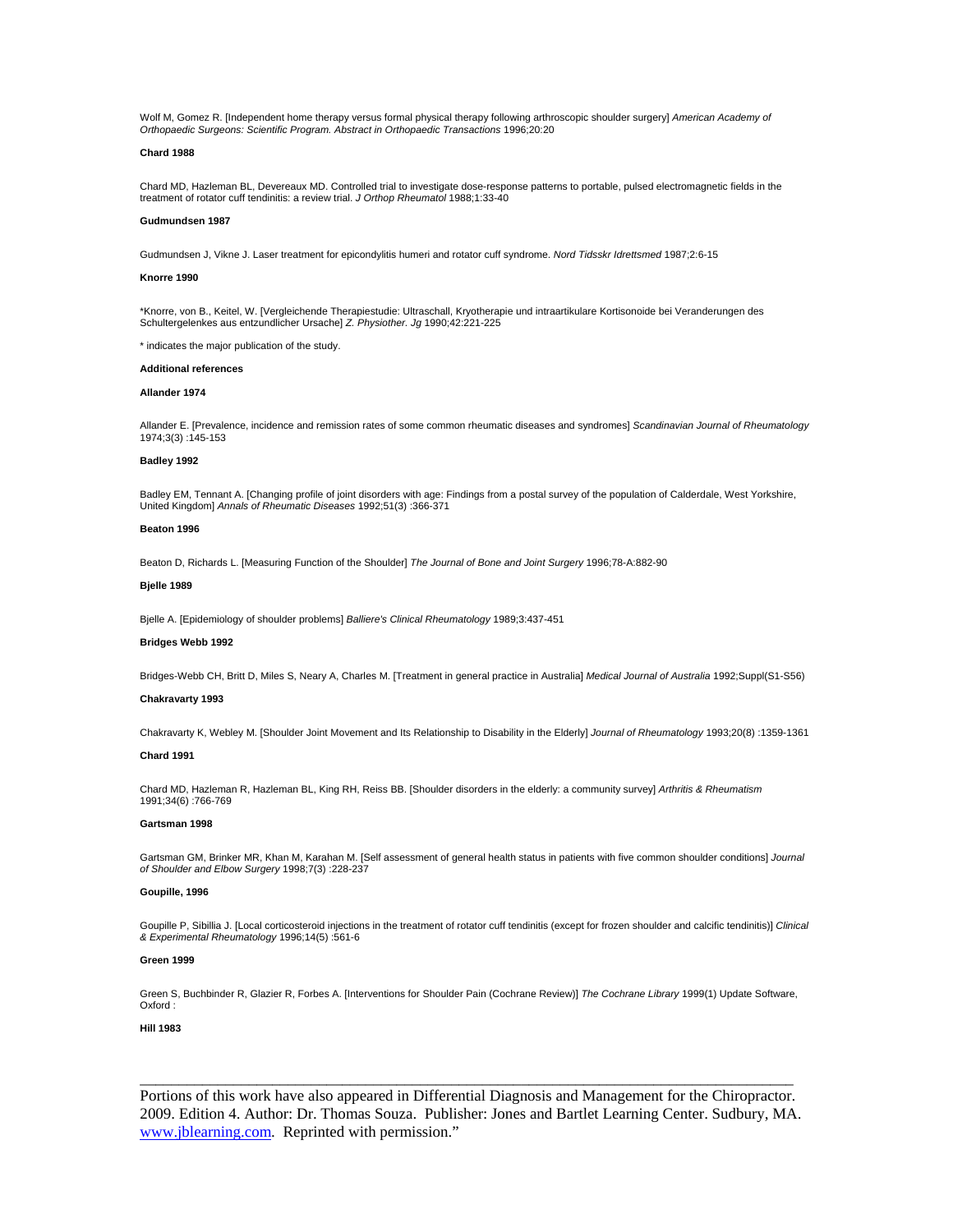Hill JA. [Epidemiologic Perspective on Shoulder Injuries] *Clinics in Sports Medicine* 1983;2(2) :241-246

#### **Ingemar 1993**

Ingemar-Andersson H, Ejlertsson G, Leden I, Rosenberg C. [Chronic Pain In a Geographically Defined General Population: Studies of Differences in age, gender, social class, and pain localization] *Clinical Journal of Pain* 1993;9(3) :174-182

### **Juni 1999**

Juni P, Witschi A, Bloch R, Egger M. [The hazards of scoring the quality of clinical trials for meta-analysis] *Journal of the American Medical Association* 1999;282(11) :1054-60

#### **Lundberg 1969**

Lundberg B. [The frozen shoulder] *Acta Orthopaedica Scandinavia* 1969;Suppl 119

# **Pope 1997**

Pope D, Croft P, Pritchard C, Silman A. [Prevalence of shoulder pain in the community: the influence of case definition] *Annals Rheumatic Disease* 1997;56:308-312

# **Rekola 1993**

Rekola KE, Keinanen-Kiukaanniemi S, Takala J. [Use of primary health services in sparsley populated country districts by patients with musculoskeletal symptoms: consultations with a physician] *Journal of Epidemiology & Commumity Health* 1993;47(2) :153-157

#### **v der Heijden 1997**

Van Der Heijden GJMG, Van der Windt DAWM, De Winter SF. [Physiotherapy for patients with soft tissue shoulder disorders: a systematic review of randomised clinical trials] *British Medical Journal* 1997;315(7099) :25-30

#### **van der Heijden 1996**

Van Der Heijden GJMG, Van Der Windt DAWM, Kleijnen J, Koes B, Bouter L. [Steroid injections for shoulder disorders: a systematic review of randomised clinical trials] *British Journal of General Practice* 1996;46:309-316

#### **van der Windt 1995**

Van Der Windt DAWN, Van Der Heijden GJMG, Scholten RJPM, Koes BW, Bouter LM. [The efficacy of non-steroidal anti-inflammatory drugs (NSAIDs) for shoulder complaints: A systematic review] *Journal of Clinical Epidemiology* 1995;48(5) :691-704

# **Previously published versions of this review**

#### **Green 1998**

Green S, Buchbinder R, Glazier R, Forbes A. [Systematic review of randomised controlled trials of interventions for painful shoulder: selection criteria, outcome assessment and efficacy] *British Medical Journal* 1998;316:354-360

Portions of this work have also appeared in Differential Diagnosis and Management for the Chiropractor. 2009. Edition 4. Author: Dr. Thomas Souza. Publisher: Jones and Bartlet Learning Center. Sudbury, MA. www.jblearning.com. Reprinted with permission."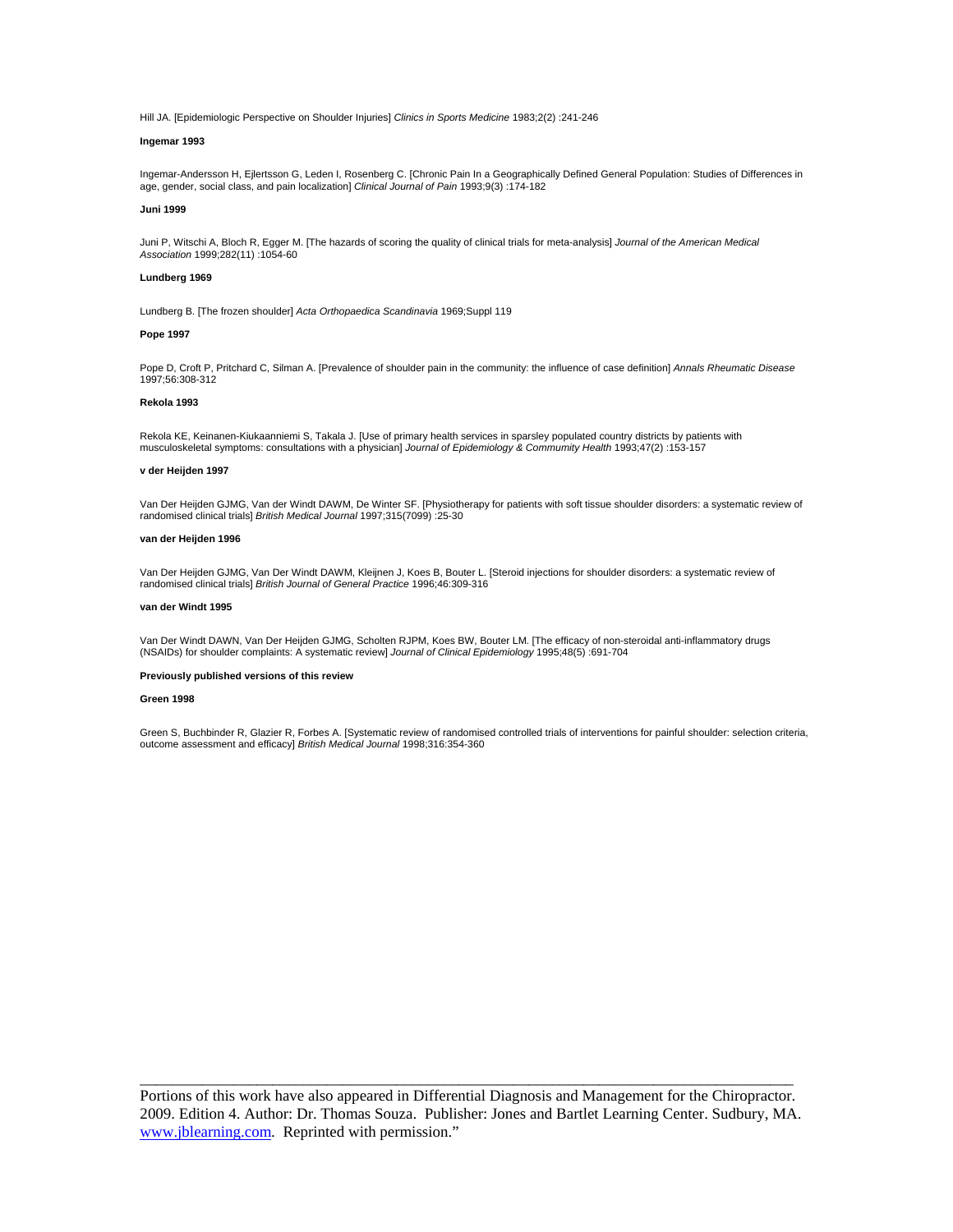| Title:                       | Interventions for shoulder pain                                                                                                                                  |
|------------------------------|------------------------------------------------------------------------------------------------------------------------------------------------------------------|
| Reviewer(s):                 | Green S; Buchbinder R; Glazier R; Forbes A                                                                                                                       |
|                              | Review Group Information: Cochrane Musculoskeletal Group [Group Record]<br>The Group expects this Review to have a substantive update published in Issue 4, 2000 |
| <b>Document Information:</b> | The Cochrane Database of Systematic Reviews.                                                                                                                     |
| <b>Update Information:</b>   | The last substantive update was made on 24 February 1999                                                                                                         |

# **REFERENCES Interventions for shoulder pain**

References to studies included in this review

Adebajo 1990 (*published data only*)

Adebajo A, Nash P, Hazleman B. A prospective double blind dummy placebo controlled study comparing triamcinolone hexacetonide injection with oral diclofenac in patients with rotator cuff tendonitis. *J Rheumatol* 1990;17:1207-1210

**Berry 1980** (*published data only*)

Berry H, Fernandes L, Bloom B, Clarke R, Hamilton E. Clinical study comparing acupuncture, physiotherapy, injection and oral anti-inflammatory therapy in the shoulder. *Current Medical Research Opinion* 1980;7(2) :121-126

**Binder 1986** (*published data only*)

Binder A, Hazleman B, Parr G, Roberts S. A controlled study of oral prednisolone in frozen shoulder. *Br J of Rheumatol* 1986;25(4) :288-292

**Cohen 1968** (*published data only*)

Cohen A, Cohen R. Short term treatment of acute bursitis of the shoulder. *Pennsylvania Medicine* 1968;71(9) :66-70

**Duke 1981** (*published data only*)

Duke O, Zecler E, Grahame R. Anti-inflammatory drugs in periarthritis of the shoulder: a double blind between patient study of naproxen and indomethacin. *Rheumatology and Rehabilitation* 1981;20(1) :54-59

**England 1989** (*published data only*)

England S, Farrell A, Coppock J, Struthers G, Bacon P. Low laser therapy of shoulder tendonitis. *Scand J of Rheum* 1989;18(6) :427-431

**Famaey 1984** (*published data only*)

Famaey JP, Ginsberg F. Treatment of periarthritis of the shoulder: a comparison of Ibuprofen and Diclofenac. *J Int Med Res* 1984;12(4) :238-243

**Friis 1992** (*published data only*)

Friis J, Jarner D, Toft B, Christensen K, Cristophersen J, Ibfeldt H, Korsgaard J, Skinhoj A, Andersen F. Comparison of two ibuprofen formulation for the treatment of shoulder tendonitis. *Clin Rheum* 1992;11(1) :105-108

**Hollingworth 1983** (*published data only*)

Hollingworth G, Ellis R, Shattersley T. Comparison of injection techniques for shoulder pain: results of a double blind randomised study. *BMJ* 1983;287(6402) :1339-1341

**Huskisson 1983** (*published data only*)

Huskisson E, Bryans R. Diclofenac sodium in the treatment of painful stiff shoulder. *Curr Med Res Opin* 1983;8(5) :350-353

**Leclaire 1991** (*published data only*)

Leclaire R, Bourgouin J. Electromagnetic treatment of shoulder periarthritis: a randomised controlled trial of efficiency and tolerance of magnetotherapy. *Arch Phys Med Rehab* 1991;72(5) :284-288

**Nicholson 1985** (*published data only*)

Portions of this work have also appeared in Differential Diagnosis and Management for the Chiropractor. 2009. Edition 4. Author: Dr. Thomas Souza. Publisher: Jones and Bartlet Learning Center. Sudbury, MA. www.jblearning.com. Reprinted with permission."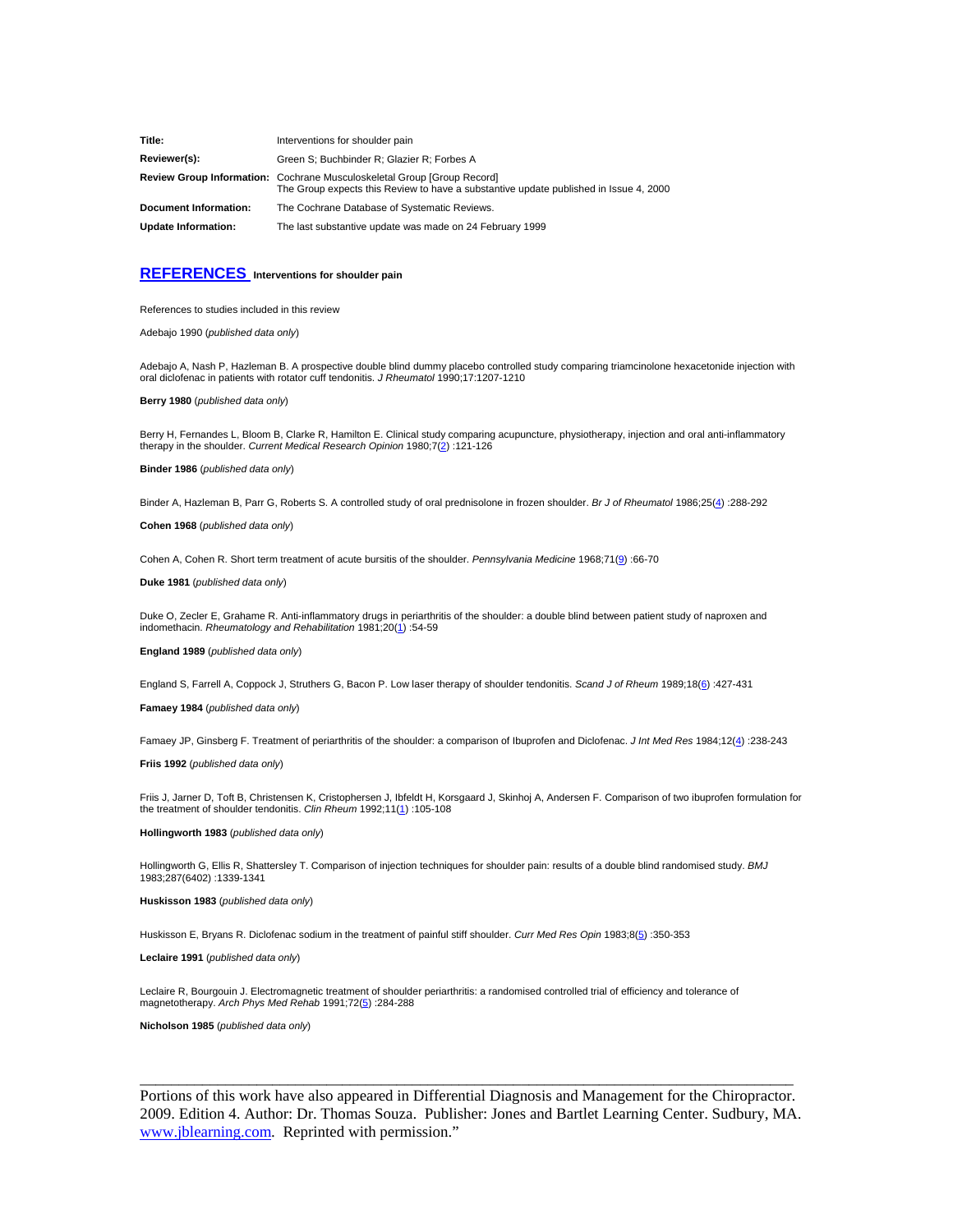Nicholson G. The effects of passive joint mobilisation on pain and hypomobility associated with adhesive capsulitis of the shoulder. *J Orthop Sp Phys Therapy* 1985;6:238-246

# **Petri 1987** (*published data only*)

Petri M, Dobrow R, Neiman R, Whiting-O'Keefe Q, Seaman W. Randomised double blind placebo controlled study of the treatment of the painful shoulder. *Arthritis Rheum* 1987;30:1040-1045

#### **Rhind 1982** (*published data only*)

Rhind V, Downie W, Bird H, Wright V, Engler C. Naproxen and indomethacin in periarthritis of the shoulder. *Rheum and Rehab* 1982;21(1) :51-53

#### **Smith 1986** (*published data only*)

Smith MD, Thomas D, McCredie M, Brooks P. Piroxicam versus naproxen in the treatment of painful shoulder. *Pharmatherapeutica* 1986;4(9) :585- 589

#### **Thomas 1980** (*published data only*)

Thomas D, Williams R, Smith D. The frozen shoulder. A review of manipulative treatment. *Rheum and Rehab* 1980;19(3) :173-179

#### **Thumb 1987** (*published data only*)

Thumb N, Kolarz G,Scherak O, Mayrhofer F. The efficacy and safety of fentiazac and diclofenac sodium in periarthritis of the shoulder. A multi-centre double blind comparison. *J Int Med Res* 1987;15(6) :327-334

#### **Ward 1986** (*published data only*)

Ward MC, Kirwan JR, Norris P, Murray N. Paracetemol and Diclofenac in the painful shoulder syndrome. *Br J Rheum* 1986;25(4) :412-420

# **White 1986** (*published data only*)

White R, Paull D, Fleming K. Rotator cuff tendonitis: comparison of subacromial injection of long acting corticosteroid versus indomethacin therapy. *J Rheumatol* 1986;13(3) :608-613

# **Wielandts 1979** (*published data only*)

Weilandts L, Dequeker J. Double blind trial comparing fentiazac with phenylbutazone in patients with tendonitis. *Curr Med Res Opin* 1979;6(Suppl 2) :85-89

#### **Yamamoto 1983** (*published data only*)

Yamamoto M, Sugano T, Kashiwazaki S, Kageyama T, Mizushima T, Kameyama M. Double blind comparison of piroxicam and indomethacin in the treatment of cervico-bracial syndrome and stiff shoulder. *Eur J Rheum Inflam* 1983;6(3) :266-273

#### **References to studies excluded from this review**

### **Andren 1965**

Andren L, Lunderber B. Treatment of rigid shoulders by joint distension during arthrography. *Acta Orthop Scand* 1965;36:45-53

#### **Arciero 1994**

Arciero RA, Wheeler JH, Ryan JB, McBride JT. Arthroscopic bankart repair versus non operative treatment for acute initial anterior shoulder dislocations. *Am J Sp Med* 1994;22:589-94

#### **Binder 1984**

Binder A, Parr G, Hazleman B. Pulsed electromagnetic field therapy of persistent rotator cuff tendonitis. *Lancet* 1984:695-698

# **Blockey 1954**

Blockey N, Wright J. Oral cortisone therapy in periarthritis of the shoulder. *BMJ* 1954;1:1455-1457

# **Blyth 1993**

Blyth TH, Hunter JA. Treatment of thge rheumatoid shoulder with intra-articular steroid: comparison of superior and anterior routes of injection. *Br J Rheumatol* 1993;32:69

# **Brox 1993**

Portions of this work have also appeared in Differential Diagnosis and Management for the Chiropractor. 2009. Edition 4. Author: Dr. Thomas Souza. Publisher: Jones and Bartlet Learning Center. Sudbury, MA. www.jblearning.com. Reprinted with permission."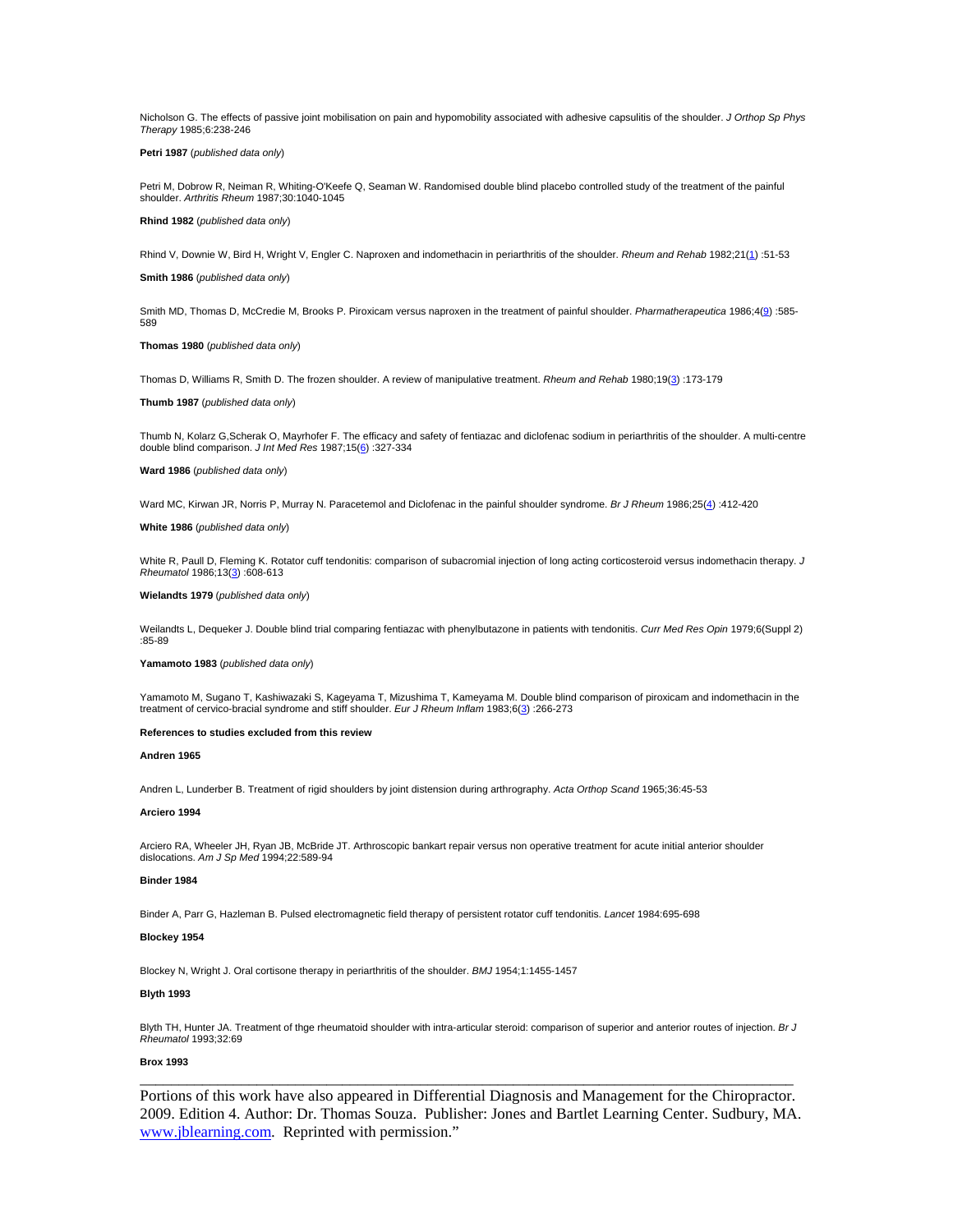Brox J, Staff P, Ljunggren A, Brevik J. Arthroscopic surgery compared with supervised exercises in patients with rotator cuff disease. *BMJ* 1993;307:899-903

# **Bulgen 1984**

Bulgen D, Binder A, Hazleman B, Dutton J, Roberts S. Frozen shoulder: prospective clinical study with an evaluation of three treatment regimes. *Ann Rheum Dis* 1984;43:353-360

#### **Chee 1986**

Chee E, Walton H. Treatment of Trigger Points with Microamperage Transcutaneous Nerve Stimulation (TENS)- (The Electro-Acuscope 80). *J Manipulative Physiol Ther* 1986;9:131-134

#### **Corbeil 1992**

Corbeil V, Dussault R, Leduc B, Fleury J. Capsulite retractile de l'epaule: etude comparitive de l'arthrograpie avec corticotherape intra-articulaire avec ou sans distension capsulaire. *J Can Assoc Radiol* 1992;43:127-130

### **Dacre 1989**

Dacre J, Beeney N, Scott D. Injections and physiotherapy for the painful, stiff shoulder. *Ann Rheum Dis* 1989;48:322-332

### **Darlington 1977**

Darlington LG, Coomes EN. The effects of local steroid injections for rotator cuff tears. *Rheum & Rehab* 1977;16:172-179

#### **De Silva 1995**

De Silva M. Long acting steroid injections are safe and effective if given correctly. *BMJ* 1995;310:1139

#### **Dreiser 1991**

Dreiser R, Ditisheim A, Charlot J, Lopez A. A double blind placebo controlled study of Niflumic Acid Gel in the tretment of acute tenonitis. *Eur J Rheum Infl* 1991;11:38-45

#### **Echternach 1966**

Echternach J. Audioanalgesia as an adjunct to mobilization of the chronic frozen shoulder. *J Am Phys Th Assoc* 1966:839-846

#### **Ekelund 1992**

Ekelund AL, Rydell N. Combination treatment for adhesive capsulitis of the shoulder. *Clin Orthop and Rel Res* 1992;282:105-109

#### **Famaey 1983**

Famaey J, Gaci O, Ginsberg F. Fentazac in the treatment of osteoarthritis and tendinitis. *Curr Med Res Opin* 1983;8:675-681

#### **Fareed 1989**

Fareed D, Gallivan W. Office management of frozen shoulder syndrome. Treatment with hydraulic distention under local anaesthesia. *Clin Orthop Rel Res* 1989;242:177-183

### **Gavant 1994**

Gavant ML, Rizk TE, Gold RE, Flick PA. Distension Arthrography in the treatment of Adhesive Capsulitis of the Shoulder. Journal of Vascular and Interventional Radiology. *Journal of Vascular and Interventional Radiology* 1994;5:305-308

#### **Ginsberg 1985**

Ginsberg F, Famaey J. A double blind comparison of slow release and standard forms of fentiazac in the treatment of patients with tendonitis and bursitis. *Curr Med Res Opin* 1985;9:442-448

#### **Gotter 1987**

Gotter G. Comparative evaluation of Tenoxicam and Piroxicam in the treatment of humero-scapular periarthritis. *Eur J of Rheum and Infl* 1987;9:95-97

# **Hamer 1976**

Portions of this work have also appeared in Differential Diagnosis and Management for the Chiropractor. 2009. Edition 4. Author: Dr. Thomas Souza. Publisher: Jones and Bartlet Learning Center. Sudbury, MA. www.jblearning.com. Reprinted with permission."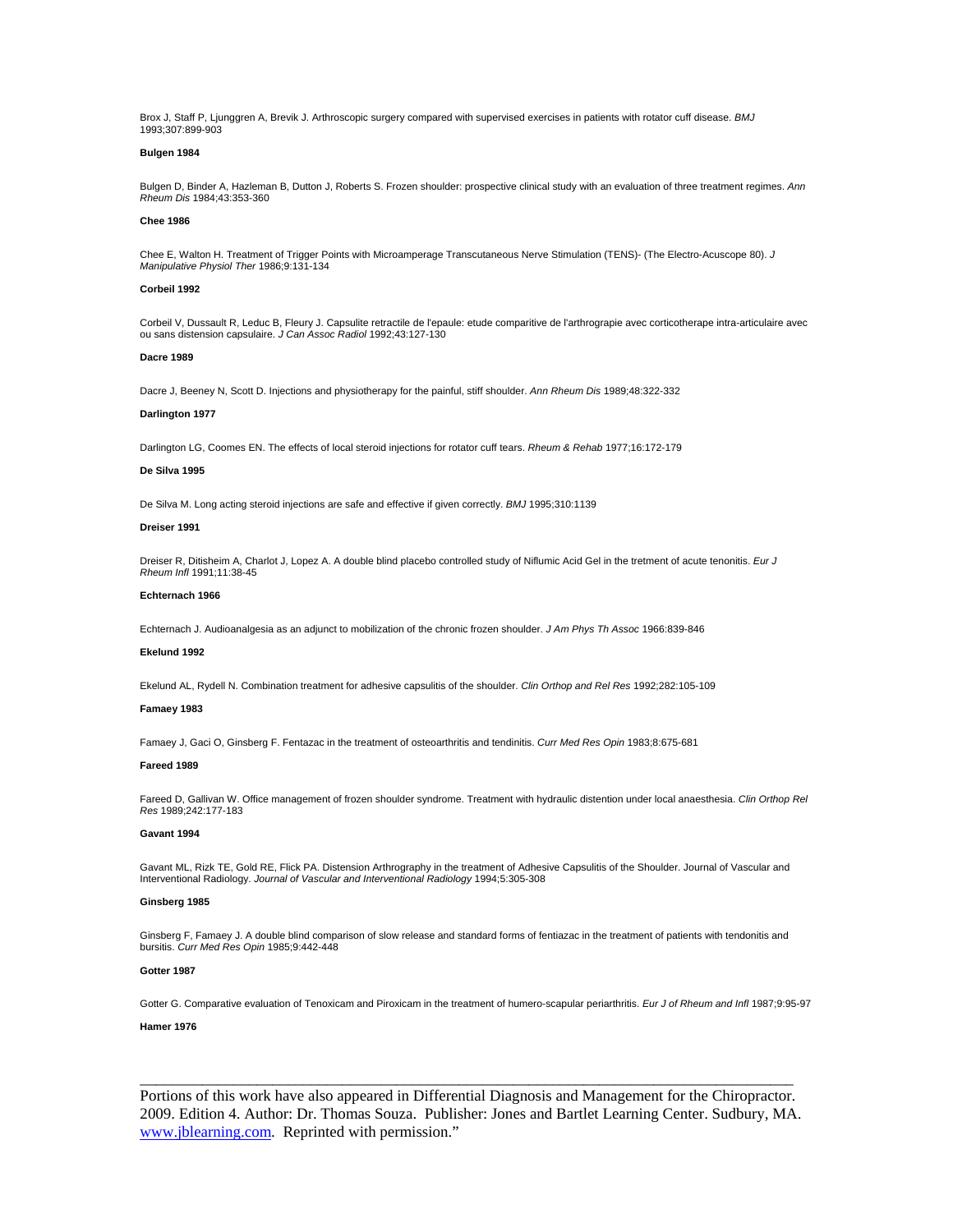Hamer J, Kirk JA. Physiotherapy and the frozen shoulder: A comparative trial of ice and ultrasound. *NZ Med J* 1976;83:191-192

# **Hazleman 1972**

Hazleman BL. The painful shoulder. *Rheum Phys Med* 1972;11:413-421

# **Helbig 1983**

Helbig B, Wagner P, Dohler R. Mobilisation of frozen shoulder under general anaesthesia. *Acta Orthop Belgica* 1983;49:267-274

# **Hsu 1991**

Hsu S, Chan K. Arthroscopic distension in the management of frozen shoulder. *International Orthopaedics* 1991;15:79-83

### **Inaba 1972**

Inaba MK, Piorkowski M. Ultrasound treatment of painful shoulders in patients with hemiplegia. *Phys Ther* 1972;52:737-41

### **Jacobs 1991**

Jacobs L, Barton M, Wallace W, Ferrousis J, Dunn W, Bossingham D. Intra-articular distension and steroids in the management of capsulitis of the shoulder. *BMJ* 1991;302:1498-1501

# **Jorgensen 1995**

Jorgensen U, Svend-Hansen H, Bak K, Pedersen I. Anterior shoulder instability - open or arthroscopic repaire. *Orthop Trans* 1995;19:7

### **Leandri 1990**

Leandri M, Parodi CI, Corrieri N. Comparisons of TENS treatments in hemiplegic shoulder pain. *Scand J Rheumatol* 1989;18:427-31

#### **Leboeuf 1987**

Leboeuf C, Grant B, Maginnes GS. Chiropractic treatment of repetitive strain injuries: A preliminary prospective outcome study of SMT versus SMT combined with massage. *J of Australia Chiropractors' Assoc* 1987;17:11-14

#### **Lee 1973**

Lee M, Haq A, Wright V, Longton E. Periarthritis of the shoulder: A controlled trial of physiotherapy. *Physiotherapy* 1973;59:312-315

# **Lee 1974**

Lee PN, Lee M, Haq A, Longton E, Wright V. Periarthritis of the shoulder. A trial of treatments investigated by multivariate analysis. *Ann Rheum Dis* 1974;33:116-119

### **Livesley 1992**

Livesley PJ, Mugglestone A, Whitton J. Electrotherapy and the management of minimally displaced fractures of the neck of humerus. *Injury* 1992;23:323-327

# **Lundberg 1979**

Lundberg BJ, Svenungsos-Hartwig E, Wikmark R. Independent Exercises versus Physiotherapy in Non-displaced Proximal Humeral Head Fractures. *Scand J Rehab Med* 1979;11:133-136

# **Matthews 1995**

Matthews DE, Roberts T. Intra-articular lidocaine versus intravenous analgesic for reduction of acute anterior shoulder dislocations. A prospective randomised study. *Am J Sp Med* 1995;23:54-88

### **McClure 1992a**

McClure P, Flowers K. Treatment of limited shoulder motion using an elevation splint. *Physical Therapy* 1992;72:936-938

#### **McClure 1992b**

McClure P, Flowers K. Treatment of limited shoulder motion: a case study based on biomechanical considerations: a case study based on biomechanical considerations. *Phys Ther* 1992:929-936

Portions of this work have also appeared in Differential Diagnosis and Management for the Chiropractor. 2009. Edition 4. Author: Dr. Thomas Souza. Publisher: Jones and Bartlet Learning Center. Sudbury, MA. www.jblearning.com. Reprinted with permission."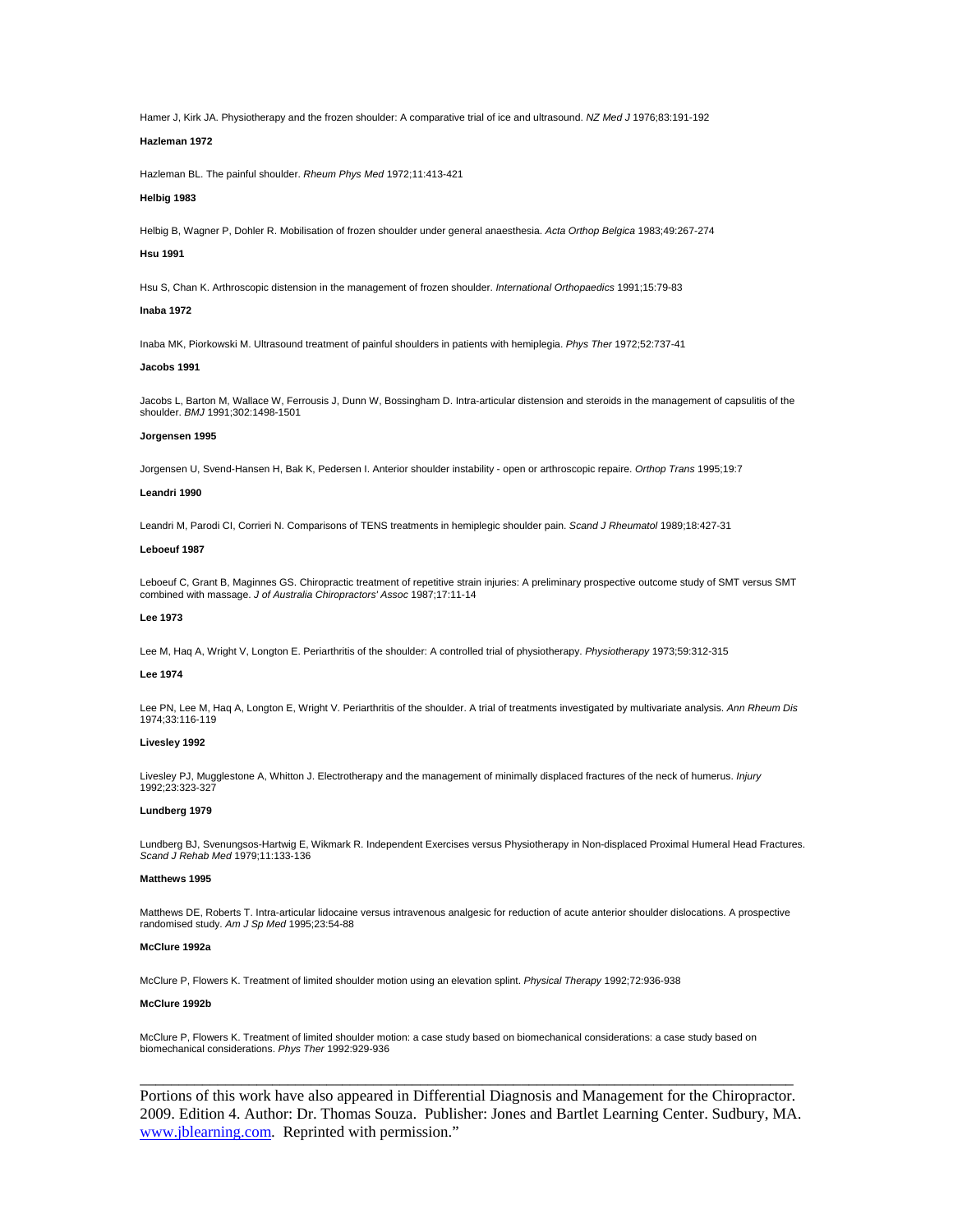#### **Mena 1986**

Mena H, Lomen P, Turner L, Lamborn K, Brinn E. Treatment of acute shoulder syndrome with flurbiprofen. *Am J Med* 1986;80(Suppl) :141-144

# **Mueller 1954**

Mueller E, Mead S, Schulz B, Vaden M. A placebo controlled study of ultrasound treatment for periarthritis. *Am J Med* 1954;33:31-35

#### **Mulcahy 1994**

Mulcahy KA, Baxter AD, Oni OOA, Findlay D. The value of distention arthrography with intra-articular injection of steroid and local anaethetic: a follow up study. *Br J Radiol* 1994;67:263-266

### **Murnaghan 1955**

Murnaghan G, McIntosh D. Hydrocortisone in painful shoulder. A controlled trial. *Lancet* 1955:798-800

### **Ogilive-Harris 1986**

Ogilvie-Harris DJ, Wiley AM. Arthroscopic surgery of the shoulder. *Journal of Bone and Joint Surgery* 1986;68B:201-207

# **Partridge 1990**

Partridge CJ, Edwards SM, Mee R, Langenberghe HVK van. Hemiplegic shoulder pain: a study of two methods of physiotherapy treatment. *Clin Rehabil* 1990;4:43-9

#### **Quigley 1982**

Quigley TB. Checkrein Shoulder. A type of frozen shoulder. Diagnosis and treatment by manipulation and ACTH or cortisone. *Clinical Orthopaedics and Related Orthopaedics* 1982;164:4-9

# **Quin 1965**

Quin CE. Frozen shoulder: Evaluation of tretment with hydrocortisone injections and exercises. *Ann Phys Med* 1965;8:22-29

# **Quin 1969**

Quin CE. Humero-scapular peri-arthritis. Observations on the effects of X-Ray therapy and ultrasound therapy in cases of frozen shoulder. *Ann Phys Med* 1969;10:64-69

### **Richardson 1975**

Richardson AT. The painful shoulder. *Porc Royal Soc Med* 1975;68:11-16

### **Rizk 1983**

Rizk T, Christopher R, Pinals R. Adhesive Capsulitis (Frozen Shoulder): A new approach to its management. Arch Phys Med Rehab. *Arch Phys Med Rehab* 1983;64:29-33

# **Rizk 1991**

Rizk T, Pinals R, Talaiver A. Corticosteroid injections in adhesive capsulitis: investigation of their value and site. *Arch Phys Med* 1991;72:20-22

# **Rizk 1994**

Rizk T, Gavant M, Pinals R. Treatment of adhesive capsulitis (frozen shoulder) with arthrographic shoulder distension and rupture. *Arch Phys Med Rehab* 1994;75:803-807

# **Sachs 1994**

Sachs R, Stone ML, Devine S. Open vs arthroscopic acromioplasty: A prospective randomised study. *Arthroscopy* 1994;10:248-254

### **Sheldon 1972**

Sheldon P. A retrospective survey of 102 cases of shoulder pain. *Rheum Phys Med* 1972;11:422-427

### **Snadow 1995**

Portions of this work have also appeared in Differential Diagnosis and Management for the Chiropractor. 2009. Edition 4. Author: Dr. Thomas Souza. Publisher: Jones and Bartlet Learning Center. Sudbury, MA. www.jblearning.com. Reprinted with permission."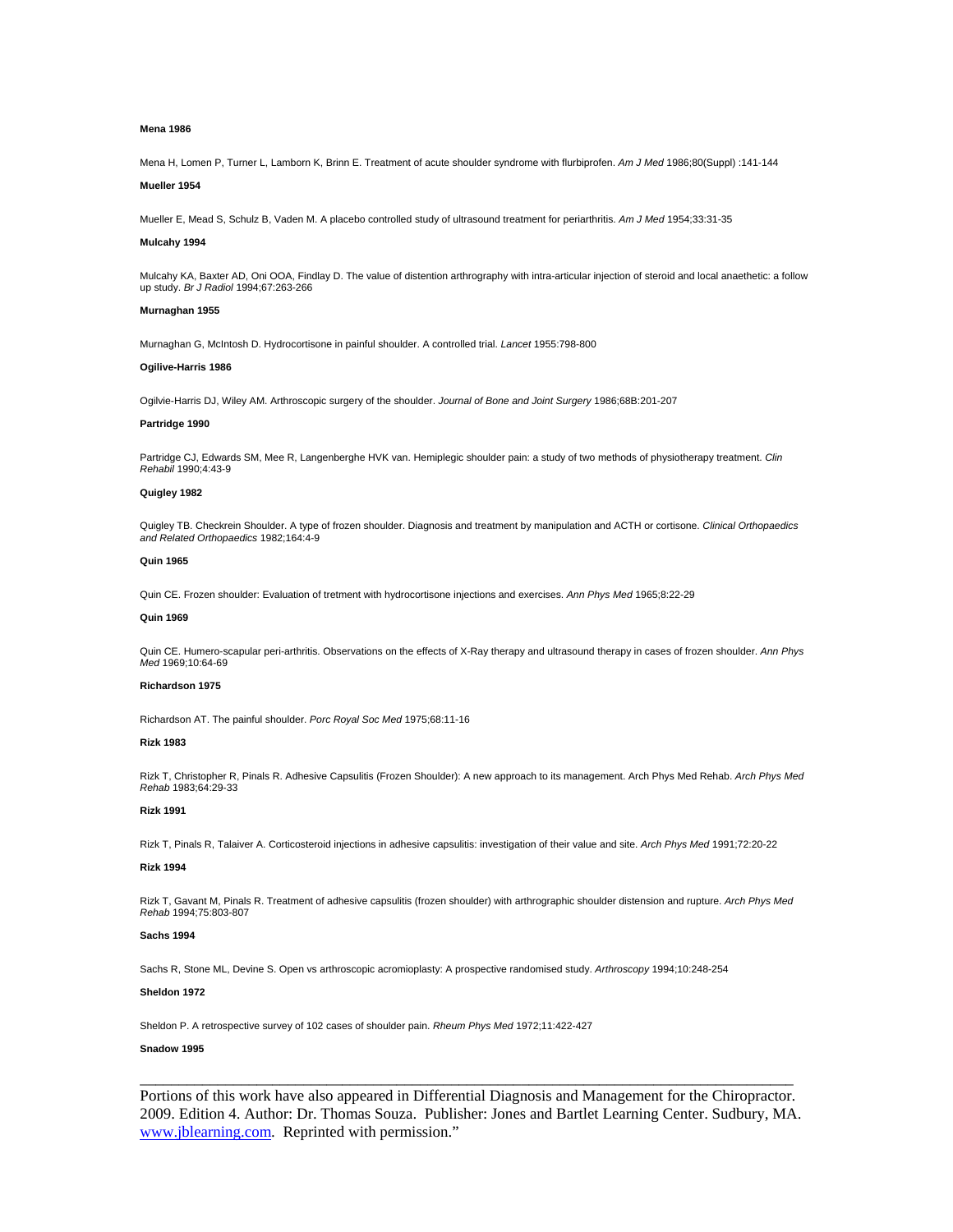Sandow MJ. Arthroscopic repair for primary shoulder dislocation: a randomised clinical trial. *J Bone Joint Surg Br* 1995;77-B:67

### **Thorsen 1992**

Thorsen H, Gam AN, Svensson BH, Jess M, Jensen MK, Piculell I, Schack LK, Skjott K. Low level laser therapy for myofascial pain in the neck and shoulder girdle. A double blind cross over study. *Scand J Rheum* 1992;21(3) :139-41

### **Valtonen 1974**

Valtonen E. Subacromial Betamethasone therapy. *Ann Chirurgiae et Gynaecologiae Fenniae* 1974;63(supple 188) :9-16

#### **Valtonen 1976**

Valtonen E. Subacromial triamcinolone hexacetonide and methyl prednisolone injections in treatment of supraspinatus tendonitis. Scand J Rheum (Suppl. *Scand J Rheum* 1976;16(Suppl) :3-13

# **Valtonen 1978**

Valtonen E. Double acting betamethasone in the treatment of supraspinatus tendonitis. *J Int Med Res* 1978;6:463-467

### **Vecchio 1993**

Vecchio PC, Hazleman BL, King RH. A double-blind trial comparing subacromial methylprednisolone and lignocaine in acute rotator cuff tendonitis. *Br J Rheum* 1993;32:743-745

# **Weiss 1978**

Weiss JJ, Ting M. Arthrography-Assisted Intra-articular Injection of Steroids in Treatment of Adhesive Capsulitis. *Arch Phys Med Rehab* 1978;59:285- 287

#### **Williams 1975**

Williams NE, Seifert M, Cuddigan J, Wise R. Treatment of capsulitis of the shoulder. *Rheum and Rehab* 1975;14:236 (Abstract)

#### **Williams 1986**

Williams J, Harvey J, Tannenbaum H. Use of superficial heat versus ice for rheumatoid arthritic shoulder. A pilot study. *Physiotherapy Canada* 1986;38:8-13

#### **Withrington 1985**

Withrington R, Crirgis F, Seifert M. A placebo-controlled trial of steroid injections in the treatment of supraspinatus tendonitis. *Scand J Rheum* 1985;14:76-78

#### **Zuinen 1993**

Zuinen C. Diclofenac / Misoprostol vs Diclofenac/ Placebo in treating acute episodes of tendonitis/ bursitis of the shoulder. *Drugs* 1993;45(Suppl 1) :17-23

#### **Additional references**

#### **Chard 1991**

Chard MD, Hazleman R, Hazleman BL, King RH, Reiss BB. Shoulder disorders in the elderly: a community survey. :766-769

# **Goupille, 1996**

Goupille P, Sibillia J. Local corticosteroid injections in the treatment of rotator cuff tendinitis (except for frozen shoulder and calcific tendinitis). *Clin Exp Rheumatol* 1996;14:561-6

### **Lundberg**

Lundberg B. The frozen shoulder. Acta Orthopaedica Scandinavia.

# **Rekola 1993**

Rekola KE, Keinanen-Kiukaanniemi S, Takala J. Use of primary health services in sparsley populated country districts by patients with musculoskeletal symptoms: consultations with a physician. :47, 153-157

### **Van Der Heijden 1996**

Portions of this work have also appeared in Differential Diagnosis and Management for the Chiropractor. 2009. Edition 4. Author: Dr. Thomas Souza. Publisher: Jones and Bartlet Learning Center. Sudbury, MA. www.jblearning.com. Reprinted with permission."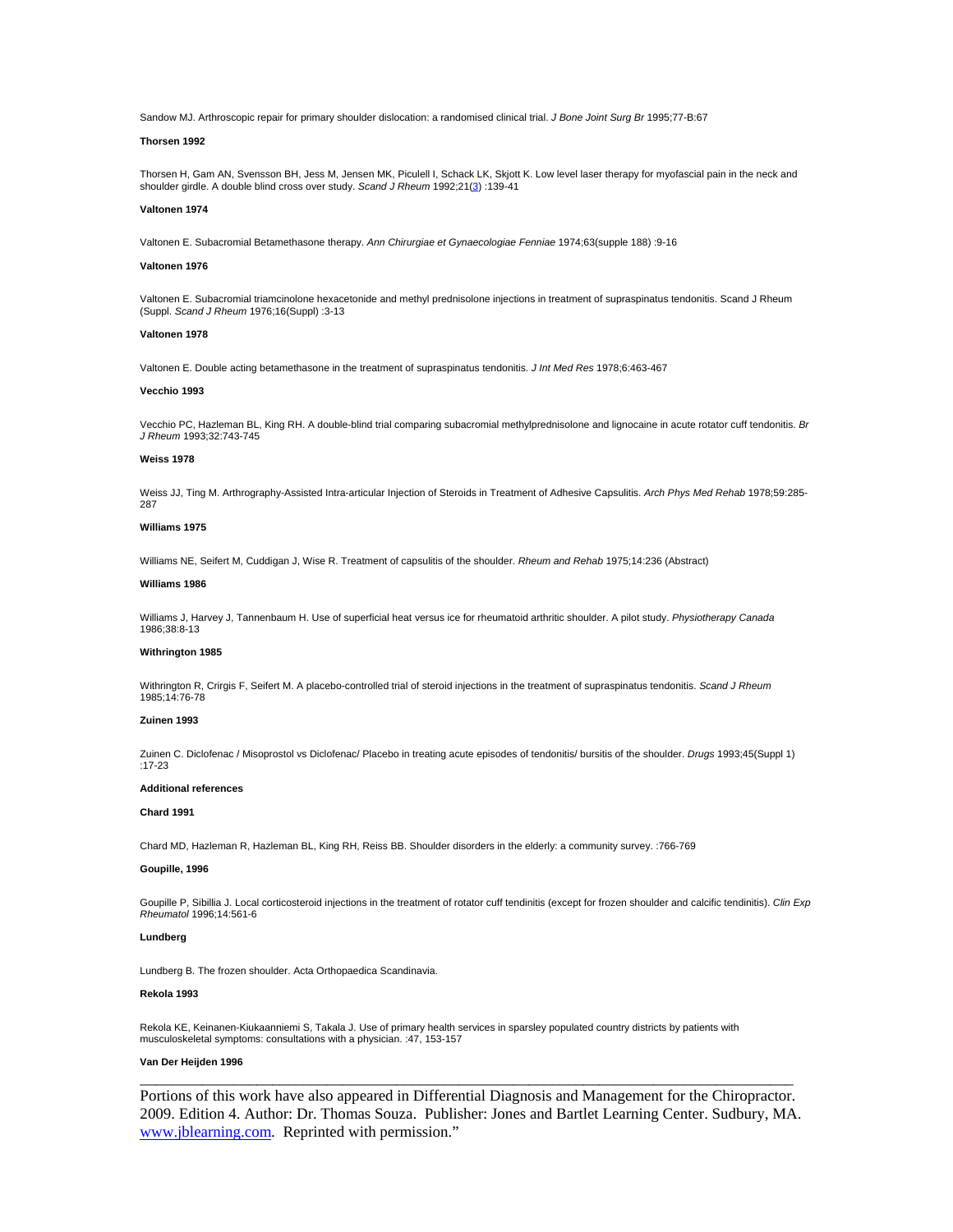Van Der Heijden GJMG, Van Der Windt DAWM, Kleijnen J, Koes B, Bouter L. Steroid injections for shoulder disorders: a systematic review of randomised clinical trials. *Br J General Practice* 1996;46:309-316

# **Van Der Heijden 1997**

Van Der Heijden GJMG, Van der Windt DAWM, De Winter SF. Physiotherapy for patients with soft tissue shoulder disorders: a systematic review of randomised clinical trials. *BMJ* 1997;315:25-30

# **Van Der Windt 1995**

Van Der Windt DAWN, Van Der Heijden GJMG, Scholten RJPM, Koes BW, Bouter LM. The efficacy of non-steroidal anti-inflammatory drugs (NSAIDs) for shoulder complaints. A systematic review. *J Clin Epidemiol* 1995: 48:48; 691-704

# **Previously published versions of this review**

**1**

Green S, Buchbinder R, Glazier R, Forbes A. Systematic review of randomised controlled trials of interventions for painful shoulder: selection criteria, outcome assessment and efficacy. :selection criteria, outcome assessment and efficacy. BMJ 1997 in press

Portions of this work have also appeared in Differential Diagnosis and Management for the Chiropractor. 2009. Edition 4. Author: Dr. Thomas Souza. Publisher: Jones and Bartlet Learning Center. Sudbury, MA. www.jblearning.com. Reprinted with permission."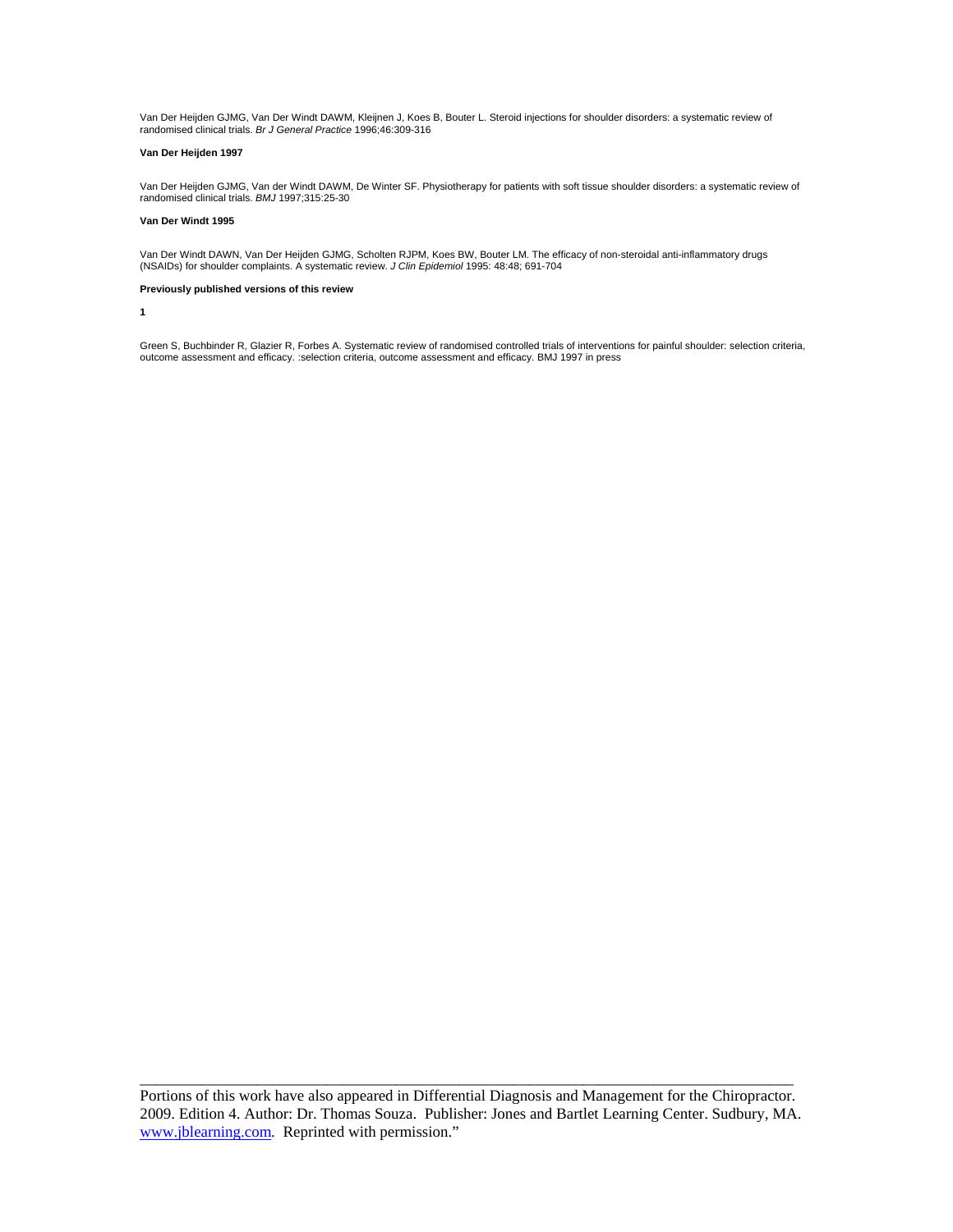**Title:** Interventions for tears of the rotator cuff in adults **Reviewer(s):** Ejnisman B; Andreoli CV; Soares BGO; Fallopa F; Peccin MS; Abdalla RJ; Cohen M **Review Group Information:** Cochrane Musculoskeletal Injuries Group [Group Record] The Group expects this Review to have a substantive update published in Issue 1, 2006

# **REFERENCES Interventions for tears of the rotator cuff in adults**

References to studies included in this review

Berry 1980 (*published data only*)

Berry H, Fernandes L, Bloom B, Clark RJ, Hamilton EB. Clinical study comparing acupuncture, physiotherapy, injection and oral anti-inflammatory therapy in shoulder-cuff lesions. *Current Medical Research and Opinion* 1980;7(2) :121-6

#### **Lastayo 1998** (*published data only*)

LaStayo PC, Wright T, Jaffe R, Hartzel J. Continuous passive motion after repair of the rotator cuff: A prospective outcome study. *Journal of Bone and Joint Surgery. American Volume* 1998;80(7) :1002-11

#### **Montgomery 1994** (*published data only*)

Melillo AS, Savoie FH, Field LD. Massive rotator cuff tears: debridement versus repair. *Orthopedic Clinics of North America* 1997;28(1) :117-24

\*Montgomery TJ, Yerger B, Savoie FH. Management of rotator cuff tears: A comparison of arthroscopic debridement and surgical repair. *Journal of Shoulder and Elbow Surgery* 1994;3(2) :70-8

#### **Ogilvie-Harris 1993** (*published data only*)

Olgilvie-Harris DJ, Demazière A. Arthroscopic debridement versus open repair for rotator cuff tears. A prospective cohort study. *Journal of Bone and Joint Surgery. British Volume* 1993;75(3) :416-20

#### **Raab 1996** (*published data only*)

Raab MG, Rzeszutko D, O´Connor W, Greatting MD. Early results of continuous passive motion after rotator cuff repair: a prospective, randomized, blinded, controlled study. *American Journal of Orthopedics* 1996;25(3) :214-20

#### **Shibata 2001** (*published data only*)

Shibata Y, Midorikawa K, Emoto G, Naito M. Clinical evaluation of sodium hyaluronate for the treatment of patients with rotator cuff tear. *Journal of Shoulder and Elbow Surgery* 2001;10(3) :209-16

#### **Vecchio 1992** (*published data only*)

Vecchio PC, Adebajo AO, Hazleman BL. Suprascapular nerve block for persistent rotator cuff lesions. *Journal of Rheumatology* 1993;20(3) :453-5

#### **Watson 1985** (*published data only*)

Watson M. Major ruptures of the rotator cuff: The results of surgical repair in 89 patients. *Journal Bone and Joint Surgery. British Volume* 1985;67(4) :618-24

\* indicates the major publication of the study.

#### **References to studies excluded from this review**

#### **Andersen 1999**

Andersen NH, Sojbjerg JO, Johannsen HV, Sneppen O. Self-training versus physiotherapist-supervised rehabilitation of the shoulder in patients treated with arthroscopic subacromial decompression: A clinical randomised study. *Journal of Shoulder and Elbow Surgery* 1999;8(2) :99-101

#### **Baker 1995**

Baker CL, Liu SH. Comparison of open and arthroscopically assisted rotator cuff repairs. *American Journal of Sports Medicine* 1995;23(1) :99-104

# **Brox 1999**

Portions of this work have also appeared in Differential Diagnosis and Management for the Chiropractor. 2009. Edition 4. Author: Dr. Thomas Souza. Publisher: Jones and Bartlet Learning Center. Sudbury, MA. www.jblearning.com. Reprinted with permission."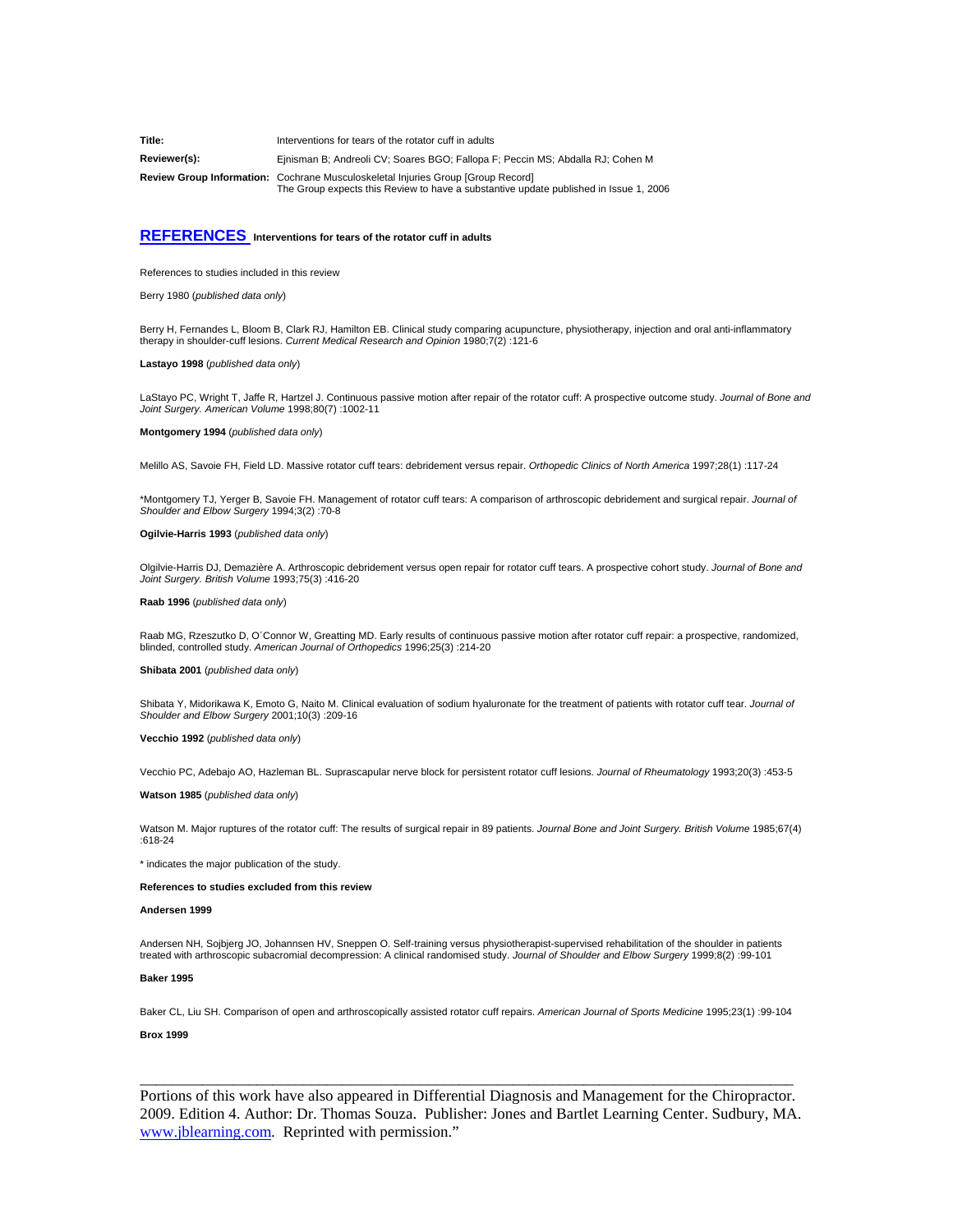Brox JI, Gjengedal E, Uppheim G, Bohmer AS, Brevik JI, Ljunggren AE et al. Arthroscopic surgery versus supervised exercises in patients with rotator cuff disease (stage II impingement syndrome ): a prospective, randomized, controlled study in 125 patients with a 2 1/2-year follow-up. *Journal of Shoulder and Elbow Surgery* 1999;8(2) :102-11

#### **Darlington 1977**

Darlington LG, Coomes EN. The effects of local steriod injection for supraspinatus tears. *Rheumatology and Rehabilitation* 1977;16(3) :172-9

#### **Gartsman 1995**

Gartsman GM, Milne JC. Articular surface partial-thickness rotator cuff tears. *Journal of Shoulder and Elbow Surgery* 1995;4(6) :409-15

#### **Gartsman 1997**

Gartsman GM, Milne JC, Russel JA. Closed wound drainage in shoulder surgery. *Journal of Shoulder and Elbow Surgery* 1997;6(3) :288-90

#### **Hata 2001**

Hata Y, Saitoh S, Murakami N, Seki H, Nakatsuchi Y, Takaoka K. A less invasive surgery for rotator cuff tear: mini-open repair. *Journal of Shoulder and Elbow Surgery* 2001;10(1) :11-6

# **Lindh 1993**

Lindh M, Norlin R. Arthroscopic subacromial decompression versus open acromioplasty. A two-year follow-up study. *Clin Ortho Rel Res* 1993(290) :174-6

#### **Machner 2001**

Machner A, Pap G, Mohrenweiser L, Merk H, Neumann HW. Comparison of 2 surgical techniques in isolated supraspinatus rupture. A matched-pair study. [Vergleich von 2 Operationstechniken bei isolierter Supraspinatusruptur. Eine Matched-pair-Studie] *Unfallchirurg* 2001;104(1) :19-24

### **Sachs 1994**

Sachs RA, Stone ML, Devine S. Open vs. arthroscopic acromioplasty: a prospective, randomized study. *Arthroscopy* 1994;10(3) :248-54

#### **Speer 1996**

Speer KP, Warren RF, Horowitz L. The efficacy of cryotherapy in the postoperative shoulder. *Journal of Shoulder and Elbow Surgery* 1996;5(1) :62-8

#### **Weber 1997**

Weber SC. Arthroscopic debridement and acromioplasty versus mini-open repair in the management of significant partial-thickness tears of the rotator cuff. *Orthopedic Clinics of North America* 1997;28(1) :79-82

#### **Yamada 2000**

Yamada N, Hamada K, Nakajima T, Kobayashi K, Fukuda H. Comparison of conservative and operative treatments of massive rotator cuff tears. *Toakai Journal of Experimental and Clinical Medicine* 2000;25(4-6) :151-63

#### **Lazarus 2000**

Lazarus MD, Hoser D, Kirby CL, DiGiacomo RM. Rotator cuff repair with and without anterior acromioplasty - A prospective, randomized study. *American Academy of Orthopaedic Surgeons Annual Meeting; 2000 Mar 15-19;Orlando (FL). http://www.aaos.org/wordhtml/anmt2000/sciprog/316.htm (accessed 30 March 2001)* 2000

#### **Additional references**

#### **Altman 1996**

Altman DG, Bland JM. Detecting skewness from summary information. *BMJ* 1996;313(7066) :1200

### **Blevins 1996**

Blevins FT, Hayes WM, Warren RF. Rotator cuff injury in contact athletes. *American Journal of Sports Medicine* 1996;24(3) :263-7

#### **Clarke 2003**

\_\_\_\_\_\_\_\_\_\_\_\_\_\_\_\_\_\_\_\_\_\_\_\_\_\_\_\_\_\_\_\_\_\_\_\_\_\_\_\_\_\_\_\_\_\_\_\_\_\_\_\_\_\_\_\_\_\_\_\_\_\_\_\_\_\_\_\_\_\_\_\_\_\_\_\_\_\_\_\_\_\_\_\_ Clarke M, Oxman AD, editors. MEDLINE highly sensitive search strategy for b.1) SilverPlatter-MEDLINE, b.2) OVID-MEDLINE, and b.3) PubMed. Cochrane Reviewers Handbook 4.2.0 [updated March 2003]; Appendix 5B. *In: The Cochrane Library [database on CDROM]. The Cochrane Collaboration. Oxford: Update Software; 2003, issue 4*

Portions of this work have also appeared in Differential Diagnosis and Management for the Chiropractor. 2009. Edition 4. Author: Dr. Thomas Souza. Publisher: Jones and Bartlet Learning Center. Sudbury, MA. www.jblearning.com. Reprinted with permission."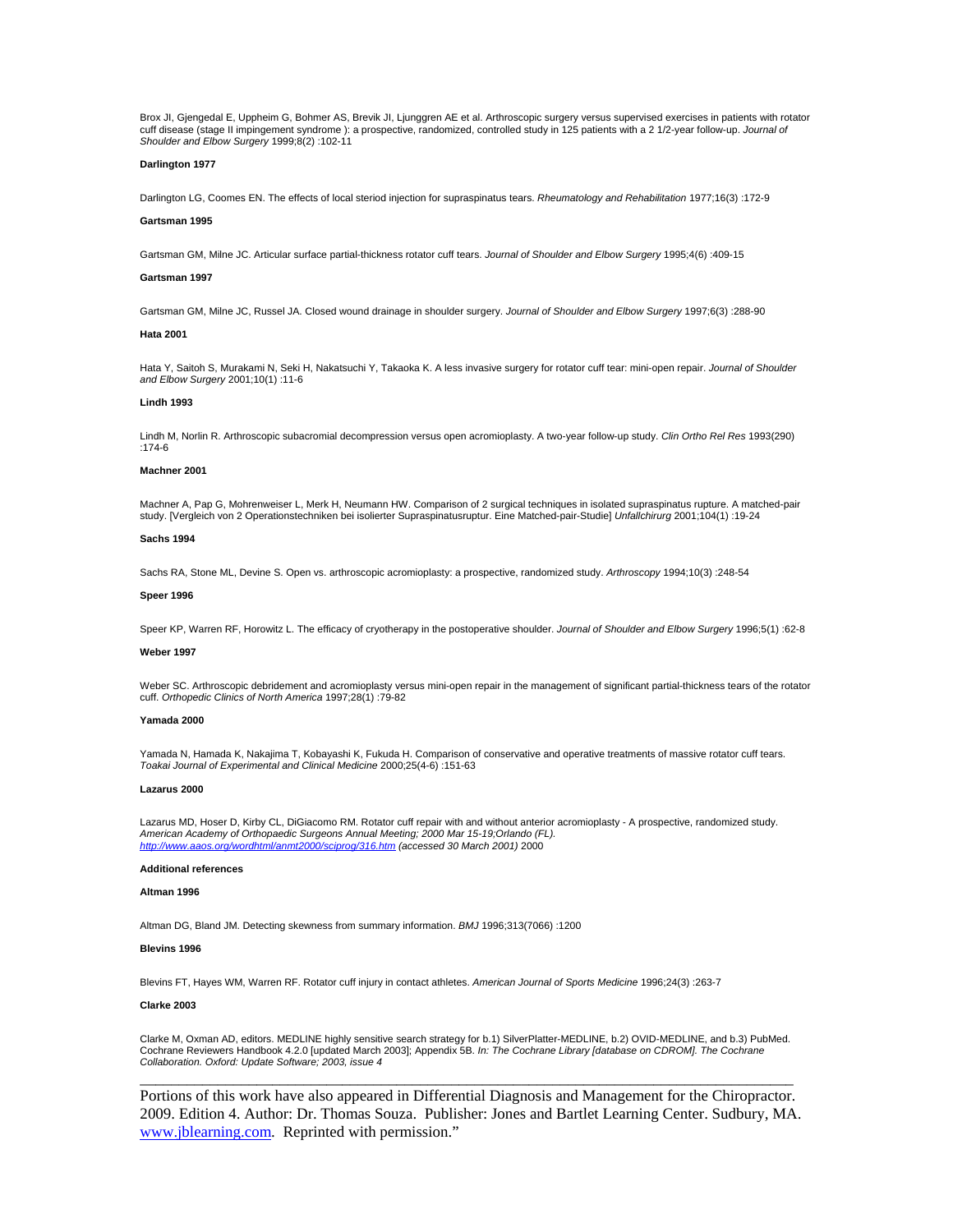#### **CRD Report 2001**

KS Khan, ter Riet G, Glanville J, Sowden AJ, Kleijnen J, (editors). *Undertaking systematic reviews of research on effectiveness. CRD's guidance for those carrying out commissioned reviews. CRD Report No. 4* 2nd Edition, York (UK) : NHS Centre for Reviews and Dissemination, The University of York, 2001. Available at: http://www.york.ac.uk/inst/crd/report4.htm

#### **Green 2003**

Green S, Buchbinder R, Glazier R, Forbes A. Interventions for shoulder pain (Cochrane review). *The Cochrane Library* 2003(3) Update Software, Oxford :

#### **Hawkins 1980**

Hawkins RJ, Kennedy JC. Impingement syndrome in athletes. *American Journal of Sports Medicine* 1980;8(3) :151-8

# **Hefti 1993**

Hefti F, Muller W, Jakob R, Staubli H. Evaluation of knee ligament injuries with the IKDC form. *Knee Surgery, Sports Traumatology, Arthroscopy* 1993;1(3-4) :226-34

# **Melillo 1997**

Melillo AS, Savoie FH, Field LD. Massive rotator cuff tears: debridement versus repair. *Orthopedic Clinics of North America* 1997;28(1) :117-24

## **Neer 1983**

Neer CS. Impingement lesions. *Clin Ortho Rel Res* 1983(173) :70-7

#### **Ozaki 1988**

Ozaki J, Fujimoto S, Nakagawa Y, Masuhara K, Tamai S. Tears of the rotator cuff of the shoulder associated with pathological changes in the acromion. A study in cadavera. *Journal of Bone and Joint Surgery. American Volume* 1988;70(8) :1224-30

#### **Rowe 1998**

Rowe CR. *The shoulder* New York : Churchill Livingstone, 1988

# **Tegner 1985**

Tegner Y, Lysholm J. Rating systems in the evaluation of knee ligament injuries. *Clin Ortho Rel Res* 1985(198) :43-9

#### **Tibone 1986**

Tibone JE, Elrod B, Jobe FW, Kerlan RK, Carter VS, Shields Jr CL, et al. Surgical treatment of tears of the rotator cuff in athletes. *Journal of Bone and Joint Surgery. American Volume* 1986;68(6) :887-91

# **van Tulder 1997**

van Tulder MW, Assendelft WJ, Koes BW, Bouter LM. Method guidelines for systematic reviews in the Cochrane Collaboration Back Review Group for Spinal Disorders. *Spine* 1997;22(20) :2323-30

# **Warner 1991**

Warner JJP, Altchek DW, Warren RF. Arthroscopic management of rotator cuff tears with emphasis on the throwing athlete. *Operative Techniques in Orthopaedics* 1991;1(3) :235-9

Smidt N, Assendelft WJJ, Arola H, Malmivaara A, Green S, Buchbinder R, Bouter LM. Physiotherapy and physiotherapeutical modalities for lateral epicondylitis. (Protocol) *Cochrane Database of Systematic Reviews* 1999, Issue 2. Art. No.: CD001459. DOI: 10.1002/14651858.CD001459.

# **References –** Physiotherapy and physiotherapeutical modalities for lateral epicondylitis

Portions of this work have also appeared in Differential Diagnosis and Management for the Chiropractor. 2009. Edition 4. Author: Dr. Thomas Souza. Publisher: Jones and Bartlet Learning Center. Sudbury, MA. www.jblearning.com. Reprinted with permission."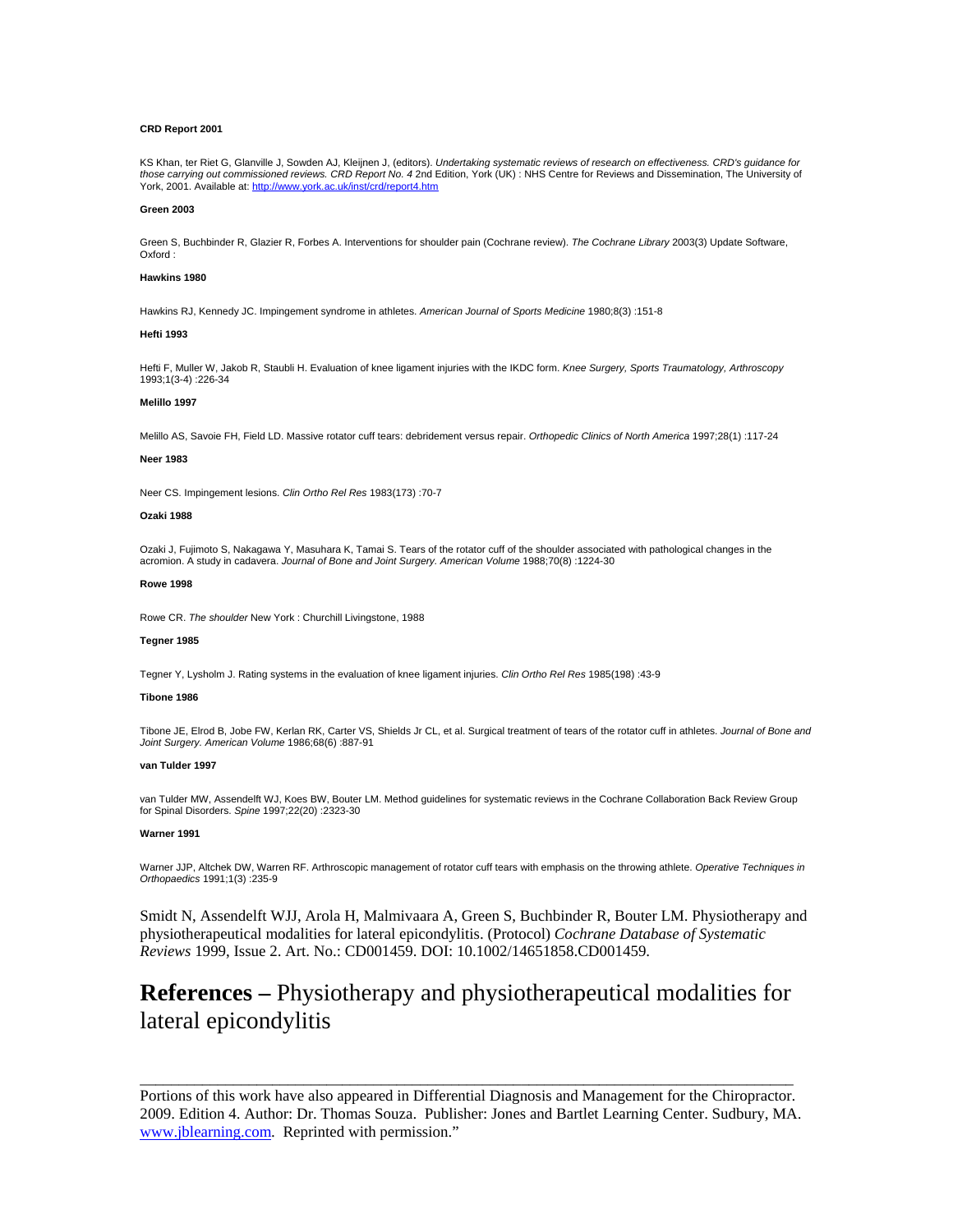# **Additional references**

# *Allander 1974*

 Allander E. Prevalence, incidence and remission rates of some common rheumatic diseases and syndromes. *Scand J Rheumatol* 1974;**3**:145-53. Links

# *Beckerman 1993*

 Beckerman H, Bouter LM, Heijden GJ van der, Bie RA de, Koes BW. Efficacy of physiotherapy for musculoskeletal disorders: what can we learn from research? [review]. *Br J Gen Pract* 1993;**43**:73-7. Links

# *Blanken 1981*

Blanken K. Namens de projectgroep Tilburg. De tenniselleboog. *Huisarts Wet* 1981;**24**:300-3. Links

# *Brennan 1992*

 Brennan P, Silman A. Statistical methods for assessing observer variability in clinical measures. *BMJ* 1992;**304**:1491-4. Links

# *Chard 1989*

Chard MD, Hazleman BL. Tennis elbow - a reappraisal. *Br J Rheumatol* 1989;**28**:187-90. Links

# *Chop 1989*

Chop WM. Tennis elbow. *Postgrad Med* 1989;**86**:307-8. Links

# *Cohen 1960*

Cohen J. A coefficient of agreement for nominal scales. *Educ Psychol Meas* 1960;**20**:37-46. Links

# *Detsky 1992*

 Detsky AS, Naylor CD, O'Rourke K, McGeer AJ, L'Abbé KA. Incorporating variations in the quality of individual randomized trials into meta-analysis. *J Clin Epidemiol* 1992;**45**:255-65. Links

# *Egger 1997*

Egger M, Smith GD. Meta-analysis: potentials and promise. *BMJ* 1997;**315**:1371-4. Links

# *Ernst 1994*

 Ernst E. Mini review: Use a new treatment while it still works: ultrasound for epicondylitis. *Euro J Phys Med* 1994;**4**:50-1. Links

# *Greenhalgh 1997*

Greenhalgh T. How to read a paper - medline database. *BMJ* 1997;**315**:180-3. Links

# *Gregoire 1995*

 Gregoire G, Derderian F, Lorier J le. Selecting the language of the publications included in a metaanalysis: is there a tower of babel bias?. *J Clin Epidemiol* 1995;**48**:158-63. Links

# *Heijden 1997*

Portions of this work have also appeared in Differential Diagnosis and Management for the Chiropractor. 2009. Edition 4. Author: Dr. Thomas Souza. Publisher: Jones and Bartlet Learning Center. Sudbury, MA. www.jblearning.com. Reprinted with permission."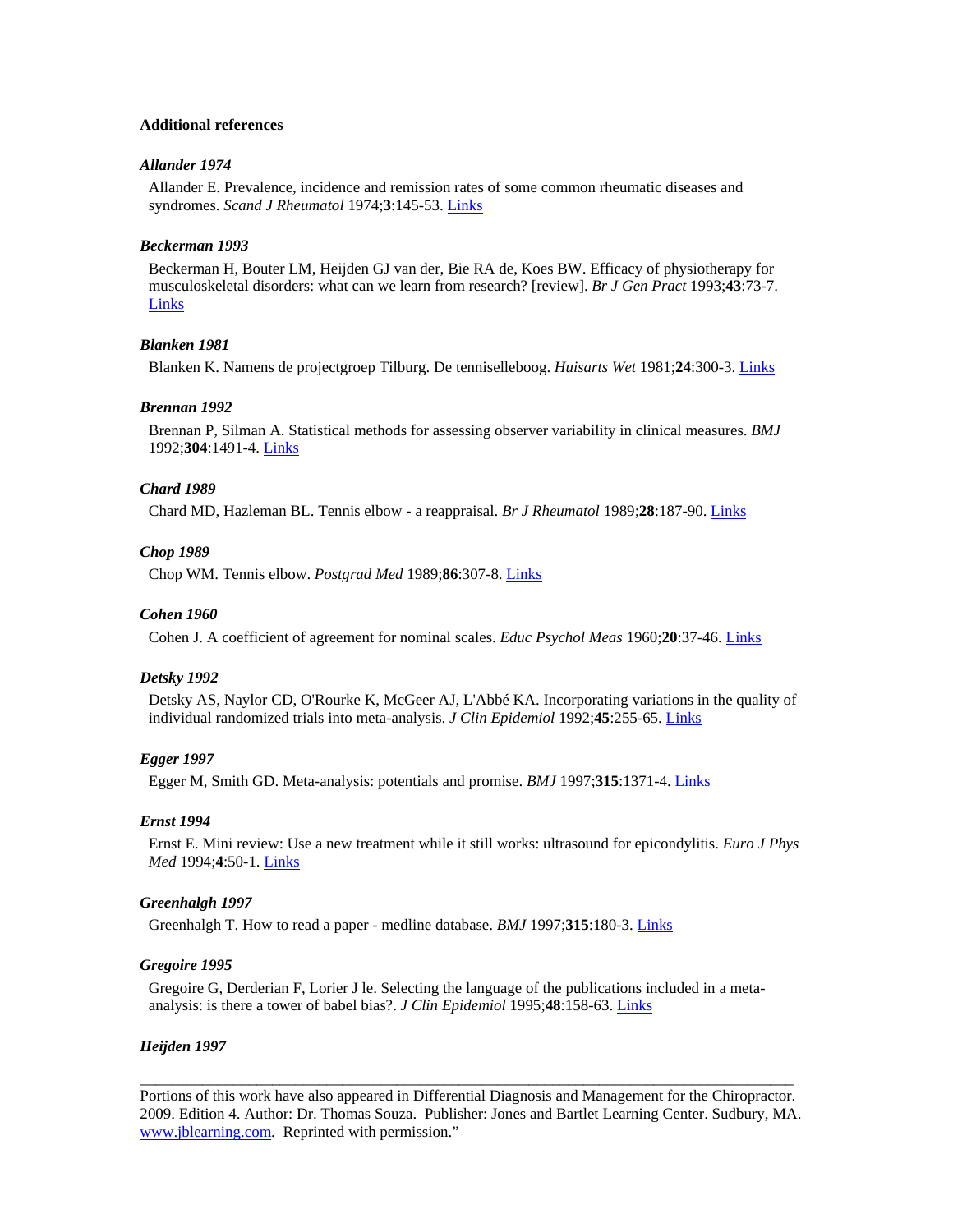Heijden van der GJ, Windt van der DA, Winter de AF. Physiotherapy for patients with soft tissue shoulder disorders: a systematic review of randomised clinical trials. *BMJ* 1997;**315**:25-30. Links

# *Hunt 1997*

 Hunt DL, McKibbon KA. Locating and appraising systematic reviews. *Ann Intern Med* 1997;**126**:532-8. Links

# *Jadad 1996*

 Jadad AR, Moore A, Carroll D, Jenkinson C, Reynolds DJM, Gavaghan DJ, McQuay HJ. Assessing the quality of reports of randomized clinical trials: is blinding necessary?. *Control Clin Trials* 1996;**17**:1-12. Links

# *Labelle 1992*

 Labelle H, Guibert R, Joncas J, Newman N, Fallaha M, Rivard C-H. Lack of scientific evidence for the treatment of lateral epicondylitis of the elbow: an attempted meta-analysis. *J Bone Joint Surg* 1992;**74B**:646-51. Links

# *Lau 1997*

 Lau J, Loannidis JPA, Schmid CH. Quantitative synthesis in systematic reviews. *Ann Intern Med* 1997;**127**:820-6. Links

# *Meade 1997*

 Meade MO, Richardeson WS. Selecting and appraising studies for systematic review. *Ann Intern Med* 1997;**127**:531-7. Links

# *Miedema 1994*

 Miedema HS. Reuma-onderzoek meedere echelons (ROME): basisrapport [report]. Nederlands Instituut voor Praeventieve Gezondheidszorg TNO, 1994.

# *Moher 1996*

 Moher D, Fortin P, Jadad AR, Juni P, Klassen T, Le Lorier J, et al. *Completeness of reporting of trials published in languages other than English: implications for conduct and reporting of systematic reviews; Lancet* 1996;**347**:363-6. Links

# *Moher 1998*

 Moher D, Jones D, Cook DJ, Jadad AR, Moher M, Tugwell P, Klassen TP. Does quality of reports of randomised trials affect estimates of intervention efficacy reported in meta-analyses?. *Lancet* 1998;**352**:609-13. Links

# *Mulrow 1997*

 Mulrow CD, Oxman AD (eds). Cochrane Collaboration Handbook [updated September 1997]. In: The Cochrane Library [database on disk and CDROM]. The Cochrane Collaboration. Update Software; 1997, Issue 4.

# *Murtagh 1988*

Murtagh JE. Tennis elbow. *Aust Fam Physician* 1988;**17**:90, 91,94-5. Links

Portions of this work have also appeared in Differential Diagnosis and Management for the Chiropractor. 2009. Edition 4. Author: Dr. Thomas Souza. Publisher: Jones and Bartlet Learning Center. Sudbury, MA. www.jblearning.com. Reprinted with permission."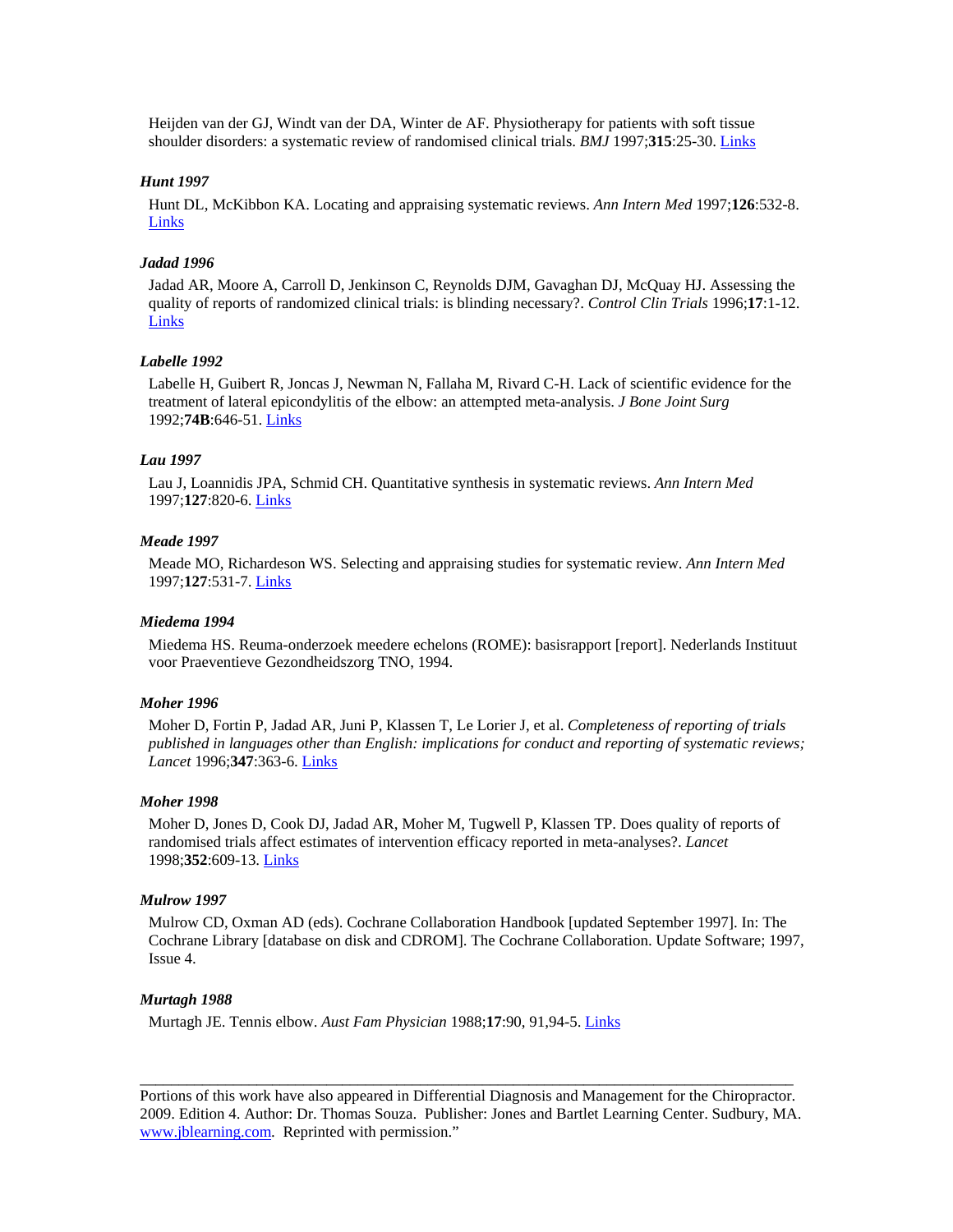# *Rosenthal 1994*

 Rosenthal R. Parametric measures of effect size. In: Cooper H, Hedges HV (eds). The handbook of research synthesis. 231-244.

# *Schonk 1985*

 Schonk JWM. Verzekeringsgeneeskundige aspecten bij epicondyalgie. *Tijdschr Verzekeringsgeneesk* 1985;**23**:167-71. Links

# *Schulz 1994*

 Schulz KF, Chalmers I, Grimes DA, Altman DG. Assessing the quality of randomization from reports of controlled trials published in obstetrics and gynaecology journals. *JAMA* 1994;**272**:125-8. Links

# *Tulder 1997*

 Tulder MW van, Assendelft WJJ, Koes BW, LM Bouter. Method guidelines for systematic reviews in the cochrane collaboration back review group for spinal disorders. *Spine* 1997;**22**:2323-30. Links

# *Verhaar 1992*

Verhaar JAN. Tennis elbow [thesis]. University Press, 1992.

# *Verhagen 1998*

 Verhagen AP, Vet HCW de, Bie RA de, Kessels AGH, Boers M, Bouter LM, et al. The Delphi list: a criteria list for quality assessment of randomised clinical trials developed by Delphi consensus. a criteria list for quality assessment of randomised clinical trials developed by Delphi consensus. J Clin Epidemiol (in print).

# *Vet 1997*

 Vet HCW de, Bie RA de, Heijden GJMG van der, Verhagen AP, Sijpkes P, Knipschild PG. Systematic reviews on the basis of methodological criteria. *Physiotherapy* 1997;**83**:284-9. Links

# *Windt 1995*

 Windt DA van der, Heijden GJ van der, Scholten RJ, Koes BW, Bouter LM. The efficacy of non-steroidal anti-inflammatory drugs (NSAIDS) for shoulder complaints. A systematic review. *J Clin Epidemiol* 1995:48:48;691-704. Links

Portions of this work have also appeared in Differential Diagnosis and Management for the Chiropractor. 2009. Edition 4. Author: Dr. Thomas Souza. Publisher: Jones and Bartlet Learning Center. Sudbury, MA. www.jblearning.com. Reprinted with permission."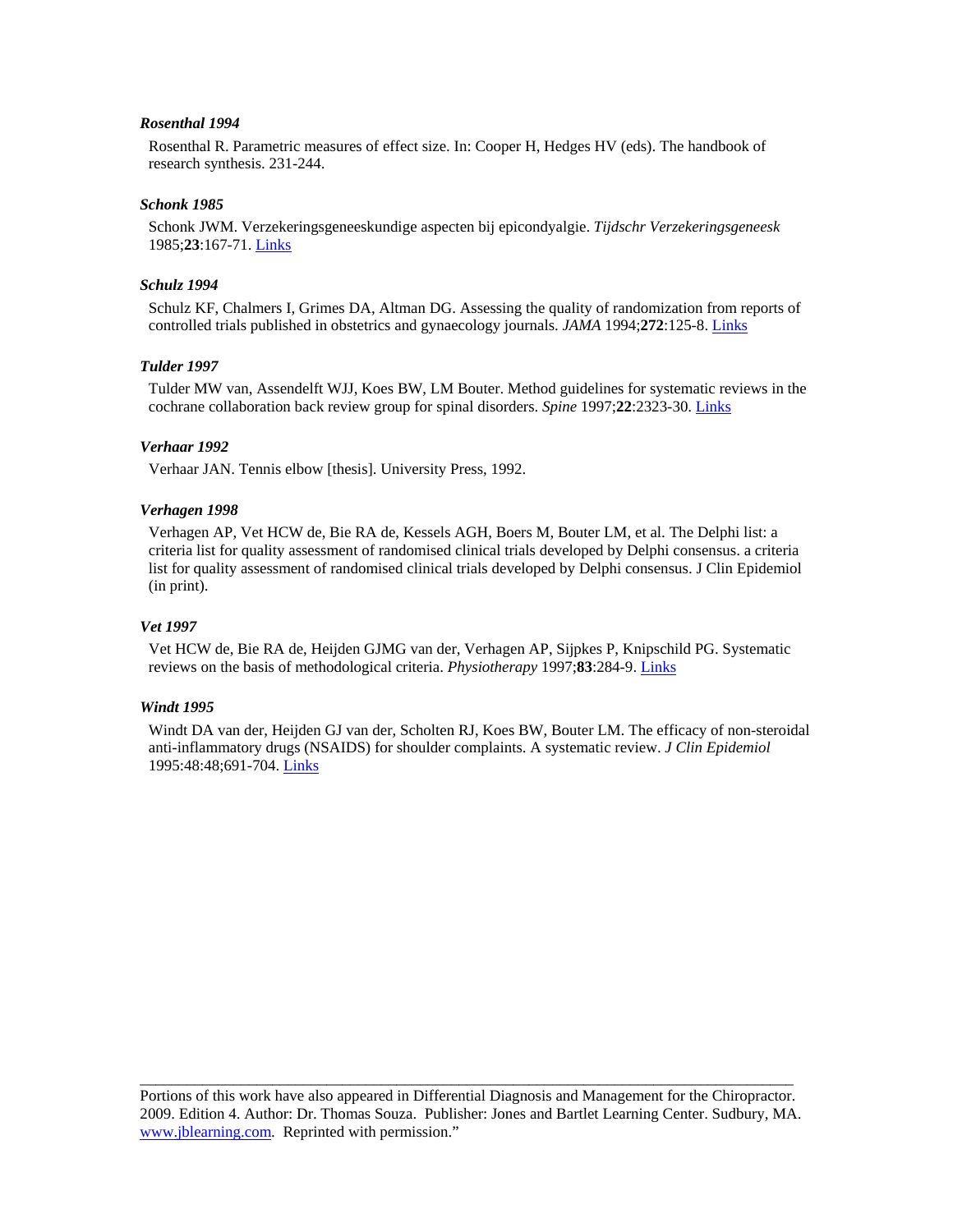| Carpal tunnel         |                                                                                                                                                                                       |
|-----------------------|---------------------------------------------------------------------------------------------------------------------------------------------------------------------------------------|
| Title:                | Surgical versus non-surgical treatment for carpal tunnel syndrome                                                                                                                     |
| Reviewer(s):          | Verdugo RJ; Salinas RS; Castillo J; Cea JG                                                                                                                                            |
|                       | <b>Review Group Information:</b> Cochrane Neuromuscular Disease Group [Group Record]<br>The Group expects this Review to have a substantive update published in Issue 2, 2004         |
| Document Information: | The Cochrane Database of Systematic Reviews. This Cochrane Review is unmodified this issue.<br>Review first published in Issue 2, 2002.<br>Protocol first published in Issue 2, 2002. |

# **REFERENCES Surgical versus non-surgical treatment for carpal tunnel syndrome**

References to studies included in this review

Garland 1964 (*published data only*)

Garland H, Langworth EP, Taverner D, Clark JMP. Surgical treatment for the carpal tunnel syndrome. *Lancet* 1964;i(7343) :1129-30

# **Gerritsen 2002** (*published data only*)

\*Gerritsen AAM, de Vet HCW, Scholten RJPM, Bertelsmann FW, de Krom MCTFM, Bouter LM. Splinting versus surgery in the treatment of carpal tunnel syndrome. A randomized controlled trial. *Jounal of the American Medical Association* 2002;288(10) :1245-51

\* indicates the major publication of the study.

### **Additional references**

#### **AAN 1993**

American Academy of Neurology. Practice parameter for carpal tunnel syndrome (summary statement). *Neurology* 1993;43(11) :2406-09

#### **Carroll 1987**

Carroll GJ. Comparison of median and radial nerve sensory latencies in the electrophysiological diagnosis of carpal tunnel syndrome. *Electroencephalography and Clinical Neurophysiology* 1987;68(2) :101-6

# **Dawson 1999**

Dawson DM, Feske SK. *Goetz CG, Pappert EJ, editor(s).Textbook of Clinical Neurology* Philadelphia, PA : WB Saunders, 1999

# **de Krom 1992**

de Krom MC, Knipschild PG, Kester AD, Thijs CT, Boekkooi PF, Spaans F. Carpal tunnel syndrome: prevalence in the general population. *Journal of Clinical Epidemiology* 1992;45(4) :373-6

### **Felsenthal 1977**

Felsenthal G. Median and ulnar distal motor and sensory latencies in the same normal subject. *Arch Phys Med Rehabil* 1977;58(7) :297-302

# **Geiringer 1998**

Geiringer SR. The value of inching techniques in the diagnosis of focal nerve lesions. Inching techniques are of limited use. *Muscle & Nerve* 1998;21(11) :1557-9

# **Kimura 1979**

Kimura J. The carpal tunnel syndrome: localization of conduction abnormalities within the distal segment of the median nerve. *Brain* 1979;102(3) :619-  $\frac{1}{35}$ 

#### **Leigh 1998**

Leigh JP, Miller TR. Job-related diseases and occupations within a large workers-compensation data set. *American Journal of Industrial Medicine* 1998;33(3) :197-211

#### **Martyn 1997**

Portions of this work have also appeared in Differential Diagnosis and Management for the Chiropractor. 2009. Edition 4. Author: Dr. Thomas Souza. Publisher: Jones and Bartlet Learning Center. Sudbury, MA. www.jblearning.com. Reprinted with permission."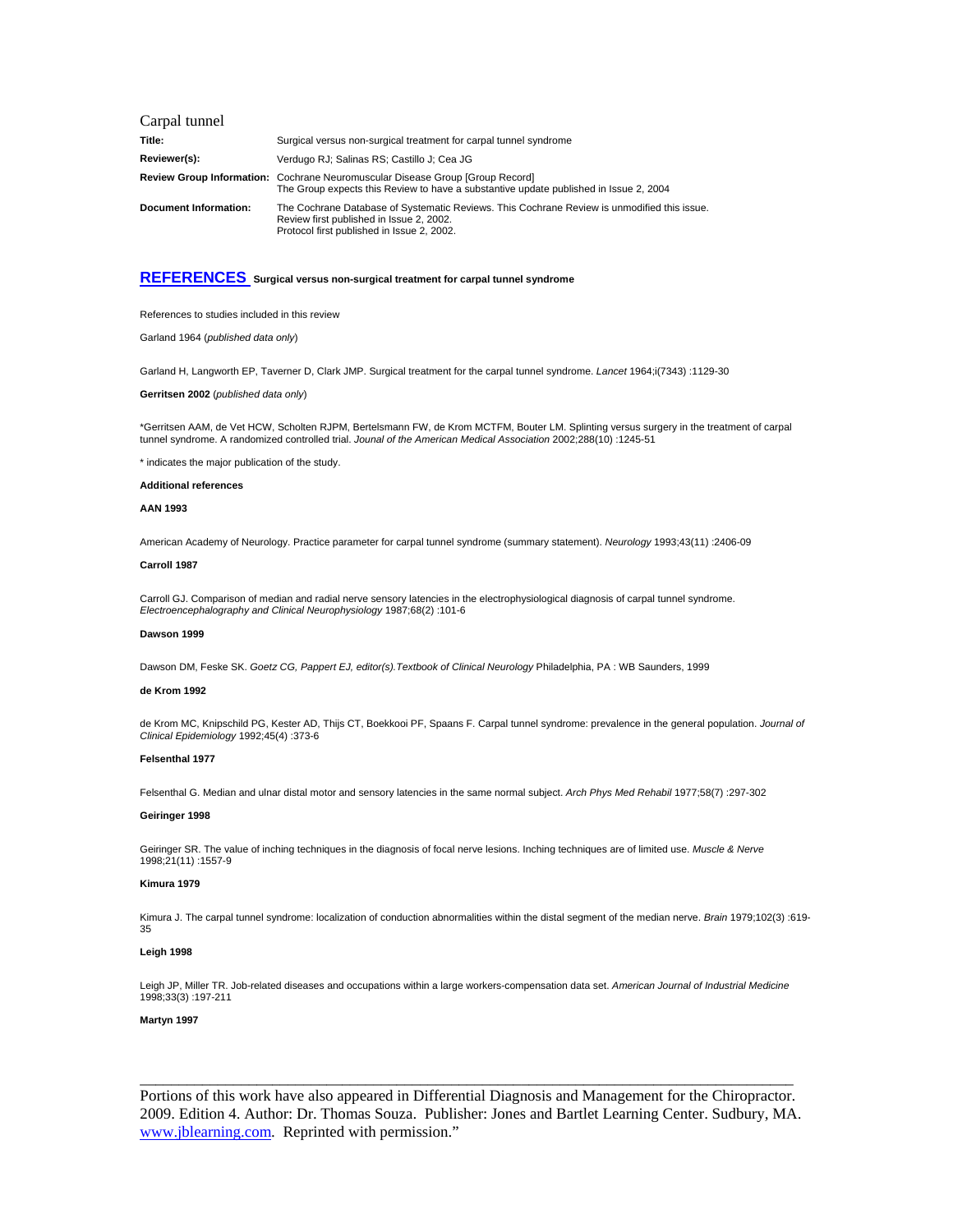Martyn CN, Hughes RAC. Epidemiology of peripheral neuropathy. *Journal of Neurology, Neurosurgery and Psychiatry* 1997;62(4) :310-8

# **Rosenbaum 1993**

Rosenbaum RB, Ochoa JL. *Carpal tunnel syndrome and other disorders of the median nerve* Stoneham, MA : Butterworth-Heinemann, 1993

# **Rossignol 1997**

Rossignol M, Stock S, Patry L, Armstrong B. Carpal tunnel syndrome: what is attributable to work?. *Occupational and Environmental Medicine* 1997;54:519-23

#### **Scholten 2003**

Scholten RJPM, Gerritsen AAM, Uitdehaag BMJ, van Geldere D, de Vet HCW, Bouter LM. Surgical treatment options for carpal tunnel syndrome (Cochrane Review). *The Cochrane Library* 2003(2) Update Software, Oxford :

### **Schulz 1995**

Schulz KF, Chalmers I, Hayes RJ, Altman DG. Empirical evidence of bias: dimensions of methodological quality associated with estimates of<br>treatment effects in controlled trials. *JAMA: the Journal of the American Medical A* 

# **Stevens 1997**

Stevens JC. AAEM minimonograph: 26: the electrodiagnosis of carpal tunnel syndrome. American Association of Electrodiagnostic Medicine. *Muscle & Nerve* 1997;20(12) :1477-86

#### **Stewart 1993**

Stewart JD. *Compression and entrapment neuropathies. In:Dyck PJ et al. editor(s). Peripheral Neuropathy* 3rd Edition, Philadelphia, PA : Saunders, 1993

# **Verdugo 1994**

Verdugo RJ, Ochoa JL. "Sympathetically maintained pain" I. Phentolamine block questions the concept. *Neurology* 1994;44(6) :1003-10

Portions of this work have also appeared in Differential Diagnosis and Management for the Chiropractor. 2009. Edition 4. Author: Dr. Thomas Souza. Publisher: Jones and Bartlet Learning Center. Sudbury, MA. www.jblearning.com. Reprinted with permission."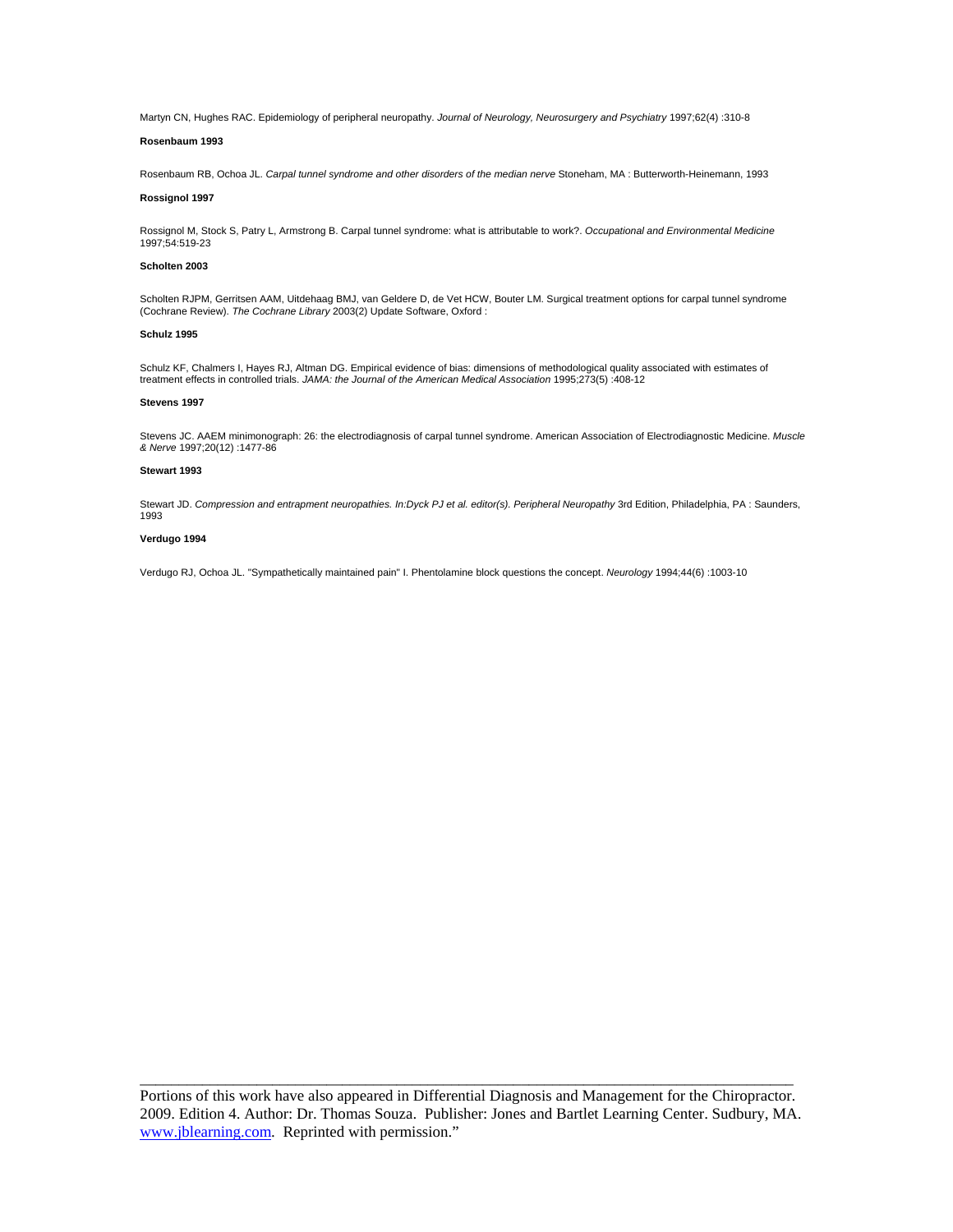# **Appendices and Tables**

# **Appendix 1 – Specific Processes for the Upper Extremity Section**

The scope of investigation for the upper extremity team included both general topics related to the upper extremity, as a whole, and specific named conditions. The organization of presentation of findings and recommendations will follow the same sequence; first a general upper extremity discussion, followed by specific conditions in a top-down regional approach beginning with the shoulder. For the shoulder, there are a number of conditions for which we found published research, whereas, for the elbow, the only condition was lateral epicondylitis and for the wrist, only carpal tunnel.

In establishing a search strategy was utilized that would be reflective of the types of conditions managed by chiropractors. Considerations included education and training, scope of practice, and data related to the most common conditions seen by chiropractors. Although the scope of practice varies widely, there is the common, self-imposed restriction to non-drug, non-surgical, conservative management. This allowed for exclusion of articles on medications or surgery unless they were included as a comparison to conservative management. Other exclusion criteria included:

- Fractures
- Dislocations (unless related to conservative management after reduction)
- Infections
- Cancer/tumors
- Vascular etiology
- Stroke related (e.g. hemiplegia)
- Neck-related shoulder pain (typically nerve root)
- Manipulation under anesthesia (e.g. adhesive capsulitis)

 A search strategy was devised to gather information that included both randomized trials and other forms of data regarding upper extremity pain. This strategy was adapted from past work done by the Cochrane Collaboration. This resulted in an initial yield of approximately 5,600 papers. Further exclusion was possible using the EndNote search tool to cull out those papers that evaded the search strategy eliminators. This process resulted in approximately 1,340 papers. Further selection was based on hand search strategies to identify guidelines, systematic reviews, and randomized controlled studies.

# *Scoring of Reviews for the CCGPP Upper Extremity Team*

The scoring (rating) of the literature using the SIGN checklists did not have a "scientific" method for generating a global rating; only a plus, minus or neutral rating, We developed several schemes to try to objectify this somewhat subjective approach. In essence, this is an attempt to quantify a qualification approach.

The goals of this approach are:

- 1. to provide global information on each study with regard to the group ratings
- 2. to provide a sense of how the group rated each item
- 3. to provide a sense of individual voting as it compares to other members
- 4. to provide a point of discussion for areas that appear either to be in disagreement or when very low ratings render a "recommend" or + rating

Below is the method upon which each is quantified. Each rating possibility was given a point value as follows:

- Well Covered  $= 2$  points
- Adequately Covered  $= 1$  point
- Poorly Covered  $= -1$
- Not Addressed or Reported  $= -2$  points
- Not Applicable  $= 2$  points

\_\_\_\_\_\_\_\_\_\_\_\_\_\_\_\_\_\_\_\_\_\_\_\_\_\_\_\_\_\_\_\_\_\_\_\_\_\_\_\_\_\_\_\_\_\_\_\_\_\_\_\_\_\_\_\_\_\_\_\_\_\_\_\_\_\_\_\_\_\_\_\_\_\_\_\_\_\_\_\_\_\_\_\_ By doing so, higher quality studies would accrue higher point values and vice a versa. For guidelines, we also averaged the total points for each and turned it into a percentage so that a global sense

Portions of this work have also appeared in Differential Diagnosis and Management for the Chiropractor. 2009. Edition 4. Author: Dr. Thomas Souza. Publisher: Jones and Bartlet Learning Center. Sudbury, MA. www.jblearning.com. Reprinted with permission."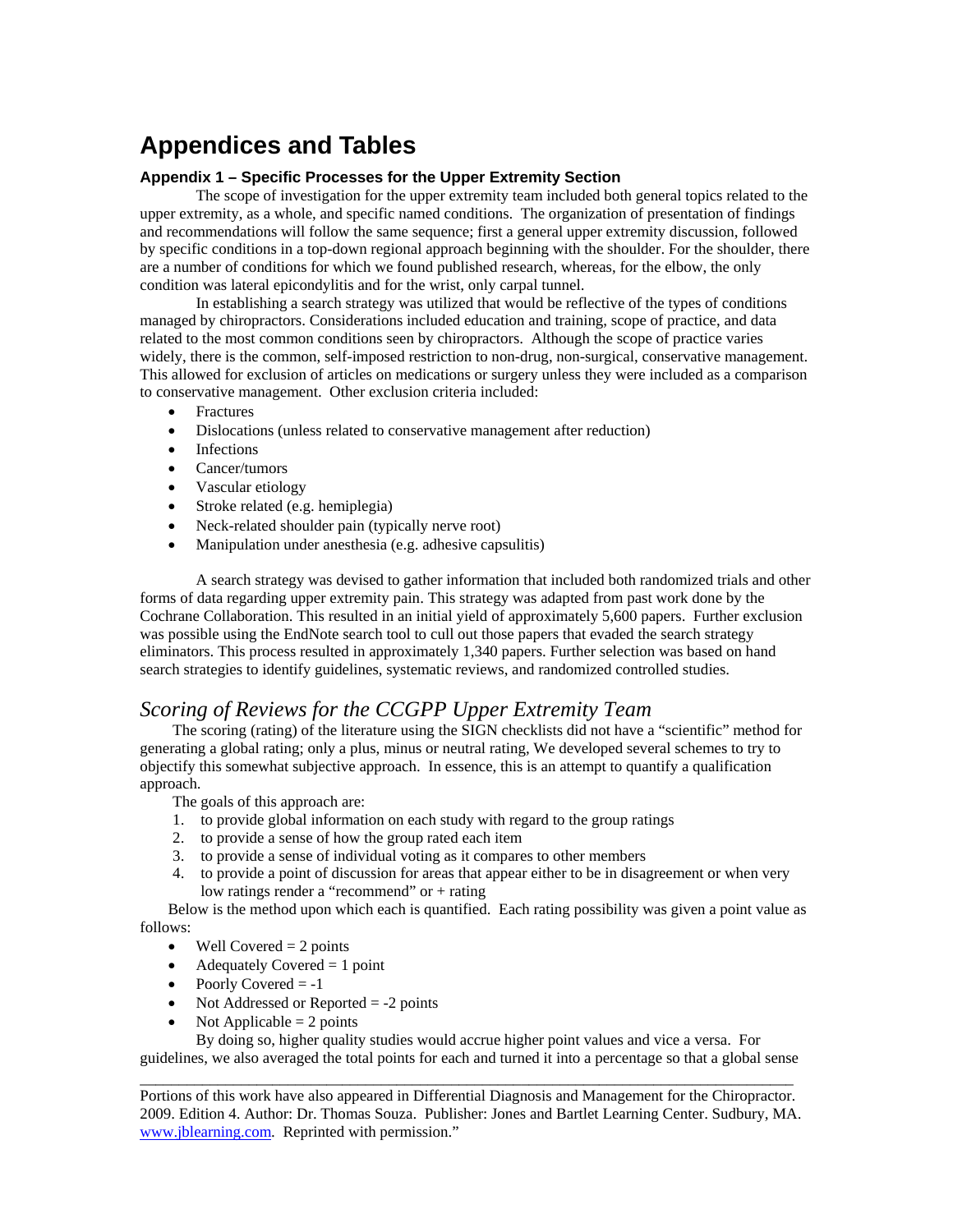of group rating would be evident. This percentage can also be translated into a point scale out of 100 possible points. As our group reviewed the highest rated studies versus the lowest rated studies it became apparent that studies in the range of 75 points or above were highly rated with regard to degree of recommendation by the group, those 50 and above were judged acceptable, and those below 50 were of concern with regard to validity/quality. Thus, this rating is not similar to standard grading by percentage where one might assume that 90 or above would be necessary for high quality.

For guidelines the AGREE checklist was used and for the AGREE ratings, we followed the direction of the AGREE document which states that domain scores should not be aggregated into a total or average score. We presented scores for each domain as directed by the AGREE document.

For systematic reviews/meta-analysis and randomized controlled trials we organized ratings into an item analysis and individual ratings. The item analysis allowed us to look at each item and how the group voted, while the "By Reviewer" section demonstrated how each individual rated each study as a global rating.

Seed statements regarding the evaluation and management for upper extremity pain and specific regional considerations were prepared and were sent to each team member, and an overall rating was applied to each statement. Consensus was then reported on these seed statements. The grading systems have been integrated into a single system with explanations and examples.

The grading system was agreed upon and standardized for this process by all team leads and CCGPP leadership. Following is the system with associated criteria:

#### *Definitions for evidence ratings*

#### GRADE A:

### **Supported by good evidence from relevant studies. Must be included in evidence tables and reference(s).**

Explanation

- The evidence consists of results from studies based on appropriate research designs of sufficient strength to answer the questions addressed.
- The results are both clinically important and consistent with minor exceptions at most.
- The results are free of any significant doubts about generalizability, bias, and flaws in research design.
- Studies with negative results have sufficiently large sample sizes to have adequate statistical power.

Examples

- Supporting evidence may consist of a systematic review of randomized controlled trials (RCT's) with comparable methodology and consistent results or the preponderance of evidence from several relevant RCT's with consistent results.
- For diagnostic tests a systematic review of studies meeting standards of reporting diagnostic accuracy; or at least 1 study meeting standards of diagnostic accuracy, including cohort studies with good reference standards.
- For the question of natural history of a disorder, in the absence of evidence to the contrary, the evidence might be results from a single well done prospective cohort study.

#### GRADE B:

Portions of this work have also appeared in Differential Diagnosis and Management for the Chiropractor. 2009. Edition 4. Author: Dr. Thomas Souza. Publisher: Jones and Bartlet Learning Center. Sudbury, MA. www.jblearning.com. Reprinted with permission."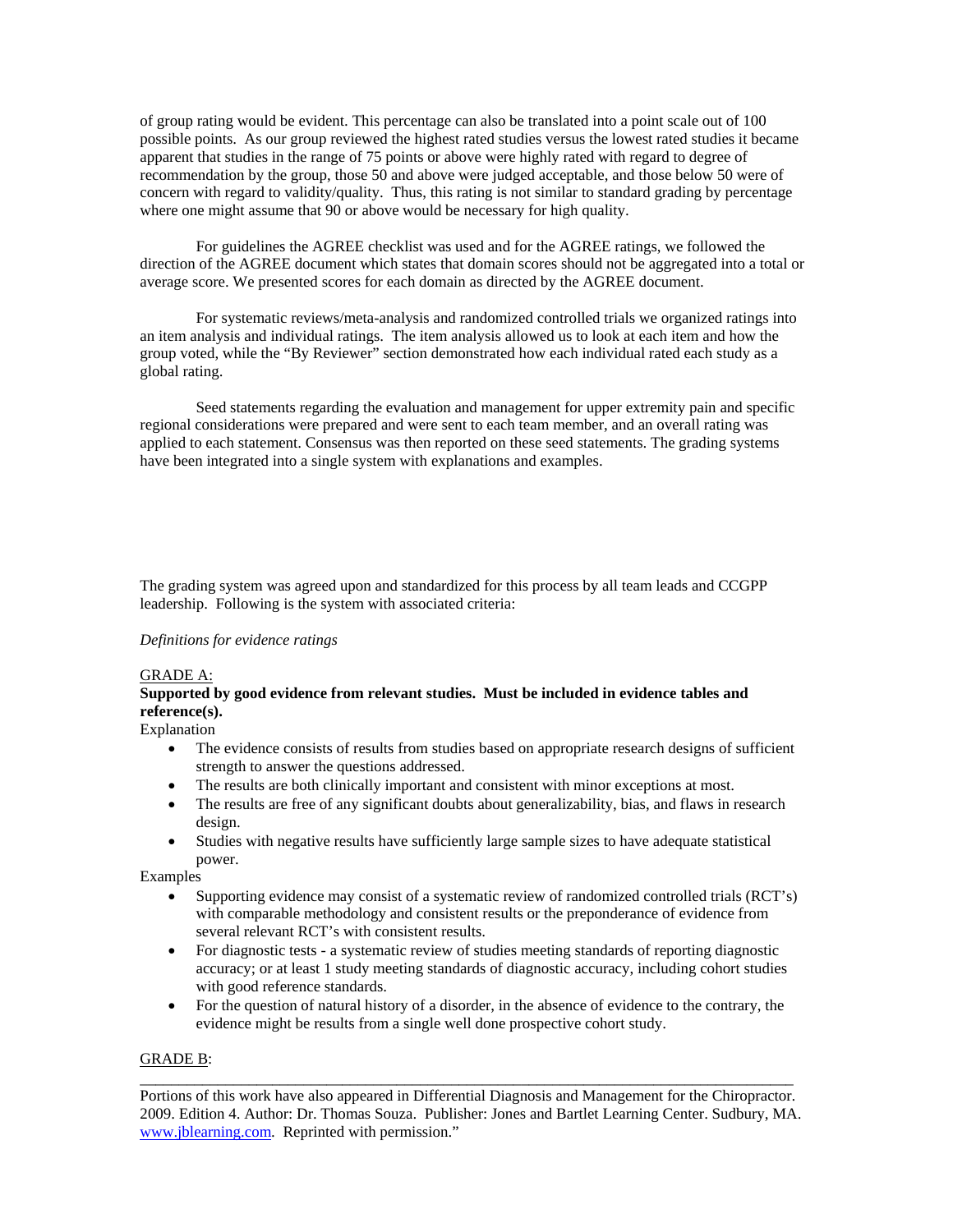## **Supported by fair evidence from relevant studies. Must be included in evidence tables and reference(s).**

Explanation

- The evidence consists of results from studies based on appropriate research designs of sufficient strength to answer the questions addressed, but there is some uncertainty attached to the conclusion because of inconsistencies among the results from the studies, or because of minor doubts about generalizability, bias, and research design flaws, or adequacy of sample size.
- Alternatively, the evidence consists solely of results from weaker designs for the question addressed, but the results have been confirmed in separate studies and are consistent with major exceptions at most.

### Examples

- Supporting evidence might consist of several RCT's with differing results although overall the results support the conclusion.
- The evidence might also be the result of a single randomized controlled trial with a clinically significant conclusion but doubtful generalizability.
- Alternatively, the evidence might come from a systematic review of RCT's with similar methodologies but differing results.
- For diagnostic tests, exploratory cohort studies with good reference standards, or instrumentation studies of reliability and validity.
- For a question of harm or adverse events, the evidence might consist of 2 or more independent case control studies with similar conclusions and minimal bias and research design flaws.

## GRADE C:

## **Supported by limited evidence from studies or reviews. Do not include in evidence tables but in reference(s).**

Explanation

- The evidence consists of results from studies of appropriate design for answering the question addressed, but there is substantial uncertainty attached to the conclusions because of inconsistencies among the results from different studies, or because of serious doubts about generalizability, bias, research design flaws, or adequacy of sample size.
- Alternatively, the evidence consists solely of results from a limited number of studies or because of weak design for answering the question addressed.

### Examples

- For a question of treatment efficacy or effectiveness, the evidence might consist of systematic or narrative reviews or RCT's with contradictory results and/or serious methodological flaws.
- From relevant cohort, case control, ecological studies, and outcomes research.
- Alternately, the evidence might consist of individual case series.
- For diagnostic studies, the evidence might consist of non-consecutive studies without appropriate reference standards and case control studies unconfirmed by other studies.
- For a question or harm, the evidence might consist of results from a single case control study, or case series.

### GRADE I:

### **No recommendation can be made because of insufficient or non-relevant evidence. It should not be included in evidence tables or reference(s).**

Explanation

There is no evidence that directly pertains to the addressed question because either the studies have not been performed or published, or are non-relevant.

Examples

• No studies could be identified using optimal search strategies of appropriate data bases, or by hand searching. Alternately, the literature cited does not have direct bearing on the question being addressed.

Portions of this work have also appeared in Differential Diagnosis and Management for the Chiropractor. 2009. Edition 4. Author: Dr. Thomas Souza. Publisher: Jones and Bartlet Learning Center. Sudbury, MA. www.jblearning.com. Reprinted with permission."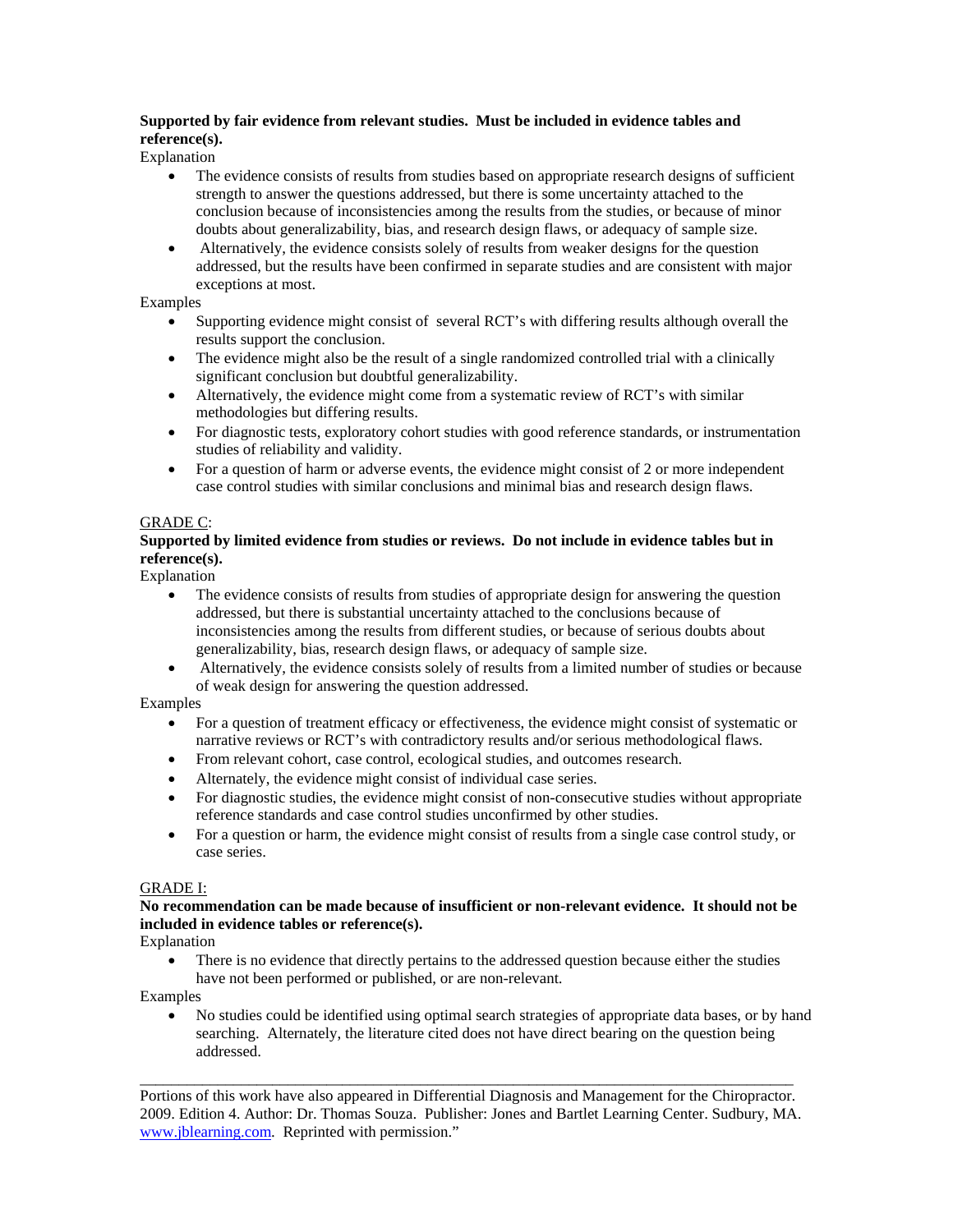#### Expert Opinion

**Supported by expert opinion, and usual and customary clinical practice. Include in reference(s).**  Explanation

• The evidence consists of expert opinion. Research studies cannot be or have not been performed. Examples

• The literature cited might consist of a consensus report, a consensus opinion based on practice guidelines, an editorial, a position statement from a national body without citations of the results of research studies, and single case reports.

Portions of this work have also appeared in Differential Diagnosis and Management for the Chiropractor. 2009. Edition 4. Author: Dr. Thomas Souza. Publisher: Jones and Bartlet Learning Center. Sudbury, MA. www.jblearning.com. Reprinted with permission."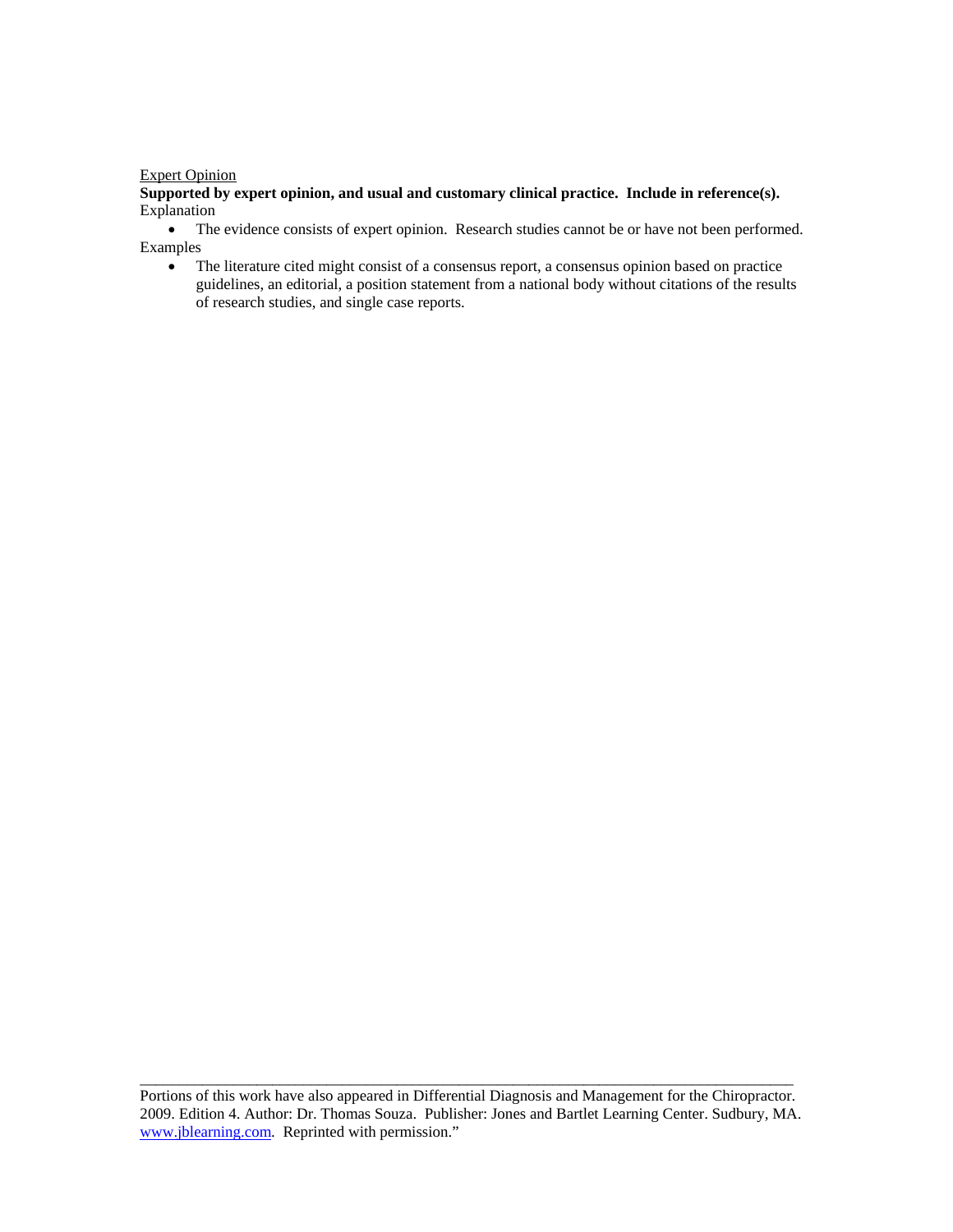#### **Strengths and Weaknesses**

In addition to the processes listed in the general introduction, our group met in total on two separate occasions in addition to several teleconferences. The remainder of communication was through e-mail. The last face-to-face meeting in May of 2006 involved a review of all materials rated and a discussion of:

- Ratings that had an inconsistent rating between or among raters and dialogue to resolve these or determine why there was a discrepancy. These observations or solutions are noted in the main document.
- Agree on language for the Considered Judgment statements which form the core of our ratings and recommendations.

All of the materials including the literature reviewed, ratings, summary breakdowns of ratings in Excel spreadsheets, and Considered Judgment forms were placed in three large ring binders organized by region and condition. The final draft was then created and sent to all members for final comment in August of 2006.

Some weaknesses or perceived weaknesses that resulted from either the process or available literature:

- For all regions/conditions, there is no clear distinction between acute, sub-acute, and chronic as there is in the low back literature. We simply kept recommendations focused on acute/sub-acute. For chronic, statements are made mainly related to long-term outcomes of care or predictors of recovery.
- We chose not to rate the value of radiography and special imaging at this time. We were disappointed by the lack of focus and direction in the ACR Guidelines. Knowing that the a project in Canada is just about complete with pending publication of their document, we were hoping to rate and use these guidelines in the final document.
- Due to the amount of literature and the loss of two members through the process, we were limited to 2 member ratings on RCTs. For systematic reviews and guidelines, most if not all members rated these.

Portions of this work have also appeared in Differential Diagnosis and Management for the Chiropractor. 2009. Edition 4. Author: Dr. Thomas Souza. Publisher: Jones and Bartlet Learning Center. Sudbury, MA. www.jblearning.com. Reprinted with permission."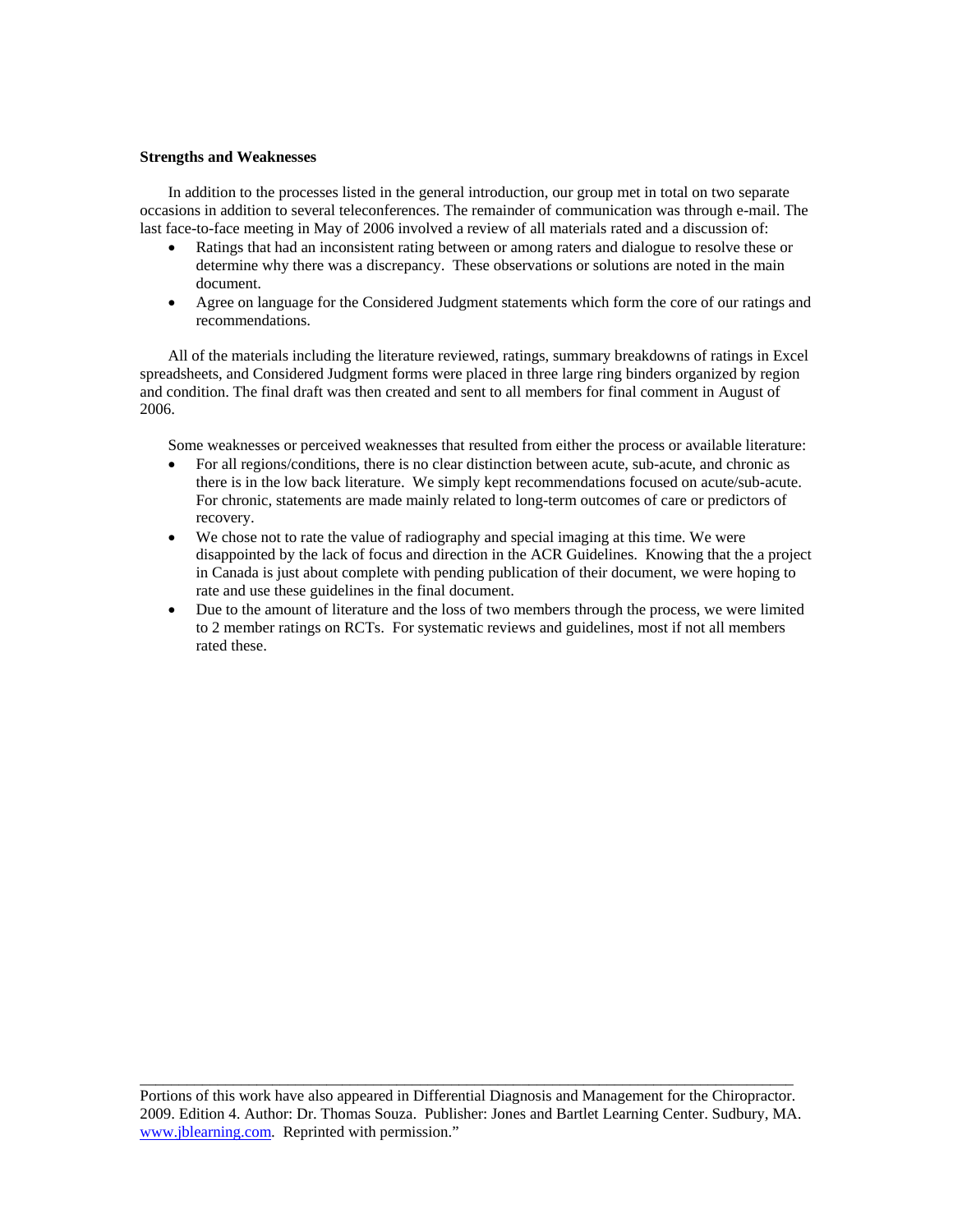$\overline{a}$ 

|        | Coverage by ICD9 Code <sup>1[1]</sup>                     |                                                                                                                                                                                                                                                                                                                                                                                                                                                                                                                                                          |
|--------|-----------------------------------------------------------|----------------------------------------------------------------------------------------------------------------------------------------------------------------------------------------------------------------------------------------------------------------------------------------------------------------------------------------------------------------------------------------------------------------------------------------------------------------------------------------------------------------------------------------------------------|
| Code   | <b>Official ICD9 Name</b>                                 | <b>Description (from ODG)</b>                                                                                                                                                                                                                                                                                                                                                                                                                                                                                                                            |
| 354.0  | Carpal tunnel syndrome                                    | Compression of the nerve that travels through the wrist to the<br>thumb side of the hand causing pain, tingling, or numbness<br>along the wrist, palm, and fingers. Pain may also be felt in the<br>arm or shoulder, and is often worse while sleeping. Median<br>nerve entrapment, Partial thenar atrophy                                                                                                                                                                                                                                               |
| 723.4  | Brachia neuritis or radiculitis<br><b>NOS</b>             | Inflammation in the brachial nerves in the shoulder area<br>causing pain and changes in sensation along the<br>pathway. Symptoms include a severe shoulder ache that<br>sometimes extends to the arm and neck. The pain is constant<br>for about a day and then disappears, and is followed by<br>weakness in the upper arm and shoulder three to ten days later.<br>Other names: Brachial neuropathy, Cervical radiculitis,<br>Radicular syndrome of upper limbs                                                                                        |
| 726.0  | Adhesive capsulitis of<br>shoulder                        | Chronic inflammation of the shoulder joint tissue. The<br>"freezing" of the shoulder starts gradually and causes loss of<br>motion and constant pain. Other names: Frozen shoulder                                                                                                                                                                                                                                                                                                                                                                       |
| 726.1  | Rotator cuff syndrome of<br>shoulder and allied disorders | Tearing and swelling of the muscles and joints that hold the<br>upper arm in the shoulder joint caused by repeatedly moving<br>the arm over the head such as in sports. The movement causes<br>the top of the arm bone to rub against part of the shoulder joint<br>and its tendons, which tears individual fibers. Shoulder pain<br>(especially with movement) and sometimes a squeaking sound<br>when moving the arm are among the symptoms. Other names:<br>Swimmer's shoulder, Tennis shoulder, Pitcher's shoulder,<br>Shoulder impingement syndrome |
| 726.12 | Bicipital tenosynovitis                                   | Inflammation of a tendon sheath caused by calcium deposits,<br>repeated strain or trauma, high levels of blood cholesterol,<br>rheumatoid arthritis, gout, or gonorrhea.                                                                                                                                                                                                                                                                                                                                                                                 |
| 726.31 | Medial epicondylitis                                      | Painful inflammation of the muscle and tissues of the elbow<br>caused by repeated strain or violent extension of the wrist<br>against a resisting force. Golfers' elbow                                                                                                                                                                                                                                                                                                                                                                                  |
| 726.32 | Lateral epicondylitis                                     | Painful inflammation of the muscle and tissues of the elbow<br>caused by repeated strain or violent extension of the wrist<br>against a resisting force. Epicondylitis NOS, Tennis elbow                                                                                                                                                                                                                                                                                                                                                                 |
| 726.33 | Olecranon bursitis                                        | Inflammation of the connective tissue of the elbow due to<br>arthritis, infection, injury, or excessive exercise or effort. Other<br>names: Miner's elbow                                                                                                                                                                                                                                                                                                                                                                                                |
| 726.90 | Enthesopathy of specified site                            | Inflammatory process involving the area where a ligament or<br>tendon is inserted into bone. Pain and other symptoms depend<br>on where the inflammation occurs.                                                                                                                                                                                                                                                                                                                                                                                         |
| 727.3  | Other bursitis                                            | Inflammation of the bursae (fluid-filled sacs that are located at<br>sites of friction and facilitate normal<br>movement). Inflammation causes localized pain, swelling, and<br>limits. Other names: Bursitis NOS                                                                                                                                                                                                                                                                                                                                        |
| 739.7  | Nonallopathic lesions, upper<br>extremities               | Segmental dysfunction or somatic dysfunction of the upper<br>extremities, especially the acromioclavicular or                                                                                                                                                                                                                                                                                                                                                                                                                                            |

\_\_\_\_\_\_\_\_\_\_\_\_\_\_\_\_\_\_\_\_\_\_\_\_\_\_\_\_\_\_\_\_\_\_\_\_\_\_\_\_\_\_\_\_\_\_\_\_\_\_\_\_\_\_\_\_\_\_\_\_\_\_\_\_\_\_\_\_\_\_\_\_\_\_\_\_\_\_\_\_\_\_\_\_ <sup>1[1]</sup> The examples of ICD9 codes given are just that and not intended to be an exclusive representation of all conditions seen in a typical chiropractic practice.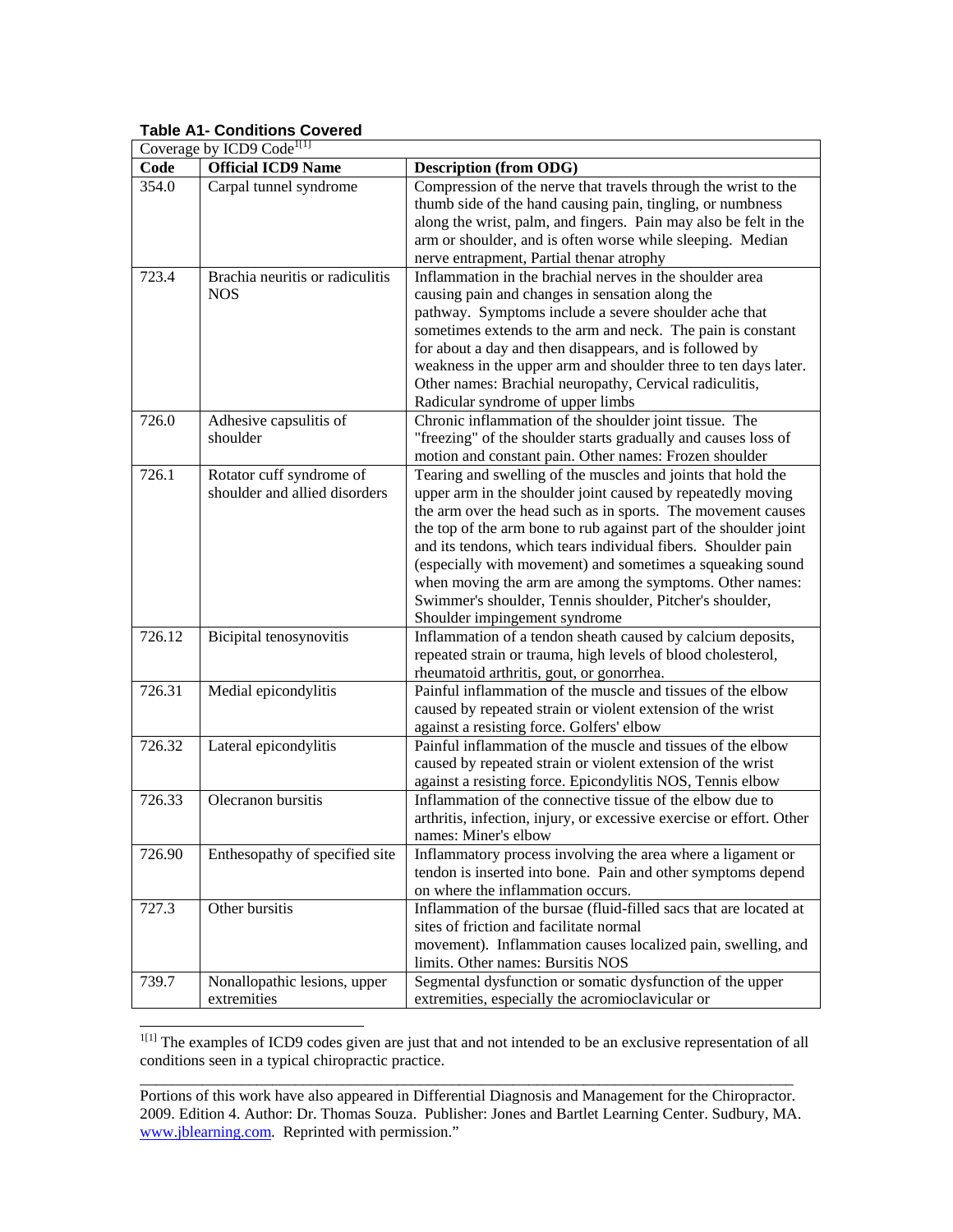|        |                                                                            | sternoclavicular region                                                                                                                                                                                                                                                                                                        |
|--------|----------------------------------------------------------------------------|--------------------------------------------------------------------------------------------------------------------------------------------------------------------------------------------------------------------------------------------------------------------------------------------------------------------------------|
| 840.0  | Sprains and strains of<br>acromioclavicular (joint)<br>(ligament)          | Injury to the ligament (sprain) or to the muscle (strain) of the<br>acromioclavicular (joint) (ligament). Sprains and strains are<br>usually accompanied by a tearing of the tissue as well as<br>symptoms of pain, limited motion, swelling, bruising, and/or a<br>change in sensation.                                       |
| 840.4  | Sprains and strains of the<br>rotator cuff                                 | Injury to the ligament (sprain) or to the muscle (strain) of the<br>rotator cuff. Sprains and strains are usually accompanied by a<br>tearing of the tissue as well as symptoms of pain, limited<br>motion, swelling, bruising, and/or a change in sensation. Other<br>names: Sprained rotator cuff, Strained rotator cuff     |
| 840.9  | Sprains and strains of an<br>unspecified site of shoulder<br>and upper arm | Injury to the ligament (sprain) or to the muscle (strain) of the<br>arm or shoulder that is not elsewhere specified. Sprains and<br>strains are usually accompanied by a tearing of the tissue as<br>well as symptoms of pain, limited motion, swelling, bruising,<br>and/or a change in sensation.                            |
| 841.2  | Sprains and strains of the<br>radiohumeral (joint)                         | Injury to the ligament (sprain) or to the muscle (strain) of the<br>radiohumeral (joint). Sprains and strains are usually<br>accompanied by a tearing of the tissue as well as symptoms of<br>pain, limited motion, swelling, bruising, and/or a change in<br>sensation.                                                       |
| 841.9  | Sprains and strains of<br>unspecified site of elbow and<br>forearm         | Injury to the ligament (sprain) or to the muscle (strain) of the<br>radiohumeral (joint)an otherwise unspecified site of the elbow<br>and forearm. Sprains and strains are usually accompanied by a<br>tearing of the tissue as well as symptoms of pain, limited<br>motion, swelling, bruising, and/or a change in sensation. |
| 842.10 | Sprains and strains of wrist<br>and hand at an unspecified<br>site         | Injury to the ligament (sprain) or to the muscle (strain) of the<br>wrist or hand. Sprains and strains are usually accompanied by<br>a tearing of the tissue as well as symptoms of pain, limited<br>motion, swelling, bruising, and/or a change in sensation.                                                                 |
| 905.7  | Late effect of sprain and<br>strain without mention of<br>tendon injury    | Residual problem of a sprain/strain of an upper limb that occurs<br>after the acute phase.                                                                                                                                                                                                                                     |
| 923.00 | Contusion of upper limb of<br>the shoulder region                          | Bruise of an upper limb in the shoulder region. Symptoms<br>include localized tenderness, pain, swelling, and blue/purple<br>color where the bruise forms.                                                                                                                                                                     |
| 923.1  | Contusion of upper limb of<br>the elbow or forearm                         | Bruise of an upper limb of the elbow or forearm<br>region. Symptoms include localized tenderness, pain, swelling,<br>and blue/purple color where the bruise forms.                                                                                                                                                             |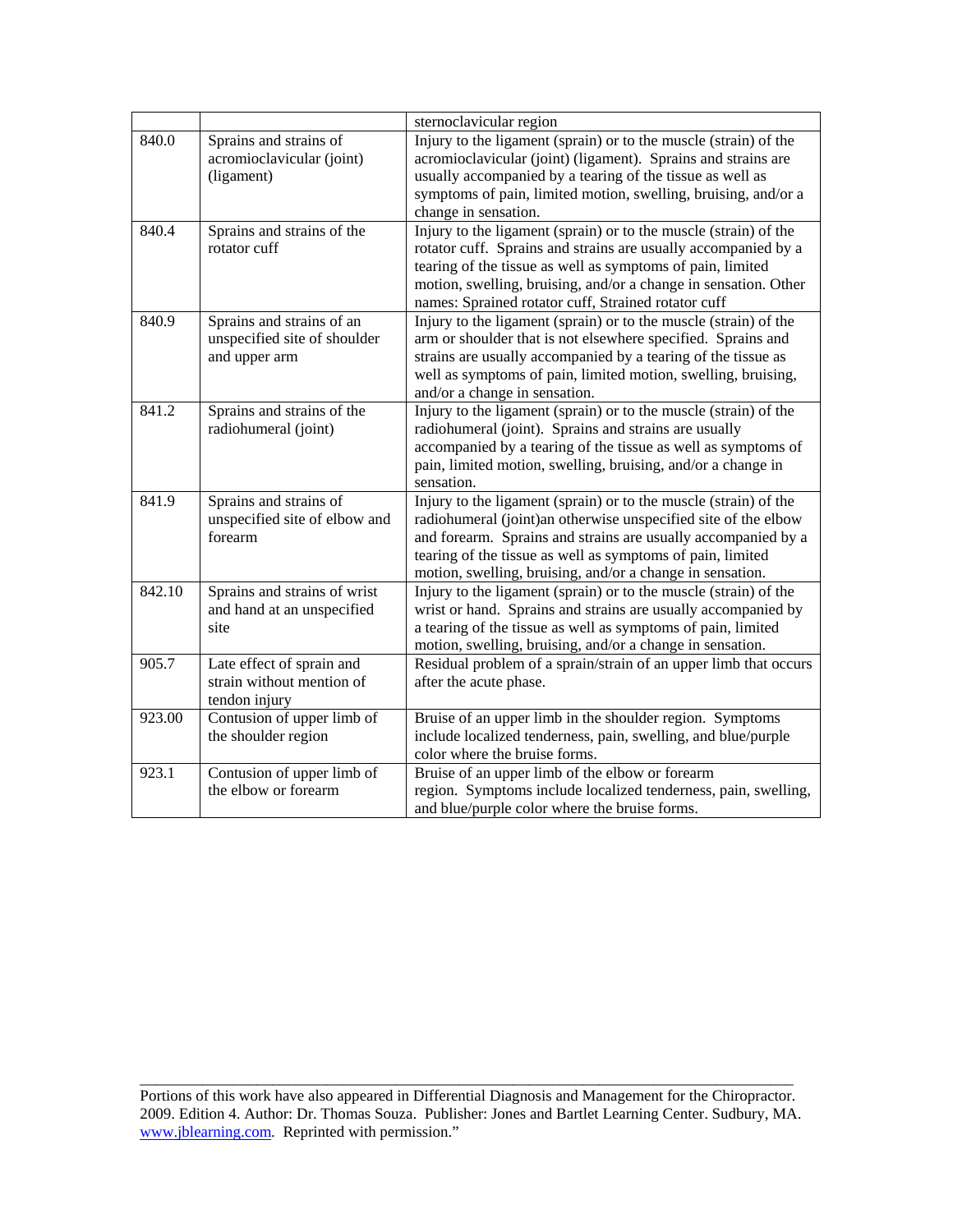### Table A2 – Search Strategies

### Search Strategy for Cochrane

Part A

1. Therapeutics explode all (MeSH) OR Braces single term (MeSH)

Part B

- 2. Chiropractic single term (MeSH) OR Physical medicine single term (MeSH) OR
- Physical therapy (specialty) single term (MeSH)
- Part C
	- 3. upper extremity (explode)
	- 4. bones of the upper extremity (explode)
	- 5. brachial plexus (explode)
	- 6. shoulder joint
	- 7. acromioclavicular joint
	- 8. sternoclavicular joint
	- 9. rotator cuff
	- 10. elbow joint
	- 11. wrist joint
	- 12. finger joint
	- 13. scaphoid bone
	- 14. metacarpophalangeal joint
	- 15. finger joint
	- 16. thumb
	- 17. Arm injuries (explode)
	- 18. shoulder impingement syndrome
	- 19. shoulder pain
	- 20. Brachial Plexus neuropathies (explode tree 1)
	- 21. Ulnar neuropathies (explode)
	- 22. reflex sympathetic dystrophy
	- 23. hand deformities (explode)
	- 24. hand injuries (explode)
	- 25. Median neuropathy (explode)
	- 26. radial neuropathy (explode)
	- 27. set 3- 26 ORed
	- 28. COMBINE SET 27 RESULTS WITH SET 1
	- 29. COMBINE SET 27 WITH SET 2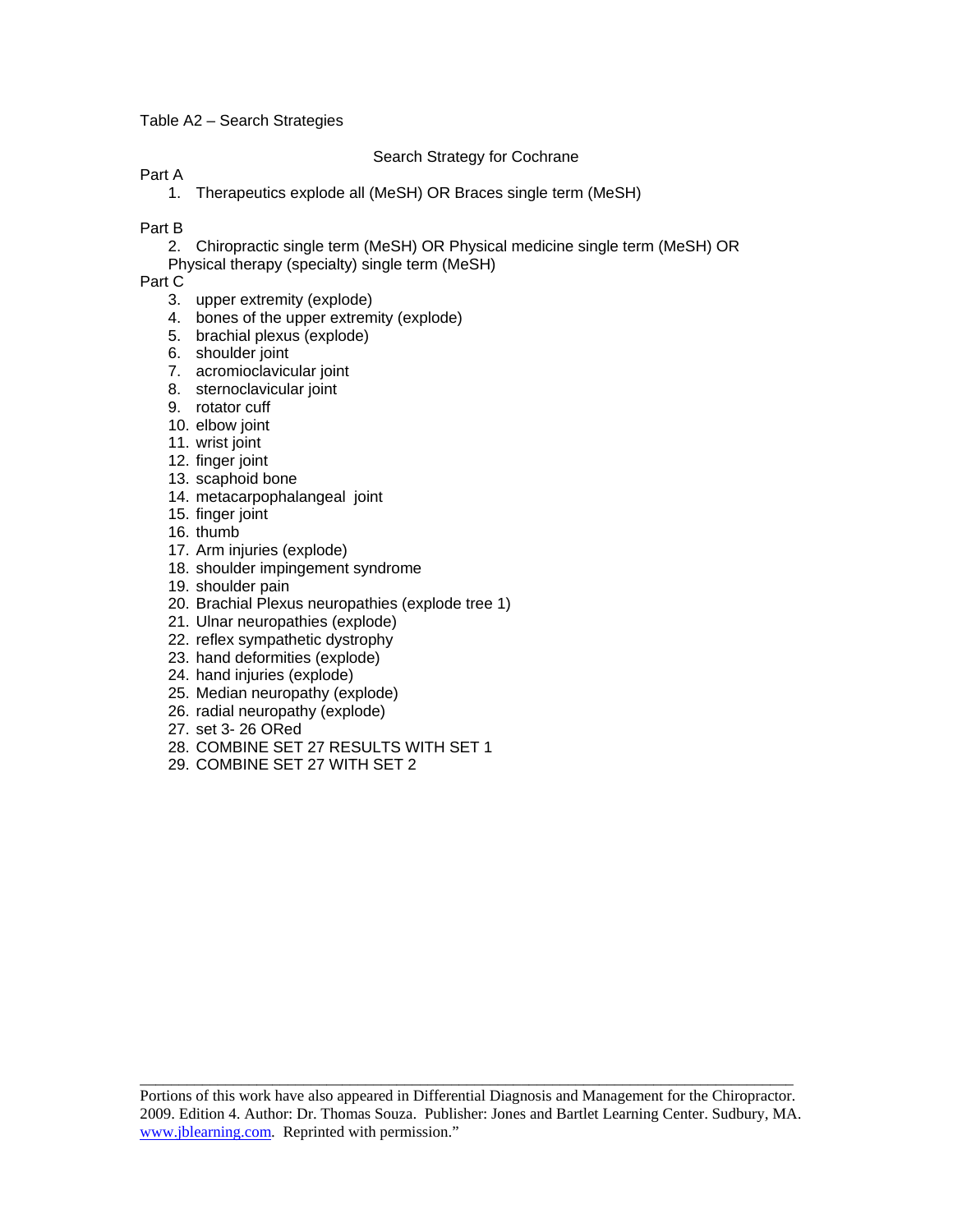### **Search Strategy Upper Extremity MEDLINE**

### **Part A RCT and CCT**

- 1. randomized controlled trial [pt]
- 2. randomized controlled trials [mh]
- 3. controlled clinical trial [pt]
- 4. Random Allocation [mh]
- 5. Double-Blind Method [mh]
- 6. Single-Blind Method [mh]
- 7. Part A 1 #1 OR #2 OR #3 OR #4 OR #5 OR #6
- 8. #7 limit to human
- 9. clinical trial [pt]
- 10. clinical trials [mh]
- 11. "deep Clinical Trials"
- 12. "latin square"
- 13. Placebos [mh]
- 14. epidemiologic research design [mh]
- 15. random\* [tiab]
- 16. Research Design [mh]
- 17. Part A2 #9 OR #10 OR #11 OR ….to #15
- 18. #17 limit to human
- 19. Case-Control Studies [mh]
- 20. Cohort Studies [mh]
- 21. Comparative Study [mh]
- 22. Evaluation Studies [mh]
- 23. Evaluation studies [pt]
- 24. feasibility studies [mh]
- 25. Follow-Up Studies [mh]
- 26. multicenter study [pt]
- 27. multicenter study [mh]
- 28. validation studies [pt]
- 29. Prospective Studies [mh]
- 30. (control\* OR prospective\* OR Volunteer\*) [tw]
- 31. Cross-Over Studies [mh]
- 32. Part A3 search terms # 19 OR #20 OR #21 OR #22 OR #23 OR #24 OR #25 OR #26 OR #27 OR #28 OR #29 OR #30 OR #31
- 33. results #32 limit to human
- 34. clinical protocols [mh]
- 35. meta-analysis [mh]
- 36. meta-analysis [pt]
- 37. pilot projects [mh]
- 38. systematic review\*
- 39. treatment outcomes [mh]
- 40. practice guideline [pt]
- 41. Part A4 search terms #34 OR #35 OR #36 OR #37 OR #38 OR #39 OR #40
- 42. limit search #41 to human
- 43. results of set #8(A1) OR #18 (A2) OR #33 (A3) OR #42 (A4)

### **Major subject headings for the region : Part B Specific Search for upper extremity problems**

Portions of this work have also appeared in Differential Diagnosis and Management for the Chiropractor. 2009. Edition 4. Author: Dr. Thomas Souza. Publisher: Jones and Bartlet Learning Center. Sudbury, MA. www.jblearning.com. Reprinted with permission."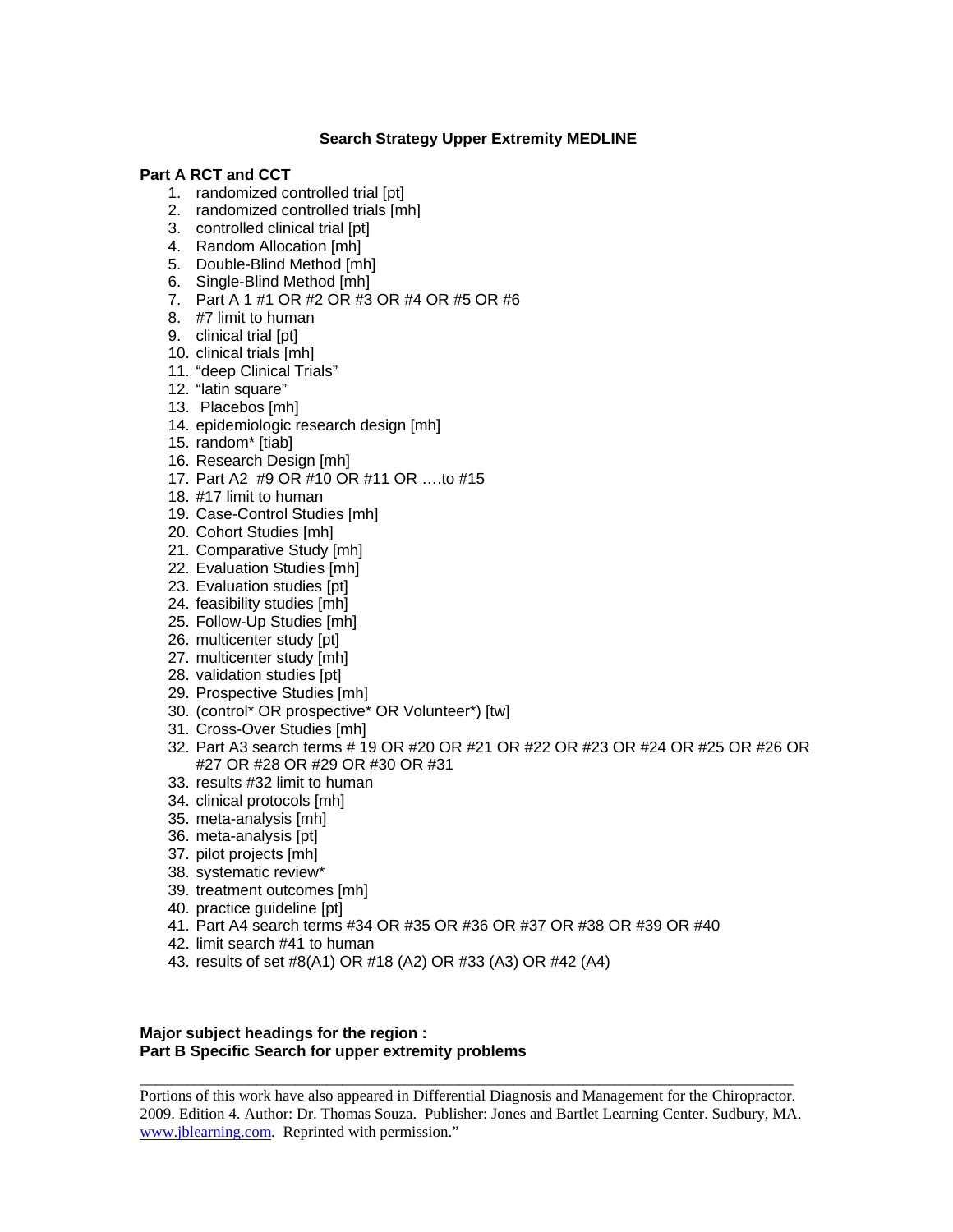- 44. Shoulder[mh]
- 45. Shoulder Joint [mh]
- 46. Upper Extremity [mh]
- 47. Arm [mh]
- 48. Forearm [mh]
- 49. Acromioclavicular Joint [mh]
- 50. Sternoclavicular Joint [mh]
- 51. Rotator Cuff [mh]
- 52. Elbow [mh]
- 53. Elbow Joint [mh]
- 54. Wrist [mh]
- 55. Wrist Joint [mh]
- 56. Hand [mh]
- 57. Fingers [mh]
- 58. Finger Joint [mh]
- 59. Carpal Bones [mh]
- 60. Scaphoid Bone [mh]
- 61. Humerus [mh]
- 62. Clavicle [mh]
- 63. Scapula [mh]
- 64. Radius [mh]
- 65. Ulna [mh]
- 66. Metacarpophalangeal Joint [mh]
- 67. Finger Joint [mh]
- 68. Thumb [mh]
- 69. result of set 44-68 #44 OR #45 OR to 69
- 70. set number 69 NOT Fractures [mh]
- 71. set number 69 NOT Infection [mh]
- 72. set number 69 NOT Neoplasms [mh]
- 73. set number 69 NOT surgery [mh]
- 74. set number 69 NOT surgery [sh]
- 75. set number 69 NOT drug therapy [mh]
- 76. set number 69 NOT drug therapy [sh]
- 77. results of sets number 70-76 OR'ed
- 78. set #77 AND #43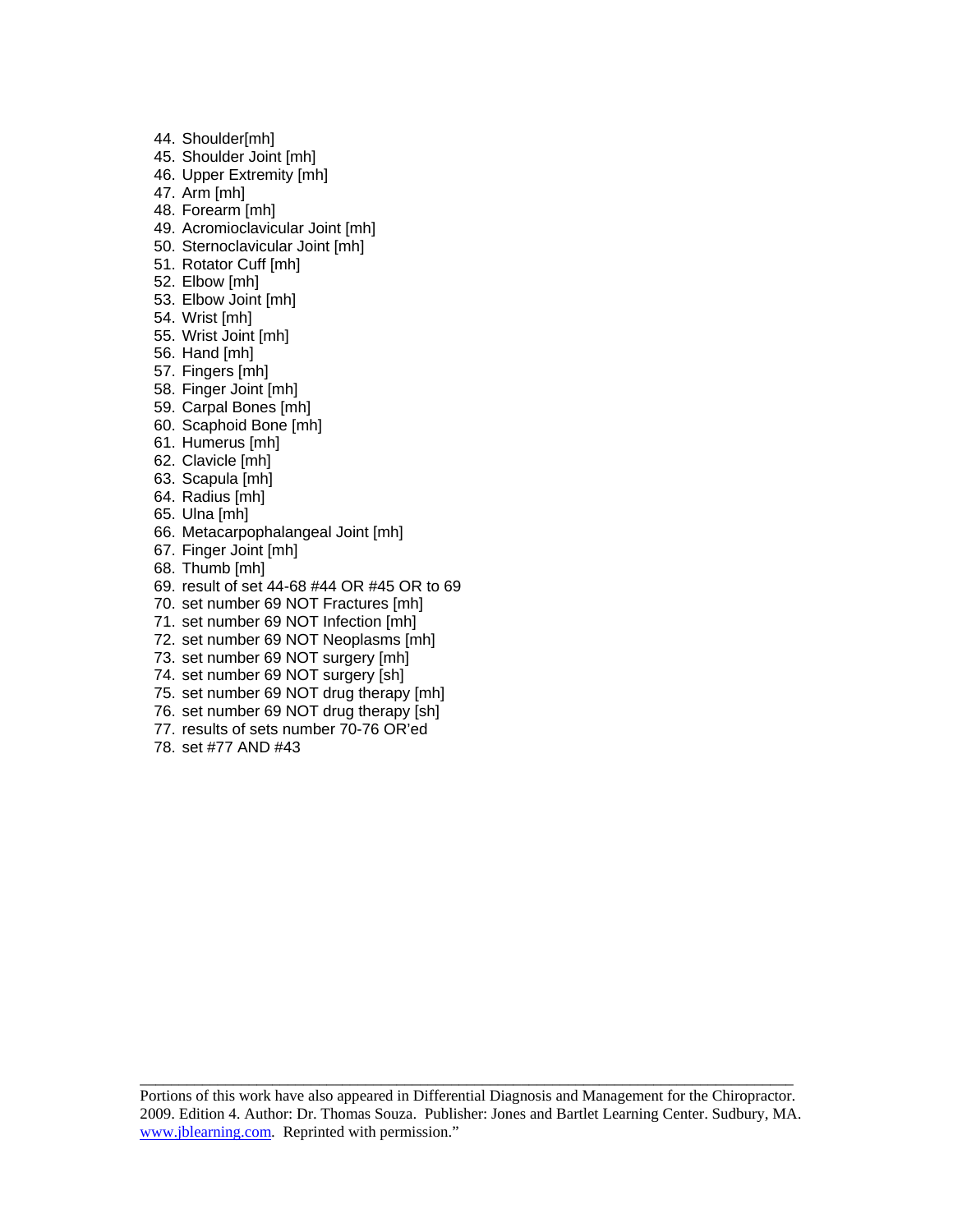#### **Part C Specific conditions of the upper extemity**

- 79. Arm injuries [mh]
- 80. Forearm Injuries [mh]
- 81. Wrist Injuries [mh]
- 82. Shoulder Impingement Syndrome [mh]
- 83. Shoulder Pain [mh]
- 84. Shoulder Dislocation [mh]
- 85. Brachial Plexus Neuritis [mh]
- 86. Reflex Sympathetic Dystrophy [mh]
- 87. Tennis Elbow [mh]
- 88. Cubital Tunnel Syndrome [mh]
- 89. Hand Deformities [mh]
- 90. Hand Deformities, Acquired [mh]
- 91. Hand Injuries [mh]
- 92. Finger Injuries [mh]
- 93. Carpal Tunnel Syndrome [mh]
- 94. Ulnar Nerve Compression Syndromes [mh]
- 95. Median Nerve [mh]
- 96. Median Neuropathy [mh]
- 97. Radial Nerve [mh]
- 98. Radial Neuropathy [mh]
- 99. set #79 OR #80 OR #81 to #98
- 100. set number 99 NOT Fractures [mh]
- 101. set number 99 NOT Infection [mh]
- 102. set number 99 NOT Neoplasms [mh]
- 103. set number 99 NOT surgery [mh]
- 104. set number 99 NOT surgery [sh]
- 105. set number 99 NOT drug therapy [mh]
- 106. set number 99 NOT drug therapy [sh]
- 107. Set #100 OR #101 OR #102 OR #103 OR #104 OR #105 OR #106
- 108. Set #107 AND #43

Portions of this work have also appeared in Differential Diagnosis and Management for the Chiropractor. 2009. Edition 4. Author: Dr. Thomas Souza. Publisher: Jones and Bartlet Learning Center. Sudbury, MA. www.jblearning.com. Reprinted with permission."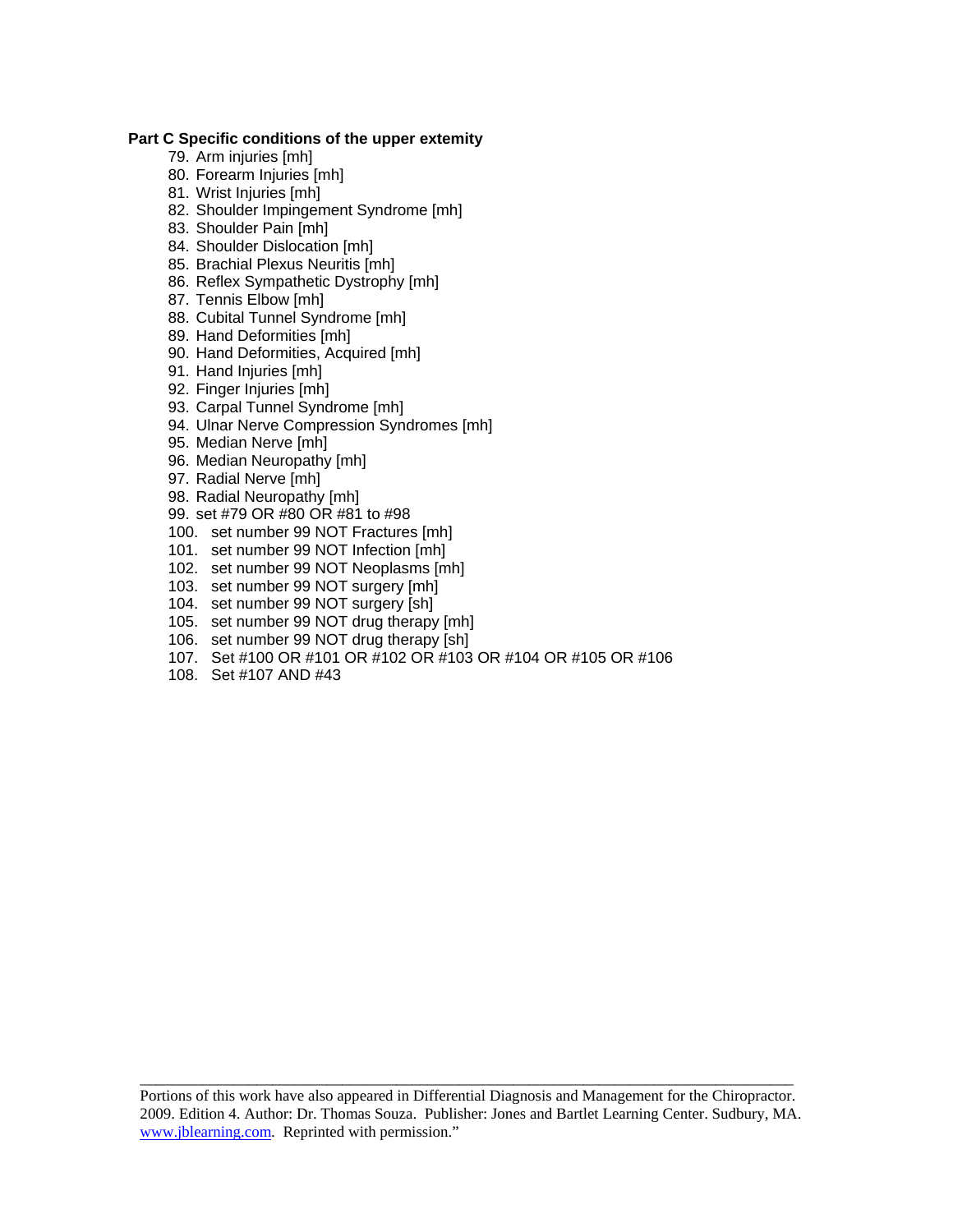#### **Part D, General conditions of all parts of the body. :**

- 109. Osteoarthritis [mh]
- 110. Sprains and Strains [mh]
- 111. Tendon Injuries [mh]
- 112. Tendinitis [mh]
- 113. Bursitis [mh]
- 114. Soft Tissue Injuries [mh]
- 115. Myofascial Pain Syndromes [mh]
- 116. Rheumatic Diseases [mh]
- 117. Joint Instability [mh]
- 118. Tenosynovitis mh]
- 119. Palpation [mh]
- 120. Range of Motion, Articular [mh]
- 121. Cumulative Trauma Disorders [mh]
- 122. Musculoskeletal System[mh]
- 123. Ligaments [mh]
- 124. Hand Strength [mh]
- 125. set #109 OR #110 OR to #119
- 126. set number 125 NOT Fractures [mh]
- 127. set number 125 NOT Infection [mh]
- 128. set number 125 NOT Neoplasms [mh]
- 129. set number 125 NOT surgery [mh]
- 130. set number 125 NOT surgery [sh]
- 131. set number 125 NOT drug therapy [mh]
- 132. set number 125 NOT drug therapy [sh]
- 133. results of sets #126-132 OR'ed
- 134. set #133 AND #77
- 135. set #134 AND #43

Portions of this work have also appeared in Differential Diagnosis and Management for the Chiropractor. 2009. Edition 4. Author: Dr. Thomas Souza. Publisher: Jones and Bartlet Learning Center. Sudbury, MA. www.jblearning.com. Reprinted with permission."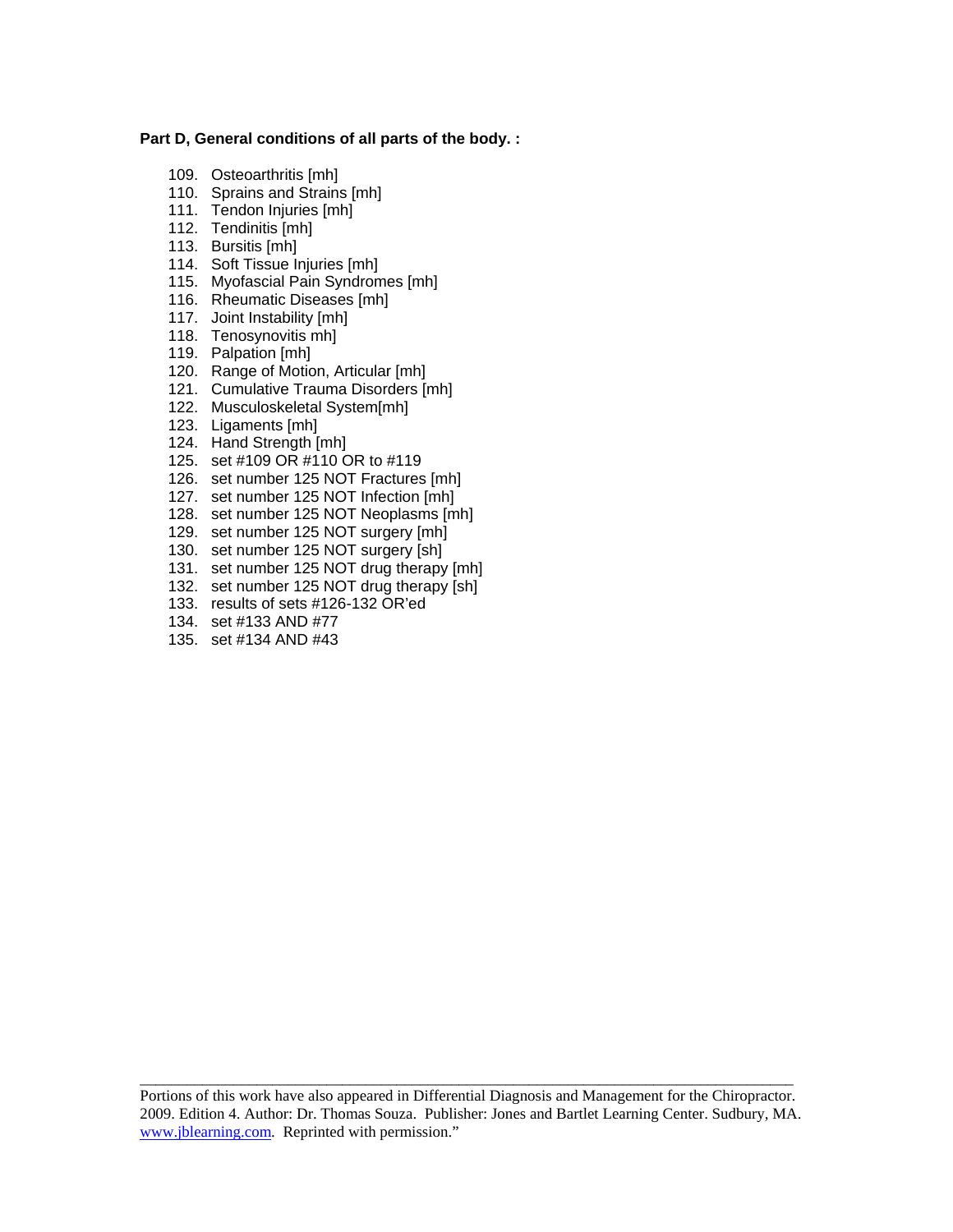## **Part F Types of Therapy that might apply**

- 136. Manipulation, Osteopathic [mh]
- 137. Manipulation, Chiropractic [mh]
- 138. Manipulation, Orthopedic [mh]
- 139. Musculoskeletal Manipulations [mh]
- 140. Chiropractic [mh]
- 141. Physical Medicine [mh]
- 142. Transcutaneous Electric Nerve Stimulation [mh]
- 143. Braces [mh]
- 144. Exercise [mh]
- 145. Exercise Therapy [mh]
- 146. Exercise Movement Techniques [mh]
- 147. Therapeutics [mh]
- 148. therapy [sh]
- 149. Laser Therapy, Low-Level [mh]
- 150. Massage [mh]
- 151. Motion Therapy, Continuous Passive [mh]
- 152. Short-Wave Therapy [mh]
- 153. Electric Stimulation Therapy [mh]
- 154. Combined Modality Therapy [mh]
- 155. Physical Therapy (Specialty) [mh]
- 156. Physical Therapy Techniques [mh]
- 157. Ultrasonic Therapy [mh]
- 158. Occupational Therapy [mh]
- 159. Therapies, Investigational [mh]
- 160. Complementary Therapies [mh]
- 161. set #136 OR #137 to #160
- 162. set #161 AND #77
- 163. set #162 AND #43
- 164. Set #161 AND #107
- 165. set #164 AND #43
- 166. set #161 AND #134
- 167. set #166 AND #43
- 168. set #163 OR #165 OR #167

Portions of this work have also appeared in Differential Diagnosis and Management for the Chiropractor. 2009. Edition 4. Author: Dr. Thomas Souza. Publisher: Jones and Bartlet Learning Center. Sudbury, MA. www.jblearning.com. Reprinted with permission."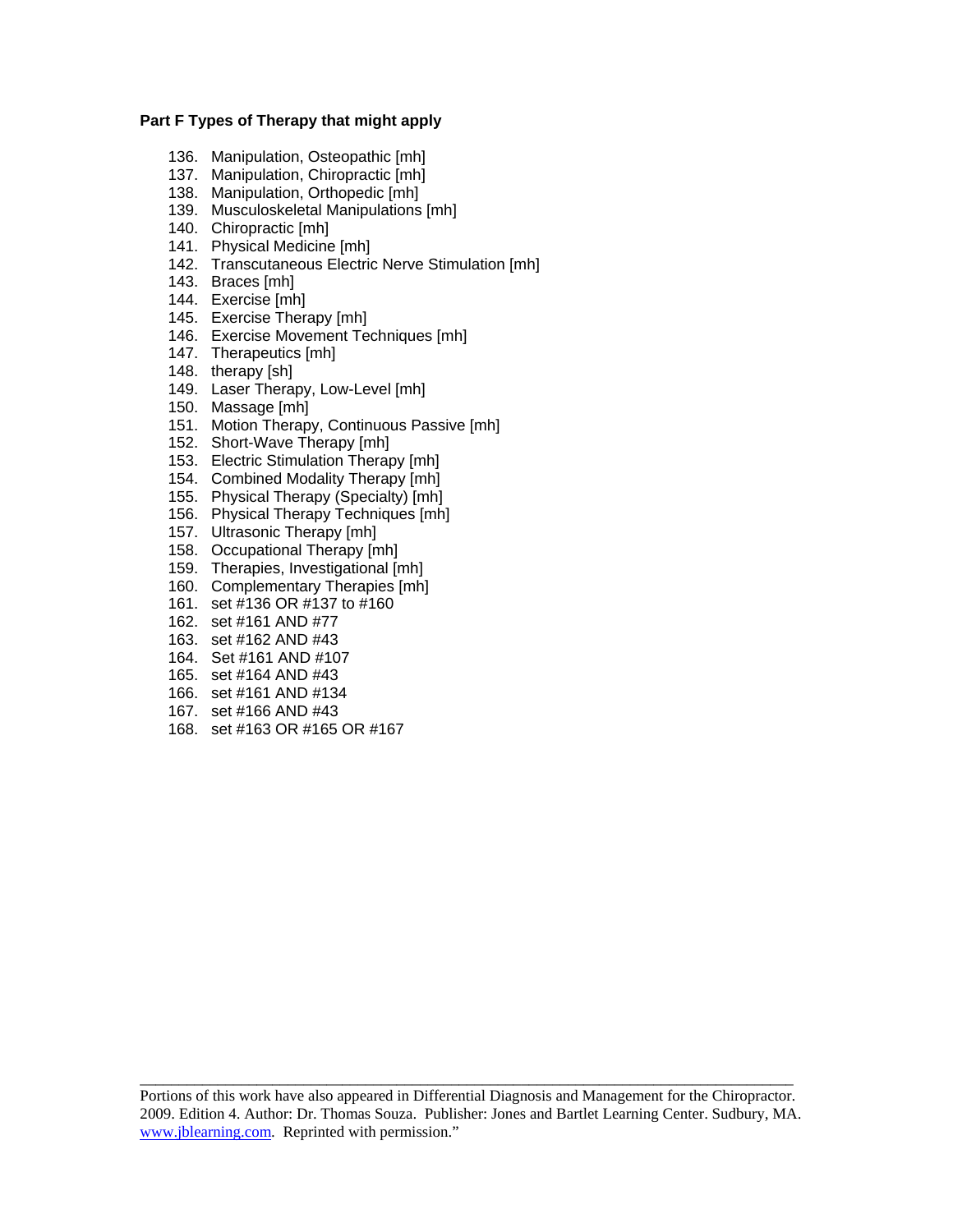### **CINAHL SEARCH TERMS**

# **Part A RCT and CCT's**

Explode these terms:

- 1. Clinical Trials
- 2. Convenience Sample
- 3. Evaluation Research
- 4. Omaha System

Search as a regular subject heading:

- 5. Epidemiological Research
- 6. Study Design
- 7. Case Control Studies
- 8. Prospective Studies
- 9. Comparative Studies
- 10. Pilot Studies
- 11. Concurrent Prospective Studies
- 12. Validation Studies
- 13. Crossover Design
- 14. Clinical Effectiveness
- 15. Systematic Review
- 16. Treatment Outcomes
- 17. Practice Guidelines
- 18. Number 1-18 OR ed

Portions of this work have also appeared in Differential Diagnosis and Management for the Chiropractor. 2009. Edition 4. Author: Dr. Thomas Souza. Publisher: Jones and Bartlet Learning Center. Sudbury, MA. www.jblearning.com. Reprinted with permission."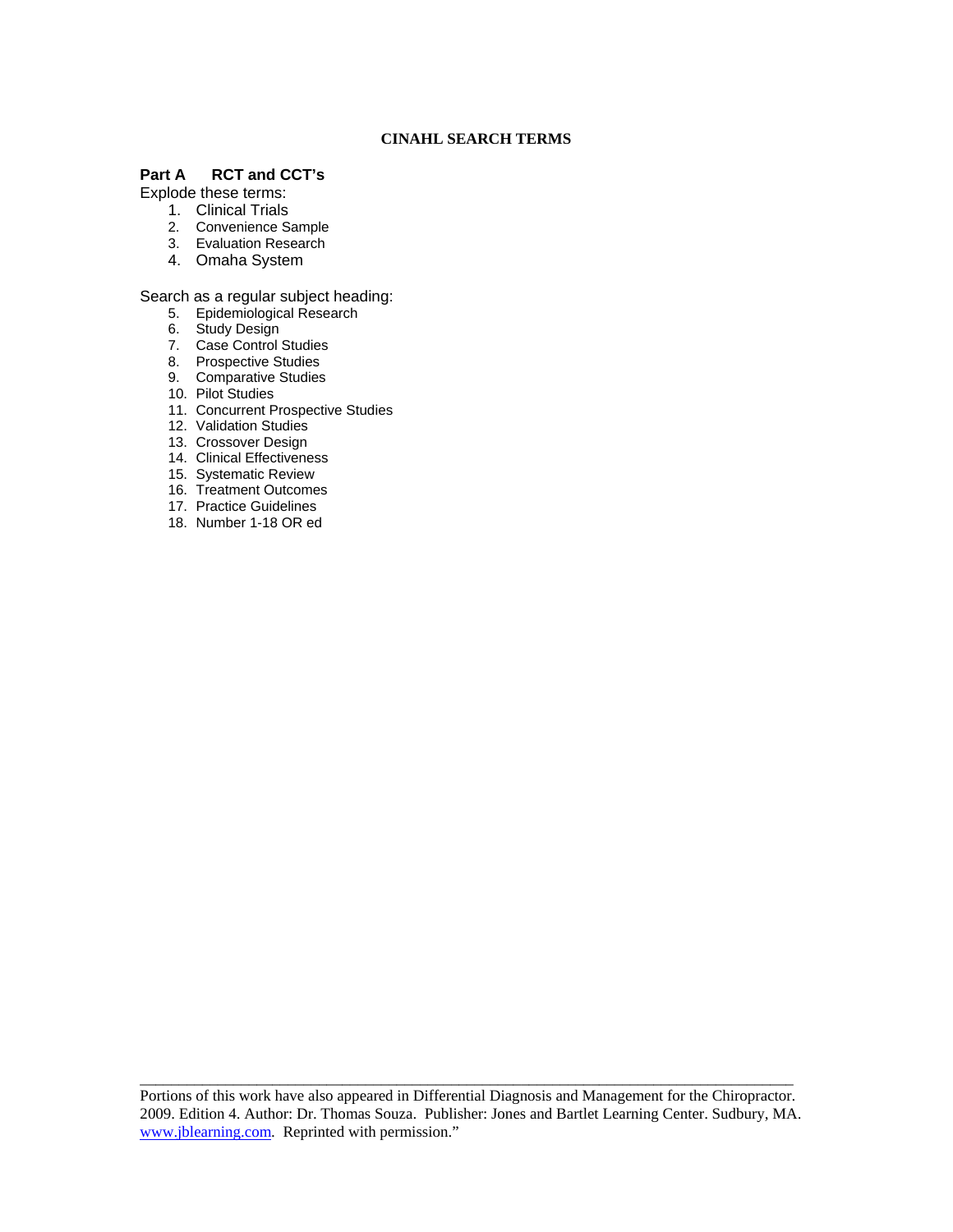#### **Part B Anatomy Upper Extremity Region**  Explode:

- 19. Upper Extremity 20. Shoulder Joint
- 21. Finger Joint
- 22. Arm Bones
- 23. Brachial Plexus

### Search as regular subject heading

- 24. Shoulder
- 25. Acromioclavicular Joint
- 26. Rotator Cuff
- 27. Wrist Joint
- 28. Elbow Joint
- 29. Number 19 to 28 OR ed
- 30. Number 29 NOT MH fractures
- 31. Number 29 NOT MH infection
- 32. Number 29 NOT MH neoplasms
- 33. Number 29 NOT MH Surgery, Operative
- 34. Number 29 NOT MH Drug Therapy
- 35. Number 30 to number 34 OR ed
- 36. Set 35 AND Set 18

### **Part C specific conditions of the upper extremity**

Explode

- 37. Brachial Plexus Neuropathies
- 38. Arm Injuries

## Search as subject heading

- 39. Elbow Dislocation
- 40. Tennis Elbow
- 41. Rotator Cuff Injuries
- 42. Shoulder Dislocation
- 43. Shoulder Impingement Syndrome
- 44. Shoulder Pain
- 45. Hand injuries
- 46. Finger injuries
- 47. Wrist dislocation
- 48. Carpal Tunnel Syndrome
- 49. Hand Deformities, Acquired
- 50. Raynaud's Disease
- 51. Result of set 37 to 50 OR ed
- 52. Set number 51 NOT MH fractures
- 53. Set number 51 NOT MH infection
- 54. Set number 51 NOT MH neoplasms
- 55. Set number 51 NOT MH Surgery, Operative
- 56. Set number 51 NOT MH Drug Therapy
- 57. Set number 52-56 OR ed
- 58. Set number 57 AND 18

#### **Part D General Conditions of the body**

Search as a subject heading

- 59. Nerve Compression Syndromes
- 60. Osteoarthritis
- 61. Adhesive Capsulitis

Portions of this work have also appeared in Differential Diagnosis and Management for the Chiropractor. 2009. Edition 4. Author: Dr. Thomas Souza. Publisher: Jones and Bartlet Learning Center. Sudbury, MA. www.jblearning.com. Reprinted with permission."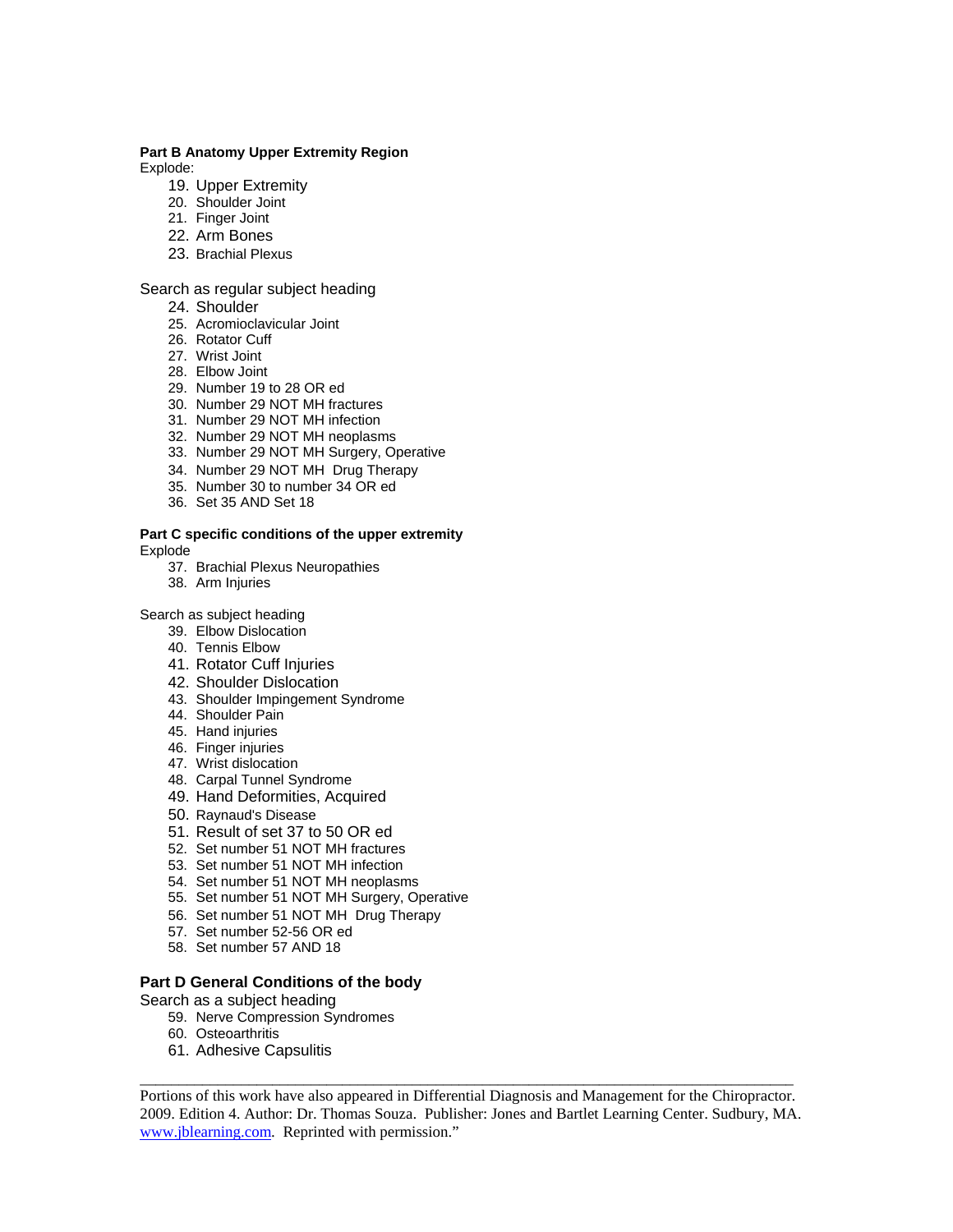- 62. Sprains and Strains
- 63. Tendon Injuries
- 64. Bursitis
- 65. Soft Tissue Injuries
- 66. Myofascial Pain Syndromes
- 67. Rheumatic Diseases
- 68. Joint Instability
- 69. Tenosynovitis
- 70. Palpation
- 71. Range of Motion
- 72. Cumulative Trauma Disorders
- 73. Musculoskeletal Diseases
- 74. Musculoskeletal System
- 75. Ligaments
- 76. Set number 59 to 75 OR ed
- 77. Set number 76 NOT MH fractures
- 78. Set number 76 NOT MH infection
- 79. Set number 76 NOT MH neoplasms
- 80. Set number 76 NOT MH Surgery, Operative
- 81. Set number 76 NOT MH Drug Therapy
- 82. Set number 77-81 OR ed
- 83. Set number 82 AND set number 35
- 84. Set number 83 AND set number 18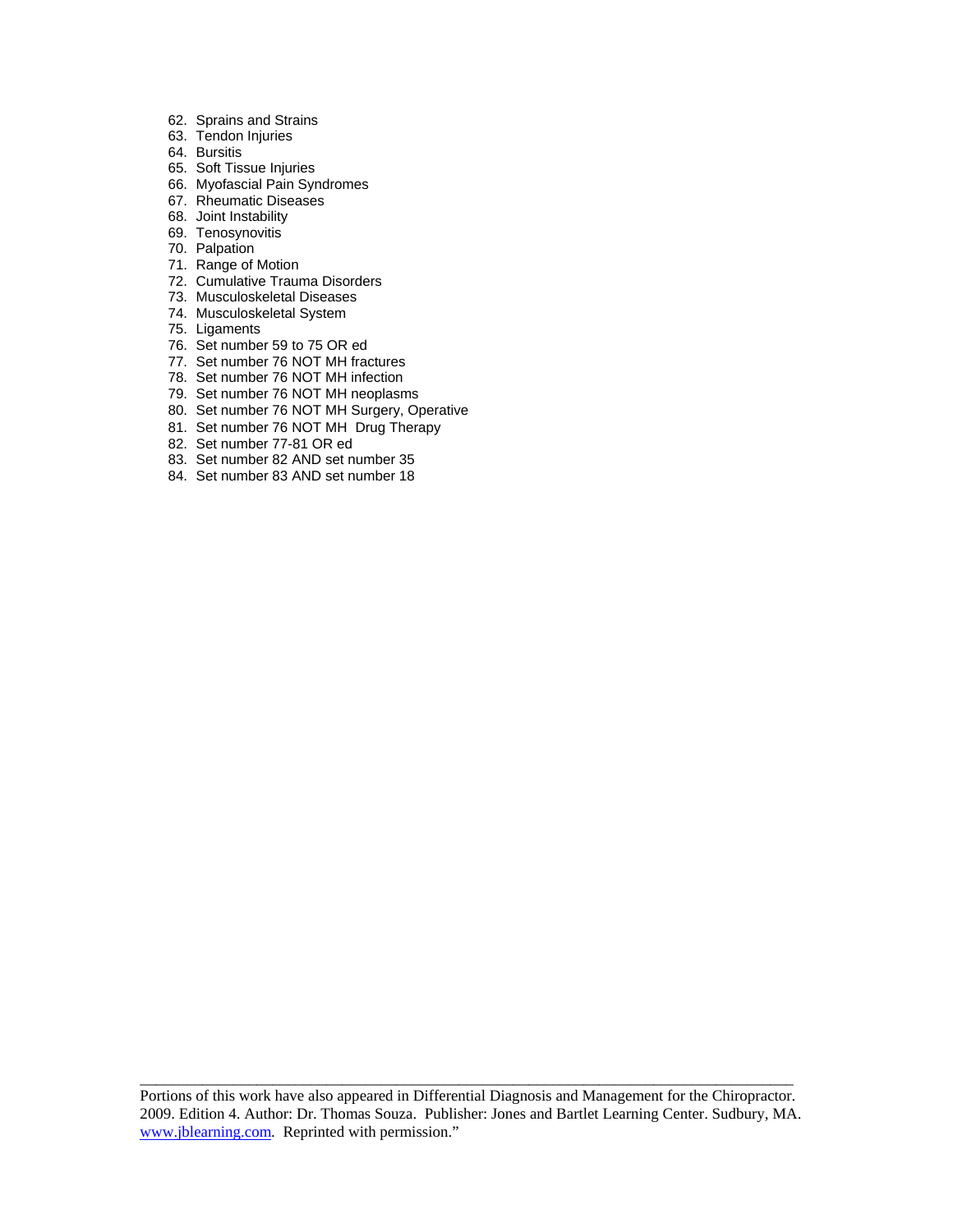### **Part F Therapy**

Explode

- 85. Therapeutics
- 86. Electric Stimulation
- 87. Diathermy

Regular subject heading search

- 88. Orthoses
- 89. Motion Therapy, Continuous Passive
- 90. Therapeutic Exercise
- 91. Physical Therapy
- 92. Occupational Therapy
- 93. Set #85-91 OR ed
- 94. Set #93 AND 35
- 95. Set 94 AND 18
- 96. Set 93 and 57
- 97. Set 96 and 18
- 98. set 93 and 83
- 99. set 98 and 18
- 100.set 95 OR 97 OR 99

Portions of this work have also appeared in Differential Diagnosis and Management for the Chiropractor. 2009. Edition 4. Author: Dr. Thomas Souza. Publisher: Jones and Bartlet Learning Center. Sudbury, MA. www.jblearning.com. Reprinted with permission."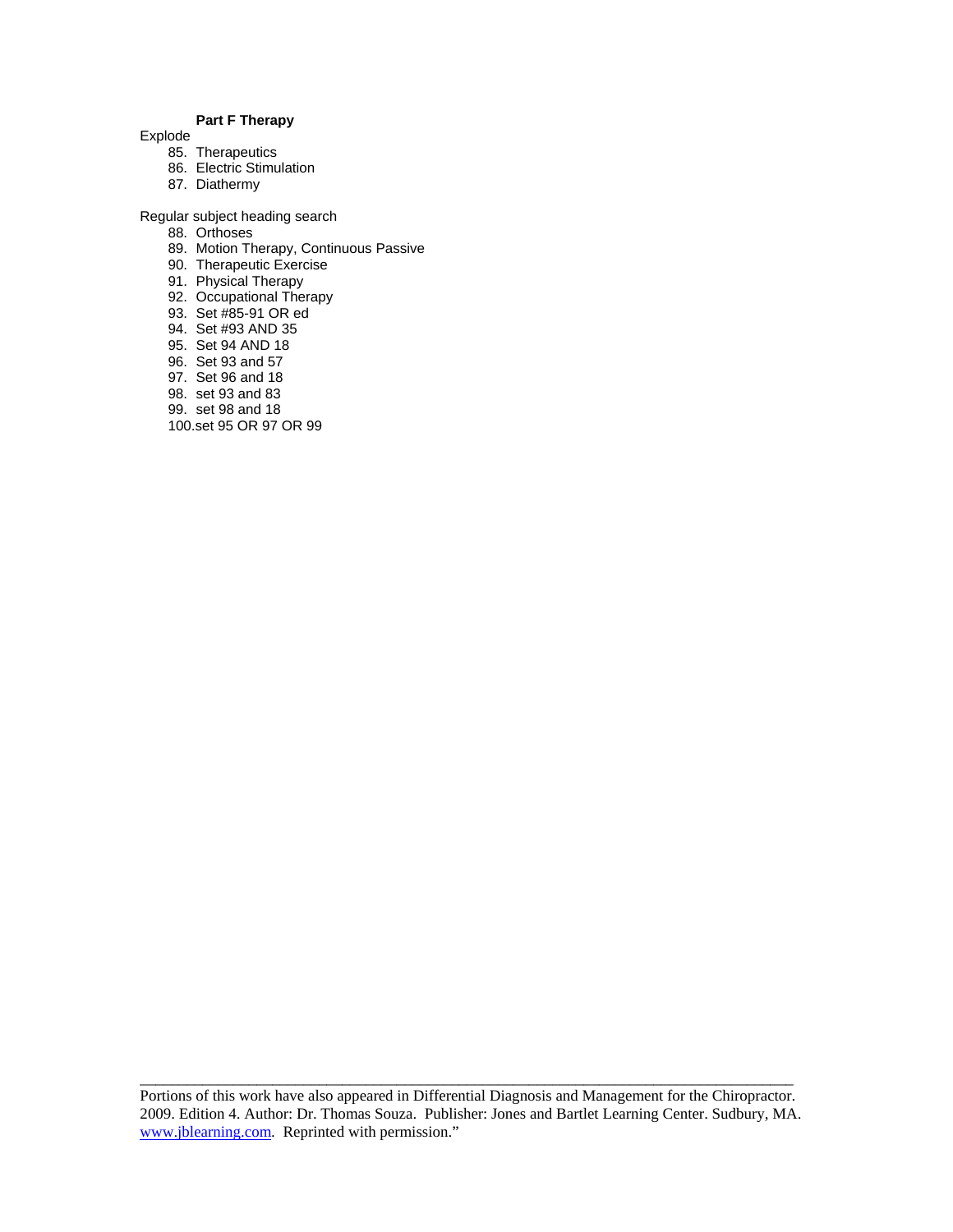# Table A3 - **Guideline Ratings**

### **Philadelphia Guidelines**

| Rater        | Scope | Stakeholder | Rigor | Clarity | Applicability | Editorial    | Recommendation |
|--------------|-------|-------------|-------|---------|---------------|--------------|----------------|
|              |       |             |       |         |               | Independence |                |
| н            | 8     | 12          | 22    | 6       | 5             | 3            | not            |
|              | 12    | 14          | 25    | 17      | 3             | ◠            | recommend      |
| S            | 8     | 13          | 24    |         | 4             | 5            | recommend      |
| R            | 11    | 11          | 21    | 9       | 4             |              | not            |
| C            | 11    | 8           | 19    | 13      | 4             | 6            | recommend      |
|              | 50    | 58          | 111   | 52      | 20            | . 7          |                |
| <b>Score</b> | 78%   | 63%         | 72%   | 53%     | 11%           | 23%          |                |

### **New Zealand Guidelines**

| Rater        | Scope | Stakeholder | Rigor | Clarity | Applicability | Editorial    | Recommendation |
|--------------|-------|-------------|-------|---------|---------------|--------------|----------------|
|              |       | Involvement |       |         |               | Independence |                |
| н            | 10    | 14          | 26    | 14      | 8             | 8            | recommend      |
| F            | 12    | 10          | 27    | 14      | 3             | ◠            | recommend      |
| S            | 9     | 9           | 28    | 16      | ⇁             | 5            | recommend      |
| R            | 12    | 16          | 28    | 16      | 12            | 8            | highly         |
|              |       |             |       |         |               |              | recommend      |
| C            | 11    | 8           | 22    | 14      | 5             | 4            | recommend      |
|              | 54    | 57          | 131   | 74      | 35            | 27           |                |
| <b>Score</b> | 87%   | 62%         | 91%   | 90%     | 44%           | 57%          |                |

#### **Australian Guidelines**

| Rater        | Scope | Stakeholder | Rigor | Clarity | Applicability | Editorial    | Recommendation |
|--------------|-------|-------------|-------|---------|---------------|--------------|----------------|
|              |       | Involvement |       |         |               | Independence |                |
| н            | 11    | 10          | 18    | 17      | ⇁             | 4            | highly         |
|              |       |             |       |         |               |              | recommend      |
| F            | 12    | 11          | 23    | 16      | 8             | 4            | recommend      |
| S            | 8     | 11          | 23    | 12      | 6             | 4            | highly         |
|              |       |             |       |         |               |              | recommend      |
| R            | 9     | 13          | 17    | 13      | 5             | 5            | recommend      |
| C            | 9     | 13          | 13    | 14      | 3             | 5            | recommend      |
|              | 49    | 58          | 94    | 72      | 29            | 22           |                |
| <b>Score</b> | 76%   | 63%         | 56%   | 87%     | 31%           | 40%          |                |

### **AAOS Guidelines**

| Rater | Scope | Stakeholder | Rigor | Clarity | Applicability | Editorial    | Recommendation |
|-------|-------|-------------|-------|---------|---------------|--------------|----------------|
|       |       | Involvement |       |         |               | Independence |                |
|       |       | 10          | 25    | 14      |               |              | recommend      |
|       |       | ィつ          | 26    | 16      | 5             |              | recommend      |
|       |       | 13          |       | 13      |               |              | recommend      |
|       |       | 10          |       |         |               |              | recommend      |

Portions of this work have also appeared in Differential Diagnosis and Management for the Chiropractor. 2009. Edition 4. Author: Dr. Thomas Souza. Publisher: Jones and Bartlet Learning Center. Sudbury, MA. www.jblearning.com. Reprinted with permission."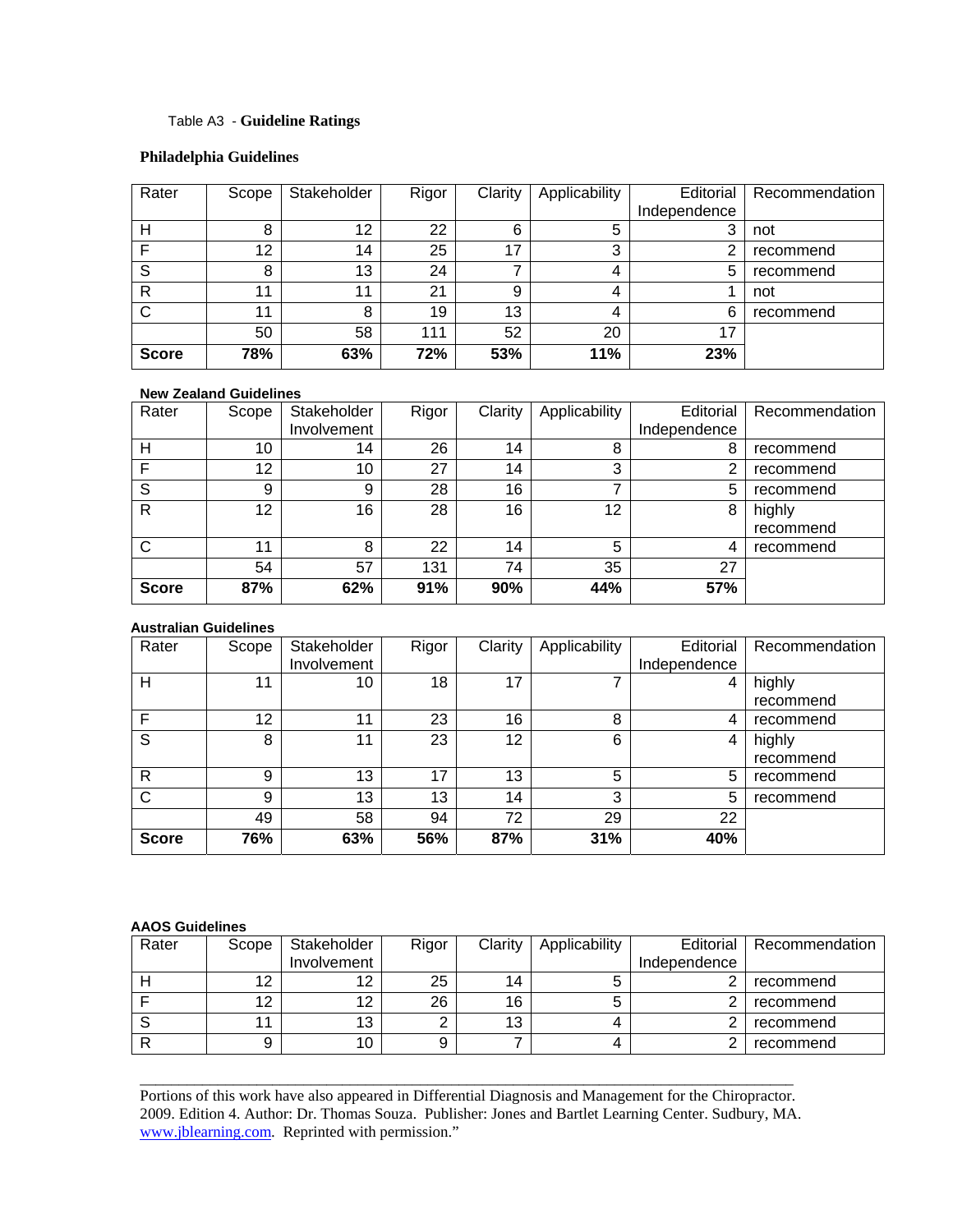|              | $\overline{ }$<br>. <u>. </u> |     | ິ<br><u>_</u> | ∣⊿       | ۰.          |    | unsure |
|--------------|-------------------------------|-----|---------------|----------|-------------|----|--------|
|              | 56                            | 54  | ററ<br>၀၁      | 61<br>וס | $\sim$<br>∼ |    |        |
| <b>Score</b> | 91%                           | 57% | 46%           | 68%      | 13%         | 3% |        |

#### **ACR Shoulder Guidelines – MRI**

| Rater        | Scope | Stakeholder | Rigor | Clarity | Applicability | Editorial    | Recommendation |
|--------------|-------|-------------|-------|---------|---------------|--------------|----------------|
|              |       | Involvement |       |         |               | Independence |                |
|              | 10    |             | 17    | 11      | 4             | ◠            | recommend      |
|              | 12    | 8           | 16    | 11      | 3             | റ            | recommend      |
| S            | 8     | 10          | 19    | 12      | 4             |              | recommend      |
| R            |       |             | 9     | 11      | 4             |              | recommend      |
| С            | 12    | 9           | 17    | 14      | 5             | ◠            | recommend      |
|              | 49    | 43          | 78    | 59      | 20            | 10           |                |
| <b>Score</b> | 76%   | 38%         | 41%   | 65%     | 11%           | 0%           |                |

## **WLDI (work Loss Data Institute) Shoulder Guidelines**

| Rater        | Scope | Stakeholder | Rigor | Clarity | Applicability | Editorial    | Recommendation |
|--------------|-------|-------------|-------|---------|---------------|--------------|----------------|
|              |       | Involvement |       |         |               | Independence |                |
|              | 9     |             | 14    | 11      | 6             | ⌒<br>J       | not recommend  |
|              | 12    |             | 11    | 13      | ົ             |              | recommend      |
| S            | 8     |             | 14    | 11      | 6             |              | not recommend  |
|              | 12    |             | 8     | 10      | 5             |              | recommend      |
| C            | 8     | 6           | 10    | 9       |               | ⌒            | not recommend  |
|              | 49    | 34          | 57    | 54      | 24            | 13           |                |
| <b>Score</b> | 76%   | 23%         | 21%   | 57%     | 20%           | 10%          |                |

### **ACR Radiography Guidelines – Upper Extremity**

| Rater        | Scope | Stakeholder | Rigor | Clarity | Applicability | Editorial    | Recommendation |
|--------------|-------|-------------|-------|---------|---------------|--------------|----------------|
|              |       | Involvement |       |         |               | Independence |                |
| н            | 9     |             | 11    | 9       | 4             | ◠            | recommend      |
|              | 12    |             | 16    | 11      | 2             | ົ            | recommend      |
| S            |       | 9           | 17    | 11      | 3             | ◠            | recommend      |
| R            | 8     |             | 10    | 12      | 4             | ◠            | recommend      |
| С            | 12    | 8           | 15    | 13      | 5             | ◠            | recommend      |
|              | 48    | 39          | 69    | 56      | 19            | 10           |                |
| <b>Score</b> | 73%   | 32%         | 32%   | 60%     | 9%            | 0%           |                |

### **Carpal Tunnel**

### **Washington State Guidelines for Carpal Tunnel**

| Rater | Scope | Stakehold | Rigor | Clarity | Applicabili | Editorial     | Recommendati  |
|-------|-------|-----------|-------|---------|-------------|---------------|---------------|
|       |       | er        |       |         | tv          | Independen    | on            |
|       |       | Involveme |       |         |             | <sub>ce</sub> |               |
|       |       | nt        |       |         |             |               |               |
| Н     | 9     | 10        | 18    | 9       |             | 4             | Recommend     |
| F     | 12    |           | 10    | 11      | 3           | ◠             | not recommend |
| S     | 9     | 10        | 18    | 11      | ⇁           | 2             | not recommend |
| С     |       | 6         |       | ⇁       | 3           | 2             | not recommend |
|       | 37    | 33        | 53    | 38      | 20          | 10            |               |

Portions of this work have also appeared in Differential Diagnosis and Management for the Chiropractor. 2009. Edition 4. Author: Dr. Thomas Souza. Publisher: Jones and Bartlet Learning Center. Sudbury, MA. www.jblearning.com. Reprinted with permission."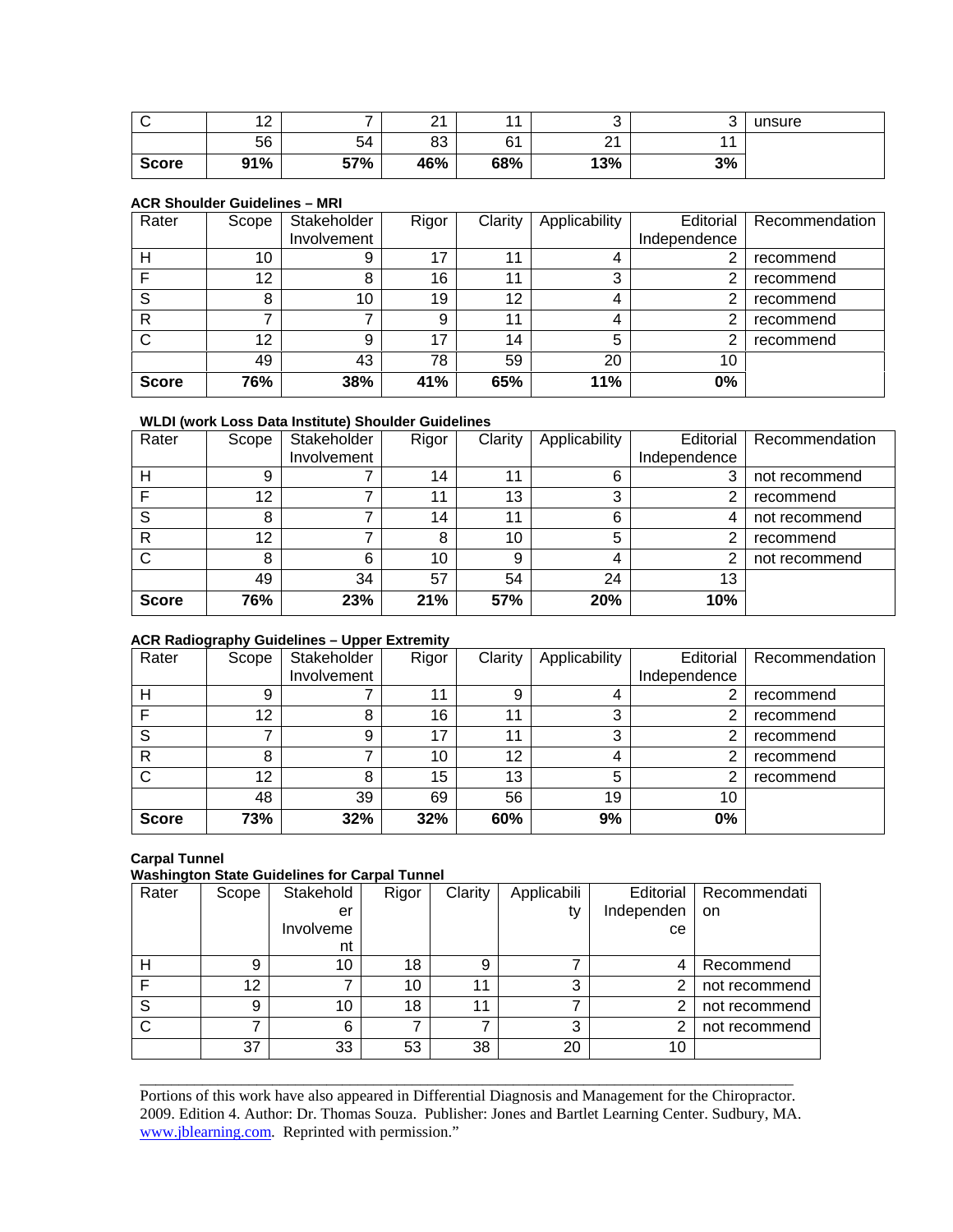| <b>Score</b> | 69% | 35% | 30% | 6%<br>40 | 22%<br>-- | 8% |  |
|--------------|-----|-----|-----|----------|-----------|----|--|
|              |     |     |     |          |           |    |  |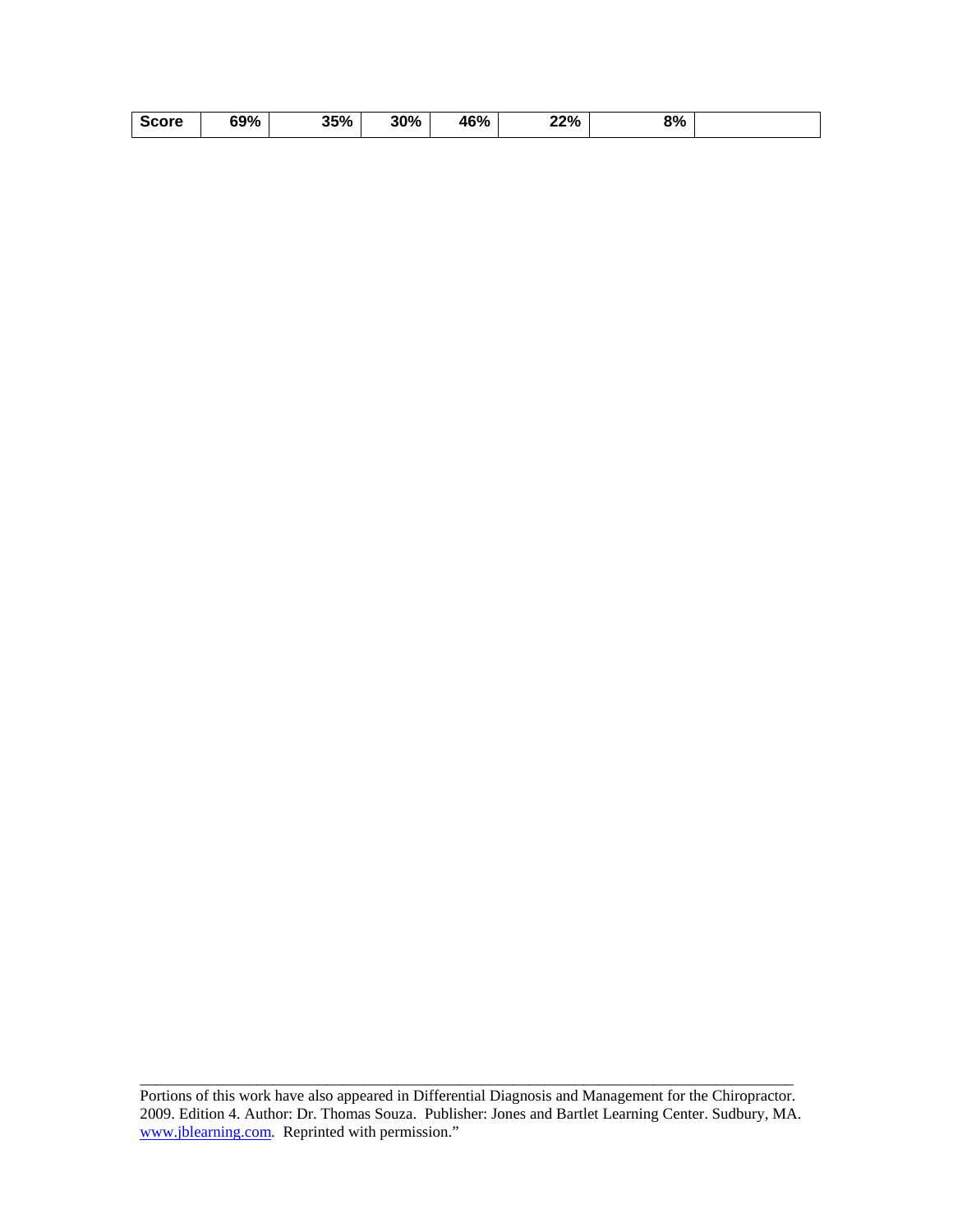| Reporting of background should include                                                             |
|----------------------------------------------------------------------------------------------------|
| Problem definition                                                                                 |
| Hypothesis statement                                                                               |
| Description of study outcome(s)                                                                    |
| Type of exposure or intervention used                                                              |
| Type of study designs used                                                                         |
| Study population                                                                                   |
| Reporting of search strategy should include                                                        |
| Qualifications of searchers (eg, librarians and investigators)                                     |
| Search strategy, including time period included in the synthesis and keywords                      |
| Effort to include all available studies, including contact with authors                            |
| Databases and registries searched                                                                  |
| Search software used, name and version, including special features used (eg, explosion)            |
| Use of hand searching (eg, reference lists of obtained articles)                                   |
| List of citations located and those excluded, including justification                              |
| Method of addressing articles published in languages other than English                            |
| Method of handling abstracts and unpublished studies                                               |
| Description of any contact with authors                                                            |
| Reporting of methods should include                                                                |
| Description of relevance or appropriateness of studies assembled for assessing the hypothesis      |
| to be tested                                                                                       |
| Rationale for the selection and coding of data (eg, sound clinical                                 |
| principles or convenience) Documentation of how data were classified and                           |
| coded (eg, multiple raters, blinding, and interrater reliability)                                  |
| Assessment of confounding (eg, comparability of cases and controls in studies where                |
| appropriate)                                                                                       |
| Assessment of study quality, including blinding of quality assessors; stratification or regression |
| on possible predictors of study results                                                            |
| Assessment of heterogeneity                                                                        |
| Description of statistical methods (eg, complete description of fixed or random effects models,    |
| justification of whether the chosen models account for predictors of study results, dose-          |
| response models, or cumulative meta-analysis) in sufficient detail to be replicated                |
| Provision of appropriate tables and graphics                                                       |
| Reporting of results should include                                                                |
| Graphic summarizing individual study estimates and overall estimate                                |
| Table giving descriptive information for each study included                                       |
| Results of sensitivity testing (eg, subgroup analysis)                                             |
| Indication of statistical uncertainty of findings                                                  |
| Reporting of discussion should include                                                             |
| Quantitative assessment of bias (eg, publication bias)                                             |
| Justification for exclusion (eg, exclusion of non-English-language citations)                      |
| Assessment of quality of included studies                                                          |
| Reporting of conclusions should include                                                            |
| Consideration of alternative explanations for observed results                                     |
| Generalization of the conclusions (ie, appropriate for the data presented and within the domain    |
| of the literature review)                                                                          |
| Guidelines for future research                                                                     |
| Disclosure of funding source                                                                       |

**Table A5 - Moose score rating - systematic reviews/meta-analyses**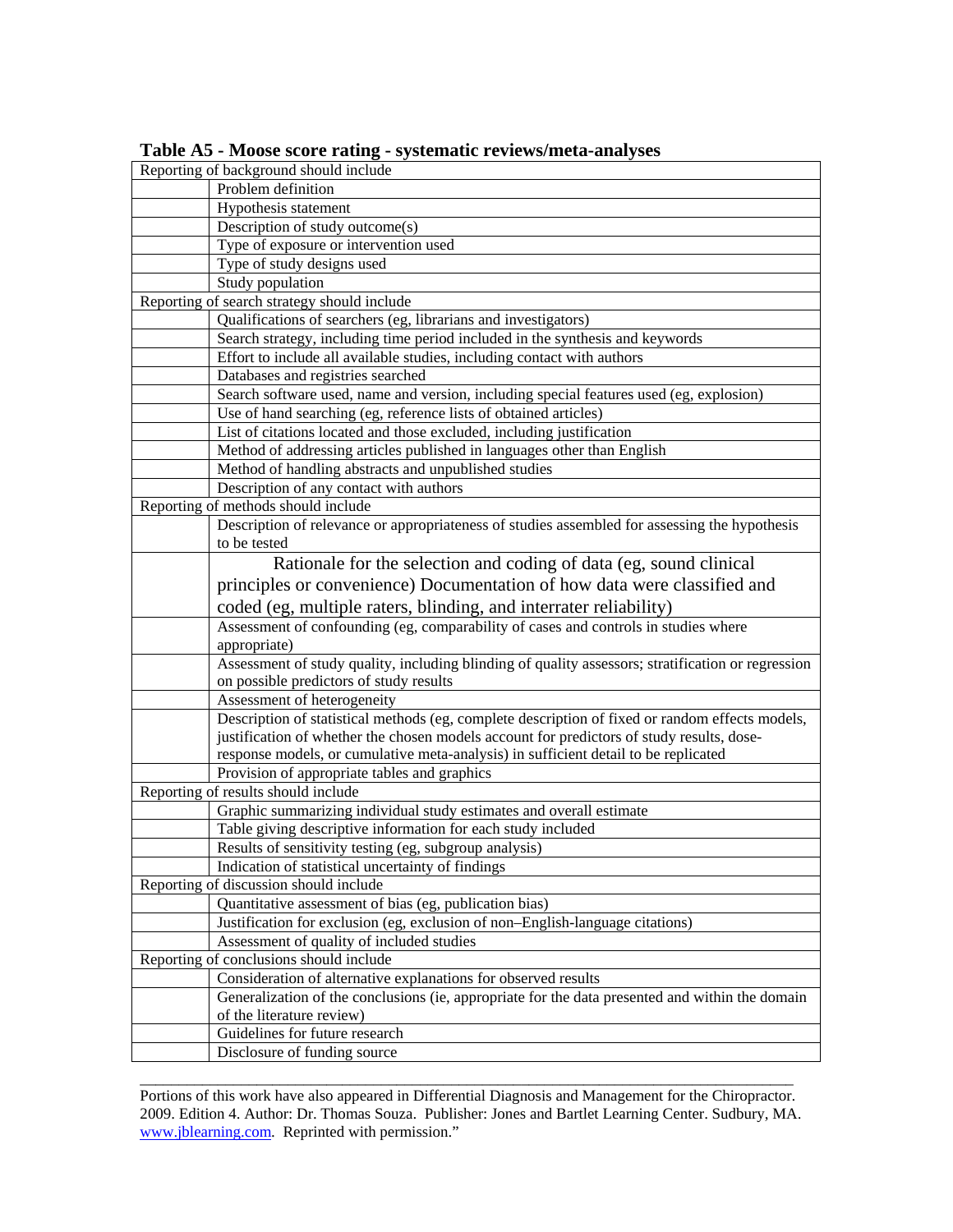Score by putting page numbers in the left-column. Tally the number of checks and represent as the percentage of items present by dividing by 34 and multiplying the result by 100.

Portions of this work have also appeared in Differential Diagnosis and Management for the Chiropractor. 2009. Edition 4. Author: Dr. Thomas Souza. Publisher: Jones and Bartlet Learning Center. Sudbury, MA. www.jblearning.com. Reprinted with permission."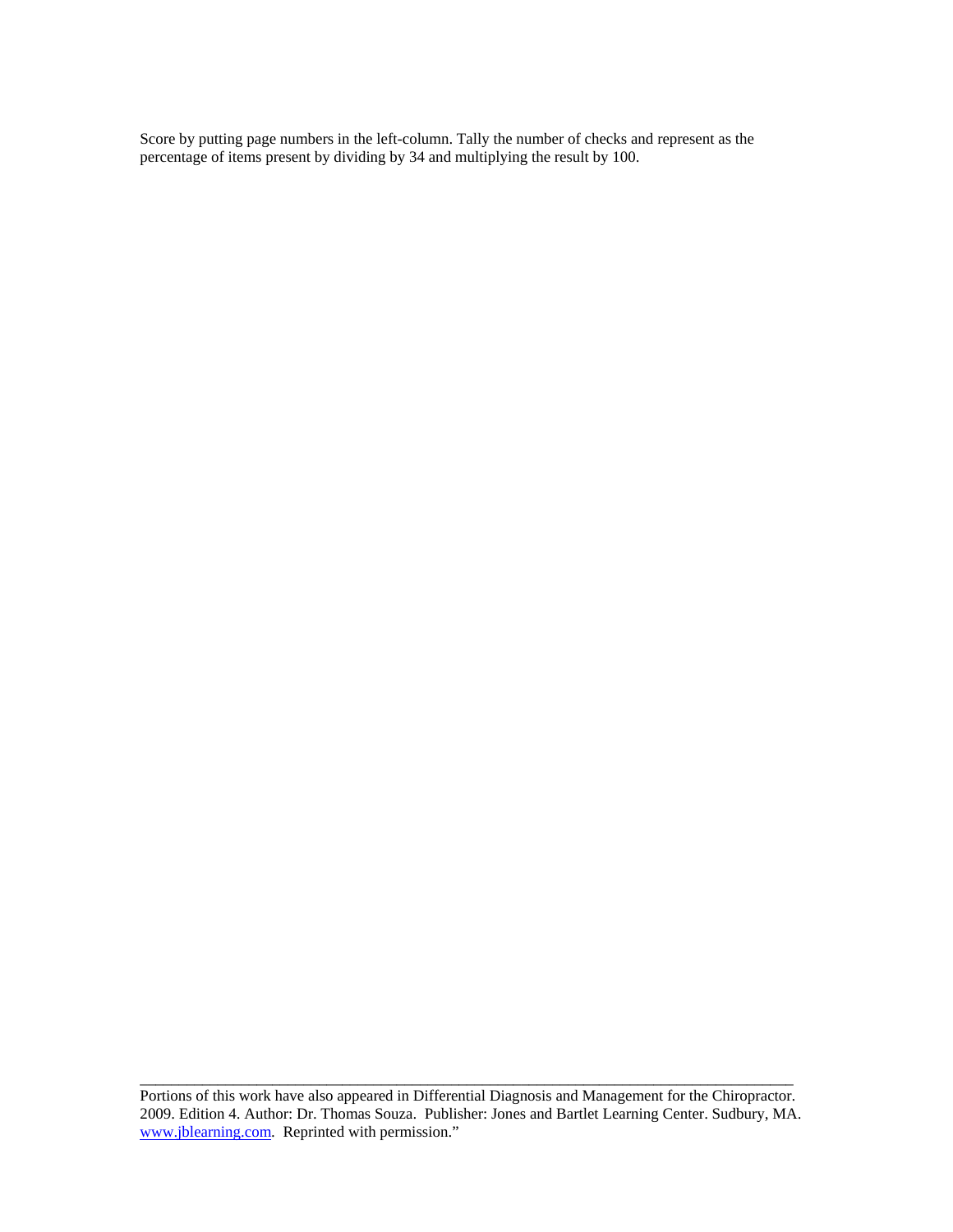### Table A6: Scoring for Systemtatic Reviews and RCTs **Upper Extremity**

| <b>Primary Author</b>                       | <b>Quality Rating</b><br><b>Score</b> |
|---------------------------------------------|---------------------------------------|
| Verhagen AP, et<br>al. <sup>10</sup> (2003) | 55                                    |
| Karjalainen K, et<br>al. $^{11}$ (2000)     | 55                                    |

| <b>Shoulder – Systematic Reviews</b> |  |
|--------------------------------------|--|
|                                      |  |

| <b>Primary Author</b>         | <b>Quality Rating</b> |
|-------------------------------|-----------------------|
|                               | Score                 |
| Bot SDM, et al. <sup>30</sup> | 100                   |
| (2004)                        |                       |
| Desmeules, F, et              | 84                    |
| al. <sup>73</sup> (2003)      |                       |
| Dinnes et al. <sup>31</sup>   | 95                    |
| (2003)                        |                       |
| Ejnisman B, et                | 90                    |
| $aL^{160}$ (2004)             |                       |
| Green JMG, et al,             | 92                    |
| (1997)                        |                       |
| Green S, et al, $72$          | 74                    |
| (2003)                        |                       |
| Green S, et al. <sup>71</sup> | 76                    |
| (2000)                        |                       |
| 38<br>Luime JJ, et al.        | 74                    |
| (2004)                        |                       |
| Vermeulen HM,                 | 67                    |
| et al. <sup>53</sup> (2006)   |                       |

### **Shoulder – RCTs**

| <b>Primary Author</b>                    | <b>Ouality Rating Score</b> |
|------------------------------------------|-----------------------------|
| Bang MD, et al. <sup>78</sup> (2000)     | 83                          |
| Bergman GJD, et al. <sup>45</sup> (2004) | 70                          |
| Conroy DE, et al. <sup>50</sup> (1998)   | 61                          |
| Ebenbichler GR <sup>82</sup> (1999)      | 89                          |
| Ginn KA, et al. <sup>75</sup> (1997)     | 58                          |
| Ginn $\overline{KA}^{74}$ (2005)         | 43                          |
| Godges JJ, et al. <sup>161</sup> (2003)  | 42                          |
| Gursel YK, et al. <sup>81</sup> (2004)   | 47                          |
| Haahr JP, et al. <sup>77</sup> (2005)    | 75                          |
| Kneb JA et al. $51(2002)$                | 75                          |
| Ludwig PM, et al. <sup>76</sup> (2003)   | 78                          |
| Malliou PC, et al. <sup>79</sup> (2004)  | 50                          |
| Rahme H, et al. <sup>162</sup> 1998      | 42                          |
| Winters JC et al. $^{163}$ (1997)        | 75                          |
| Vermeulen HM, et al. $53$ (2006)         | 67                          |

| Shoulder - Reliability Studies for Diagnostic Testing |  |  |
|-------------------------------------------------------|--|--|
|                                                       |  |  |

| <b>Primary Author</b>                | <b>Quality Rating</b><br><b>Score</b> |
|--------------------------------------|---------------------------------------|
| Ardic F, et al. <sup>36</sup> (2006) |                                       |
| Hayes K, et al. <sup>33</sup> (2001) | 50                                    |

Portions of this work have also appeared in Differential Diagnosis and Management for the Chiropractor. 2009. Edition 4. Author: Dr. Thomas Souza. Publisher: Jones and Bartlet Learning Center. Sudbury, MA. www.jblearning.com. Reprinted with permission."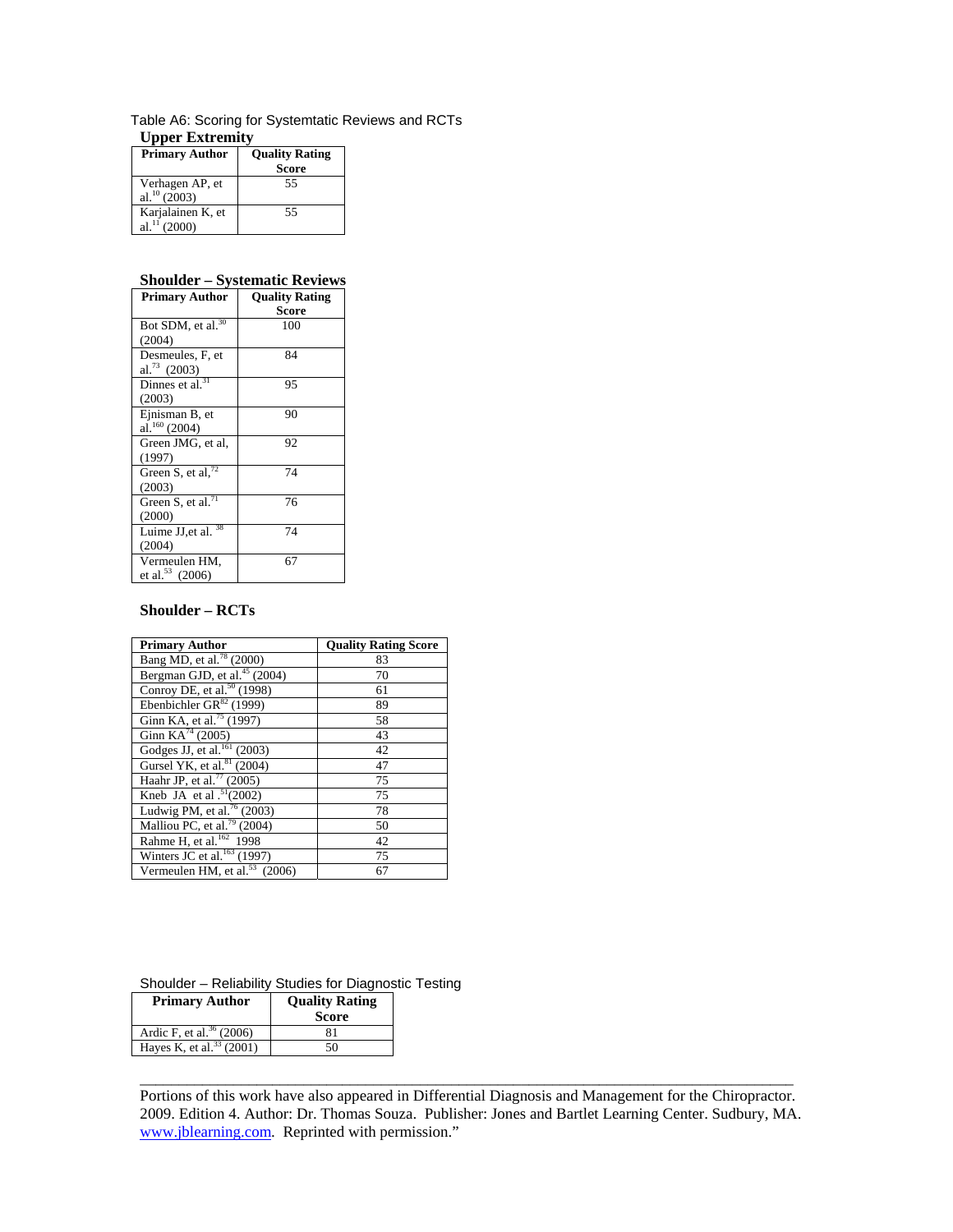| Hayes KW, et al. <sup>35</sup>       | 90 |
|--------------------------------------|----|
| ((2003)                              |    |
| Hoving JL, et al. $32$               | 88 |
| (2002)                               |    |
| Parentis MA, et al. <sup>37</sup>    | 88 |
| (2006)                               |    |
| Park BH, et al. <sup>37</sup> (2005) | 69 |
| Valentine, RE, et al. <sup>34</sup>  | 55 |
|                                      |    |

### Lateral Epicondylitis – Systematic Reviews

| <b>Primary Author</b>    | <b>Quality Rating</b> |  |
|--------------------------|-----------------------|--|
|                          | <b>Score</b>          |  |
| Bisset L, et al. $100$   | 95                    |  |
| (2005)                   |                       |  |
| Smidt N, et al. $^{101}$ | 95                    |  |
| 2003                     |                       |  |

#### Lateral Epicondylitis - RCTs

| <b>Primary Author</b>                                | <b>Quality Rating</b><br><b>Score</b> |
|------------------------------------------------------|---------------------------------------|
| Struijs PAA, et al. <sup>164</sup><br>(2003)         | 38                                    |
| Struijs PAA, et al. <sup>165</sup><br>(2004)         | 83                                    |
| Korthals-de Bos IBC,<br>et al. <sup>109</sup> (2004) | 56                                    |
| Faes M, et al. <sup>114</sup> (2006)                 | 78                                    |
| Vicenzino B et al. $103$<br>(2001)                   | 58                                    |
| Vicenzino B, et al. <sup>107</sup><br>(1996)         | 92                                    |

### Carpal Tunnel – Systematic Reviews

| <b>Primary Author</b>                             | <b>Ouality</b>      |
|---------------------------------------------------|---------------------|
|                                                   | <b>Rating Score</b> |
| Goodyear-Smith F Arroll                           | 69                  |
| $B^{153}$ (2004)                                  |                     |
| Verdugo RJ, et al. $^{141}$ (2003)                | 71                  |
| O'Connor D, et al. <sup>145</sup> (2003)          | 90                  |
| Gerritsen AAM, et al. <sup>148</sup>              | 59                  |
| (2002)                                            |                     |
| D'Arcy CA, et al. <sup>136</sup> (2000)           | 95                  |
| Feuerstein $\overline{M}$ , et al. <sup>149</sup> | 40                  |
| (1999)                                            |                     |

### Carpal Tunnel - RCTs

| <b>Primary Author</b>            | <b>Quality Rating</b><br>Score |
|----------------------------------|--------------------------------|
| Werner RA, et al. <sup>150</sup> | 31                             |
| (2005)                           |                                |
| Akalin E, et al. <sup>157</sup>  | 44                             |
| (2002)                           |                                |
| Gerritsen AAM, et al             | 73                             |
| $^{143}$ (2002)                  |                                |
| Walker WC, et al. <sup>166</sup> |                                |
|                                  |                                |

Portions of this work have also appeared in Differential Diagnosis and Management for the Chiropractor. 2009. Edition 4. Author: Dr. Thomas Souza. Publisher: Jones and Bartlet Learning Center. Sudbury, MA. www.jblearning.com. Reprinted with permission."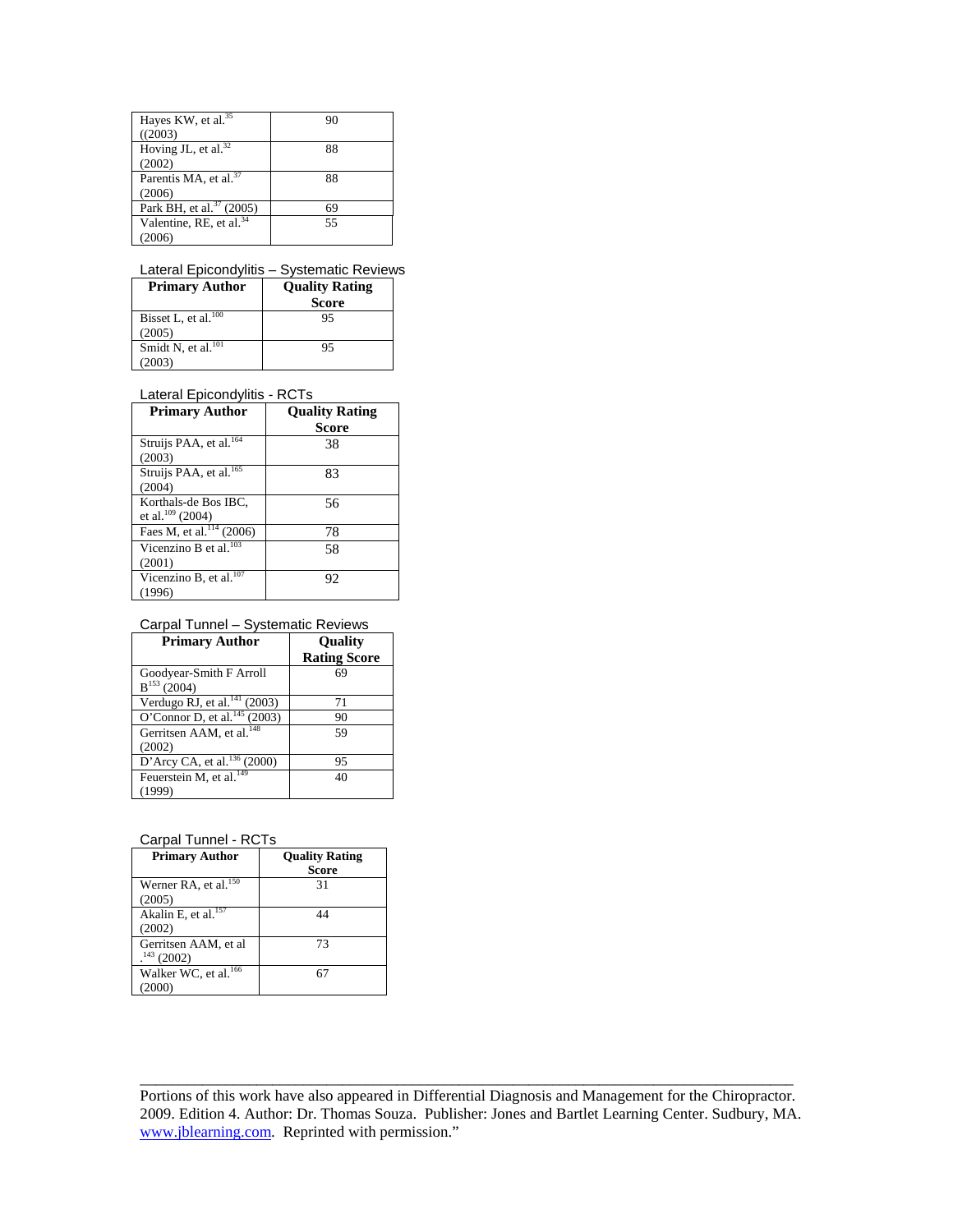| SIGN                                                                                    | Table A7 - Systemtatic Reviewws and Meta-Analyses SIGN Rating<br>Methodology Checklist 1: Systematic Reviews and Meta-analyses |                                                          |                                                 |  |  |  |  |  |  |
|-----------------------------------------------------------------------------------------|--------------------------------------------------------------------------------------------------------------------------------|----------------------------------------------------------|-------------------------------------------------|--|--|--|--|--|--|
| Study identification (Include author, title, year of publication, journal title, pages) |                                                                                                                                |                                                          |                                                 |  |  |  |  |  |  |
|                                                                                         | Guideline topic:<br>Key Question No:                                                                                           |                                                          |                                                 |  |  |  |  |  |  |
|                                                                                         | Checklist completed by:                                                                                                        |                                                          |                                                 |  |  |  |  |  |  |
|                                                                                         | <b>Section 1: Internal validity</b>                                                                                            |                                                          |                                                 |  |  |  |  |  |  |
|                                                                                         | In a well conducted systematic review                                                                                          | In this study this criterion is::                        |                                                 |  |  |  |  |  |  |
| 1.1                                                                                     | The study addresses an appropriate and clearly focused<br>question.                                                            | Well covered<br>Adequately addressed<br>Poorly addressed | Not addressed<br>Not reported<br>Not applicable |  |  |  |  |  |  |
| 1.2                                                                                     | A description of the methodology used is<br>included.                                                                          | Well covered<br>Adequately addressed<br>Poorly addressed | Not addressed<br>Not reported<br>Not applicable |  |  |  |  |  |  |
| 1.3                                                                                     | The literature search is sufficiently rigorous to<br>identify all the relevant studies.                                        | Well covered<br>Adequately addressed<br>Poorly addressed | Not addressed<br>Not reported<br>Not applicable |  |  |  |  |  |  |
| 1.4                                                                                     | Study quality is assessed and taken into account.                                                                              | Well covered<br>Adequately addressed<br>Poorly addressed | Not addressed<br>Not reported<br>Not applicable |  |  |  |  |  |  |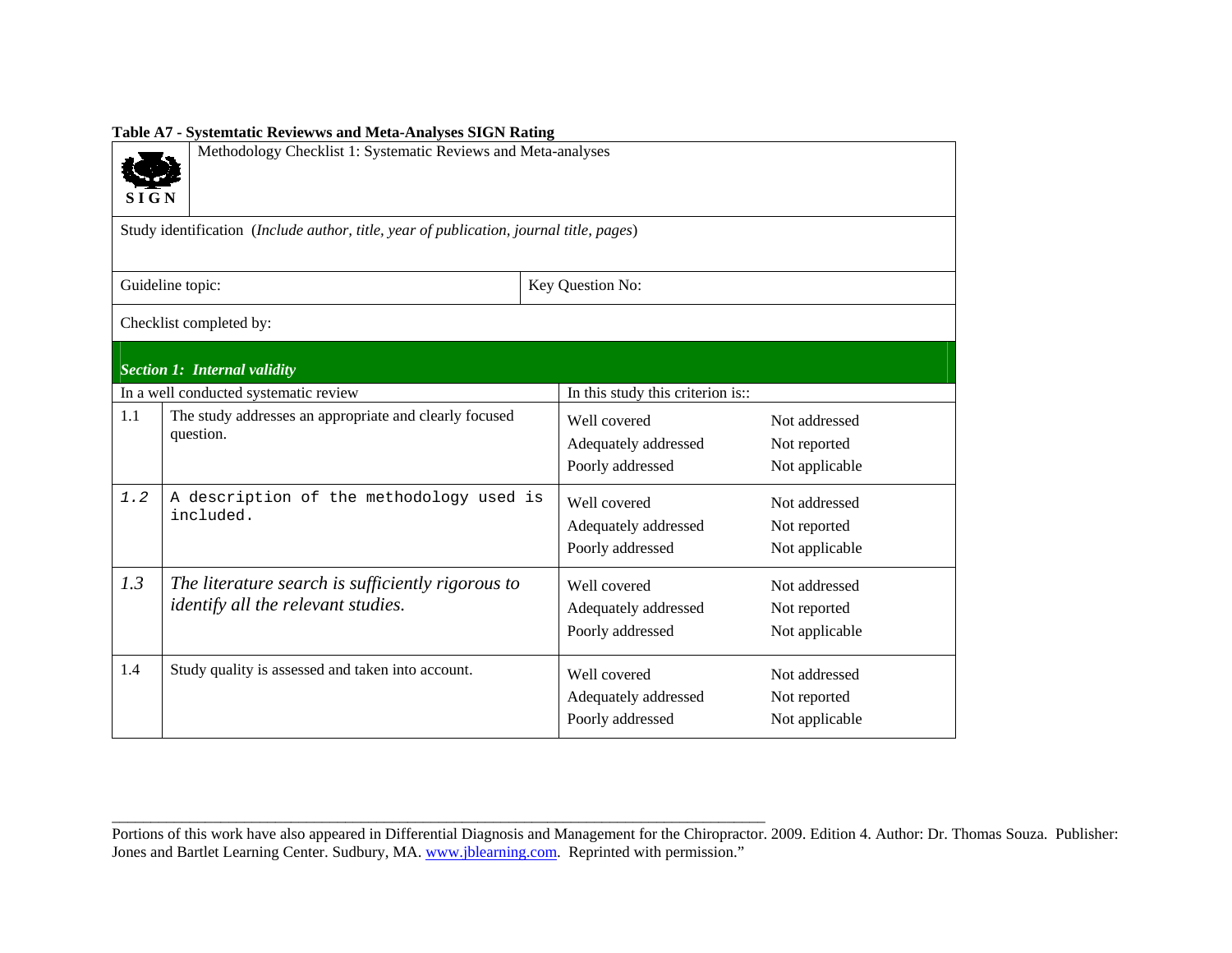| 1.5 | There are enough similarities between the studies selected to<br>make combining them reasonable. | Well covered<br>Adequately addressed<br>Poorly addressed | Not addressed<br>Not reported<br>Not applicable |  |
|-----|--------------------------------------------------------------------------------------------------|----------------------------------------------------------|-------------------------------------------------|--|
|     | <b>SECTION 2: OVERALL ASSESSMENT OF THE STUDY</b>                                                |                                                          |                                                 |  |
|     | How well was the study done to minimise bias? How valid<br>is the study?<br>Code +, $n$ , or -   |                                                          |                                                 |  |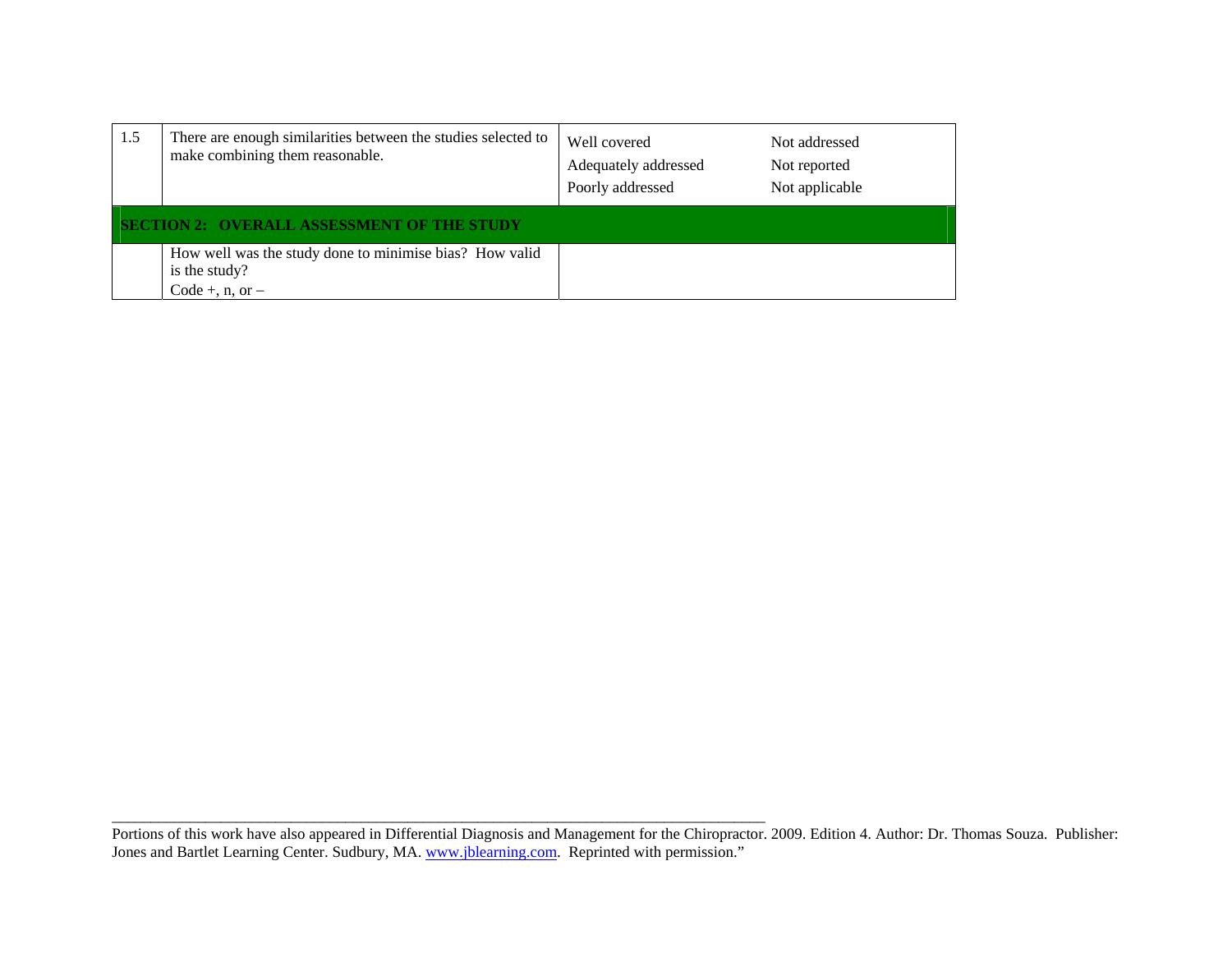### **Table A8 – SIGN RCT Checklist**

|                                                                                         | Methodology Checklist 2: Randomised Controlled Trials<br>8 I G N          |                                                          |                                                 |  |  |  |  |  |  |  |
|-----------------------------------------------------------------------------------------|---------------------------------------------------------------------------|----------------------------------------------------------|-------------------------------------------------|--|--|--|--|--|--|--|
| Study identification (Include author, title, year of publication, journal title, pages) |                                                                           |                                                          |                                                 |  |  |  |  |  |  |  |
|                                                                                         | Guideline topic:<br>Key Question No:                                      |                                                          |                                                 |  |  |  |  |  |  |  |
|                                                                                         | Checklist completed by:                                                   |                                                          |                                                 |  |  |  |  |  |  |  |
|                                                                                         | <b>Section 1: Internal validity</b>                                       |                                                          |                                                 |  |  |  |  |  |  |  |
|                                                                                         | In a well conducted RCT study                                             | In this study this criterion is::                        |                                                 |  |  |  |  |  |  |  |
| 1.1                                                                                     | The study addresses an appropriate and clearly focused<br>question.       | Well covered<br>Adequately addressed<br>Poorly addressed | Not addressed<br>Not reported<br>Not applicable |  |  |  |  |  |  |  |
| 1.2                                                                                     | The assignment of subjects to treatment<br>groups is randomised           | Well covered<br>Adequately addressed<br>Poorly addressed | Not addressed<br>Not reported<br>Not applicable |  |  |  |  |  |  |  |
| 1.3                                                                                     | An adequate concealment method is used                                    | Well covered<br>Adequately addressed<br>Poorly addressed | Not addressed<br>Not reported<br>Not applicable |  |  |  |  |  |  |  |
| 1.4                                                                                     | Subjects and investigators are kept 'blind' about treatment<br>allocation | Well covered<br>Adequately addressed<br>Poorly addressed | Not addressed<br>Not reported<br>Not applicable |  |  |  |  |  |  |  |

Portions of this work have also appeared in Differential Diagnosis and Management for the Chiropractor. 2009. Edition 4. Author: Dr. Thomas Souza. Publisher: Jones and Bartlet Learning Center. Sudbury, MA. www.jblearning.com. Reprinted with permission."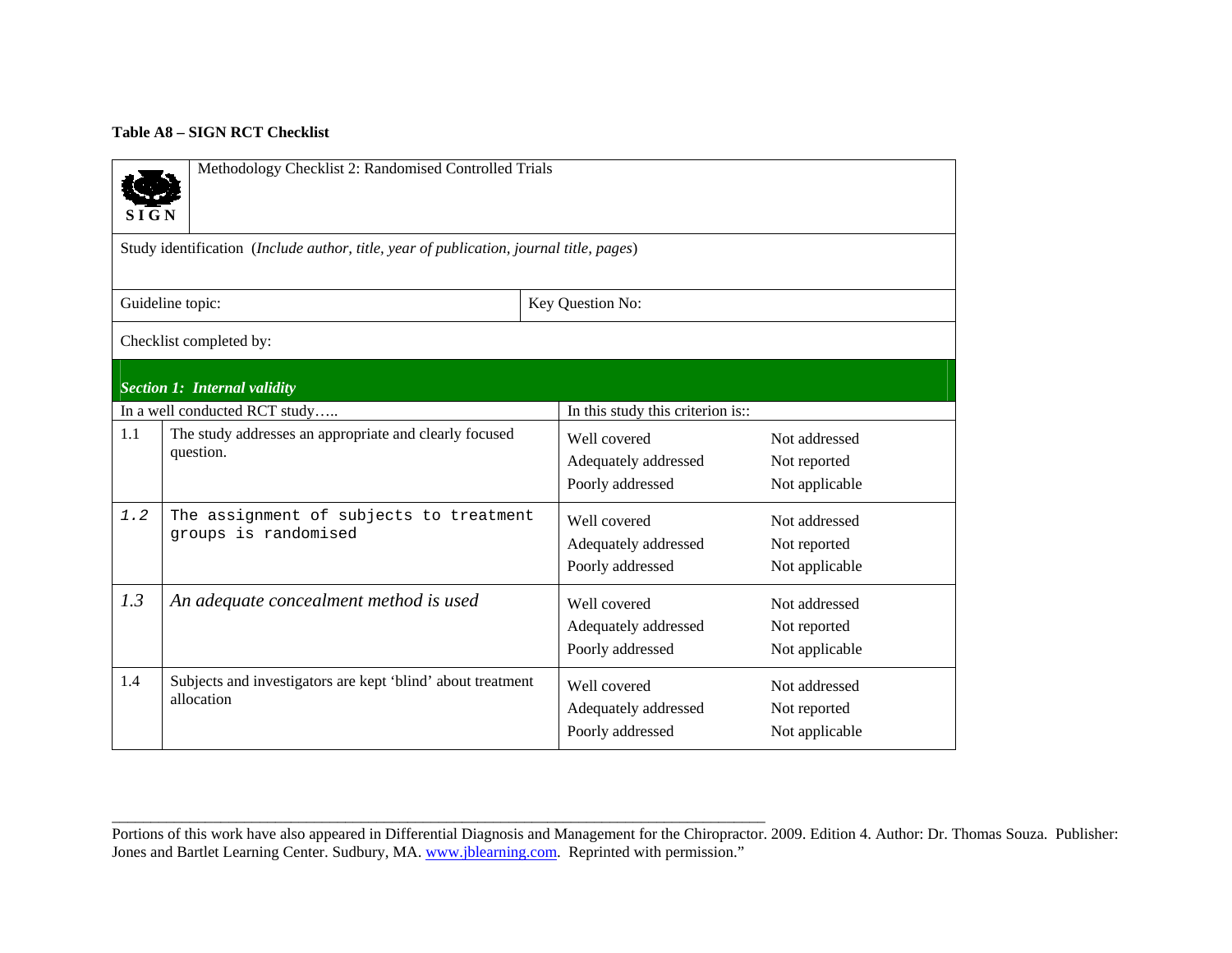| 1.5  | The treatment and control groups are similar at the start of<br>the trial                                                                       | Well covered<br>Adequately addressed<br>Poorly addressed | Not addressed<br>Not reported<br>Not applicable |
|------|-------------------------------------------------------------------------------------------------------------------------------------------------|----------------------------------------------------------|-------------------------------------------------|
| 1.6  | The only difference between groups is the treatment under<br>investigation                                                                      | Well covered<br>Adequately addressed<br>Poorly addressed | Not addressed<br>Not reported<br>Not applicable |
| 1.7  | All relevant outcomes are measured in a standard, valid and<br>reliable way                                                                     | Well covered<br>Adequately addressed<br>Poorly addressed | Not addressed<br>Not reported<br>Not applicable |
| 1.8  | What percentage of the individuals or clusters recruited into<br>each treatment arm of the study dropped out before the study<br>was completed? |                                                          |                                                 |
| 1.9  | All the subjects are analysed in the groups to which<br>they were randomly allocated (often referred to as intention<br>to treat analysis)      | Well covered<br>Adequately addressed<br>Poorly addressed | Not addressed<br>Not reported<br>Not applicable |
| 1.10 | Where the study is carried out at more than one site, results<br>are comparable for all sites                                                   | Well covered<br>Adequately addressed<br>Poorly addressed | Not addressed<br>Not reported<br>Not applicable |
|      | <b>SECTION 2: OVERALL ASSESSMENT OF THE STUDY</b>                                                                                               |                                                          |                                                 |
|      | How well was the study done to minimise bias? How valid<br>is the study?<br>Code $+$ , n, or $-$                                                |                                                          |                                                 |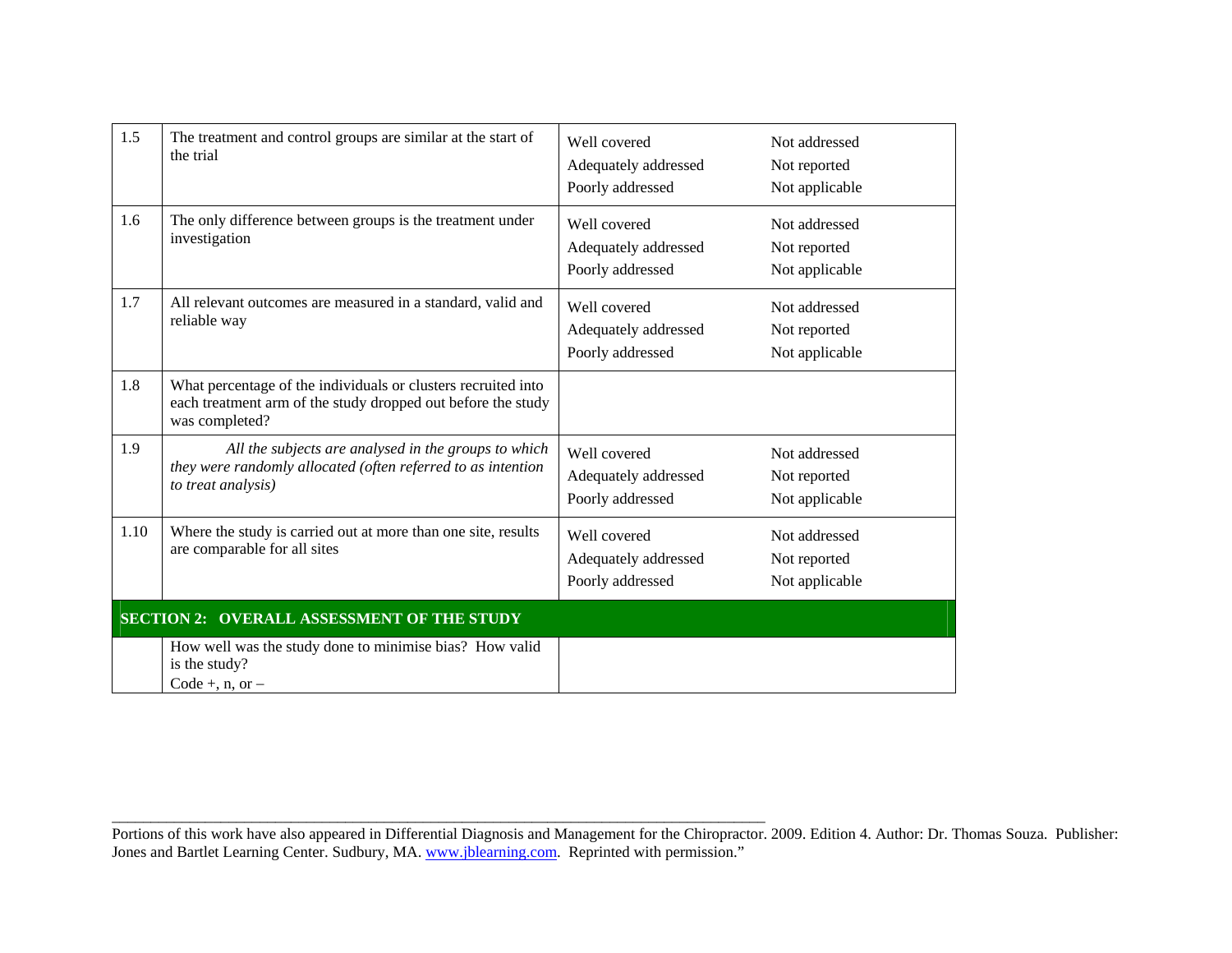### **Table A9 - Evidence Tables Upper Extremity Pain – Systematic Review/Meta-Analysis**

| <b>Primary Author</b>    | <b>Study type</b>                | <b>Participants Incl/Excl Criteria</b>                             | <b>Interventions</b>             | <b>Results</b>                                                | <b>Ouality</b> | <b>Notes/Comments</b>                |
|--------------------------|----------------------------------|--------------------------------------------------------------------|----------------------------------|---------------------------------------------------------------|----------------|--------------------------------------|
|                          |                                  |                                                                    |                                  |                                                               | Rating         |                                      |
|                          |                                  |                                                                    |                                  |                                                               | <b>Score</b>   |                                      |
| Verhagen AP, et          | Cochrane                         | -Work-related injuries to the upper                                | Conservative treatment           | 15 trials involving 925 people; 12                            | 55             | Limit is due to broadness of topic   |
| al. <sup>10</sup> (2003) | systematic                       | extremity; RCTs and concurrent-                                    | including exercise,              | included patients with chronic non-                           |                | with regard to conditions and        |
|                          | review                           | controlled studies. No language                                    | education, physical              | specific neck or shoulder complaints                          |                | range of care.                       |
|                          |                                  | restrictions.                                                      | application,                     | 20 interventions were evaluated with                          |                |                                      |
|                          |                                  | - Outcome measures considered                                      | biofeedback.                     | 7 main groups including exercises,                            |                |                                      |
|                          |                                  | include pain intensity, global status,                             | myofeedback, and<br>work-related | manual therapy, massage,<br>ergonomics, multidisciplinary     |                |                                      |
|                          |                                  | SF36, Sickness Impact Profile,<br>DASH, an other functional tools, | adjustments                      | treatment, energized splint, and                              |                |                                      |
|                          |                                  | ability to work, and health care                                   |                                  | individual versus group therapy                               |                |                                      |
|                          |                                  | consumption and costs                                              |                                  | - 10 studies on exercises found                               |                |                                      |
|                          |                                  |                                                                    |                                  | limited evidence for effectiveness                            |                |                                      |
|                          |                                  |                                                                    |                                  | when compared to no Tx                                        |                |                                      |
|                          |                                  |                                                                    |                                  | - 1 study on manual therapy, 4 on                             |                |                                      |
|                          |                                  |                                                                    |                                  | massage, 1 n multidisciplinary Tx,                            |                |                                      |
|                          |                                  |                                                                    |                                  | and 1 on splint allowed no                                    |                |                                      |
|                          |                                  |                                                                    |                                  | conclusion to be drawn                                        |                |                                      |
|                          |                                  |                                                                    |                                  | - limited evidence for effectiveness                          |                |                                      |
|                          |                                  |                                                                    |                                  | of specific keyboards for patients                            |                |                                      |
|                          |                                  |                                                                    |                                  | with CTS                                                      |                |                                      |
|                          |                                  |                                                                    |                                  | - evidence for expensive ergonomic                            |                |                                      |
|                          |                                  |                                                                    |                                  | interventions was not clearly                                 |                |                                      |
|                          |                                  |                                                                    |                                  | demonstrated                                                  |                |                                      |
| Karjalainen K, et        | Systematic                       | RCTs and controlled trials                                         | Biopsychosocial                  | Only two studies met the criteria                             | 55             | The researchers state that there is  |
| al. <sup>11</sup> (2000) | review of                        | comparing biopsychosocial                                          | therapies including              | both considered low quality and not                           |                | little scientific evidence for       |
|                          | biopsychosocial                  | measures for the treatment of                                      | hypnosis, applied                | clinically relevant.                                          |                | psychosocial intervention fro        |
|                          | rehabilitation of                | repetitive upper limb strain injury                                | relaxation, EMG-                 | Limited evidence for hypnosis                                 |                | repetitive stress injuries and there |
|                          | upper limb                       |                                                                    | biofeedback plus                 | combined with comprehensive<br>treatment versus comprehensive |                | is a need for high quality RCTs      |
|                          | repetitive strain<br>injuries in |                                                                    | applied relaxation               | treatment alone, and no differences                           |                |                                      |
|                          | working age                      |                                                                    |                                  | in effect between applied relaxation,                         |                |                                      |
|                          | adults                           |                                                                    |                                  | EMG-biofeedback plus applied                                  |                |                                      |
|                          |                                  |                                                                    |                                  | relaxation, and waiting for controls                          |                |                                      |
|                          |                                  |                                                                    |                                  | in eight weeks and six month follow-                          |                |                                      |
|                          |                                  |                                                                    |                                  | ups                                                           |                |                                      |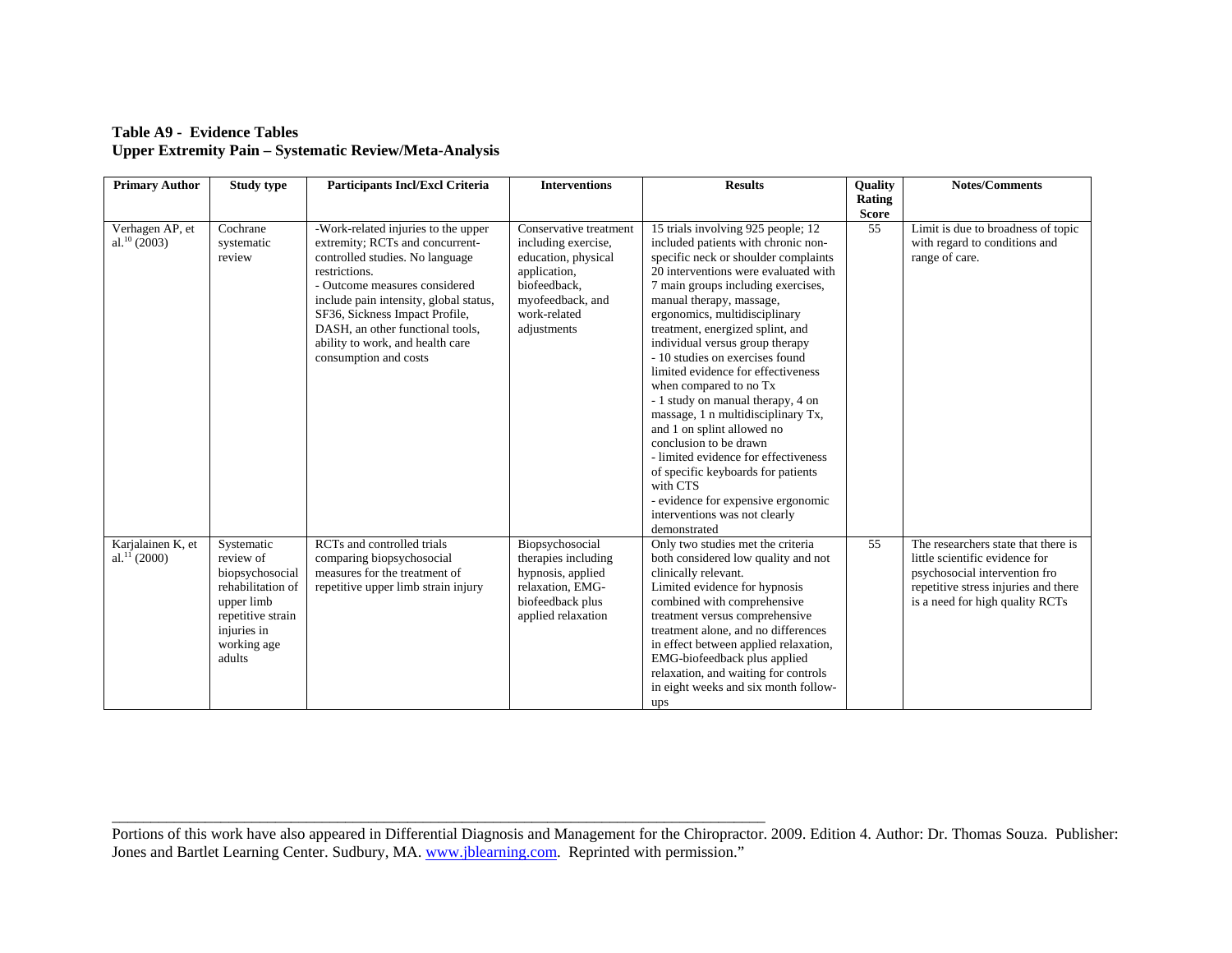| <b>Primary Author</b>                   | <b>Study type</b>                                                                                   | <b>Participants Incl/Excl</b><br>Criteria                                                                                                                                                                                                                                                                                         | <b>Interventions</b>                                                                                                                                                                                                                                                                                                                                                                                                        | <b>Results</b>                                                                                                                                                                                                                                                                                                                                                                                                                                                                                | Quality<br>Rating | <b>Notes/Comments</b>                                                                                                                                                                                                                                                                                                                                                                                          |
|-----------------------------------------|-----------------------------------------------------------------------------------------------------|-----------------------------------------------------------------------------------------------------------------------------------------------------------------------------------------------------------------------------------------------------------------------------------------------------------------------------------|-----------------------------------------------------------------------------------------------------------------------------------------------------------------------------------------------------------------------------------------------------------------------------------------------------------------------------------------------------------------------------------------------------------------------------|-----------------------------------------------------------------------------------------------------------------------------------------------------------------------------------------------------------------------------------------------------------------------------------------------------------------------------------------------------------------------------------------------------------------------------------------------------------------------------------------------|-------------------|----------------------------------------------------------------------------------------------------------------------------------------------------------------------------------------------------------------------------------------------------------------------------------------------------------------------------------------------------------------------------------------------------------------|
|                                         |                                                                                                     |                                                                                                                                                                                                                                                                                                                                   |                                                                                                                                                                                                                                                                                                                                                                                                                             |                                                                                                                                                                                                                                                                                                                                                                                                                                                                                               | <b>Score</b>      |                                                                                                                                                                                                                                                                                                                                                                                                                |
| <b>General Shoulder</b>                 |                                                                                                     |                                                                                                                                                                                                                                                                                                                                   |                                                                                                                                                                                                                                                                                                                                                                                                                             |                                                                                                                                                                                                                                                                                                                                                                                                                                                                                               |                   |                                                                                                                                                                                                                                                                                                                                                                                                                |
| Bot SDM, et al. <sup>30</sup><br>(2004) | Systematic<br>review of<br>clinimetric<br>evaluation of<br>shoulder<br>disability<br>questionnaires | Studies were included if they<br>were self-assessed, condition-<br>specific, and included items<br>on disability or physical<br>functioning. Full reports and<br>those in English were<br>included.<br>Instruments that were<br>developed for groups whose<br>primary condition did not<br>involve the shoulder were<br>excluded. | Evaluation of 16<br>questionnaires with most<br>evidence for Disability of<br>the Arm, Shoulder, and<br>Hand scale (DASH), the<br>Shoulder Pain and<br>Disability Index (SPADI),<br>and the American Shoulder<br>and Elbow Surgeons<br><b>Standardized Shoulder</b><br>assessment Form (ASES)<br>Properties scored included<br>validity, reproducibility,<br>responsiveness,<br>interprobability, , and<br>practical burden | None of the questionnaires demonstrated<br>satisfactory results for all properties.<br>Only seven questionnaires showed<br>adequate test-retest reliability (ICC > 0.70<br>with five questionnaires testing as<br>inadequate.<br>Most studies had small sample sizes<br>$(n<43)$ and none had information on the<br>interpretation of test results.<br>The DASH received the best ratings for<br>clinimetric properties.                                                                      | 100               | An excellent review<br>process with very strict<br>criteria that indicated that<br>questionnaires tend to be<br>created without testing for<br>reliability, and sensitivity to<br>change. The difficulty is<br>that if these tools are used<br>as outcome measures, the<br>data on effect is potentially<br>unreliable. The DASH is a<br>standard instrument used in<br>many studies as an outcome<br>measure. |
| Luime JJ, et al. $38$<br>(2004)         | Systematic<br>review of<br>RCTs, and<br>quasi-RCTs                                                  | Studies comparing the<br>performance of history items<br>or physical examination with<br>a reference standard were<br>included. Studies on<br>fibromyalgia, fractures, or<br>systemic disorders were<br>excluded                                                                                                                  | <b>NA</b>                                                                                                                                                                                                                                                                                                                                                                                                                   | Results for each test were:<br>- the relocation test (LR, 6.5; 95% CI,<br>$3.0 - 14.0$<br>-anterior release (LR, 8.3; 95% CI, 3.6-<br>19)<br>-biceps load I and II (LR, 29; 95% CI,<br>7.3-115.0 and LR, 26; 95% CI, 8.6-80.0),<br>respectively,<br>-pain provocation of Mimori (LR, 7.2;<br>95% CI, 1.6-32.0)<br>- internal rotation resistance strength (LR,<br>25; 95% CI, 8.1-76.0).<br>The apprehension, clunk, release, load<br>and shift, and sulcus sign tests proved less<br>useful. | 74                | Results should be<br>cautiously interpreted<br>because studies were<br>completed in select<br>populations in orthopedic<br>practice, mostly assessed by<br>the test designers, and<br>evaluated in single studies<br>only. No accuracy studies<br>were found for history<br>taking or for clinical tests in<br>primary care in this study                                                                      |
| Green S, et al, $72$<br>(2003)          | Systematic<br>review, meta-<br>analysis<br>(Cochrane)                                               | Patients treated for soft tissue<br>disorders of the shoulder with<br>physiotherapy.<br>- adults $>16$ y/o<br>-should pain> 3 weeks<br>-excluded were trauma,<br>systemic inflammatory<br>conditions, hemiplegic<br>shoulders, pots and per-<br>operative shoulder pain,                                                          | Physiotherapy including<br>US, laser,<br>manipulation/mobilization,<br>exercise                                                                                                                                                                                                                                                                                                                                             | Results were presented in sub-groups<br>based on disorder (e.g. rotator cuff<br>disease, adhesive capsulitis, instability,<br>$etc.$ )<br>Twenty-six trials met inclusion criteria.<br>Exercise was demonstrated effective for<br>short-term recovery in rotator cuff disease<br>(RR 7.74 [1.97,30.32]) and a benefit for<br>long term restoration of function (RR<br>$2.45$ [1.24, 4.86])                                                                                                    | 74                | Limits to conclusions based<br>on small sample sizes,<br>variable methodological<br>quality and heterogeneity in<br>terms of populations<br>studied, follow-up time in<br>RCT.                                                                                                                                                                                                                                 |

## **Shoulder Pain –Systematic Reviews and Meta-Analysis**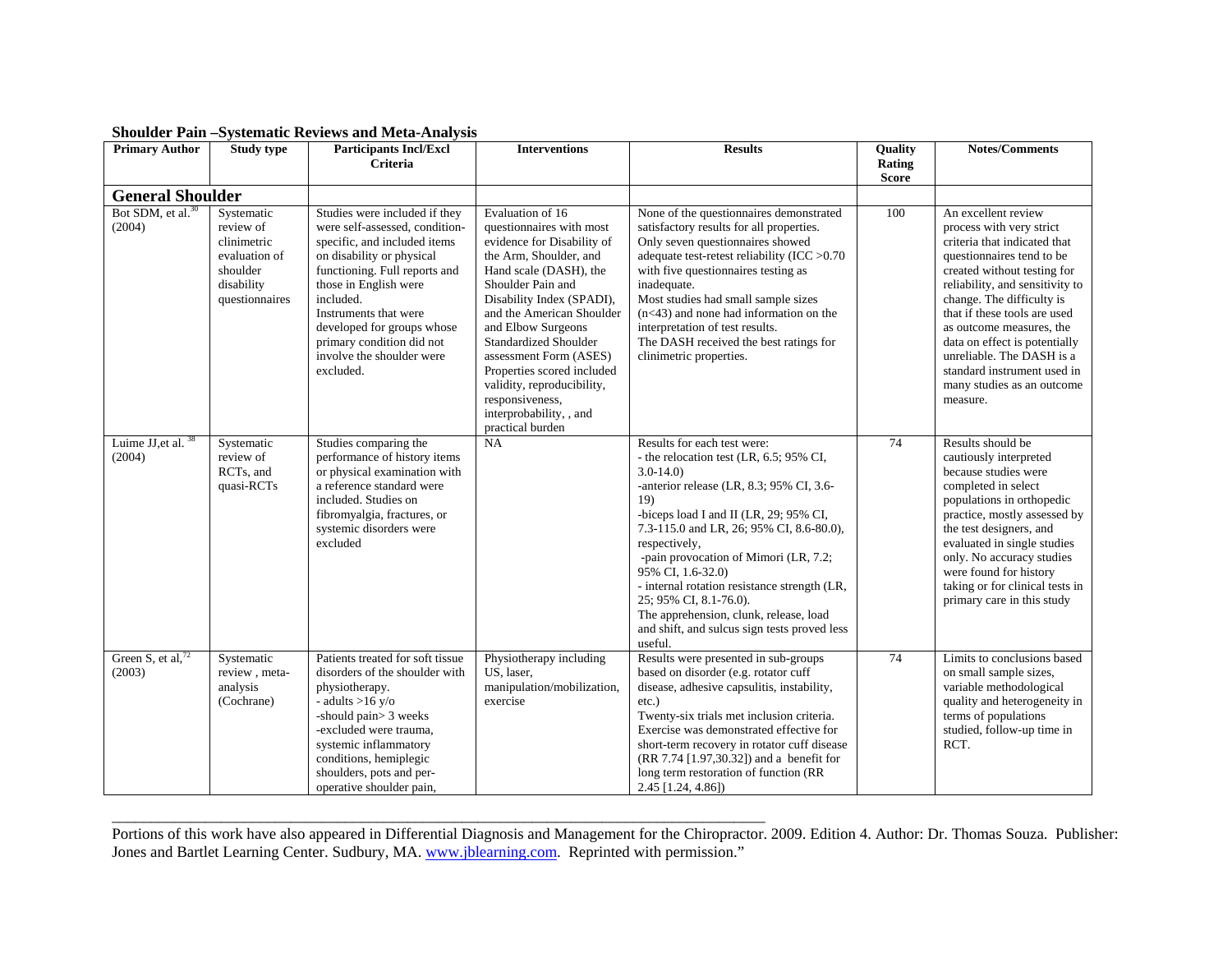| Dinnes et al. $31$<br>(2003)                | Systematic<br>Review | complex myofascial<br>neck/shoulder pain<br>Studies involving clinical<br>examination, ultrasound,<br>MRI, or MR arthrography<br>Only cohort studies were used | Outcomes assessed were<br>clinical impingement<br>syndrome or rotator cuff<br>tear (full or partial) | - for rotator cuff, combination of exercise<br>and mobilization resulted in additional<br>benefit over exercise alone<br>- laser therapy more effective than<br>placebo (RR 3.71 [1.89,7.28]) for<br>adhesive capsulitis but not for rotator cuff<br>tendonitis<br>- ultrasound and pulsed electromagnetic<br>field effective when compared to placebo<br>for pain in calcific tendonitis (RR 1.81<br>$[1.26, 2.60]$ and RR 19 $[1.16, 12.43]$<br>respectively<br>- no evidence for US for shoulder pain,<br>adhesive capsulitis, rotator cuff tendonitis<br>- compared to exercise, US had no<br>additional benefit<br>- some evidence for corticosteroid<br>injections over physiotherapy for rotator<br>cuff disease, and no evidence for<br>physiotherapy alone for adhesive<br>capsulitis<br>The prevalence of rotator cuff disorders<br>was high, partial verification of patients<br>was common, and in many cases patients<br>were selected retrospectively<br>Sample sizes were generally very small<br>Reference tests were often<br>inappropriate10 cohort studies for clinical<br>examination which indicated that used by<br>specialists, they can rule out the presence<br>of a rotator cuff tear<br>38 cohort studies for US indicated it to be<br>most accurate for detection of full-<br>thickness tears; sensitivity was lover for<br>partial-thickness<br>29 cohort studies for MRI indicated high<br>for full-thickness tears, however, for<br>partial thickness tears the pooled<br>sensitivity estimate was much less<br>6 cohort studies for MRA indicated high<br>accuracy for full-thickness, however for | 95 | The study indicates that the<br>more cost-effective use of<br>US might be a good<br>alternative to MR and<br>indicates that the more<br>expensive, invasive MRA<br>shows no distinct<br>advantage.<br>Limitation is the operator<br>expertise for US |
|---------------------------------------------|----------------------|----------------------------------------------------------------------------------------------------------------------------------------------------------------|------------------------------------------------------------------------------------------------------|------------------------------------------------------------------------------------------------------------------------------------------------------------------------------------------------------------------------------------------------------------------------------------------------------------------------------------------------------------------------------------------------------------------------------------------------------------------------------------------------------------------------------------------------------------------------------------------------------------------------------------------------------------------------------------------------------------------------------------------------------------------------------------------------------------------------------------------------------------------------------------------------------------------------------------------------------------------------------------------------------------------------------------------------------------------------------------------------------------------------------------------------------------------------------------------------------------------------------------------------------------------------------------------------------------------------------------------------------------------------------------------------------------------------------------------------------------------------------------------------------------------------------------------------------------------------------------------------------------------------------------|----|------------------------------------------------------------------------------------------------------------------------------------------------------------------------------------------------------------------------------------------------------|
| Green $\overline{S}$ , et al. <sup>71</sup> | Systematic           | Shoulder pain in adults $(>18$                                                                                                                                 | NSAIDs, intra- or                                                                                    | partial-thickness it was less consistent<br>31 trials met inclusion criteria                                                                                                                                                                                                                                                                                                                                                                                                                                                                                                                                                                                                                                                                                                                                                                                                                                                                                                                                                                                                                                                                                                                                                                                                                                                                                                                                                                                                                                                                                                                                                       | 76 | Weakness in comparing all                                                                                                                                                                                                                            |
| (2000)                                      | review of RCTs       | years old), no diagnostic<br>label, exclusion criteria<br>included duration of shoulder<br>$pain < 3$ weeks, rheumatoid                                        | subacromial corticosteroid<br>injection, oral<br>corticosteroids,<br>manipulation under              | mean quality score of 16.8 out of 40<br>$(range 9.5 - 22)$<br>Results of only 3 trials pooled for rotator<br>cuff tendonitis.                                                                                                                                                                                                                                                                                                                                                                                                                                                                                                                                                                                                                                                                                                                                                                                                                                                                                                                                                                                                                                                                                                                                                                                                                                                                                                                                                                                                                                                                                                      |    | diagnostic entities when, in<br>fact, certain interventions<br>such as manipulation under<br>anesthesia and distension                                                                                                                               |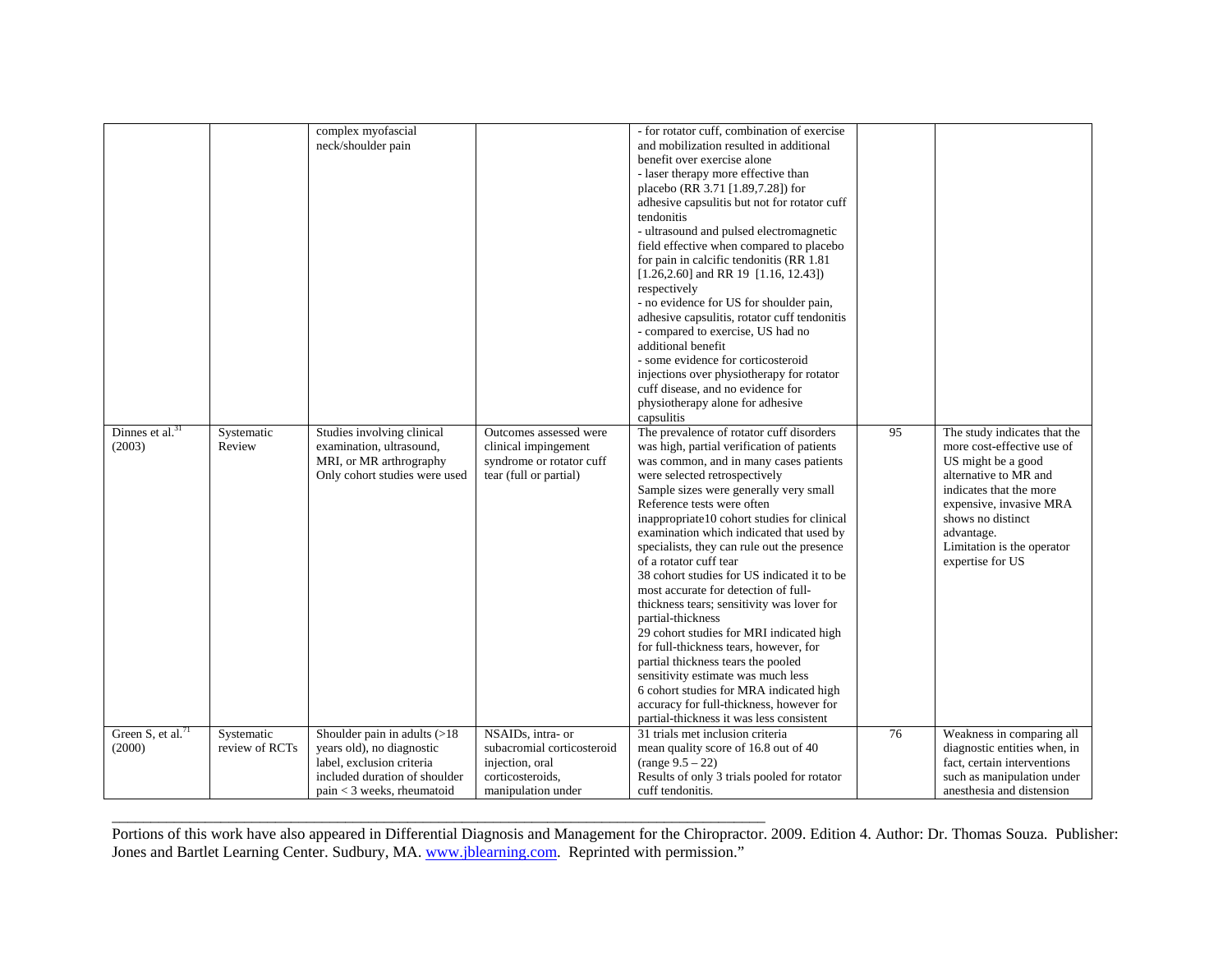|                                              |                                                       | arthritis, or fracture<br>Although there was no<br>diagnostic separation, studies<br>tended to fall broadly into two<br>categories (1) adhesive<br>capsulitis, and (2) rotator cuff<br>tendonitis              | anesthesia, distension<br>arthrography,<br>physiotherapy or surgery,<br>versus placebo or another<br>intervention                                     | Benefit for subacromial injection over<br>placebo for improving abduction was the<br>only positive finding<br>Little evidence to support or refute<br>common interventions for treatment of<br>shoulder pain in adults                                                                                                                                                                                                                                                                                                                                                                                                     |                 | arthrography are specific to<br>"frozen shoulder" and<br>would not apply to other<br>conditions.       |
|----------------------------------------------|-------------------------------------------------------|----------------------------------------------------------------------------------------------------------------------------------------------------------------------------------------------------------------|-------------------------------------------------------------------------------------------------------------------------------------------------------|----------------------------------------------------------------------------------------------------------------------------------------------------------------------------------------------------------------------------------------------------------------------------------------------------------------------------------------------------------------------------------------------------------------------------------------------------------------------------------------------------------------------------------------------------------------------------------------------------------------------------|-----------------|--------------------------------------------------------------------------------------------------------|
| Green JMG, et al,<br>(1997)                  | Systematic<br>Review                                  | Patients treated for soft tissue<br>disorders of the shoulder with<br>physiotherapy. Outcome<br>measures included success<br>rates, mobility, pain, and<br>functional status                                   | Phyisotherapy including<br>US, laser,<br>manipulation/mobilization,<br>exercise                                                                       | Six of 20 trials satisfied at least 5 of 8<br>validity criteria.<br>Trials were small; only 6 trials included<br>intervention groups of more than 25<br>patients<br>- Ultrasound was should not to be<br>effective when compared to paced or<br>another TX, , although 4 trials favored<br>physiotherapy (laser therapy or<br>manipulation), however the validity was<br>unsatisfactory<br>- insufficient evidence to support low<br>level laser, heat, cold, electrotherapy,<br>exercise, and mobilization.                                                                                                               | 92              | Study indicates that studies<br>are limited due to small<br>sample sizes and<br>unsatisfactory methods |
| <b>Rotator Cuff Tears</b>                    |                                                       |                                                                                                                                                                                                                |                                                                                                                                                       |                                                                                                                                                                                                                                                                                                                                                                                                                                                                                                                                                                                                                            |                 |                                                                                                        |
| Ejnisman B, et<br>$aL^{160}$ (2004)          | Systematic<br>review of<br>RCTs, quasi-<br><b>RCT</b> | Adults treated conservatively<br>or surgically for rotator cuff<br>tear, partial or total tear of<br>any rotator cuff tendon<br>confirmed either by physical<br>examination, MRI,<br>ultrasound, or arthrogram | NSAIDs, intra or<br>subacromial cortisone<br>injection, oral<br>corticosteroid,<br>physiotherapy,<br>acupuncture, and open or<br>arthroscopic surgery | Eight trials;<br>455 patients with 393 analyzed<br>Trials divided into 8 categories of<br>conservative or surgical treatment<br>Only results from 2 studies comparing<br>open repair to arthroscopic debridement<br>were pooled.<br>No RCT comparing conservative to<br>surgical intervention<br>Little evidence to support or refute<br>common interventions for tear of the<br>rotator cuff in adults. Weak evidence for<br>the superiority of open repair of RC tears<br>with arthroscopic debridement.<br>Limited data suggests conservative option<br>over surgery because it is less invasive<br>and less expensive. | $\overline{90}$ |                                                                                                        |
| <b>Impingement Syndrome</b>                  |                                                       |                                                                                                                                                                                                                |                                                                                                                                                       |                                                                                                                                                                                                                                                                                                                                                                                                                                                                                                                                                                                                                            |                 |                                                                                                        |
| Desmeules, F. et<br>al. <sup>73</sup> (2003) | Systematic<br>review of RCTs                          | RCTs which evaluated<br>impingement, rotator cuff<br>tendonitis, or bursitis                                                                                                                                   | Treatment including<br>therapeutic exercise or<br>manual therapy                                                                                      | Seven trials met inclusion criteria.<br>- Four studies suggested some benefit for<br>therapeutic exercise or manual therapy<br>when compared with other Tx's such as<br>acromioplasty, placebo, or no<br>intervention                                                                                                                                                                                                                                                                                                                                                                                                      | 84              | Strength is that the focus<br>was impingement<br>syndrome and RCTs only                                |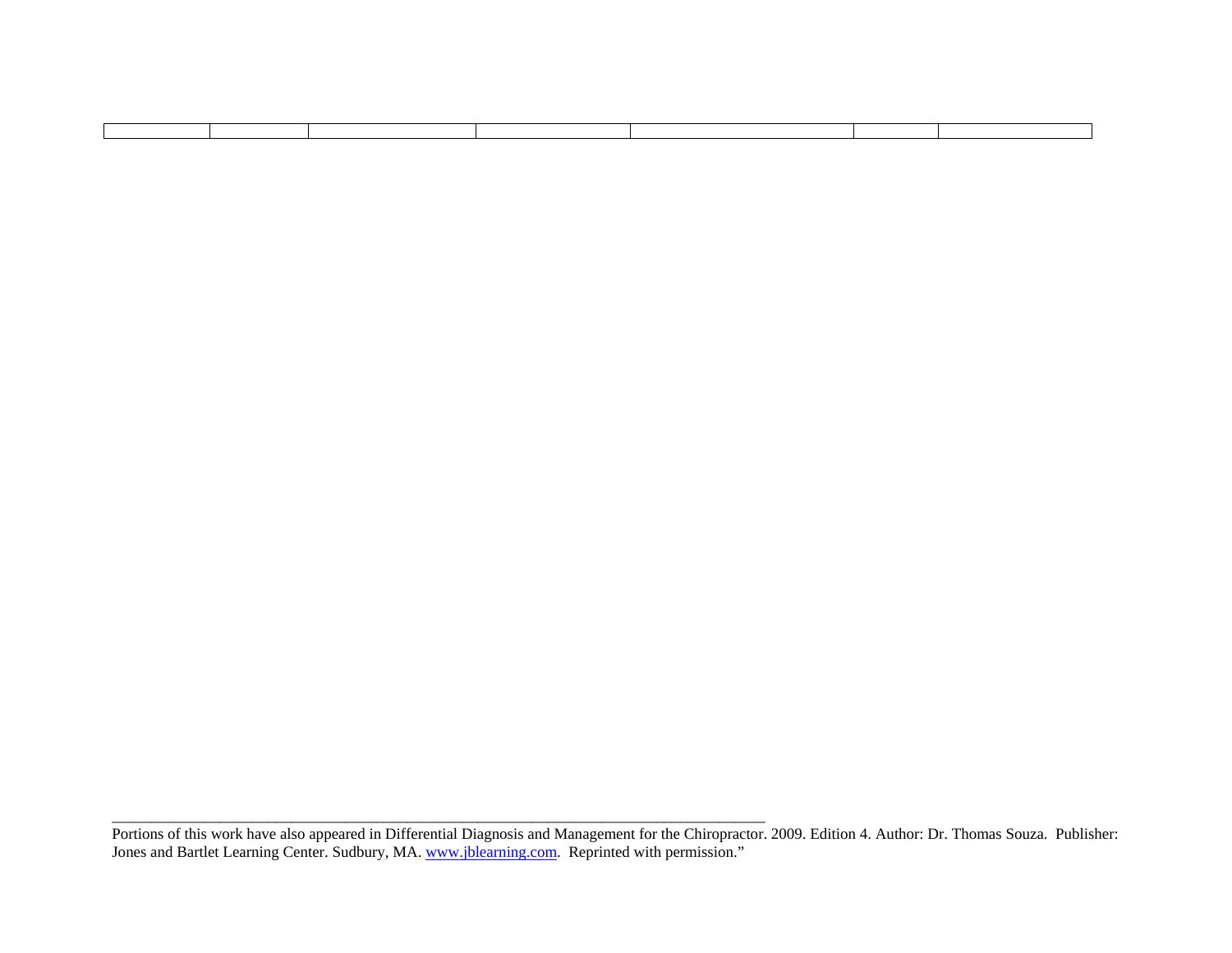| <b>Primary Author</b>                      | <b>Study type</b>                                            | <b>Participants Incl/Excl</b><br>Criteria                                                                                                                                                                                                                                                                                               | <b>Interventions</b>                                                                                                                                                                                                                                                                             | Length of<br>Follow-Up<br>from Study<br><b>Start</b> | <b>Results</b>                                                                                                                                                                                                      | Quality<br>Rating<br><b>Score</b> | <b>Notes/Comments</b>                                                                                                                                                                                                                                                                                                                                                                                                               |
|--------------------------------------------|--------------------------------------------------------------|-----------------------------------------------------------------------------------------------------------------------------------------------------------------------------------------------------------------------------------------------------------------------------------------------------------------------------------------|--------------------------------------------------------------------------------------------------------------------------------------------------------------------------------------------------------------------------------------------------------------------------------------------------|------------------------------------------------------|---------------------------------------------------------------------------------------------------------------------------------------------------------------------------------------------------------------------|-----------------------------------|-------------------------------------------------------------------------------------------------------------------------------------------------------------------------------------------------------------------------------------------------------------------------------------------------------------------------------------------------------------------------------------------------------------------------------------|
| <b>General Shoulder</b>                    |                                                              |                                                                                                                                                                                                                                                                                                                                         |                                                                                                                                                                                                                                                                                                  |                                                      |                                                                                                                                                                                                                     |                                   |                                                                                                                                                                                                                                                                                                                                                                                                                                     |
| Munday SL et al. <sup>54</sup><br>(2007)   | Randomized.<br>Single-<br>blinded,<br>placebo-<br>controlled | Inclusion criteria included Hx<br>of shoulder pain $> 6$ weeks,<br><40 y/o, no local or systemic<br>pathology, no Tx in last 6<br>weeks<br>Exclusion criteria included<br>trauma, frequent, severe<br>crepitus, weakness of internal<br>rotation/abduction, pain<br>radiation below elbow,<br>shoulder surgery in previous<br>2 years   | Shoulder girdle<br>adjustments and a<br>placebo of detuned<br>ultrasound                                                                                                                                                                                                                         | 1 month                                              | Significant Tx effect for<br>algometry, VAS score, and<br>Short-Form McGill Pain<br>Questionnaire at 1 month<br>follow-up compared to the<br>placebo group                                                          | 78                                | Limitations include the small number<br>of patients, the short follow-up period,<br>and it is important to note that<br>although the shoulder girdle was<br>adjustment, by far, the most frequently<br>adjusted was the AC joint; good pilot<br>study                                                                                                                                                                               |
| Vermeulen HM, et<br>al. $34$ (2006)        | Randomized<br>controlled<br>trial                            | 100 patients with adhesive<br>capsulitis from 6 hospitals in<br>the region of Leiden. Included<br>were patients with adhesive<br>capsulitis with at least 50%<br>loss of movement. Exclusion<br>criteria were previous<br>manipulation under<br>anesthesia, other conditions<br>involving the shoulder, and<br>neurological conditions. | Subjects were<br>randomized either to<br>high-grade mobilization<br>technique involving<br>grade III-IV (Maitland<br>grading) into restriction<br>with pain or low-grade<br>mobilization techniques<br>in pain free movement                                                                     | 12 months                                            | Overall, subjects in both groups<br>improved with a slight<br>advantage for high-grade<br>mobilization for passive<br>abduction at 3 and 12 months.<br>And for active and passive<br>external rotation at 2 months. | 67                                | A good comparison study that focused<br>on patients with specific criteria for<br>adhesive capsulitis including<br>significant loss of motion. Study<br>needed a comparison control or sham<br>group to determine if better than<br>natural history.                                                                                                                                                                                |
| Bergman GJD, et<br>al. $45$ (2004)         | Randomized<br>controlled<br>trial                            | 150 patients from 50 general<br>practices in the Netherlands;<br>18 years and older who had<br>no consultation or Tx for<br>shoulder symptoms in past 3<br>months<br>Patients had to have<br>demonstrated dysfunction of<br>the cervicothoracic spine and<br>adjacent ribs                                                              | All patients received<br>usual medical care from<br>general practitioners<br>Only the intervention<br>group received<br>additional manipulative<br>therapy to the<br>cervicothoracic area or<br>adjacent ribs (but not to<br>the shoulder); up to 6<br>treatment sessions in a<br>12 week period | 52 weeks (1<br>year)                                 | At 6 weeks, no difference<br>between groups<br>At 12 weeks, 43% of<br>intervention group and 21% of<br>control reported full recovery<br>At 52 weeks, the same<br>difference in recovery rate was<br>reported       | 70                                | Patients had shoulder pain<br>'accompanied" by neck symptoms.<br>Patients in the medical group might<br>have received corticosteroid<br>injections.<br>Patients in the manipulation group<br>might have received other treatment<br>because therapists were only<br>"discouraged" from deviating from<br>the treatment protocol. 16% in fact<br>had manipulation of a vertebral<br>segment or joint outside the shoulder<br>region. |
| Malliou PC, et al. <sup>79</sup><br>(2004) | <b>RCT</b><br>comparative<br>study of<br>various             | 48 volunteers, physical<br>education students randomly<br>assigned<br>Mean age of 22.3; age not                                                                                                                                                                                                                                         | 4 groups:<br>multi-joint<br>1.<br>dynamic resistance<br>2.<br>dumbbell training                                                                                                                                                                                                                  | Initial<br>isokinetic<br>assessment<br>was followed  | One way analysis of variance<br>found no difference between the<br>groups for initial tests.<br>Analysis of variance                                                                                                | 50                                | Small sample size is a limitation<br>Given these are asymptomatic PE<br>students, results can not be<br>extrapolated to symptomatic patients                                                                                                                                                                                                                                                                                        |

#### **Shoulder Pain - RCTs**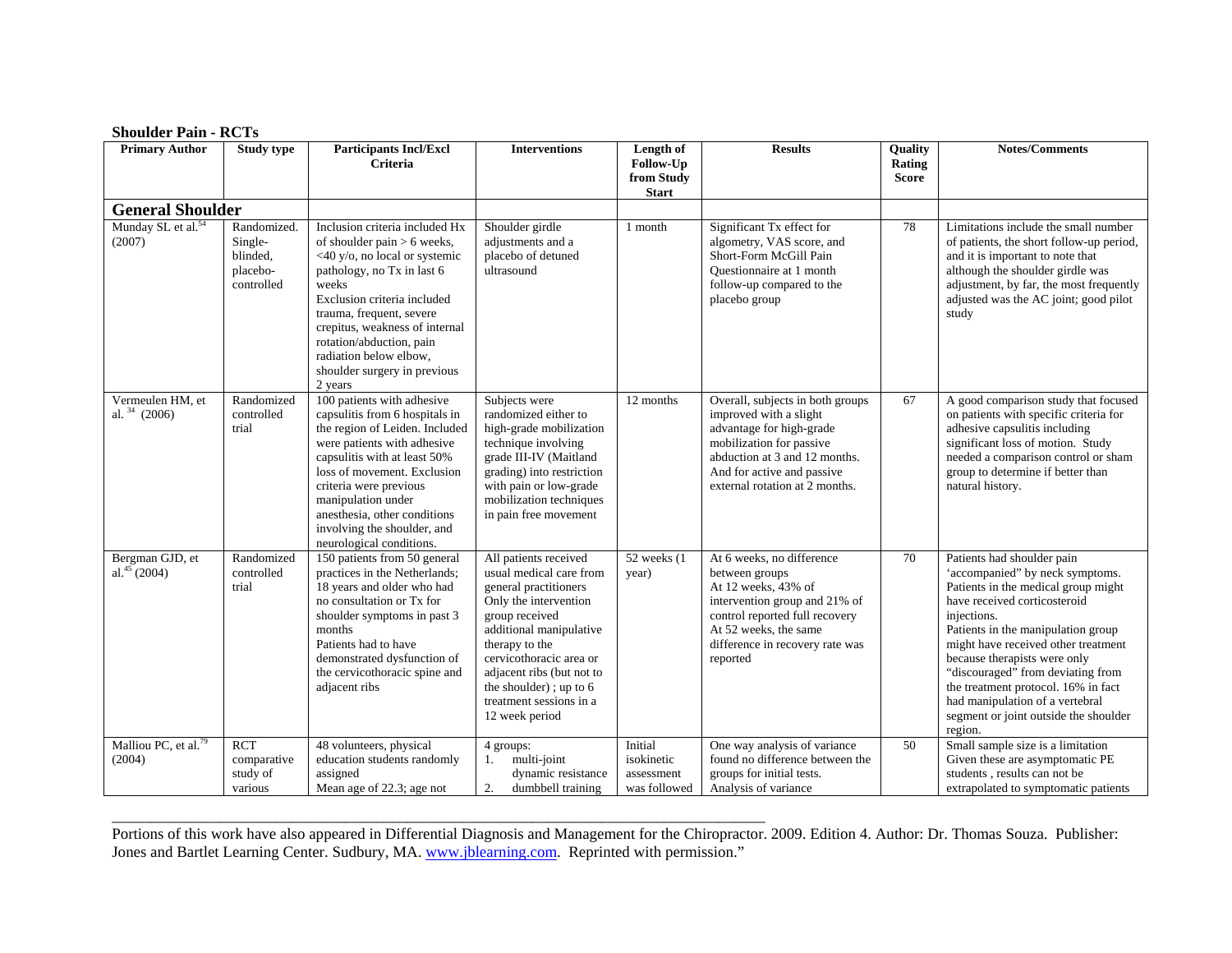|                                            | training<br>methods for<br>the shoulder | mentioned<br>Free from shoulder injury<br>over preceding 2 years<br>All had full range of motion                                                                                                                                                                                                                                             | 3.<br>isokinetic group<br>4.<br>control group                                                                                                                                                                                                                                                                                                                         | by a 6-week<br>training for<br>all groups at<br>3 times per<br>week<br>All subjects<br>were then<br>reassessed<br>isokinetically | demonstrated improvement in<br>all groups with the most<br>improvement in the<br>isokinetically-trained group                                                                                                                                                                                                                                                                                                                                         |                 | Testing pre- and post- was performed<br>isokinetically. It is likely that those<br>training isokinetically would have an<br>advantage over those who had not<br>given training is demand-specific.<br>One conclusion might be that all<br>methods were effective.                                                                                                                                           |
|--------------------------------------------|-----------------------------------------|----------------------------------------------------------------------------------------------------------------------------------------------------------------------------------------------------------------------------------------------------------------------------------------------------------------------------------------------|-----------------------------------------------------------------------------------------------------------------------------------------------------------------------------------------------------------------------------------------------------------------------------------------------------------------------------------------------------------------------|----------------------------------------------------------------------------------------------------------------------------------|-------------------------------------------------------------------------------------------------------------------------------------------------------------------------------------------------------------------------------------------------------------------------------------------------------------------------------------------------------------------------------------------------------------------------------------------------------|-----------------|-------------------------------------------------------------------------------------------------------------------------------------------------------------------------------------------------------------------------------------------------------------------------------------------------------------------------------------------------------------------------------------------------------------|
| Winters JC et al. <sup>163</sup><br>(1997) | Randomized.<br>single-blind<br>trial    | Patients from general<br>practices in the Netherlands<br>198 patients with shoulder<br>complaints divided into<br>diagnostic groups; a shoulder<br>girdle group ( $n = 58$ ) and a<br>synovial group $(n = 114)$                                                                                                                             | Patients were<br>randomized to<br>manipulation or<br>physiotherapy, and<br>patients in the synovial<br>group were randomized<br>to corticosteroid<br>injection, manipulation,<br>or physiotherapy                                                                                                                                                                     | 2, 6, and 11<br>weeks                                                                                                            | In the shoulder girdle group, at<br>five weeks, 70% of the<br>manipulation group considered<br>them selves cured compared to<br>only 10% of the physiotherapy<br>group.<br>In the synovial group, at five<br>weeks, 75% of patients in the<br>injection group, 20% of the<br>physiotherapy group, and 40%<br>of the manipulation group<br>reported a "cure"                                                                                           | $\overline{75}$ | There was a shift to the number of<br>patients in the shoulder girdle group<br>as a result of Tx success with<br>NSAID <sub>s</sub> .<br>Drop-out rates due to treatment failure<br>in the synovial group was high in the<br>manipulation group (595) and<br>physiotherapy group (51%).<br>In the shoulder girdle group drop out<br>was 20% in the manipulation group<br>and 45% in the physiotherapy group |
| Ginn KA, et al. <sup>75</sup><br>(1997)    | $\overline{RCT}$                        | 66 patients who were $> 18$<br>y/o, unilateral shoulder pain<br>referred by general and<br>specialist physicians from a<br>large metropolitan teaching<br>hospital<br>Exclusion criteria were<br>subjects with shoulder pain<br>due to inflammatory,<br>neoplastic, vertebral column,<br>trauma, within previous 4<br>weeks, or if bilateral | Physical therapy 4-10<br>times over a 1-month<br>period which consisted<br>of stretching for<br>shoulder muscles found<br>to be short.<br>strengthening exercises<br>for shoulder muscles<br>found to be weak,<br>retraining for restoration<br>of scapulohmeral<br>rhythm, however, type,<br>frequency, and duration<br>were at the discretion of<br>the treating PT | 3-month<br>duration with<br>a<br>reassessment<br>1 month later                                                                   | Tx group had better outcome on<br>2 of the 3 outcome<br>measurements.<br>Tx group reported greater<br>improvement in symptoms<br>(median score of 2 vs median<br>score of 4 in control group<br>Tx group demonstrated greater<br>increases in pain-free abduction<br>and flexion; mean increase of 22<br>degrees abduction compared to<br>a mean decrease of 5 degrees in<br>control.<br>After 1 month of no tx, 50% of<br>control group deteriorated | 58              | Small sample size<br>General shoulder pain cases without<br>differentiation makes conclusions<br>specific to disorders difficult,<br>however, the clinical point may have<br>been that regardless of cause,<br>mechanical pain may respond to a<br>focus on stretching, strengthening, and<br>retraining.                                                                                                   |
| <b>Impingement Syndrome</b>                |                                         |                                                                                                                                                                                                                                                                                                                                              |                                                                                                                                                                                                                                                                                                                                                                       |                                                                                                                                  |                                                                                                                                                                                                                                                                                                                                                                                                                                                       |                 |                                                                                                                                                                                                                                                                                                                                                                                                             |
| Haahr JP, et al. <sup>77</sup><br>(2005)   | RCT                                     | 90 consecutive patients<br>meeting diagnostic criteria for<br>rotator cuff disease including<br>a positive impingement sign<br>Ages 18-55 y/o<br>Symptom duration between 6<br>months and 3 years<br>Exclusion criteria: impaired                                                                                                            | Arthroscopic<br>subacromial<br>decompression or<br>physiotherapy with<br>exercise directed toward<br>strengthening and<br>decompression of the<br>shoulder with emphasis                                                                                                                                                                                              | 12 months                                                                                                                        | Outcome was by the Constant*<br>score and a pain and<br>dysfunction score<br>At baseline was 34.8 for the<br>training group and 33.7 for the<br>surgery group<br>At 12 months the score<br>improved to 57.0 and 52.7                                                                                                                                                                                                                                  | 75              | * The Constant score is a joint<br>measure of four subscores: pain with a<br>VAS, ADLs, active ROM in four<br>directions and isometric shoulder<br>strength<br>Limitations included possible bias due<br>to unblended assessment of Constant<br>scores by physiotherapists and patient                                                                                                                      |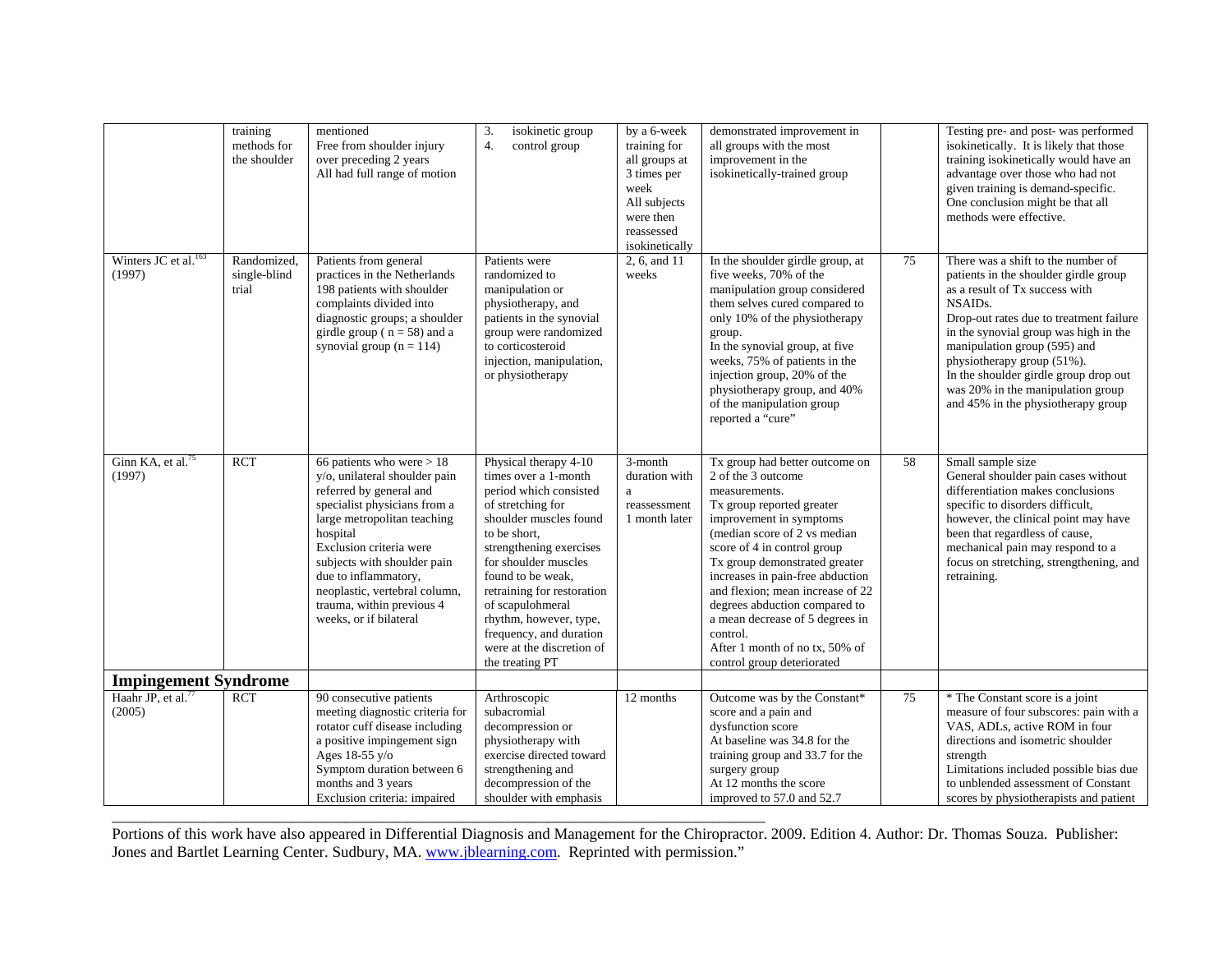|                                           |                                                                             | rotation of GH joint, previous<br>history of acute trauma,<br>fracture or surgery of<br>shoulder, known<br>osteoarthritis, tendon rupture,<br>calcifications extending $>$<br>2cm in the rotator cuff, or<br>cervical root causes                                                                                                                                                                                                                                                                                                           | on periscapular muscles<br>and rotator cuff muscles<br>Frequency was 3 times<br>first two weeks, 2 times<br>a week for next 3<br>weeks, and 1 time per<br>week for remaining 7<br>weeks                                                                                                                                       |                                                            | respectively the difference being<br>not significant.<br>No group difference in mean<br>pain and dysfunction score<br>improvement were found<br>Authors conclude the<br>subacromial decompression was<br>not shown to be superior to<br>physiotherapy with exercise                              |    | preference influencing scores,<br>although the authors suggest the effect<br>would be small                                                                                                                                                                  |
|-------------------------------------------|-----------------------------------------------------------------------------|---------------------------------------------------------------------------------------------------------------------------------------------------------------------------------------------------------------------------------------------------------------------------------------------------------------------------------------------------------------------------------------------------------------------------------------------------------------------------------------------------------------------------------------------|-------------------------------------------------------------------------------------------------------------------------------------------------------------------------------------------------------------------------------------------------------------------------------------------------------------------------------|------------------------------------------------------------|--------------------------------------------------------------------------------------------------------------------------------------------------------------------------------------------------------------------------------------------------------------------------------------------------|----|--------------------------------------------------------------------------------------------------------------------------------------------------------------------------------------------------------------------------------------------------------------|
| Ludwig PM, et al. <sup>76</sup><br>(2003) | <b>RCT</b>                                                                  | 67 male construction workers<br>diagnosed with shoulder pain<br>and impingement syndrome<br>randomized into a Tx group<br>$(n = 24)$ or control group $)n =$<br>33) with asymptomatic<br>subjects ( $n = 25$ ) as an<br>additional control group<br><b>Exclusion factors included</b><br>history of rotator cuff surgery,<br>dislocation or other traumatic<br>injury, cervical pain, or<br>shoulder symptoms<br>reproduced with cervical<br>assessment                                                                                     | Tx group instructed in a<br>standardized 8 week<br>home exercise program<br>of shoulder stretching<br>and strengthening<br>exercises<br>Subjects in control<br>group received no<br>intervention.                                                                                                                             | 8-12 weeks<br>following<br>completion<br>of the 8<br>weeks | The intervention group showed<br>significantly greater<br>improvements in the Shoulder<br>Rating Questionnaire and<br>shoulder satisfaction score<br>compared to the control groups.<br>Also, a greater reduction in pain<br>and disability compared to<br>controls                              | 78 | A good study in that it compared<br>symptomatic groups with the<br>intervention or no intervention and<br>then compared to an asymptomatic<br>control                                                                                                        |
| Bang MD, et al. <sup>78</sup><br>(2000)   | $RCT - no$<br>"control"<br>group but<br>comparison<br>between<br>treatments | 30 men and 22 women<br>referred by physicians with a<br>diagnosis of impingement,<br>rotator cuff tendonitis, or<br>shoulder tendonitis<br>Patients between 18-65 y/o<br>Patients had to have positive<br>tests in three categories of<br>testing procedures<br>Patients were excluded if they<br>received any other form of<br>medical Tx during the course<br>of the study<br>Also excluded if litigation,<br>past PT or chiropractic Tx in<br>past 12 months, Hx of trauma,<br>cervical radiculitis, systemic<br>or neurological disease | 2 treatment groups:<br>- exercise group:<br>supervised flexibility<br>and strengthening<br>exercises, or<br>- manual physical<br>therapy group: received<br>manual therapy and<br>performed same<br>exercise program as<br>exercise group<br>Both groups received<br>selected intervention 6<br>times over a 3 week<br>period | 2 months<br>after<br>initiation of<br>Tx                   | Subjects in the combined<br>treatment group $(MT +$<br>exercise) had significantly more<br>improvement in pain and<br>increases in function although<br>both groups had some<br>improvement<br>Strength in the manual therapy<br>group improved significantly<br>while not in the exercise group | 83 | Small sample size<br>Manual therapy as described in this<br>study included "gliding" or<br>mobilization, not manipulation, and<br>included soft tissue massage and<br>muscle stretching that was not part of<br>the exercise program done by both<br>groups. |
| Conroy DE, et al. <sup>50</sup><br>(1998) | <b>RCT</b>                                                                  | 8 men and 6 women<br>randomly assigned to two<br>groups ( $n = 7$ per group) with<br>a Dx of primary impingement<br>Patients with 2 <sup>nd</sup> impingement                                                                                                                                                                                                                                                                                                                                                                               | 2 treatment groups:<br>- joint mobilization and<br>comprehensive<br>treatment or<br>- comprehensive                                                                                                                                                                                                                           | 1-3 days<br>following<br>last treatment                    | The experimental group (the<br>one with joint mobilization)<br>improved on all variables, while<br>the control group improved only<br>on mobility and function.                                                                                                                                  | 61 | Maitland mobilization applying<br>oscillatory pressure of 2-3<br>oscillations/second. No indication of<br>a grade 5 Maitland (manipulation).<br>Small sample size.                                                                                           |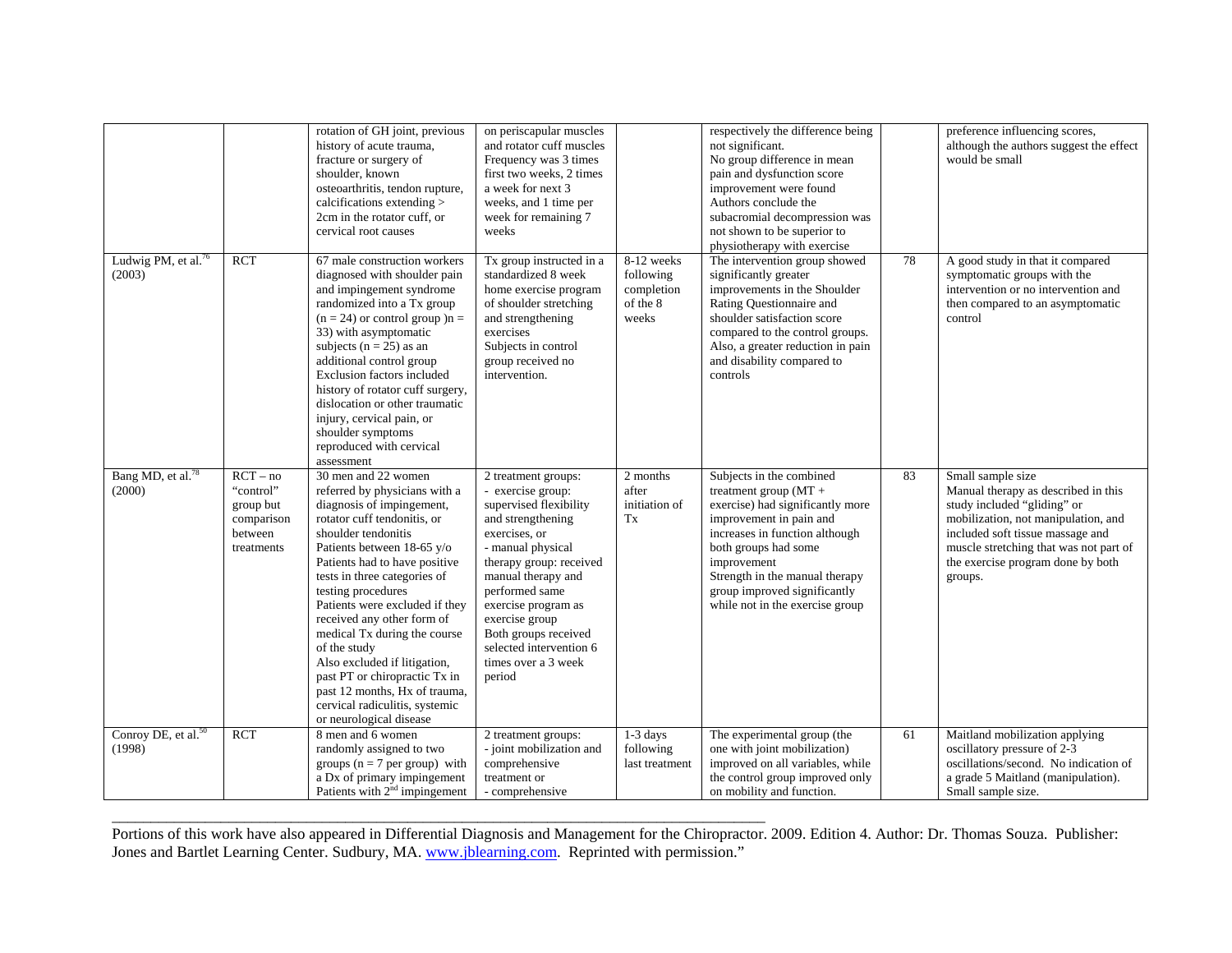|                                                 |                                   | or those with any other<br>shoulder problem (e.g.<br>neurological, fracture, etc.)<br>were excluded                                                                                                                                                                                                                                                                                                                                                                                          | treatment only<br>Comprehensive Tx<br>consisted of hot packs,<br>active ROM.<br>physiologic stretching,<br>muscle strengthening,<br>soft tissue mobilization<br>and patient education<br>Joint mobilization was<br>of the Maitland type |          | The mobilization group had less<br>24-hour pain and pain with<br>subacromial compression test<br>but no differences in ROM and<br>function                                                                                                                                                                                                                                                                                                                                                                                                                                                 |    |                                                                                                                                                                                                         |
|-------------------------------------------------|-----------------------------------|----------------------------------------------------------------------------------------------------------------------------------------------------------------------------------------------------------------------------------------------------------------------------------------------------------------------------------------------------------------------------------------------------------------------------------------------------------------------------------------------|-----------------------------------------------------------------------------------------------------------------------------------------------------------------------------------------------------------------------------------------|----------|--------------------------------------------------------------------------------------------------------------------------------------------------------------------------------------------------------------------------------------------------------------------------------------------------------------------------------------------------------------------------------------------------------------------------------------------------------------------------------------------------------------------------------------------------------------------------------------------|----|---------------------------------------------------------------------------------------------------------------------------------------------------------------------------------------------------------|
| <b>Calcific Tendinitis</b>                      |                                   |                                                                                                                                                                                                                                                                                                                                                                                                                                                                                              |                                                                                                                                                                                                                                         |          |                                                                                                                                                                                                                                                                                                                                                                                                                                                                                                                                                                                            |    |                                                                                                                                                                                                         |
| Ebenbichler GR, et<br>al. <sup>167</sup> (1999) | Randomized<br>controlled<br>trial | 63 consecutive patients (170)<br>shoulders) with a diagnosis of<br>calcific tendonitis type 1 or 2<br>diagnosed from radiographs<br>and ultrasonograms; the<br>diameter had to be $> 5.00$ mm<br>Mild to moderate pain for<br>more than 4 weeks or<br>restricted ROM of involved<br>shoulder<br>Exclusion factors $-$ type 3<br>calcific tendonitis, systemic<br>disease associated with the<br>calcium deposition, or any<br>prior Tx<br>Randomized to shoulders<br>rather than to patients | Randomized to either<br>US or sham US (not<br>turned on)<br>US Tx consisted of 24<br>15-minute sessions of<br>pulsed US (frequency<br>0.89 MHz; intensity 2.5<br>W per square<br>centimeter, pulsed<br>mode, $1:4$ )                    | 9 months | After 6 weeks $-6$ shoulders<br>(19%) calcium deposits had<br>resolved with a decreased at<br>least $50\%$ in 9 shoulders $(28\%)$<br>compared to zero and three<br>$(10\%)$ of the sham group<br>At 9 months $-9$ shoulders (42%)<br>had resolution and improvement<br>in 7 shoulders (23%) compared<br>to $2(8\%)$ resolution and<br>improvement in $3(12%)$ in the<br>sham Tx group<br>At the end of Tx, there were<br>greater decreases in pain and<br>greater improvements in quality<br>of life for those with real vs<br>sham<br>Differences were lost at the 9<br>months follow-up | 89 | A very good study that was able<br>through the sham group to determine a<br>sense of natural history for calcific<br>tendonitis<br>The randomization and blinding were<br>at a high level in this study |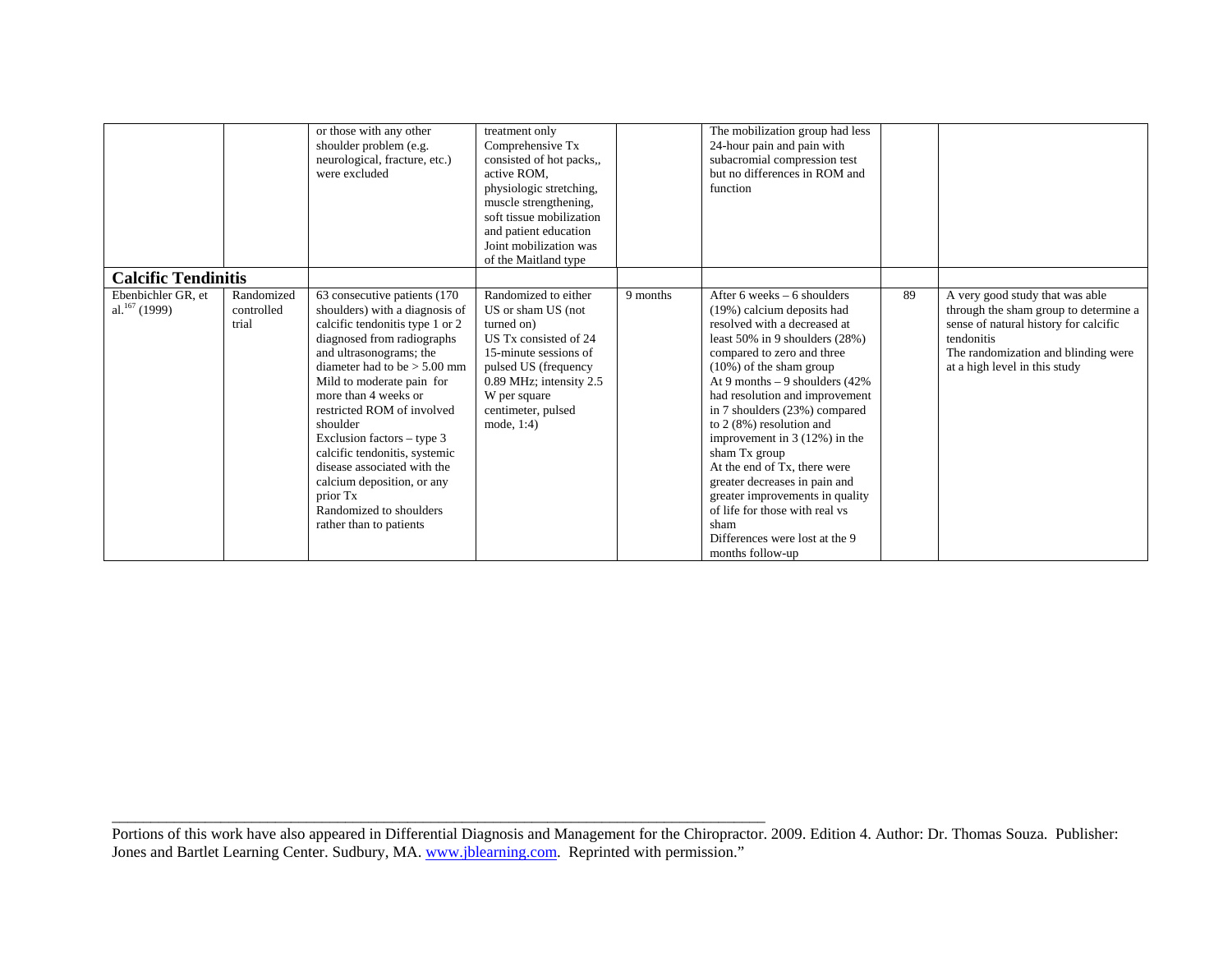# **Shoulder Pain – Diagnostic Tests**

| <b>Primary Author</b>                        | <b>Study type</b>                                                                                                                       | <b>Participants Incl/Excl</b><br>Criteria                                                                                                                                                                                                                                                                                                            | <b>Results</b>                                                                                                                                                                                                                                                                                                                                                                                                                                                                                                                                                                                                                                               | Quality                | <b>Notes/Comments</b>                                                                                                                                                                                                                                                                                                                                                                                                  |
|----------------------------------------------|-----------------------------------------------------------------------------------------------------------------------------------------|------------------------------------------------------------------------------------------------------------------------------------------------------------------------------------------------------------------------------------------------------------------------------------------------------------------------------------------------------|--------------------------------------------------------------------------------------------------------------------------------------------------------------------------------------------------------------------------------------------------------------------------------------------------------------------------------------------------------------------------------------------------------------------------------------------------------------------------------------------------------------------------------------------------------------------------------------------------------------------------------------------------------------|------------------------|------------------------------------------------------------------------------------------------------------------------------------------------------------------------------------------------------------------------------------------------------------------------------------------------------------------------------------------------------------------------------------------------------------------------|
|                                              |                                                                                                                                         |                                                                                                                                                                                                                                                                                                                                                      |                                                                                                                                                                                                                                                                                                                                                                                                                                                                                                                                                                                                                                                              | Rating<br><b>Score</b> |                                                                                                                                                                                                                                                                                                                                                                                                                        |
| <b>General Shoulder</b>                      |                                                                                                                                         |                                                                                                                                                                                                                                                                                                                                                      |                                                                                                                                                                                                                                                                                                                                                                                                                                                                                                                                                                                                                                                              |                        |                                                                                                                                                                                                                                                                                                                                                                                                                        |
| Valentine RE, et al. <sup>34</sup><br>(2006) | Reliability<br>study for<br>shoulder<br>range of<br>motion                                                                              | Patients with no symptoms<br>and those with symptoms<br>were included to compare<br>differences in intraobserver<br>measurement. Patients under<br>18, pregnant, those with<br>kidney disease, systemic<br>disease, or diabetes,<br>symptoms in the spine and for<br>extremities except for the<br>symptomatic group who had<br>shoulder complaints. | For patients without symptoms the ICC ranged<br>from .85-.96; standard error (SE) for angular<br>movements was 2.1 to 2.8 degrees and for<br>linear measurements (external rotation) 1.1 to<br>1.6 cm.<br>For subjects with symptoms, ICC ranged from<br>.82-.98; SE for angular movement was 1.5-<br>13.3 degrees and for linear, 1.3 to 1.6 cm.                                                                                                                                                                                                                                                                                                            | 55                     | This paper contains an excellent<br>review of the literature for<br>measurement of shoulder ROM.<br>The study is important because<br>it tests intraobserver evaluation<br>of ROM in both symptomatic<br>and non-symptomatic subjects.<br>Another study should evaluate<br>interobserver reliability.<br>Use of the data may be limited<br>due to the specific measurement<br>approaches for each movement<br>pattern. |
| Hayes KW, et al. <sup>35</sup><br>((2003)    | Reliability<br>study of the<br>resistive<br>testing of<br>Cyriax<br>selective<br>tension<br>testing for<br>both<br>shoulder and<br>knee | 18 males, 22 female with pain<br>in one knee and 21 males and<br>25 females with pain in one<br>shoulder tested twice<br>Diagnoses included ligament<br>injuries, overuse syndrome,<br>joint instability and patients<br>with post-surgical symptoms.<br>Some patients entered with no<br>diagnosis.                                                 | 2 physical therapists evaluated 2 knee motions<br>or 6 shoulder and elbow motions<br>Examiners used maximum contraction testing<br>and were unaware of previous testing results.<br>Intrarater kappas ranged from 0.44 to 0.82;<br>interrater kappa coefficients ranged from 0.00-<br>0.46<br>A small number of patients who were<br>classified as weak affected the kappa<br>coefficients<br>In the intrarater evaluation percentages for the<br>knee evaluators averaged 91% of maximum<br>kappa while for the shoulder the average was<br>66.5%<br>For the interrater the average was 60.4% of the<br>maximum kappa for both the knee and the<br>shoulder | 90                     | Intrarater and interrater<br>reliability were not acceptable<br>for the shoulder                                                                                                                                                                                                                                                                                                                                       |
| Hoving JL, et al. <sup>32</sup><br>(2002)    | Reliability<br>study of<br>shoulder<br><b>ROM</b>                                                                                       | 6 patients with varying<br>degrees of pain and stiffness<br>in the shoulder and varying<br>diseases were recruited from<br>a private rheumatology<br>practice.<br>Subjects were excluded if<br>repeated testing was likely to<br>aggravate the condition<br>Prior to testing, patients were                                                          | The intrarater and interrater reliability of<br>different shoulder movements varied widely<br>with only hand behind back and total shoulder<br>flexion yielding high intraclass correlation<br>coefficients (ICCs) for both intrarater<br>reliability (0.91 and 0.83 respectively) and<br>interrater reliability (0.80 and 0.72<br>respectively).<br>Low ICC scores were found for abduction<br>external rotation in abduction, and internal                                                                                                                                                                                                                 | 88                     | This study used a specific<br>gravity inclinometer<br>(Plurimeter-V) which limits<br>generalization to all gravity<br>inclinometers<br>Rheumatologists were the<br>examiners yet none had used<br>this inclinometer.                                                                                                                                                                                                   |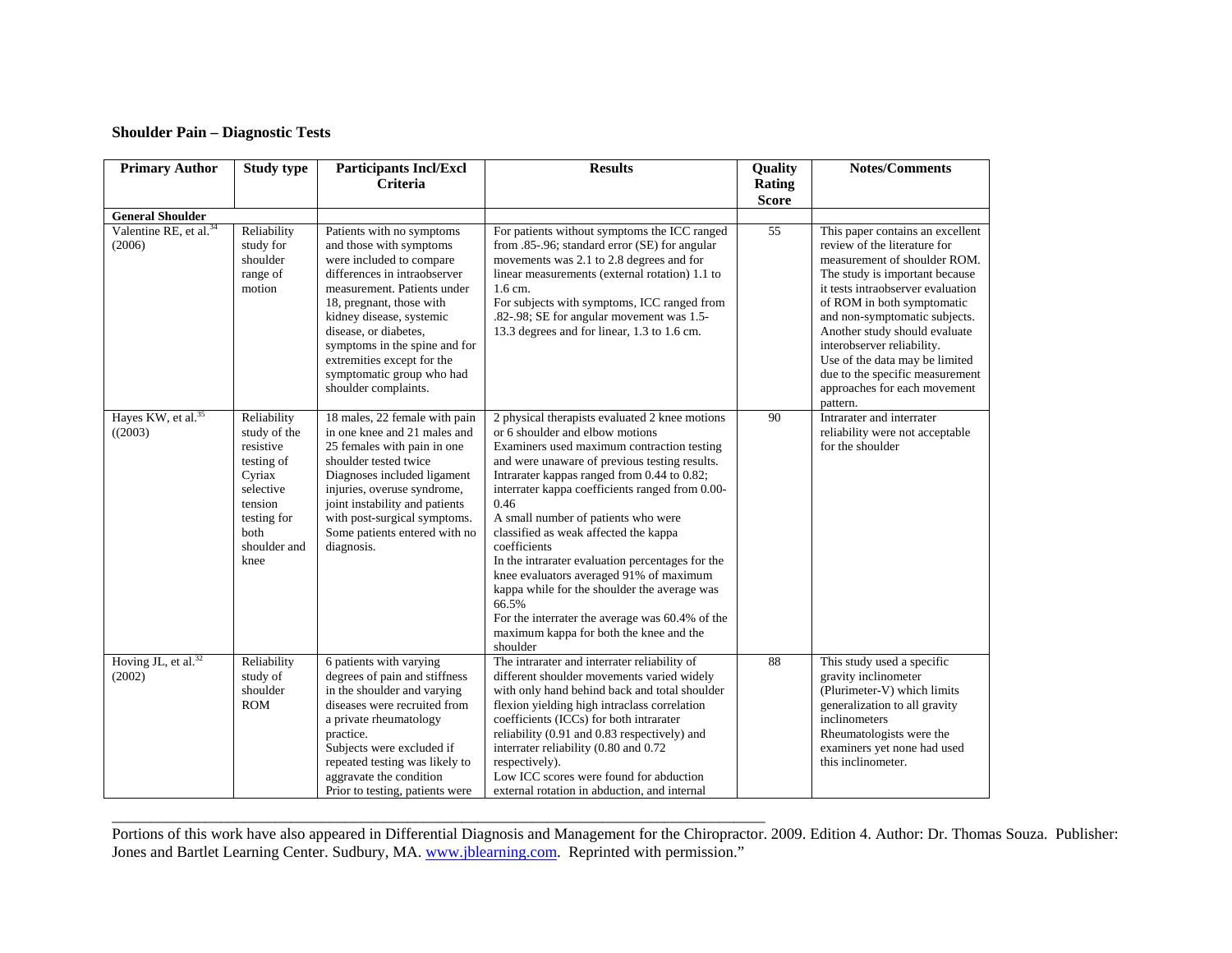|                                         |                                                                                                           | taken through a series of                                                                                                                                                                                                                                                                                                                                                                                                                                                                                                                                                         | rotation in abduction.                                                                                                                                                                                                                                                                                                                                                                                                                                                                                                                                                                                                                                                                                                                                                                                                            |    |                                                                                                                                                                                                                                                                                             |
|-----------------------------------------|-----------------------------------------------------------------------------------------------------------|-----------------------------------------------------------------------------------------------------------------------------------------------------------------------------------------------------------------------------------------------------------------------------------------------------------------------------------------------------------------------------------------------------------------------------------------------------------------------------------------------------------------------------------------------------------------------------------|-----------------------------------------------------------------------------------------------------------------------------------------------------------------------------------------------------------------------------------------------------------------------------------------------------------------------------------------------------------------------------------------------------------------------------------------------------------------------------------------------------------------------------------------------------------------------------------------------------------------------------------------------------------------------------------------------------------------------------------------------------------------------------------------------------------------------------------|----|---------------------------------------------------------------------------------------------------------------------------------------------------------------------------------------------------------------------------------------------------------------------------------------------|
|                                         |                                                                                                           | warm up exercises.                                                                                                                                                                                                                                                                                                                                                                                                                                                                                                                                                                |                                                                                                                                                                                                                                                                                                                                                                                                                                                                                                                                                                                                                                                                                                                                                                                                                                   |    |                                                                                                                                                                                                                                                                                             |
| Kneb JA et al. <sup>51</sup><br>(2002)  | RCT.<br>double-blind                                                                                      | 29 elderly patients with pre-<br>existing shoulder problems<br>including tendonitis, bursitis,<br>osteoarthritis, healed fracture<br>or neurologic impairment,<br>and chronic pain n one or<br>both shoulders. Randomized<br>into osteopathic manipulative<br>therapy (OMT) or a control<br>group for 14 weeks<br>The control group received a<br>placebo Tx which involved<br>positioning without the<br>isometric contractions                                                                                                                                                  | Assessed each week of Tx and a final<br>assessment in week 19<br>Both groups had significantly increased ROM<br>$(p < 0.1)$ and decreased perceived pain (p<<br>0.1)<br>Those receiving the OMT demonstrated<br>continued improvement in their ROM while<br>ROM in the placebo group decreased.                                                                                                                                                                                                                                                                                                                                                                                                                                                                                                                                   | 75 | The manipulative technique<br>was a specific approach called<br>the Spencer technique. It is not<br>true "manipulation" but, in fact,<br>a mobilization technique<br>involving 7 positions held as an<br>isometric contraction                                                              |
| <b>Impingement Syndrome</b>             |                                                                                                           |                                                                                                                                                                                                                                                                                                                                                                                                                                                                                                                                                                                   |                                                                                                                                                                                                                                                                                                                                                                                                                                                                                                                                                                                                                                                                                                                                                                                                                                   |    |                                                                                                                                                                                                                                                                                             |
| Ardic F, et al. <sup>36</sup> (2006)    | Cross-<br>sectional,<br>clinical, and<br>radiologic<br>study                                              | 50 shoulders of 58<br>consecutive patients waiting<br>for physical therapy with<br>clinically suspected shoulder<br>impingement syndrome,<br>specifically no history of<br>trauma, pain of $> 3$ months<br>and unresponsive to analgesic<br>medication after 3 weeks.<br><b>Exclusion factors were</b><br>shoulder or cervical trauma,<br>cervical discopathy,<br>neurologic origin, or<br>additional musculoskeletal<br>problems, metabolic,<br>inflammatory, or systemic<br>disease.<br>Clinical exam, radiography,<br>shoulder US, and MRI were<br>performed in the same month | High sensitivity of US for rotator cuff tears<br>(98.1%) and biceps pathologies (100%), MRI<br>was superior to US for glenoid labral tears and<br>subacromial bursal effusion hypertrophy<br>(P<0.01)<br>There were more correlations between clinical<br>and MRI findings than clinical and US<br>findings<br>Severity of disability (measured by DASH)<br>was associated with either subacromial bursal<br>effusion or labral tear on MRI and restricted<br>shoulder extension.<br>The more painful shoulders had a more<br>frequent finding of glenoid labral tear and<br>more restricted extension.<br>Subacromial bursal effusion/hypertrophy was<br>correlated with shoulder disability and<br>impingement test maneuvers.<br>Clinical tests as a whole had modest accuracy<br>for rotator cuff tears and biceps pathology. | 81 | Uncontrolled study with a small<br>sample size.<br>Unique in that researchers<br>attempt to determine the value<br>of the clinical examination in<br>the face of information<br>provided by imaging.                                                                                        |
| Park BH, et al. <sup>37</sup><br>(2005) | Prospective<br>study for<br>diagnostic<br>accuracy of<br>clinical tests<br>for<br>impingement<br>syndrome | 913 patients who underwent<br>physical examination and<br>diagnostic arthroscopy<br>PE included eight clinical<br>tests: Hawkins-Kennedy,<br>Neer's, empty-can, Speed,<br>cross-body adduction,<br>infraspinatus strength test,<br>drop-arm sign, and painful arc                                                                                                                                                                                                                                                                                                                 | The combination of the Hawkins-Kennedy,<br>painful arc, and infraspinatus muscle tests<br>yielded the best post-test probability (95%) for<br>any degree of impingement<br>The combination of the painful arc, drop-arm<br>sign, and infrapsinatus muscle test produced<br>the best post-test probability (95%) for a full-<br>thickness rotator cuff tear                                                                                                                                                                                                                                                                                                                                                                                                                                                                        | 69 | Given the likelihood ratio for<br>these patients since they were<br>surgical candidates based on<br>initial evaluation, test<br>performance may appear<br>inflated as far as sensitivity<br>If impingement has a functional<br>component not visible on<br>arthroscopy, it is possible that |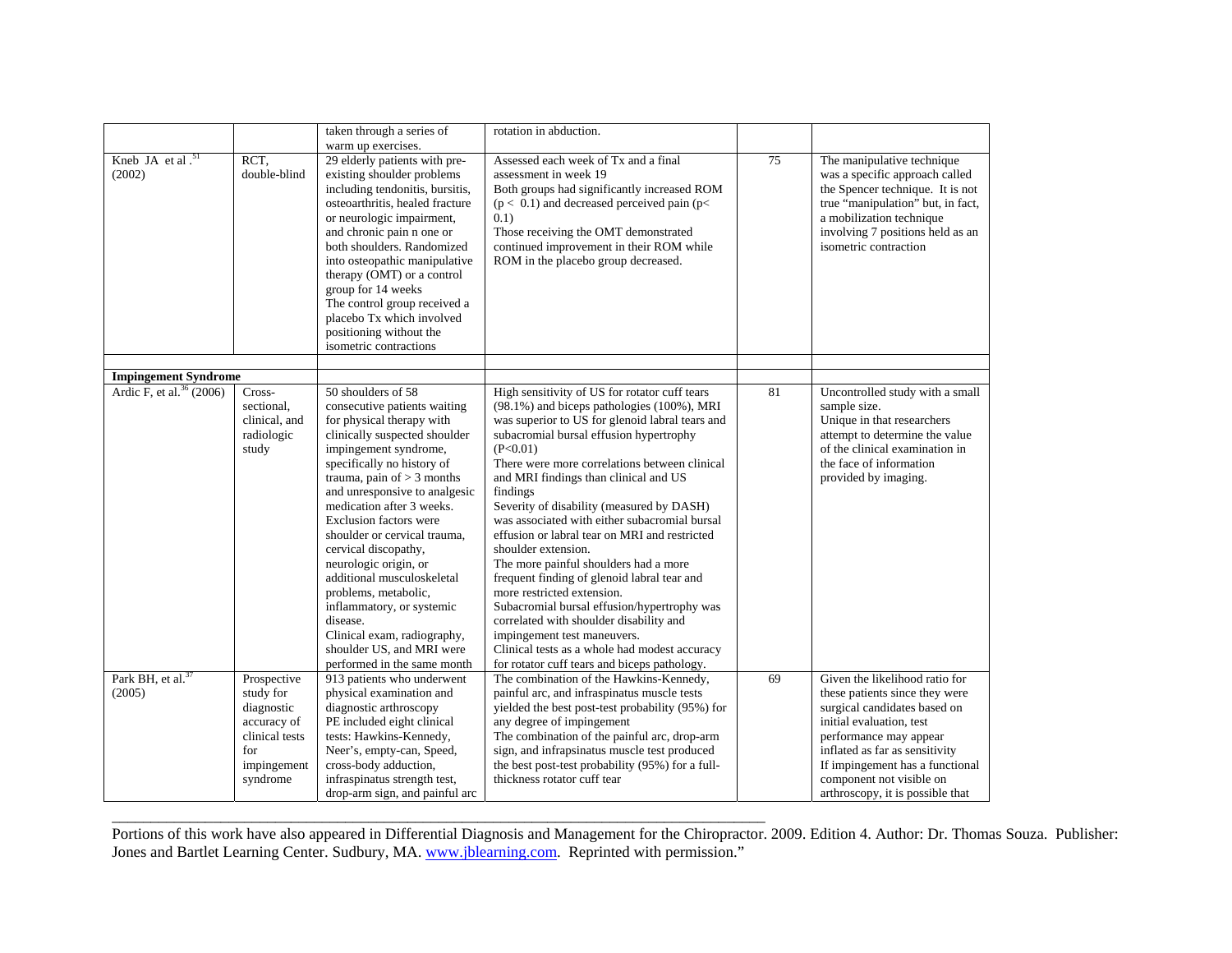|                                     |                                                                                                                                                            |                                                                                                                                                                                                                                                                                                                                                                                                                     |                                                                                                                                                                                                                                                                                                                                                                                                                                                                                                                                                                                                                                |    | arthroscopy may not be the<br>gold standard for these<br>functional cases                                                                                                                                                                                                                                               |
|-------------------------------------|------------------------------------------------------------------------------------------------------------------------------------------------------------|---------------------------------------------------------------------------------------------------------------------------------------------------------------------------------------------------------------------------------------------------------------------------------------------------------------------------------------------------------------------------------------------------------------------|--------------------------------------------------------------------------------------------------------------------------------------------------------------------------------------------------------------------------------------------------------------------------------------------------------------------------------------------------------------------------------------------------------------------------------------------------------------------------------------------------------------------------------------------------------------------------------------------------------------------------------|----|-------------------------------------------------------------------------------------------------------------------------------------------------------------------------------------------------------------------------------------------------------------------------------------------------------------------------|
| <b>Instability and Labrum Tears</b> |                                                                                                                                                            |                                                                                                                                                                                                                                                                                                                                                                                                                     |                                                                                                                                                                                                                                                                                                                                                                                                                                                                                                                                                                                                                                |    |                                                                                                                                                                                                                                                                                                                         |
| Parentis MA, et al. $37$<br>(2006)  | Prospective,<br>cohort study<br>evaluating<br>provocative<br>maneuvers<br>for the<br>diagnosis of<br>super labral<br>anterior<br>posterior<br>(SLAP) tears | 132 consecutive patients<br>scheduled for diagnostic<br>shoulder arthroscopy were<br>included<br>Excluded were patients with<br>adhesive capsulitis<br>The following tests were<br>evaluated for sensitivity,<br>specificity, positive and<br>negative predictive value:<br>Active compression, Jobe<br>relocation test, pain<br>provocation, crank, anterior<br>slide, Yergason, Speed,<br>Hawkins, and Neer tests | The sensitivity for type II SLAP lesions was<br>highest for active compression, Hawkins,<br>followed by Speed, Neer, Jobe. They were<br>statistically significantly different from the<br>other 4 tests ( $P < 0.5$ ) but not from each other.<br>The Hawkins and active compression were the<br>least specific. The most specific for type II<br>lesions was Yergason and pain provocation<br>tests $(P< 0.5)$<br>Positive predictive values were low for all<br>tests<br>Negative predictive value was in the 80%<br>range for each test.<br>Finding negative test results might be valuable<br>in ruling out a SLAP lesion. | 88 | Patients were referral patients<br>and may not reflect primary<br>entry patient types. In other<br>words, patients were pre-<br>screened and this would affect<br>examiners interpretation of<br>positive versus negative<br>findings.<br>Some of the tests used were not<br>designed specifically for SLAP<br>lesions. |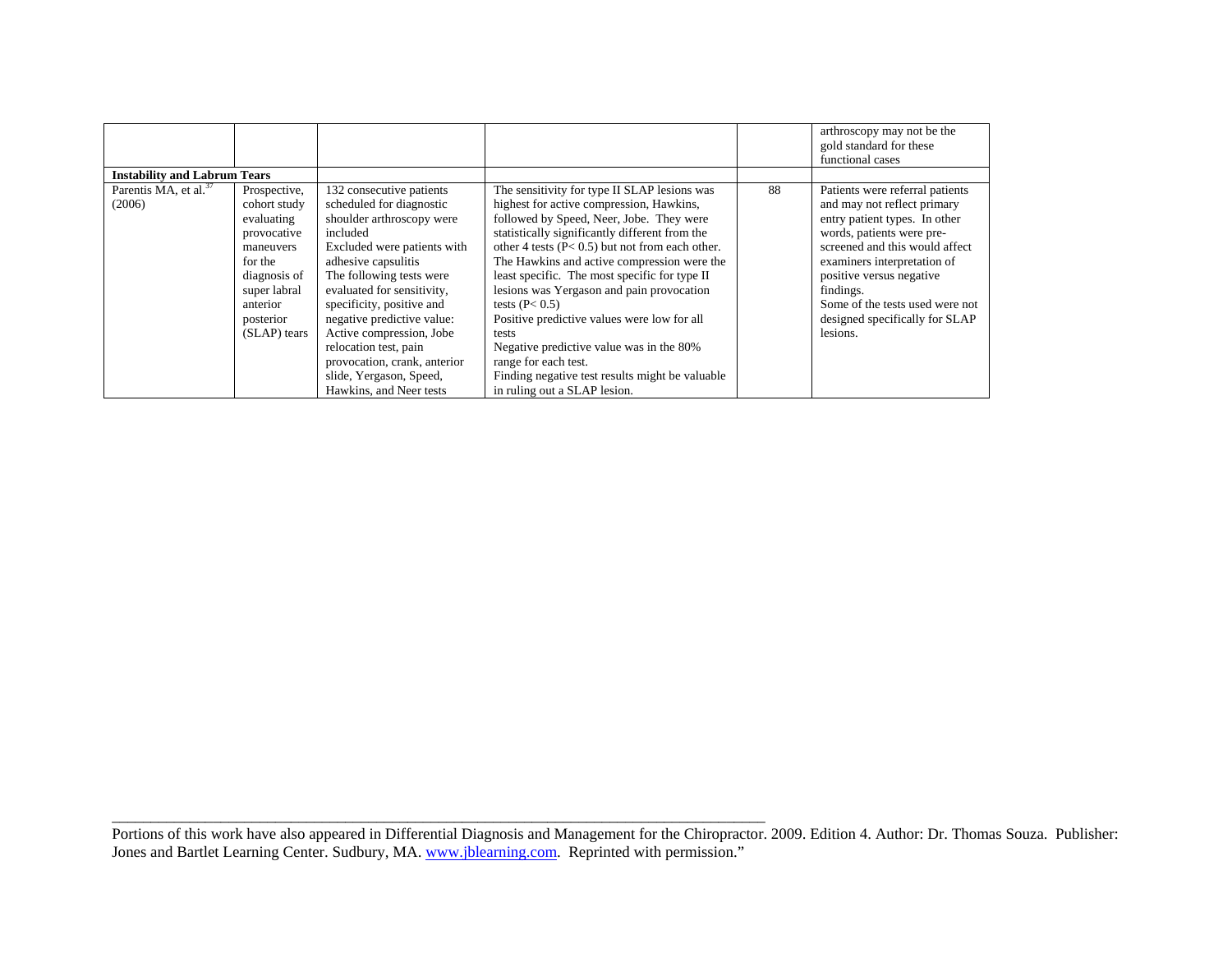# **Shoulder Pain – Prognostic and Other Studies**

| <b>Primary</b><br><b>Author</b>      | <b>Study type</b>                                                                                                                                                            | <b>Participants Incl/Excl</b><br><b>Criteria</b>                                                                                                                                                                                                                 | <b>Interventions</b>                                                                | Length of<br>Follow-<br>Up from<br><b>Study</b><br><b>Start</b> | <b>Results</b>                                                                                                                                                                                                                                                                                                                                                                                                                                                                                                                                                                                                                                                                                | <b>Ouality</b><br>Rating<br><b>Score</b>             | <b>Notes/Comments</b>                                                                                                                                                                                                                                                                                                                                                                                                                                                                                                      |
|--------------------------------------|------------------------------------------------------------------------------------------------------------------------------------------------------------------------------|------------------------------------------------------------------------------------------------------------------------------------------------------------------------------------------------------------------------------------------------------------------|-------------------------------------------------------------------------------------|-----------------------------------------------------------------|-----------------------------------------------------------------------------------------------------------------------------------------------------------------------------------------------------------------------------------------------------------------------------------------------------------------------------------------------------------------------------------------------------------------------------------------------------------------------------------------------------------------------------------------------------------------------------------------------------------------------------------------------------------------------------------------------|------------------------------------------------------|----------------------------------------------------------------------------------------------------------------------------------------------------------------------------------------------------------------------------------------------------------------------------------------------------------------------------------------------------------------------------------------------------------------------------------------------------------------------------------------------------------------------------|
| <b>General Shoulder</b>              |                                                                                                                                                                              |                                                                                                                                                                                                                                                                  |                                                                                     |                                                                 |                                                                                                                                                                                                                                                                                                                                                                                                                                                                                                                                                                                                                                                                                               |                                                      |                                                                                                                                                                                                                                                                                                                                                                                                                                                                                                                            |
| Largacha M, et<br>al. $^{21}$ (2006) | Entry study<br>testing self-<br>assessment tool<br>(the Simple)<br><b>Shoulder Test</b><br>[SST]) and<br>comparing age,<br>gender, and<br>diagnosis and<br>perceived deficit | New shoulder complaint<br>patients seen from January<br>1991 through September<br>2002; total of 2674 patients<br>who completed an SST and<br>SF-36 at the time of initial<br>diagnosis and with 1 of the 16<br>diagnosis represented by at<br>least 50 patients | None                                                                                | Entry data<br>only:<br>study<br>$length =$<br>about 11<br>years | At time of entry into the primary author's<br>office (orthopedist):<br>- 87% of patients were unable to sleep on<br>the affected side and 71% were unable to<br>wash the back of the opposite shoulder<br>- instability presents to specialist around<br>age 20-35 years<br>- patients with full-thickness tears present<br>15 years later than those with partial cuff<br>tears<br>- those with cuff tear arthropathy present 13<br>years later than full-thickness tears<br>- conditions with greatest female<br>prevalence were RA and adhesive<br>capsulitis<br>- all other conditions were male<br>predominant especially capsulorrrhaphy<br>arthropathy, DJD, and traumatic instability | No score<br>Qualitativ<br>e study<br>rated<br>Strong | An interesting prevalence study<br>that focused more on self-<br>assessment through a questionnaire<br>(the Simple Shoulder Test0 which<br>consists of questions which the<br>patient responds to as perceptions<br>regarding function. This approach<br>is evident and the main format for<br>the textbook by Matsen et al.<br>Practical Evaluation and<br>Management of the Shoulder.<br>Its value is in establishing the<br>relationship to age and diagnosis<br>and between diagnosis and self-<br>perceived function. |
| Thomas E, et<br>al. $20(2005)$       | 2 RCTS<br>combined to<br>evaluate<br>prognostic<br>indicators                                                                                                                | 316 subjects with a new<br>episode of shoulder pain $> 18$<br>V/O<br>Exclusion factors: bilateral<br>shoulder pain,<br>contraindication to the<br>treatments rendered, recent<br>treatment, or in patients with<br>previous fracture, dislocation<br>or surgery  | <b>Both studies</b><br>compared<br>corticosteroid<br>injection vs.<br>physiotherapy | $12 - 18$<br>months                                             | Pain scores at follow-up were higher in<br>women and those with longer duration of<br>symptoms, and higher baseline pain or<br>disability scores<br>Being female, reporting a gradual onset, or<br>higher baseline disability each<br>independently reduced the likelihood of<br>recovery                                                                                                                                                                                                                                                                                                                                                                                                     | 72                                                   | The authors conclude that baseline<br>characteristics rather hen the<br>treatment rendered were the<br>strongest predictors of outcome                                                                                                                                                                                                                                                                                                                                                                                     |
| <b>Rotator Cuff Tear</b>             |                                                                                                                                                                              |                                                                                                                                                                                                                                                                  |                                                                                     |                                                                 |                                                                                                                                                                                                                                                                                                                                                                                                                                                                                                                                                                                                                                                                                               |                                                      |                                                                                                                                                                                                                                                                                                                                                                                                                                                                                                                            |
| Ito E, et al. $^{22}$<br>(2006)      | Retrospective                                                                                                                                                                | Clinical charts of 160<br>shoulders of 149 patients with<br>a mean age of 53 y/o with<br>either rotator cuff tears (140<br>shoulders) or cuff tendonitis<br>(20 shoulders) all based on<br>arthroscopic findings                                                 | NA                                                                                  | NA                                                              | The lateral and anterior shoulder were the<br>most common sites of pain regardless of<br>the existence of whether there was a tear or<br>where the tear existed<br>Motion pain was more common than pain<br>at rest for patients with rotator cuff<br>tentinitis or tears.<br>The authors conclude that pain location is                                                                                                                                                                                                                                                                                                                                                                      | 80                                                   | This study seemed to be evaluating<br>both pain reported by patients and<br>pain provoked by muscle testing<br>including the muscle grade at<br>which a positive test occurred.<br>Supraspinatus testing most accurate<br>with muscle strength less than<br>grade 5; infraspinatus testing most                                                                                                                                                                                                                            |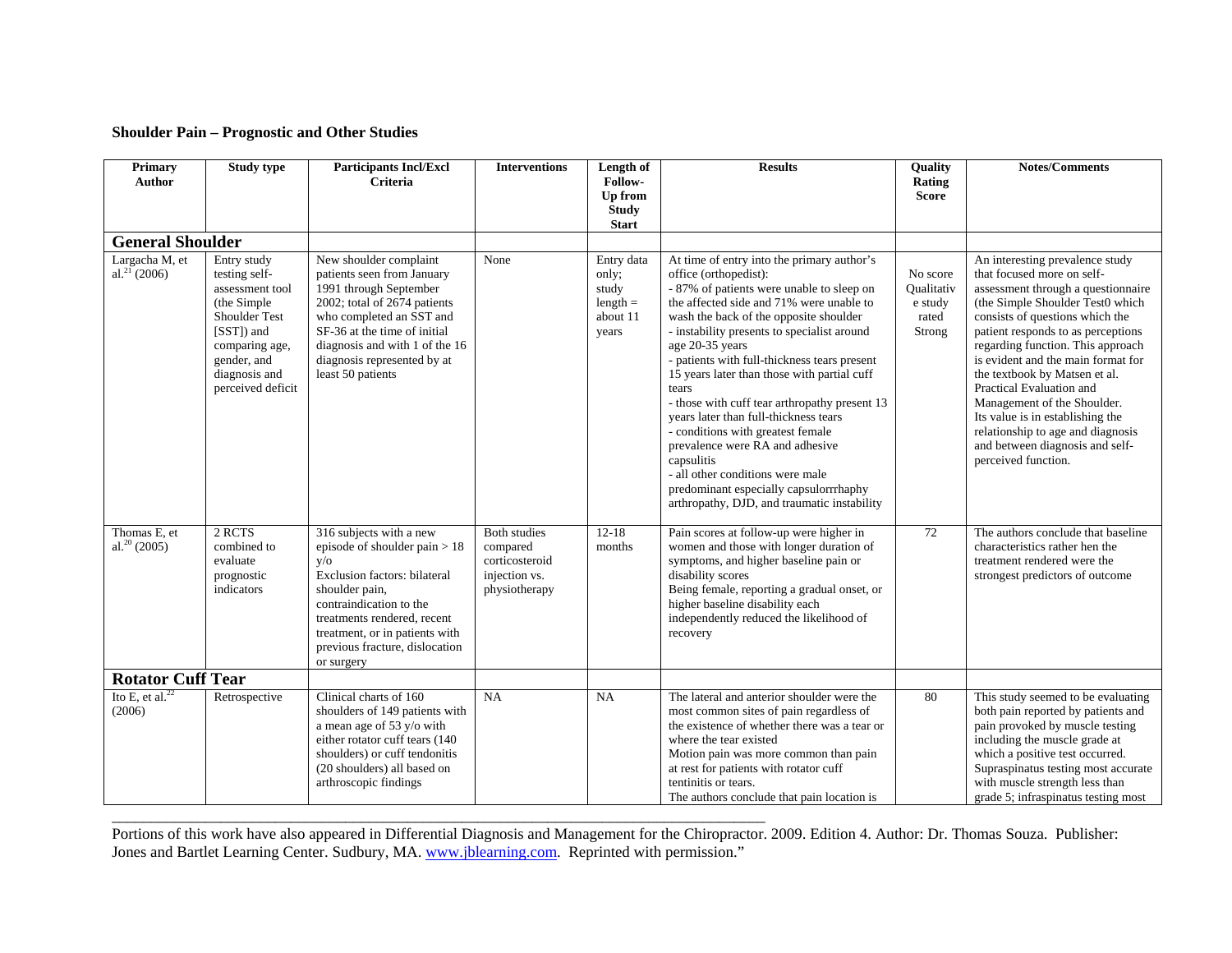|                                |             |                                                            |                     |             | not useful in locating the site of a tear,   |     | accurate when threshold of a         |
|--------------------------------|-------------|------------------------------------------------------------|---------------------|-------------|----------------------------------------------|-----|--------------------------------------|
|                                |             |                                                            |                     |             | however, the physical exam based on          |     | positive less then grade 4 and for   |
|                                |             |                                                            |                     |             | positive results to muscle tests with        |     | subscapularis, less than grade 3.    |
|                                |             |                                                            |                     |             | appropriate threshold for muscle weakness    |     |                                      |
|                                |             |                                                            |                     |             | was clinically useful.                       |     |                                      |
|                                |             |                                                            |                     |             | Specifically;                                |     |                                      |
|                                |             |                                                            |                     |             | Supraspinatus - the full can test and empty  |     |                                      |
|                                |             |                                                            |                     |             | can test showed the higher accuracy when     |     |                                      |
|                                |             |                                                            |                     |             | assess with muscle weakness (78% and         |     |                                      |
|                                |             |                                                            |                     |             | 79% respectively) hen when asses with        |     |                                      |
|                                |             |                                                            |                     |             | pain (74% and 71% respectively)              |     |                                      |
|                                |             |                                                            |                     |             | Infraspinatus - external rotation strength   |     |                                      |
|                                |             |                                                            |                     |             | showed accuracy of 50% using pain and        |     |                                      |
|                                |             |                                                            |                     |             | between 58% and 74% using weakness           |     |                                      |
|                                |             |                                                            |                     |             | Subscapularis – lift-off test accuracy was   |     |                                      |
|                                |             |                                                            |                     |             | 65% with pain and 62%-85% when using         |     |                                      |
|                                |             |                                                            |                     |             | strength                                     |     |                                      |
| Ostor AJK, et                  | Prospective | 136 consecutive patients                                   | NA                  | <b>NA</b>   | For observations of tenderness, painful arc, | 100 | The researchers went beyond the      |
| al. $168$ (2004)               | study       | referred to the rheumatology                               |                     |             | and external rotation there was fair to      |     | scope of the study by evaluating the |
|                                |             | unit of a teaching hospital                                |                     |             | substantial agreement.                       |     | ability of examiners to agree on the |
|                                |             | and patients identified in the                             |                     |             | Tests for supraspinatus (empty-can) and for  |     | diagnosis of patients. With no gold  |
|                                |             | rheumatology outpatient                                    |                     |             | subscapularis (lift-off) showed fair to      |     | standard used to establish the Dx,   |
|                                |             | department with a chief                                    |                     |             | moderate agreement. Concordance between      |     | the validity of the examiners        |
|                                |             | complaint of shoulder pain                                 |                     |             | observers was in 40/55 (73%); a kappa        |     | determination can not be             |
|                                |             | Patients were between the                                  |                     |             | coefficient at $>0.2$ and in 21/55 (38%) a   |     | established. In other words, they    |
|                                |             | ages of 20-85 with shoulder                                |                     |             | kappa at $>0.4$ .                            |     | may be in perfect agreement on the   |
|                                |             | pain regardless of possible                                |                     |             |                                              |     | wrong Dx; no value.                  |
|                                |             | cause                                                      |                     |             |                                              |     | The Dx ranged from referred pain,    |
|                                |             | The three examiners were a                                 |                     |             |                                              |     | AC disorders, adhesive capsultitis   |
|                                |             | consultant rheumatologist, a                               |                     |             |                                              |     | and impingement in addition to       |
|                                |             | specialist registrar in                                    |                     |             |                                              |     | rotator cuff.                        |
|                                |             | rheumatology without                                       |                     |             |                                              |     | The setting of this study is not     |
|                                |             | specific shoulder training,                                |                     |             |                                              |     | generalizable to the chiropractic    |
|                                |             | and a research nurse.                                      |                     |             |                                              |     | setting.                             |
| <b>Impingement Syndrome</b>    |             |                                                            |                     |             |                                              |     |                                      |
| Jonsson et al. <sup>80</sup> . | Prospective | 9 patients (5 females, 4                                   | Eccentric training  | 12 weeks    | After 12 weeks, 5 patients were satisfied    | 100 | The study has a small $n$ and the    |
| (2006)                         | study       | males) with a mean age of 54                               | program for the     | and then at | with treatment. At 1 year follow-up all 5    |     | follow-up is short                   |
|                                |             | years having a history of                                  | supraspinatus and   | 52 weeks    | patients had still not elected for surgery.  |     |                                      |
|                                |             | chronic shoulder pain $($ > 4                              | deltoid muscles 3   |             | Their mean VAS and Constant scores were      |     |                                      |
|                                |             | months) diagnosed with                                     | x 15 repetitions, 2 |             | 31 and 81 respectively.                      |     |                                      |
|                                |             | having shoulder impingement                                | times/day, 7 days   |             | Among the satisfied patients, one had a      |     |                                      |
|                                |             | syndrome on a waiting list for                             | a week for 12       |             | partial supraspinatus tendon tear and 3 had  |     |                                      |
|                                |             | surgical treatment (mean of                                | weeks               |             | type 3 acromions.                            |     |                                      |
|                                |             | 13 months).                                                |                     |             |                                              |     |                                      |
|                                |             | Excluded were patients with                                |                     |             |                                              |     |                                      |
|                                |             | arthrosis of the AC joint,<br>large calcifications causing |                     |             |                                              |     |                                      |
|                                |             |                                                            |                     |             |                                              |     |                                      |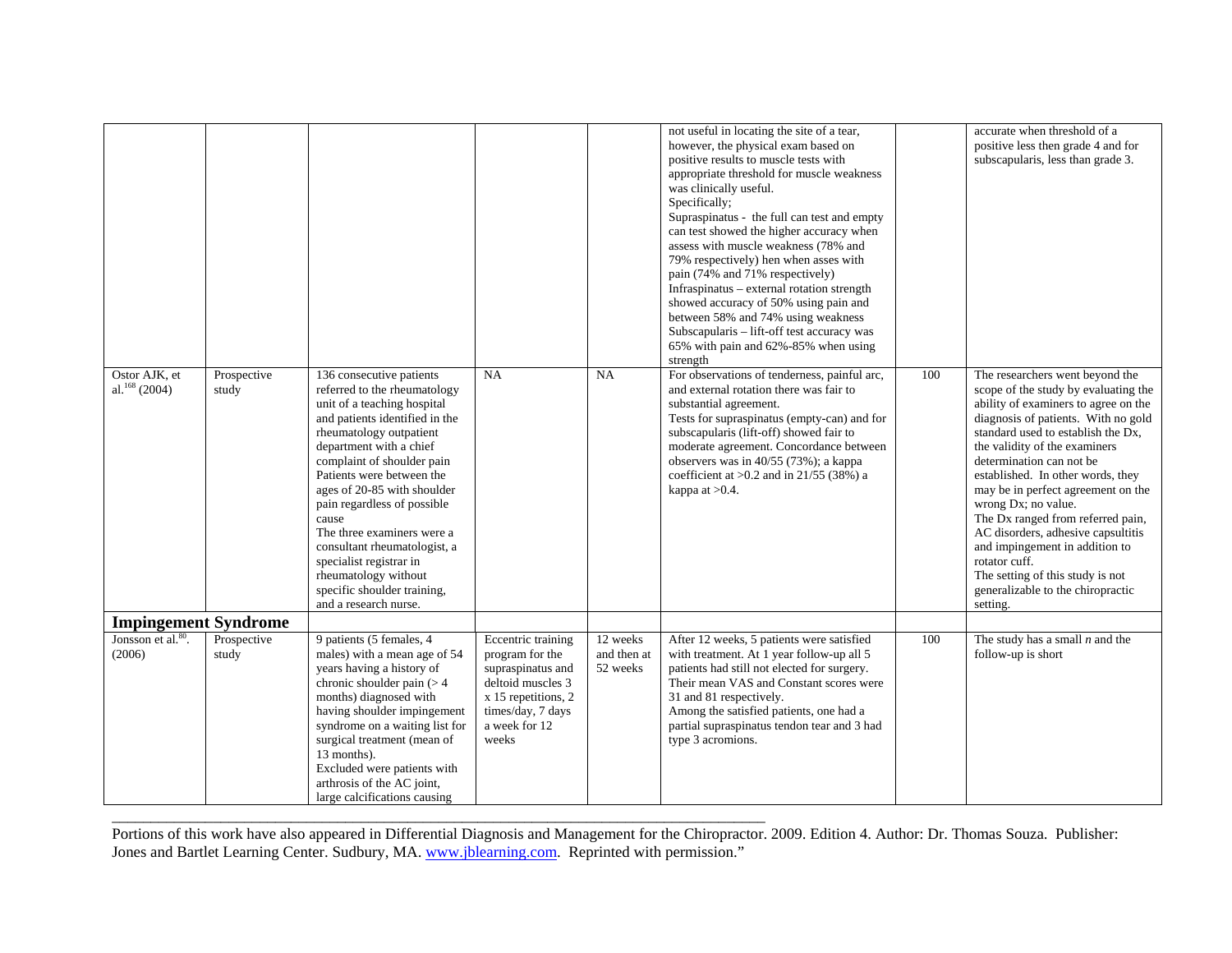|  | ma<br>l impingement<br>$\alpha + \alpha$<br>namcai<br>111 U |  |  |  |
|--|-------------------------------------------------------------|--|--|--|

Portions of this work have also appeared in Differential Diagnosis and Management for the Chiropractor. 2009. Edition 4. Author: Dr. Thomas Souza. Publisher: Jones and Bartlet Learning Center. Sudbury, MA. www.jblearning.com. Reprinted with permission."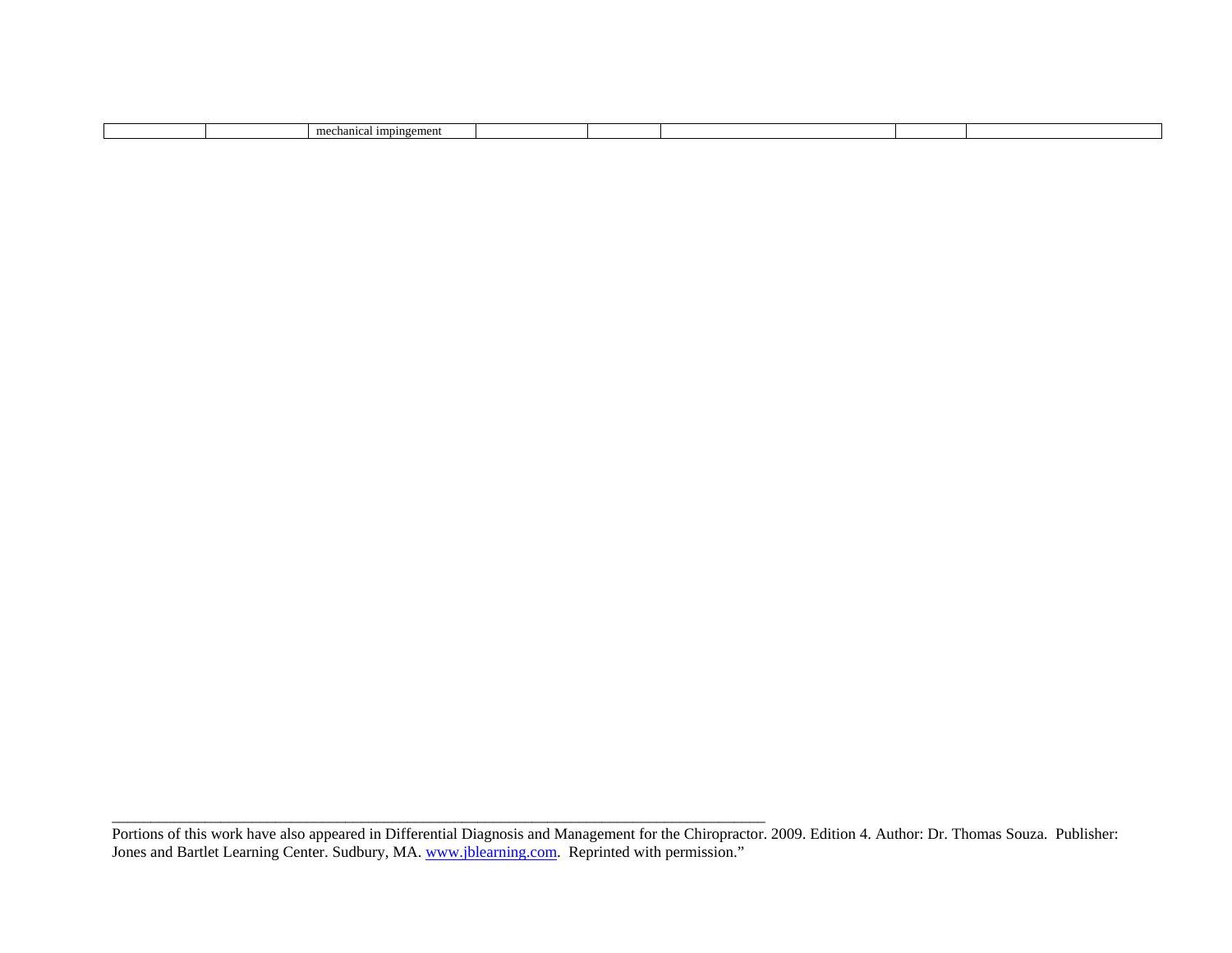| <b>Primary Author</b>                       | <b>Study type</b>                     | <b>Incl/Excl Criteria</b>                                                                                | interventions                                                                                                                                                                                      | <b>Results</b>                                                                                                                                                                                                                                                                                                                                                                                                                                                                                                                                                                                                                                                                                                                                                                                                                                                | <b>Ouality</b>      | <b>Notes/Comments</b>                                                                                                                                                           |
|---------------------------------------------|---------------------------------------|----------------------------------------------------------------------------------------------------------|----------------------------------------------------------------------------------------------------------------------------------------------------------------------------------------------------|---------------------------------------------------------------------------------------------------------------------------------------------------------------------------------------------------------------------------------------------------------------------------------------------------------------------------------------------------------------------------------------------------------------------------------------------------------------------------------------------------------------------------------------------------------------------------------------------------------------------------------------------------------------------------------------------------------------------------------------------------------------------------------------------------------------------------------------------------------------|---------------------|---------------------------------------------------------------------------------------------------------------------------------------------------------------------------------|
|                                             |                                       |                                                                                                          |                                                                                                                                                                                                    |                                                                                                                                                                                                                                                                                                                                                                                                                                                                                                                                                                                                                                                                                                                                                                                                                                                               | <b>Rating Score</b> |                                                                                                                                                                                 |
| Bisset L, et al. <sup>100</sup><br>(2005)   | Systematic review<br>and met-analysis | Any study that was an<br>RCT, systematic review<br>involving physical<br>intervention but not<br>surgery | Any physical<br>intervention not solely<br>pharmaceutical or<br>surgical including<br>exercise, manipulation,<br>orthotics/taping,<br>acupuncture, laser,<br>ESWT.<br>electromagnetic field,<br>US | Seventy-six RCTs identified with 28<br>meeting criteria for meta-analysis<br>- extracorporeal shock wave therapy is<br>not beneficial<br>- lack of evidence for long term benefit<br>of physical interventions<br>Specifically:<br>- exercise may have effect on pain but<br>not MGS*<br>- manipulation may have an immediate<br>effect with local manipulation but it was<br>a single TX without follow-up; wrist<br>manipulation did not demonstrate a<br>significant difference when compared to<br>a Tx group that included cross-friction,<br>exercise, and pulsed US<br>- acupuncture: there may be some short-<br>term benefit over placebo<br>- laser: pooled data demonstrated no<br>effect over placebo<br>- some evidence of effect for combined<br>Tx with US, exercise, and transverse<br>massage when compared to a<br>corticosteroid injection | 95                  | $*MGS =$ maximum grip<br>strength                                                                                                                                               |
| Smidt $N$ , et al. <sup>101</sup><br>(2003) | Systematic review<br>of RCTs          | Physiotherapy; no<br>language restrictions                                                               | Physiotherapy laser,<br>US, exercise,<br>mobilization, and<br>electrotherapy                                                                                                                       | 23 RCTs were included; 14 studies<br>satisfied internal validity criteria; pooling<br>could only be done for US<br>- only US demonstrated a clinically and<br>statistically relevant effectiveness<br>although the evidence was rated as weak<br>- insufficient evidence for all laser<br>therapy, electrotherapy, exercise and<br>mobilization techniques                                                                                                                                                                                                                                                                                                                                                                                                                                                                                                    | 95                  | Although a large number<br>of studies exist, many have<br>insufficient power, some<br>have contradicting results,<br>and there are a low number<br>of studies per intervention. |

## **Lateral Epicondylitis: Systematic Reviews /Meta-Analysis**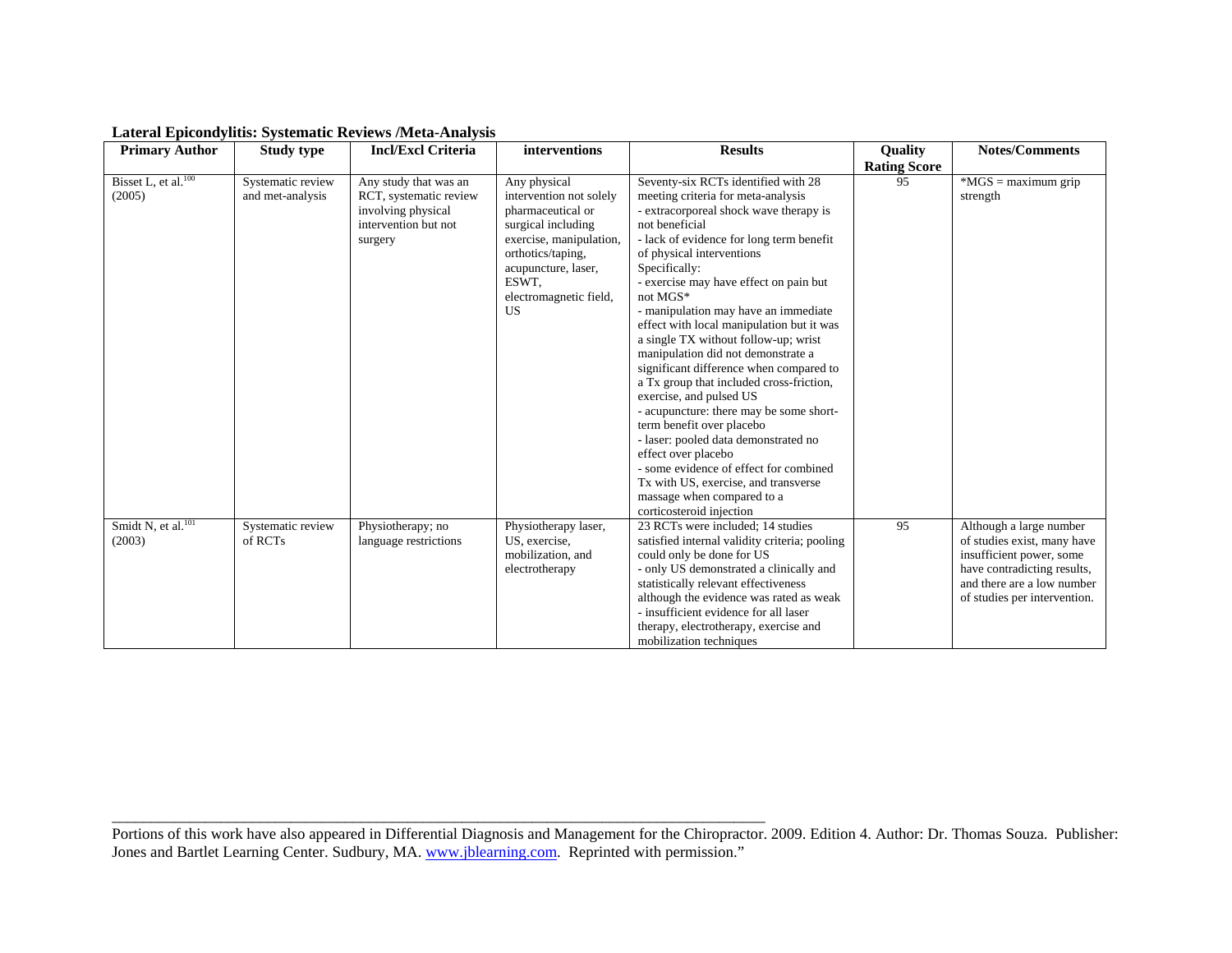| <b>Primary Author</b>                                | <b>Study type</b>                                                  | <b>Participants Incl/Excl</b>                                                                                                                                                                                                                                                                                                                                                                                  | interventions                                                                                                                                                                                                                   | Length of                                                                                                                                                                                       | <b>Results</b>                                                                                                                                                                                                                                                                                                                                                                 | Quality      | <b>Notes/Comments</b>                                                                                                                                                                                                                                                                                                             |
|------------------------------------------------------|--------------------------------------------------------------------|----------------------------------------------------------------------------------------------------------------------------------------------------------------------------------------------------------------------------------------------------------------------------------------------------------------------------------------------------------------------------------------------------------------|---------------------------------------------------------------------------------------------------------------------------------------------------------------------------------------------------------------------------------|-------------------------------------------------------------------------------------------------------------------------------------------------------------------------------------------------|--------------------------------------------------------------------------------------------------------------------------------------------------------------------------------------------------------------------------------------------------------------------------------------------------------------------------------------------------------------------------------|--------------|-----------------------------------------------------------------------------------------------------------------------------------------------------------------------------------------------------------------------------------------------------------------------------------------------------------------------------------|
|                                                      |                                                                    | Criteria                                                                                                                                                                                                                                                                                                                                                                                                       |                                                                                                                                                                                                                                 | Follow-Up from                                                                                                                                                                                  |                                                                                                                                                                                                                                                                                                                                                                                | Rating       |                                                                                                                                                                                                                                                                                                                                   |
|                                                      |                                                                    |                                                                                                                                                                                                                                                                                                                                                                                                                |                                                                                                                                                                                                                                 | <b>Study Start</b>                                                                                                                                                                              |                                                                                                                                                                                                                                                                                                                                                                                | <b>Score</b> |                                                                                                                                                                                                                                                                                                                                   |
| Struijs PAA, et al. <sup>165</sup><br>(2004)         | <b>RCT</b>                                                         | 180 patients recruited from<br>general practice and physical<br>therapy practices<br>- patients were diagnosed with<br>LE using the criteria of<br>tenderness at the LE and pain<br>with resisted dorsiflexion of the<br>wrist<br>- excluded were patients with<br>bilateral complaints, pain<br>decreasing in prior 2 weeks,<br>those treated in last 6 months<br>for LE, or those unable to fill<br>out form | 3 groups: brace-only,<br>physical therapy, or a<br>combination group<br>- 6 week intervention<br>program<br>Physical therapy<br>included US, friction<br>massage and a<br>graduated exercise<br>protocol                        | Att 26 and 52 weeks<br>$(1$ year)                                                                                                                                                               | Evidence suggests physical<br>therapy was superior to brace<br>only at 6 weeks for pain,<br>disability, and satisfaction<br>- brace-only was superior on<br>ability of daily activities<br>- Combination Tx was superior to<br>brace on severity of complaints,<br>disability, and satisfaction.<br>- at 26 and 52 weeks, no<br>significant differences among Tx<br>approaches | 83           | Authors suggest that<br>the conflicting results<br>in their study may<br>indicate brace<br>treatment may have a<br>benefit as initial<br>therapy.<br>Although the effects<br>wash out over 6<br>months and a year,<br>there may be some<br>advantage to these<br>approaches in relieving<br>pain earlier than<br>natural history. |
| Faes M, et al. <sup>114</sup><br>(2006)              | <b>RCT</b><br>followed by<br>a cross-over<br>period of 12<br>weeks | 63 self-referred patients with a<br>medical diagnosis of LE<br>confirmed with PE before<br>inclusion, age 18 to 70 years,<br>recurrence of symptoms after<br>initial treatment or persistent<br>symptoms despite alternate<br>treatments<br>Exclusion criteria symptoms<br>less than 6 weeks, neuralgic<br>rheumatic, inflammatory<br>muscle, neural or bone injuries<br>or lower arm or wrist pain            | Patients were<br>randomized into group<br>1 brace treatment or<br>group no brace.<br>The brace was a<br>dynamic extensor<br>brace based on the<br>agonist/antagonist<br>principle. Tailor-made<br>for each patient.             | Outcomes collected<br>every 6 weeks: 6,<br>12, 18, and 24<br>months<br>Outcome measures<br>included VAS, pain-<br>free grip strength,<br>max grip strength,<br>and functionality of<br>the arm. | Brace treatment resulted in<br>significant pain reduction,<br>improved functionality of the<br>arm, and improvement in pain-<br>free grip strength. After group<br>one was put on brace-free time,<br>the beneficial effects were<br>sustained.<br>There was no correlation between<br>duration of symptoms and<br>treatment effects.                                          | 78           | The brace is a very<br>specific approach<br>individualized to each<br>patient.<br>Availability and cost<br>were not stated.                                                                                                                                                                                                       |
| Korthals-de Bos IBC,<br>et al. <sup>109</sup> (2004) | <b>RCT</b>                                                         | Patients recruited by 85 GPs in<br>the Netherlands.<br>Total of 185 patients<br>Patients were included if: pain<br>at lateral side of elbow for at<br>least 6 weeks, pain increasing<br>with pressure on the lateral<br>epicondyle and during resisted<br>dorsiflexion, age between 18-<br>70<br>Patients excluded were those                                                                                  | Patients randomly<br>assigned to 6 weeks of<br>PT, corticosteroid<br>injection or a wait-<br>and-see policy.<br>All patients were<br>discouraged but<br>permitted to get<br>prescriptions of pain<br>medication if<br>necessary | 3, 6, 12, 26, and 52<br>weeks Outcome<br>measures included<br>general<br>improvement, pain<br>during the day,<br>elbow disability and<br>utility                                                | After 12 months the success rate<br>in the PT group was 91%, for the<br>injection group 69%, and for the<br>wait-and-see group 83%<br>The differences in cost and effect<br>showed no dominance for any of<br>the three groups.<br>The authors recommend retaining<br>the recommendation of the Dutch<br>Guidelines to use a wait-and-see<br>approach to LE                    | 56           | This was an<br>intervention RCT that<br>also looked at cost<br>effectiveness for LE.                                                                                                                                                                                                                                              |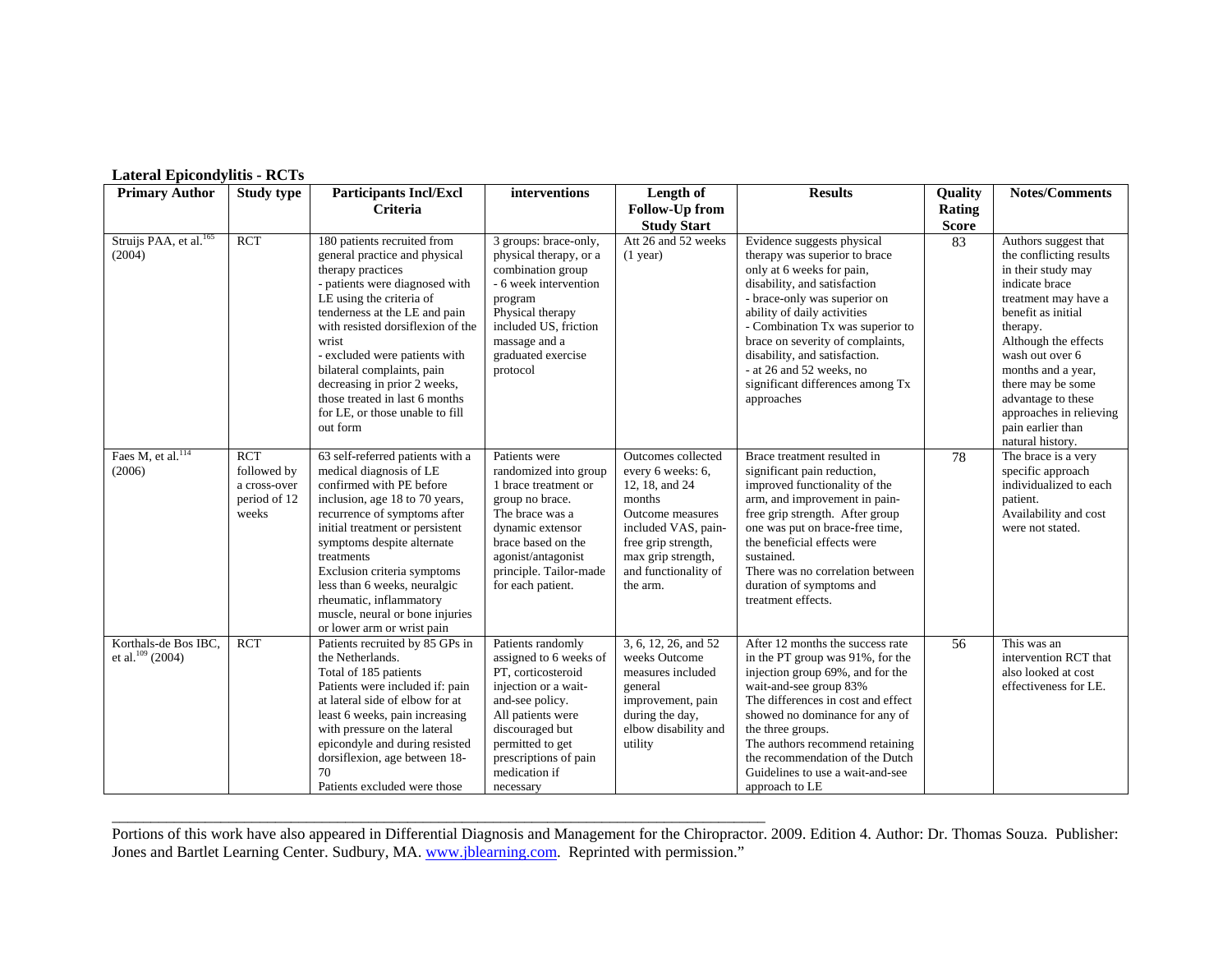|                                              |                                                                                              | who received PT or<br>corticosteroid injection for LE<br>in the previous 6 months,<br>bilateral symptoms,<br>contraindications to<br>corticosteroid injection, any<br>evidence of a specific<br>pathology such as malignancy,<br>fracture, or inflammation                                                                                                                                                                                                                                   |                                                                                                                                                                                                                                             |                                                                                                                                                                                                                     |                                                                                                                                                                                                                                                                                                                           |    |                                                                                                                                                                                                   |
|----------------------------------------------|----------------------------------------------------------------------------------------------|----------------------------------------------------------------------------------------------------------------------------------------------------------------------------------------------------------------------------------------------------------------------------------------------------------------------------------------------------------------------------------------------------------------------------------------------------------------------------------------------|---------------------------------------------------------------------------------------------------------------------------------------------------------------------------------------------------------------------------------------------|---------------------------------------------------------------------------------------------------------------------------------------------------------------------------------------------------------------------|---------------------------------------------------------------------------------------------------------------------------------------------------------------------------------------------------------------------------------------------------------------------------------------------------------------------------|----|---------------------------------------------------------------------------------------------------------------------------------------------------------------------------------------------------|
| Smidt et al $^{110}$ (2002)                  | <b>RCT</b>                                                                                   | 185 patients with LE of at<br>least 6 weeks duration<br><b>Exclusion factors included</b><br>fracture, dislocation, surgery,<br>tendon rupture, systemic<br>disorders, and neurological<br>disorders.                                                                                                                                                                                                                                                                                        | Patients were<br>randomized into either<br>a corticosteroid<br>injection group,<br>physiotherapy group,<br>or wait-and-see group.                                                                                                           | Outcomes assessed<br>at 3, 6, 122, 26, and<br>52 weeks. Severity<br>of complaints, grip<br>strength, and<br>pressure pain<br>threshold were used<br>as measures.                                                    | Initial results favored<br>corticosteroid injection at 6<br>weeks. (92% compared to PT at<br>47% and wait-and-see at 32%)<br>However, recurrence was<br>common in the corticosteroid<br>injection group. At 52 weeks,<br>69% success with corticosteroid<br>injection, 91% for PT, and 83%<br>for the wait-and-see group. | 69 | Apparent short term<br>advantage of injection<br>must be weighed<br>against the high<br>recurrence in this<br>group and the long<br>term lack of advantage<br>compared to PT and<br>wait-and-see. |
| Vicenzino B et al. <sup>103</sup><br>(2001)  | Randomized<br>doubled-<br>blind,<br>placebo-<br>controlled<br>repeated-<br>measures<br>study | 24 volunteers (10 female, 14<br>male) with unilateral LE for $>$<br>6 weeks. Confirmed on<br>clinical exam with pain at<br>lateral epicondyle and at least<br>one positive test for extensor<br>brevis contraction or extensor<br>stretch<br>Exclusion factors: neck or<br>upper limb problems, previous<br>experience of manipulative<br>therapy of the elbow, heath<br>conditions precluding<br>manipulative therapy,<br>neurological impairment, and<br>concomitant use of<br>medications | Patients were<br>randomized into a<br>lateral-glide<br>mobilization group<br>(Mulligan), a placebo<br>group (contact with no<br>glide), and a control<br>group (no contact;<br>patient positioning<br>only)                                 | Patients were<br>randomized through<br>all 3 groups and<br>measured before and<br>immediately after<br>Measures included<br>pain-free grip and<br>pain-pressure<br>threshold                                        | Results demonstrated a<br>significant and substantial<br>increase in pain-free grip strength<br>of 58% on average (on the order<br>of 60 N) during treatment but not<br>during placebo or control.                                                                                                                        | 58 | Only indicates<br>immediate effect; no<br>follow-up to determine<br>how long effect lasts                                                                                                         |
| Vicenzino B, et al. <sup>107</sup><br>(1996) | Randomized<br>double blind,<br>placebo<br>controlled                                         | 15 subjects with unilateral LE<br>(8 female; 7 male)<br>Duration of pain 8 months $(+/-)$<br>2 months); standard clinical<br>findings for LE<br>Exclusion included sequela of<br>previous pain, dysfunction, or<br>impaired sensation in the<br>cervical spine to the hand<br>necessitating treatment or<br>recent steroid injection into the                                                                                                                                                | Patients were<br>randomized into a<br>treatment group<br>consisting of a<br>contralateral lateral-<br>glide mobilization at<br>the C5/C6 segments<br>of the cervical spine, a<br>placebo group<br>(contact with no<br>glide), and a control | Patients were<br>randomized through<br>all 3 groups and<br>measured before and<br>immediately after<br>and a 24-hour<br>measure of pain and<br>function<br>Measures included<br>pain-free grip and<br>pain-pressure | Results demonstrated a<br>significant and substantial<br>improvement in pain threshold,<br>pain-free grip strength,<br>neurodynamics, and pain scores<br>relative to placebo or control (P<br>$<0.05$ ).                                                                                                                  | 91 | Limited by very small<br>n which would<br>question the p values.<br>No measure of duration<br>of effect in short term<br>or long term.                                                            |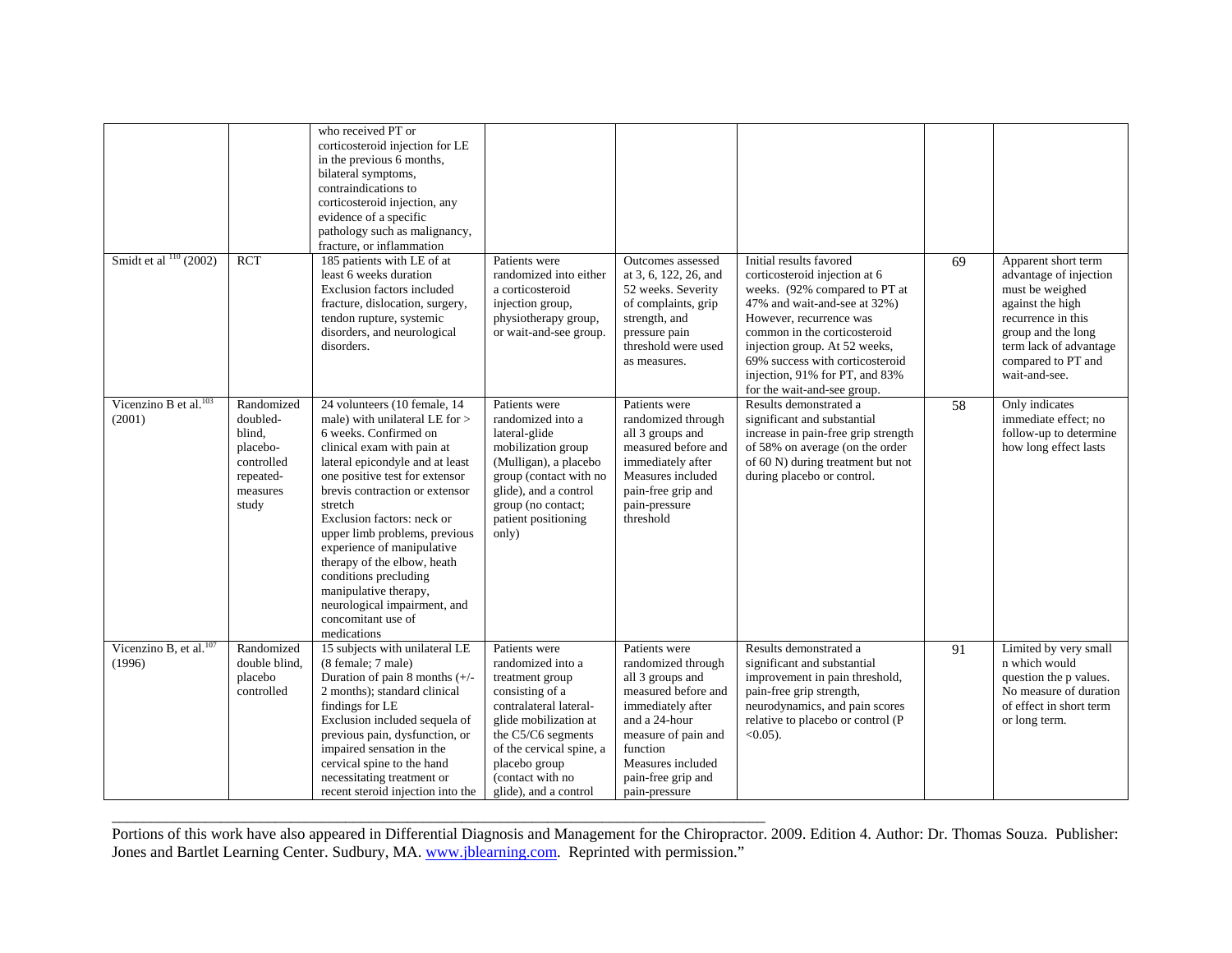| elbow | group<br>) (no contact<br>* positioning<br>patie<br>only | threshola |  |  |  |
|-------|----------------------------------------------------------|-----------|--|--|--|
|-------|----------------------------------------------------------|-----------|--|--|--|

# **Lateral Epicondylitis – Prognostic Studies**

| <b>Primary Author</b>                    | <b>Study type</b>                                                                                                                | <b>Participants Incl/Excl</b><br><b>Criteria</b>                                                                                                                                                                                                                                                                                                                                                                                                                                                       | <b>Interventions</b>                                                                                                                                                                                                                                                                            | Length of<br>Follow-Up<br>from Study<br><b>Start</b>                                                                                    | <b>Results</b>                                                                                                                                                                                                                                                                                                                                                                                                                                                                                                                                                                                                                                                                                                                                                                                                                                              | Quality<br>Rating<br><b>Score</b> | <b>Notes/Comments</b>                                                                                                                                                                                                                                                         |
|------------------------------------------|----------------------------------------------------------------------------------------------------------------------------------|--------------------------------------------------------------------------------------------------------------------------------------------------------------------------------------------------------------------------------------------------------------------------------------------------------------------------------------------------------------------------------------------------------------------------------------------------------------------------------------------------------|-------------------------------------------------------------------------------------------------------------------------------------------------------------------------------------------------------------------------------------------------------------------------------------------------|-----------------------------------------------------------------------------------------------------------------------------------------|-------------------------------------------------------------------------------------------------------------------------------------------------------------------------------------------------------------------------------------------------------------------------------------------------------------------------------------------------------------------------------------------------------------------------------------------------------------------------------------------------------------------------------------------------------------------------------------------------------------------------------------------------------------------------------------------------------------------------------------------------------------------------------------------------------------------------------------------------------------|-----------------------------------|-------------------------------------------------------------------------------------------------------------------------------------------------------------------------------------------------------------------------------------------------------------------------------|
| Waugh EJ, et al. <sup>98</sup><br>(2004) | Multi-center,<br>prospective<br>design                                                                                           | 86 subjects from 9 urban<br>sports medicine and<br>orthopedic clinics and 2<br>hospital outpatient<br>departments<br>Inclusion if they had<br>tenderness on or near the<br>LE and pain was present on<br>at least 2-3 pain provocation<br>tests, gripping, resisted<br>wrist extension, and resisted<br>middle finger extension<br>Excluded were those with a<br>Hx of elbow fracture or<br>surgery, bilateral symptoms,<br>concurrent upper quadrant<br>pathology, or symptoms<br>unrelated to the IE | 8 weeks of physical<br>therapy including<br>US, deep transverse<br>friction massage,<br>and a stretching and<br>strengthening<br>program for wrist<br>extensor muscles<br>37% of patients<br>received treatment<br>for the cervical<br>spine or shoulder in<br>addition to the<br>lateral elbow | 8-week<br>follow-up                                                                                                                     | Disability of the Arm Shoulder and<br>Hand (DASH) scores and a visual<br>analog scale (VAS) were used as the<br>dependent variables<br>DASH scores at baseline (95% CI, 0.34-<br>0.66, sex (female) (95% CI, 3.3-14.5),<br>and self-reported nerve symptoms (95%)<br>$CI, 0.8-13.8$ ).<br>At 8-weeks VAS scores included the<br>baseline score (95% CI 0.01-0.37), sex<br>(female) (95% CI 0.4-18.2), and self-<br>reported symptoms (95% CI, 4.7-25.5).<br>A sub-analysis indicated that women<br>were more likely than men to have<br>work-related onset, repetitive<br>keyboarding jobs, and cervical joint<br>signs Among women, these factors<br>were associated with higher final DASH<br>and VAS scores<br>Women and patients who report nerve<br>symptoms are more likely to experience<br>a poorer short-term outcome after PT<br>management of LE | 68                                | This study found that<br>the origin of the<br>extensor carpi radialis<br>brevis (ECRB) was<br>the primary site in<br>60% of patients.<br>Another study found<br>that the origin was the<br>site in only 20%.<br>55% of patients had<br>involvement of the<br>supinator muscle |
| Pienimaki T, et al. 99<br>(1998)         | Prospective and<br>retrospective<br>study on chronic<br>tennis elbow,<br>long-term follow-<br>up of<br>conservative<br>treatment | 30 chronic tennis elbow<br>patients with clinical<br>findings including positive<br>Mill's, pain with resisted<br>wrist or middle finger<br>extension, and pain at the<br>lateral epicondyle<br>Exclusion included other<br>causes of elbow pain                                                                                                                                                                                                                                                       | Comparison of an<br>four-step-exercise<br>group and an local<br>pulsed-ultrasound<br>group<br>8-week                                                                                                                                                                                            | Mean follow-<br>up was 36<br>months<br>Prospectively<br>measured with<br>a VAS and<br>pain drawings<br>classified into<br>5 categories; | The exercise group improved more<br>compared to the US group with lower<br>pain scores on VAS, also less<br>physiotherapy or medical consultations.<br>At follow-up the exercise group had<br>pain scores and pain drawings that had<br>improved significantly more than the US<br>group. The US group improved only for<br>pain under strain                                                                                                                                                                                                                                                                                                                                                                                                                                                                                                               | 64                                | Small sample,<br>questionnaire not<br>validated<br>This is a follow-up<br>study of an rCT done<br>in 1996                                                                                                                                                                     |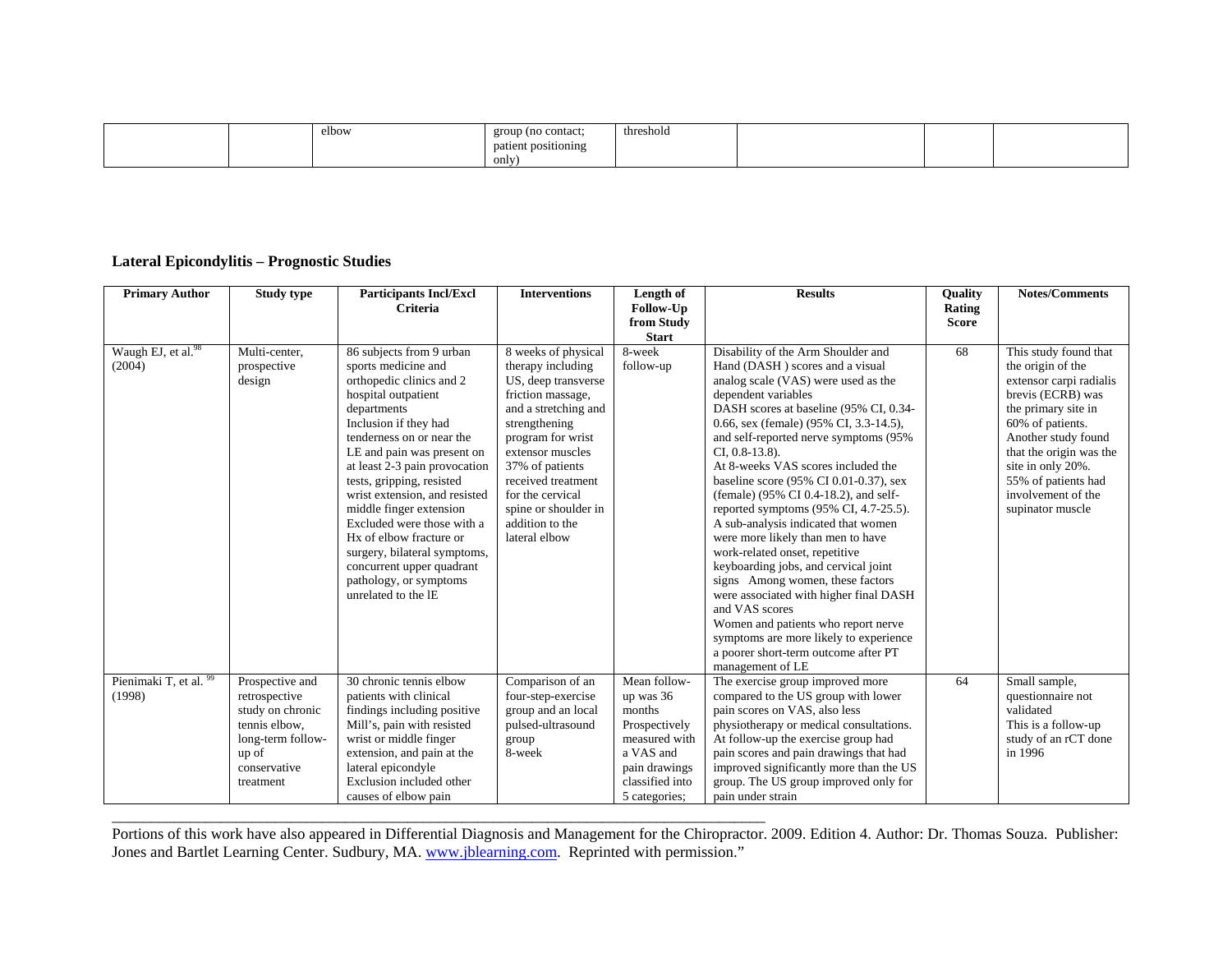|  | including cubital            | retrospectively | 5 patients in the US group had surgery |  |
|--|------------------------------|-----------------|----------------------------------------|--|
|  | osteoarthritis, RA, severe   | via a postal    | whereas only one in the exercise group |  |
|  | cervical spondylosis, carpal | questionnaire   | had surgery                            |  |
|  | tunnel, shoulder disorders   |                 |                                        |  |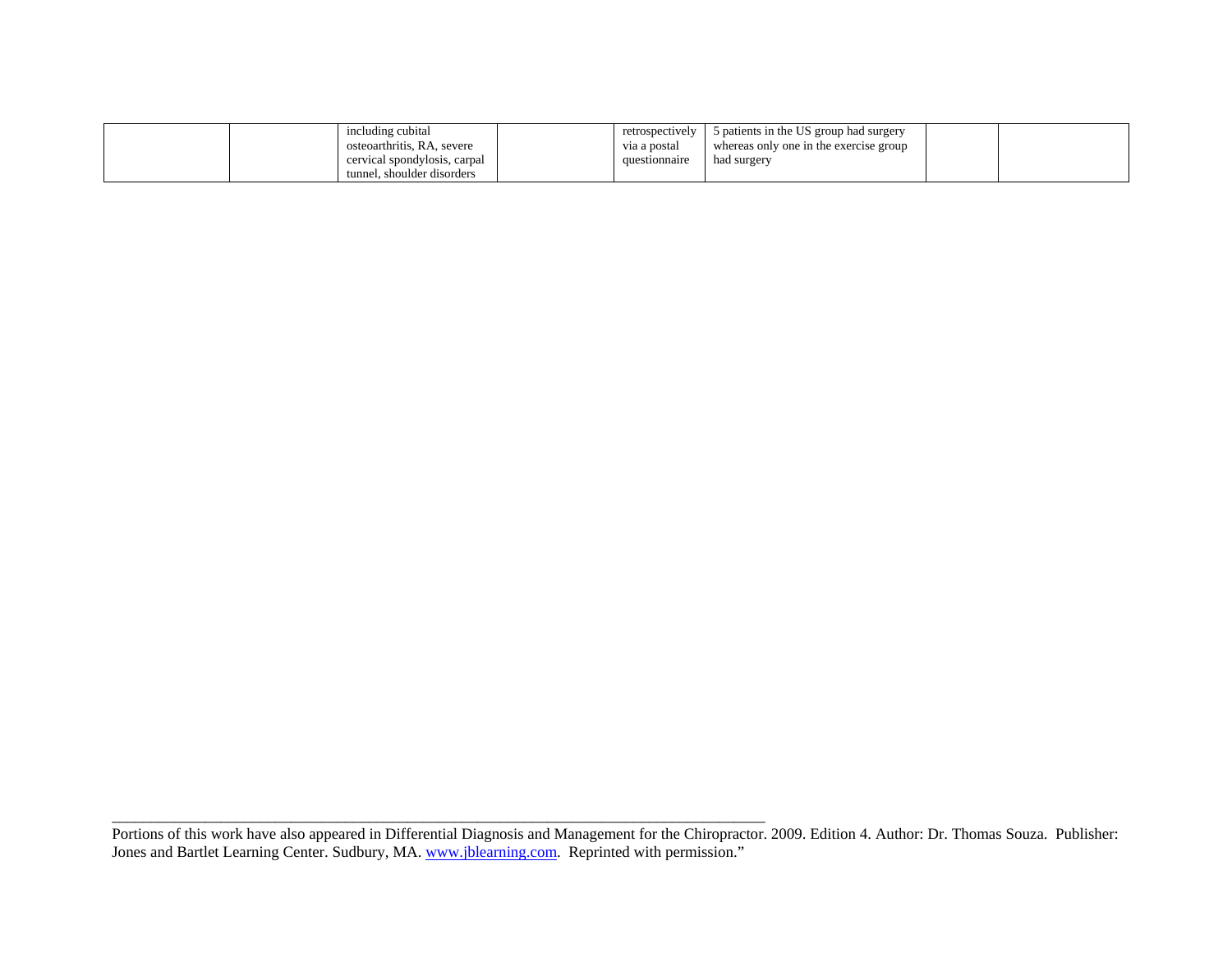| <b>Primary Author</b>                          | <b>Study type</b>                                                           | <b>Participants Incl/Excl</b><br><b>Criteria</b>                                                                                                                                                                                                                                                                  | <b>Results</b>                                                                                                                                                                                                                                                                                                                                                                                                                                                                                                                                                                                                 | Quality<br>Rating | <b>Notes/Comments</b>                                                                                                                                                                                                                                |
|------------------------------------------------|-----------------------------------------------------------------------------|-------------------------------------------------------------------------------------------------------------------------------------------------------------------------------------------------------------------------------------------------------------------------------------------------------------------|----------------------------------------------------------------------------------------------------------------------------------------------------------------------------------------------------------------------------------------------------------------------------------------------------------------------------------------------------------------------------------------------------------------------------------------------------------------------------------------------------------------------------------------------------------------------------------------------------------------|-------------------|------------------------------------------------------------------------------------------------------------------------------------------------------------------------------------------------------------------------------------------------------|
|                                                |                                                                             |                                                                                                                                                                                                                                                                                                                   |                                                                                                                                                                                                                                                                                                                                                                                                                                                                                                                                                                                                                | <b>Score</b>      |                                                                                                                                                                                                                                                      |
| Goodyear-Smith F<br>Arroll $B^{153}$ (2004)    | Systematic review<br>of RCTs                                                | Restricted to non-surgical<br>management of CTS;<br>English-language only. No<br>indication of<br>inclusion/exclusion related<br>to gender, age, work, etc.                                                                                                                                                       | 2 systematic reviews, 16 RCTs, and 1 before-and-<br>after study.<br>Findings:<br>Considerable % of CTS resolve spontaneously<br>Strong evidence for steroid injection; less for oral<br>Limited evidence efficacy for splinting, laser-<br>acupuncture, yoga, and therapeutic US in the short<br>to medium term (up to 6 months)<br>Evidence for tendon and nerve gliding is more<br>tentative<br>Evidence does not support NSAIDs, diuretics, B6,<br>chiropractic Tx, or magnet Tx                                                                                                                            | 69                | When statement of evidence<br>does not support is made, it<br>generally refers to lack of<br>evidence versus evidence<br>against.                                                                                                                    |
| Verdugo RJ, et al. <sup>141</sup><br>(2003)    | Systematic review<br>of RCTs and quasi-<br><b>RCTs</b><br>- Cochrane Review | All patients diagnosed with<br>CTS were included<br>regardless of Dx criteria,<br>etiology, associated<br>pathology, age, or gender.<br>Comparison of surgical vs.<br>non-surgical treatment                                                                                                                      | 2 RTCs involving 198 participants were included.<br>First was 22 participants divided into surgery or<br>splinting; not blinded nor allocation concealed.<br>Second involved 87 allocated to surgery; 89 to<br>splinting. Confidence interval favored surgical<br>group (relative risk 1.27; 95% confidence interval<br>1.08 to 1.75). Pooled estimate for secondary<br>outcomes also favored surgery.                                                                                                                                                                                                         | 71                | Weakness of including all<br>CTS patients regardless of Dx<br>criteria, etiology, associated<br>pathology, gender, age.<br>Due to existing literature,<br>only splinting could be<br>compared to surgery as the<br>only non-surgical alternative.    |
| O'Connor D, et al. <sup>145</sup><br>(2003)    | Systematic review<br>of RCTs and quasi-<br><b>RCTs</b><br>- Cochrane Review | Patients with a diagnosis of<br>CTS who had not<br>previously undergone<br>surgical release.<br>All non-surgical methods<br>other than local steroid<br>injections were evaluated<br>The primary outcome was<br>improvement in clinical<br>symptoms after at least 3<br>months following the end<br>of treatment. | 21 trials involving 884 people<br>Summary:<br>hand brace significantly improved<br>$\overline{\phantom{a}}$<br>symptoms after 4 weeks<br>pooled data for two trials of US 2 weeks<br>was not beneficial, however, one trial<br>showed significant improvement after 7<br>weeks of US which was maintained at 6<br>months<br>some indications of steroid effectiveness<br>in the short term<br>no evidence to support B6<br>one trial indicated improvement with<br>$\overline{\phantom{a}}$<br>yoga<br>one trial demonstrated improvement with<br>carpal bone mobilization<br>no benefit for chiropractic care | 90                | As stated in the review, there<br>is limited evidence to suggest<br>that chiropractic and medical<br>treatment provide similar<br>short-term improvement in<br>mental distress, vibrometry,<br>hand function, and health-<br>related quality of life |
| Gerritsen AAM, et<br>al. <sup>148</sup> (2002) | Systematic review<br>of RCTs                                                | Restricted to conservative<br>management of CTS with<br>reports published in                                                                                                                                                                                                                                      | Fourteen publications were identified. No pooling of<br>data due to the heterogeneous patient populations,<br>interventions, and outcome measures used.                                                                                                                                                                                                                                                                                                                                                                                                                                                        | 59                | Although some studies<br>indicated they were RCTs, the<br>reviewers found no evidence                                                                                                                                                                |

# **Carpal Tunnel – Systematic Reviews**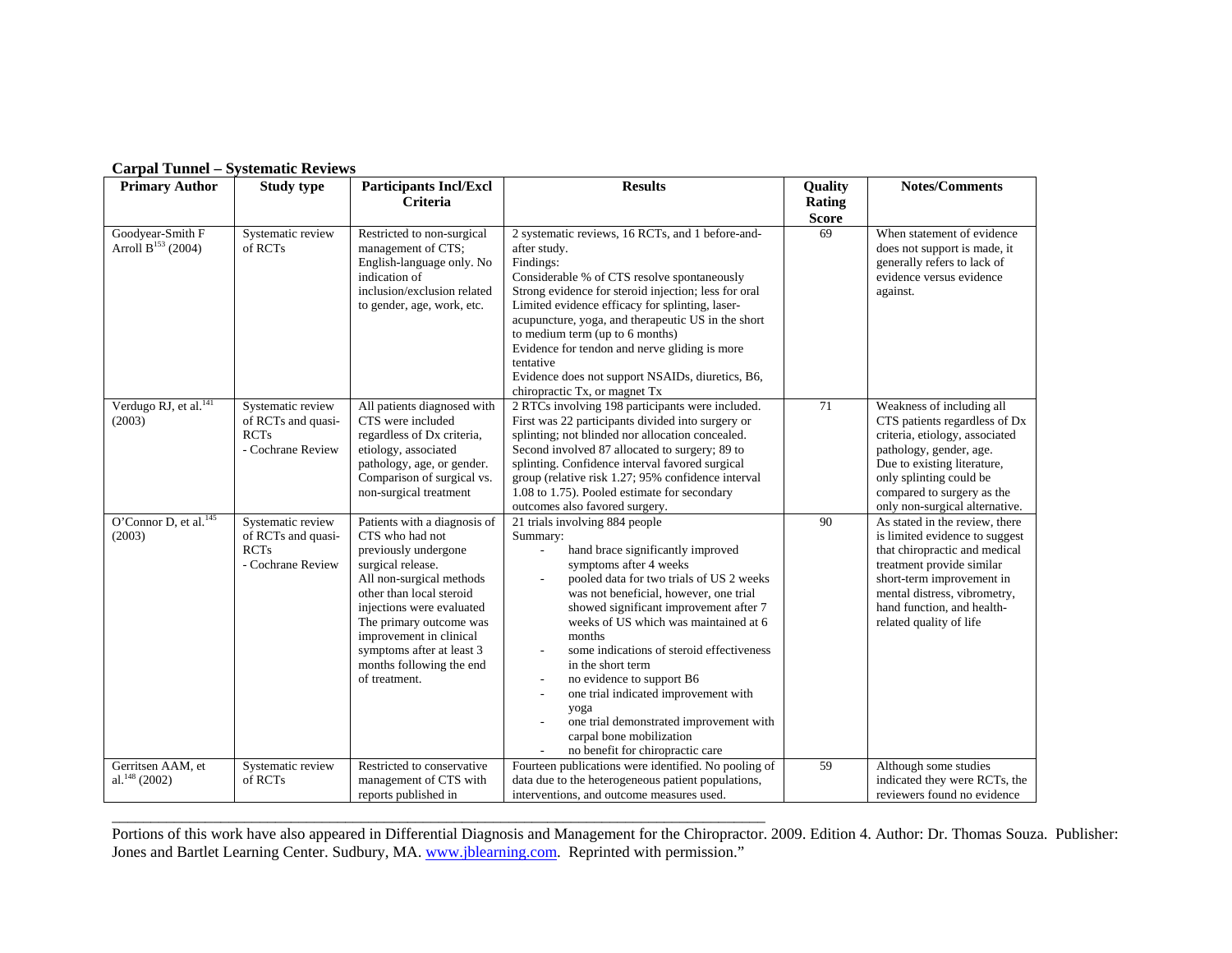|                                            |                                                                                                                                       | English, German, French,<br>or Dutch. No indication of<br>inclusion/exclusion related<br>to gender, age, work, etc.                                                               | Findings:<br>Diuretics, pyridoxine (B6), NSAIDs, yoga, and<br>laser-acupuncture seem to be ineffective for short-<br>term symptom relief<br>Steroid injections seem to be effective (limited<br>evidence)<br>Conflicting evidence for US and oral corticosteroids<br>For long-term relief, limited evidence that US is<br>effective and splinting is less effective than surgery                                                                                                                                                                                                                                                                                                                                                                                                     |    | of randomization.<br>No chiropractic studies met<br>the criteria.                                                                                                                                                                                                                                                                                                                                                                                                                                |
|--------------------------------------------|---------------------------------------------------------------------------------------------------------------------------------------|-----------------------------------------------------------------------------------------------------------------------------------------------------------------------------------|--------------------------------------------------------------------------------------------------------------------------------------------------------------------------------------------------------------------------------------------------------------------------------------------------------------------------------------------------------------------------------------------------------------------------------------------------------------------------------------------------------------------------------------------------------------------------------------------------------------------------------------------------------------------------------------------------------------------------------------------------------------------------------------|----|--------------------------------------------------------------------------------------------------------------------------------------------------------------------------------------------------------------------------------------------------------------------------------------------------------------------------------------------------------------------------------------------------------------------------------------------------------------------------------------------------|
| D'Arcy CA, et al. <sup>136</sup><br>(2000) | Systematic review<br>for precision and<br>accuracy of history<br>taking and physical<br>examination of<br>diagnosing CTS in<br>adults | Studies of patients<br>presenting to clinicians<br>with symptoms suggesting<br>CTS based on physical<br>exam independently<br>compared with<br>electrodiagnostic (ED)<br>testing. | Twelve of 42 articles met the criteria.<br>In patients with hand dysesthesias, findings that best<br>distinguish between patients with ED evidence of<br>CTS and those who do not are:<br>hypalgesia in the median nerve territory (LR,<br>$3.1,95\%$ CI, $2.0-5.1$ )<br>classic or probable Katz hand diagram results<br>(LR, 2.4 95% CI, 1.6-3.5), and<br>weak thumb abduction strength (LR, 1.8, 95%)<br>$CI, 1.4-2.3)$<br>Findings arguing against CTS are:<br>unlikely Katz had diagram results (LR, 0.2,<br>95% CI, 0.0-0.7), and<br>normal thumb abduction strength (LR, 0.5,<br>95% CI 0.4-0.7))<br>Some standard tests such as Phalens and Tinel<br>signs, thenar atrophy, and nocturnal<br>paresthesias had little or no diagnostic value<br>for positive ED test findings | 95 | The main limitation of<br>literature is lack of a gold<br>standard for CTS so when<br>comparing testing to<br>electrodiagnosis (the gold<br>standard) results may be<br>inaccurate.<br>In all studies patients were<br>seen by orthopedic surgeons,<br>physical therapists, and<br>electrodiagnostic labs but not<br>to primary care physicians.<br>Authors state that their<br>findings are likely more<br>applicable to patients with<br>severe enough symptoms to<br>warrant such a referral. |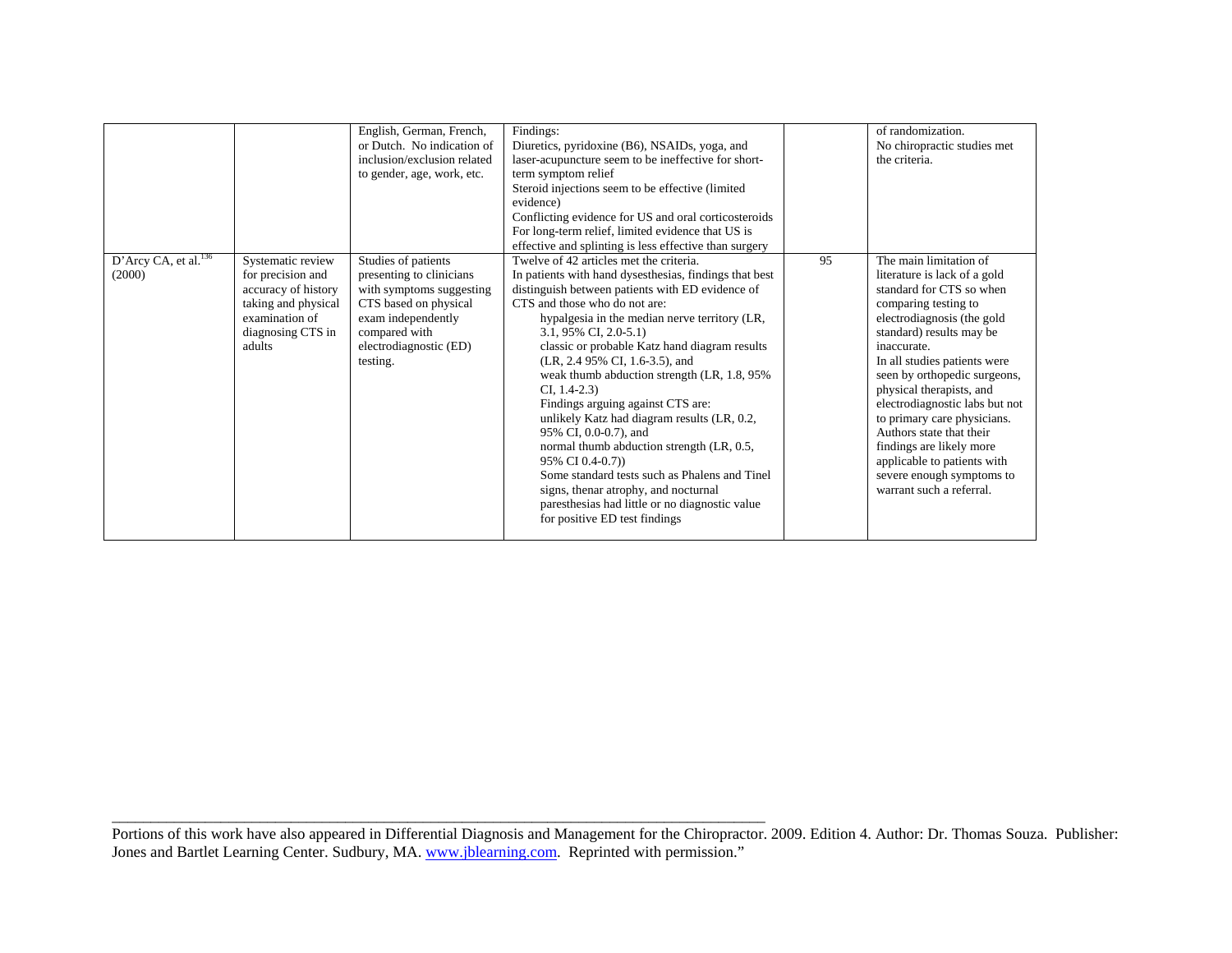# **Carpal Tunnel – RCTs**

| <b>Primary Author</b>                        | Study type       | <b>Participants Incl/Excl</b><br>Criteria                                                                                                                                                                                                                                                                                                                                                                           | <b>Interventions</b>                                                                                                                                                                                                                                                                                                        | Length of<br>Follow-Up<br>from Study<br><b>Start</b> | <b>Results</b>                                                                                                                                                                                                                                                                                                                                                                                                                                                                | Quality<br>Rating<br><b>Score</b> | <b>Notes/Comments</b>                                                                                                                                                                                                                                                                                              |
|----------------------------------------------|------------------|---------------------------------------------------------------------------------------------------------------------------------------------------------------------------------------------------------------------------------------------------------------------------------------------------------------------------------------------------------------------------------------------------------------------|-----------------------------------------------------------------------------------------------------------------------------------------------------------------------------------------------------------------------------------------------------------------------------------------------------------------------------|------------------------------------------------------|-------------------------------------------------------------------------------------------------------------------------------------------------------------------------------------------------------------------------------------------------------------------------------------------------------------------------------------------------------------------------------------------------------------------------------------------------------------------------------|-----------------------------------|--------------------------------------------------------------------------------------------------------------------------------------------------------------------------------------------------------------------------------------------------------------------------------------------------------------------|
| Gerritsen AAM, et al<br>$.^{\rm 143}$ (2002) | <b>RCT</b>       | 176 patients with clinically<br>and electrophysiologically<br>confirmed idiopathic CTS<br>Exclusion criteria were<br>previous treatment with<br>splinting or surgery, a history<br>of wrist trauma, a history of a<br>history suggesting cause of<br>CTS, clinical<br>signs/symptoms or<br>electrophysiological findings<br>the could mimic CTS such as<br>cervical radiculopathy                                   | Wrist splinting at<br>night for at least 6<br>weeks or open carpal<br>tunnel release<br>Outcome measured<br>through a<br>questionnaire<br>indicating general<br>improvement, number<br>of nights waking up<br>due to symptoms or<br>severity of symptoms                                                                    | 3, 6, 12, and<br>18 months                           | In the intention-to-treat analysis, surgery<br>was more effective than splinting on all<br>outcome measures<br>After 3 months success for surgery group<br>was 80% vs 54% for the splinting group<br>$(95\% \text{ CI } 12\% - 40\%, \text{ P} = 0.001)$<br>After 18 months the success rate was<br>90% for surgery and 75% for the<br>splinting group, however at the end of<br>the study 41% of patients in the splint<br>group had also received the surgical<br>treatment | $\mathbb{R}$                      | Limited in that night<br>only splinting was<br>used and compared<br>only with open carpal<br>tunnel release                                                                                                                                                                                                        |
| Davis PT, et al <sup>144</sup><br>(1998)     | $\overline{RCT}$ | Men and women 21-45 y/o<br>with self-reported symptoms<br>of CTS then confirmed<br>clinically and with NC tests<br>Exclusion criteria were<br>patients with currently<br>prescribed Tx, WC claim<br>based on CTS, pregnancy,<br>disease related to CTS, prior<br>wrist surgery, anti-<br>inflammatory meds, vit. B6<br>supplementation,<br>prescription wrist brace, ED<br>findings inconsistent with<br><b>CTS</b> | Medical group<br>received ibuprofen,<br>cock-up splint worn at<br>night<br>Subjects in the<br>chiropractic group<br>received HVLA for<br>the wrist, elbow, and<br>shoulder as well as<br>cervical and upper<br>thoracic regions, US,<br>soft-tissue work.<br>3/wk for 2 weeks;<br>2/wk for 3 weeks, and<br>1/wk for 4 weeks | 1 month<br>post-<br>treatment                        | There were significant improvements in<br>both groups with no significant<br>differences between groups for perceived<br>comfort and function,, nerve conduction,<br>and finger sensation overall.                                                                                                                                                                                                                                                                            | 81                                | This study probably<br>reflects normal<br>practice with multiple<br>interventions<br>including HVLA.<br>However, it does<br>make drawing<br>conclusions<br>specifically about<br>HVLA difficult.<br>Also, there was a high<br>drop-out rate: 22% for<br>the medical group and<br>31% for the<br>chiropractic group |
| Walker WC, et al. <sup>166</sup><br>(2000)   | <b>RCT</b>       | 21 subjects enrolled with 17<br>completing the study (only 1<br>woman); age range of 44-81<br>$y/\sigma$<br>VA Hospital patients referred<br>for electrodiagnostic studies<br>with symptoms of CTS<br>Subjects were included if<br>positive for electrodiagnostic<br>confirmation of CTS whether<br>unilaterally or bilaterally                                                                                     | Thermoplastic,<br>custom-molded,<br>neutral wrist splint<br>receiving either full-<br>time or night-time<br>only wear instructions                                                                                                                                                                                          | 6-week                                               | Through the use of validated, reliable<br>measures, this study demonstrated<br>symptoms, functional deficits, and<br>median nerve impairments improve in<br>patients with CTS who use 6 weeks of<br>neutral wrist splinting<br>Thee was an advantage to full-time use<br>in improving physiological function as<br>measured by distal latency improvement<br>in both motor and sensory aspects                                                                                | 67                                | Small sample size may<br>limit results as would<br>the drop-out rate of<br>19% (17 out of 21)<br>completed)<br>Compliance seemed to<br>be a factor<br>This study used a rigid<br>splint, so therefore, it<br>is not necessarily a<br>reflection on results<br>from other types of                                  |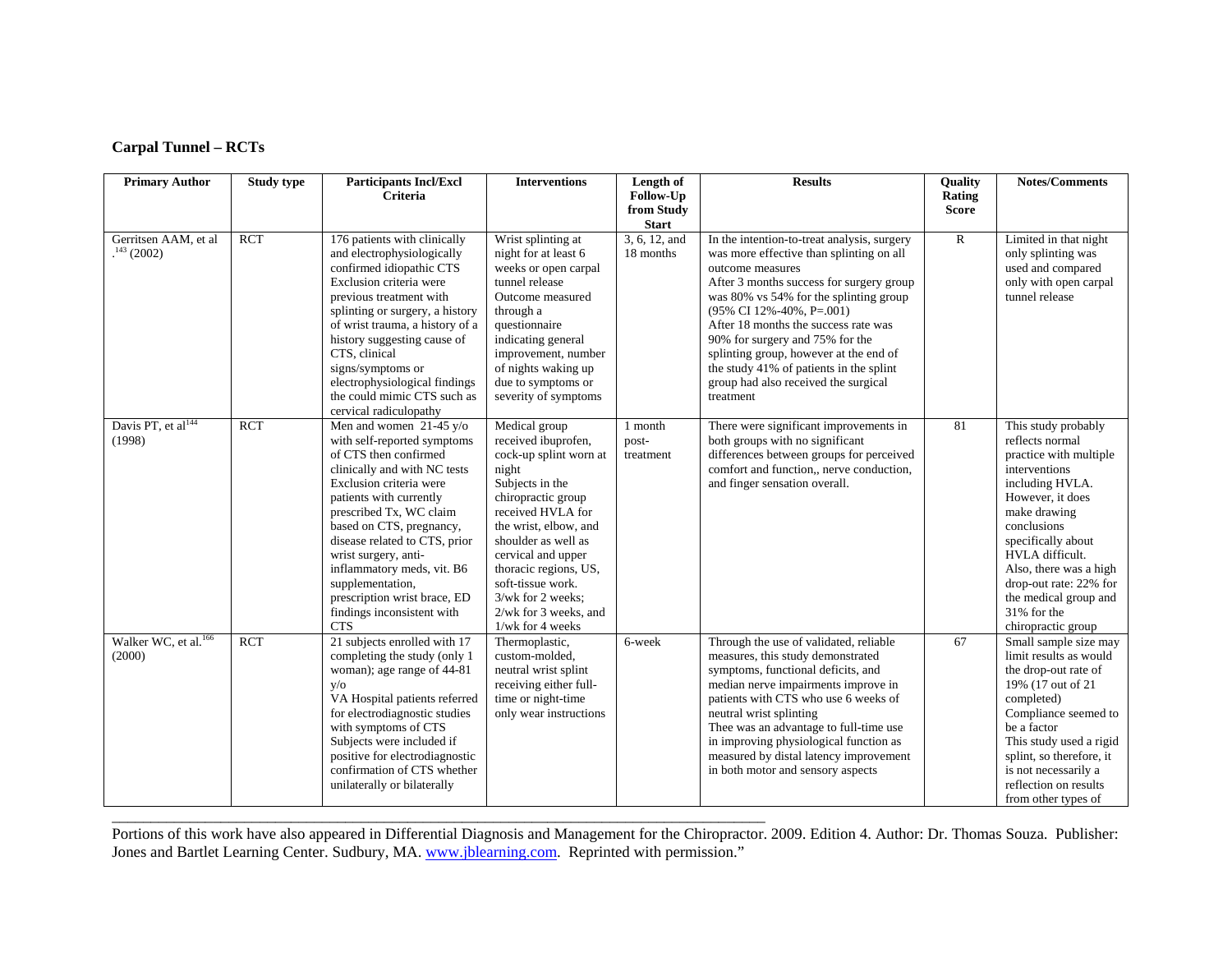|  |  |  | splints |
|--|--|--|---------|
|  |  |  |         |

# **Carpal Tunnel – Diagnostic Studies**

| <b>Primary Author</b>             | <b>Study type</b>                       | <b>Participants Incl/Excl Criteria</b>                                                                                                                                                                                                                                                                                                                                                                                                                        | <b>Results</b>                                                                                                                                                                                                                                                                                                    | <b>Quality Rating</b><br>Score | <b>Notes/Comments</b>                                                     |
|-----------------------------------|-----------------------------------------|---------------------------------------------------------------------------------------------------------------------------------------------------------------------------------------------------------------------------------------------------------------------------------------------------------------------------------------------------------------------------------------------------------------------------------------------------------------|-------------------------------------------------------------------------------------------------------------------------------------------------------------------------------------------------------------------------------------------------------------------------------------------------------------------|--------------------------------|---------------------------------------------------------------------------|
| Lew HL, et al. $^{138}$<br>(2005) | Sensitivity and<br>specificity analysis | 44 normal and 136 symptomatic hands<br>Reference/control group $-$ no symptoms<br>or signs of median neuropathy: no<br>numbness tingling, no other<br>neuropathies, and no diabetes<br>$CTS$ group – numbness, tingling, or<br>pain in a median nerve distribution at<br>least 3 times/week for at least 3 months:<br>patients with release surgery, absent<br>SNAP diminished SNAP amplitude, or<br>prolonged ulnar sensory distal latency<br>were excluded. | Results from measurement of a single short-<br>nerve segment tended to be superior to<br>results obtained by either long-segment<br>studies or differential subtraction between 2<br>segments of the same nerve<br>Short segment, onset-latency transcarpal<br>mixed NCV yielded the highest sensitivity<br>(75%) | 75                             | Comments regarding specificity were<br>limited by the design of the study |
|                                   |                                         |                                                                                                                                                                                                                                                                                                                                                                                                                                                               |                                                                                                                                                                                                                                                                                                                   |                                |                                                                           |

# **Carpal Tunnel – Prognostic Studies**

| <b>Primary Author</b>     | Study type                                                                 | <b>Participants Incl/Excl</b><br><b>Criteria</b>                                                                        | <b>Interventions</b>   | Length of<br>Follow-Up<br>from Study | <b>Results</b>                                                                                                                                                                                                                                                                                                     | <b>Quality</b><br>Rating<br><b>Score</b> | <b>Notes/Comments</b>                     |
|---------------------------|----------------------------------------------------------------------------|-------------------------------------------------------------------------------------------------------------------------|------------------------|--------------------------------------|--------------------------------------------------------------------------------------------------------------------------------------------------------------------------------------------------------------------------------------------------------------------------------------------------------------------|------------------------------------------|-------------------------------------------|
| Gerritsen AAM, et         | Conducted                                                                  | 89 patients with                                                                                                        | Night-splinting for at | <b>Start</b><br>12 months            | 31% success rate for splinting                                                                                                                                                                                                                                                                                     | 73                                       | Over half of patients who                 |
| al. <sup>143</sup> (2003) | within an RCT<br>on the efficacy<br>of splinting<br>and surgery<br>for CTS | electrophysiologically<br>confirmed CTS were<br>randomly assigned to neutral<br>night-splinting for at least 6<br>weeks | least 6 weeks          |                                      | Only two prognostic indicators were<br>identified:<br>For patients with both a short duration of<br>CTS complaints (one year or less) and a<br>score of 6 or less for severity of<br>paresthesia at night at baseline the<br>predicted probability of success was 62%<br>The % of patients correctly identified by |                                          | improved had enlisted<br>other treatments |

Portions of this work have also appeared in Differential Diagnosis and Management for the Chiropractor. 2009. Edition 4. Author: Dr. Thomas Souza. Publisher: Jones and Bartlet Learning Center. Sudbury, MA. www.jblearning.com. Reprinted with permission."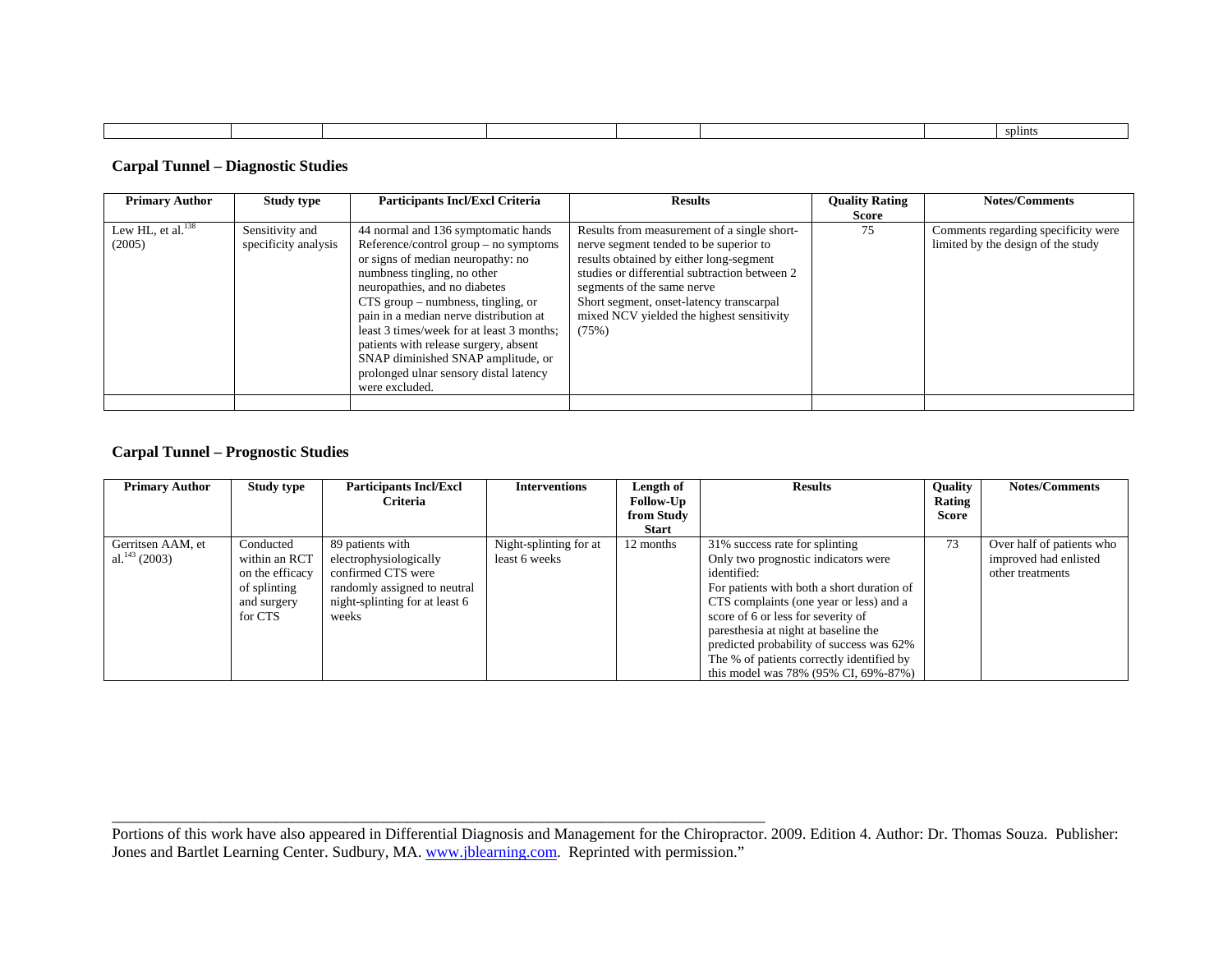# **Low Scoring Studies Not Included**

### **Shoulder Pain**

### **RCTs**

| <b>Primary Author</b>                      | <b>Study type</b>                                                              | <b>Participants Incl/Excl</b><br><b>Criteria</b>                                                                                                                                                                                                                                                                                                                                             | interventions                                                                                                                                                                     | Length of<br>Follow-Up<br>from Study<br><b>Start</b>             | <b>Results</b>                                                                                                                                                                                                                                                                                                                                                                                | Quality<br>Rating<br><b>Score</b> | <b>Notes/Comments</b>                                                                                                                                                                                                                                                                                                                                                                      |
|--------------------------------------------|--------------------------------------------------------------------------------|----------------------------------------------------------------------------------------------------------------------------------------------------------------------------------------------------------------------------------------------------------------------------------------------------------------------------------------------------------------------------------------------|-----------------------------------------------------------------------------------------------------------------------------------------------------------------------------------|------------------------------------------------------------------|-----------------------------------------------------------------------------------------------------------------------------------------------------------------------------------------------------------------------------------------------------------------------------------------------------------------------------------------------------------------------------------------------|-----------------------------------|--------------------------------------------------------------------------------------------------------------------------------------------------------------------------------------------------------------------------------------------------------------------------------------------------------------------------------------------------------------------------------------------|
| Ginn $\text{KA}^{74}$ (2005)               | <b>RCT</b>                                                                     | 138 subjects $> 18$ y/o with<br>unilateral shoulder pain of<br>mechanical origin with<br>duration of more than 1<br>month with and without<br>associated stiffness<br>Patients were excluded if pain<br>was bilateral, associated with<br>instability, due to an<br>inflammatory or neoplastic<br>disorder, or referred from the<br>vertebral column or due to<br>trauma in the last 4 weeks | Treatment groups<br>included exercise<br>therapy, or subacromial<br>corticosteroid injection,<br>or a combination of<br>physical modalities and<br><b>ROM</b> exercises           | 1 year                                                           | The mean/median changes in all<br>outcome measurements at 5<br>weeks indicated that subject in<br>all groups improved<br>significantly with no differences<br>between treatment groups                                                                                                                                                                                                        | 43                                | Follow-up study from the original<br>Ginn study on exercise therapy<br>indicated that Tx groups improved<br>faster than with natural history                                                                                                                                                                                                                                               |
| Gursel YK, et al. <sup>81</sup><br>(2004)  | Randomized,<br>placebo-<br>controlled<br>trial                                 | 40 patients from an outpatient<br>clinic who met the following<br>criteria:<br>- shoulder pain and limitation<br>of movement for at least 4<br>weeks prior to study<br>- diagnosis of a soft tissue<br>disorder by US or MRI<br>- no trauma or memory of<br>trauma<br>- Absence of other known<br>diseases<br>- no PT administered for 4-5<br>weeks prior to study                           | Two groups who both<br>received superficial heat,<br>electrical stimulation,<br>and an exercise program<br>were randomized to true<br>US or sham US, 3 days<br>a week for 3 weeks | 3 weeks<br>$(post-$<br>program<br>assessment)<br>only            | Subjects showed within-group<br>differences but these did not<br>reach significance compared<br>between groups for pain, ROM,<br>Shoulder Disability<br>Questionnaire scores, and<br><b>Health Assessment</b><br>Questionnaire scores.<br>Results indicate that true-US<br>versus sham-US added no<br>further benefit when applied in<br>addition to other physical<br>therapy interventions. | 47                                | Patients with calcific tendonitis were<br>excluded from the study which may<br>explain differences compared to other<br>studies.<br>Given there were diagnostic<br>differences in the groups and given<br>there were within-group differences, it<br>would be interesting to know if<br>responses were diagnosis (disorder)<br>specific                                                    |
| Godges JJ, et al. <sup>161</sup><br>(2003) | RCT <sub>2</sub> -<br>group,<br>pretest/post-<br>test<br>multivariant<br>study | 20 subjects; 10 male/10<br>female) between ages 21-83<br>y/o with shoulder pathology<br>of 1 year or less<br>Subjects refereed to an<br>outpatient physical therapy<br>clinic<br>Subjects were included if they<br>exhibited limitations in<br>overhead reach as well as                                                                                                                     | Soft-tissue mobilization<br>to the subscapularis and<br>PNF to rotator cuff                                                                                                       | Single<br>treatment<br>measured<br>pre- and<br>post-test<br>only | Tx group improved by a mean<br>of 16.4 inches (95% CI 12.5-<br>20.3) for external rotation<br>compared to the control mean<br>improvement of less than 1<br>degree (95% CI -0.2-2.0).<br>Overhead reach in the treatment<br>group improved by a mean of<br>9.6 cm (95% CI, 5.2-14.0 cm)<br>compared to the mean                                                                               | 42                                | Although randomly assigned, the<br>range of shoulder conditions could<br>have influences on outcome. In other<br>words, those with the more limiting<br>conditions could have randomly been<br>assigned more to the control group<br>Other limitations include the testing of<br>immediate effect only, therefore,<br>unknown how long effects last.<br>Very wide range of age which could |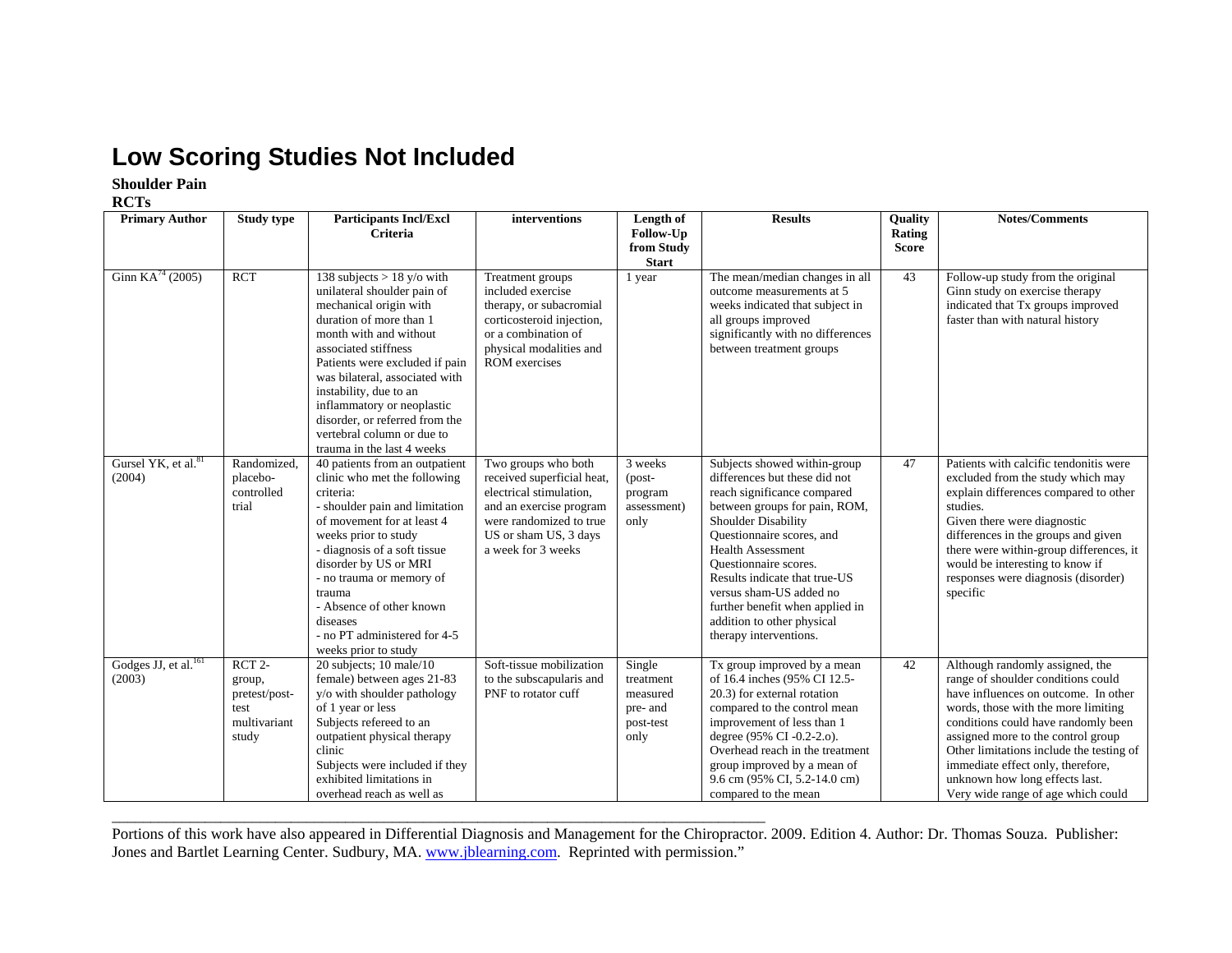| Rahme H, et al. <sup>162</sup><br>1998  | $RCT - no$<br>"control"<br>group but<br>comparison<br>between<br>treatments                                     | glenohumeral external<br>rotation when measured at 45<br>degrees of shoulder<br>abduction.<br>42 patients with subacromial<br>impingement syndrome<br>Patients were referred for<br>surgery.<br>Inclusion factors were<br>isolated shoulder disease,<br>working age, pain for the<br>preceding year present at rest<br>made worse with overhead<br>movements and a positive<br>impingement sign (relief with<br>a corticosteroid injection) | Arthroplasty or<br>physiotherapy<br>Physiotherapy consisted<br>of patient education,<br>avoidance advice,<br>shoulder strengthening<br>and focus on correction<br>of any scapulohumeral<br>rhythm problems                                                                                                                                                                                                                                                                                                                                                                                                                                                              | 1 year                                             | 6 months and | improvement of the control<br>group of 2.4 cm (95% CI, -0.8-<br>$5.6$ cm)<br>At 6 months 57% (12/21) of<br>surgically group had a<br>successful outcome (pain<br>reduction of >50% on a VAS<br>pain scale) while 33% 6/18) of<br>the physiotherapy group had a<br>successful outcome<br>At 1 year 76% (16/21) of the<br>surgery group had success.<br>One year follow-up for PT<br>group was not possible because<br>13 patients chose surgery after<br>initial PT regimen. | 42                                                                                                                                                                 | be a positive if the sample group had<br>been larger.<br>Small sample group size decreases the<br>power of the conclusions.<br>Two active movements were found to<br>be predictive for surgical success.<br>These included the "pour out of pot"<br>maneuver and the "hand in neck"<br>maneuver. When combining three<br>pain-related variables into a prediction<br>for success, a sensitivity of 78% and a<br>specificity of 90% was attained.                                                                                                            |
|-----------------------------------------|-----------------------------------------------------------------------------------------------------------------|---------------------------------------------------------------------------------------------------------------------------------------------------------------------------------------------------------------------------------------------------------------------------------------------------------------------------------------------------------------------------------------------------------------------------------------------|-------------------------------------------------------------------------------------------------------------------------------------------------------------------------------------------------------------------------------------------------------------------------------------------------------------------------------------------------------------------------------------------------------------------------------------------------------------------------------------------------------------------------------------------------------------------------------------------------------------------------------------------------------------------------|----------------------------------------------------|--------------|-----------------------------------------------------------------------------------------------------------------------------------------------------------------------------------------------------------------------------------------------------------------------------------------------------------------------------------------------------------------------------------------------------------------------------------------------------------------------------|--------------------------------------------------------------------------------------------------------------------------------------------------------------------|-------------------------------------------------------------------------------------------------------------------------------------------------------------------------------------------------------------------------------------------------------------------------------------------------------------------------------------------------------------------------------------------------------------------------------------------------------------------------------------------------------------------------------------------------------------|
| Hayes K, et al. <sup>33</sup><br>(2001) | Reliability<br>study of<br>shoulder<br><b>ROM</b>                                                               | 8 volunteers, 3 males, 5<br>females ages between 57-72<br>(mean age $= 66$ )<br>All subjects had a current<br>shoulder complaint<br>6 patients had undergone<br>rotator cuff repair surgery<br>within the past 24 months one<br>patient had scapulothoracic<br>fusion, and one patient had<br>adhesive capsulitis                                                                                                                           | Five methods included visual estimation, goniometry, still photography,<br>"stand and reach", and hand behind back reach for 6 shoulder movements<br>For flexion, abduction, and external rotation fair to good reliability was<br>demonstrated for ICC using visual (inter-rater Rho = $0.57$ - $0.70$ , intra-rater<br>Rho = 0.59-0.67, goniometry (inter-rater Rho = 0.54-0.59, intra-rate Rho =<br>0.53-0.65, and for photography (inter-rater Rho = $0.62$ -0.73, intra-rater Rho =<br>$0.56 - 0.61$<br>The standard errors of measurement were between 14 and 25 degrees (inter-<br>rater) and 11 and 23 (intra-rater)<br>Hand behind back was the least reliable |                                                    |              | $\mathbf R$                                                                                                                                                                                                                                                                                                                                                                                                                                                                 | Although fair to good reliability was<br>found for some approaches, the range<br>of standard measurement errors<br>indicates a large variation in the<br>precision |                                                                                                                                                                                                                                                                                                                                                                                                                                                                                                                                                             |
| Ginn KA, et<br>al. <sup>169</sup> 2004  | Cohort study<br>evaluating<br>prognostic<br>indicators of<br>outcome for<br>conservative Tx<br>of shoulder pain | 82 subjects who participated<br>in an RCT that compared<br>short-term effectiveness of<br>conservative treatment for<br>chronic, unilateral shoulder<br>pain of mechanical origin,<br>with and without<br>accompanying stiffness and<br>who were available for longer<br>term follow-up 6 months after<br>cessation of formal treatment                                                                                                     | Conservative Tx<br>consisting of<br>various<br>combinations of<br>exercise therapy,<br>passive joint<br>mobilization,<br>electrophysical<br>modalities, and<br>corticosteroid<br>injections                                                                                                                                                                                                                                                                                                                                                                                                                                                                             | Average<br>time to<br>follow-up<br>was 9<br>months |              | Patient showed significant improvement in<br>all outcome measurements including pain<br>intensity, functional limitation, perceived<br>change in symptoms, active range of<br>motion, and muscle force.<br>Long-term outcome could not be predicted<br>by hand dominance, clinical history of<br>shoulder condition, severity of the shoulder<br>problem or shoulder mechanics.                                                                                             | $\mathbb{R}$                                                                                                                                                       | A mixed purpose study which<br>evaluated long-term affects of a<br>conservative treatment program<br>and at the same time attempted to<br>determine prognostic indicators of<br>success.<br>In the initial study patients were<br>randomized to exercise.<br>corticosteroid injection or multiple<br>modalities. There was some cross-<br>over of patients and no clear<br>indicator in this follow-up study of<br>which group faired best in the long-<br>run.<br>Most importantly, there seems to be<br>no control group to determine<br>natural history. |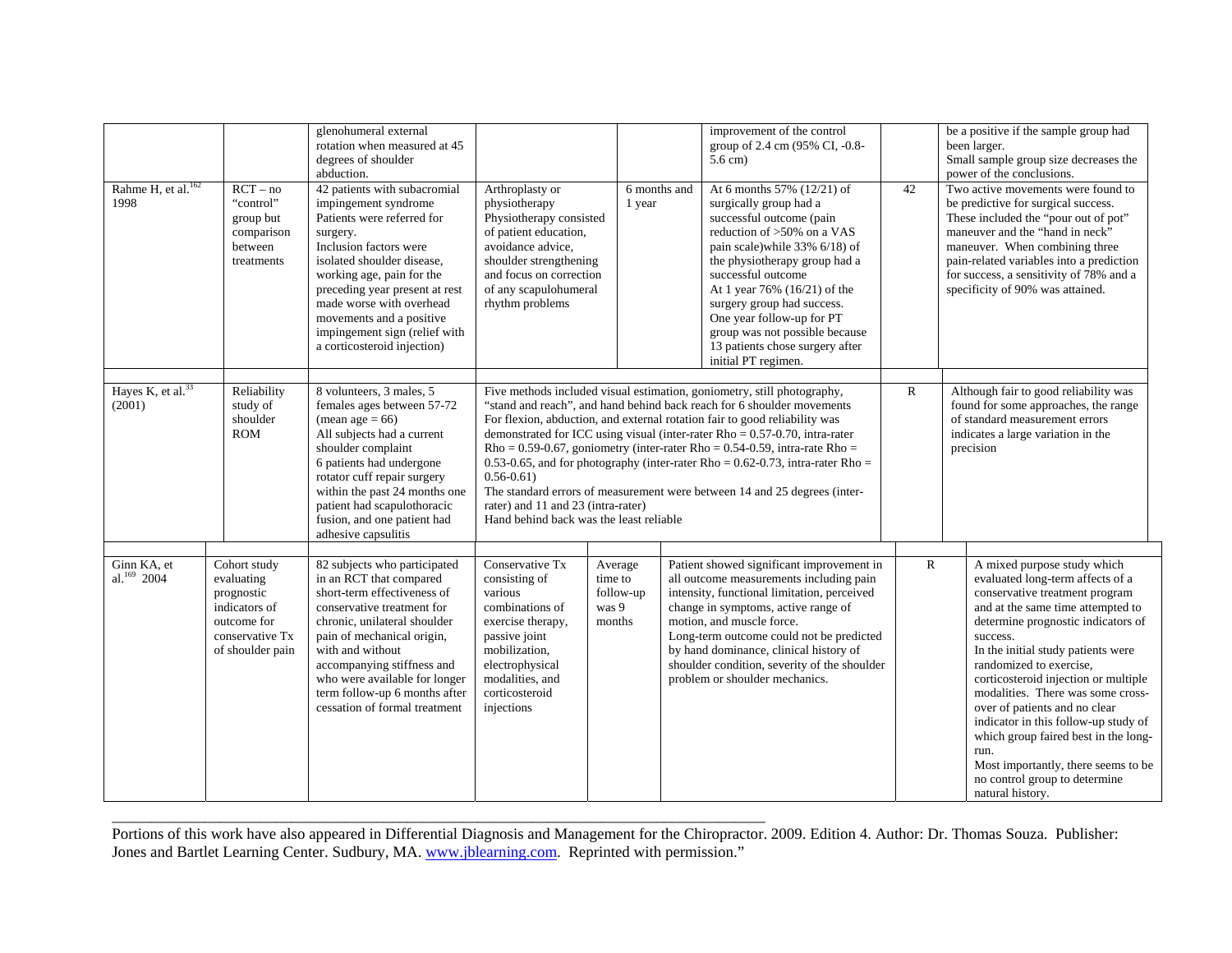# **Lateral Epicondylitis**

### **RCT**

| <b>Primary Author</b>                        | <b>Study type</b>                                                            | <b>Participants Incl/Excl</b><br><b>Criteria</b>                                                                                                                                                                                                                                                                                                                                                                       | <b>Interventions</b>                                                                                                                                                                                                                                                          | <b>Length of Follow-</b><br><b>Up from Study</b> | <b>Results</b>                                                                                                                                                                                                                                                                                                                                                                                                                                                                           | Quality<br>Rating | <b>Notes/Comments</b>                                                                                                                                                                                                                                                                                     |
|----------------------------------------------|------------------------------------------------------------------------------|------------------------------------------------------------------------------------------------------------------------------------------------------------------------------------------------------------------------------------------------------------------------------------------------------------------------------------------------------------------------------------------------------------------------|-------------------------------------------------------------------------------------------------------------------------------------------------------------------------------------------------------------------------------------------------------------------------------|--------------------------------------------------|------------------------------------------------------------------------------------------------------------------------------------------------------------------------------------------------------------------------------------------------------------------------------------------------------------------------------------------------------------------------------------------------------------------------------------------------------------------------------------------|-------------------|-----------------------------------------------------------------------------------------------------------------------------------------------------------------------------------------------------------------------------------------------------------------------------------------------------------|
|                                              |                                                                              |                                                                                                                                                                                                                                                                                                                                                                                                                        |                                                                                                                                                                                                                                                                               | <b>Start</b>                                     |                                                                                                                                                                                                                                                                                                                                                                                                                                                                                          | <b>Score</b>      |                                                                                                                                                                                                                                                                                                           |
| Struijs PAA, et al. <sup>164</sup><br>(2003) | <b>RCT</b>                                                                   | Inclusion criteria were Hx &<br>exam confirmation of LE<br>Exclusion criteria were if the<br>complaint was less than 6<br>weeks, there were severe<br>neck/shoulder problems, or if<br>the complaint was bilateral                                                                                                                                                                                                     | Wrist manipulation<br>compared to a<br>combination Tx<br>program of transverse<br>friction massage, pulsed<br>US, and exercise;                                                                                                                                               | End-point at 6 weeks                             | No significant difference<br>between groups in global<br>improvement; both groups<br>reported improvement<br>At the end of the 6 weeks,<br>PVAS, grip strength, and pain<br>threshold were not significantly<br>different.                                                                                                                                                                                                                                                               | 38                | $-PVAS =$ continuous<br>visual analog scale<br>- The manipulation of<br>the wrist for LE was<br>performed 15-20 times<br>alternating with either<br>forced passive<br>extension of the wrist<br>or extension against<br>resistance. Duration<br>was 15-20 minutes.<br>- Tx based on Lewit<br>description. |
| Haahr JP, et al. 170<br>(2003)               | <b>RCT</b>                                                                   | 289 subjects who were<br>consecutively diagnosed with<br>LE, aged 18-66 $y/o$ , consulting<br>GP with lateral elbow pain<br>who met criteria for LE<br>(presence of pain in elbow and<br>direct and indirect tenderness<br>at or within 2 cm of LE on<br>resisted extension of wrist<br>and/or third finger<br>Cases with previous elbow<br>operations or a known<br>inflammatory rheumatoid<br>disorder were excluded | Randomized into either<br>general practitioner with<br>"usual" care or a<br>minimal intervention by<br>an occupational<br>specialist involving<br>information about the<br>disorder, encouragement<br>to stay active and<br>instructions in graded<br>self-performed exercise | 3, 6, and 12 months                              | At 1 year, 83% of cases showed<br>improvement in the condition,<br>but no intervention was found to<br>have an advantage<br>Poor overall improvement was<br>associated with employment in<br>manual jobs Odds Ratio (OR)<br>3.0 (95% CI 1.0-8.7), a high<br>level of physical strain at work<br>OR 2.3, CI 1.0-5.3). Pain<br>reduction less than 50% was<br>associated with manual jobs,<br>high physical strain and high<br>baseline distress and tennis<br>elbow on the dominant side. | 75                | Not clear what care<br>was given by GPs<br>The stretch given to<br>patients was only<br>given once. It was a<br>contract-relax type of<br>stretch. Not clear on<br>compliance with the<br>stretch                                                                                                         |
| Retrospective                                |                                                                              |                                                                                                                                                                                                                                                                                                                                                                                                                        |                                                                                                                                                                                                                                                                               |                                                  |                                                                                                                                                                                                                                                                                                                                                                                                                                                                                          |                   |                                                                                                                                                                                                                                                                                                           |
| Derebery VJ, et al. <sup>112</sup><br>(2005) | Retrospective<br>cohort study<br>using<br>propensity<br>score<br>methodology | 4614 injured workers at 253<br>occupational medicine clinics<br>receiving primary care for<br>lateral epicondylitis                                                                                                                                                                                                                                                                                                    | Splinting, however,<br>some patients received<br>PT and some did not                                                                                                                                                                                                          | durations (P<.01)                                | Overall, patients with splints had higher rates of limited<br>duty (P,.001) more medical visits and charges (P<.001),<br>higher total charges (P<.001) and longer treatment                                                                                                                                                                                                                                                                                                              | $\mathbf R$       | Some limitations are<br>that the type of splint<br>was not considered<br>As a retrospective<br>study the pretreatment<br>differences between<br>patients would not<br>have been randomly<br>allocated, although<br>this study attempted to<br>neutralize some of this                                     |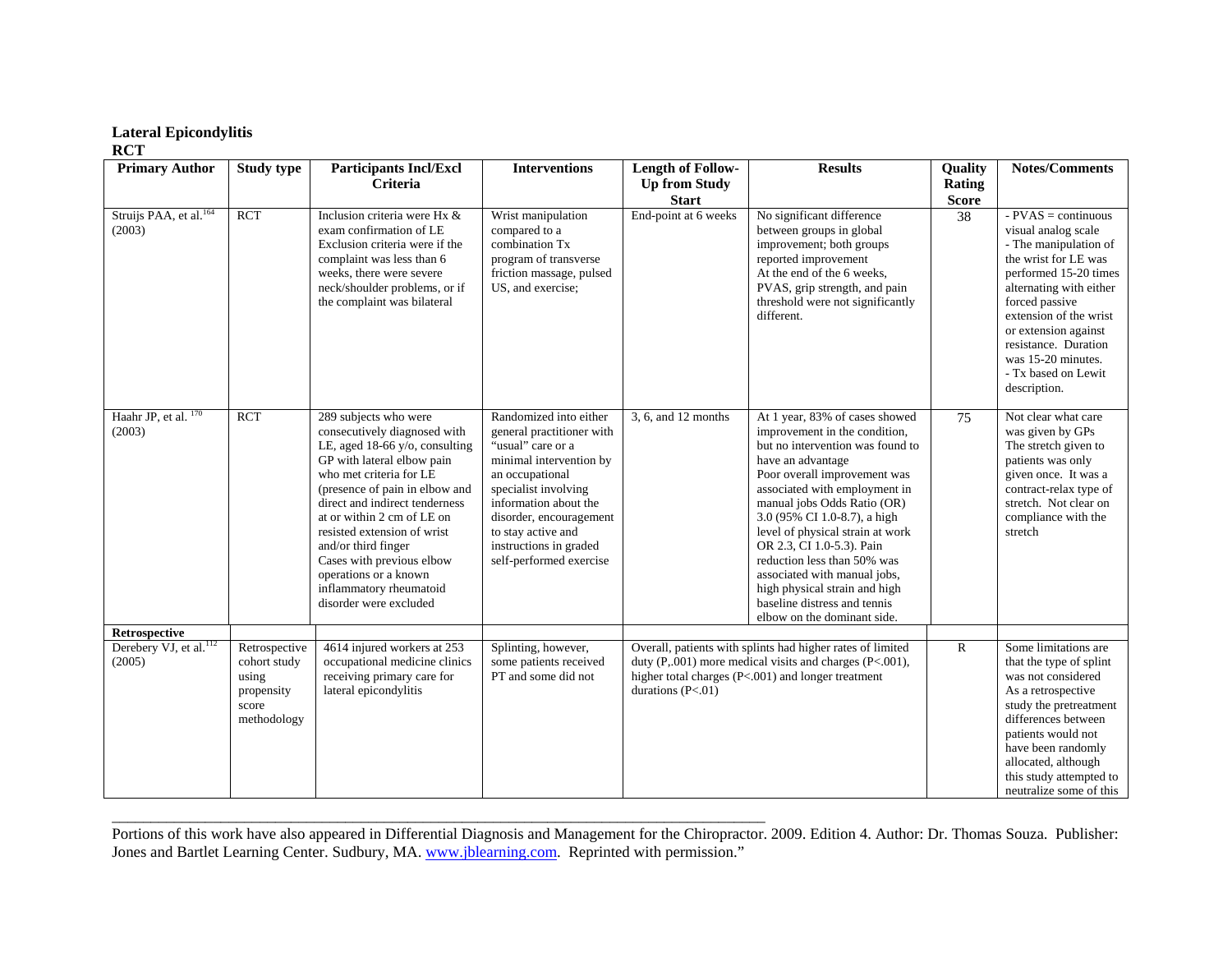|                                             |               |                                                                                                                                                                                                                                                                                                                                                                                                                                                                           |                                                                                                                                                                                                                                                                                                                                                                      |                                                                                                                                                                                                                                                                                                                                                                                                                                                  |    | effect with propensity<br>score methodology |
|---------------------------------------------|---------------|---------------------------------------------------------------------------------------------------------------------------------------------------------------------------------------------------------------------------------------------------------------------------------------------------------------------------------------------------------------------------------------------------------------------------------------------------------------------------|----------------------------------------------------------------------------------------------------------------------------------------------------------------------------------------------------------------------------------------------------------------------------------------------------------------------------------------------------------------------|--------------------------------------------------------------------------------------------------------------------------------------------------------------------------------------------------------------------------------------------------------------------------------------------------------------------------------------------------------------------------------------------------------------------------------------------------|----|---------------------------------------------|
| Cleland JA, et al. <sup>108</sup><br>(2004) | Retrospective | Inclusion: pain during<br>palpation of LE, pain with<br>resisted wrist extension or<br>with resisted middle finger<br>extension<br>Exclusion: worker's<br>compensation case, involved<br>in seeking litigation, multiple<br>diagnoses, had received a<br>corticosteroid injection with a<br>year, or PT, surgery at any<br>time for condition, if it Was<br>not the first time having<br>symptoms, if it was bilateral,<br>or if exam indicated radial<br>tunnel syndrome | Local direct treatment to<br>LE including US,<br>iantophoresis with<br>dexamethazone, soft-<br>tissue mobilization,<br>elbow joint<br>mobilization,<br>stretching/strengthening,<br>and cold modalities<br>OR<br>Local treatment plus<br>cervical manual therapy<br>which included<br>intervertebral passive<br>accessory mobilization<br>and movement<br>techniques | Data was from a telephone interview over an<br>undesignated period time which appears to be at least 1-3<br>years<br>75% of the local treatment group and 80% of the local<br>plus manual therapy group had a successful outcome<br>The local plus manual therapy to cervical spine group<br>achieved a successful long-term outcome in fewer visits<br>(mean of 9.6 visits for local versus mean of 5.6 for local<br>plus C-spine manipulation) | 25 |                                             |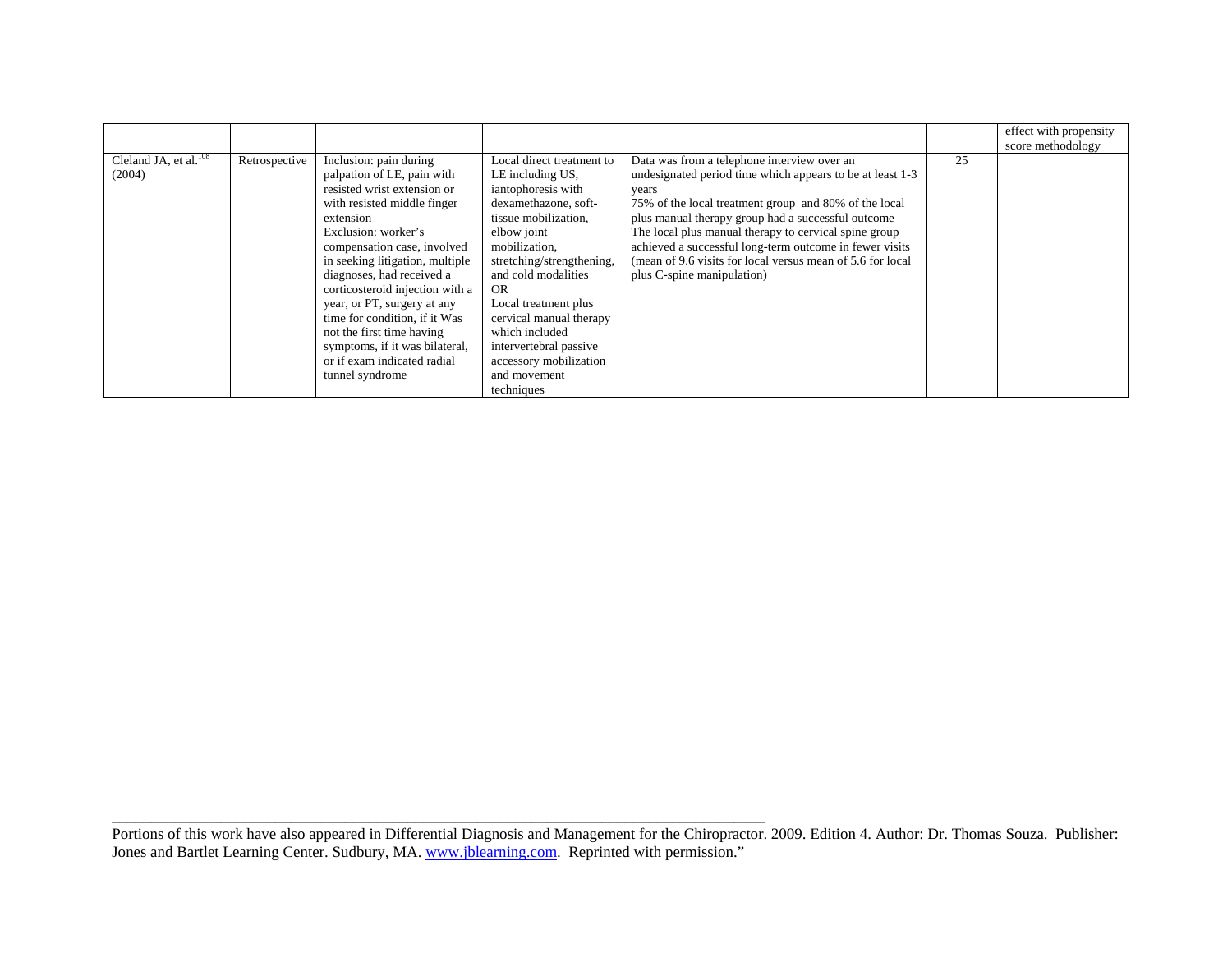### **Carpal Tunnel Systematic Review**

| <b>Primary Author</b>                                       | <b>Study type</b>                                                                                   | <b>Participants Incl/Excl</b><br><b>Criteria</b>                                                                                                                                                                                                 | <b>Results</b>                                                                                                                                                                                                                                                                                                                                                                                                                                                                                                                                                                                                                                                                                                                                                                     | <b>Quality</b><br>Rating | <b>Notes/Comments</b>                                                                                                                                             |
|-------------------------------------------------------------|-----------------------------------------------------------------------------------------------------|--------------------------------------------------------------------------------------------------------------------------------------------------------------------------------------------------------------------------------------------------|------------------------------------------------------------------------------------------------------------------------------------------------------------------------------------------------------------------------------------------------------------------------------------------------------------------------------------------------------------------------------------------------------------------------------------------------------------------------------------------------------------------------------------------------------------------------------------------------------------------------------------------------------------------------------------------------------------------------------------------------------------------------------------|--------------------------|-------------------------------------------------------------------------------------------------------------------------------------------------------------------|
| Feuerstein $\overline{M}$ , et al. <sup>149</sup><br>(1999) | Systematic review<br>of single and<br>multiple group<br>prospective and<br>retrospective<br>studies | Although the focus was on<br>work-related CTS, it was<br>not possible to exclude<br>non-work-related studies.<br>No other inclusion or<br>exclusion criteria were<br>used. Search terms<br>included outcome, surgery,<br>therapy, and treatment. | 129 studies were reviewed and categorized into six<br>types of interventions: surgery,<br>pharmacological/vitamins/steroids, physical<br>therapy/splinting, chiropractic/manipulation,<br>biobehavioral therapies, and occupational/work<br>rehabilitation. Using six classifications of study<br>design, 34 English language articles were included.<br>Findings:<br>Steroid injection and oral B6 were associated<br>with pain reduction<br>Range of motion exercises were associated<br>with less pain and fewer day to return to work<br>compared to splinting<br>Cognitive behavior therapy reduced pain,<br>anxiety, and depression<br>Multidisciplinary occupational rehabilitation<br>was associated with a higher % of chronic<br>cases returning to work than usual care | <b>Score</b><br>40       | Conclusions are preliminary<br>due to the small number of<br>well-controlled studies.<br>variability in duration, and<br>broad range of outcome<br>measures used. |

#### **RCT**

| <b>Primary Author</b>                      | Study type                                               | <b>Participants Incl/Excl</b>                                                                                                                                                                                                                                   | <b>Interventions</b>                                                                                                                                                                                                                                                                                                   | Length of                                      | <b>Results</b>                                                                                                                                                                                                                                                                                                                                 | <b>Ouality</b>  | <b>Notes/Comments</b>                                                                                                                                                                                                                                                                                   |
|--------------------------------------------|----------------------------------------------------------|-----------------------------------------------------------------------------------------------------------------------------------------------------------------------------------------------------------------------------------------------------------------|------------------------------------------------------------------------------------------------------------------------------------------------------------------------------------------------------------------------------------------------------------------------------------------------------------------------|------------------------------------------------|------------------------------------------------------------------------------------------------------------------------------------------------------------------------------------------------------------------------------------------------------------------------------------------------------------------------------------------------|-----------------|---------------------------------------------------------------------------------------------------------------------------------------------------------------------------------------------------------------------------------------------------------------------------------------------------------|
|                                            |                                                          | Criteria                                                                                                                                                                                                                                                        |                                                                                                                                                                                                                                                                                                                        | <b>Follow-Up</b><br>from Study<br><b>Start</b> |                                                                                                                                                                                                                                                                                                                                                | Rating<br>Score |                                                                                                                                                                                                                                                                                                         |
| Akalin E, et al. <sup>157</sup><br>(2002)  | Prospective<br>randomized,<br>before-and-<br>after trial | 28 patients with CTS in 36<br>hands age range of 34-64<br>y/o; 8 patients had bilateral<br><b>CTS</b><br>Exclusion criteria:<br>underlying metabolic<br>disorders, RA, pregnancy,<br>Hx of steroid injection,<br>severe thenar atrophy, and<br>Hx of splint use | Two groups: a custom<br>made neutral volar<br>wrist splint was given<br>to group 1 and 2<br>instructed to wear the<br>splint(s) at night and<br>as much during the<br>day as possible for 4<br>weeks<br>Patients in group 2<br>also were instructed to<br>perform a series of<br>tendon and nerve<br>gliding exercises | Range of 5<br>to 11 months                     | Statistically significant improvement was<br>obtained in all parameters in both groups<br>with a slightly higher improvement in<br>group 2 but the difference between<br>groups was not significant except for<br>lateral pinch strength<br>Satisfaction for group 1 (splint only) was<br>72% compared to 93% in group 2<br>(combined therapy) | 44              | The exercises were<br>based on Totten and<br>Hunter (ref) which<br>involve 6 hand<br>positions for tendon<br>stretching and 6 for<br>nerve gliding; each<br>position held for 5<br>seconds with the intent<br>of breaking up<br>adhesions and<br>allowing freedom of<br>movement of the<br>median nerve |
| Werner RA, et al. <sup>150</sup><br>(2005) | <b>RCT</b>                                               | Active workers from a<br>Midwestern auto assembly                                                                                                                                                                                                               | Treatment group<br>received customized                                                                                                                                                                                                                                                                                 | year                                           | The splinted group had a significant<br>reduction in discomfort and a decrease in                                                                                                                                                                                                                                                              | 31              | Patients in the splinted<br>group had a higher job                                                                                                                                                                                                                                                      |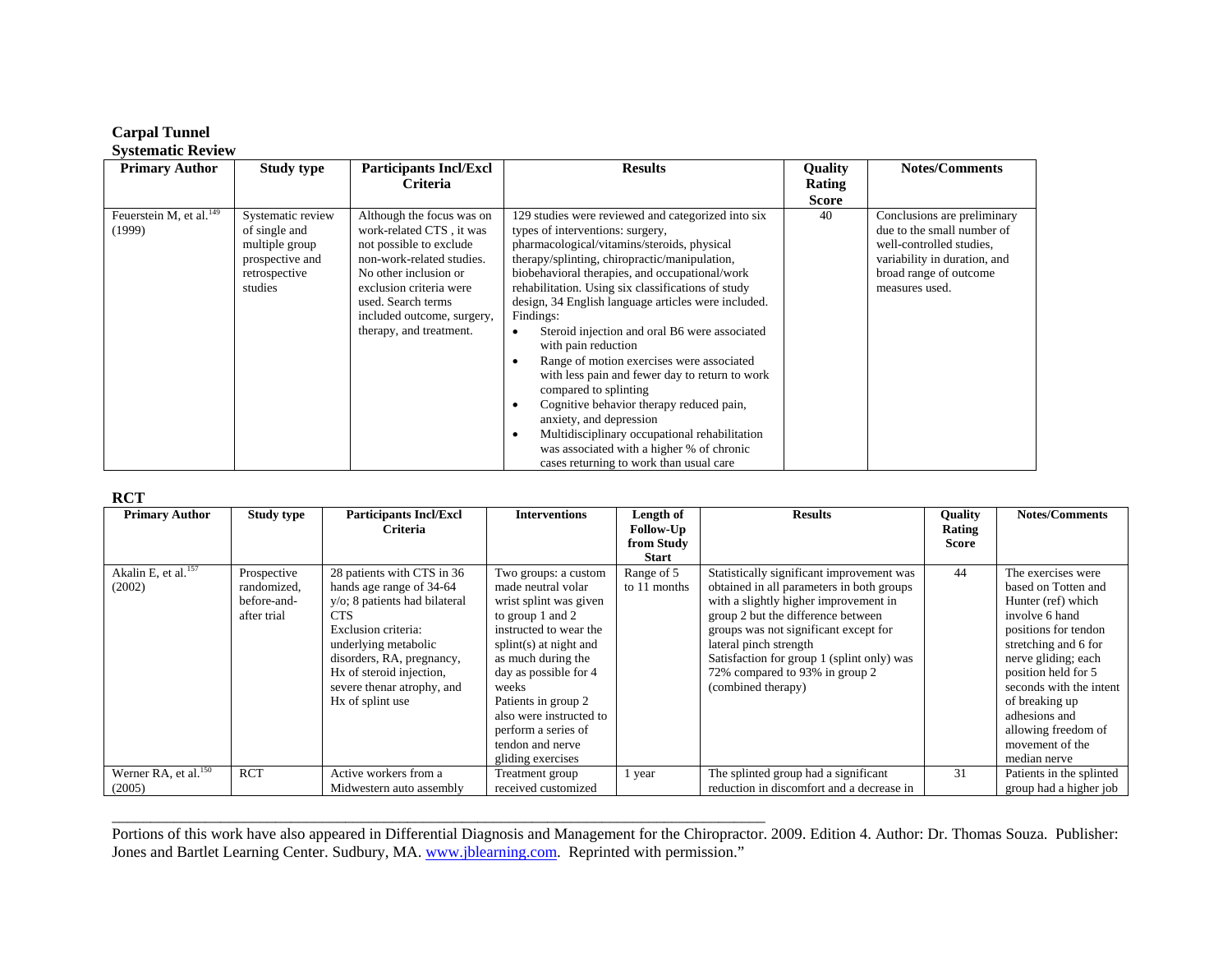|  | plant with symptoms<br>suggestive of CTS on a hand<br>diagram<br>Exclusion criteria – workers<br>with musculoskeletal<br>disorder secondary to trauma<br>on or off job, Hx of bilateral<br>carpal tunnel release surgery,<br>or pregnant women | wrist splints worn at<br>night for 6 weeks and<br>received ergonomic<br>education<br>Control group<br>received ergonomic<br>education alone |  | symptom severity as measured by the<br>Levine CTS index; controls did not<br>Secondary finding was that more median<br>nerve impairment at baseline was<br>associated with less clinical<br>improvement among controls but not<br>among the splinted subjects<br>Benefits were evident at the 1 year<br>follow-up |  | dissatisfaction rating<br>prior to the<br>intervention than did<br>the controls<br>Drop-out rate of 30%<br>was high |
|--|------------------------------------------------------------------------------------------------------------------------------------------------------------------------------------------------------------------------------------------------|---------------------------------------------------------------------------------------------------------------------------------------------|--|-------------------------------------------------------------------------------------------------------------------------------------------------------------------------------------------------------------------------------------------------------------------------------------------------------------------|--|---------------------------------------------------------------------------------------------------------------------|
|--|------------------------------------------------------------------------------------------------------------------------------------------------------------------------------------------------------------------------------------------------|---------------------------------------------------------------------------------------------------------------------------------------------|--|-------------------------------------------------------------------------------------------------------------------------------------------------------------------------------------------------------------------------------------------------------------------------------------------------------------------|--|---------------------------------------------------------------------------------------------------------------------|

Portions of this work have also appeared in Differential Diagnosis and Management for the Chiropractor. 2009. Edition 4. Author: Dr. Thomas Souza. Publisher: Jones and Bartlet Learning Center. Sudbury, MA. www.jblearning.com. Reprinted with permission."